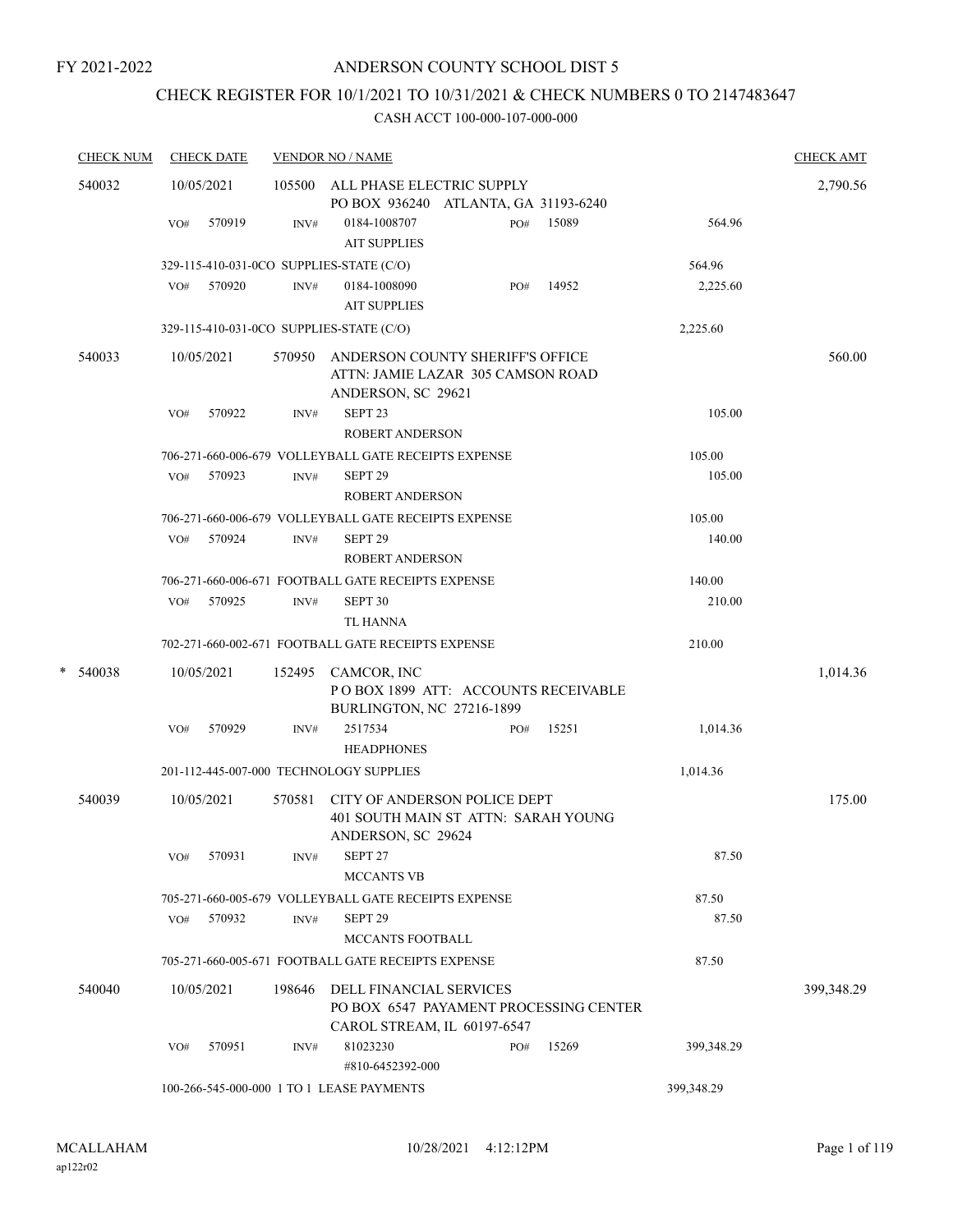### ANDERSON COUNTY SCHOOL DIST 5

# CHECK REGISTER FOR 10/1/2021 TO 10/31/2021 & CHECK NUMBERS 0 TO 2147483647

|   | <b>CHECK NUM</b> |     | <b>CHECK DATE</b> |                              | <b>VENDOR NO / NAME</b>                                                                   |     |                       |          | <b>CHECK AMT</b> |
|---|------------------|-----|-------------------|------------------------------|-------------------------------------------------------------------------------------------|-----|-----------------------|----------|------------------|
|   | 540041           |     | 10/05/2021        | 198651                       | <b>DELL MARKETING</b><br>PO BOX 534118 ATT: ACCOUNTS RECEIVABLE<br>ATLANTA, GA 30353-4118 |     |                       |          | 263.22           |
|   |                  | VO# | 570933            | INV#                         | 10522501546<br><b>IMAGING KIT</b>                                                         | PO# | 15296                 | 263.22   |                  |
|   |                  |     |                   |                              | 100-266-314-001-000 REPAIRS TO EQUIPMENT                                                  |     |                       | 263.22   |                  |
|   | 540042           |     | 10/05/2021        |                              | 202625 DILLARD'S TROPHY SHOPPE<br>116 EAST SHOCKLEY FERRY RD ANDERSON, SC 29624           |     |                       |          | 179.76           |
|   |                  | VO# | 570934            | INV#                         | 144333<br>ROBERT ANDERSON                                                                 |     |                       | 179.76   |                  |
|   |                  |     |                   |                              | 706-271-660-006-411 MISCELLANEOUS EXPENSE                                                 |     |                       | 179.76   |                  |
| * | 540044           |     | 10/05/2021        | 575808                       | DUE SOUTH COFFEE ROASTERS<br>1320 HAMPTON AVE. EXT. UNIT 4B<br>29601                      |     | <b>GREENVILLE, SC</b> |          | 185.00           |
|   |                  | VO# | 570935            | INV#                         | R4763<br><b>COFFEE</b>                                                                    |     |                       | 185.00   |                  |
|   |                  |     |                   |                              | 631-256-460-031-000 PURCHASED FOOD                                                        |     |                       | 185.00   |                  |
| * | 540046           |     | 10/05/2021        | 573961                       | <b>ELECTUDE USA</b><br>303 WYMAN STREET SUITE 300 WALTHAM, MA<br>02451-1208               |     |                       |          | 5,048.00         |
|   |                  | VO# | 570936            | INV#                         | 00001657<br><b>LICENSES</b>                                                               | PO# | 15026                 | 5,048.00 |                  |
|   |                  |     |                   |                              | 207-115-410-031-006 SUPPLIES-IMPROVE PRGS                                                 |     |                       | 5,048.00 |                  |
|   | 540047           |     | 10/05/2021        | 574009                       | FUN EXPRESS, LLC<br>PO BOX 14463 DES MOINES, IA 50306                                     |     |                       |          | 254.69           |
|   |                  | VO# | 570939            | INV#                         | 711734127-01<br><b>ST JOSEPHS</b>                                                         | PO# | 15247                 | 254.69   |                  |
|   |                  |     |                   |                              | 202-413-410-000-SJC SUPPLIES-ST.JOSEPH'S CATHOLIC                                         |     |                       | 254.69   |                  |
| * | 540050           |     | 10/05/2021        | 576964                       | OFFICE SUPPLY INC<br>405 N GREENSFERRY RD #1704 POST FALLS, ID 83854                      |     |                       |          | 164.81           |
|   |                  | VO# | 570941            | INV#                         | 10105936<br><b>HOMELAND PARK</b>                                                          | PO# | 15205                 | 164.81   |                  |
|   |                  |     |                   | 202-112-410-011-000 SUPPLIES |                                                                                           |     |                       | 164.81   |                  |
|   | $*$ 540052       |     | 10/05/2021        |                              | 431095 REALLY GOOD STUFF, LLC<br>PO BOX 734329 CHICAGO, IL 60673-4329                     |     |                       |          | 413.93           |
|   |                  | VO# | 570942            | INV#                         | 7771129<br><b>CENTERVILLE</b>                                                             | PO# | 15260                 | 413.93   |                  |
|   |                  |     |                   | 202-112-410-007-000 SUPPLIES |                                                                                           |     |                       | 413.93   |                  |
|   | 540053           |     | 10/05/2021        | 574561                       | RUZGA, MARY**<br>521 CAMBRIDGE DRIVE SPARTANBURG, SC 29301                                |     |                       |          | 1,557.75         |
|   |                  | VO# | 570944            | INV#                         | OCT <sub>4</sub><br><b>CENTERVILLE</b>                                                    | PO# | 15158                 | 1,557.75 |                  |
|   |                  |     |                   |                              | 263-224-312-007-PD2 CONTRACT- MATH/ RUZKA                                                 |     |                       | 1,557.75 |                  |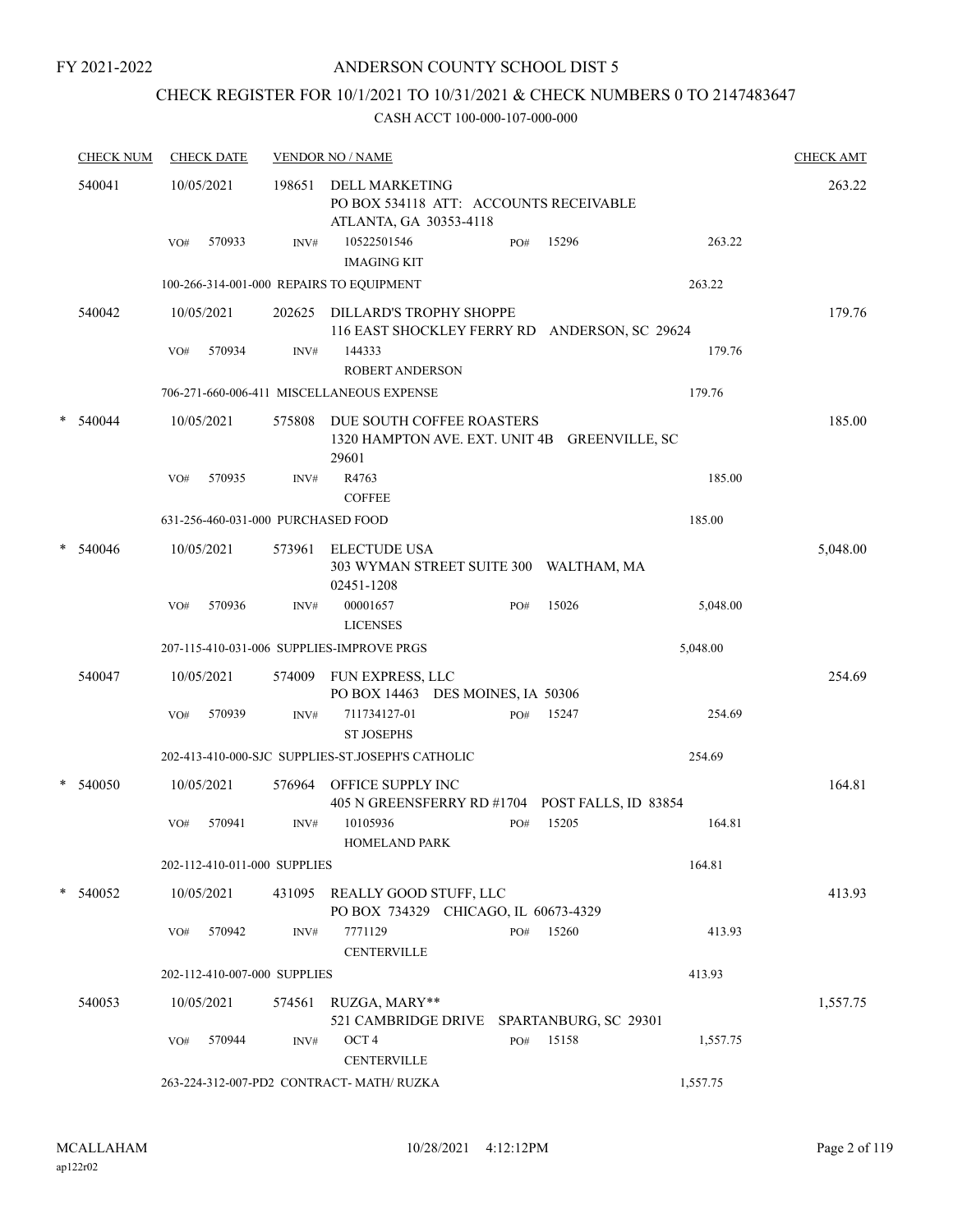# CHECK REGISTER FOR 10/1/2021 TO 10/31/2021 & CHECK NUMBERS 0 TO 2147483647

| <b>CHECK NUM</b> |     | <b>CHECK DATE</b>            |        | <b>VENDOR NO / NAME</b>                                                                     |              |           | <b>CHECK AMT</b> |
|------------------|-----|------------------------------|--------|---------------------------------------------------------------------------------------------|--------------|-----------|------------------|
| 540056           |     | 10/05/2021                   |        | 576973 SUNBELT STAFFING, LLC<br>PO BOX 934411 ATLANTA, GA 31193-4411                        |              |           | 2,980.00         |
|                  | VO# | 570946                       | INV#   | 20217247<br><b>SEPT 13-17</b>                                                               | 15338<br>PO# | 2,980.00  |                  |
|                  |     |                              |        | 203-127-312-000-000 PURCHASED SERVICES                                                      |              | 2,980.00  |                  |
| 540057           |     | 10/05/2021                   |        | 572122 THE ELECTRIC CITY NEWS<br>POBOX 1015 ANDERSON, SC 29622                              |              |           | 675.00           |
|                  | VO# | 570948                       | INV#   | 7755<br><b>SPORTS AD</b>                                                                    |              | 675.00    |                  |
|                  |     |                              |        | 100-263-360-000-000 PRINTING AND BINDING                                                    |              | 675.00    |                  |
| 540058           |     | 10/05/2021                   | 564442 | UNITED CHEMICAL & SUPPLY CO<br>PO BOX 5066 ATT: ACCOUNTS RECEIVABLE<br>GREENVILLE, SC 29606 |              |           | 6,877.06         |
|                  | VO# | 570949                       | INV#   | 636131-1<br><b>SUPPLIES</b>                                                                 | 15076<br>PO# | 6,877.06  |                  |
|                  |     |                              |        | 600-000-171-000-000 FOOD SERV. - INVEN. SUPPLIES                                            |              | 6,877.06  |                  |
| 540059           |     | 10/05/2021                   |        | 576674 UPSTATE INDUSTRIAL SUPPLIES INC<br>PO BOX 469 SANDY SPRINGS, SC 29677                |              |           | 594.32           |
|                  | VO# | 570950                       | INV#   | 71682<br><b>AIT SUPPLIES</b>                                                                | 15220<br>PO# | 594.32    |                  |
|                  |     |                              |        | 329-115-410-031-0CO SUPPLIES-STATE (C/O)                                                    |              | 594.32    |                  |
| 540122           |     | 10/07/2021                   | 571975 | A3 COMMUNICATIONS<br>DIVISION 700 PO BOX 117343 ATLANTA, GA<br>30368-7343                   |              |           | 15,620.50        |
|                  | VO# | 571139                       | INV#   | 93030<br><b>CAMERAS</b>                                                                     | 15109<br>PO# | 15,620.50 |                  |
|                  |     |                              |        | 505-253-540-000-BLD TRANSPORTATION RENOVATIONS                                              |              | 15,620.50 |                  |
| 540123           |     | 10/07/2021                   | 565616 | ADORAMA<br>42 WEST 18TH STREET ATT: ACCOUNTS RECEIVABLE<br>NEW YORK, NY 10011               |              |           | 310.30           |
|                  | VO# | 571140                       | INV#   | 29700598<br><b>TECHNOLOGY</b>                                                               | 15264<br>PO# | 310.30    |                  |
|                  |     |                              |        | 100-266-345-000-000 TECHNOLOGY INFRASTRUCTURE                                               |              | 310.30    |                  |
| 540124           |     | 10/07/2021                   |        | 577037 ALEXANDER, KELLIE**<br>316 TIMBERLAKE RD ANDERSON, SC 29625                          |              |           | 105.00           |
|                  | VO# | 571097                       | INV#   | AUG-SEPT<br>WHS VIDEO TEAM                                                                  |              | 105.00    |                  |
|                  |     | 100-271-112-003-000 SALARIES |        |                                                                                             |              | 105.00    |                  |
| 540125           |     | 10/07/2021                   | 575498 | ALEXANDER, MARK**<br>111 KILSPRINGS RD ANDERSON, SC 29621                                   |              |           | 115.00           |
|                  | VO# | 571134                       | INV#   | OCT <sub>1</sub><br>FOOTBALL OFFICIAL                                                       |              | 115.00    |                  |
|                  |     |                              |        | 703-271-660-003-671 FOOTBALL GATE RECEIPTS EXPENSE                                          |              | 115.00    |                  |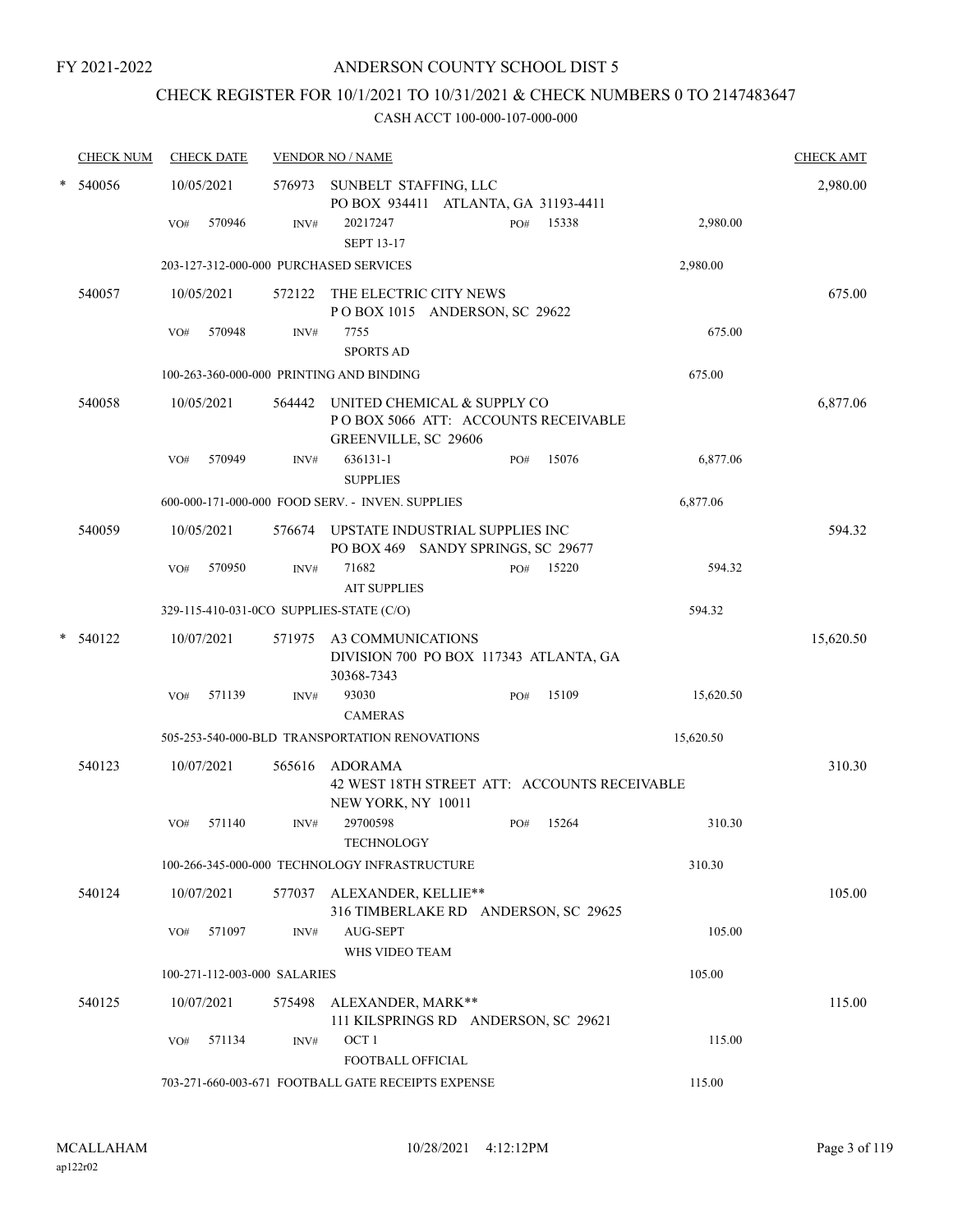# CHECK REGISTER FOR 10/1/2021 TO 10/31/2021 & CHECK NUMBERS 0 TO 2147483647

| <b>CHECK NUM</b> | <b>CHECK DATE</b>                |      | <b>VENDOR NO / NAME</b>                                                                                  |                  | <b>CHECK AMT</b> |
|------------------|----------------------------------|------|----------------------------------------------------------------------------------------------------------|------------------|------------------|
| 540126           | 10/07/2021                       |      | 576412 AMAZON CAPITAL SERVICES                                                                           |                  | 23,912.79        |
|                  |                                  |      | PO BOX 035184 SEATTLE, WA 98124-5184                                                                     |                  |                  |
|                  | 570953<br>VO#                    | INV# | <b>PURCHASES</b>                                                                                         | 23,912.79        |                  |
|                  |                                  |      | #A2OG7V7TDJIMYY                                                                                          |                  |                  |
|                  | 100-111-410-014-000 SUPPLIES     |      |                                                                                                          | 223.91           |                  |
|                  | 100-111-410-017-000 SUPPLIES     |      |                                                                                                          | 74.68            |                  |
|                  | 100-112-410-010-000 SUPPLIES     |      |                                                                                                          | 64.18            |                  |
|                  | 100-112-410-010-000 SUPPLIES     |      |                                                                                                          | 129.92           |                  |
|                  | 100-112-410-013-000 SUPPLIES     |      |                                                                                                          | 96.27            |                  |
|                  |                                  |      | 100-112-410-013-INQ INQUIRY BASED LEARNING                                                               | 468.64           |                  |
|                  | 100-112-410-014-000 SUPPLIES     |      |                                                                                                          | 357.47           |                  |
|                  | 100-112-410-014-000 SUPPLIES     |      |                                                                                                          | 441.67           |                  |
|                  | 100-112-410-014-000 SUPPLIES     |      |                                                                                                          | 201.22           |                  |
|                  | 100-112-410-014-000 SUPPLIES     |      |                                                                                                          | 239.40           |                  |
|                  | 100-112-410-014-000 SUPPLIES     |      |                                                                                                          | $-116.50$        |                  |
|                  | 100-112-410-017-0RE RELATED ARTS |      |                                                                                                          | 764.34           |                  |
|                  | 100-112-410-017-0RE RELATED ARTS |      |                                                                                                          | 235.66           |                  |
|                  | 100-113-410-006-ART ART SUPPLIES |      |                                                                                                          | 34.16            |                  |
|                  | 100-113-410-006-ART ART SUPPLIES |      |                                                                                                          | 16.05            |                  |
|                  | 100-113-410-006-ART ART SUPPLIES |      |                                                                                                          | 16.02            |                  |
|                  | 100-113-410-006-ART ART SUPPLIES |      |                                                                                                          | 59.78            |                  |
|                  | 100-113-410-006-ART ART SUPPLIES |      |                                                                                                          | 452.13           |                  |
|                  |                                  |      | 100-113-410-006-VEN SUPPLY-ADDT'L FOR LOST VENDING                                                       | 776.01           |                  |
|                  |                                  |      | 100-113-410-006-VEN SUPPLY-ADDT'L FOR LOST VENDING                                                       | 149.32           |                  |
|                  |                                  |      | 100-113-410-006-VEN SUPPLY-ADDT'L FOR LOST VENDING                                                       | 1,353.85         |                  |
|                  | 100-113-410-009-000 SUPPLIES     |      |                                                                                                          | 422.08           |                  |
|                  | 100-113-410-013-000 SUPPLIES     |      |                                                                                                          | 19.25            |                  |
|                  | 100-113-410-017-000 SUPPLIES     |      |                                                                                                          | 179.04           |                  |
|                  | 100-113-410-020-000 SUPPLIES     |      |                                                                                                          | 176.40           |                  |
|                  |                                  |      | 100-113-410-021-INO INOUIRY BASED LEARNING                                                               | 434.37           |                  |
|                  |                                  |      |                                                                                                          |                  |                  |
|                  |                                  |      | 100-113-410-021-VEN SUPPLY-ADDT'L FOR LOST VENDING                                                       | 118.62           |                  |
|                  |                                  |      | 100-113-410-021-VEN SUPPLY-ADDT'L FOR LOST VENDING<br>100-113-410-021-VEN SUPPLY-ADDT'L FOR LOST VENDING | 346.86<br>125.13 |                  |
|                  |                                  |      | 100-113-410-021-VEN SUPPLY-ADDT'L FOR LOST VENDING                                                       | 786.45           |                  |
|                  |                                  |      | 100-113-410-021-VEN SUPPLY-ADDT'L FOR LOST VENDING                                                       | 581.43           |                  |
|                  | 100-114-410-001-ALT SUPPLIES     |      |                                                                                                          | 48.09            |                  |
|                  | 100-114-410-001-ALT SUPPLIES     |      |                                                                                                          | 342.40           |                  |
|                  | 100-114-410-001-ALT SUPPLIES     |      |                                                                                                          | 250.76           |                  |
|                  | 100-114-410-001-ALT SUPPLIES     |      |                                                                                                          | 1,098.86         |                  |
|                  | 100-114-410-001-ALT SUPPLIES     |      |                                                                                                          | 196.85           |                  |
|                  | 100-114-410-001-ALT SUPPLIES     |      |                                                                                                          | 84.51            |                  |
|                  | 100-114-410-001-ALT SUPPLIES     |      |                                                                                                          | 323.34           |                  |
|                  | 100-114-410-001-PLC SUPPLIES     |      |                                                                                                          | 12.98            |                  |
|                  | 100-114-410-001-PLC SUPPLIES     |      |                                                                                                          | 64.12            |                  |
|                  |                                  |      | 100-114-410-003-002 COLOR GUARD/DRUM LINE                                                                | 182.97           |                  |
|                  |                                  |      |                                                                                                          |                  |                  |
|                  | 100-114-410-021-ART SUPPLIES     |      |                                                                                                          | 119.15           |                  |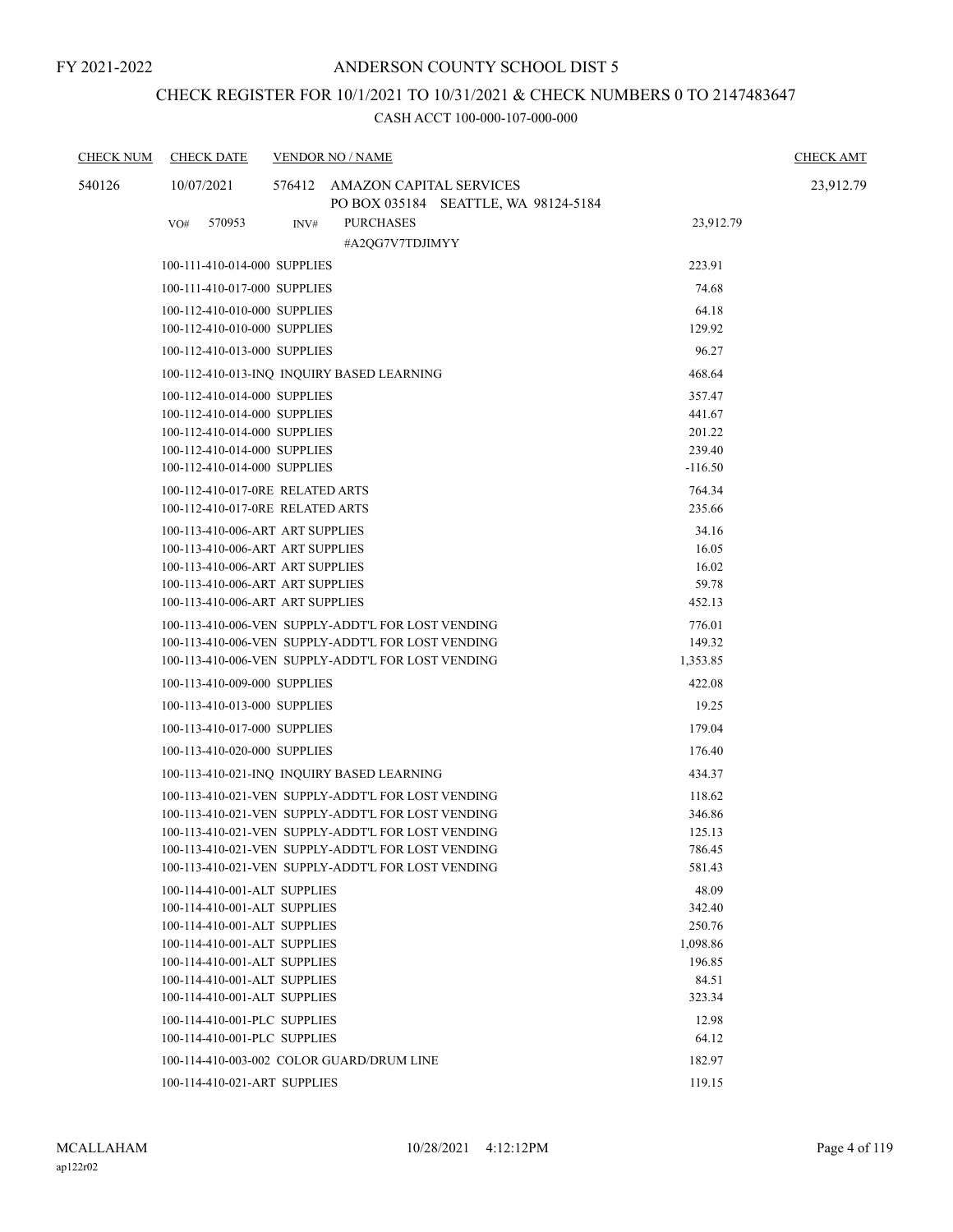## CHECK REGISTER FOR 10/1/2021 TO 10/31/2021 & CHECK NUMBERS 0 TO 2147483647

| <b>CHECK NUM</b> | <b>CHECK DATE</b>                  | <b>VENDOR NO / NAME</b>                                                                |                | <b>CHECK AMT</b> |
|------------------|------------------------------------|----------------------------------------------------------------------------------------|----------------|------------------|
|                  |                                    | 100-114-410-021-CHR CHORUS SUPPLIES                                                    | 160.00         |                  |
|                  | 100-221-410-000-MHC MHC SUPPLIES   |                                                                                        | 318.86         |                  |
|                  | 100-221-410-003-CDF CDF Supplies   |                                                                                        | 8.55           |                  |
|                  | 100-221-410-003-CDF CDF Supplies   |                                                                                        | 14.87          |                  |
|                  | 100-233-410-001-000 SUPPLIES       |                                                                                        | 80.24          |                  |
|                  | 100-233-410-013-000 SUPPLIES       |                                                                                        | 209.70         |                  |
|                  | 100-233-410-013-000 SUPPLIES       |                                                                                        | 293.27         |                  |
|                  | 100-233-410-013-000 SUPPLIES       |                                                                                        | 79.60          |                  |
|                  | 131-115-410-031-000 SUPPLIES       |                                                                                        | 771.10         |                  |
|                  | 201-112-410-007-000 SUPPLIES       |                                                                                        | 1,633.05       |                  |
|                  | 201-112-410-010-000 SUPPLIES       |                                                                                        | 318.08         |                  |
|                  | 203-127-410-000-000 SUPPLIES       |                                                                                        | 134.81         |                  |
|                  | 203-127-410-000-000 SUPPLIES       |                                                                                        | 70.51          |                  |
|                  | 207-115-410-031-C06 SUPPLIES (C/O) |                                                                                        | 2,183.83       |                  |
|                  | 207-116-410-006-C06 SUPPLIES C/O   |                                                                                        | 6.20           |                  |
|                  | 217-114-410-003-001 SUPPLIES       |                                                                                        | 599.82         |                  |
|                  | 217-115-410-031-001 SUPPLIES       |                                                                                        | 1,023.99       |                  |
|                  | 217-213-410-007-001 PPE SUPPLIES   |                                                                                        | 55.63          |                  |
|                  |                                    | 329-113-410-006-0CO SUPPLIES-STATE (C/O)                                               | 185.80         |                  |
|                  |                                    | 329-113-410-006-0CO SUPPLIES-STATE (C/O)                                               | 66.18          |                  |
|                  |                                    | 329-115-410-031-0CO SUPPLIES-STATE (C/O)                                               | 157.01         |                  |
|                  |                                    | 329-115-410-031-0CO SUPPLIES-STATE (C/O)                                               | 1,731.61       |                  |
|                  | 356-181-410-023-000 SUPPLIES       |                                                                                        | 507.00         |                  |
|                  |                                    | 702-271-660-002-410 GENERAL ADMINISTRATION EXPENSE                                     | 50.23          |                  |
|                  |                                    | 702-271-660-002-410 GENERAL ADMINISTRATION EXPENSE                                     | 55.78          |                  |
|                  |                                    | 702-271-660-002-420 LAB FEES EXPENSE                                                   | 277.93         |                  |
|                  |                                    | 702-271-660-002-502 STUDENT GOV/COUNCIL EXPENSE                                        | 39.58          |                  |
|                  |                                    | 705-271-660-005-411 MISCELLANEOUS EXPENSE                                              | 316.83         |                  |
|                  |                                    | 705-271-660-005-411 MISCELLANEOUS EXPENSE<br>705-271-660-005-411 MISCELLANEOUS EXPENSE | 19.43<br>52.38 |                  |
|                  |                                    | 705-271-660-005-411 MISCELLANEOUS EXPENSE                                              | 148.70         |                  |
|                  |                                    | 705-271-660-005-411 MISCELLANEOUS EXPENSE                                              | 16.04          |                  |
|                  |                                    | 705-271-660-005-517 SCHOOL STORE EXPENSE                                               | 38.36          |                  |
|                  |                                    | 705-271-660-005-611 PEP CLUB EXPENSE                                                   | 26.40          |                  |
|                  |                                    | 705-271-660-005-611 PEP CLUB EXPENSE                                                   | $-66.00$       |                  |
|                  |                                    | 705-271-660-005-611 PEP CLUB EXPENSE                                                   | $-176.00$      |                  |
|                  |                                    | 705-271-660-005-611 PEP CLUB EXPENSE                                                   | $-176.00$      |                  |
|                  |                                    | 705-271-660-005-674 FOOTBALL EXPENSE                                                   | 163.68         |                  |
|                  |                                    | 705-271-660-005-682 VOLLEYBALL EXPENSE                                                 | 21.12          |                  |
|                  |                                    | 707-190-660-007-201 MISCELLANEOUS EXPENSE                                              | 185.74         |                  |
|                  |                                    | 709-271-660-009-201 MISCELLANEOUS EXPENSE                                              | 36.36          |                  |
|                  |                                    | 709-271-660-009-201 MISCELLANEOUS EXPENSE                                              | 200.92         |                  |
|                  |                                    | 717-190-660-017-201 MISCELLANEOUS EXPENSE                                              | 75.37          |                  |
|                  | 840-122-410-000-000 SUPPLIES       |                                                                                        | 44.39          |                  |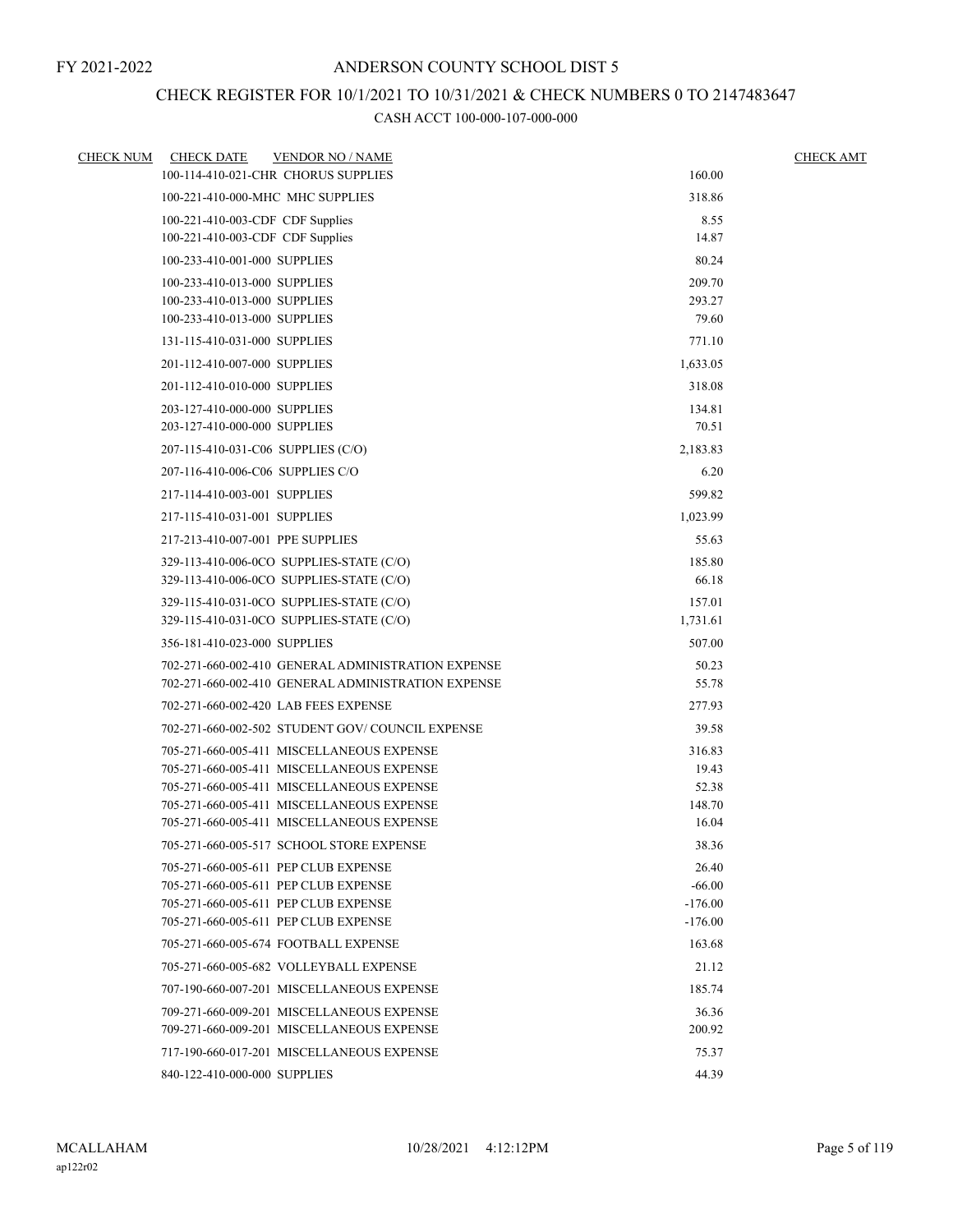# CHECK REGISTER FOR 10/1/2021 TO 10/31/2021 & CHECK NUMBERS 0 TO 2147483647

| <b>CHECK NUM</b> | <b>CHECK DATE</b>                      |        | <b>VENDOR NO / NAME</b>                                                                                                |           | <b>CHECK AMT</b> |
|------------------|----------------------------------------|--------|------------------------------------------------------------------------------------------------------------------------|-----------|------------------|
| 540127           | 10/07/2021                             | 569972 | AMY DUKES                                                                                                              |           | 1,196.90         |
|                  |                                        |        | 513 LAUREL CREEK ANDERSON, SC 29621                                                                                    |           |                  |
|                  | 571125<br>VO#                          | INV#   | 2020-2021<br><b>EXPENSES</b>                                                                                           | 1,196.90  |                  |
|                  | 100-221-312-000-000 PURCHASED SERVICES |        |                                                                                                                        | 1,196.90  |                  |
| 540128           | 10/07/2021                             | 570950 | ANDERSON COUNTY SHERIFF'S OFFICE                                                                                       |           | 1,295.00         |
|                  |                                        |        | ATTN: JAMIE LAZAR 305 CAMSON ROAD<br>ANDERSON, SC 29621                                                                |           |                  |
|                  | 571141<br>VO#                          | INV#   | SEPT 27                                                                                                                | 105.00    |                  |
|                  |                                        |        | <b>GLENVIEW</b>                                                                                                        |           |                  |
|                  |                                        |        | 720-271-660-020-679 VOLLEYBALL GATE RECEIPTS EXPENSE                                                                   | 105.00    |                  |
|                  | 571142<br>VO#                          | INV#   | OCT <sub>1</sub>                                                                                                       | 1,190.00  |                  |
|                  |                                        |        | <b>TL HANNA</b>                                                                                                        |           |                  |
|                  |                                        |        | 702-271-660-002-671 FOOTBALL GATE RECEIPTS EXPENSE                                                                     | 1,190.00  |                  |
| 540129           | 10/07/2021                             | 575641 | ANDERSON-OCONEE-PICKENS MENTAL HEALTH CE<br>200 MCGEE ROAD ATTN: KEVIN WOODS, FINANCE<br>DEPARTMENT ANDERSON, SC 29625 |           | 18,750.00        |
|                  | 571146<br>VO#                          | INV#   | 08152021-D501<br>15342<br>PO#<br>JULY-SEPT 2021                                                                        | 18,750.00 |                  |
|                  |                                        |        | 100-211-312-000-MHC MENTAL HEALTH COUNSELORS                                                                           | 18,750.00 |                  |
| 540130           | 10/07/2021                             | 564421 | ANDERSON SCHOOL DISTRICT THREE                                                                                         |           | 1,634.14         |
|                  | VO#<br>571031                          | INV#   | PO BOX 118 ATT: EMILY JARRARD IVA, SC 29655<br>FY 20 & FY 21                                                           | 1,634.14  |                  |
|                  |                                        |        | <b>TITLE III ESOL</b>                                                                                                  |           |                  |
|                  |                                        |        | 264-162-120-000-AD3 SALARIES- ESOL TEACHERS                                                                            | 186.00    |                  |
|                  | 264-162-220-000-AD3 RETIREMENT         |        |                                                                                                                        | 55.20     |                  |
|                  | 264-162-410-000-AD3 SUPPLIES           |        |                                                                                                                        | 130.80    |                  |
|                  | 264-162-410-000-AD3 SUPPLIES           |        |                                                                                                                        | 1,262.14  |                  |
| 540131           | 10/07/2021                             | 567907 | AT&T<br>$(864 M10-0346)$<br>POBOX 105503 ATT: ACCOUNTS RECEIVABLE<br>ATLANTA, GA 30348-5503                            |           | 4,220.36         |
|                  | 571145<br>VO#                          | INV#   | 864 M10-0346                                                                                                           | 4,220.36  |                  |
|                  |                                        |        | <b>SERVICE</b>                                                                                                         |           |                  |
|                  | 100-266-340-000-000 TELEPHONE          |        |                                                                                                                        | 17.96     |                  |
|                  | 100-266-340-000-000 TELEPHONE          |        |                                                                                                                        | 123.26    |                  |
|                  | 100-266-340-000-000 TELEPHONE          |        |                                                                                                                        | 1,356.37  |                  |
|                  | 100-266-340-000-000 TELEPHONE          |        |                                                                                                                        | 87.08     |                  |
|                  | 100-266-340-001-000 TELEPHONE          |        |                                                                                                                        | 79.18     |                  |
|                  | 100-266-340-002-000 TELEPHONE          |        |                                                                                                                        | 395.44    |                  |
|                  | 100-266-340-003-000 TELEPHONE          |        |                                                                                                                        | 400.44    |                  |
|                  | 100-266-340-005-000 TELEPHONE          |        |                                                                                                                        | 87.08     |                  |
|                  | 100-266-340-006-000 TELEPHONE          |        |                                                                                                                        | 72.60     |                  |
|                  | 100-266-340-007-000 TELEPHONE          |        |                                                                                                                        | 67.52     |                  |
|                  | 100-266-340-008-000 TELEPHONE          |        |                                                                                                                        | 58.94     |                  |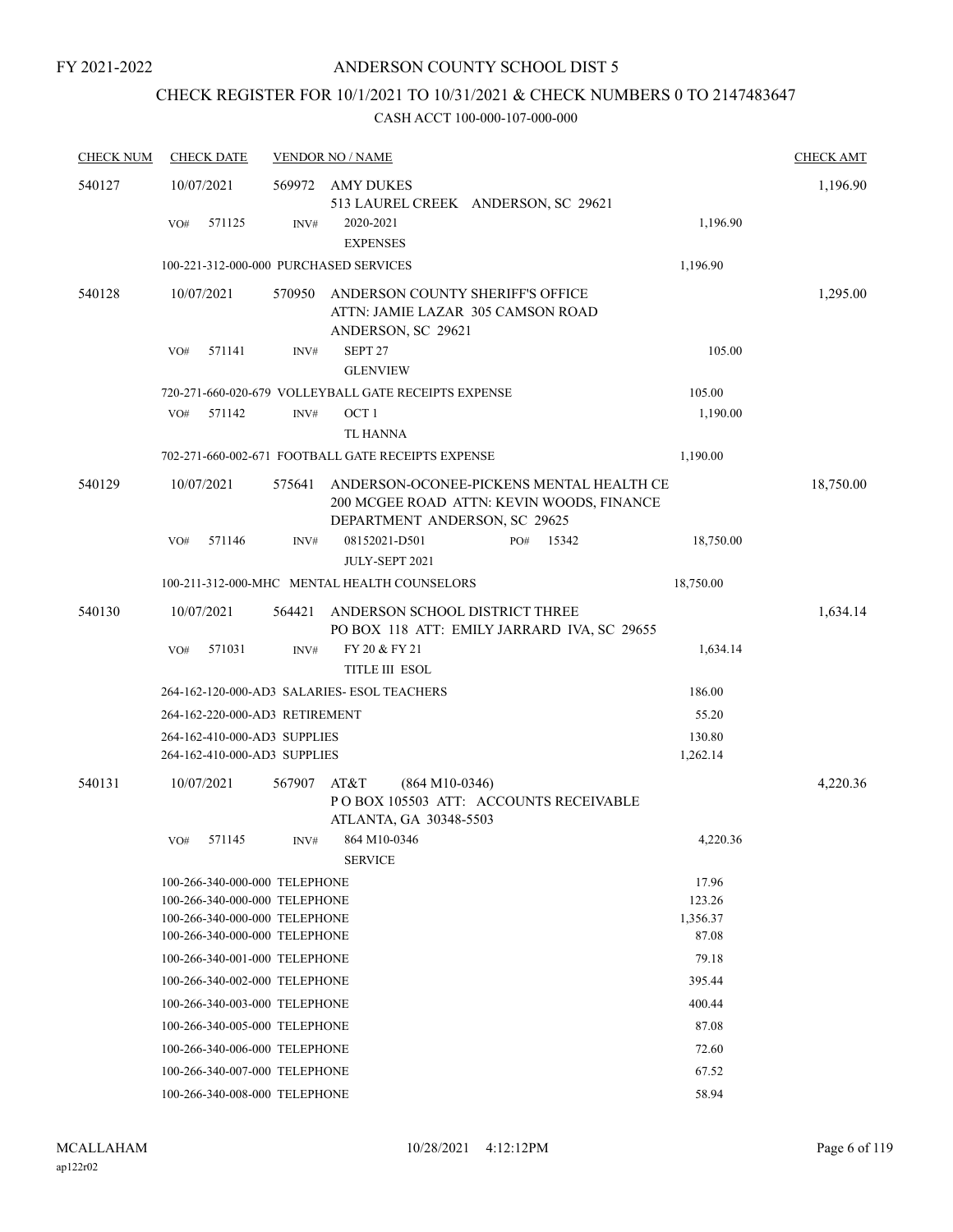### CHECK REGISTER FOR 10/1/2021 TO 10/31/2021 & CHECK NUMBERS 0 TO 2147483647

| <b>CHECK NUM</b> | <b>CHECK DATE</b>                      |             | <b>VENDOR NO / NAME</b>                                                                                   |          | <b>CHECK AMT</b> |
|------------------|----------------------------------------|-------------|-----------------------------------------------------------------------------------------------------------|----------|------------------|
|                  | 100-266-340-009-000 TELEPHONE          |             |                                                                                                           | 81.87    |                  |
|                  | 100-266-340-010-000 TELEPHONE          |             |                                                                                                           | 72.60    |                  |
|                  | 100-266-340-011-000 TELEPHONE          |             |                                                                                                           | 253.80   |                  |
|                  | 100-266-340-012-000 TELEPHONE          |             |                                                                                                           | 100.85   |                  |
|                  | 100-266-340-013-000 TELEPHONE          |             |                                                                                                           | 86.26    |                  |
|                  | 100-266-340-014-000 TELEPHONE          |             |                                                                                                           | 87.08    |                  |
|                  | 100-266-340-015-000 TELEPHONE          |             |                                                                                                           | 73.28    |                  |
|                  | 100-266-340-016-000 TELEPHONE          |             |                                                                                                           | 94.76    |                  |
|                  | 100-266-340-017-000 TELEPHONE          |             |                                                                                                           | 86.26    |                  |
|                  | 100-266-340-018-000 TELEPHONE          |             |                                                                                                           | 86.26    |                  |
|                  | 100-266-340-019-000 TELEPHONE          |             |                                                                                                           | 68.08    |                  |
|                  | 100-266-340-020-000 TELEPHONE          |             |                                                                                                           | 58.94    |                  |
|                  | 100-266-340-021-000 TELEPHONE          |             |                                                                                                           | 87.08    |                  |
|                  | 100-266-340-023-000 TELEPHONE          |             |                                                                                                           | 45.69    |                  |
|                  | 124-266-340-024-000 TELEPHONE          |             |                                                                                                           | 45.28    |                  |
|                  | 131-266-340-031-000 TELEPHONE          |             |                                                                                                           | 31.62    |                  |
|                  | 600-256-340-000-000 TELEPHONE          |             |                                                                                                           | 114.78   |                  |
| 540132           | 10/07/2021                             | 570814 AT&T | $(864 M09-9122)$<br>PO BOX 105262 ATTN: ACCOUNTS RECEIVABLE<br>ATLANTA, GA 30348-5262                     |          | 1,396.91         |
|                  | 571144<br>VO#                          | INV#        | 864 M09-9122<br><b>SERVICE</b>                                                                            | 1,396.91 |                  |
|                  | 100-266-340-000-000 TELEPHONE          |             |                                                                                                           | 1,396.91 |                  |
| 540133           | 10/07/2021                             | 575063      | BAYADA HOME HEALTH CARE, INC.<br>PO BOX 536446 PITTSBURGH, PA 15253-5906                                  |          | 333.50           |
|                  | VO#<br>571148                          | INV#        | 16820286<br><b>MIDWAY ELEM</b>                                                                            | 333.50   |                  |
|                  | 203-127-312-000-000 PURCHASED SERVICES |             |                                                                                                           | 333.50   |                  |
| 540134           | 10/07/2021                             | 567918      | BERNHARDT HOUSE OF VIOLINS LLC<br>5 CATEECHEE AVE ATT: ACCOUNTS RECEIVABLE<br><b>GREENVILLE, SC 29605</b> |          | 179.67           |
|                  | 571036<br>VO#                          | INV#        | 251292<br><b>CALHOUN ELEM</b>                                                                             | 111.19   |                  |
|                  | 817-112-410-014-000 SUPPLIES           |             |                                                                                                           | 111.19   |                  |
|                  | 571037<br>VO#                          | INV#        | 240057<br><b>ACCT 1059</b>                                                                                | 68.48    |                  |
|                  | 100-221-410-000-000 SUPPLIES           |             |                                                                                                           | 68.48    |                  |
| 540135           | 10/07/2021                             |             | 569296 CAPITAL ONE<br>PO BOX 60506 CITY OF INDUSTRY, CA 91716-0506                                        |          | 177.19           |
|                  | 571239<br>VO#                          | INV#        | 635592<br>MIDWAY ELEM                                                                                     | 177.19   |                  |
|                  | 100-111-410-017-000 SUPPLIES           |             |                                                                                                           | 177.19   |                  |
| 540136           | 10/07/2021                             |             | 569296 CAPITAL ONE                                                                                        |          | 138.21           |
|                  |                                        |             |                                                                                                           |          |                  |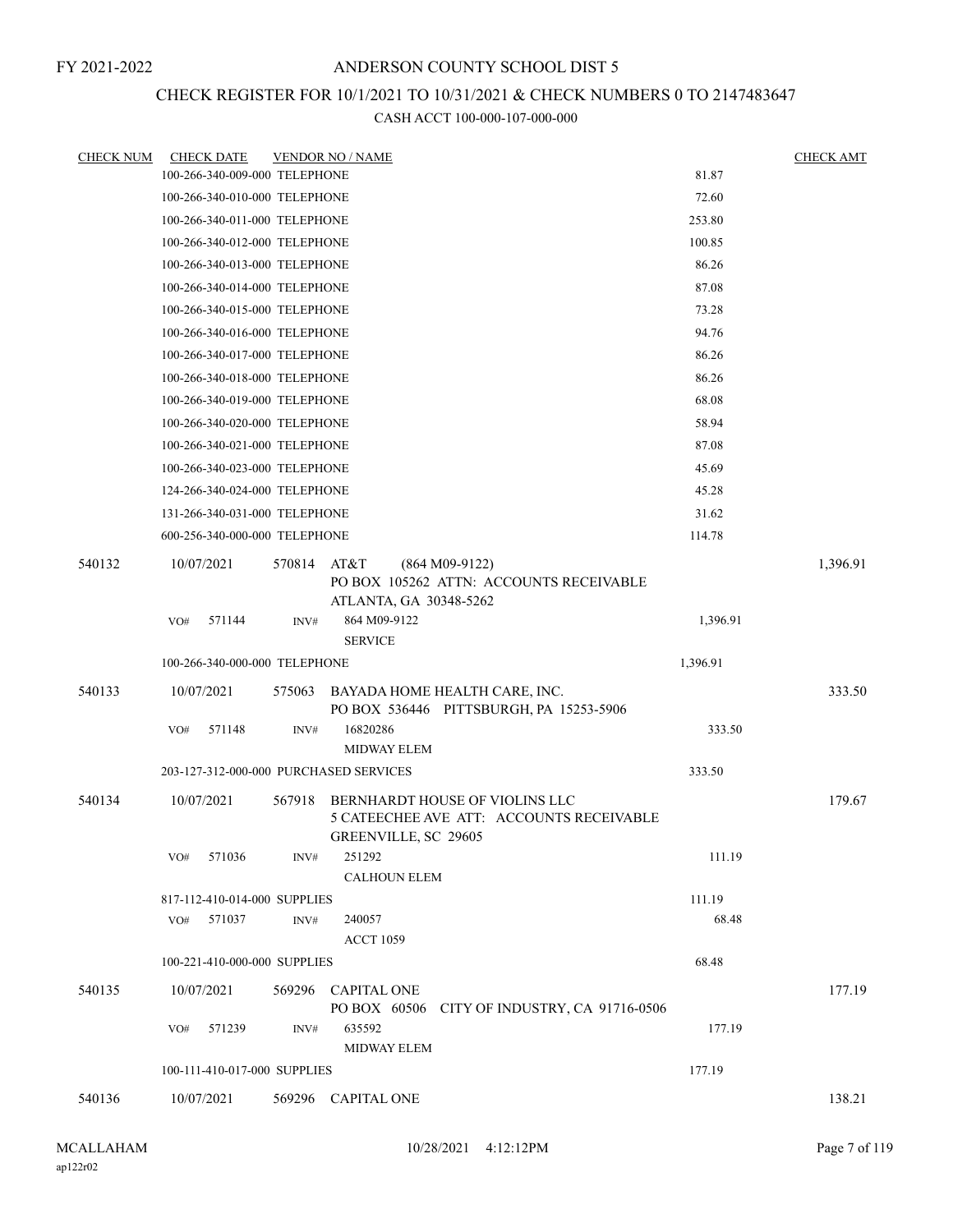### ANDERSON COUNTY SCHOOL DIST 5

### CHECK REGISTER FOR 10/1/2021 TO 10/31/2021 & CHECK NUMBERS 0 TO 2147483647

|   | <b>CHECK NUM</b> |            | <b>CHECK DATE</b>            |        | <b>VENDOR NO / NAME</b>                            |                                                                                                                |          | <b>CHECK AMT</b> |
|---|------------------|------------|------------------------------|--------|----------------------------------------------------|----------------------------------------------------------------------------------------------------------------|----------|------------------|
|   |                  | VO#        | 571040                       | INV#   | 1637771057                                         | PO BOX 60506 CITY OF INDUSTRY, CA 91716-0506                                                                   | 138.21   |                  |
|   |                  |            |                              |        | ACCT #609251                                       |                                                                                                                |          |                  |
|   |                  |            |                              |        | 802-113-410-005-000 SUPPLIES - RETENTION           |                                                                                                                | 138.21   |                  |
|   | 540137           | 10/07/2021 |                              |        | 569296 CAPITAL ONE<br>PO BOX 60506                 | CITY OF INDUSTRY, CA 91716-0506                                                                                |          | 147.59           |
|   |                  | VO#        | 571039                       | INV#   | 1637773930<br>ACCT #636837                         |                                                                                                                | 147.59   |                  |
|   |                  |            |                              |        | 712-271-660-012-324 POSTIVE BEHAVIOR I.S. EXPENSE  |                                                                                                                | 147.59   |                  |
| * | 540140           | 10/07/2021 |                              |        | 569296 CAPITAL ONE                                 | PO BOX 60506 CITY OF INDUSTRY, CA 91716-0506                                                                   |          | 344.38           |
|   |                  | VO#        | 571038                       | INV#   | 1637771184<br>ACCT #609839                         |                                                                                                                | 344.38   |                  |
|   |                  |            |                              |        | 718-271-660-018-201 MISCELLANEOUS EXPENSE          |                                                                                                                | 223.39   |                  |
|   |                  |            | 810-147-410-018-000 SUPPLIES |        |                                                    |                                                                                                                | 120.99   |                  |
|   | 540141           | 10/07/2021 |                              | 574240 | CBR TECHNOLOGIES, INC                              | PO BOX 160579 BOILING SPRINGS, SC 29316                                                                        |          | 2,155.00         |
|   |                  | VO#        | 571042                       | INV#   | 8864<br><b>NORTH POINTE</b>                        |                                                                                                                | 2,155.00 |                  |
|   |                  |            |                              |        | 100-254-323-013-400 CONTR SERV-HVAC/ELECT/PLUMBING |                                                                                                                | 2,155.00 |                  |
|   | 540142           | 10/07/2021 |                              | 162750 |                                                    | CENTER ROCK WELDING & FABRICATING INC<br>5005 DOBBINS BRIDGE RD ATT: ACCOUNTS<br>RECEIVABLE ANDERSON, SC 29626 |          | 450.00           |
|   |                  | VO#        | 571151                       | INV#   | 2572<br><b>HANDRAILS</b>                           |                                                                                                                | 450.00   |                  |
|   |                  |            |                              |        | 100-254-410-023-001 SUPPLIES-MAINTENANCE           |                                                                                                                | 450.00   |                  |
|   | $*$ 540145       | 10/07/2021 |                              | 566288 | CES CITY ELECTRIC SUPPLY                           | PO BOX 131811 DALLAS, TX 75313                                                                                 |          | 1,319.96         |
|   |                  | VO#        | 571045                       | INV#   | 162474<br><b>SUPPLIES</b>                          |                                                                                                                | 428.00   |                  |
|   |                  |            |                              |        | 100-254-410-002-001 SUPPLIES - MAINTENANCE         |                                                                                                                | 428.00   |                  |
|   |                  |            | VO# 571046 INV# 162503       |        | <b>SUPPLIES</b>                                    |                                                                                                                | 40.65    |                  |
|   |                  |            |                              |        | 100-254-410-005-001 SUPPLIES - MAINTENANCE         |                                                                                                                | 40.65    |                  |
|   |                  | VO# 571047 |                              | INV#   | 162373<br><b>SUPPLIES</b>                          |                                                                                                                | 123.76   |                  |
|   |                  |            |                              |        | 100-254-410-000-001 MAINT. SUPPLIES-STRUCTURES     |                                                                                                                | 123.76   |                  |
|   |                  | VO# 571048 |                              | INV#   | 162475<br><b>SUPPLIES</b>                          |                                                                                                                | 642.00   |                  |
|   |                  |            |                              |        | 100-254-410-005-001 SUPPLIES - MAINTENANCE         |                                                                                                                | 642.00   |                  |
|   |                  | VO# 571152 |                              | INV#   | 160106<br><b>SUPPLIES</b>                          |                                                                                                                | 85.55    |                  |
|   |                  |            |                              |        | 100-254-410-001-001 SUPPLIES - MAINTENANCE         |                                                                                                                | 85.55    |                  |
|   | 540146           | 10/07/2021 |                              |        |                                                    | 570581 CITY OF ANDERSON POLICE DEPT                                                                            |          | 1,623.00         |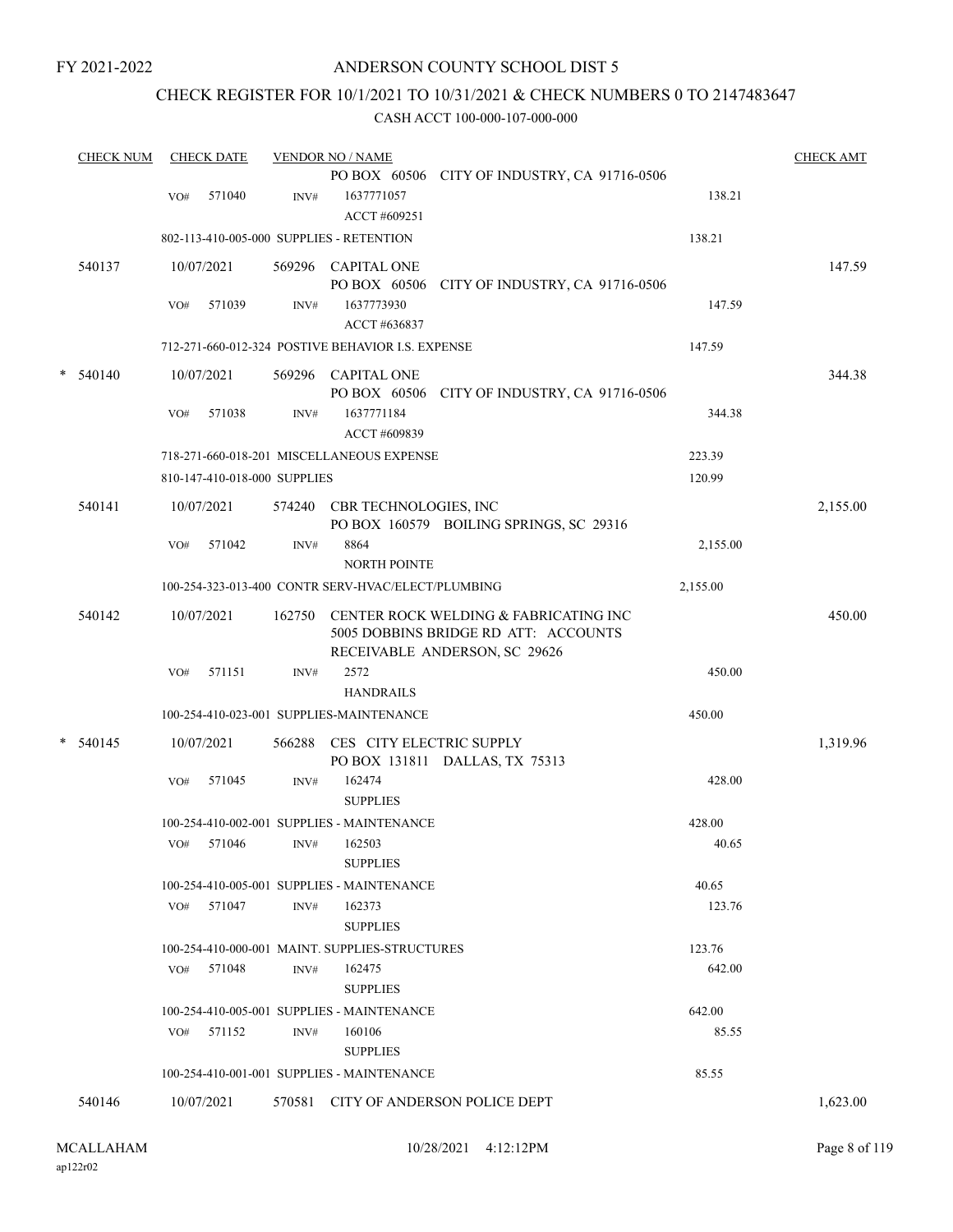### ANDERSON COUNTY SCHOOL DIST 5

### CHECK REGISTER FOR 10/1/2021 TO 10/31/2021 & CHECK NUMBERS 0 TO 2147483647

| <b>CHECK NUM</b> |     | <b>CHECK DATE</b>            |        | <b>VENDOR NO / NAME</b>                                                                |     |       |          | <b>CHECK AMT</b> |
|------------------|-----|------------------------------|--------|----------------------------------------------------------------------------------------|-----|-------|----------|------------------|
|                  |     |                              |        | 401 SOUTH MAIN ST ATTN: SARAH YOUNG                                                    |     |       |          |                  |
|                  |     |                              |        | ANDERSON, SC 29624                                                                     |     |       |          |                  |
|                  | VO# | 571153                       | INV#   | OCT <sub>4</sub>                                                                       |     |       | 75.00    |                  |
|                  |     |                              |        | <b>MCCANTS</b>                                                                         |     |       |          |                  |
|                  |     |                              |        | 705-271-660-005-679 VOLLEYBALL GATE RECEIPTS EXPENSE                                   |     |       | 75.00    |                  |
|                  | VO# | 571154                       | INV#   | 019<br><b>ADULT ED - SEPT</b>                                                          |     |       | 1,548.00 |                  |
|                  |     |                              |        | 356-258-312-023-000 CONTRACTED SECURITY                                                |     |       | 1,548.00 |                  |
|                  |     |                              |        |                                                                                        |     |       |          |                  |
| $* 540148$       |     | 10/07/2021                   |        | 569704 CONVERGED NETWORKS, LLC<br>2 STILL SHADOW DRIVE SUITE G CHARLESTON,<br>SC 29414 |     |       |          | 165.85           |
|                  | VO# | 571049                       | INV#   | 8417<br><b>VARENNES</b>                                                                | PO# | 15115 | 165.85   |                  |
|                  |     | 100-112-410-016-000 SUPPLIES |        |                                                                                        |     |       | 165.85   |                  |
| 540149           |     | 10/07/2021                   |        | 573765 COZZINI BROS., INC.                                                             |     |       |          | 360.00           |
|                  |     |                              |        | 350 HOWARD AVENUE DES PLAINES, IL 60018                                                |     |       |          |                  |
|                  | VO# | 571156                       | INV#   | C10018882<br><b>SERVICE</b>                                                            |     |       | 360.00   |                  |
|                  |     |                              |        | 600-256-323-002-000 REPAIRS TO EQUIPMENT                                               |     |       | 18.95    |                  |
|                  |     |                              |        | 600-256-323-003-000 REPAIRS TO EQUIPMENT                                               |     |       | 18.95    |                  |
|                  |     |                              |        | 600-256-323-005-000 REPAIRS TO EQUIPMENT                                               |     |       | 18.95    |                  |
|                  |     |                              |        | 600-256-323-006-000 REPAIRS TO EQUIPMENT                                               |     |       | 18.95    |                  |
|                  |     |                              |        | 600-256-323-007-000 REPAIRS TO EQUIPMENT                                               |     |       | 18.95    |                  |
|                  |     |                              |        | 600-256-323-008-000 REPAIRS TO EQUIPMENT                                               |     |       | 18.95    |                  |
|                  |     |                              |        | 600-256-323-009-000 REPAIRS TO EQUIPMENT                                               |     |       | 18.95    |                  |
|                  |     |                              |        | 600-256-323-010-000 REPAIRS TO EQUIPMENT                                               |     |       | 18.95    |                  |
|                  |     |                              |        | 600-256-323-011-000 REPAIRS TO EQUIPMENT                                               |     |       | 18.95    |                  |
|                  |     |                              |        | 600-256-323-012-000 REPAIRS TO EQUIPMENT                                               |     |       | 18.95    |                  |
|                  |     |                              |        | 600-256-323-013-000 REPAIRS TO EQUIPMENT                                               |     |       | 18.95    |                  |
|                  |     |                              |        | 600-256-323-014-000 REPAIRS TO EQUIPMENT                                               |     |       | 18.95    |                  |
|                  |     |                              |        | 600-256-323-015-000 REPAIRS TO EQUIPMENT                                               |     |       | 18.95    |                  |
|                  |     |                              |        | 600-256-323-016-000 REPAIRS TO EQUIPMENT                                               |     |       | 18.95    |                  |
|                  |     |                              |        | 600-256-323-017-000 REPAIRS TO EQUIPMENT                                               |     |       | 18.95    |                  |
|                  |     |                              |        | 600-256-323-018-000 REPAIRS TO EQUIPMENT                                               |     |       | 18.95    |                  |
|                  |     |                              |        | 600-256-323-019-000 REPAIRS TO EQUIPMENT                                               |     |       | 18.95    |                  |
|                  |     |                              |        | 600-256-323-020-000 REPAIRS TO EQUIPMENT                                               |     |       | 18.95    |                  |
|                  |     |                              |        | 600-256-323-021-000 REPAIRS TO EQUIPMENT                                               |     |       | 18.90    |                  |
| 540150           |     | 10/07/2021                   | 572942 | CROMER, AIMEE**                                                                        |     |       |          | 240.75           |
|                  | VO# | 571157                       | INV#   | 1018 THORNEHILL DR ANDERSON, SC 29621<br>523                                           |     |       | 240.75   |                  |
|                  |     |                              |        | <b>VETANEW</b>                                                                         |     |       |          |                  |
|                  |     |                              |        | 100-264-312-000-ERP EMPLOYEE RECOGNITION PROGRAM                                       |     |       | 240.75   |                  |
| 540151           |     | 10/07/2021                   | 576058 | CYBERSOFT TECHNOLOGIES, INC                                                            |     |       |          | 2,109.00         |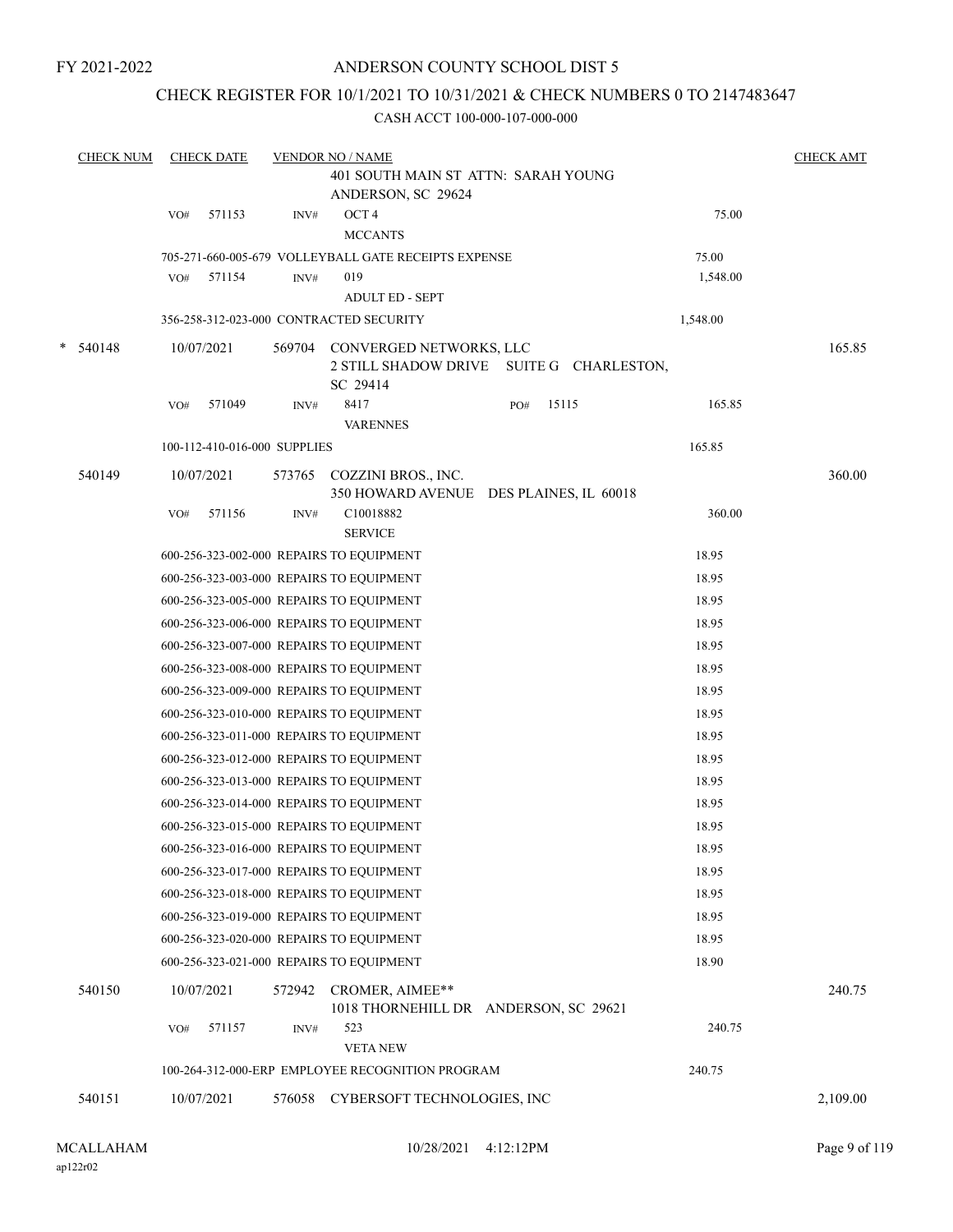### ANDERSON COUNTY SCHOOL DIST 5

### CHECK REGISTER FOR 10/1/2021 TO 10/31/2021 & CHECK NUMBERS 0 TO 2147483647

| <b>CHECK NUM</b> |     | <b>CHECK DATE</b>            |        | <b>VENDOR NO / NAME</b>                                         |     |       |                                               | <b>CHECK AMT</b> |
|------------------|-----|------------------------------|--------|-----------------------------------------------------------------|-----|-------|-----------------------------------------------|------------------|
|                  |     |                              |        | 77068                                                           |     |       | 4422 CYPRESS CREEK PKWY SUITE 400 HOUSTON, TX |                  |
|                  | VO# | 571242                       | INV#   | 92744<br><b>SUBSCRIPTION</b>                                    |     |       | 2,109.00                                      |                  |
|                  |     |                              |        | 100-255-323-000-000 CONTRACTED SERVICES                         |     |       | 2,109.00                                      |                  |
| 540152           |     | 10/07/2021                   | 198651 | <b>DELL MARKETING</b><br>PO BOX 534118 ATT: ACCOUNTS RECEIVABLE |     |       |                                               | 6,249.38         |
|                  | VO# | 571051                       | INV#   | ATLANTA, GA 30353-4118<br>10519983677<br><b>TECH SUPPLIES</b>   |     |       | 497.55                                        |                  |
|                  |     | 100-113-410-006-000 SUPPLIES |        |                                                                 |     |       | 497.55                                        |                  |
|                  | VO# | 571052                       | INV#   | 10513351152<br><b>TONER</b>                                     | PO# | 15024 | 938.54                                        |                  |
|                  |     | 100-113-410-020-000 SUPPLIES |        |                                                                 |     |       | 938.54                                        |                  |
|                  | VO# | 571158                       | INV#   | 10522382882<br><b>TECH SUPPLIES</b>                             | PO# | 15267 | 674.10                                        |                  |
|                  |     |                              |        | 871-113-445-000-000 TECHNOLOGY SUPPLIES                         |     |       | 674.10                                        |                  |
|                  | VO# | 571159                       | INV#   | 10522501474<br><b>TONER</b>                                     | PO# | 15123 | 838.88                                        |                  |
|                  |     | 100-266-410-000-000 SUPPLIES |        |                                                                 |     |       | 838.88                                        |                  |
|                  | VO# | 571160                       | INV#   | 10523411262<br><b>TECH SUPPLIES</b>                             | PO# | 15308 | 3,300.31                                      |                  |
|                  |     |                              |        | 100-266-314-000-000 REPAIRS TO EQUIPMENT                        |     |       | 3,300.31                                      |                  |
| 540153           |     | 10/07/2021                   | 575579 | DIAMOND DEL'S GEM MINING LLC<br>6310 NEW CUT RD INMAN, SC 29349 |     |       |                                               | 1,344.00         |
|                  | VO# | 571053                       | INV#   | SEPT 30<br><b>CENTERVILLE ELEM</b>                              |     |       | 1,344.00                                      |                  |
|                  |     |                              |        | 707-190-660-007-353 FIELD TRIPS GRADE 3 EXPENSE                 |     |       | 1,344.00                                      |                  |
| 540154           |     | 10/07/2021                   | 211302 | <b>DUKE ENERGY</b><br>PO BOX 1094 CHARLOTTE, NC 28201-1094      |     |       |                                               | 78,033.62        |
|                  | VO# | 571250                       | INV#   | DUE OCT 22<br><b>UTILITIES</b>                                  |     |       | 78,033.62                                     |                  |
|                  |     |                              |        | 100-254-470-000-000 ENERGY-ELECTRICITY & WATER                  |     |       | 4,413.36                                      |                  |
|                  |     |                              |        | 100-254-470-001-000 ENERGY-ELECTRICITY & WATER                  |     |       | 96.32                                         |                  |
|                  |     |                              |        | 100-254-470-002-000 ENERGY-ELECTRICITY & WATER                  |     |       | 122.43                                        |                  |
|                  |     |                              |        | 100-254-470-003-000 ENERGY-ELECTRICITY & WATER                  |     |       | 26,571.96                                     |                  |
|                  |     |                              |        | 100-254-470-005-000 ENERGY-ELECTRICITY & WATER                  |     |       | 80.50                                         |                  |
|                  |     |                              |        | 100-254-470-007-000 ENERGY-ELECTRICITY & WATER                  |     |       | 6,153.68                                      |                  |
|                  |     |                              |        | 100-254-470-008-000 ENERGY-ELECTRICITY & WATER                  |     |       | 26.15                                         |                  |
|                  |     |                              |        | 100-254-470-009-000 ENERGY-ELECTRICITY & WATER                  |     |       | 7,808.65                                      |                  |
|                  |     |                              |        | 100-254-470-010-000 ENERGY-ELECTRICITY & WATER                  |     |       | 7,718.39                                      |                  |
|                  |     |                              |        | 100-254-470-012-000 ENERGY-ELECTRICITY & WATER                  |     |       | 31.24                                         |                  |
|                  |     |                              |        | 100-254-470-014-000 ENERGY-ELECTRICITY & WATER                  |     |       | 49.23                                         |                  |
|                  |     |                              |        | 100-254-470-015-000 ENERGY-ELECTRICITY & WATER                  |     |       | 46.09                                         |                  |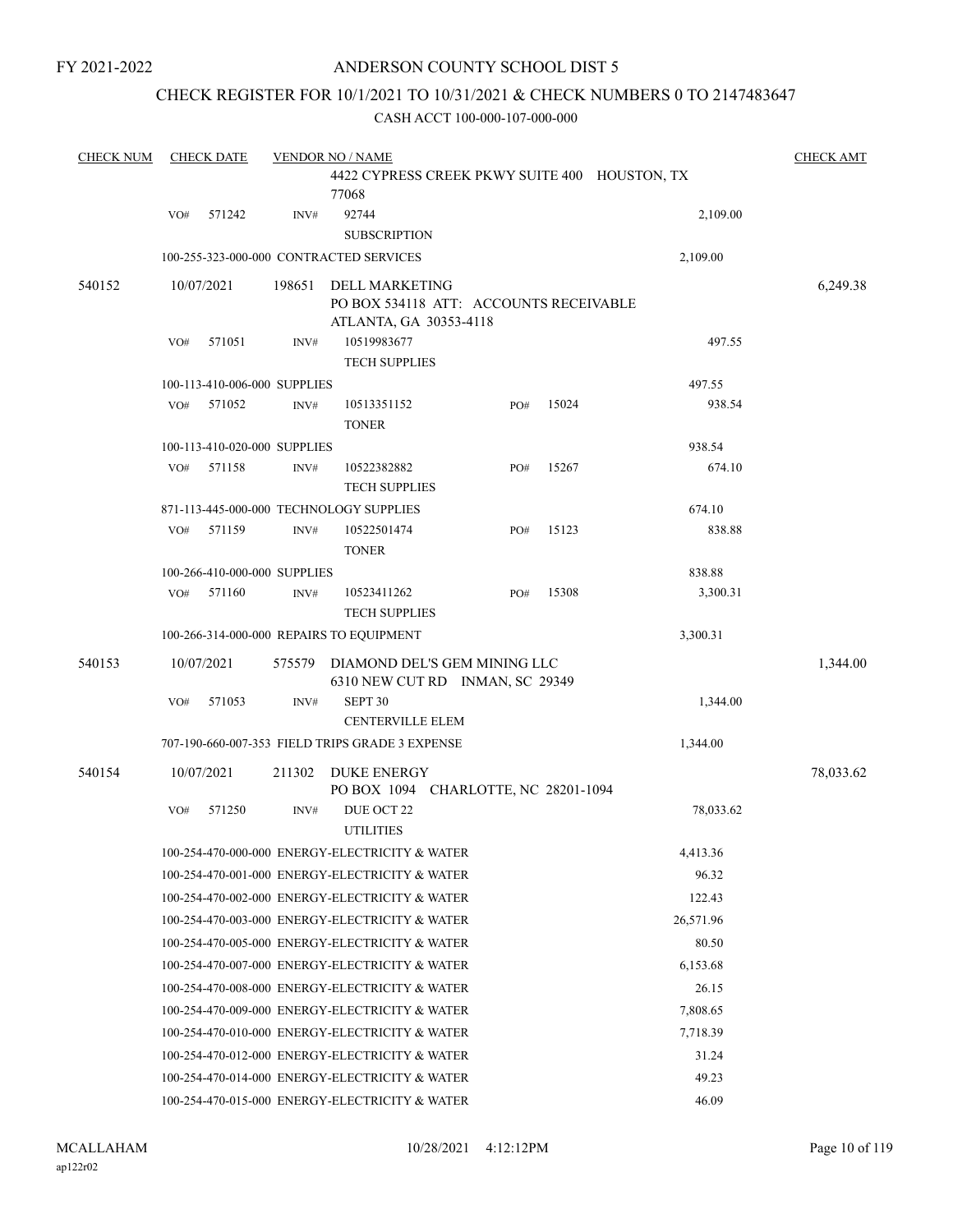### CHECK REGISTER FOR 10/1/2021 TO 10/31/2021 & CHECK NUMBERS 0 TO 2147483647

| <b>CHECK NUM</b> |            | <b>CHECK DATE</b>                 |        | <b>VENDOR NO / NAME</b>                                                                |     |       |           | <b>CHECK AMT</b> |
|------------------|------------|-----------------------------------|--------|----------------------------------------------------------------------------------------|-----|-------|-----------|------------------|
|                  |            |                                   |        | 100-254-470-016-000 ENERGY-ELECTRICITY & WATER                                         |     |       | 26.29     |                  |
|                  |            |                                   |        | 100-254-470-018-000 ENERGY-ELECTRICITY & WATER                                         |     |       | 4,312.39  |                  |
|                  |            |                                   |        | 100-254-470-019-000 ENERGY-ELECTRICITY & WATER                                         |     |       | 6,767.59  |                  |
|                  |            |                                   |        | 100-254-470-023-000 ENERGY-ELECTRICITY & WATER                                         |     |       | 2,652.96  |                  |
|                  |            |                                   |        | 131-254-470-031-000 ENERGY-ELECTRICITY/WATER                                           |     |       | 11,156.39 |                  |
| 540155           | 10/07/2021 |                                   | 226925 | EMPIRE MUSIC CO LTD<br>1465 SLATER ROAD ATT: ACCOUNTS RECEIVABLE<br>FERNDALE, WA 98248 |     |       |           | 223.20           |
|                  | VO#        | 571241                            | INV#   | 620692<br><b>MCLEES ELEM</b>                                                           |     |       | 223.20    |                  |
|                  |            | 708-271-660-008-220 MUSIC EXPENSE |        |                                                                                        |     |       | 223.20    |                  |
| 540156           | 10/07/2021 |                                   | 576971 | ESS SOUTH CENTRAL LLC<br>PO BOX 747077 ATLANTA, GA 30374-7077                          |     |       |           | 23,168.42        |
|                  | VO#        | 571163                            | INV#   | 265526<br><b>WK ENDING 9/25/21</b>                                                     | PO# | 15078 | 15,802.52 |                  |
|                  |            |                                   |        | 100-112-311-007-000 PURCHASED SERVICE - SUBS                                           |     |       | 180.60    |                  |
|                  |            |                                   |        | 100-112-311-008-000 PURCHASED SERVICE - SUBS                                           |     |       | 503.10    |                  |
|                  |            |                                   |        | 100-112-311-009-000 PURCHASED SERVICE - SUBS                                           |     |       | 761.10    |                  |
|                  |            |                                   |        | 100-112-311-010-000 PURCHASED SERVICE - SUBS                                           |     |       | 806.25    |                  |
|                  |            |                                   |        | 100-112-311-011-000 PURCHASED SERVICE - SUBS                                           |     |       | 90.30     |                  |
|                  |            |                                   |        | 100-112-311-012-000 PURCHASED SERVICE - SUBS                                           |     |       | 187.05    |                  |
|                  |            |                                   |        | 100-112-311-013-000 PURCHASED SERVICE - SUBS                                           |     |       | 438.60    |                  |
|                  |            |                                   |        | 100-112-311-014-000 PURCHASED SERVICE - SUBS                                           |     |       | 793.35    |                  |
|                  |            |                                   |        | 100-112-311-016-000 PURCHASED SERVICE - SUBS                                           |     |       | 903.00    |                  |
|                  |            |                                   |        | 100-112-311-017-000 PURCHASED SERVICE - SUBS                                           |     |       | 857.85    |                  |
|                  |            |                                   |        | 100-112-311-019-000 PURCHASED SERVICE - SUBS                                           |     |       | 657.90    |                  |
|                  |            |                                   |        | 100-113-311-005-000 PURCHASED SERVICE - SUBS                                           |     |       | 612.75    |                  |
|                  |            |                                   |        | 100-113-311-006-000 PURCHASED SERVICE - SUBS                                           |     |       | 545.03    |                  |
|                  |            |                                   |        | 100-113-311-020-000 PURCHASED SERVICE - SUBS                                           |     |       | 1,989.83  |                  |
|                  |            |                                   |        | 100-113-311-021-000 PURCHASED SERVICE - SUBS                                           |     |       | 844.95    |                  |
|                  |            |                                   |        | 100-114-311-001-ALT PURCHASED SERVICE - SUBS                                           |     |       | 0.00      |                  |
|                  |            |                                   |        | 100-114-311-002-000 PURCHASED SERVICE - SUBS                                           |     |       | 1,915.66  |                  |
|                  |            |                                   |        | 100-114-311-003-000 PURCHASED SERVICE - SUBS                                           |     |       | 1,328.70  |                  |
|                  |            |                                   |        | 100-114-311-021-000 PURCHASED SERVICE - SUBS                                           |     |       | 0.00      |                  |
|                  |            |                                   |        | 100-139-311-015-000 PURCHASED SERVICE - SUBS                                           |     |       | 432.15    |                  |
|                  |            |                                   |        | 100-139-311-018-000 PURCHASED SERVICE - SUBS                                           |     |       | 1,173.90  |                  |
|                  |            |                                   |        | 100-255-323-000-000 CONTRACTED SERVICES                                                |     |       | 0.00      |                  |
|                  |            |                                   |        | 100-264-312-000-000 PURCHASED SERVICES                                                 |     |       | 0.00      |                  |
|                  |            |                                   |        | 131-115-311-031-000 PURCHASED SERVICE - SUBS                                           |     |       | 780.45    |                  |
|                  | VO#        | 571164                            | INV#   | CR013631<br><b>WK ENDING 9/25/21</b>                                                   | PO# | 15078 | $-586.95$ |                  |
|                  |            |                                   |        | 100-112-311-010-000 PURCHASED SERVICE - SUBS                                           |     |       | $-670.80$ |                  |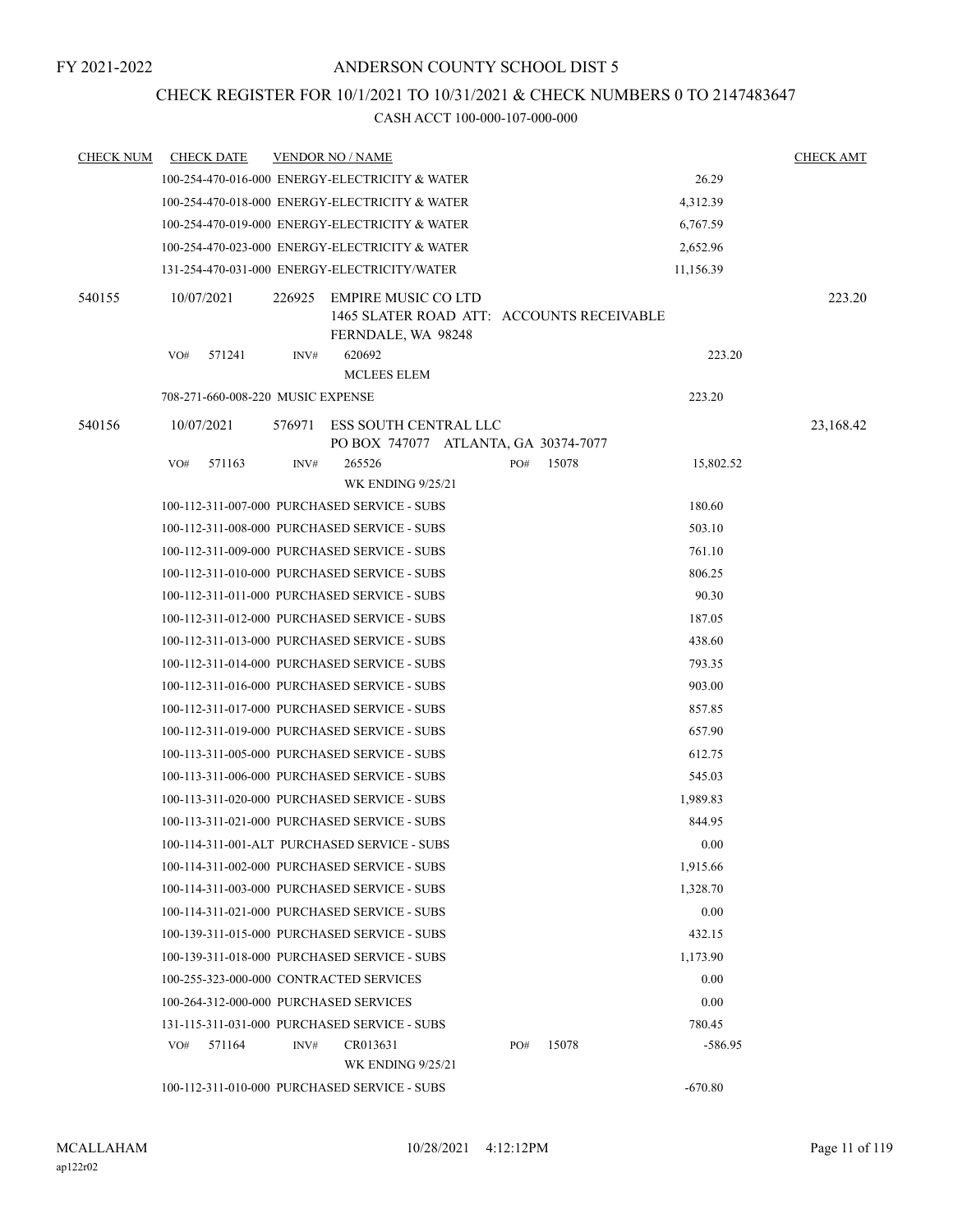### CHECK REGISTER FOR 10/1/2021 TO 10/31/2021 & CHECK NUMBERS 0 TO 2147483647

|   | <b>CHECK NUM</b> |     | <b>CHECK DATE</b>              |        | <b>VENDOR NO / NAME</b>                            |     |       |          | <b>CHECK AMT</b> |
|---|------------------|-----|--------------------------------|--------|----------------------------------------------------|-----|-------|----------|------------------|
|   |                  |     |                                |        | 131-115-311-031-000 PURCHASED SERVICE - SUBS       |     |       | 83.85    |                  |
|   |                  | VO# | 571165                         | INV#   | 265530                                             | PO# | 15078 | 3,308.85 |                  |
|   |                  |     |                                |        | <b>WK ENDING 9/25/21</b>                           |     |       |          |                  |
|   |                  |     |                                |        | 100-112-311-008-000 PURCHASED SERVICE - SUBS       |     |       | 193.50   |                  |
|   |                  |     |                                |        | 100-112-311-010-000 PURCHASED SERVICE - SUBS       |     |       | 1,173.90 |                  |
|   |                  |     |                                |        | 100-112-311-011-000 PURCHASED SERVICE - SUBS       |     |       | 483.75   |                  |
|   |                  |     |                                |        | 100-112-311-017-000 PURCHASED SERVICE - SUBS       |     |       | 483.75   |                  |
|   |                  |     |                                |        | 100-112-311-019-000 PURCHASED SERVICE - SUBS       |     |       | 612.75   |                  |
|   |                  |     |                                |        | 100-113-311-005-000 PURCHASED SERVICE - SUBS       |     |       | 96.75    |                  |
|   |                  |     |                                |        | 100-113-311-020-000 PURCHASED SERVICE - SUBS       |     |       | 180.60   |                  |
|   |                  |     |                                |        | 100-139-311-018-000 PURCHASED SERVICE - SUBS       |     |       | 83.85    |                  |
|   |                  | VO# | 571166                         | INV#   | 265529                                             | PO# | 15304 | 4,644.00 |                  |
|   |                  |     |                                |        | <b>WK ENDING 9/25/21</b>                           |     |       |          |                  |
|   |                  |     |                                |        | 100-213-311-009-000 PURCHASED SERVICE - SUBS       |     |       | 774.00   |                  |
|   |                  |     |                                |        | 100-213-311-012-000 PURCHASED SERVICE - SUBS       |     |       | 309.60   |                  |
|   |                  |     |                                |        | 100-213-311-013-000 PURCHASED SERVICE - SUBS       |     |       | 1,238.40 |                  |
|   |                  |     |                                |        | 100-213-311-014-000 PURCHASED SERVICE - SUBS       |     |       | 1,238.40 |                  |
|   |                  |     |                                |        | 100-213-311-016-000 PURCHASED SERVICE - SUBS       |     |       | 309.60   |                  |
|   |                  |     |                                |        | 100-213-311-017-000 PURCHASED SERVICE - SUBS       |     |       | 464.40   |                  |
|   |                  |     |                                |        | 100-213-311-018-000 PURCHASED SERVICE - SUBS       |     |       | 309.60   |                  |
|   | 540157           |     | 10/07/2021                     | 571846 | <b>ESTES INDUSTRIES</b>                            |     |       |          | 519.96           |
|   |                  |     |                                |        | 1295 H STREET PENROSE, CO 81240                    |     |       |          |                  |
|   |                  | VO# | 571167                         | INV#   | 386044                                             | PO# | 15184 | 519.96   |                  |
|   |                  |     |                                |        | <b>CUST #M00002</b>                                |     |       |          |                  |
|   |                  |     |                                |        | 207-116-410-006-006 SUPPLIES-IMPROVE PRGS          |     |       | 519.96   |                  |
| * | 540159           |     | 10/07/2021                     | 233400 | <b>FEDEX</b>                                       |     |       |          | 237.86           |
|   |                  |     |                                |        | POBOX 371461 ATT: ACCOUNTS RECEIVABLE              |     |       |          |                  |
|   |                  |     |                                |        | PITTSBURGH, PA 15250-7461                          |     |       |          |                  |
|   |                  | VO# | 571169                         | INV#   | 7-507-21369                                        |     |       | 237.86   |                  |
|   |                  |     |                                |        | <b>SHIPPING</b>                                    |     |       |          |                  |
|   |                  |     | 100-266-410-000-000 SUPPLIES   |        |                                                    |     |       | 237.86   |                  |
|   | $* 540161$       |     | 10/07/2021                     | 577040 | GOFORTH, SPENCER**                                 |     |       |          | 162.70           |
|   |                  |     |                                |        | 938 E. EMERALD SPRINGS DR BOILING SPRINGS, SC      |     |       |          |                  |
|   |                  |     |                                |        | 29316                                              |     |       |          |                  |
|   |                  | VO# | 571138                         | INV#   | OCT <sub>1</sub><br>FOOTBALL OFFICIAL              |     |       | 162.70   |                  |
|   |                  |     |                                |        | 703-271-660-003-671 FOOTBALL GATE RECEIPTS EXPENSE |     |       | 162.70   |                  |
|   |                  |     |                                |        |                                                    |     |       |          |                  |
|   | 540162           |     | 10/07/2021                     | 574279 | HALLIGAN MAHONEY & WILLIAMS                        |     |       |          | 8,023.75         |
|   |                  | VO# | 571245                         | INV#   | PO BOX 11367 COLUMBIA, SC 29211-1367<br>16161      |     |       | 8,023.75 |                  |
|   |                  |     |                                |        | PROF SERVICES                                      |     |       |          |                  |
|   |                  |     | 100-231-319-000-000 LEGAL FEES |        |                                                    |     |       | 8,023.75 |                  |
|   |                  |     |                                |        |                                                    |     |       |          |                  |
|   | 540163           |     | 10/07/2021                     | 259400 | HAMMOND WATER DISTRICT                             |     |       |          | 15,934.00        |
|   |                  |     |                                |        |                                                    |     |       |          |                  |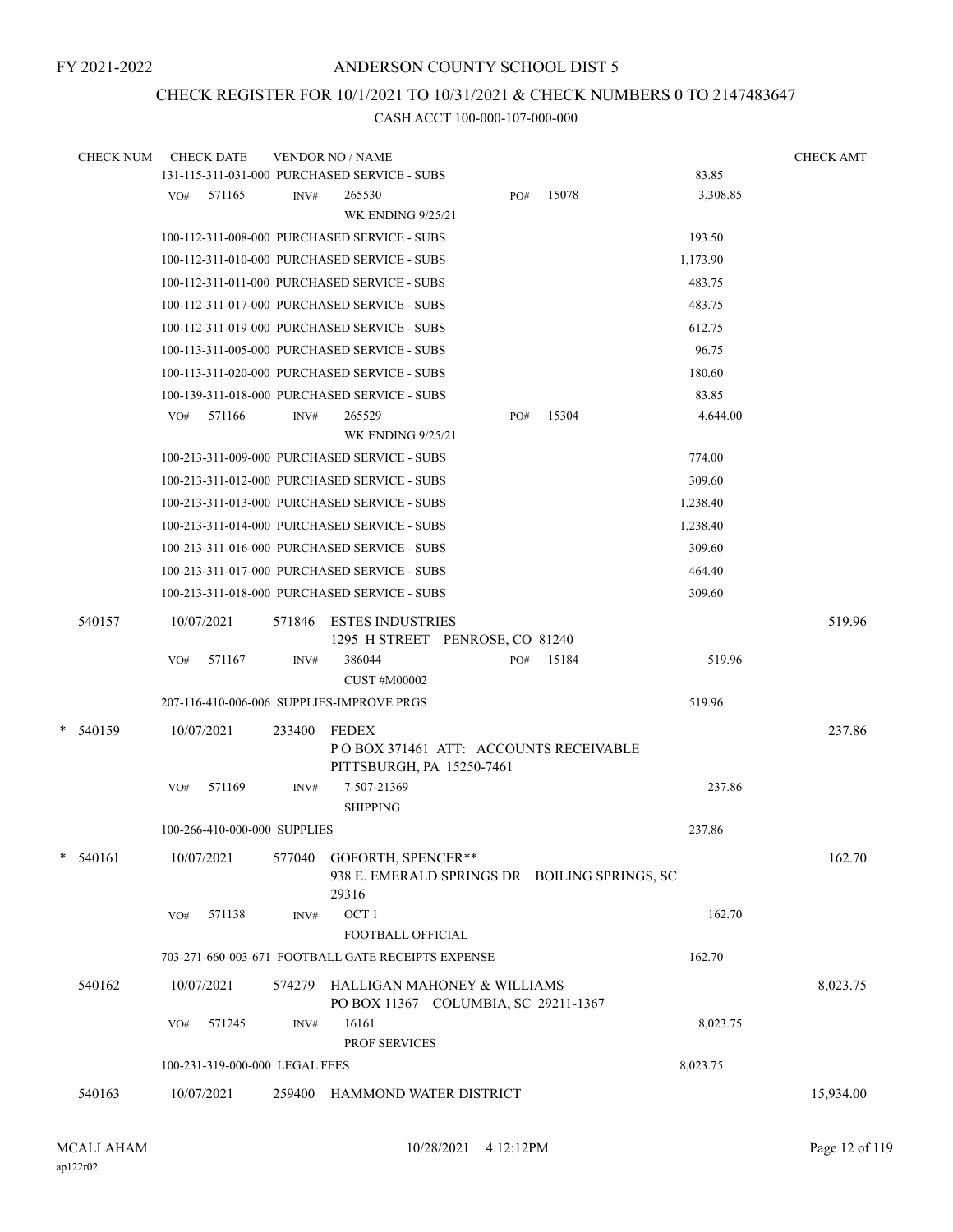### CHECK REGISTER FOR 10/1/2021 TO 10/31/2021 & CHECK NUMBERS 0 TO 2147483647

| <b>CHECK NUM</b> | <b>CHECK DATE</b> |        | <b>VENDOR NO / NAME</b>                                                                          |                                                       |                  | <b>CHECK AMT</b> |
|------------------|-------------------|--------|--------------------------------------------------------------------------------------------------|-------------------------------------------------------|------------------|------------------|
|                  |                   |        |                                                                                                  | 4315 HWY 29 NORTH BELTON, SC 29627-9796               |                  |                  |
|                  | 571247<br>VO#     | INV#   | <b>UTILITIES</b>                                                                                 |                                                       | 15,934.00        |                  |
|                  |                   |        | <b>JULY - SEPT</b>                                                                               |                                                       |                  |                  |
|                  |                   |        | 100-254-470-002-000 ENERGY-ELECTRICITY & WATER                                                   |                                                       | 120.20           |                  |
|                  |                   |        | 100-254-470-002-000 ENERGY-ELECTRICITY & WATER                                                   |                                                       | 4,260.59         |                  |
|                  |                   |        | 100-254-470-002-000 ENERGY-ELECTRICITY & WATER                                                   |                                                       | 1,918.45         |                  |
|                  |                   |        | 100-254-470-002-000 ENERGY-ELECTRICITY & WATER<br>100-254-470-002-000 ENERGY-ELECTRICITY & WATER |                                                       | 271.35<br>244.90 |                  |
|                  |                   |        | 100-254-470-013-000 ENERGY-ELECTRICITY & WATER                                                   |                                                       | 1,163.82         |                  |
|                  |                   |        | 100-254-470-013-000 ENERGY-ELECTRICITY & WATER                                                   |                                                       | 120.20           |                  |
|                  |                   |        | 100-254-470-017-000 ENERGY-ELECTRICITY & WATER                                                   |                                                       | 4,509.84         |                  |
|                  |                   |        | 100-254-470-020-000 ENERGY-ELECTRICITY & WATER                                                   |                                                       | 120.20           |                  |
|                  |                   |        | 100-254-470-020-000 ENERGY-ELECTRICITY & WATER                                                   |                                                       | 3,204.45         |                  |
|                  |                   |        |                                                                                                  |                                                       |                  |                  |
| 540164           | 10/07/2021        | 575837 | HAND2MIND, INC                                                                                   |                                                       |                  | 154.03           |
|                  | 571174            | INV#   | 60348861                                                                                         | 6642 EAGLE WAY CHICAGO, IL 60678-1066<br>15217<br>PO# | 154.03           |                  |
|                  | VO#               |        | <b>MCLEES ELEM</b>                                                                               |                                                       |                  |                  |
|                  |                   |        | 326-112-410-000-000 SCIENCE KITS SUPPLIES                                                        |                                                       | 154.03           |                  |
|                  |                   |        |                                                                                                  |                                                       |                  |                  |
| 540165           | 10/07/2021        | 566044 | <b>HAWKINS, GREGORY **</b>                                                                       |                                                       |                  | 115.00           |
|                  |                   |        |                                                                                                  | 1106 GILREATH ROAD ANDERSON, SC 29621                 |                  |                  |
|                  | VO#<br>571128     | INV#   | OCT <sub>1</sub>                                                                                 |                                                       | 115.00           |                  |
|                  |                   |        | FOOTBALL OFFICIAL                                                                                |                                                       |                  |                  |
|                  |                   |        | 703-271-660-003-671 FOOTBALL GATE RECEIPTS EXPENSE                                               |                                                       | 115.00           |                  |
| 540166           | 10/07/2021        | 268000 | HOFFMAN & HOFFMAN, INC                                                                           |                                                       |                  | 458.05           |
|                  |                   |        |                                                                                                  | PO BOX 896000 ATT: ACCOUNTS RECEIVABLE                |                  |                  |
|                  |                   |        | CHARLOTTE, NC 28289                                                                              |                                                       |                  |                  |
|                  | 571058<br>VO#     | INV#   | 599795                                                                                           |                                                       | 458.05           |                  |
|                  |                   |        | <b>VARENNES ELEM</b>                                                                             |                                                       |                  |                  |
|                  |                   |        | 100-254-410-016-001 SUPPLIES - MAINTENANCE                                                       |                                                       | 458.05           |                  |
| 540167           | 10/07/2021        | 565025 | HOME DEPOT                                                                                       |                                                       |                  | 243.64           |
|                  |                   |        |                                                                                                  | 3427 CLEMSON BLVD ANDERSON, SC 29621                  |                  |                  |
|                  | VO#<br>571059     | INV#   | 642733455                                                                                        |                                                       | 243.64           |                  |
|                  |                   |        | <b>SUPPLIES</b>                                                                                  |                                                       |                  |                  |
|                  |                   |        | 100-254-410-016-001 SUPPLIES - MAINTENANCE                                                       |                                                       | 243.64           |                  |
| 540168           | 10/07/2021        | 270200 |                                                                                                  | HOMELAND PARK WATER & SEWER DISTRICT                  |                  | 785.06           |
|                  |                   |        |                                                                                                  | POBOX 13003 ATT: ACCOUNTS RECEIVABLE                  |                  |                  |
|                  |                   |        | ANDERSON, SC 29624-0001                                                                          |                                                       |                  |                  |
|                  | 571248<br>VO#     | INV#   | 03039-0                                                                                          |                                                       | 785.06           |                  |
|                  |                   |        | <b>UTILITIES</b>                                                                                 |                                                       |                  |                  |
|                  |                   |        | 100-254-470-011-000 ENERGY-ELECTRICITY & WATER                                                   |                                                       | 785.06           |                  |
| 540169           | 10/07/2021        | 577039 | JACKSON, CINDY**                                                                                 |                                                       |                  | 1,676.70         |
|                  |                   |        |                                                                                                  | 115 JENA LEIGH DRIVE PELZER, SC 29669                 |                  |                  |
|                  | 571098<br>VO#     | INV#   | 21-1786                                                                                          |                                                       | 1,676.70         |                  |
|                  |                   |        | <b>HANNA CHEER</b>                                                                               |                                                       |                  |                  |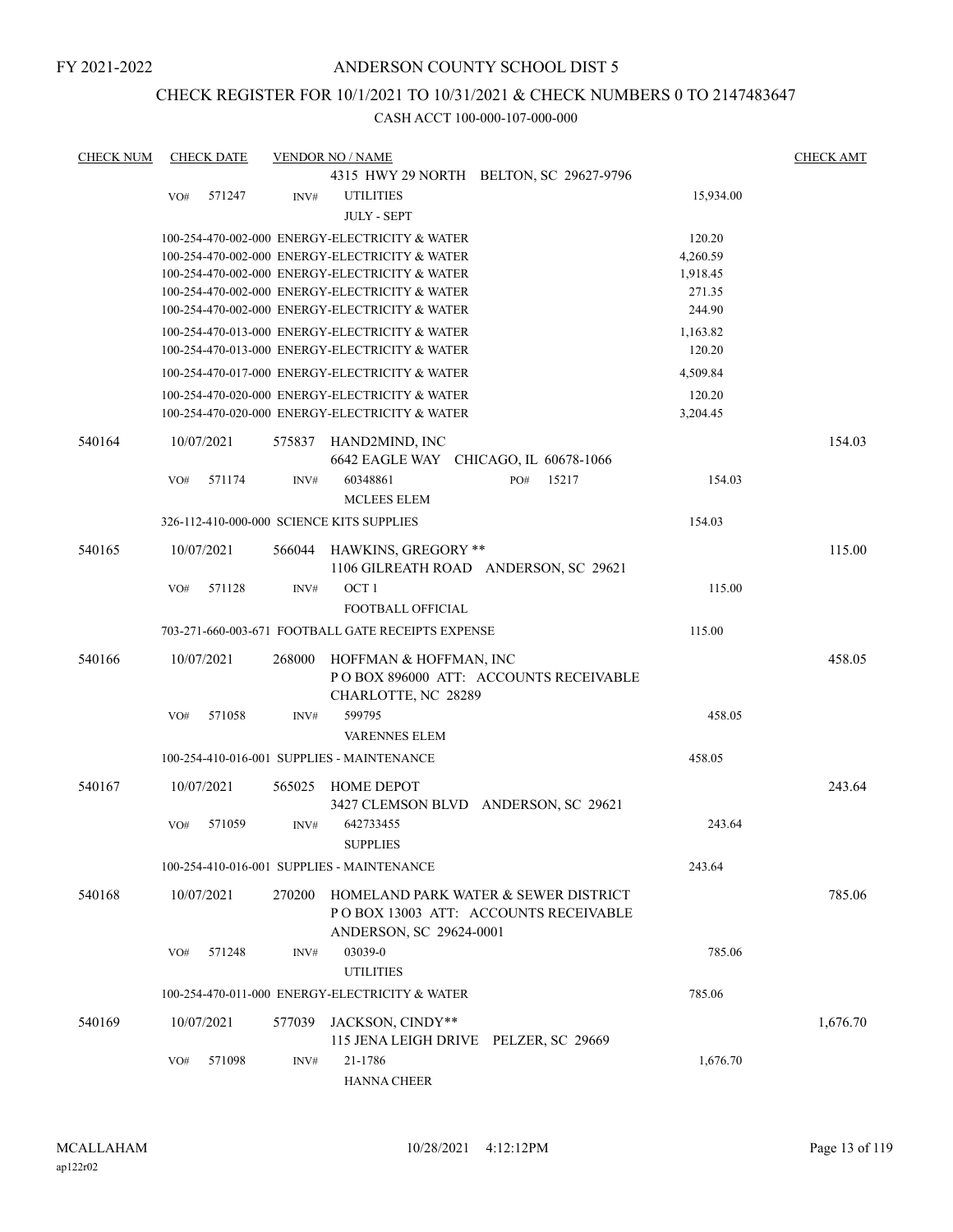### ANDERSON COUNTY SCHOOL DIST 5

## CHECK REGISTER FOR 10/1/2021 TO 10/31/2021 & CHECK NUMBERS 0 TO 2147483647

|        | <b>CHECK NUM</b> |     | <b>CHECK DATE</b><br>100-271-410-002-000 SUPPLIES |        | <b>VENDOR NO / NAME</b>                                                                       |     |       | 1,676.70 | <b>CHECK AMT</b> |
|--------|------------------|-----|---------------------------------------------------|--------|-----------------------------------------------------------------------------------------------|-----|-------|----------|------------------|
|        | 540170           |     | 10/07/2021                                        | 576740 | JIM COLEMAN, LTD.<br>1500 S HICKS RD SUITE 400 ROLLING MEADOWS, IL<br>60008                   |     |       |          | 626.53           |
|        |                  | VO# | 571060                                            | INV#   | 747137<br><b>CF REAMES</b>                                                                    | PO# | 15246 | 626.53   |                  |
|        |                  |     | 600-256-410-000-000 SUPPLIES                      |        |                                                                                               |     |       | 626.53   |                  |
|        | 540171           |     | 10/07/2021                                        |        | 571376 KNOWLEDGE MATTERS, INC<br>85 WOODLAND DRIVE FLORENCE, MA 01062                         |     |       |          | 1,295.00         |
|        |                  | VO# | 571182                                            | INV#   | 23652<br><b>TL HANNA</b>                                                                      | PO# | 15164 | 1,295.00 |                  |
|        |                  |     |                                                   |        | 207-115-410-002-006 SUPPLIES-IMPROVE PRGS                                                     |     |       | 1,295.00 |                  |
|        | 540172           |     | 10/07/2021                                        |        | 566540 LANGUAGE CIRCLE ENTERPRISES<br>1620 W. 98th STREET, SUITE 130 BLOOMINGTON, MN<br>55431 |     |       |          | 157.71           |
|        |                  | VO# | 571183                                            | INV#   | 21091315<br><b>CALHOUN ELEM</b>                                                               | PO# | 15279 | 157.71   |                  |
|        |                  |     | 202-112-410-014-000 SUPPLIES                      |        |                                                                                               |     |       | 157.71   |                  |
|        | 540173           |     | 10/07/2021                                        | 568647 | MANSFIELD OIL COMPANY<br>PO BOX 733706 DALLAS, TX 75373-3706                                  |     |       |          | 6,778.76         |
|        |                  | VO# | 571246                                            | INV#   | SQLCD-704003<br><b>FUEL</b>                                                                   |     |       | 6,778.76 |                  |
|        |                  |     | 100-254-411-000-001 GASOLINE                      |        |                                                                                               |     |       | 6,492.42 |                  |
|        |                  |     | 100-255-411-000-000 GASOLINE                      |        |                                                                                               |     |       | 191.53   |                  |
|        |                  |     | 600-256-690-003-SSP OTHER OBJECTS                 |        |                                                                                               |     |       | 42.79    |                  |
|        |                  |     | 600-256-690-021-000 OTHER OBJECTS                 |        |                                                                                               |     |       | 52.02    |                  |
| $\ast$ | 540175           |     | 10/07/2021                                        |        | 577038 MAYS, LANDON**<br>179 AMBERWOOD DRIVE ANDERSON, SC 29621                               |     |       |          | 140.00           |
|        |                  | VO# | 571095                                            | INV#   | <b>SEPT 2021</b><br>WHS VIDEO TEAM                                                            |     |       | 105.00   |                  |
|        |                  |     | 100-271-112-003-000 SALARIES                      |        |                                                                                               |     |       | 105.00   |                  |
|        |                  |     | VO# 571096                                        | INV#   | <b>OCT 2021</b><br>WHS VIDEO TEAM                                                             |     |       | 35.00    |                  |
|        |                  |     | 100-271-112-003-000 SALARIES                      |        |                                                                                               |     |       | 35.00    |                  |
|        | 540176           |     | 10/07/2021                                        | 574358 | MONSTER TECHNOLOGY, LLC<br>8726 S. SEPULVEDA BLVD SUITE D #B-152 LOS<br>ANGELES, CA 90045     |     |       |          | 510.00           |
|        |                  | VO# | 571189                                            | INV#   | IJH 7609<br>NEVITT FOREST                                                                     | PO# | 15103 | 510.00   |                  |
|        |                  |     | 202-112-490-012-000 COPIER COST                   |        |                                                                                               |     |       | 510.00   |                  |
|        | 540177           |     | 10/07/2021                                        | 567126 | MUSIC & ARTS CENTER<br>5295 WESTVIEW DR SUITE 300 ATTN: CA<br>FREDERICK, MD 21703             |     |       |          | 7,747.23         |
|        |                  | VO# | 571190                                            | INV#   | PO 14729                                                                                      | PO# | 14729 | 6,099.43 |                  |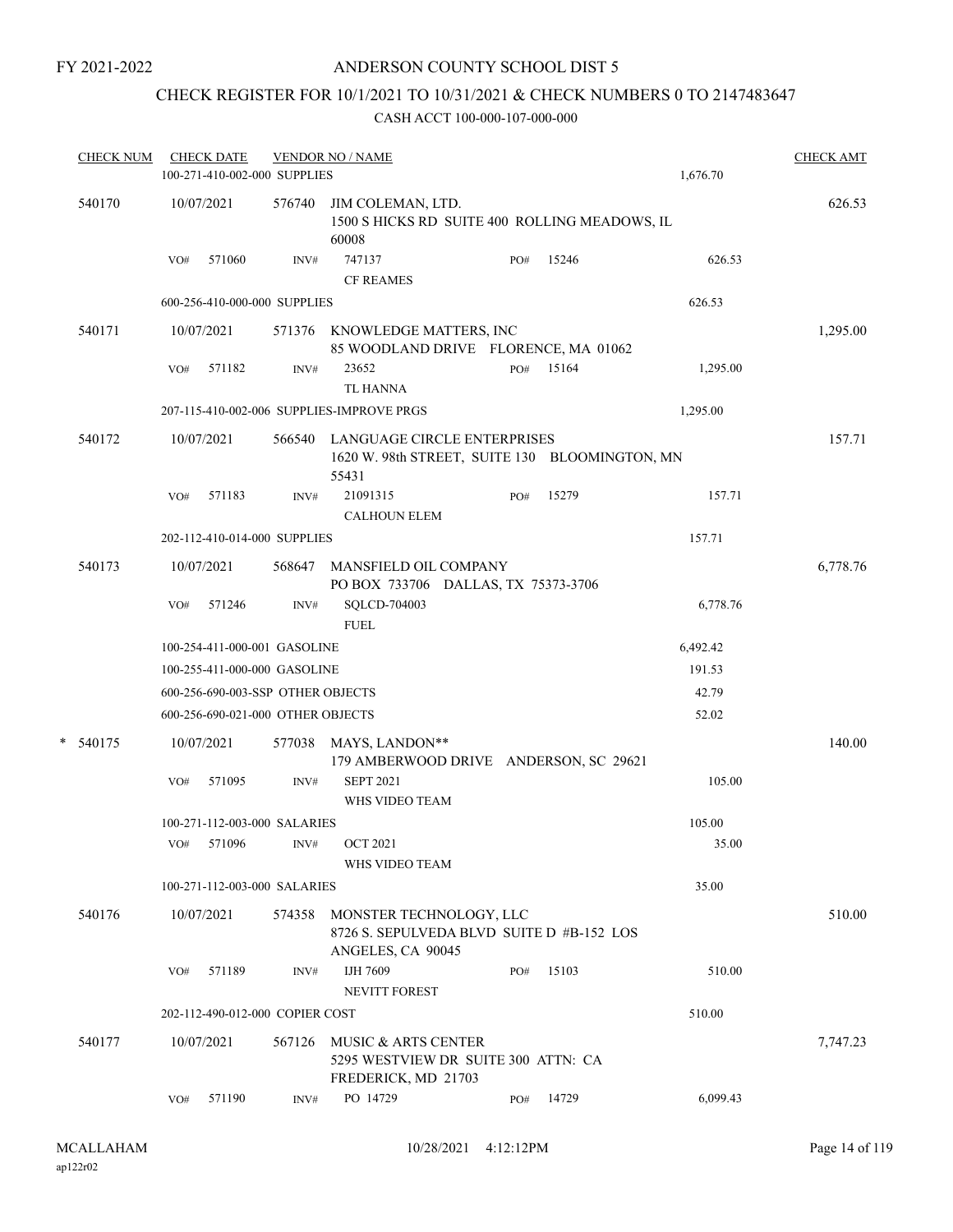### ANDERSON COUNTY SCHOOL DIST 5

### CHECK REGISTER FOR 10/1/2021 TO 10/31/2021 & CHECK NUMBERS 0 TO 2147483647

| <b>CHECK NUM</b> | <b>CHECK DATE</b>                          |        | <b>VENDOR NO / NAME</b>                                     |     |       |           | <b>CHECK AMT</b> |
|------------------|--------------------------------------------|--------|-------------------------------------------------------------|-----|-------|-----------|------------------|
|                  |                                            |        | <b>REPAIRS</b>                                              |     |       |           |                  |
|                  | 100-113-314-005-000 BAND REPAIRS ACCOUNT   |        |                                                             |     |       | 275.94    |                  |
|                  | 100-113-314-006-000 BAND REPAIRS ACCOUNT   |        |                                                             |     |       | 226.50    |                  |
|                  | 100-113-314-020-000 BAND REPAIRS ACCOUNT   |        |                                                             |     |       | 1,205.60  |                  |
|                  | 100-114-314-002-000 BAND REPAIRS ACCOUNT   |        |                                                             |     |       | 1,625.59  |                  |
|                  | 100-114-314-003-000 BAND REPAIRS ACCOUNT   |        |                                                             |     |       | 2,723.55  |                  |
|                  | 100-114-314-021-000 BAND REPAIR ACCOUNT    |        |                                                             |     |       | 42.25     |                  |
|                  | 571191<br>VO#                              | INV#   | 027030709<br><b>ROBERT ANDERSON</b>                         | PO# | 14730 | 1,647.80  |                  |
|                  | 100-113-314-006-000 BAND REPAIRS ACCOUNT   |        |                                                             |     |       | 1,647.80  |                  |
| 540178           | 10/07/2021                                 | 576861 | <b>NOREDINK</b><br>PO BOX 92507 LAS VEGAS, NV 89193-2507    |     |       |           | 11,200.00        |
|                  | VO#<br>571251                              | INV#   | 13620<br>2021-2022                                          | PO# | 14557 | 11,200.00 |                  |
|                  | 100-114-445-000-000 DISTRICT WIDE SOFTWARE |        |                                                             |     |       | 11,200.00 |                  |
| 540179           | 10/07/2021                                 | 576962 | PALADEN PROPERTIES LLC<br>1116 POLK AVE NASHVILLE, TN 37210 |     |       |           | 3,000.00         |
|                  | 571243<br>VO#                              | INV#   | OCT 4-NOV 4<br>RENTAL 111 ROUSCH                            | PO# | 14992 | 3,000.00  |                  |
|                  | 100-255-323-000-000 CONTRACTED SERVICES    |        |                                                             |     |       | 3,000.00  |                  |
| 540180           | 10/07/2021                                 | 568036 | PIEDMONT NATURAL GAS                                        |     |       |           | 1,193.56         |
|                  |                                            |        | PO BOX 1246 CHARLOTTE, NC 28201-1246                        |     |       |           |                  |
|                  | 571249<br>VO#                              | INV#   | DUE OCT 19<br><b>UTILITIES</b>                              |     |       | 1,193.56  |                  |
|                  | 100-254-472-000-000 ENERGY-GAS             |        |                                                             |     |       | 49.21     |                  |
|                  | 100-254-472-001-000 ENERGY-GAS             |        |                                                             |     |       | 272.11    |                  |
|                  | 100-254-472-005-000 ENERGY-GAS             |        |                                                             |     |       | 24.72     |                  |
|                  | 100-254-472-011-000 ENERGY-GAS             |        |                                                             |     |       | 23.54     |                  |
|                  | 100-254-472-015-000 ENERGY-GAS             |        |                                                             |     |       | 85.45     |                  |
|                  | 100-254-472-016-000 ENERGY-GAS             |        |                                                             |     |       | 23.54     |                  |
|                  | 100-254-472-021-000 ENERGY- GAS            |        |                                                             |     |       | 75.97     |                  |
|                  | 600-256-470-011-000 ENERGY                 |        |                                                             |     |       | 202.36    |                  |
|                  | 600-256-470-015-000 ENERGY                 |        |                                                             |     |       | 112.51    |                  |
|                  | 600-256-470-016-000 ENERGY                 |        |                                                             |     |       | 165.20    |                  |
|                  | 600-256-470-021-000 ENERGY                 |        |                                                             |     |       | 158.95    |                  |
| 540181           | 10/07/2021                                 | 576957 | PORTIONPAC CHEMICAL CORP<br>PO BOX 67 OTTAWA, IL 61350-0067 |     |       |           | 1,153.29         |
|                  | 571069<br>VO#                              | INV#   | 234222<br><b>FOOD SAFETY</b>                                | PO# | 15014 | 1,153.29  |                  |
|                  | 600-256-410-002-CHE CHEMICAL SUPPLIES      |        |                                                             |     |       | 192.22    |                  |
|                  | 600-256-410-003-CHE CHEMICAL SUPPLIES      |        |                                                             |     |       | 192.22    |                  |
|                  | 600-256-410-008-CHE CHEMICAL SUPPLIES      |        |                                                             |     |       | 192.22    |                  |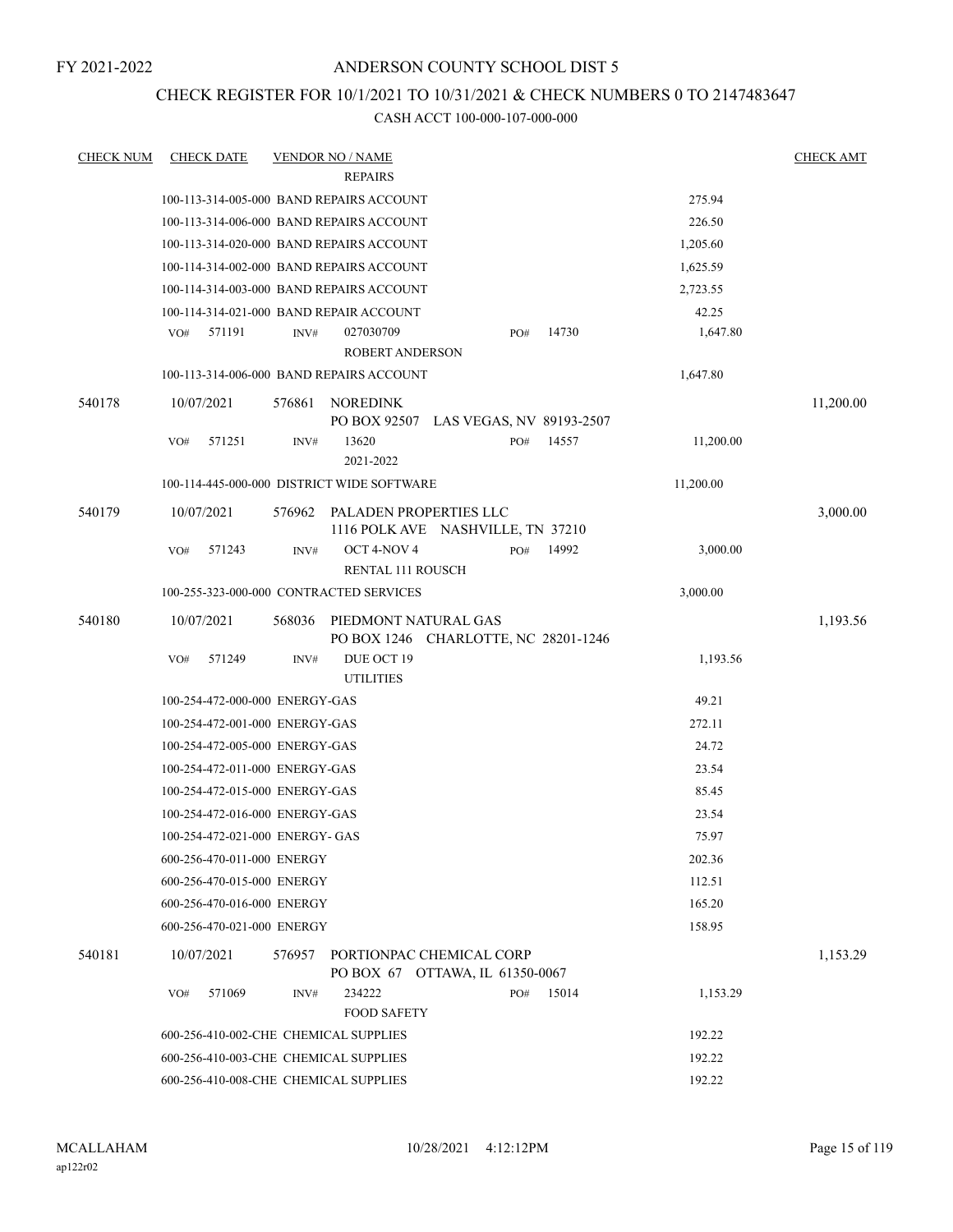# CHECK REGISTER FOR 10/1/2021 TO 10/31/2021 & CHECK NUMBERS 0 TO 2147483647

|   | <b>CHECK NUM</b> |            | <b>CHECK DATE</b>                 |        | <b>VENDOR NO / NAME</b>                                                                      |        | <b>CHECK AMT</b> |
|---|------------------|------------|-----------------------------------|--------|----------------------------------------------------------------------------------------------|--------|------------------|
|   |                  |            |                                   |        | 600-256-410-011-CHE CHEMICAL SUPPLIES                                                        | 192.21 |                  |
|   |                  |            |                                   |        | 600-256-410-012-CHE CHEMICAL SUPPLIES                                                        | 192.21 |                  |
|   |                  |            |                                   |        | 600-256-410-016-CHE CHEMICAL SUPPLIES                                                        | 192.21 |                  |
|   | 540182           |            | 10/07/2021                        |        | 564232 POSITIVE PROMOTIONS<br>PO BOX 11537 ATT: ACCOUNTS RECEIVABLE<br>NEWARK, NJ 07101-4537 |        | 483.43           |
|   |                  | VO#        | 571211                            | INV#   | 06810792<br><b>NEVITT FOREST</b>                                                             | 483.43 |                  |
|   |                  |            | 100-233-410-012-000 SUPPLIES      |        |                                                                                              | 483.43 |                  |
|   | 540183           |            | 10/07/2021                        | 563979 | POWELL, RHETT**<br>567 SOUTH GLASSY MOUNTAIN RD PICKENS, SC<br>29671                         |        | 134.80           |
|   |                  | VO#        | 571133                            | INV#   | OCT <sub>1</sub><br><b>FOOTBALL OFFICIAL</b>                                                 | 134.80 |                  |
|   |                  |            |                                   |        | 703-271-660-003-671 FOOTBALL GATE RECEIPTS EXPENSE                                           | 134.80 |                  |
|   | 540184           |            | 10/07/2021                        |        | 571652 PROSOURCE LLC<br>P.O. BOX 5339 GREENVILLE, SC 29606                                   |        | 516.91           |
|   |                  | VO#        | 571070                            | INV#   | S2390095<br><b>SUPPLIES</b>                                                                  | 343.97 |                  |
|   |                  |            |                                   |        | 100-254-410-011-001 SUPPLIES - MAINTENANCE                                                   | 343.97 |                  |
|   |                  |            | VO# 571071                        | INV#   | S2389787<br><b>SUPPLIES</b>                                                                  | 172.94 |                  |
|   |                  |            |                                   |        | 100-254-410-001-001 SUPPLIES - MAINTENANCE                                                   | 24.58  |                  |
|   |                  |            |                                   |        | 100-254-410-002-001 SUPPLIES - MAINTENANCE                                                   | 10.83  |                  |
|   |                  |            |                                   |        | 100-254-410-006-001 SUPPLIES - MAINTENANCE                                                   | 12.24  |                  |
|   |                  |            |                                   |        | 100-254-410-011-001 SUPPLIES - MAINTENANCE                                                   | 91.62  |                  |
|   |                  |            |                                   |        | 100-254-410-018-001 SUPPLIES - MAINTENANCE                                                   | 33.67  |                  |
|   | 540185           |            | 10/07/2021                        |        | 427725 RACKLEY, JERRY L**<br>210 CEDAR CREEK LANE SENECA, SC 29678                           |        | 128.50           |
|   |                  | VO#        | 571135                            | INV#   | OCT <sub>1</sub><br>FOOTBALL OFFICIAL                                                        | 128.50 |                  |
|   |                  |            |                                   |        | 703-271-660-003-671 FOOTBALL GATE RECEIPTS EXPENSE                                           | 128.50 |                  |
|   | 540186           | 10/07/2021 |                                   | 431095 | REALLY GOOD STUFF, LLC<br>PO BOX 734329 CHICAGO, IL 60673-4329                               |        | 286.17           |
|   |                  | VO#        | 571212                            | INV#   | 7775207<br><b>MCLEES ELEM</b>                                                                | 286.17 |                  |
|   |                  |            | 100-222-410-008-000 SUPPLIES      |        |                                                                                              | 286.17 |                  |
| * | 540190           | 10/07/2021 |                                   | 565592 | <b>SCCGE</b>                                                                                 |        | 150.00           |
|   |                  | VO#        | 571215                            | INV#   | POBOX 255 ATT: JOY GRAY IRMO, SC 29063<br>2021-2022                                          | 150.00 |                  |
|   |                  |            |                                   |        | <b>SUBSCRIPTION</b>                                                                          |        |                  |
|   |                  |            | 100-221-640-000-000 DUES AND FEES |        |                                                                                              | 150.00 |                  |
|   | 540191           | 10/07/2021 |                                   |        | 448513 SC DEPT OF EDUC/ TRANSPORTATION                                                       |        | 1,196.17         |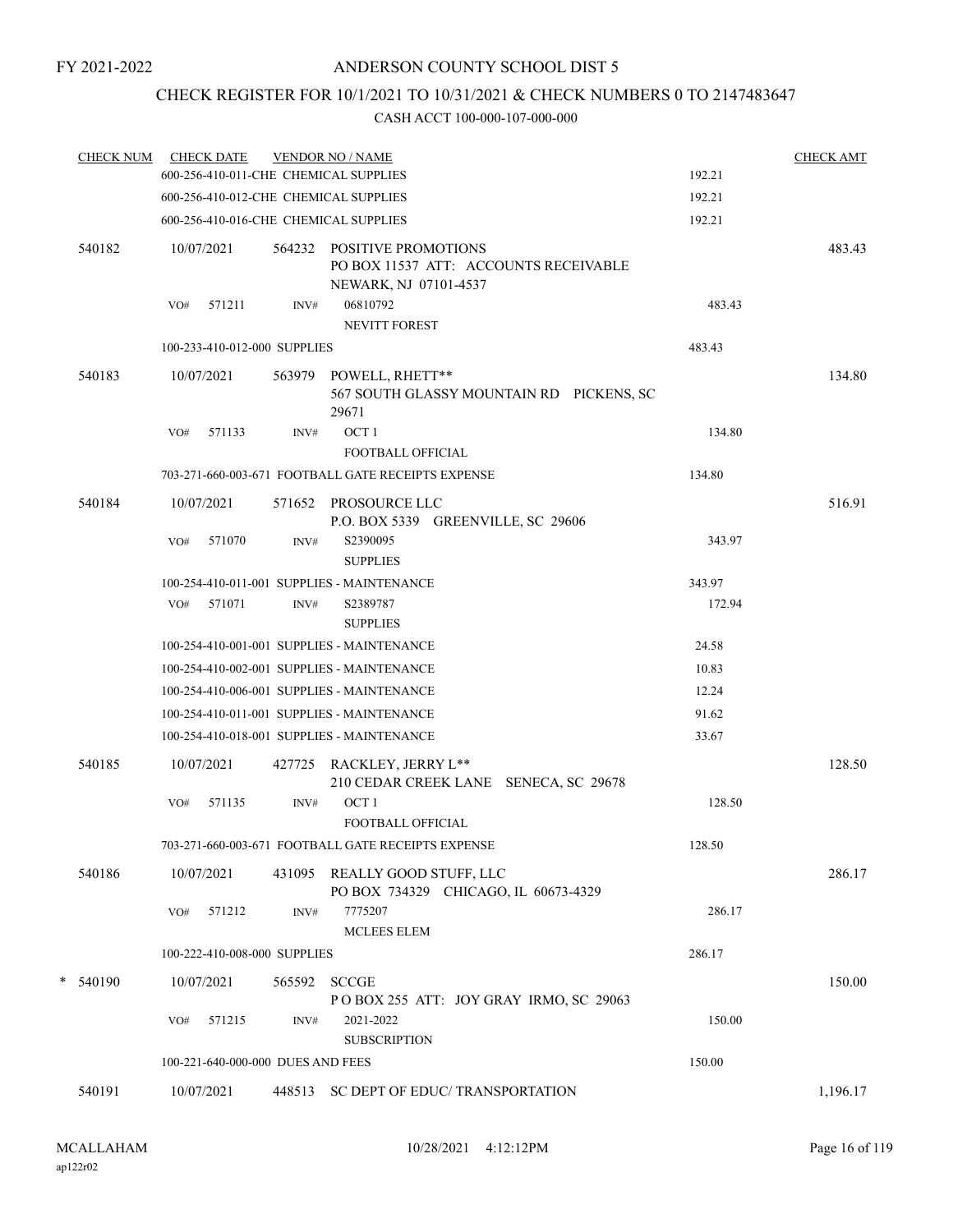### ANDERSON COUNTY SCHOOL DIST 5

### CHECK REGISTER FOR 10/1/2021 TO 10/31/2021 & CHECK NUMBERS 0 TO 2147483647

|   | <b>CHECK NUM</b> |     | <b>CHECK DATE</b> |                              | <b>VENDOR NO / NAME</b><br>1429 SENATE STREET ROOM 1104-D COLUMBIA, SC             |     |       |                  | <b>CHECK AMT</b> |
|---|------------------|-----|-------------------|------------------------------|------------------------------------------------------------------------------------|-----|-------|------------------|------------------|
|   |                  |     |                   |                              | 29201                                                                              |     |       |                  |                  |
|   |                  | VO# | 571074            | INV#                         | 217-221                                                                            |     |       | 1,196.17         |                  |
|   |                  |     |                   |                              | <b>REPAIRS</b>                                                                     |     |       |                  |                  |
|   |                  |     |                   |                              | 100-255-323-000-000 CONTRACTED SERVICES                                            |     |       | 63.57            |                  |
|   |                  |     |                   |                              | 100-255-323-000-000 CONTRACTED SERVICES                                            |     |       | 49.83            |                  |
|   |                  |     |                   |                              | 100-255-323-000-000 CONTRACTED SERVICES                                            |     |       | 80.08            |                  |
|   |                  |     |                   |                              | 100-255-323-000-000 CONTRACTED SERVICES<br>100-255-323-000-000 CONTRACTED SERVICES |     |       | 464.59<br>538.10 |                  |
|   |                  |     |                   |                              |                                                                                    |     |       |                  |                  |
|   | 540192           |     | 10/07/2021        | 572746                       | <b>SCHOOL LIFE</b>                                                                 |     |       |                  | 1,693.09         |
|   |                  |     |                   |                              | PO BOX 1876 CAMARILLO, CA 93011                                                    |     |       |                  |                  |
|   |                  | VO# | 571218            | INV#                         | 200048412                                                                          | PO# | 15311 | 1,693.09         |                  |
|   |                  |     |                   |                              | <b>CALHOUN ELEM</b>                                                                |     |       |                  |                  |
|   |                  |     |                   | 201-112-410-014-000 SUPPLIES |                                                                                    |     |       | 692.61           |                  |
|   |                  |     |                   | 202-112-410-014-000 SUPPLIES |                                                                                    |     |       | 1,000.48         |                  |
| * | 540194           |     | 10/07/2021        | 451201                       | SC SCHOOL BOARDS INSURANCE TRUST                                                   |     |       |                  | 321,447.00       |
|   |                  |     |                   |                              | 111 RESEARCH DRIVE COLUMBIA, SC 29203                                              |     |       |                  |                  |
|   |                  | VO# | 571073            | INV#                         | 4212                                                                               |     |       | 22,260.00        |                  |
|   |                  |     |                   |                              | 2021-2022                                                                          |     |       |                  |                  |
|   |                  |     |                   |                              | 131-233-324-031-000 PROPERTY INSURANCE                                             |     |       | 22,260.00        |                  |
|   |                  | VO# | 571216            | INV#                         | 4210                                                                               |     |       | 1,967.00         |                  |
|   |                  |     |                   |                              | 2021-2022                                                                          |     |       |                  |                  |
|   |                  |     |                   |                              | 124-114-324-024-000 PROPERTY INSURANCE                                             |     |       | 1,967.00         |                  |
|   |                  | VO# | 571217            | INV#                         | 4217                                                                               |     |       | 297,220.00       |                  |
|   |                  |     |                   |                              | 2021-2022                                                                          |     |       |                  |                  |
|   |                  |     |                   |                              | 100-252-324-000-000 PROPERTY INSURANCE                                             |     |       | 297,220.00       |                  |
|   | 540195           |     | 10/07/2021        | 451500                       | SC STATE DEPARTMENT OF EDUCATION                                                   |     |       |                  | 49,273.88        |
|   |                  |     |                   |                              | 1429 SENATE ST ROOM 1101 TRANSPORTATION                                            |     |       |                  |                  |
|   |                  | VO# | 571075            | INV#                         | COLUMBIA, SC 29201<br><b>SUMMER 2021</b>                                           |     |       | 22,403.08        |                  |
|   |                  |     |                   |                              | MILEAGE COST                                                                       |     |       |                  |                  |
|   |                  |     |                   |                              | 100-255-330-000-000 TRANSITIONAL MILEAGE                                           |     |       | 22,403.08        |                  |
|   |                  | VO# | 571076            | INV#                         | <b>SUMMER 2021</b>                                                                 |     |       | 22,661.00        |                  |
|   |                  |     |                   |                              | <b>MILEAGE COST</b>                                                                |     |       |                  |                  |
|   |                  |     |                   |                              | 100-255-330-000-000 TRANSITIONAL MILEAGE                                           |     |       | 22,661.00        |                  |
|   |                  | VO# | 571077            | INV#                         | <b>JUNE-JULY 21</b>                                                                |     |       | 686.96           |                  |
|   |                  |     |                   |                              | <b>MILEAGE COST</b>                                                                |     |       |                  |                  |
|   |                  |     |                   |                              | 100-255-330-000-TRP TRANSITIONAL MILEAGE                                           |     |       | 686.96           |                  |
|   |                  | VO# | 571137            | INV#                         | <b>JUNE-JULY</b>                                                                   |     |       | 3,522.84         |                  |
|   |                  |     |                   |                              | MILEAGE COST                                                                       |     |       |                  |                  |
|   |                  |     |                   |                              | 100-255-330-000-000 TRANSITIONAL MILEAGE                                           |     |       | 3,522.84         |                  |
|   | 540196           |     | 10/07/2021        | 576350                       | <b>SEGRA</b>                                                                       |     |       |                  | 227.04           |
|   |                  |     |                   |                              | SC TELECOMMUNICATIONS GROUP PO BOX 631140                                          |     |       |                  |                  |
|   |                  |     |                   |                              | CINCINNATI, OH 45263-1140                                                          |     |       |                  |                  |
|   |                  | VO# | 571220            | INV#                         | 2016224                                                                            |     |       | 227.04           |                  |
|   |                  |     |                   |                              |                                                                                    |     |       |                  |                  |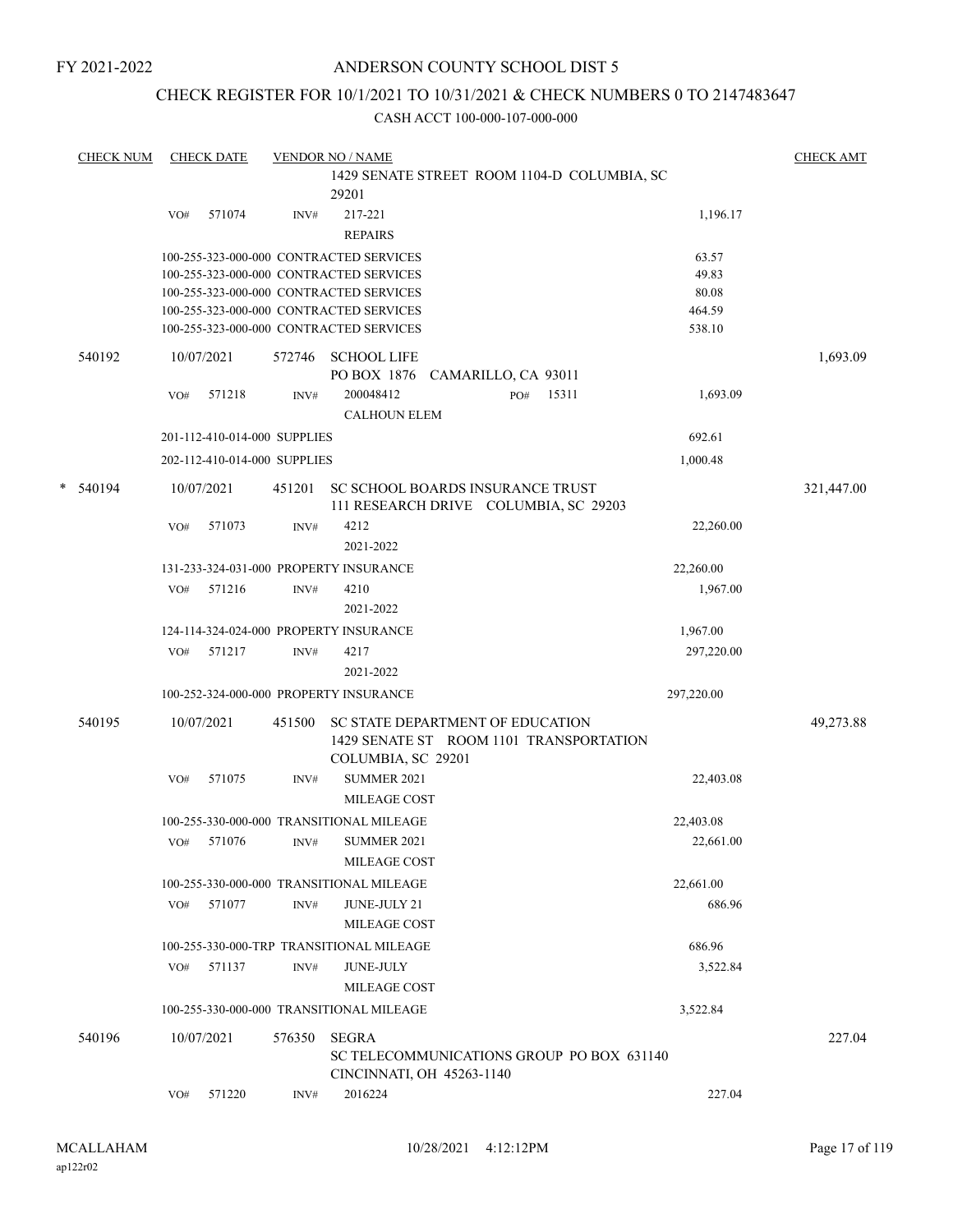### CHECK REGISTER FOR 10/1/2021 TO 10/31/2021 & CHECK NUMBERS 0 TO 2147483647

| <b>CHECK NUM</b> | <b>CHECK DATE</b>             |                | <b>VENDOR NO / NAME</b>                                     |        | <b>CHECK AMT</b> |
|------------------|-------------------------------|----------------|-------------------------------------------------------------|--------|------------------|
|                  |                               |                | <b>SERVICE</b>                                              |        |                  |
|                  | 100-266-340-000-000 TELEPHONE |                |                                                             | 65.81  |                  |
|                  | 100-266-340-000-000 TELEPHONE |                |                                                             | 1.99   |                  |
|                  | 100-266-340-000-000 TELEPHONE |                |                                                             | 26.52  |                  |
|                  | 100-266-340-000-000 TELEPHONE |                |                                                             | 2.82   |                  |
|                  | 100-266-340-001-000 TELEPHONE |                |                                                             | 9.47   |                  |
|                  | 100-266-340-002-000 TELEPHONE |                |                                                             | 20.00  |                  |
|                  | 100-266-340-003-000 TELEPHONE |                |                                                             | 19.64  |                  |
|                  | 100-266-340-005-000 TELEPHONE |                |                                                             | 0.25   |                  |
|                  | 100-266-340-007-000 TELEPHONE |                |                                                             | 5.53   |                  |
|                  | 100-266-340-008-000 TELEPHONE |                |                                                             | 10.12  |                  |
|                  | 100-266-340-009-000 TELEPHONE |                |                                                             | 11.66  |                  |
|                  | 100-266-340-010-000 TELEPHONE |                |                                                             | 6.30   |                  |
|                  | 100-266-340-011-000 TELEPHONE |                |                                                             | 6.69   |                  |
|                  | 100-266-340-012-000 TELEPHONE |                |                                                             | 2.44   |                  |
|                  | 100-266-340-014-000 TELEPHONE |                |                                                             | 4.80   |                  |
|                  | 100-266-340-015-000 TELEPHONE |                |                                                             | 3.88   |                  |
|                  | 100-266-340-016-000 TELEPHONE |                |                                                             | 3.07   |                  |
|                  | 100-266-340-017-000 TELEPHONE |                |                                                             | 5.15   |                  |
|                  | 100-266-340-019-000 TELEPHONE |                |                                                             | 9.50   |                  |
|                  | 100-266-340-021-000 TELEPHONE |                |                                                             | 10.04  |                  |
|                  | 124-266-340-024-000 TELEPHONE |                |                                                             | 1.36   |                  |
| 540197           | 10/07/2021                    | 572126         | SERVICE ASSOCIATES, INC                                     |        | 875.00           |
|                  |                               |                | 225 COOK STREET RURAL HALL, NC 27045                        |        |                  |
|                  | 571221<br>VO#                 | INV#           | 5644<br><b>SERVICES</b>                                     | 875.00 |                  |
|                  |                               |                | 100-266-345-000-000 TECHNOLOGY INFRASTRUCTURE               | 875.00 |                  |
| 540198           | 10/07/2021                    | 568954         | <b>SHRED A WAY</b>                                          |        | 230.00           |
|                  |                               |                | PO BOX 51132 ATT: ACCOUNTS RECEIVABLE<br>PIEDMONT, SC 29673 |        |                  |
|                  | 571084<br>VO#                 | INV#           | A94697                                                      | 68.00  |                  |
|                  |                               |                | <b>ROBERT ANDERSON</b>                                      |        |                  |
|                  | 100-113-410-006-000 SUPPLIES  |                |                                                             | 68.00  |                  |
|                  | 571085<br>VO#                 | INV#           | A95009<br><b>VARENNES</b>                                   | 63.00  |                  |
|                  | 100-113-410-016-000 SUPPLIES  |                |                                                             | 63.00  |                  |
|                  | 571086<br>VO#                 | INV#           | A94944                                                      | 33.00  |                  |
|                  |                               |                | <b>WEST MARKET</b>                                          |        |                  |
|                  |                               |                | 718-271-660-018-201 MISCELLANEOUS EXPENSE                   | 33.00  |                  |
|                  | 571224<br>VO#                 | INV#           | A94978                                                      | 33.00  |                  |
|                  |                               |                | WHITEHALL                                                   |        |                  |
|                  |                               |                | 719-271-660-019-201 MISCELLANEOUS EXPENSE                   | 33.00  |                  |
|                  | 571225<br>VO#                 | $\text{INV}\#$ | A94934                                                      | 33.00  |                  |
|                  |                               |                | <b>ADULT ED</b>                                             |        |                  |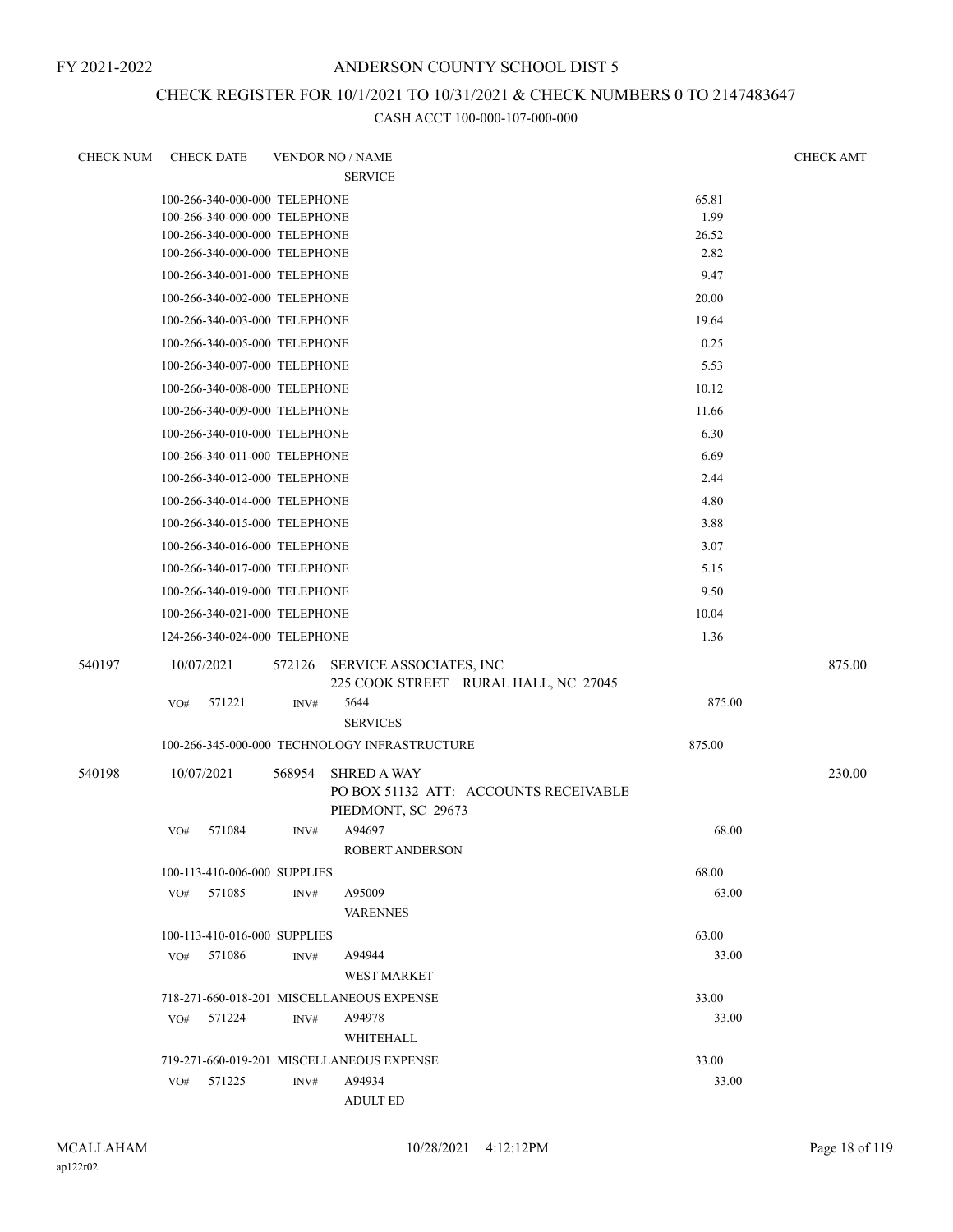### CHECK REGISTER FOR 10/1/2021 TO 10/31/2021 & CHECK NUMBERS 0 TO 2147483647

|        | <b>CHECK NUM</b> | <b>CHECK DATE</b>                        |        | <b>VENDOR NO / NAME</b>                                                                                | <b>CHECK AMT</b> |
|--------|------------------|------------------------------------------|--------|--------------------------------------------------------------------------------------------------------|------------------|
|        |                  |                                          |        | 33.00<br>723-190-660-023-911 MISCELLANEOUS- ADULT ED EXPENSE                                           |                  |
| $\ast$ | 540200           | 10/07/2021                               |        | 571368 STRAIGHT PATHS LANDSCAPE<br>PO BOX 5542 ANDERSON, SC 29623-0542                                 | 3,375.00         |
|        |                  | 571226<br>VO#                            | INV#   | 432<br>14868<br>3,375.00<br>PO#<br><b>AIT SERVICES</b>                                                 |                  |
|        |                  |                                          |        | 131-254-323-031-305 CONTRACT SERV.-GROUNDS<br>3,375.00                                                 |                  |
|        | 540201           | 10/07/2021                               | 571571 | TECHPOINT<br>144 PEARL INDUSTRIAL AVE HOSCHTON, GA 30548                                               | 350.00           |
|        |                  | 571087<br>VO#                            | INV#   | 2897<br>350.00<br><b>CF REAMES</b>                                                                     |                  |
|        |                  | 100-266-314-001-000 REPAIRS TO EQUIPMENT |        | 350.00                                                                                                 |                  |
|        | 540202           | 10/07/2021                               | 566181 | THE BACH COMPANY<br>760 SAN ANTONIO ROAD ATT: ACCOUNTS<br>RECEIVABLE PALO ALTO, CA 94303-4695          | 1,950.30         |
|        |                  | 571227<br>VO#                            | INV#   | 250702<br>14565<br>1,063.80<br>PO#<br><b>TL HANNA</b>                                                  |                  |
|        |                  | 397-114-410-002-000 SUPPLIES             |        | 1,063.80                                                                                               |                  |
|        |                  | 571229<br>VO#                            | INV#   | 250701<br>14566<br>886.50<br>PO#<br><b>WESTSIDE</b>                                                    |                  |
|        |                  | 397-114-410-003-000 SUPPLIES             |        | 886.50                                                                                                 |                  |
|        | 540203           | 10/07/2021                               |        | 577029 THE KIRTON GROUP LLC<br>178 OLD BOSWELL RD TRAVELERS REST, SC 29690                             | 500.00           |
|        |                  | 571088<br>VO#                            | INV#   | 2012840968<br>500.00                                                                                   |                  |
|        |                  |                                          |        | 1117 JACKSON ST                                                                                        |                  |
|        |                  | 100-254-323-003-LAN WESTSIDE LAND        |        | 500.00                                                                                                 |                  |
|        | 540205           | 10/07/2021                               | 576122 | THERE IS HOPE COUNSELING, LLC<br>ROYCE V. MILLER 144 THOMAS GREEN BLVD, SUITE<br>223 CLEMSON, SC 29631 | 1,575.00         |
|        |                  | VO#<br>571231                            | INV#   | 161795<br>1,575.00<br><b>SERVICE</b>                                                                   |                  |
|        |                  |                                          |        | 237-128-313-002-021 STUDENT SERVICES/ COUNSELOR<br>787.50                                              |                  |
|        |                  |                                          |        | 237-128-313-003-021 STUDENT SERVICES/ COUNSELOR<br>787.50                                              |                  |
|        | 540208           | 10/12/2021                               |        | 572707 ADDIS, SANDY<br>BOARD OF TRUSTEES 5230 WHITE CITY PARK RD<br>ANDERSON, SC 29625                 | 500.00           |
|        |                  | 571252<br>VO#                            | INV#   | <b>OCT 2021</b><br>500.00<br><b>BONUS</b>                                                              |                  |
|        |                  | 100-231-334-000-000 TRUSTEE EXPENSE      |        | 500.00                                                                                                 |                  |
|        | 540209           | 10/12/2021                               | 570950 | ANDERSON COUNTY SHERIFF'S OFFICE<br>ATTN: JAMIE LAZAR 305 CAMSON ROAD<br>ANDERSON, SC 29621            | 1,242.50         |
|        |                  | 571288<br>VO#                            | INV#   | OCT <sub>5</sub><br>140.00<br>TLH VOLLEYBALL                                                           |                  |
|        |                  |                                          |        | 702-271-660-002-679 VOLLEYBALL GATE RECEIPTS EXPENSE<br>140.00                                         |                  |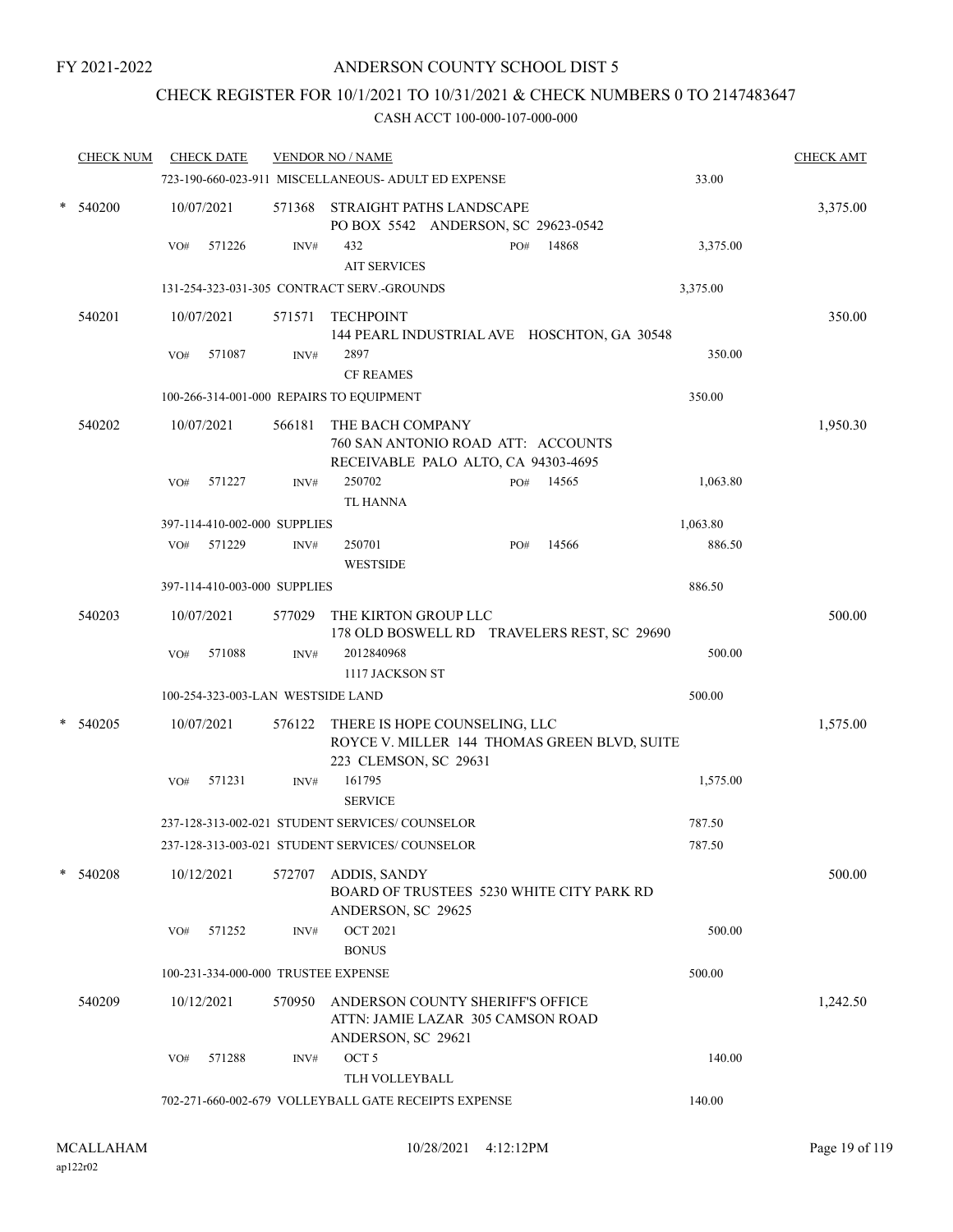## CHECK REGISTER FOR 10/1/2021 TO 10/31/2021 & CHECK NUMBERS 0 TO 2147483647

|   | <b>CHECK NUM</b> |     | <b>CHECK DATE</b> |                              | <b>VENDOR NO / NAME</b>                                                                                   |           | <b>CHECK AMT</b> |
|---|------------------|-----|-------------------|------------------------------|-----------------------------------------------------------------------------------------------------------|-----------|------------------|
|   |                  | VO# | 571289            | INV#                         | OCT <sub>1</sub><br>WHS FOOTBALL                                                                          | 980.00    |                  |
|   |                  |     |                   |                              | 703-271-660-003-671 FOOTBALL GATE RECEIPTS EXPENSE                                                        | 980.00    |                  |
|   |                  | VO# | 571290            | INV#                         | OCT <sub>5</sub>                                                                                          | 122.50    |                  |
|   |                  |     |                   |                              | WHS VOLLEYBALL                                                                                            |           |                  |
|   |                  |     |                   |                              | 703-271-660-003-679 VOLLEYBALL GATE RECEIPTS EXPENSE                                                      | 122.50    |                  |
|   | 540210           |     | 10/12/2021        |                              | 115176 ANDERSON SCHOOL DISTRICT FOUR<br>PO BOX 545 ATTN: CRISTY JABLONSKI PENDLETON,<br>SC 29670          |           | 1,131.43         |
|   |                  | VO# | 571292            | INV#                         | FY 2021                                                                                                   | 1,131.43  |                  |
|   |                  |     |                   |                              | <b>TITLE III ESOL</b>                                                                                     |           |                  |
|   |                  |     |                   | 264-162-410-000-AD4 SUPPLIES |                                                                                                           | 1,131.43  |                  |
|   | 540211           |     | 10/12/2021        |                              | 570528 ASIAN FOOD SOLUTIONS, INC<br>5600 ELMHURST CIRCLE OVIEDO, FL 32765                                 |           | 17,199.18        |
|   |                  | VO# | 571378            | INV#                         | 1718A-IN<br><b>FOOD</b>                                                                                   | 17,199.18 |                  |
|   |                  |     |                   |                              | 600-000-172-000-000 FOOD SERV INVEN. FOOD                                                                 | 17,199.18 |                  |
| * | 540213           |     | 10/12/2021        |                              | 567918 BERNHARDT HOUSE OF VIOLINS LLC<br>5 CATEECHEE AVE ATT: ACCOUNTS RECEIVABLE<br>GREENVILLE, SC 29605 |           | 254.45           |
|   |                  | VO# | 571294            | INV#                         | 253892<br>SOUTHWOOD                                                                                       | 220.21    |                  |
|   |                  |     |                   | 309-113-410-021-000 SUPPLIES |                                                                                                           | 220.21    |                  |
|   |                  |     | VO# 571295        | INV#                         | 253893                                                                                                    | 34.24     |                  |
|   |                  |     |                   |                              | <b>SOUTHWOOD</b>                                                                                          |           |                  |
|   |                  |     |                   | 309-113-410-021-000 SUPPLIES |                                                                                                           | 34.24     |                  |
|   | 540214           |     | 10/12/2021        |                              | 574359 BOATHOUSE ROW SPORTS<br>425 E HUNTING PARK AVE PHILADELPHIA, PA 19124                              |           | 2,146.74         |
|   |                  | VO# | 571296            | INV#                         | CO-14504-21<br><b>TL HANNA</b>                                                                            | 2,146.74  |                  |
|   |                  |     |                   | 100-271-410-002-000 SUPPLIES |                                                                                                           | 2,146.74  |                  |
|   | 540215           |     | 10/12/2021        |                              | 567666 BRADSHAW, RICK<br>BOARD OF TRUSTEES 404 QUAIL HOLLOW<br>ANDERSON, SC 29621                         |           | 500.00           |
|   |                  | VO# | 571259            | INV#                         | <b>OCT 2021</b><br><b>BONUS</b>                                                                           | 500.00    |                  |
|   |                  |     |                   |                              | 100-231-334-000-000 TRUSTEE EXPENSE                                                                       | 500.00    |                  |
|   | 540216           |     | 10/12/2021        | 576766                       | BRYAR & COMPANY LLC<br>7611 HWY 76 SUITE B PENDLETON, SC 29670                                            |           | 159.43           |
|   |                  | VO# | 571297            | INV#                         | 2756<br><b>ROBERT ANDERSON</b>                                                                            | 159.43    |                  |
|   |                  |     |                   |                              | 706-271-660-006-682 VOLLEYBALL EXPENSE                                                                    | 159.43    |                  |
|   | 540217           |     | 10/12/2021        |                              | 567691 CARSON'S NUT-BOLT & TOOL CO, INC                                                                   |           | 151.94           |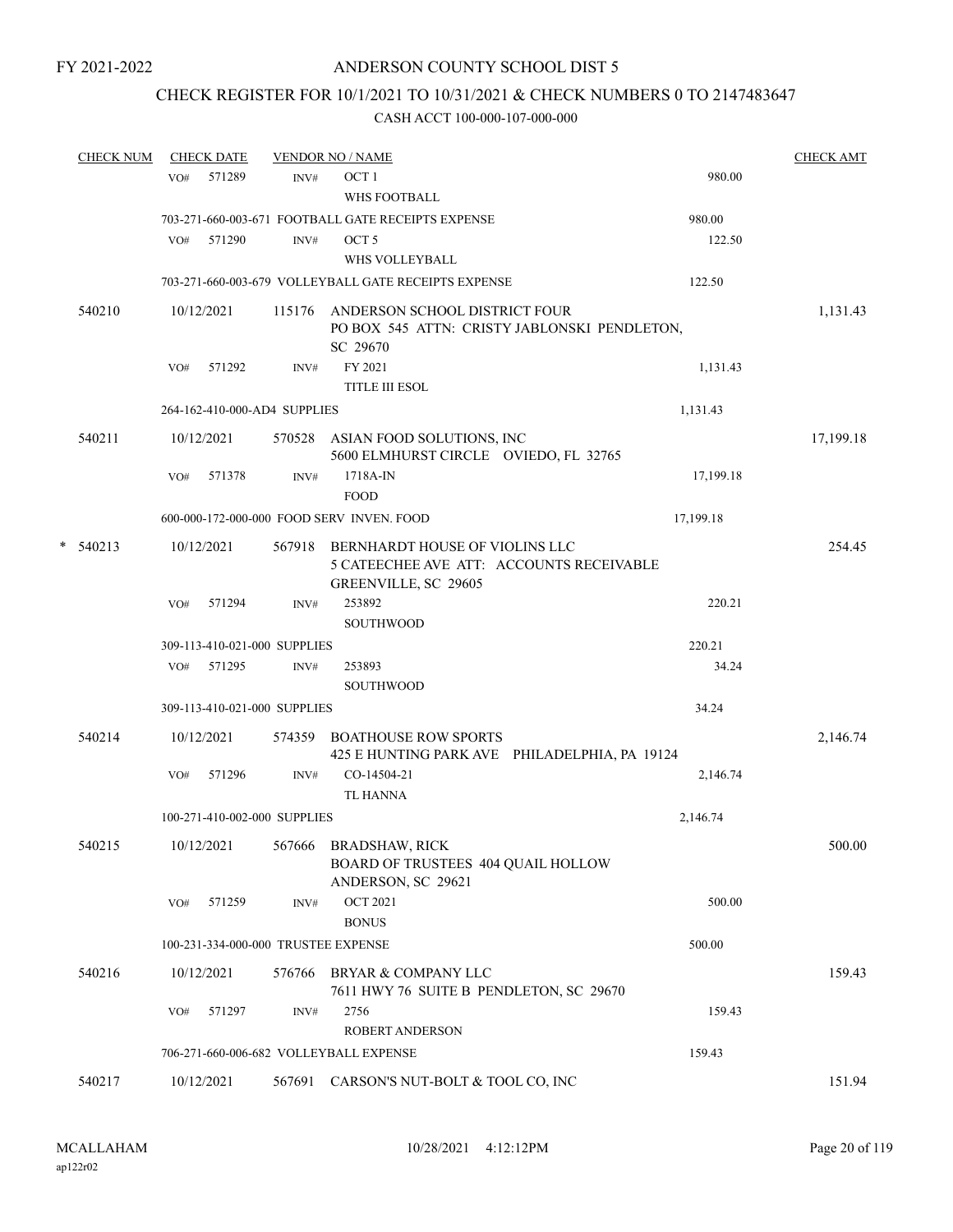### ANDERSON COUNTY SCHOOL DIST 5

### CHECK REGISTER FOR 10/1/2021 TO 10/31/2021 & CHECK NUMBERS 0 TO 2147483647

| <b>CHECK NUM</b> |     | <b>CHECK DATE</b>            |        | <b>VENDOR NO / NAME</b>                                                                   |          | <b>CHECK AMT</b> |
|------------------|-----|------------------------------|--------|-------------------------------------------------------------------------------------------|----------|------------------|
|                  |     |                              |        | P.O. BOX 3629 ATT: ACCOUNTS RECEIVABLE<br>GREENVILLE, SC 29608                            |          |                  |
|                  | VO# | 571354                       | INV#   | 3968127<br>WET DRY VAC                                                                    | 151.94   |                  |
|                  |     |                              |        | 100-254-410-000-001 MAINT. SUPPLIES-STRUCTURES                                            | 151.94   |                  |
| 540218           |     | 10/12/2021                   | 566288 | CES CITY ELECTRIC SUPPLY<br>PO BOX 131811 DALLAS, TX 75313                                |          | 235.50           |
|                  | VO# | 571355                       | INV#   | 162693<br><b>SUPPLIES</b>                                                                 | 235.50   |                  |
|                  |     |                              |        | 100-254-410-013-001 SUPPLIES - MAINTENANCE                                                | 235.50   |                  |
| 540219           |     | 10/12/2021                   | 167800 | <b>CHICK-FIL-A</b><br>3526 CLEMSON BOULEVARD ATT: MARY STEPHENS<br>ANDERSON, SC 29625     |          | 1,250.23         |
|                  | VO# | 571356                       | INV#   | <b>WESTSIDE HS</b>                                                                        | 1,250.23 |                  |
|                  |     |                              |        | <b>FOR FRIDAY OCT 8</b>                                                                   |          |                  |
|                  |     |                              |        | 802-114-410-003-000 SUPPLIES - RETENTION                                                  | 1,250.23 |                  |
| 540220           |     | 10/12/2021                   |        | 574613 COCA-COLA BOTTLING CO CONSOLIDATED<br>PO BOX 602937 CHARLOTTE, NC 28260-2937       |          | 5,506.94         |
|                  | VO# | 571300                       | INV#   | <b>SEPT 2021</b><br>CUST #500410911                                                       | 5,506.94 |                  |
|                  |     | 600-256-460-002-000 FOOD     |        |                                                                                           | 1,813.60 |                  |
|                  |     | 600-256-460-003-000 FOOD     |        |                                                                                           | 2,006.93 |                  |
|                  |     |                              |        | 631-256-460-031-000 PURCHASED FOOD                                                        | 1,686.41 |                  |
| 540221           |     | 10/12/2021                   | 571748 | <b>COLONIAL LIFE</b><br>PREMIUM PROCESSING PO BOX 903 COLUMBIA, SC<br>29202-0903          |          | 6,582.78         |
|                  | VO# | 571301                       | INV#   | <b>SEPT 2021</b><br>E4041711                                                              | 6,582.78 |                  |
|                  |     |                              |        | 100-000-469-000-000 LIFE INSURANCE PAYABLE                                                | 6,582.78 |                  |
| 540222           |     | 10/12/2021                   | 198651 | <b>DELL MARKETING</b><br>PO BOX 534118 ATT: ACCOUNTS RECEIVABLE<br>ATLANTA, GA 30353-4118 |          | 343.47           |
|                  | VO# | 571357                       | INV#   | 10524238249<br><b>TONER</b>                                                               | 343.47   |                  |
|                  |     | 356-181-410-023-000 SUPPLIES |        |                                                                                           | 343.47   |                  |
| 540223           |     | 10/12/2021                   | 577044 | DIGITEK SYSTEMS INC<br>1009 DRESSER COURT RALEIGH, NC 27609                               |          | 2,475.00         |
|                  | VO# | 571358                       | INV#   | <b>REPAIR</b><br><b>WESTSIDE HS</b>                                                       | 2,475.00 |                  |
|                  |     |                              |        | 100-266-314-003-000 REPAIRS TO EQUIPMENT                                                  | 2,475.00 |                  |
|                  |     |                              |        |                                                                                           |          |                  |
| 540224           |     | 10/12/2021                   | 573762 | DONALD, JOHNNY<br>BOARD OF TRUSTEES 2010 BOLT DRIVE ANDERSON,<br>SC 29621                 |          | 500.00           |
|                  | VO# | 571255                       | INV#   | <b>OCT 2021</b>                                                                           | 500.00   |                  |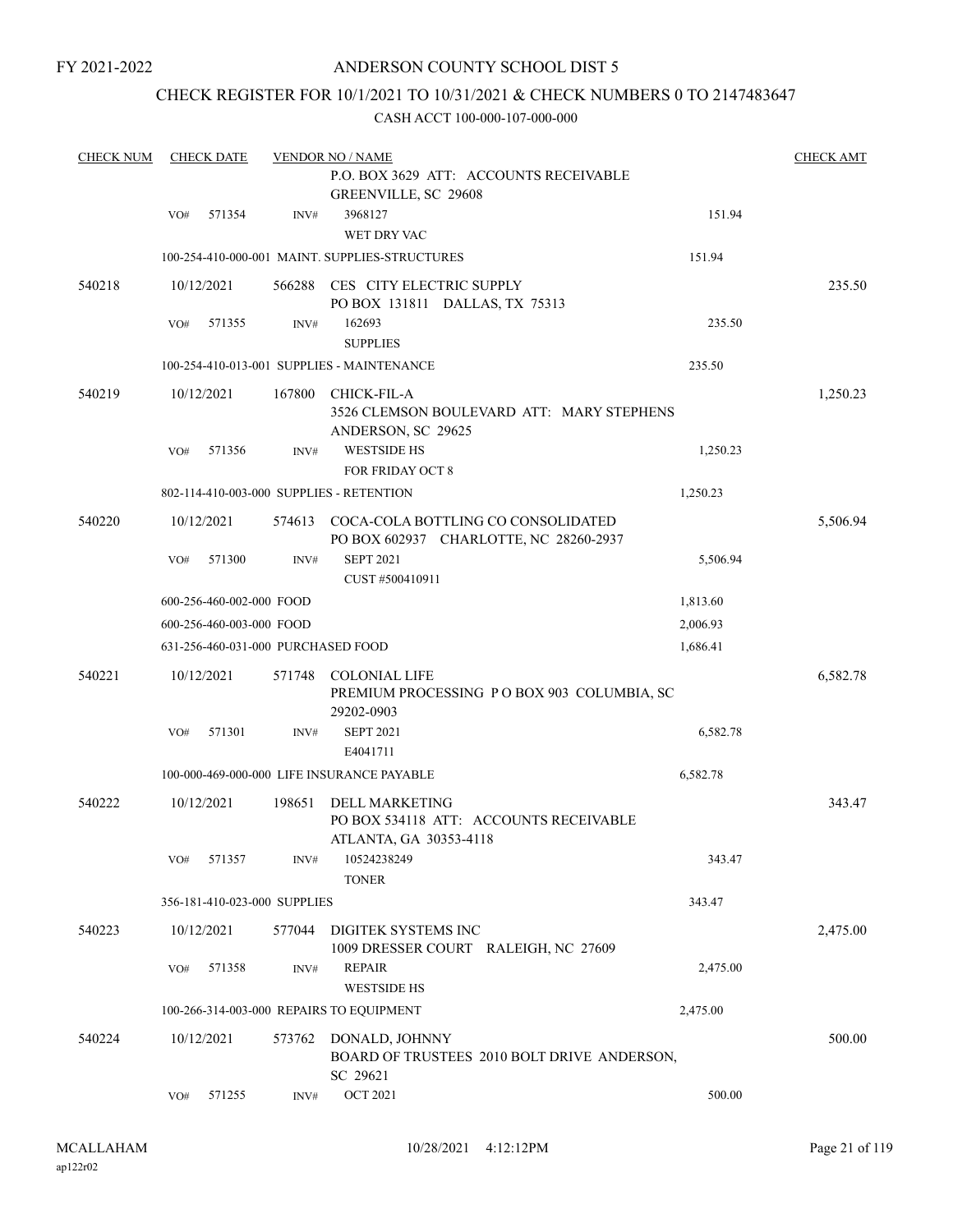### ANDERSON COUNTY SCHOOL DIST 5

### CHECK REGISTER FOR 10/1/2021 TO 10/31/2021 & CHECK NUMBERS 0 TO 2147483647

| <b>CHECK NUM</b> |     | <b>CHECK DATE</b>                   |        | <b>VENDOR NO / NAME</b><br><b>BONUS</b>                                               |     |       |           | <b>CHECK AMT</b> |
|------------------|-----|-------------------------------------|--------|---------------------------------------------------------------------------------------|-----|-------|-----------|------------------|
|                  |     | 100-231-334-000-000 TRUSTEE EXPENSE |        |                                                                                       |     |       | 500.00    |                  |
| 540225           |     | 10/12/2021                          | 575386 | ELECTRIC CITY HEATING & COOLING<br>1310 GEORGE ALBERT LAKE ROAD ANDERSON, SC<br>29624 |     |       |           | 33,797.00        |
|                  | VO# | 571359                              | INV#   | 3786<br><b>HVAC</b>                                                                   | PO# | 15043 | 33,797.00 |                  |
|                  |     | 505-254-323-001-AIR HVAC            |        |                                                                                       |     |       | 33,797.00 |                  |
| 540226           |     | 10/12/2021                          | 576971 | ESS SOUTH CENTRAL LLC                                                                 |     |       |           | 24,385.22        |
|                  |     |                                     |        | PO BOX 747077 ATLANTA, GA 30374-7077                                                  |     |       |           |                  |
|                  | VO# | 571360                              | INV#   | 258910<br>WK ENDING 8/31                                                              | PO# | 15238 | 127.25    |                  |
|                  |     |                                     |        | 100-254-124-009-000 SALARIES-CUSTODIAL                                                |     |       | 127.25    |                  |
|                  | VO# | 571361                              | INV#   | 258945<br>WK ENDING 9/4                                                               | PO# | 15238 | 381.75    |                  |
|                  |     |                                     |        | 100-254-124-009-000 SALARIES-CUSTODIAL                                                |     |       | 381.75    |                  |
|                  | VO# | 571362                              | INV#   | 261482<br>WK ENDING 9/11                                                              | PO# | 15238 | 509.00    |                  |
|                  |     |                                     |        | 100-254-124-009-000 SALARIES-CUSTODIAL                                                |     |       | 509.00    |                  |
|                  | VO# | 571363                              | INV#   | 263438<br>WK ENDING 9/18                                                              | PO# | 15238 | 636.25    |                  |
|                  |     |                                     |        | 100-254-124-009-000 SALARIES-CUSTODIAL                                                |     |       | 636.25    |                  |
|                  | VO# | 571364                              | INV#   | 265528<br>WK ENDING 9/25                                                              | PO# | 15238 | 1,145.25  |                  |
|                  |     |                                     |        | 100-254-124-009-000 SALARIES-CUSTODIAL                                                |     |       | 509.00    |                  |
|                  |     |                                     |        | 100-254-124-014-000 SALARIES-CUSTODIAL                                                |     |       | 636.25    |                  |
|                  | VO# | 571365                              | INV#   | CR013665<br>WK ENDING 9/30                                                            | PO# | 15238 | 284.54    |                  |
|                  |     |                                     |        | 100-254-124-009-000 SALARIES-CUSTODIAL                                                |     |       | $-479.04$ |                  |
|                  |     |                                     |        | 100-254-124-009-000 SALARIES-CUSTODIAL                                                |     |       | 127.33    |                  |
|                  |     |                                     |        | 100-254-124-014-000 SALARIES-CUSTODIAL                                                |     |       | 636.25    |                  |
|                  | VO# | 571366                              | INV#   | 268591<br>WK ENDING 10/2                                                              | PO# | 15304 | 309.60    |                  |
|                  |     |                                     |        | 100-213-311-009-000 PURCHASED SERVICE - SUBS                                          |     |       | 154.80    |                  |
|                  |     |                                     |        | 100-213-311-016-000 PURCHASED SERVICE - SUBS                                          |     |       | 154.80    |                  |
|                  | VO# | 571367                              | INV#   | 268653<br>WK ENDING 9/30                                                              | PO# | 15304 | 1,489.95  |                  |
|                  |     |                                     |        | 100-213-311-002-000 PURCHASED SERVICE - SUBS                                          |     |       | 154.80    |                  |
|                  |     |                                     |        | 100-213-311-008-000 PURCHASED SERVICE - SUBS                                          |     |       | 154.80    |                  |
|                  |     |                                     |        | 100-213-311-009-000 PURCHASED SERVICE - SUBS                                          |     |       | 619.20    |                  |
|                  |     |                                     |        | 100-213-311-016-000 PURCHASED SERVICE - SUBS                                          |     |       | 464.40    |                  |
|                  |     |                                     |        | 100-213-311-018-000 PURCHASED SERVICE - SUBS                                          |     |       | 96.75     |                  |
|                  | VO# | 571368                              | INV#   | 268592<br>WK ENDING 10/2                                                              | PO# | 15078 | 567.60    |                  |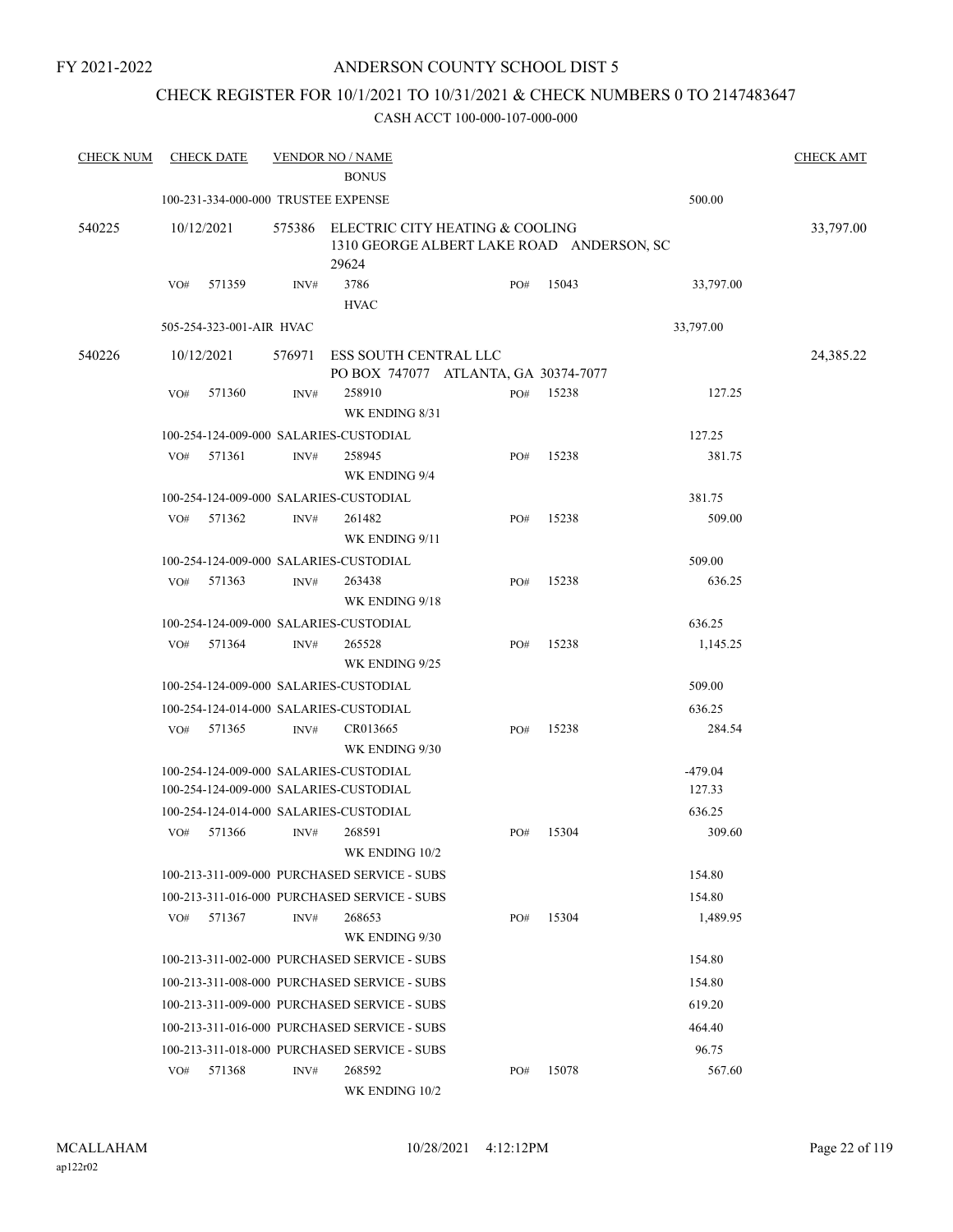### CHECK REGISTER FOR 10/1/2021 TO 10/31/2021 & CHECK NUMBERS 0 TO 2147483647

| <b>CHECK NUM</b> | <b>CHECK DATE</b>                            | <b>VENDOR NO / NAME</b> |                |     |       |           | <b>CHECK AMT</b> |
|------------------|----------------------------------------------|-------------------------|----------------|-----|-------|-----------|------------------|
|                  | 100-112-311-009-000 PURCHASED SERVICE - SUBS |                         |                |     |       | 116.10    |                  |
|                  | 100-112-311-010-000 PURCHASED SERVICE - SUBS |                         |                |     |       | 90.30     |                  |
|                  | 100-112-311-011-000 PURCHASED SERVICE - SUBS |                         |                |     |       | 96.75     |                  |
|                  | 100-112-311-019-000 PURCHASED SERVICE - SUBS |                         |                |     |       | 83.85     |                  |
|                  | 100-139-311-018-000 PURCHASED SERVICE - SUBS |                         |                |     |       | 180.60    |                  |
|                  | VO#<br>571370                                | INV#                    | 268584         | PO# | 15078 | 3,863.55  |                  |
|                  |                                              |                         | WK ENDING 10/2 |     |       |           |                  |
|                  | 100-112-311-007-000 PURCHASED SERVICE - SUBS |                         |                |     |       | 180.60    |                  |
|                  | 100-112-311-008-000 PURCHASED SERVICE - SUBS |                         |                |     |       | 116.10    |                  |
|                  | 100-112-311-009-000 PURCHASED SERVICE - SUBS |                         |                |     |       | 187.05    |                  |
|                  | 100-112-311-010-000 PURCHASED SERVICE - SUBS |                         |                |     |       | 180.60    |                  |
|                  | 100-112-311-011-000 PURCHASED SERVICE - SUBS |                         |                |     |       | 367.65    |                  |
|                  | 100-112-311-012-000 PURCHASED SERVICE - SUBS |                         |                |     |       | 96.75     |                  |
|                  | 100-112-311-013-000 PURCHASED SERVICE - SUBS |                         |                |     |       | 0.00      |                  |
|                  | 100-112-311-014-000 PURCHASED SERVICE - SUBS |                         |                |     |       | 0.00      |                  |
|                  | 100-112-311-016-000 PURCHASED SERVICE - SUBS |                         |                |     |       | 0.00      |                  |
|                  | 100-112-311-017-000 PURCHASED SERVICE - SUBS |                         |                |     |       | 193.50    |                  |
|                  | 100-112-311-019-000 PURCHASED SERVICE - SUBS |                         |                |     |       | 0.00      |                  |
|                  | 100-113-311-005-000 PURCHASED SERVICE - SUBS |                         |                |     |       | 277.35    |                  |
|                  | 100-113-311-006-000 PURCHASED SERVICE - SUBS |                         |                |     |       | 193.50    |                  |
|                  | 100-113-311-020-000 PURCHASED SERVICE - SUBS |                         |                |     |       | 393.45    |                  |
|                  | 100-113-311-021-000 PURCHASED SERVICE - SUBS |                         |                |     |       | 83.85     |                  |
|                  | 100-114-311-002-000 PURCHASED SERVICE - SUBS |                         |                |     |       | 193.50    |                  |
|                  | 100-114-311-003-000 PURCHASED SERVICE - SUBS |                         |                |     |       | 1,251.30  |                  |
|                  | 100-139-311-015-000 PURCHASED SERVICE - SUBS |                         |                |     |       | 90.30     |                  |
|                  | 131-115-311-031-000 PURCHASED SERVICE - SUBS |                         |                |     |       | 58.05     |                  |
|                  | 571372<br>VO#                                | INV#                    | 268654         | PO# | 15078 | 1,828.58  |                  |
|                  |                                              |                         | WK ENDING 9/30 |     |       |           |                  |
|                  | 100-112-311-008-000 PURCHASED SERVICE - SUBS |                         |                |     |       | 96.75     |                  |
|                  | 100-112-311-010-000 PURCHASED SERVICE - SUBS |                         |                |     |       | 409.58    |                  |
|                  | 100-112-311-011-000 PURCHASED SERVICE - SUBS |                         |                |     |       | 483.75    |                  |
|                  | 100-112-311-012-000 PURCHASED SERVICE - SUBS |                         |                |     |       | 167.70    |                  |
|                  | 100-112-311-019-000 PURCHASED SERVICE - SUBS |                         |                |     |       | 335.40    |                  |
|                  | 100-114-311-001-ALT PURCHASED SERVICE - SUBS |                         |                |     |       | 251.55    |                  |
|                  | 100-114-311-003-000 PURCHASED SERVICE - SUBS |                         |                |     |       | 83.85     |                  |
|                  | 571401<br>VO#                                | INV#                    | 268651         | PO# | 15078 | 12,990.35 |                  |
|                  |                                              |                         | WK ENDING 9/30 |     |       |           |                  |
|                  | 100-112-311-007-000 PURCHASED SERVICE - SUBS |                         |                |     |       | 90.30     |                  |
|                  | 100-112-311-008-000 PURCHASED SERVICE - SUBS |                         |                |     |       | 96.75     |                  |
|                  | 100-112-311-009-000 PURCHASED SERVICE - SUBS |                         |                |     |       | 832.05    |                  |
|                  | 100-112-311-010-000 PURCHASED SERVICE - SUBS |                         |                |     |       | 483.75    |                  |
|                  | 100-112-311-011-000 PURCHASED SERVICE - SUBS |                         |                |     |       | 83.85     |                  |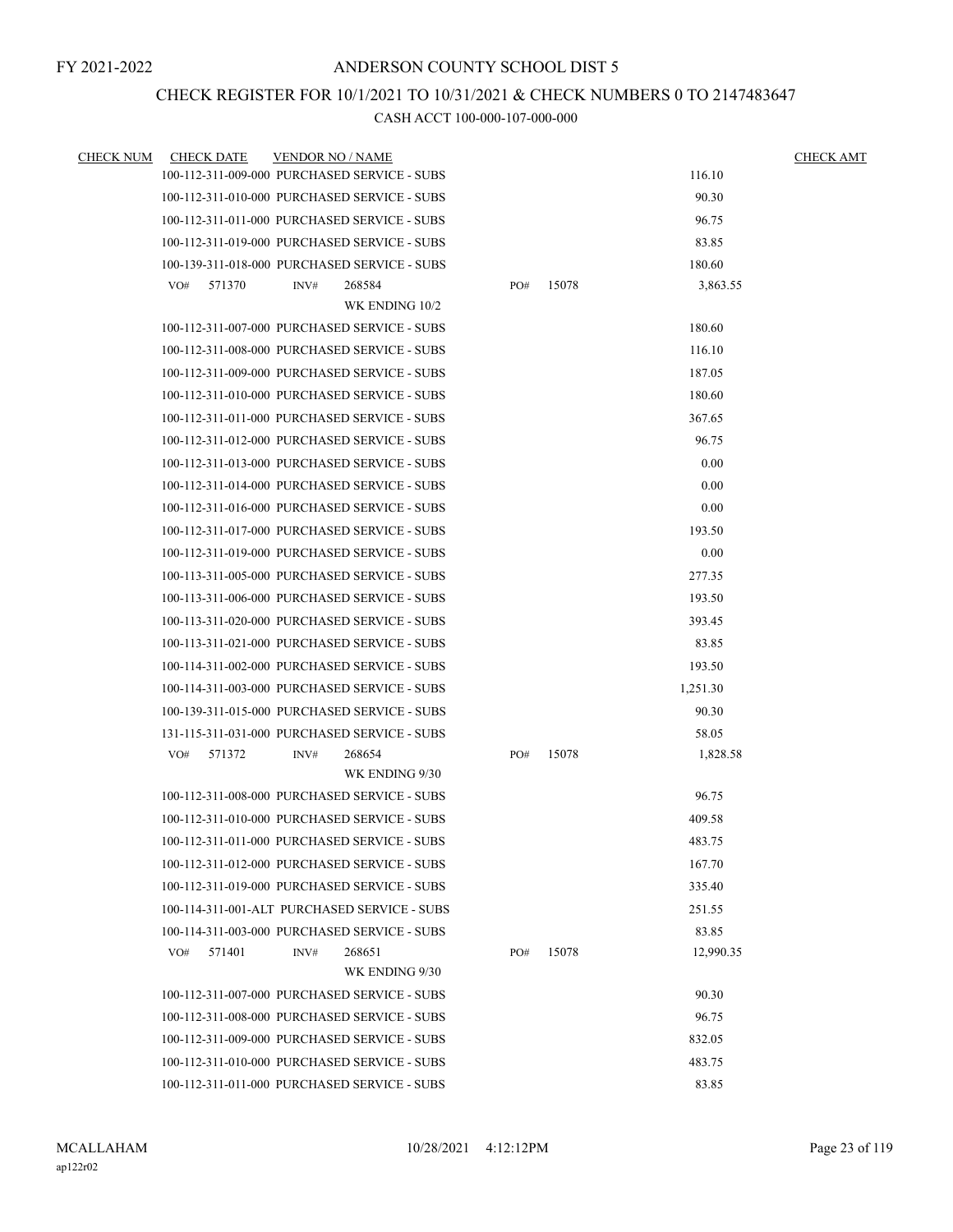### CHECK REGISTER FOR 10/1/2021 TO 10/31/2021 & CHECK NUMBERS 0 TO 2147483647

| <b>CHECK NUM</b> | <b>CHECK DATE</b>                     |        | <b>VENDOR NO / NAME</b>                                                                |              |          | <b>CHECK AMT</b> |
|------------------|---------------------------------------|--------|----------------------------------------------------------------------------------------|--------------|----------|------------------|
|                  |                                       |        | 100-112-311-012-000 PURCHASED SERVICE - SUBS                                           |              | 290.25   |                  |
|                  |                                       |        | 100-112-311-013-000 PURCHASED SERVICE - SUBS                                           |              | 1,499.67 |                  |
|                  |                                       |        | 100-112-311-014-000 PURCHASED SERVICE - SUBS                                           |              | 464.40   |                  |
|                  |                                       |        | 100-112-311-016-000 PURCHASED SERVICE - SUBS                                           |              | 277.35   |                  |
|                  |                                       |        | 100-112-311-017-000 PURCHASED SERVICE - SUBS                                           |              | 1,373.85 |                  |
|                  |                                       |        | 100-112-311-019-000 PURCHASED SERVICE - SUBS                                           |              | 180.60   |                  |
|                  |                                       |        | 100-113-311-005-000 PURCHASED SERVICE - SUBS                                           |              | 90.30    |                  |
|                  |                                       |        | 100-113-311-006-000 PURCHASED SERVICE - SUBS                                           |              | 941.70   |                  |
|                  |                                       |        | 100-113-311-020-000 PURCHASED SERVICE - SUBS                                           |              | 1,251.30 |                  |
|                  |                                       |        | 100-113-311-021-000 PURCHASED SERVICE - SUBS                                           |              | 96.75    |                  |
|                  |                                       |        | 100-114-311-002-000 PURCHASED SERVICE - SUBS                                           |              | 1,135.20 |                  |
|                  |                                       |        | 100-114-311-003-000 PURCHASED SERVICE - SUBS                                           |              | 2,386.50 |                  |
|                  |                                       |        | 100-139-311-015-000 PURCHASED SERVICE - SUBS                                           |              | 567.60   |                  |
|                  |                                       |        | 100-139-311-018-000 PURCHASED SERVICE - SUBS                                           |              | 367.65   |                  |
|                  | 124-114-312-024-000 PURCHASED SERVICE |        |                                                                                        |              | 116.10   |                  |
|                  |                                       |        | 131-115-311-031-000 PURCHASED SERVICE - SUBS                                           |              | 364.43   |                  |
|                  | 571402<br>VO#                         | INV#   | 268587                                                                                 | 15078<br>PO# | 251.55   |                  |
|                  |                                       |        | WK ENDING 10/2                                                                         |              |          |                  |
|                  |                                       |        | 100-139-311-015-000 PURCHASED SERVICE - SUBS                                           |              | 83.85    |                  |
|                  | 124-114-312-024-000 PURCHASED SERVICE |        |                                                                                        |              | 167.70   |                  |
| 540227           | 10/12/2021                            | 576889 | EXPRESS OIL CENTRALIZED BILLING<br>DEPT 5964 PO BOX 11407 BIRMINGHAM, AL<br>35246-5964 |              |          | 128.40           |
|                  | VO#<br>571302                         | INV#   | 00751-3741<br><b>SERVICE</b>                                                           |              | 85.72    |                  |
|                  |                                       |        | 100-254-412-000-001 TRUCK SERVICE - MAINTENANCE                                        |              | 85.72    |                  |
|                  | 571373<br>VO#                         | INV#   | 751-2703<br><b>SERVICE</b>                                                             |              | 42.68    |                  |
|                  |                                       |        | 100-254-412-000-001 TRUCK SERVICE - MAINTENANCE                                        |              | 42.68    |                  |
| 540228           | 10/12/2021                            | 572119 | <b>FAULKNER, MICHAEL**</b><br>103 EAST CROYDON COURT EASLEY, SC 29642                  |              |          | 101.50           |
|                  | 571286<br>VO#                         | INV#   | OCT <sub>4</sub><br><b>VB OFFICIAL</b>                                                 |              | 101.50   |                  |
|                  |                                       |        | 706-271-660-006-679 VOLLEYBALL GATE RECEIPTS EXPENSE                                   |              | 101.50   |                  |
|                  |                                       |        |                                                                                        |              |          |                  |
| 540229           | 10/12/2021                            | 576921 | FRANCOTYP-POSTALIA<br>PO BOX 157 BEDFORD PARK, IL 60499                                |              |          | 314.58           |
|                  | 571303<br>VO#                         | INV#   | RI105052994<br>ACCT600048602                                                           |              | 157.29   |                  |
|                  |                                       |        | 100-114-410-002-VEN SUPPLY-ADDT'L FOR LOST VENDING                                     |              | 157.29   |                  |
|                  | VO#<br>571304                         | INV#   | RE104944851<br>ACCT600048602                                                           |              | 157.29   |                  |
|                  |                                       |        | 100-114-410-002-VEN SUPPLY-ADDT'L FOR LOST VENDING                                     |              | 157.29   |                  |
| 540230           | 10/12/2021                            |        | 576738 FREEMAN, BRAD                                                                   |              |          | 500.00           |
|                  |                                       |        |                                                                                        |              |          |                  |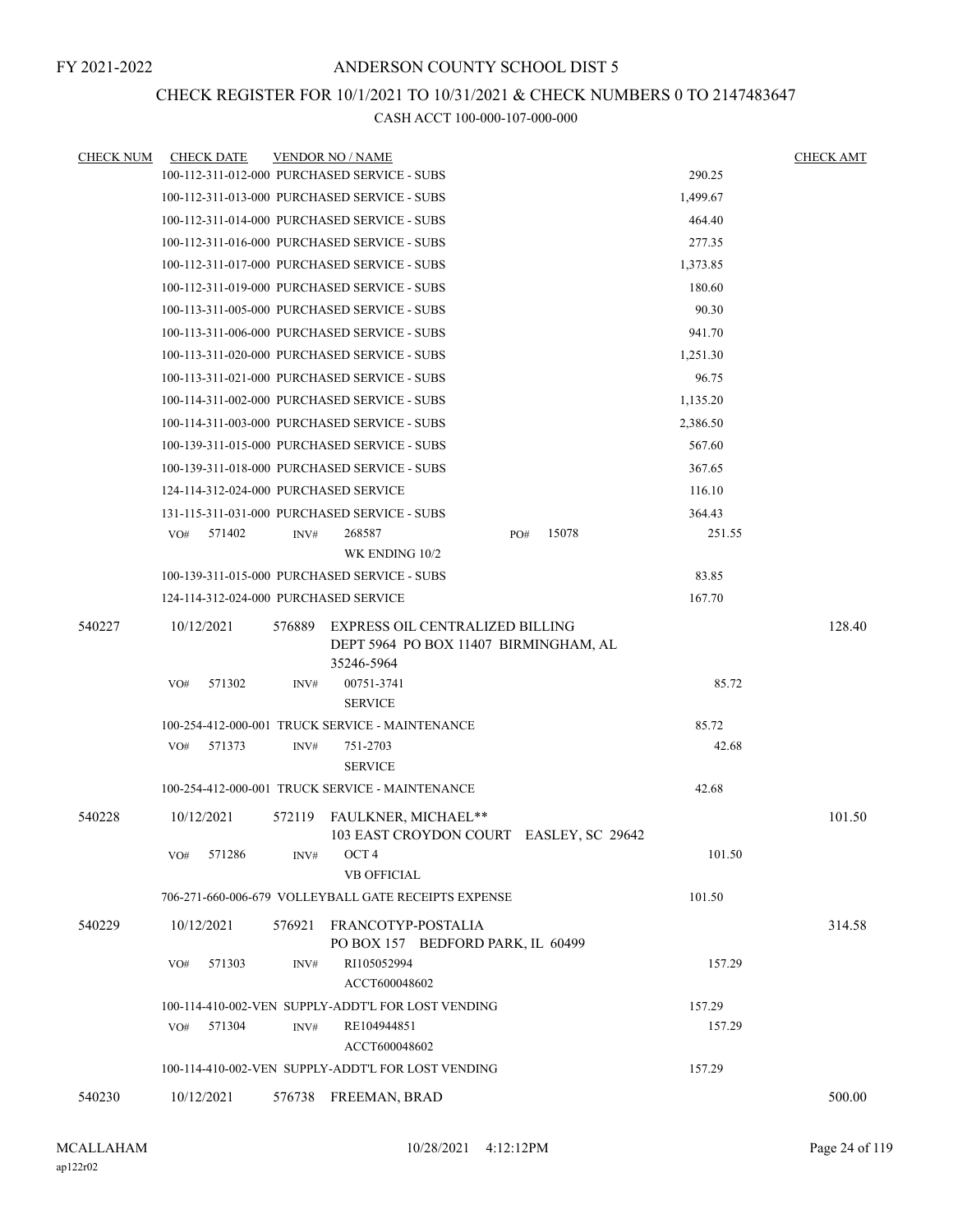### ANDERSON COUNTY SCHOOL DIST 5

### CHECK REGISTER FOR 10/1/2021 TO 10/31/2021 & CHECK NUMBERS 0 TO 2147483647

| <b>CHECK NUM</b> |     | <b>CHECK DATE</b> |                              | <b>VENDOR NO / NAME</b>                         |                                             |          | <b>CHECK AMT</b> |
|------------------|-----|-------------------|------------------------------|-------------------------------------------------|---------------------------------------------|----------|------------------|
|                  |     |                   |                              |                                                 | BOARD OF TRUSTEES 214 LOOKOVER DR ANDERSON, |          |                  |
|                  |     |                   |                              | SC 29621                                        |                                             |          |                  |
|                  | VO# | 571254            | INV#                         | <b>OCT 2021</b>                                 |                                             | 500.00   |                  |
|                  |     |                   |                              | <b>BONUS</b>                                    |                                             |          |                  |
|                  |     |                   |                              | 100-231-334-000-000 TRUSTEE EXPENSE             |                                             | 500.00   |                  |
| 540231           |     | 10/12/2021        | 571711                       | <b>GRIFFITH, JOHN P</b>                         |                                             |          | 500.00           |
|                  |     |                   |                              |                                                 | BOARD OF TRUSTEES 1313 NORTHAMPTON ROAD     |          |                  |
|                  |     |                   |                              | ANDERSON, SC 29621                              |                                             |          |                  |
|                  | VO# | 571260            | INV#                         | <b>OCT 2021</b>                                 |                                             | 500.00   |                  |
|                  |     |                   |                              | <b>BONUS</b>                                    |                                             |          |                  |
|                  |     |                   |                              | 100-231-334-000-000 TRUSTEE EXPENSE             |                                             | 500.00   |                  |
| 540232           |     | 10/12/2021        | 568255                       | HENRY SCHEIN INC                                |                                             |          | 134.42           |
|                  |     |                   |                              | BOX 371952 ATT: ACCOUNTS RECEIVABLE             |                                             |          |                  |
|                  |     |                   |                              | PITTSBURGH, PA 15250-7952                       |                                             |          |                  |
|                  | VO# | 571313            | INV#                         | 98710611                                        |                                             | 134.42   |                  |
|                  |     |                   |                              | <b>WESTSIDE</b>                                 |                                             |          |                  |
|                  |     |                   | 100-271-410-003-000 SUPPLIES |                                                 |                                             | 134.42   |                  |
| 540233           |     | 10/12/2021        | 577005                       | INDUSTRIAL WAREHOUSE SERVCES INC                |                                             |          | 1,560.00         |
|                  |     |                   |                              | PO BOX 2177 TUSCALOOSA, AL 35403                |                                             |          |                  |
|                  | VO# | 571377            | INV#                         | 50930                                           | 14993<br>PO#                                | 1,560.00 |                  |
|                  |     |                   |                              | <b>SEPT RENTAL</b>                              |                                             |          |                  |
|                  |     |                   |                              | 100-255-323-000-000 CONTRACTED SERVICES         |                                             | 1,560.00 |                  |
| 540234           |     | 10/12/2021        | 573237                       | IVEY SALES ASSOCIATES, INC.                     |                                             |          | 355.00           |
|                  |     |                   |                              |                                                 | 363 RIDGEWOOD DR. WATERLOO, SC 29384        |          |                  |
|                  | VO# | 571315            | INV#                         | 3623                                            |                                             | 355.00   |                  |
|                  |     |                   |                              | <b>WESTSIDE HS</b>                              |                                             |          |                  |
|                  |     |                   | 100-271-410-003-000 SUPPLIES |                                                 |                                             | 355.00   |                  |
| 540235           |     | 10/12/2021        | 306035                       | KAY II, HAROLD R.                               |                                             |          | 500.00           |
|                  |     |                   |                              |                                                 | BOARD OF TRUSTEES PO BOX 2473 ANDERSON, SC  |          |                  |
|                  |     |                   |                              | 29622                                           |                                             |          |                  |
|                  | VO# | 571258            | INV#                         | <b>OCT 2021</b>                                 |                                             | 500.00   |                  |
|                  |     |                   |                              | <b>BONUS</b>                                    |                                             |          |                  |
|                  |     |                   |                              | 100-231-334-000-000 TRUSTEE EXPENSE             |                                             | 500.00   |                  |
| 540236           |     | 10/12/2021        |                              | 576990 LIVINGSTON, ABBY**                       |                                             |          | 230.00           |
|                  |     |                   |                              | 2009 COLLEGE AVE ANDERSON, SC 29621             |                                             |          |                  |
|                  | VO# | 571318            | INV#                         | <b>SEPT 20-30</b>                               |                                             | 230.00   |                  |
|                  |     |                   |                              | <b>AIT INTERNSHIP</b>                           |                                             |          |                  |
|                  |     |                   |                              | 131-115-312-031-000 PURCHASED SERVICES          |                                             | 230.00   |                  |
| 540237           |     | 10/12/2021        | 564827                       | MAC'S TIRE SERVICE                              |                                             |          | 626.07           |
|                  |     |                   |                              | POBOX 78 ATT: ACCOUNTS RECEIVABLE               |                                             |          |                  |
|                  |     |                   |                              | ANDERSON, SC 29622                              |                                             |          |                  |
|                  |     | VO# 571319        | INV#                         | 164110                                          |                                             | 590.07   |                  |
|                  |     |                   |                              | <b>TIRES</b>                                    |                                             |          |                  |
|                  |     |                   |                              | 100-254-412-000-001 TRUCK SERVICE - MAINTENANCE |                                             | 590.07   |                  |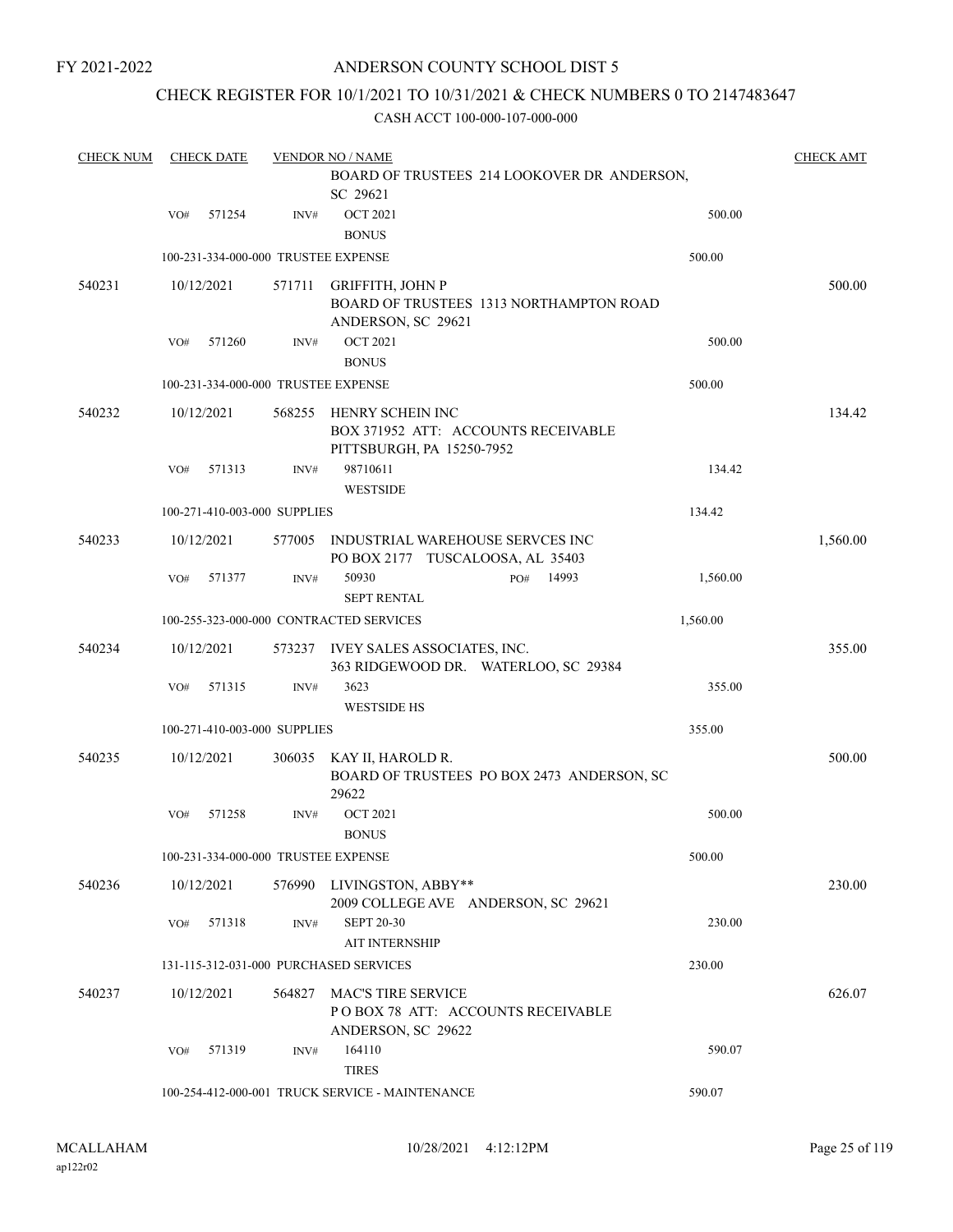# CHECK REGISTER FOR 10/1/2021 TO 10/31/2021 & CHECK NUMBERS 0 TO 2147483647

|   | <b>CHECK NUM</b> |     | <b>CHECK DATE</b>         |        | <b>VENDOR NO / NAME</b>                                                                                        |     |           |                 | <b>CHECK AMT</b> |
|---|------------------|-----|---------------------------|--------|----------------------------------------------------------------------------------------------------------------|-----|-----------|-----------------|------------------|
|   |                  | VO# | 571381                    | INV#   | 104096<br><b>REPAIR</b>                                                                                        |     |           | 36.00           |                  |
|   |                  |     |                           |        | 100-254-410-000-001 MAINT. SUPPLIES-STRUCTURES                                                                 |     |           | 36.00           |                  |
|   | 540238           |     | 10/12/2021                |        | 567442 MAKE MUSIC<br>PO BOX 733687 DALLAS, TX 75373-3687                                                       |     |           |                 | 1,614.57         |
|   |                  | VO# | 571320                    | INV#   | <b>TMMR P5DJ</b><br><b>SUBSCRIPTIONS</b>                                                                       |     |           | 1,614.57        |                  |
|   |                  |     |                           |        | 100-113-410-020-COB CHORUS, ORCHESTRA & BAND                                                                   |     |           | 1,614.57        |                  |
| * | 540240           |     | 10/12/2021                | 574440 | MCCANTS PETTY CASH                                                                                             |     |           |                 | 200.00           |
|   |                  | VO# | 571383                    | INV#   | OCT <sub>13</sub><br><b>FOOTBALL</b>                                                                           |     |           | 200.00          |                  |
|   |                  |     |                           |        | 705-271-660-005-666 CONCESSIONS EXPENSE                                                                        |     |           | 200.00          |                  |
|   | 540241           |     | 10/12/2021                | 366700 | MUTUAL OF OMAHA<br>PO BOX 2147 OMAHA, NE 68103-2147                                                            |     |           |                 | 32,932.35        |
|   |                  | VO# | 571321                    | INV#   | <b>OCT 2021</b><br>#G00018B5                                                                                   |     |           | 25,748.19       |                  |
|   |                  |     |                           |        | 100-000-450-000-000 MISC. DEDUCTIONS                                                                           |     |           | 7,647.39        |                  |
|   |                  |     |                           |        | 100-000-456-000-000 INSURANCE PAYABLE                                                                          |     |           | 18,100.80       |                  |
|   |                  | VO# | 571322                    | INV#   | 2021-2022<br>#G00018B5                                                                                         |     |           | 7,184.16        |                  |
|   |                  |     |                           |        | 100-264-650-000-000 INSURANCE AND JUDGEMENTS                                                                   |     |           | 7,184.16        |                  |
|   | 540242           |     | 10/12/2021                | 576737 | PATRICK, ANDY<br>BOARD OF TRUSTEES 1220 BROWN ROAD<br>ANDERSON, SC 29621                                       |     |           |                 | 500.00           |
|   |                  | VO# | 571253                    | INV#   | <b>OCT 2021</b><br><b>BONUS</b>                                                                                |     |           | 500.00          |                  |
|   |                  |     |                           |        | 100-231-334-000-000 TRUSTEE EXPENSE                                                                            |     |           | 500.00          |                  |
|   | 540243           |     | 10/12/2021                | 564378 | PEARSON EDUCATION, INC<br>13036 COLLECTION CENTER DRIVE CHICAGO, IL<br>60693                                   |     |           |                 | 408.31           |
|   |                  | VO# | 571330                    |        | INV# 16259469<br>16251331                                                                                      |     | PO# 15352 | 408.31          |                  |
|   |                  |     |                           |        | 100-221-410-000-TST SUPPLIES-TESTING<br>100-221-410-000-TST SUPPLIES-TESTING                                   |     |           | 385.20<br>23.11 |                  |
|   | $* 540246$       |     | 10/12/2021                |        | 563934 SCATA SCASSC TITLE 1 ADMIN<br>DR. BETH BROOKS - NEWBERRY SCHOOL DISTRI PO<br>BOX 718 NEWBERRY, SC 29108 |     |           |                 | 425.00           |
|   |                  | VO# | 571387                    | INV#   | 8112935<br><b>REGISTRATION</b>                                                                                 | PO# | 15391     | 425.00          |                  |
|   |                  |     | 202-223-333-000-000 TRIPS |        |                                                                                                                |     |           | 425.00          |                  |
|   | 540247           |     | 10/12/2021                | 570300 | SCHOOL DISTRICT OF PICKENS COUNTY<br>1348 GRIFFIN MILL ROAD ATTN: STUDENT SERVICES<br>EASLEY, SC 29640-6997    |     |           |                 | 1,604.81         |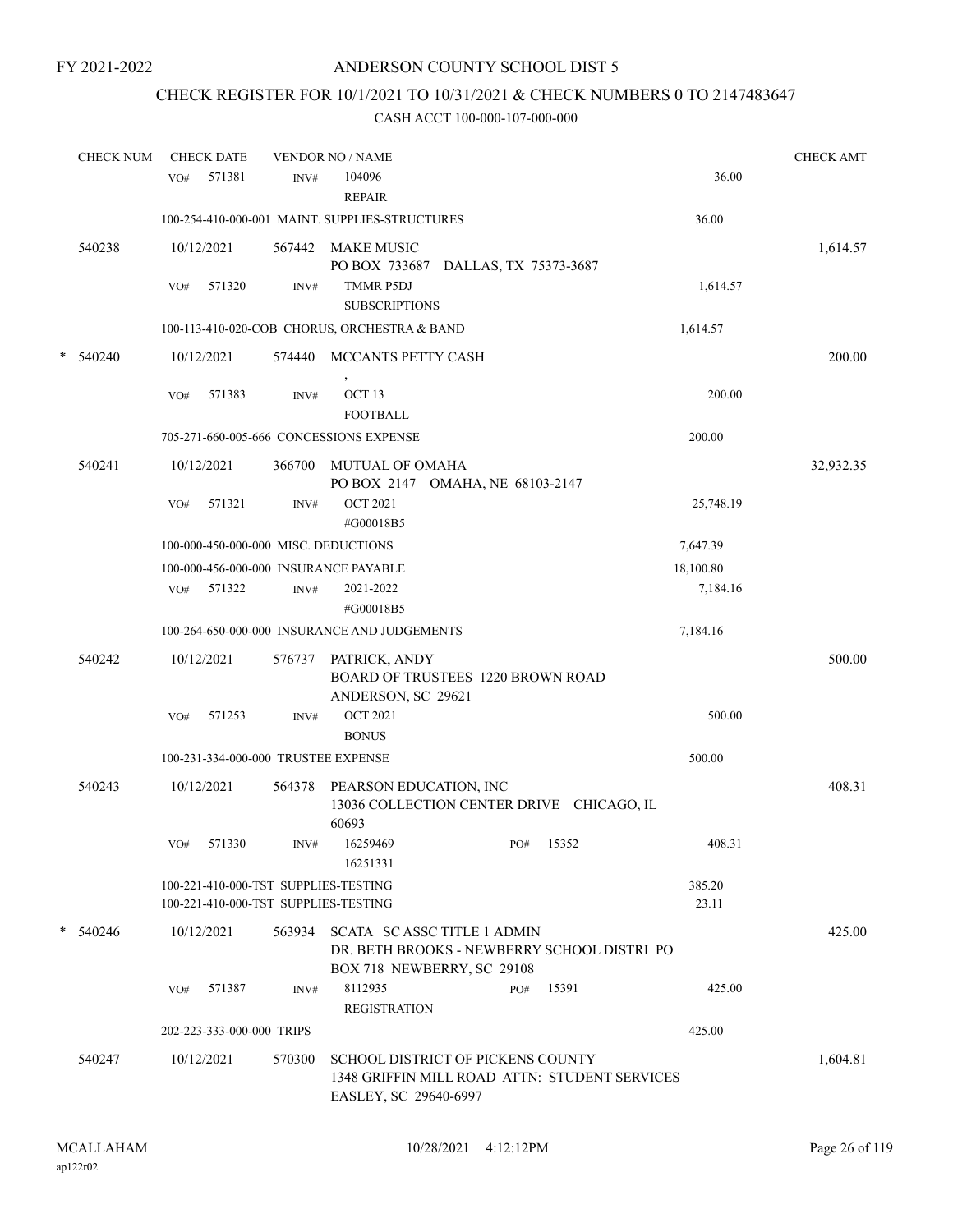# CHECK REGISTER FOR 10/1/2021 TO 10/31/2021 & CHECK NUMBERS 0 TO 2147483647

| <b>CHECK NUM</b> | <b>CHECK DATE</b>                        |        | <b>VENDOR NO / NAME</b>                            |                                             |          | <b>CHECK AMT</b> |
|------------------|------------------------------------------|--------|----------------------------------------------------|---------------------------------------------|----------|------------------|
|                  | 571333<br>VO#                            | INV#   | 2020-2021<br><b>PROVISO</b>                        |                                             | 1,604.81 |                  |
|                  |                                          |        | 100-412-720-000-000 PAYMENTS TO OTHER GOV'T UNITS  |                                             | 1,604.81 |                  |
| 540249           | 10/12/2021                               | 571007 | SIMPLIFIED OFFICE SYSTEMS                          | 6220 BUSH RIVER ROAD COLUMBIA, SC 29212     |          | 574.04           |
|                  | 571341<br>VO#                            | INV#   | 211006-0137<br><b>COPIES</b>                       |                                             | 253.29   |                  |
|                  | 100-113-410-006-000 SUPPLIES             |        |                                                    |                                             | 253.29   |                  |
|                  | 571342<br>VO#                            | INV#   | 211006-0138                                        |                                             | 320.75   |                  |
|                  |                                          |        | <b>COPIES</b>                                      |                                             |          |                  |
|                  | 100-113-410-006-000 SUPPLIES             |        |                                                    |                                             | 320.75   |                  |
| 540251           | 10/12/2021                               | 572156 | STREETMAN RESOURCES, INC                           |                                             |          | 8,360.00         |
|                  |                                          |        |                                                    | 210 GOLD THREAD WAY TAYLORS, SC 29687       |          |                  |
|                  | 571390<br>VO#                            | INV#   | 100421                                             | 15375<br>PO#                                | 8,360.00 |                  |
|                  |                                          |        | <b>EVALUATIONS</b>                                 |                                             |          |                  |
|                  |                                          |        | 600-256-323-002-000 REPAIRS TO EQUIPMENT           |                                             | 440.00   |                  |
|                  |                                          |        | 600-256-323-003-000 REPAIRS TO EQUIPMENT           |                                             | 440.00   |                  |
|                  | 600-256-323-005-000 REPAIRS TO EQUIPMENT |        |                                                    |                                             | 440.00   |                  |
|                  |                                          |        | 600-256-323-006-000 REPAIRS TO EQUIPMENT           |                                             | 440.00   |                  |
|                  |                                          |        | 600-256-323-007-000 REPAIRS TO EQUIPMENT           |                                             | 440.00   |                  |
|                  | 600-256-323-008-000 REPAIRS TO EQUIPMENT |        |                                                    |                                             | 440.00   |                  |
|                  | 600-256-323-009-000 REPAIRS TO EQUIPMENT |        |                                                    |                                             | 440.00   |                  |
|                  | 600-256-323-010-000 REPAIRS TO EQUIPMENT |        |                                                    |                                             | 440.00   |                  |
|                  | 600-256-323-011-000 REPAIRS TO EQUIPMENT |        |                                                    |                                             | 440.00   |                  |
|                  |                                          |        | 600-256-323-012-000 REPAIRS TO EQUIPMENT           |                                             | 440.00   |                  |
|                  | 600-256-323-013-000 REPAIRS TO EQUIPMENT |        |                                                    |                                             | 440.00   |                  |
|                  | 600-256-323-014-000 REPAIRS TO EQUIPMENT |        |                                                    |                                             | 440.00   |                  |
|                  |                                          |        | 600-256-323-015-000 REPAIRS TO EQUIPMENT           |                                             | 440.00   |                  |
|                  | 600-256-323-016-000 REPAIRS TO EQUIPMENT |        |                                                    |                                             | 440.00   |                  |
|                  | 600-256-323-017-000 REPAIRS TO EQUIPMENT |        |                                                    |                                             | 440.00   |                  |
|                  | 600-256-323-018-000 REPAIRS TO EQUIPMENT |        |                                                    |                                             | 440.00   |                  |
|                  |                                          |        | 600-256-323-019-000 REPAIRS TO EQUIPMENT           |                                             | 440.00   |                  |
|                  |                                          |        | 600-256-323-020-000 REPAIRS TO EQUIPMENT           |                                             | 440.00   |                  |
|                  |                                          |        | 600-256-323-021-000 REPAIRS TO EQUIPMENT           |                                             | 440.00   |                  |
| 540252           | 10/12/2021                               | 574073 | T & C EARTHMOVERS, LLC                             | 225 HENRY RAY RD. VILLA RICA, GA 30180      |          | 4,250.00         |
|                  | 571391<br>VO#                            | INV#   | PO 15049<br><b>TL HANNA</b>                        | 15049<br>PO#                                | 4,250.00 |                  |
|                  |                                          |        | 100-254-323-002-400 CONTR SERV-HVAC/ELECT/PLUMBING |                                             | 4,250.00 |                  |
| 540253           | 10/12/2021                               | 577029 | THE KIRTON GROUP LLC                               | 178 OLD BOSWELL RD TRAVELERS REST, SC 29690 |          | 900.00           |
|                  | 571392<br>VO#                            | INV#   | APPRAISAL<br>1117 JACKSON ST                       |                                             | 450.00   |                  |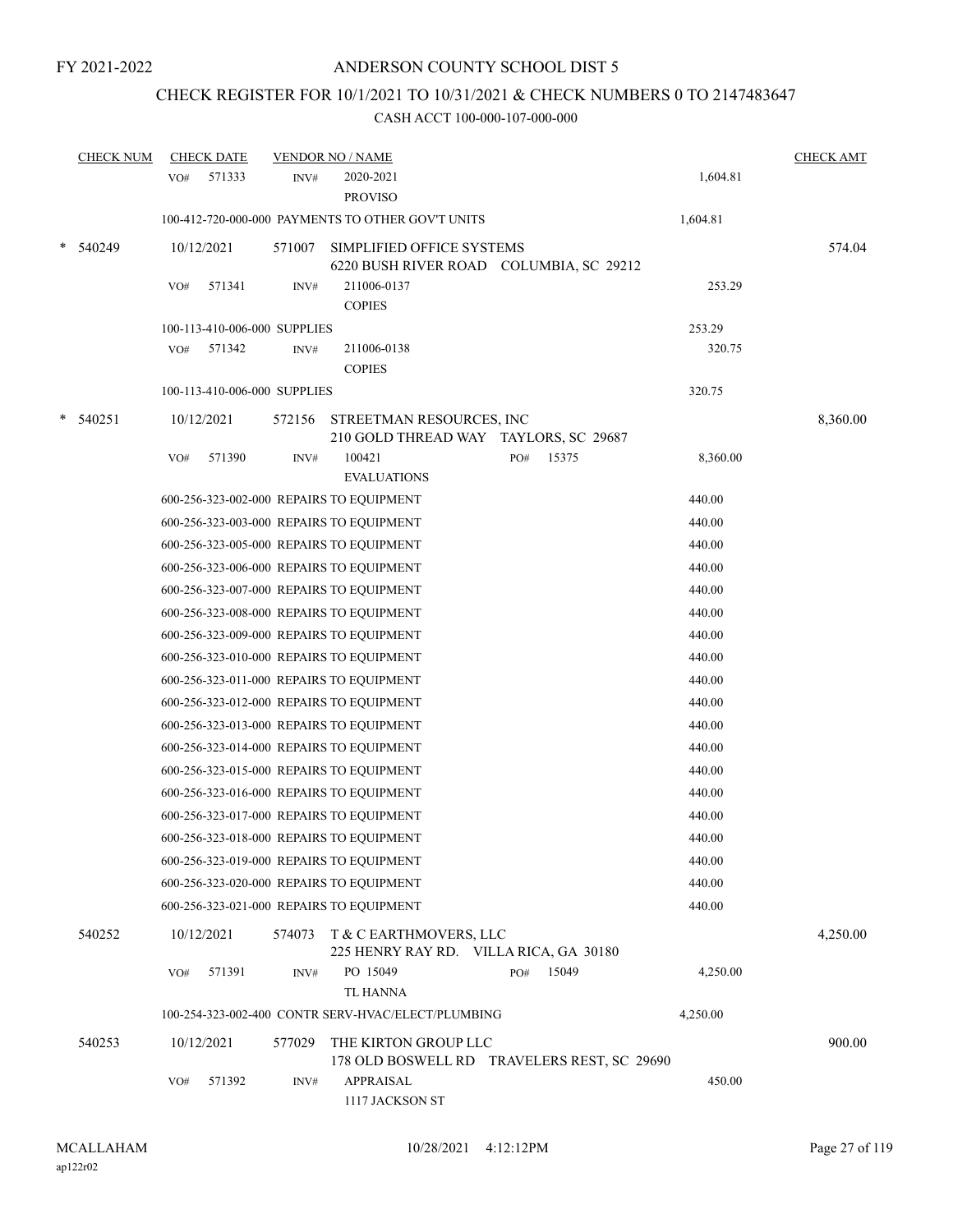### CHECK REGISTER FOR 10/1/2021 TO 10/31/2021 & CHECK NUMBERS 0 TO 2147483647

| <b>CHECK NUM</b> |     | <b>CHECK DATE</b> |                                   | <b>VENDOR NO / NAME</b>                                                                                      |     |       |                      | <b>CHECK AMT</b> |
|------------------|-----|-------------------|-----------------------------------|--------------------------------------------------------------------------------------------------------------|-----|-------|----------------------|------------------|
|                  |     |                   | 100-254-323-003-LAN WESTSIDE LAND |                                                                                                              |     |       | 450.00               |                  |
|                  |     | VO# 571393        | INV#                              | APPRAISAL<br><b>VANDIVER RD</b>                                                                              |     |       | 450.00               |                  |
|                  |     |                   | 100-254-323-002-LAN HANNA LAND    |                                                                                                              |     |       | 450.00               |                  |
| 540254           |     | 10/12/2021        | 501700                            | THE PRINTER<br>A DIVISION OF LITTLE PRINTING P.O. BOX 630<br>ANDERSON, SC 29622                              |     |       |                      | 609.58           |
|                  | VO# | 571344            | INV#                              | 29422<br>TLH PROGRAMS                                                                                        |     |       | 609.58               |                  |
|                  |     |                   | 100-271-410-002-000 SUPPLIES      |                                                                                                              |     |       | 609.58               |                  |
| 540255           |     | 10/12/2021        |                                   | 576791 THE WW WILLIAMS COMPANY LLC<br>PO BOX 772022 DETROIT, MI 48277-2022                                   |     |       |                      | 5,169.07         |
|                  | VO# | 571394            | INV#                              | 068W11174<br>068W11176                                                                                       | PO# | 14934 | 5,169.07             |                  |
|                  |     |                   |                                   | 100-255-323-000-ACT ACTIVITY BUS CONTRACTED SERVICES<br>100-255-323-000-ACT ACTIVITY BUS CONTRACTED SERVICES |     |       | 2,470.17<br>2,698.90 |                  |
| 540256           |     | 10/12/2021        |                                   | 573815 UNITED REFRIGERATION, INC<br>PO BOX 740703 ATLANTA, GA 30374-0703                                     |     |       |                      | 397.12           |
|                  | VO# | 571345            | INV#                              | 81237982<br><b>SUPPLIES</b>                                                                                  |     |       | 89.17                |                  |
|                  |     |                   |                                   | 600-256-323-003-000 REPAIRS TO EQUIPMENT                                                                     |     |       | 89.17                |                  |
|                  |     | VO# 571395        | INV#                              | 81180980<br><b>SUPPLIES</b>                                                                                  |     |       | 110.00               |                  |
|                  |     |                   |                                   | 100-254-410-000-001 MAINT. SUPPLIES-STRUCTURES                                                               |     |       | 110.00               |                  |
|                  | VO# | 571396            | INV#                              | 81228815<br><b>SUPPLIES</b>                                                                                  |     |       | 197.95               |                  |
|                  |     |                   |                                   | 131-254-410-031-001 SUPPLIES - MAINTENANCE                                                                   |     |       | 197.95               |                  |
| 540257           |     | 10/12/2021        |                                   | 521900 VOYAGER SOPRIS LEARNING, INC<br>17855 DALLAS PARKWAY, SUITE 400 DALLAS, TX<br>75287-6857              |     |       |                      | 940.68           |
|                  | VO# | 571346            | INV#                              | 4323529<br><b>LICENSE</b>                                                                                    | PO# | 15136 | 940.68               |                  |
|                  |     |                   | 203-127-410-002-000 SUPPLIES      |                                                                                                              |     |       | 940.68               |                  |
| * 540259         |     | 10/12/2021        | 573006                            | <b>WCEPS</b><br>1213 N SHERMAN AVE #322 MADISON, WI 53704                                                    |     |       |                      | 1,000.00         |
|                  | VO# | 571347            | INV#                              | 0073294<br><b>ASSESSMENTS</b>                                                                                | PO# | 15357 | 1,000.00             |                  |
|                  |     |                   |                                   | 100-221-445-000-000 TECHNOLOGY SUPPLIES                                                                      |     |       | 1,000.00             |                  |
| 540260           |     | 10/12/2021        |                                   | 571542 ZUGG, PAUL<br>BOARD OF TRUSTEES 532 STAGECOACH DRIVE<br>ANDERSON, SC 29625                            |     |       |                      | 500.00           |
|                  | VO# | 571257            | INV#                              | <b>OCT 2021</b><br><b>BONUS</b>                                                                              |     |       | 500.00               |                  |
|                  |     |                   |                                   | 100-231-334-000-000 TRUSTEE EXPENSE                                                                          |     |       | 500.00               |                  |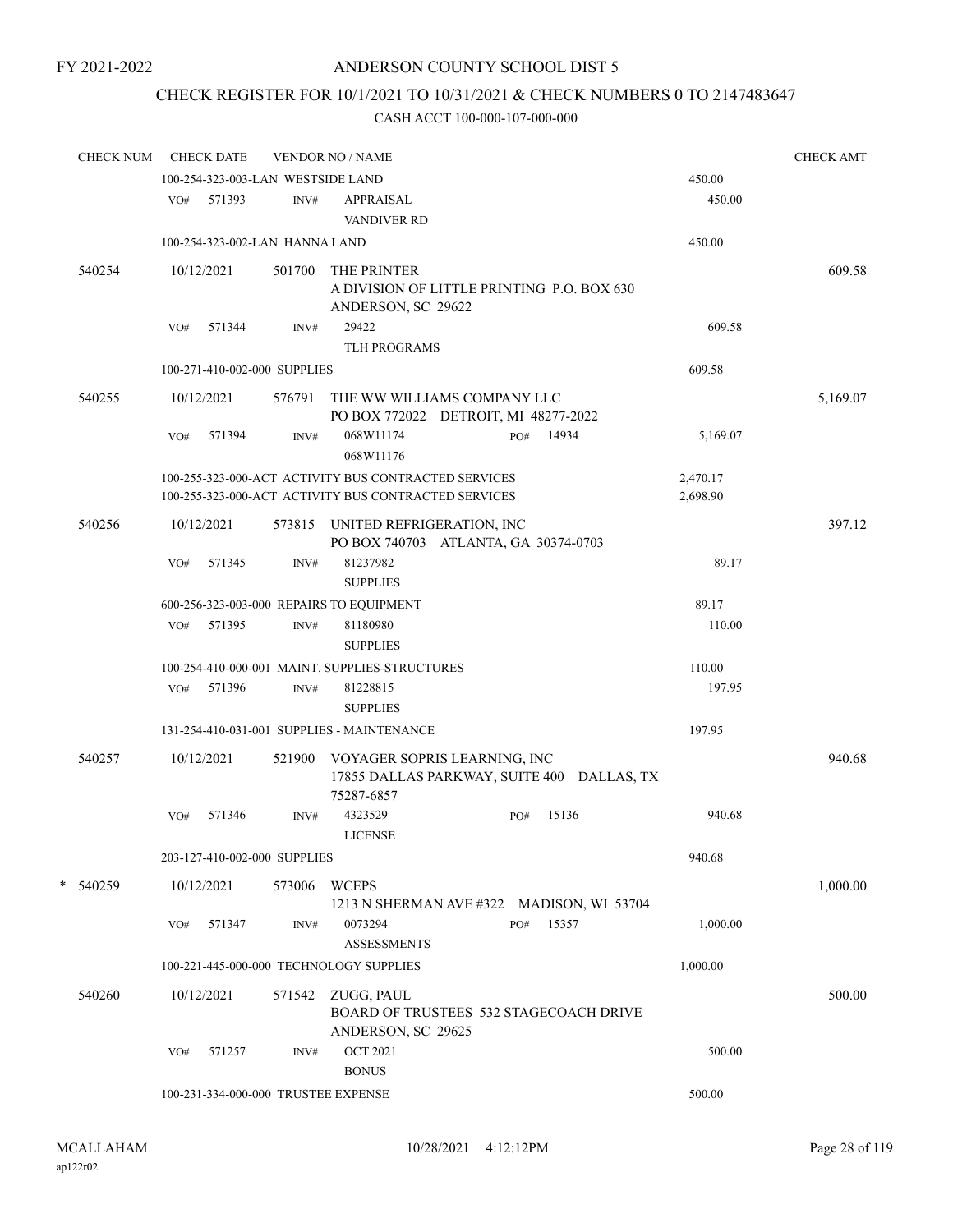### CHECK REGISTER FOR 10/1/2021 TO 10/31/2021 & CHECK NUMBERS 0 TO 2147483647

|        | <b>CHECK NUM</b> | <b>CHECK DATE</b>                                                                    |        | <b>VENDOR NO / NAME</b>                                                                     |                   | <b>CHECK AMT</b> |
|--------|------------------|--------------------------------------------------------------------------------------|--------|---------------------------------------------------------------------------------------------|-------------------|------------------|
| $\ast$ | 540341           | 10/14/2021                                                                           |        | 565616 ADORAMA<br>42 WEST 18TH STREET ATT: ACCOUNTS RECEIVABLE<br>NEW YORK, NY 10011        |                   | 384.94           |
|        |                  | 571501<br>VO#                                                                        | INV#   | 15243<br>29686188<br>PO#<br><b>TECH SUPPLIES</b>                                            | 384.94            |                  |
|        |                  | 100-266-314-000-000 REPAIRS TO EQUIPMENT                                             |        |                                                                                             | 384.94            |                  |
|        | 540342           | 10/14/2021                                                                           |        | 576412 AMAZON CAPITAL SERVICES                                                              |                   | 5,137.28         |
|        |                  |                                                                                      |        | PO BOX 035184 SEATTLE, WA 98124-5184                                                        |                   |                  |
|        |                  | 571500<br>VO#                                                                        | INV#   | <b>PURCHASES</b>                                                                            | 5,137.28          |                  |
|        |                  |                                                                                      |        | #A2QG7V7TDJIMYY                                                                             |                   |                  |
|        |                  | 100-114-410-003-000 SUPPLIES                                                         |        |                                                                                             | 286.55            |                  |
|        |                  | 100-114-410-003-BAN BAND EQUIPMENT                                                   |        |                                                                                             | $-11.04$          |                  |
|        |                  | 100-114-410-003-BAN BAND EQUIPMENT                                                   |        |                                                                                             | $-9.14$           |                  |
|        |                  | 100-114-410-003-BAN BAND EQUIPMENT<br>100-114-410-003-BAN BAND EQUIPMENT             |        |                                                                                             | $-4.77$<br>697.92 |                  |
|        |                  |                                                                                      |        | 100-252-410-000-001 SUPPLIES-GRANT WRITER                                                   | 213.99            |                  |
|        |                  |                                                                                      |        |                                                                                             |                   |                  |
|        |                  | 100-254-410-000-000 CUSTODIAL SUPPLIES                                               |        |                                                                                             | 288.99            |                  |
|        |                  | 100-266-314-000-000 REPAIRS TO EQUIPMENT<br>100-266-314-000-000 REPAIRS TO EQUIPMENT |        |                                                                                             | 36.36<br>100.79   |                  |
|        |                  |                                                                                      |        | 100-266-345-000-000 TECHNOLOGY INFRASTRUCTURE                                               | 116.62            |                  |
|        |                  | 201-112-410-012-000 SUPPLIES                                                         |        |                                                                                             | 112.44            |                  |
|        |                  | 201-112-410-012-000 SUPPLIES                                                         |        |                                                                                             | 320.80            |                  |
|        |                  | 201-112-410-014-000 SUPPLIES                                                         |        |                                                                                             | 95.04             |                  |
|        |                  | 203-127-410-000-000 SUPPLIES                                                         |        |                                                                                             | 96.90             |                  |
|        |                  | 203-127-410-000-000 SUPPLIES                                                         |        |                                                                                             | 71.53             |                  |
|        |                  | 329-114-410-003-0CO SUPPLIES-STATE (C/O)                                             |        |                                                                                             | 1,477.38          |                  |
|        |                  |                                                                                      |        | 515-253-520-000-HQ1 DOWNTOWN PROJECT BLDG 1                                                 | 144.43            |                  |
|        |                  |                                                                                      |        | 705-271-660-005-411 MISCELLANEOUS EXPENSE                                                   | 34.22             |                  |
|        |                  |                                                                                      |        | 705-271-660-005-411 MISCELLANEOUS EXPENSE                                                   | 196.05            |                  |
|        |                  |                                                                                      |        | 713-271-660-013-201 MISCELLANEOUS EXPENSE                                                   | 149.84            |                  |
|        |                  |                                                                                      |        | 713-271-660-013-203 KINDERGARTEN SUPPLY FEE EXPENSE                                         | 92.70             |                  |
|        |                  |                                                                                      |        | 716-271-660-016-201 MISCELLANEOUS EXPENSE                                                   | 284.54            |                  |
|        |                  |                                                                                      |        | 723-190-660-023-911 MISCELLANEOUS- ADULT ED EXPENSE                                         | 74.85             |                  |
|        |                  |                                                                                      |        | 723-190-660-023-911 MISCELLANEOUS- ADULT ED EXPENSE                                         | 43.75             |                  |
|        |                  | 840-122-410-000-000 SUPPLIES                                                         |        |                                                                                             | 32.09             |                  |
|        |                  | 883-223-410-000-000 SUPPLIES                                                         |        |                                                                                             | 147.96            |                  |
|        |                  | 883-223-410-000-000 SUPPLIES                                                         |        |                                                                                             | 46.49             |                  |
|        | 540343           | 10/14/2021                                                                           | 570950 | ANDERSON COUNTY SHERIFF'S OFFICE<br>ATTN: JAMIE LAZAR 305 CAMSON ROAD<br>ANDERSON, SC 29621 |                   | 1,855.00         |
|        |                  | 571502<br>VO#                                                                        | INV#   | OCT <sub>11</sub>                                                                           | 175.00            |                  |
|        |                  |                                                                                      |        | <b>WHS FOOTBALL</b>                                                                         |                   |                  |
|        |                  |                                                                                      |        | 703-271-660-003-671 FOOTBALL GATE RECEIPTS EXPENSE                                          | 175.00            |                  |
|        |                  | 571503<br>VO#                                                                        | INV#   | SEPT <sub>29</sub>                                                                          | 105.00            |                  |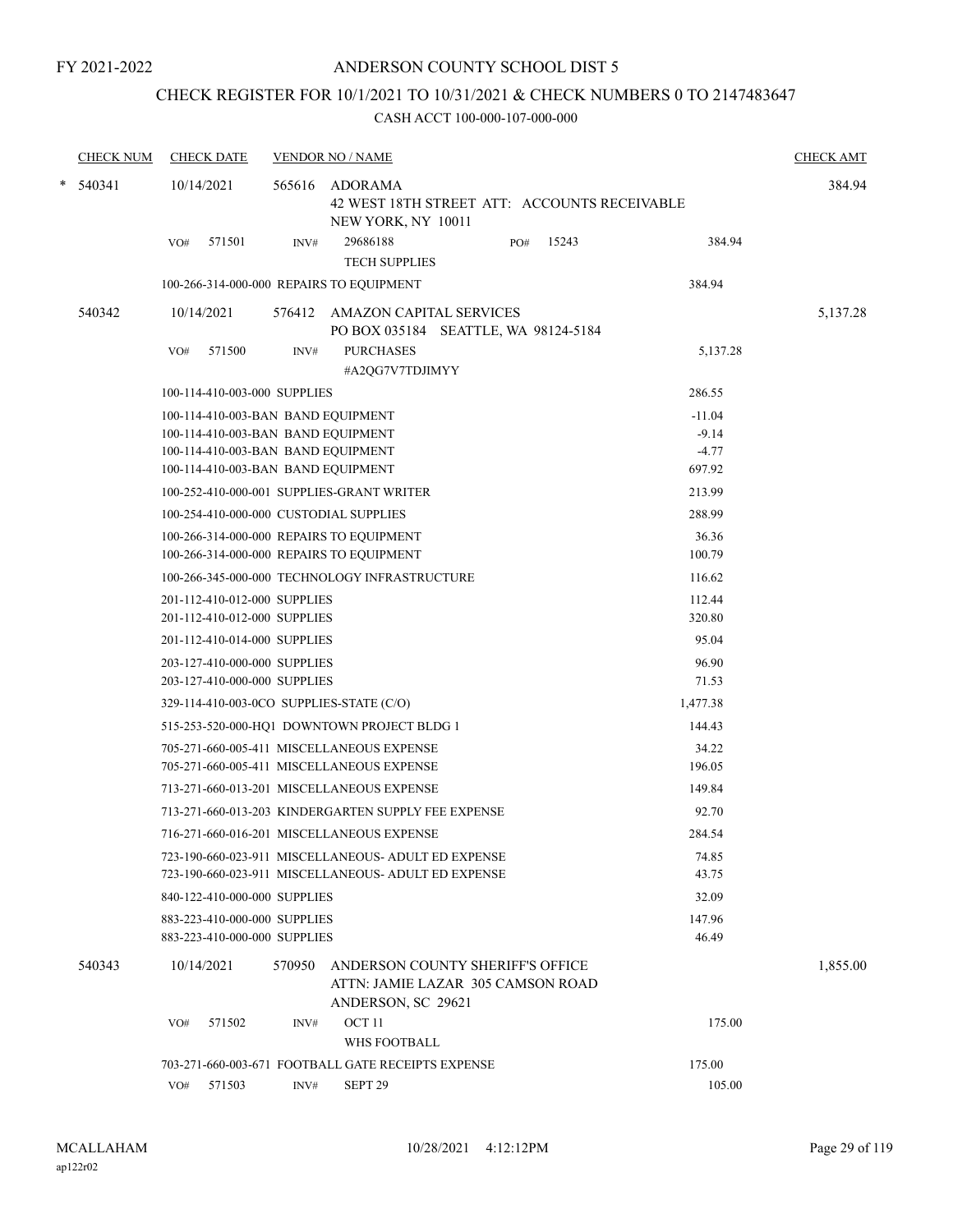### ANDERSON COUNTY SCHOOL DIST 5

### CHECK REGISTER FOR 10/1/2021 TO 10/31/2021 & CHECK NUMBERS 0 TO 2147483647

| <b>CHECK NUM</b> | <b>CHECK DATE</b>                   |        | <b>VENDOR NO / NAME</b>                                                                            |              |                   | <b>CHECK AMT</b> |
|------------------|-------------------------------------|--------|----------------------------------------------------------------------------------------------------|--------------|-------------------|------------------|
|                  |                                     |        | <b>GLENVIEW VB</b>                                                                                 |              |                   |                  |
|                  |                                     |        | 720-271-660-020-679 VOLLEYBALL GATE RECEIPTS EXPENSE                                               |              | 105.00            |                  |
|                  | 571504<br>VO#                       | INV#   | OCT <sub>7</sub>                                                                                   |              | 175.00            |                  |
|                  |                                     |        | TLH FOOTBALL                                                                                       |              |                   |                  |
|                  |                                     |        | 702-271-660-002-671 FOOTBALL GATE RECEIPTS EXPENSE                                                 |              | 175.00            |                  |
|                  | 571505<br>VO#                       | INV#   | OCT <sub>8</sub><br>TLH FOOTBALL                                                                   |              | 1,330.00          |                  |
|                  |                                     |        |                                                                                                    |              |                   |                  |
|                  | 571506<br>VO#                       | INV#   | 702-271-660-002-671 FOOTBALL GATE RECEIPTS EXPENSE<br>OCT <sub>7</sub>                             |              | 1,330.00<br>70.00 |                  |
|                  |                                     |        | WHS FOOTBALL                                                                                       |              |                   |                  |
|                  |                                     |        | 703-271-660-003-671 FOOTBALL GATE RECEIPTS EXPENSE                                                 |              | 70.00             |                  |
|                  |                                     |        |                                                                                                    |              |                   |                  |
| 540344           | 10/14/2021                          | 112250 | ANDERSON COUNTY FINANCE DEPT<br>POBOX 8002 ATT: ALEX MCLEES ANDERSON, SC<br>29622-8002             |              |                   | 93,525.22        |
|                  | 571603<br>VO#                       | INV#   | <b>JUNE-SEPT</b><br><b>CROSSING GUARDS</b>                                                         | 15177<br>PO# | 17,070.11         |                  |
|                  | 100-258-690-000-000 CROSSING GUARDS |        |                                                                                                    |              | 17,070.11         |                  |
|                  | VO# 571604                          | INV#   | <b>SEPT 2021</b><br><b>SRO GRANT</b>                                                               | 15174<br>PO# | 71,090.83         |                  |
|                  |                                     |        | 100-258-312-000-000 CONTRACTED SERVICES - RESOURCE OFFR                                            |              | 71,090.83         |                  |
|                  | 571605<br>VO#                       | INV#   | <b>SEPT 2021</b><br><b>AIT SRO</b>                                                                 | 15173<br>PO# | 5,364.28          |                  |
|                  |                                     |        | 131-258-312-031-000 SECURITY CONTRACT -SRO                                                         |              | 5,364.28          |                  |
| 540345           | 10/14/2021                          | 570258 | <b>ANDERSON FORD</b><br>3900 CLEMSON BOULEVARD ANDERSON, SC 29621                                  |              |                   | 131.73           |
|                  | 571606<br>VO#                       | INV#   | 648874<br><b>REPAIR</b>                                                                            |              | 131.73            |                  |
|                  |                                     |        | 100-254-412-000-001 TRUCK SERVICE - MAINTENANCE                                                    |              | 131.73            |                  |
| $*$ 540347       | 10/14/2021                          | 570003 | AT&T<br>$(803 M24-8701)$<br>PO BOX 9011 ATT: ACCOUNTS RECEIVABLE CAROL<br>STREAM, IL 60197         |              |                   | 1,069.68         |
|                  | 571507<br>VO#                       | INV#   | 17100139<br>803M248701701                                                                          |              | 1,069.68          |                  |
|                  | 100-266-340-015-000 TELEPHONE       |        |                                                                                                    |              | 356.56            |                  |
|                  | 100-266-340-018-000 TELEPHONE       |        |                                                                                                    |              | 356.56            |                  |
|                  | 100-266-340-023-000 TELEPHONE       |        |                                                                                                    |              | 356.56            |                  |
| *                |                                     |        |                                                                                                    |              |                   |                  |
| 540349           | 10/14/2021                          | 569356 | <b>BATTERIES PLUS - 251</b><br>3319-D NORTH MAIN ST ATT: ACCOUNTS<br>RECEIVABLE ANDERSON, SC 29621 |              |                   | 864.84           |
|                  | 571612<br>VO#                       | INV#   | P44379866<br><b>BATTERIES</b>                                                                      | 15222<br>PO# | 864.84            |                  |
|                  |                                     |        | 100-266-314-000-000 REPAIRS TO EQUIPMENT                                                           |              | 864.84            |                  |
| 540350           | 10/14/2021                          | 567918 | BERNHARDT HOUSE OF VIOLINS LLC                                                                     |              |                   | 285.00           |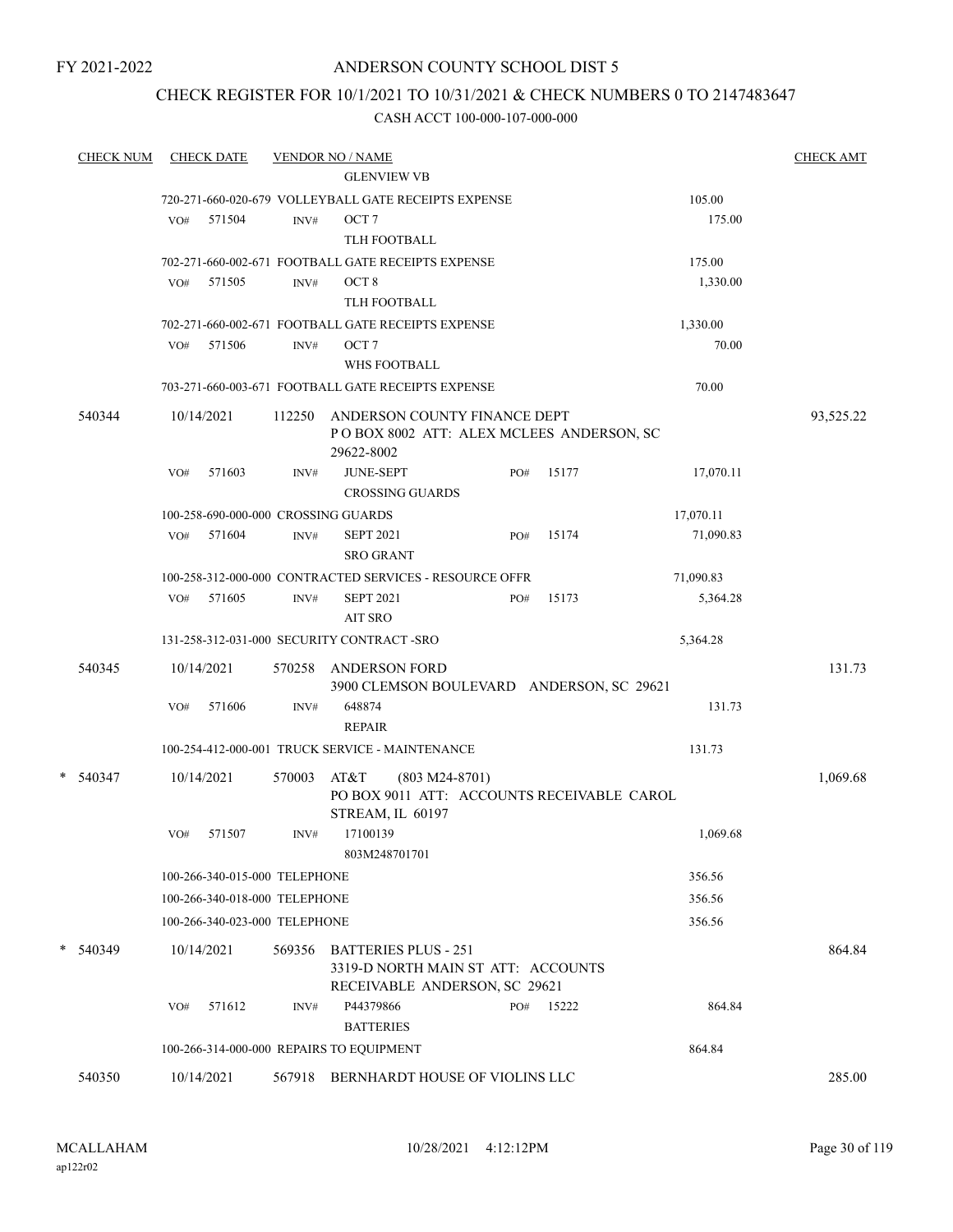### ANDERSON COUNTY SCHOOL DIST 5

### CHECK REGISTER FOR 10/1/2021 TO 10/31/2021 & CHECK NUMBERS 0 TO 2147483647

|   | <b>CHECK NUM</b> |     | <b>CHECK DATE</b> |                                   | <b>VENDOR NO / NAME</b>                              |                                                |     |       |          | <b>CHECK AMT</b> |
|---|------------------|-----|-------------------|-----------------------------------|------------------------------------------------------|------------------------------------------------|-----|-------|----------|------------------|
|   |                  |     |                   |                                   | GREENVILLE, SC 29605                                 | 5 CATEECHEE AVE ATT: ACCOUNTS RECEIVABLE       |     |       |          |                  |
|   |                  | VO# | 571613            | INV#                              | 252525                                               |                                                |     |       | 90.00    |                  |
|   |                  |     |                   |                                   | <b>ROBERT ANDERSON</b>                               |                                                |     |       |          |                  |
|   |                  |     |                   |                                   | 100-113-410-006-COB CHORUS, ORCHESTRA & BAND         |                                                |     |       | 90.00    |                  |
|   |                  |     | VO# 571614        | INV#                              | 252522                                               |                                                |     |       | 90.00    |                  |
|   |                  |     |                   |                                   | ROBERT ANDERSON                                      |                                                |     |       |          |                  |
|   |                  |     |                   |                                   | 100-113-410-006-COB CHORUS, ORCHESTRA & BAND         |                                                |     |       | 90.00    |                  |
|   |                  |     | VO# 571615        | INV#                              | 252520                                               |                                                |     |       | 105.00   |                  |
|   |                  |     |                   |                                   | <b>ROBERT ANDERSON</b>                               |                                                |     |       |          |                  |
|   |                  |     |                   |                                   | 100-113-410-006-COB CHORUS, ORCHESTRA & BAND         |                                                |     |       | 105.00   |                  |
|   | 540351           |     | 10/14/2021        |                                   | 574191 BREAKOUT, INC.                                | PO BOX 280 OLD BETHPAGE, NY 11804              |     |       |          | 891.00           |
|   |                  | VO# | 571616            | INV#                              | 34557                                                |                                                | PO# | 15284 | 891.00   |                  |
|   |                  |     |                   |                                   | <b>SUBSCRIPTION</b>                                  |                                                |     |       |          |                  |
|   |                  |     |                   |                                   | 100-221-410-000-DIS DIGITAL INTEGRATION SUPPLIES     |                                                |     |       | 891.00   |                  |
| * | 540353           |     | 10/14/2021        |                                   | 576890 BUCK, RANDY**                                 | PO BOX 14293 ANDERSON, SC 29624                |     |       |          | 135.00           |
|   |                  | VO# | 571653            | INV#                              | 1564<br><b>REPAIR</b>                                |                                                |     |       | 135.00   |                  |
|   |                  |     |                   |                                   | 100-255-323-000-ACT ACTIVITY BUS CONTRACTED SERVICES |                                                |     |       | 135.00   |                  |
|   |                  |     |                   |                                   |                                                      |                                                |     |       |          |                  |
|   | 540354           |     | 10/14/2021        | 573855 CANA                       |                                                      | 3939 ROYAL DRIVE, SUITE 204 KENNESAW, GA 30144 |     |       |          | 3,318.84         |
|   |                  | VO# | 571510            | INV#                              | 40982                                                |                                                | PO# | 15396 | 3,318.84 |                  |
|   |                  |     |                   |                                   | <b>DISCOVER VIDEO</b>                                |                                                |     |       |          |                  |
|   |                  |     |                   |                                   | 100-266-345-000-000 TECHNOLOGY INFRASTRUCTURE        |                                                |     |       | 3,318.84 |                  |
|   |                  |     |                   |                                   |                                                      |                                                |     |       |          |                  |
|   | 540355           |     | 10/14/2021        |                                   | 569296 CAPITAL ONE                                   | PO BOX 60506 CITY OF INDUSTRY, CA 91716-0506   |     |       |          | 492.84           |
|   |                  | VO# | 571617            | INV#                              | 1637760065<br>ACCT #634851                           |                                                |     |       | 287.20   |                  |
|   |                  |     |                   | 100-252-410-000-000 SUPPLIES      |                                                      |                                                |     |       | 9.57     |                  |
|   |                  |     |                   |                                   | 713-271-660-013-201 MISCELLANEOUS EXPENSE            |                                                |     |       | 277.63   |                  |
|   |                  | VO# | 571618            | INV#                              | 163773927                                            |                                                |     |       | 205.64   |                  |
|   |                  |     |                   |                                   | ACCT #636835                                         |                                                |     |       |          |                  |
|   |                  |     |                   | 100-255-410-000-000 SUPPLIES      |                                                      |                                                |     |       | 41.18    |                  |
|   |                  |     |                   | 631-256-460-031-CAT FOOD-CATERING |                                                      |                                                |     |       | 164.46   |                  |
|   |                  |     |                   |                                   |                                                      |                                                |     |       |          |                  |
|   | 540356           |     | 10/14/2021        | 575031                            | <b>CAREERSAFE</b><br>77840                           | 1005 UNIVERSITY DR EAST COLLEGE STATION, TX    |     |       |          | 7,500.00         |
|   |                  | VO# | 571619            | INV#                              | CS441451<br><b>OSHA</b>                              |                                                | PO# | 15070 | 3,750.00 |                  |
|   |                  |     |                   |                                   | 328-115-312-031-000 PURCHASED SERVICES               |                                                |     |       | 3,750.00 |                  |
|   |                  | VO# | 571620            | INV#                              | CS441453                                             |                                                | PO# | 15071 | 3,750.00 |                  |
|   |                  |     |                   |                                   | <b>OSHA</b>                                          |                                                |     |       |          |                  |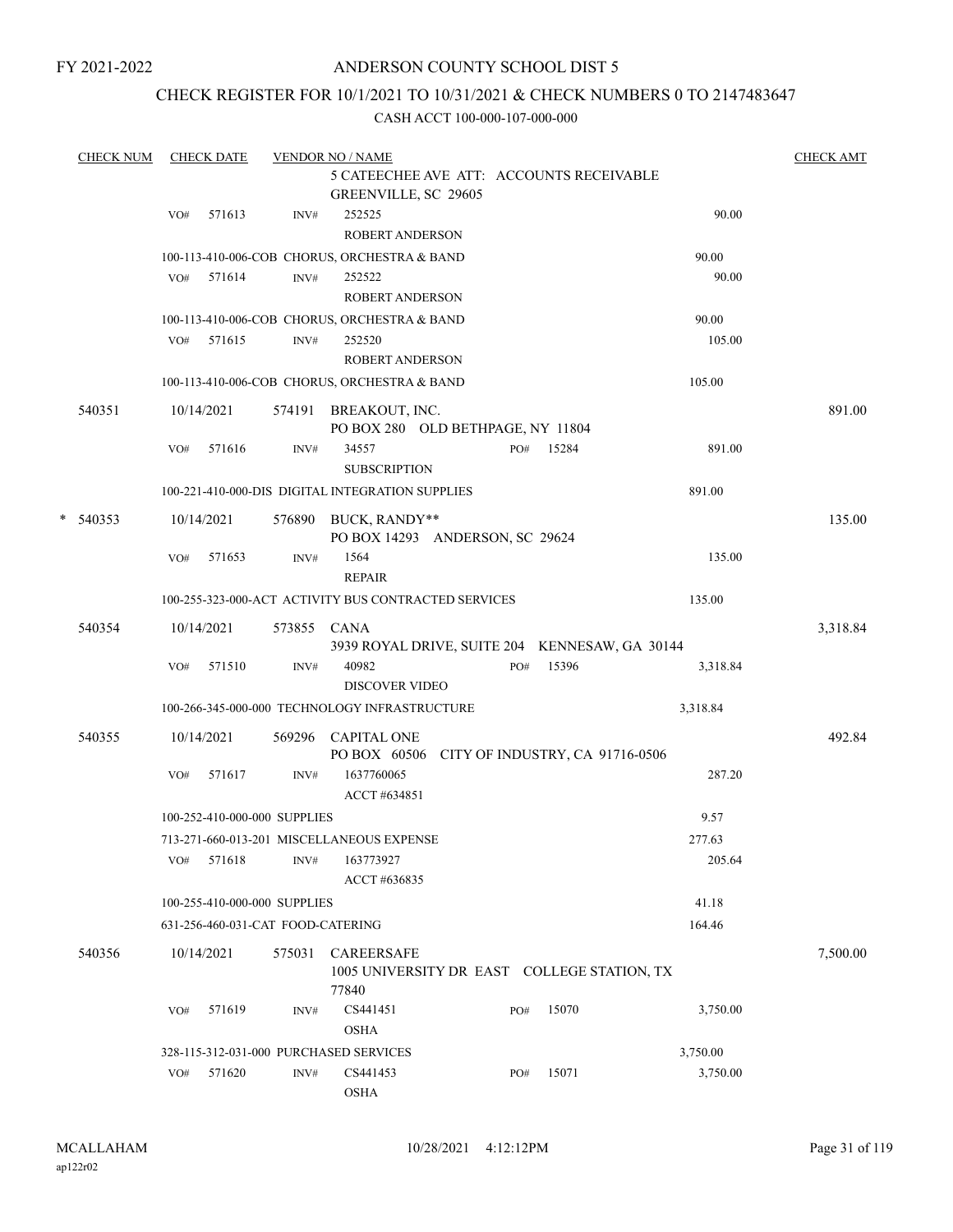# CHECK REGISTER FOR 10/1/2021 TO 10/31/2021 & CHECK NUMBERS 0 TO 2147483647

|   | <b>CHECK NUM</b> |     | <b>CHECK DATE</b>                  |        | <b>VENDOR NO / NAME</b><br>328-115-312-031-000 PURCHASED SERVICES                     | 3,750.00 | <b>CHECK AMT</b> |
|---|------------------|-----|------------------------------------|--------|---------------------------------------------------------------------------------------|----------|------------------|
|   | 540357           |     | 10/14/2021                         | 156900 | CAROLINA PRODUCE COMPANY<br>POBOX 3849 ATT: ACCOUNTS RECEIVABLE<br>ANDERSON, SC 29622 |          | 4,741.10         |
|   |                  | VO# | 571511                             | INV#   | <b>SEPT 2021</b><br><b>FOOD</b>                                                       | 4,741.10 |                  |
|   |                  |     | 600-256-460-002-000 FOOD           |        |                                                                                       | 15.00    |                  |
|   |                  |     | 600-256-460-003-000 FOOD           |        |                                                                                       | 1,829.70 |                  |
|   |                  |     | 600-256-460-005-000 FOOD           |        |                                                                                       | 110.20   |                  |
|   |                  |     | 600-256-460-006-000 FOOD           |        |                                                                                       | 328.00   |                  |
|   |                  |     | 600-256-460-007-000 FOOD           |        |                                                                                       | 235.50   |                  |
|   |                  |     | 600-256-460-008-000 FOOD           |        |                                                                                       | 123.00   |                  |
|   |                  |     | 600-256-460-011-000 FOOD           |        |                                                                                       | 363.50   |                  |
|   |                  |     | 600-256-460-012-000 FOOD           |        |                                                                                       | 167.60   |                  |
|   |                  |     | 600-256-460-017-000 FOOD           |        |                                                                                       | 50.00    |                  |
|   |                  |     | 600-256-460-018-000 FOOD           |        |                                                                                       | 449.75   |                  |
|   |                  |     | 600-256-460-021-000 FOOD           |        |                                                                                       | 486.55   |                  |
|   |                  |     | 631-256-460-031-000 PURCHASED FOOD |        |                                                                                       | 351.30   |                  |
|   |                  |     | 631-256-460-031-CAT FOOD-CATERING  |        |                                                                                       | 231.00   |                  |
| * | 540359           |     | 10/14/2021                         | 576838 | CFL FACILITIES INC<br>775 SENATE PARKWAY ANDERSON, SC 29621                           |          | 350.00           |
|   |                  | VO# | 571624                             | INV#   | 9313<br><b>STADIUMS</b>                                                               | 350.00   |                  |
|   |                  |     |                                    |        | 100-254-323-002-400 CONTR SERV-HVAC/ELECT/PLUMBING                                    | 200.00   |                  |
|   |                  |     |                                    |        | 100-254-323-003-400 CONTR SERV-HVAC/ELECT/PLUMBING                                    | 150.00   |                  |
| * | 540361           |     | 10/14/2021                         | 576495 | COLONY TOOL INC<br>518 CONCORD INDUSTRIAL DRIVE SENECA, SC 29672                      |          | 355.44           |
|   |                  | VO# | 571625                             | INV#   | 89233<br><b>AIT SUPPLIES</b>                                                          | 355.44   |                  |
|   |                  |     |                                    |        | 329-115-410-031-0CO SUPPLIES-STATE (C/O)                                              | 355.44   |                  |
|   | 540362           |     | 10/14/2021                         | 574891 | CROSS COUNTRY TOURS, INC.<br>2460 WHITESTONE GLENDALE RD SPARTANBURG,<br>SC 29302     |          | 5,300.00         |
|   |                  | VO# | 571515                             | INV#   | 27293<br><b>CALHOUN ELEM</b>                                                          | 5,300.00 |                  |
|   |                  |     |                                    |        | 714-271-660-014-355 FIELD TRIPS GRADE 5 EXPENSE                                       | 5,300.00 |                  |
|   | 540363           |     | 10/14/2021                         | 577044 | DIGITEK SYSTEMS INC<br>1009 DRESSER COURT RALEIGH, NC 27609                           |          | 774.00           |
|   |                  | VO# | 571516                             | INV#   | <b>SERVICE</b><br><b>TECHNOLOGY</b>                                                   | 774.00   |                  |
|   |                  |     |                                    |        | 100-266-314-003-000 REPAIRS TO EQUIPMENT                                              | 774.00   |                  |
|   | 540364           |     | 10/14/2021                         | 211302 | <b>DUKE ENERGY</b><br>PO BOX 1094 CHARLOTTE, NC 28201-1094                            |          | 79,160.37        |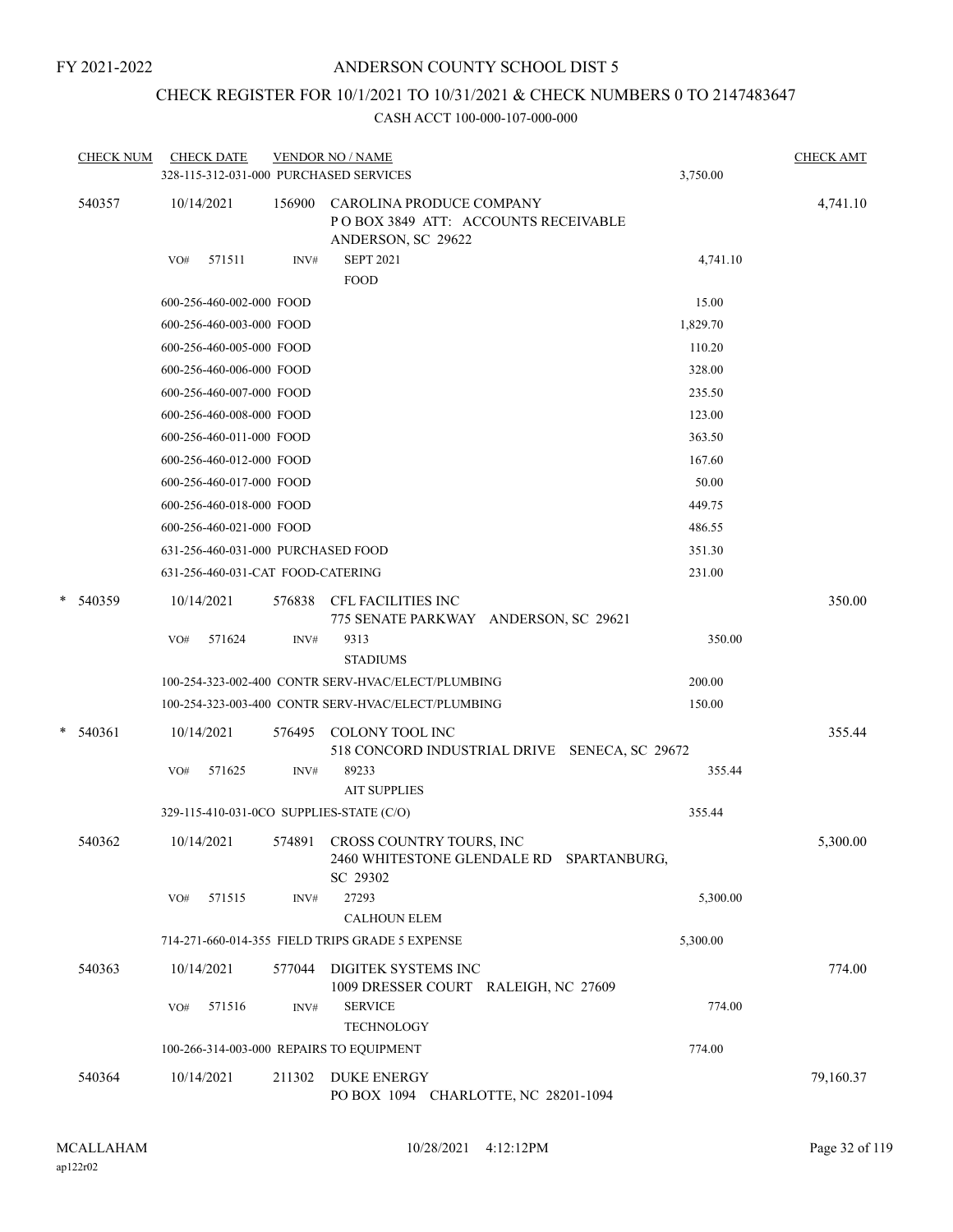### CHECK REGISTER FOR 10/1/2021 TO 10/31/2021 & CHECK NUMBERS 0 TO 2147483647

| <b>CHECK NUM</b> | <b>CHECK DATE</b>        |        | <b>VENDOR NO / NAME</b>                            |                                           |                    | <b>CHECK AMT</b> |
|------------------|--------------------------|--------|----------------------------------------------------|-------------------------------------------|--------------------|------------------|
|                  | 571585<br>VO#            | INV#   | <b>DUE NOV 1</b>                                   |                                           | 79,160.37          |                  |
|                  |                          |        | <b>UTILITIES</b>                                   |                                           |                    |                  |
|                  |                          |        | 100-254-470-000-000 ENERGY-ELECTRICITY & WATER     |                                           | 245.25             |                  |
|                  |                          |        | 100-254-470-002-000 ENERGY-ELECTRICITY & WATER     |                                           | 28,397.56          |                  |
|                  |                          |        | 100-254-470-005-000 ENERGY-ELECTRICITY & WATER     |                                           | 10,828.22          |                  |
|                  |                          |        | 100-254-470-006-000 ENERGY-ELECTRICITY & WATER     |                                           | 15,739.92          |                  |
|                  |                          |        | 100-254-470-008-000 ENERGY-ELECTRICITY & WATER     |                                           | 8,633.16           |                  |
|                  |                          |        | 100-254-470-011-000 ENERGY-ELECTRICITY & WATER     |                                           | 4,647.14           |                  |
|                  |                          |        | 100-254-470-012-000 ENERGY-ELECTRICITY & WATER     |                                           | 126.33             |                  |
|                  |                          |        | 100-254-470-021-000 ENERGY-ELECTRICITY & WATER     |                                           | 10,542.79          |                  |
| 540365           | 10/14/2021               |        | 563495 ELECTRIC CITY UTILITIES                     |                                           |                    | 9,295.81         |
|                  |                          |        |                                                    | CITY OF ANDERSON 601 SOUTH MAIN ST        |                    |                  |
|                  |                          |        | ANDERSON, SC 29624                                 |                                           |                    |                  |
|                  | 571577<br>VO#            | INV#   | 445129682                                          |                                           | 1,781.20           |                  |
|                  |                          |        | <b>UTILITIES</b>                                   |                                           |                    |                  |
|                  |                          |        | 100-254-470-021-000 ENERGY-ELECTRICITY & WATER     |                                           | 1,781.20           |                  |
|                  | 571578<br>VO#            | INV#   | 435229651                                          |                                           | 1,212.96           |                  |
|                  |                          |        | <b>UTILITIES</b>                                   |                                           |                    |                  |
|                  |                          |        | 100-254-470-018-000 ENERGY-ELECTRICITY & WATER     |                                           | 1,212.96<br>778.95 |                  |
|                  | 571579<br>VO#            | INV#   | 475302931<br><b>UTILITIES</b>                      |                                           |                    |                  |
|                  |                          |        | 100-254-470-001-000 ENERGY-ELECTRICITY & WATER     |                                           | 778.95             |                  |
|                  | 571580<br>VO#            | INV#   | 235529711                                          |                                           | 1,391.82           |                  |
|                  |                          |        | <b>UTILITIES</b>                                   |                                           |                    |                  |
|                  |                          |        | 100-254-470-016-000 ENERGY-ELECTRICITY & WATER     |                                           | 1,391.82           |                  |
|                  | VO# 571581               | INV#   | 500040088                                          |                                           | 3,387.06           |                  |
|                  |                          |        | <b>UTILITIES</b>                                   |                                           |                    |                  |
|                  |                          |        | 100-254-470-006-000 ENERGY-ELECTRICITY & WATER     |                                           | 3,387.06           |                  |
|                  | 571582<br>VO#            | INV#   | 475221331                                          |                                           | 743.82             |                  |
|                  |                          |        | <b>UTILITIES</b>                                   |                                           |                    |                  |
|                  |                          |        | 100-254-470-015-000 ENERGY-ELECTRICITY & WATER     |                                           | 743.82             |                  |
| 540366           | 10/14/2021               |        | 575386 ELECTRIC CITY HEATING & COOLING             |                                           |                    | 20,230.00        |
|                  |                          |        |                                                    | 1310 GEORGE ALBERT LAKE ROAD ANDERSON, SC |                    |                  |
|                  |                          |        | 29624                                              |                                           |                    |                  |
|                  | 571629<br>VO#            | INV#   | 3758                                               | 15256<br>PO#                              | 20,230.00          |                  |
|                  |                          |        | NEW PROSPECT                                       |                                           |                    |                  |
|                  | 100-254-323-010-AIR HVAC |        |                                                    |                                           | 20,230.00          |                  |
| $*$ 540371       | 10/14/2021               | 249700 | GLENN PLUMBING COMPANY, INC                        |                                           |                    | 1,877.47         |
|                  |                          |        |                                                    | 481 EAST WHITNER STREET ATT: ACCOUNTS     |                    |                  |
|                  | 571634                   |        | RECEIVABLE ANDERSON, SC 29624<br>1021103           |                                           | 1,637.21           |                  |
|                  | VO#                      | INV#   | <b>WESTSIDE</b>                                    |                                           |                    |                  |
|                  |                          |        | 100-254-323-003-400 CONTR SERV-HVAC/ELECT/PLUMBING |                                           | 1,637.21           |                  |
|                  | VO# 571635               | INV#   | 1021118                                            |                                           | 240.26             |                  |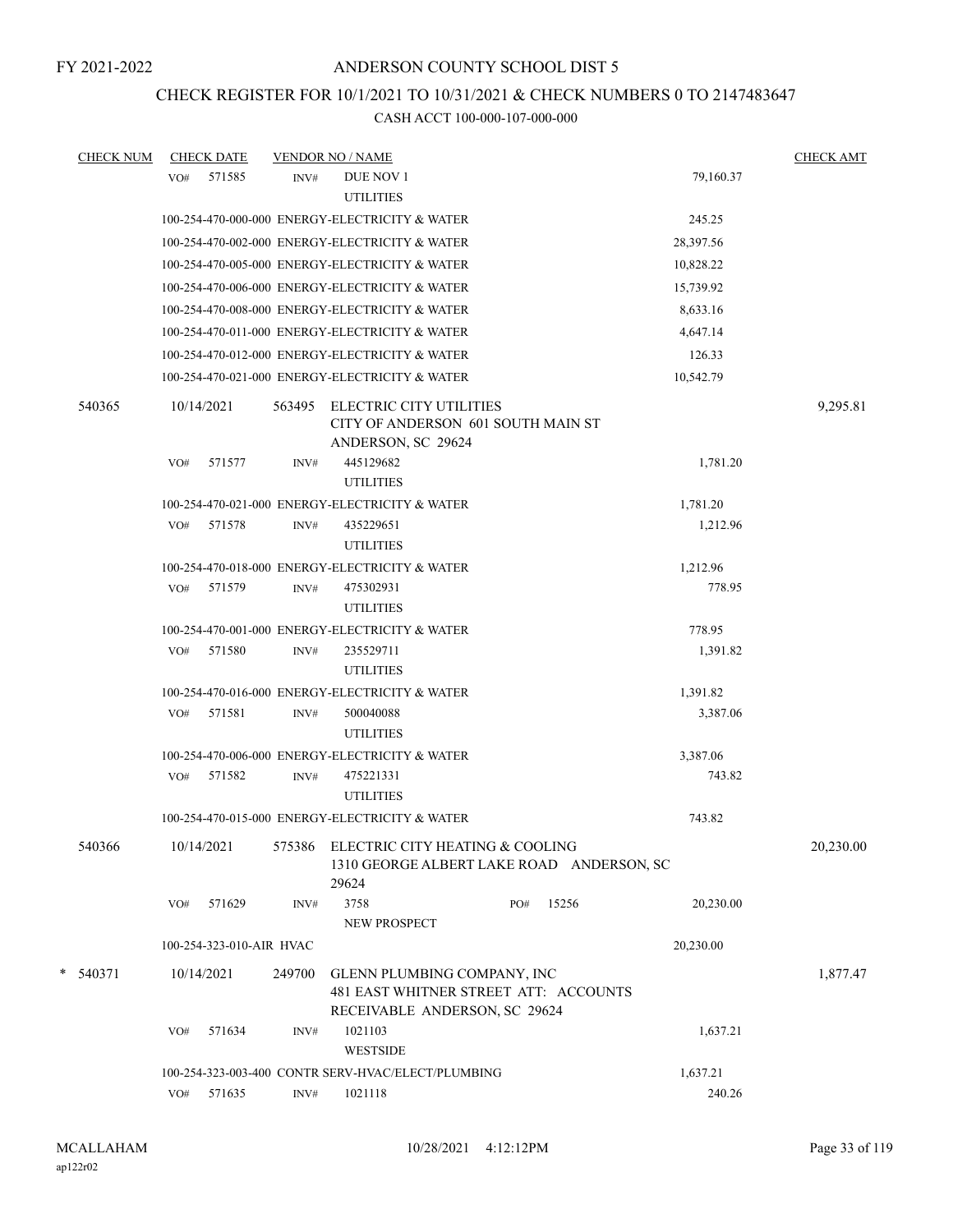### ANDERSON COUNTY SCHOOL DIST 5

### CHECK REGISTER FOR 10/1/2021 TO 10/31/2021 & CHECK NUMBERS 0 TO 2147483647

| <b>CHECK NUM</b> | <b>CHECK DATE</b>                   |        | <b>VENDOR NO / NAME</b><br>HOMELAND PARK                                                             |     |       |                      | <b>CHECK AMT</b> |
|------------------|-------------------------------------|--------|------------------------------------------------------------------------------------------------------|-----|-------|----------------------|------------------|
|                  |                                     |        |                                                                                                      |     |       |                      |                  |
|                  |                                     |        | 100-254-323-011-400 CONTR SERV-HVAC/ELECT/PLUMBING                                                   |     |       | 240.26               |                  |
| 540372           | 10/14/2021                          | 569372 | <b>GREAT AMERICA LEASING CORP</b><br>PO BOX 660831 ATT: ACCOUNTS RECEIVABLE<br>DALLAS, TX 75266-0831 |     |       |                      | 1,718.32         |
|                  | 571637<br>VO#                       | INV#   | 30081019<br><b>COPIER</b>                                                                            | PO# | 14925 | 119.84               |                  |
|                  | 100-113-410-005-000 SUPPLIES        |        |                                                                                                      |     |       | 119.84               |                  |
|                  | 571638<br>VO#                       | INV#   | 30188652<br><b>COPIER</b>                                                                            | PO# | 14926 | 1,598.48             |                  |
|                  | 100-252-325-000-000 RENTALS         |        |                                                                                                      |     |       | 1,598.48             |                  |
| 540373           | 10/14/2021                          |        | 576917 HOLSTON GASES INC<br>545 W. BAXTER AVENUE KNOXVILLE, TN 37921                                 |     |       |                      | 426.93           |
|                  | VO#<br>571523                       | INV#   | 071620<br><b>CUST #A8207</b>                                                                         |     |       | 426.93               |                  |
|                  | 731-271-660-031-867 WELDING EXPENSE |        |                                                                                                      |     |       | 426.93               |                  |
| 540374           | 10/14/2021                          | 576027 | HOME DEPOT USA, INC<br>PO BOX 742604 ATLANTA, GA 30374-2604                                          |     |       |                      | 8,544.37         |
|                  | 571524<br>VO#                       | INV#   | PO 15297<br><b>WHSE SUPPLIES</b>                                                                     | PO# | 15297 | 2,529.48             |                  |
|                  |                                     |        | 100-000-170-000-000 WAREHOUSE INVENTORY<br>100-000-170-000-000 WAREHOUSE INVENTORY                   |     |       | 1,897.11<br>632.37   |                  |
|                  | 571525<br>VO#                       | INV#   | 645567603<br><b>WHSE SUPPLIES</b>                                                                    | PO# | 15354 | 2,529.48             |                  |
|                  |                                     |        |                                                                                                      |     |       |                      |                  |
|                  | VO#<br>571526                       | INV#   | 100-000-170-000-000 WAREHOUSE INVENTORY<br>644696114<br><b>WHSE SUPPLIES</b>                         | PO# | 15347 | 2,529.48<br>2,617.43 |                  |
|                  |                                     |        |                                                                                                      |     |       |                      |                  |
|                  | 571527<br>VO#                       | INV#   | 100-000-170-000-000 WAREHOUSE INVENTORY<br>641861075                                                 | PO# | 15241 | 2,617.43<br>867.98   |                  |
|                  |                                     |        | <b>WHSE SUPPLIES</b><br>100-000-170-000-000 WAREHOUSE INVENTORY                                      |     |       | 867.98               |                  |
| 540375           | 10/14/2021                          |        | 576550 IMPULSE SOUVENIRS<br>6004 SOUTH 190TH ST SUITE 104 KENT, WA 98032                             |     |       |                      | 1,152.00         |
|                  | 571639<br>VO#                       | INV#   | S5139<br><b>WESTSIDE HS</b>                                                                          |     |       | 1,152.00             |                  |
|                  | 100-114-410-003-000 SUPPLIES        |        |                                                                                                      |     |       | 1,152.00             |                  |
| 540376           | 10/14/2021                          | 575457 | LAURENS COUNTY ADULT EDUCATION<br>663 MEDICAL RIDGE ROAD CLINTON, SC 29325                           |     |       |                      | 2,996.00         |
|                  | VO#<br>571641                       | INV#   | 1<br><b>ADULT ED</b>                                                                                 | PO# | 15097 | 2,996.00             |                  |
|                  | 356-181-410-023-000 SUPPLIES        |        |                                                                                                      |     |       | 1,498.00             |                  |
|                  | 356-182-410-023-000 SUPPLIES        |        |                                                                                                      |     |       | 1,498.00             |                  |
| 540377           | 10/14/2021                          | 576302 | MARYLAND CHILD SUPPORT ACCOUNT<br>PO BOX 17396 BALTIMORE, MD 21297-1396                              |     |       |                      | 255.89           |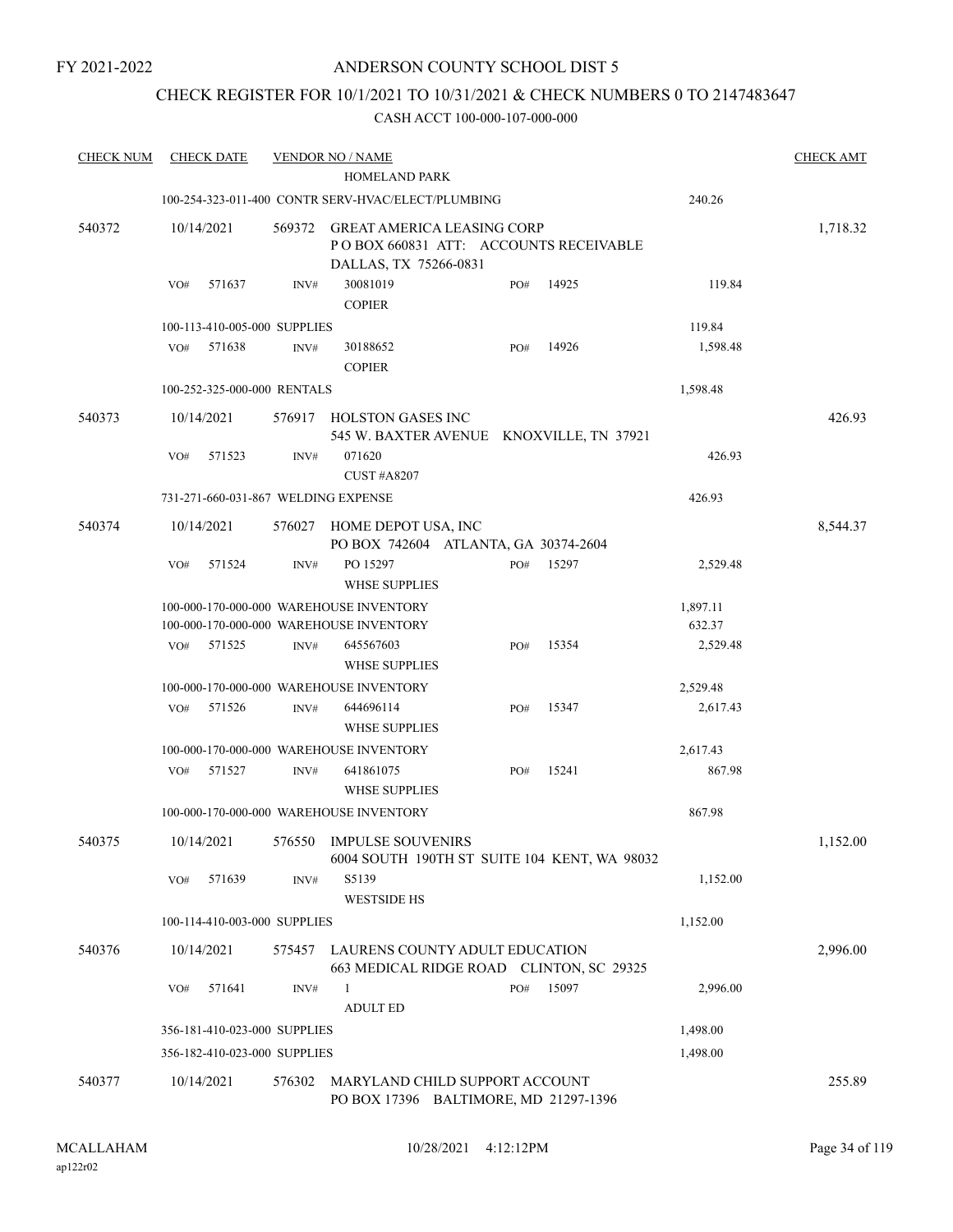### CHECK REGISTER FOR 10/1/2021 TO 10/31/2021 & CHECK NUMBERS 0 TO 2147483647

| <b>CHECK NUM</b> | <b>CHECK DATE</b> |                              | <b>VENDOR NO / NAME</b>                                                                          |                | <b>CHECK AMT</b> |
|------------------|-------------------|------------------------------|--------------------------------------------------------------------------------------------------|----------------|------------------|
|                  | VO#               | 571575<br>INV#               | 10/15 PAYROLL<br><b>DEDUCTIONS</b>                                                               | 255.89         |                  |
|                  |                   |                              | 100-000-435-000-000 WAGE GARNISH/CH SUPPORT                                                      | 255.89         |                  |
| 540378           | 10/14/2021        |                              | 577009 MCENTIRE, KAREN**<br>405 NAUTICAL WAY ANDERSON, SC 29625                                  |                | 158.00           |
|                  | VO#               | 571498<br>INV#               | OCT <sub>6</sub><br><b>VB OFFICIAL</b>                                                           | 79.00          |                  |
|                  | VO#               | 571499<br>INV#               | 705-271-660-005-679 VOLLEYBALL GATE RECEIPTS EXPENSE<br>SEPT <sub>27</sub><br><b>VB OFFICIAL</b> | 79.00<br>79.00 |                  |
|                  |                   |                              | 705-271-660-005-679 VOLLEYBALL GATE RECEIPTS EXPENSE                                             | 79.00          |                  |
| 540379           | 10/14/2021        |                              | 576413 MOBILE COMMUNICATIONS AMERICA INC<br>PO BOX 1458 CHARLOTTE, NC 28201                      |                | 270.00           |
|                  | VO#               | 571536<br>INV#               | 282000361-1<br><b>REPAIRS</b>                                                                    | 135.00         |                  |
|                  |                   |                              | 100-255-323-000-000 CONTRACTED SERVICES                                                          | 135.00         |                  |
|                  | 571644<br>VO#     | INV#                         | 282000361<br><b>REPAIR</b>                                                                       | 135.00         |                  |
|                  |                   |                              | 100-255-323-000-000 CONTRACTED SERVICES                                                          | 135.00         |                  |
| $*$ 540381       | 10/14/2021        | 392900                       | ORANGEBURG SCHOOL DISTRICT<br>PO BOX 1166 MCCORD CENTER SERVICES<br>ORANGEBURG, SC 29116         |                | 1,125.00         |
|                  | VO#               | 571646<br>INV#               | <b>PACHECO</b><br><b>HOMEBOUND SERVICES</b>                                                      | 1,125.00       |                  |
|                  |                   |                              | 100-145-112-000-000 SALARIES - HOMEBOUND                                                         | 1,125.00       |                  |
| 540382           | 10/14/2021        | 572663                       | <b>OUR EYES WERE OPENED</b><br>218 CROFT STREET GREENVILLE, SC 29609                             |                | 1,000.00         |
|                  | VO#               | 571557<br>INV#               | <b>SIMULATION</b><br>JAN 24, 2022                                                                | 1,000.00       |                  |
|                  |                   |                              | 802-221-312-000-000 PURCH SVCS-PROGRAMS, SPEAKERS, PD                                            | 1,000.00       |                  |
| 540383           | 10/14/2021        |                              | 575550 PARIS MOUNTAIN STATE PARK<br>2401 STATE PARK ROAD GREENVILLE, SC 29609                    |                | 600.00           |
|                  | 571558<br>VO#     | INV#                         | <b>OCT 20-21</b><br><b>CONCORD ELEM</b>                                                          | 600.00         |                  |
|                  |                   |                              | 709-271-660-009-355 FIELD TRIPS GRADE 5 EXPENSE                                                  | 600.00         |                  |
| 540384           | 10/14/2021        | 569766 PEAP                  | PRESIDENT'S EDUCATION AWARDS PROGRAM PO<br>BOX 1020 SEWICKLEY, PA 15143-1020                     |                | 140.33           |
|                  | VO#               | 571647<br>INV#               | 476789<br>NEVITT FOREST                                                                          | 140.33         |                  |
|                  |                   | 100-212-410-012-000 SUPPLIES |                                                                                                  | 140.33         |                  |
| 540385           | 10/14/2021        | 568036                       | PIEDMONT NATURAL GAS<br>PO BOX 1246 CHARLOTTE, NC 28201-1246                                     |                | 181.86           |
|                  | VO#               | 571583<br>INV#               | 4000769201001                                                                                    | 24.72          |                  |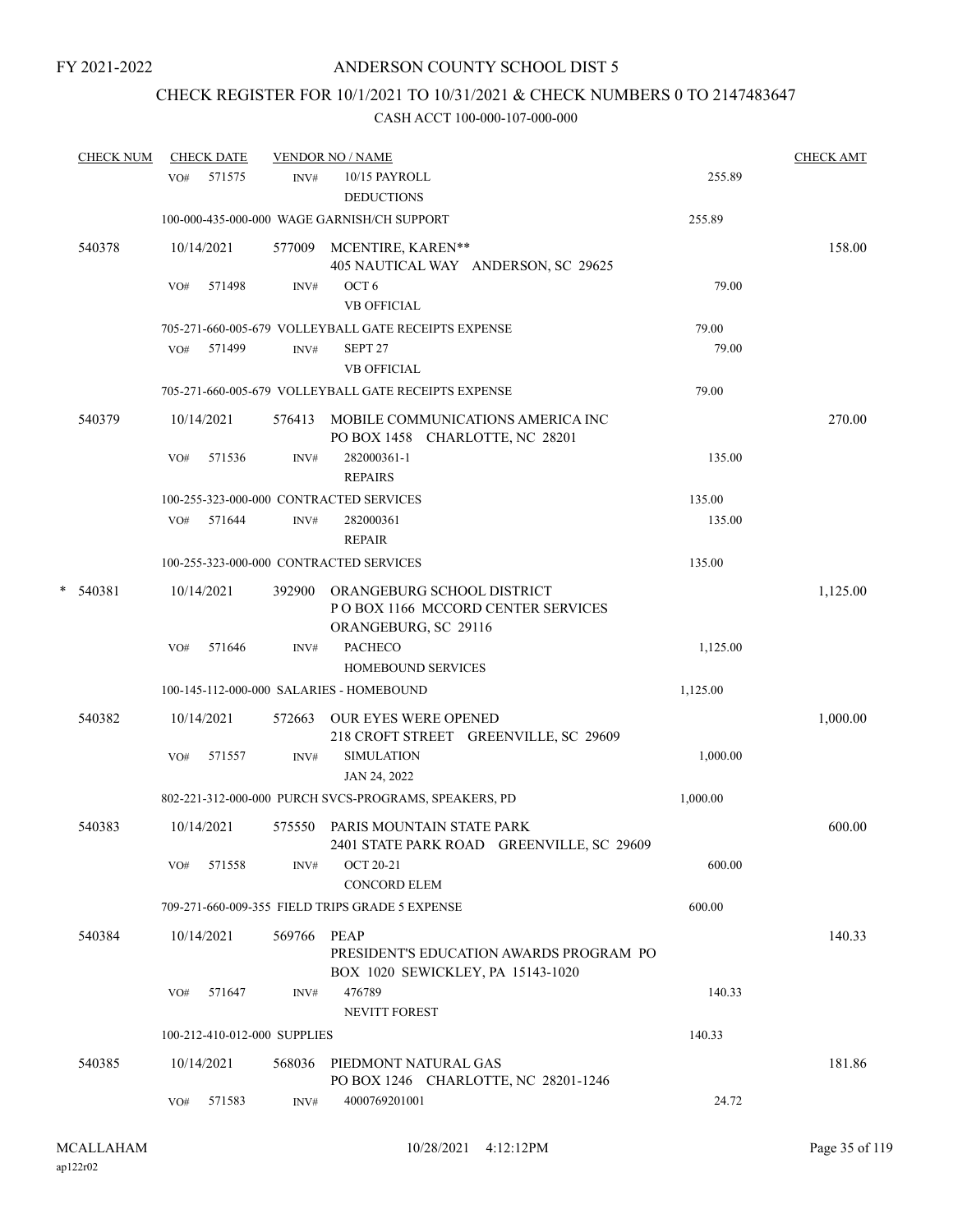### ANDERSON COUNTY SCHOOL DIST 5

### CHECK REGISTER FOR 10/1/2021 TO 10/31/2021 & CHECK NUMBERS 0 TO 2147483647

| <b>CHECK NUM</b> |     | <b>CHECK DATE</b>                        |        | <b>VENDOR NO / NAME</b><br><b>UTILITIES</b>                                       |                           |           |                 | <b>CHECK AMT</b> |
|------------------|-----|------------------------------------------|--------|-----------------------------------------------------------------------------------|---------------------------|-----------|-----------------|------------------|
|                  |     |                                          |        |                                                                                   |                           |           |                 |                  |
|                  | VO# | 100-254-472-012-000 ENERGY-GAS<br>571584 | INV#   | 9000769202001                                                                     |                           |           | 24.72<br>157.14 |                  |
|                  |     | 600-256-470-012-000 ENERGY               |        | <b>UTILITIES</b>                                                                  |                           |           | 157.14          |                  |
|                  |     |                                          |        |                                                                                   |                           |           |                 |                  |
| 540386           |     | 10/14/2021                               |        | 571253 POCKET NURSE<br>P.O. BOX 644898                                            | PITTSBURGH, PA 15264-4898 |           |                 | 2,255.17         |
|                  | VO# | 571649                                   | INV#   | 1224797<br><b>SUPPLIES</b>                                                        |                           | PO# 14951 | 2,255.17        |                  |
|                  |     |                                          |        | 329-115-410-031-0CO SUPPLIES-STATE (C/O)                                          |                           |           | 9.52            |                  |
|                  |     |                                          |        | 329-115-410-031-0CO SUPPLIES-STATE (C/O)                                          |                           |           | 2,245.65        |                  |
| 540387           |     | 10/14/2021                               | 573565 | PREMIER SPEAKERS BUREAU<br>109 INTERNATIONAL DRIVE, STE 300 FRANKLIN, TN<br>37067 |                           |           |                 | 4,250.00         |
|                  | VO# | 571560                                   | INV#   | 130002A<br>DEC 13, 2021 EVENT                                                     | PO#                       | 15392     | 4,250.00        |                  |
|                  |     |                                          |        | 802-221-312-000-000 PURCH SVCS-PROGRAMS, SPEAKERS, PD                             |                           |           | 4,250.00        |                  |
| 540388           |     | 10/14/2021                               | 572661 | PRO-CUT INTERNATIONAL, INC<br>10 TECHNOLOGY DRIVE #4 WEST LABANON, NH<br>03784    |                           |           |                 | 248.69           |
|                  | VO# | 571652                                   | INV#   | 504554<br><b>SUPPLIES</b>                                                         | PO#                       | 15144     | 248.69          |                  |
|                  |     |                                          |        | 329-115-410-031-0CO SUPPLIES-STATE (C/O)                                          |                           |           | 248.69          |                  |
| 540389           |     | 10/14/2021                               |        | 571652 PROSOURCE LLC<br>P.O. BOX 5339 GREENVILLE, SC 29606                        |                           |           |                 | 425.53           |
|                  | VO# | 571650                                   | INV#   | S2393671<br><b>SUPPLIES</b>                                                       |                           |           | 274.18          |                  |
|                  |     |                                          |        | 100-254-410-003-001 SUPPLIES - MAINTENANCE                                        |                           |           | 274.18          |                  |
|                  | VO# | 571651                                   | INV#   | S2378183<br><b>SUPPLIES</b>                                                       |                           |           | 151.35          |                  |
|                  |     |                                          |        | 100-254-410-009-001 SUPPLIES - MAINTENANCE                                        |                           |           | 151.35          |                  |
| 540390           |     | 10/14/2021                               |        | 572850 ROBERT ANDERSON PETTY CASH<br>$, --$                                       |                           |           |                 | 500.00           |
|                  | VO# | 571559                                   | INV#   | OCT <sub>20</sub><br><b>FOOTBALL</b>                                              |                           |           | 500.00          |                  |
|                  |     |                                          |        | 706-271-660-006-666 CONCESSIONS EXPENSE                                           |                           |           | 200.00          |                  |
|                  |     |                                          |        | 706-271-660-006-671 FOOTBALL GATE RECEIPTS EXPENSE                                |                           |           | 300.00          |                  |
| 540391           |     | 10/14/2021                               |        | 568980 SC DEPT OF REVENUE<br>PO BOX 2535 COLUMBIA, SC 29202-2535                  |                           |           |                 | 433.25           |
|                  | VO# | 571574                                   | INV#   | 10/15 PAYROLL<br><b>DEDUCTIONS</b>                                                |                           |           | 433.25          |                  |
|                  |     |                                          |        | 100-000-440-000-000 SC STATE TAX LEVY                                             |                           |           | 433.25          |                  |
| $*$ 540393       |     | 10/14/2021                               | 450701 | SC RETIREMENT SYSTEM (SPP)                                                        |                           |           |                 | 976.74           |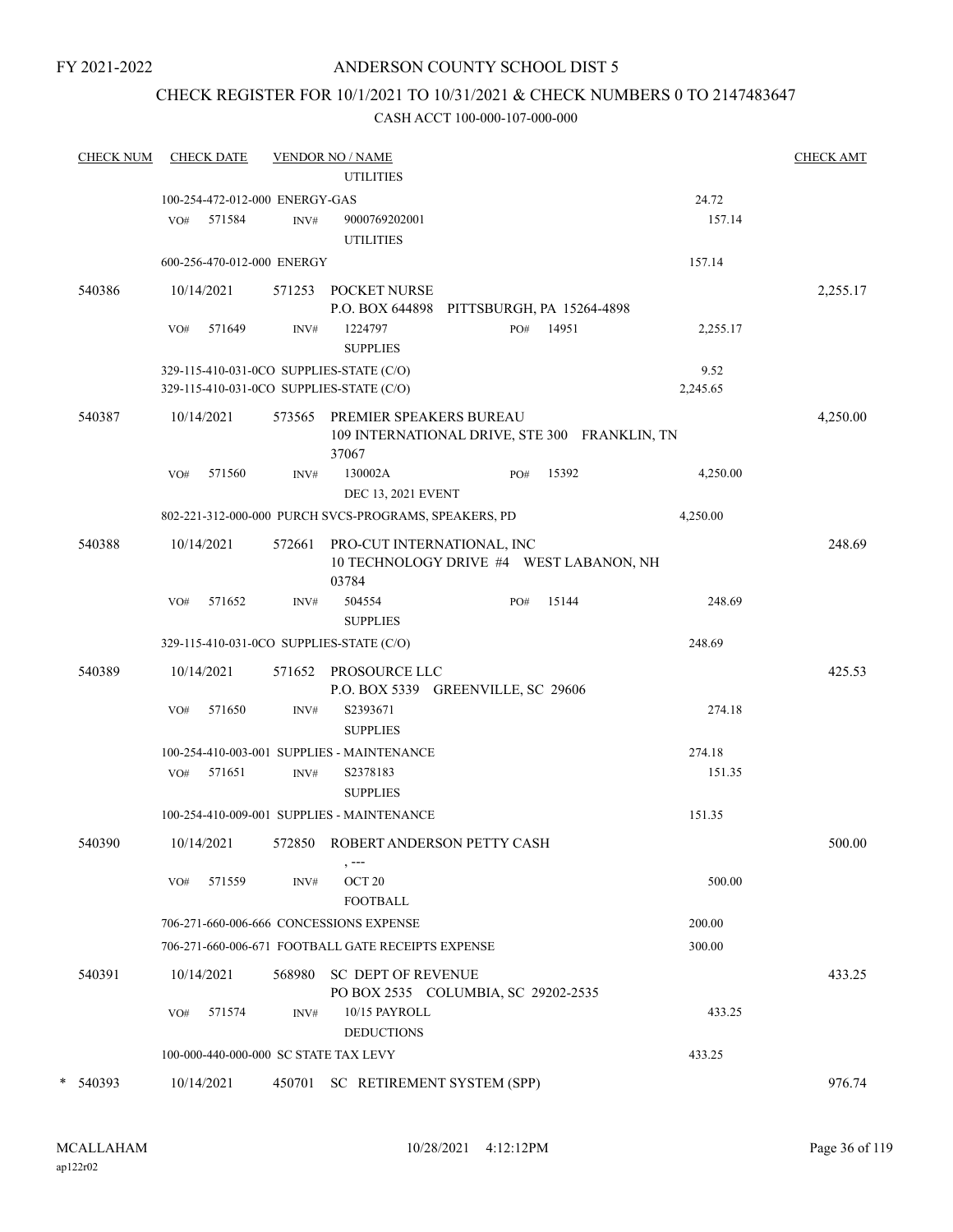### ANDERSON COUNTY SCHOOL DIST 5

## CHECK REGISTER FOR 10/1/2021 TO 10/31/2021 & CHECK NUMBERS 0 TO 2147483647

|   | <b>CHECK NUM</b> |     | <b>CHECK DATE</b> |                                    | <b>VENDOR NO / NAME</b>                                                           |          | <b>CHECK AMT</b> |
|---|------------------|-----|-------------------|------------------------------------|-----------------------------------------------------------------------------------|----------|------------------|
|   |                  |     |                   |                                    | POBOX 11960 CAPITOL STATION COLUMBIA, SC<br>29211                                 |          |                  |
|   |                  | VO# | 571572            | INV#                               | 10/15 PAYROLL<br><b>DEDUCTIONS</b>                                                | 976.74   |                  |
|   |                  |     |                   |                                    | 100-000-438-000-000 RETIREMENT SERV PURCHASE                                      | 976.74   |                  |
|   | 540394           |     | 10/14/2021        |                                    | 576084 SC STATE DISBURSEMENT UNIT<br>PO BOX 100303 COLUMBIA, SC 29202-3303        |          | 872.39           |
|   |                  | VO# | 571576            | INV#                               | 10/15 PAYROLL<br><b>DEDUCTIONS</b>                                                | 872.39   |                  |
|   |                  |     |                   |                                    | 100-000-435-000-000 WAGE GARNISH/CH SUPPORT                                       | 872.39   |                  |
| * | 540396           |     | 10/14/2021        | 568954                             | <b>SHRED A WAY</b><br>PO BOX 51132 ATT: ACCOUNTS RECEIVABLE<br>PIEDMONT, SC 29673 |          | 128.00           |
|   |                  | VO# | 571562            | INV#                               | A94947<br><b>WESTSIDE</b>                                                         | 95.00    |                  |
|   |                  |     |                   |                                    | 100-114-410-003-VEN SUPPLY-ADDT'L FOR LOST VENDING                                | 95.00    |                  |
|   |                  | VO# | 571563            | INV#                               | A95219<br><b>NORTH POINTE</b>                                                     | 33.00    |                  |
|   |                  |     |                   |                                    | 713-271-660-013-201 MISCELLANEOUS EXPENSE                                         | 33.00    |                  |
|   | 540397           |     | 10/14/2021        | 571007                             | SIMPLIFIED OFFICE SYSTEMS<br>6220 BUSH RIVER ROAD COLUMBIA, SC 29212              |          | 166.62           |
|   |                  | VO# | 571564            | INV#                               | 211006-0139<br><b>COPIES</b>                                                      | 166.62   |                  |
|   |                  |     |                   | 713-271-660-013-362 COPIER EXPENSE |                                                                                   | 166.62   |                  |
|   | 540398           |     | 10/14/2021        |                                    | 571778 SOUTHEAST INDUSTRIAL EQUIPMENT<br>PO BOX 63230 CHARLOTTE, NC 28263-3230    |          | 3,049.50         |
|   |                  | VO# | 571659            | INV#                               | PO 14890<br>14890<br>PO#<br><b>FORKLIFT RENTAL</b>                                | 3,049.50 |                  |
|   |                  |     |                   |                                    | 505-253-540-000-BLD TRANSPORTATION RENOVATIONS                                    | 3,049.50 |                  |
|   | 540399           |     | 10/14/2021        | 574390                             | THE LINCOLN ELECTRIC COMPANY<br>PO BOX 644248 PITTSBURGH, PA 15264-4248           |          | 790.79           |
|   |                  | VO# | 571567            | $\text{INV}\#$                     | 910564256<br><b>ORDER 47104795</b>                                                | 46.51    |                  |
|   |                  |     |                   |                                    | 731-271-660-031-867 WELDING EXPENSE                                               | 46.51    |                  |
|   |                  | VO# | 571568            | INV#                               | 910567806<br><b>ORDER 47104795</b>                                                | 744.28   |                  |
|   |                  |     |                   |                                    | 731-271-660-031-867 WELDING EXPENSE                                               | 744.28   |                  |
|   | 540400           |     | 10/14/2021        | 564298                             | UNITED WAY OF ANDERSON COUNTY<br>POBOX 2067 ANDERSON, SC 29622                    |          | 1,894.31         |
|   |                  | VO# | 571573            | INV#                               | 10/15 PAYROLL<br><b>DEDUCTIONS</b>                                                | 1,894.31 |                  |
|   |                  |     |                   |                                    | 100-000-455-000-000 UNITED FUND - PAYABLE                                         | 1,894.31 |                  |
|   | 540401           |     | 10/14/2021        | 510790                             | US FOODSERVICE<br>POBOX 602292 CHARLOTTE, NC 28260-2292                           |          | 1,773.00         |
|   |                  |     |                   |                                    |                                                                                   |          |                  |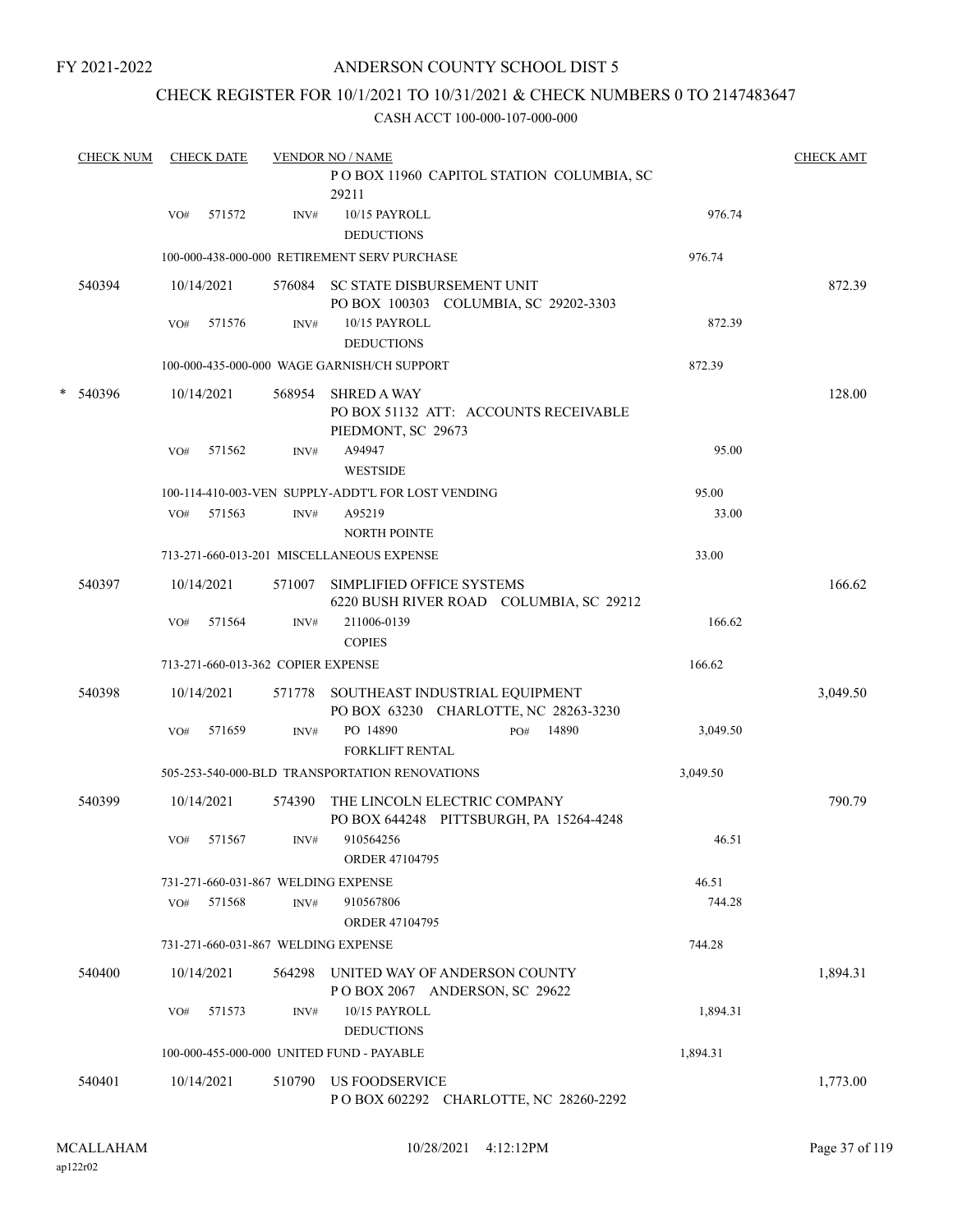## CHECK REGISTER FOR 10/1/2021 TO 10/31/2021 & CHECK NUMBERS 0 TO 2147483647

| <b>CHECK NUM</b> | <b>CHECK DATE</b>            | <b>VENDOR NO / NAME</b>                                     |            | <b>CHECK AMT</b> |
|------------------|------------------------------|-------------------------------------------------------------|------------|------------------|
|                  | 571587<br>VO#                | 60813458<br>INV#                                            | 1,773.00   |                  |
|                  |                              | <b>USDA</b>                                                 |            |                  |
|                  |                              | 600-256-462-002-000 COMMODITY DISTRIBUTION                  | 72.00      |                  |
|                  |                              | 600-256-462-003-000 COMMODITY DISTRIBUTION                  | 111.70     |                  |
|                  |                              | 600-256-462-005-000 COMMODITY DISTRIBUTION                  | 111.70     |                  |
|                  |                              | 600-256-462-006-000 COMMODITY DISTRIBUTION                  | 116.00     |                  |
|                  |                              | 600-256-462-007-000 COMMODITY DISTRIBUTION                  | 118.84     |                  |
|                  |                              | 600-256-462-008-000 COMMODITY DISTRIBUTION                  | 112.56     |                  |
|                  |                              | 600-256-462-009-000 COMMODITY DISTRIBUTION                  | 82.28      |                  |
|                  |                              | 600-256-462-010-000 COMMODITY DISTRIBUTION                  | 97.42      |                  |
|                  |                              | 600-256-462-011-000 COMMODITY DISTRIBUTION                  | 93.42      |                  |
|                  |                              | 600-256-462-012-000 COMMODITY DISTRIBUTION                  | 105.42     |                  |
|                  |                              | 600-256-462-013-000 COMMODITY DISTRIBUTION                  | 80.00      |                  |
|                  |                              | 600-256-462-014-000 COMMODITY DISTRIBUTION                  | 114.28     |                  |
|                  |                              | 600-256-462-015-000 COMMODITY DISTRIBUTION                  | 47.14      |                  |
|                  |                              | 600-256-462-016-000 COMMODITY DISTRIBUTION                  | 76.00      |                  |
|                  |                              | 600-256-462-017-000 COMMODITY DISTRIBUTION                  | 111.70     |                  |
|                  |                              | 600-256-462-018-000 COMMODITY DISTRIBUTION                  | 26.28      |                  |
|                  |                              | 600-256-462-019-000 COMMODITY DISTRIBUTION                  | 111.70     |                  |
|                  |                              | 600-256-462-020-000 COMMODITY DISTRIBUTION                  | 120.56     |                  |
|                  |                              | 600-256-462-021-000 COMMODITY DISTRIBUTION                  | 64.00      |                  |
| 540402           | 10/14/2021                   | 510790<br>US FOODSERVICE                                    |            | 341,076.81       |
|                  | VO#<br>571586                | P O BOX 602292 CHARLOTTE, NC 28260-2292<br>20950515<br>INV# | 341,076.81 |                  |
|                  |                              | <b>FOOD &amp; SUPPLIES</b>                                  |            |                  |
|                  | 600-256-410-002-000 SUPPLIES |                                                             | 2,504.88   |                  |
|                  | 600-256-410-003-000 SUPPLIES |                                                             | 3,742.05   |                  |
|                  | 600-256-410-005-000 SUPPLIES |                                                             | 1,497.14   |                  |
|                  | 600-256-410-006-000 SUPPLIES |                                                             | 3,369.10   |                  |
|                  | 600-256-410-007-000 SUPPLIES |                                                             | 558.57     |                  |
|                  | 600-256-410-008-000 SUPPLIES |                                                             | 1,175.27   |                  |
|                  | 600-256-410-009-000 SUPPLIES |                                                             | 1,490.01   |                  |
|                  | 600-256-410-010-000 SUPPLIES |                                                             | 1,570.59   |                  |
|                  | 600-256-410-011-000 SUPPLIES |                                                             | 895.67     |                  |
|                  | 600-256-410-012-000 SUPPLIES |                                                             | 1,072.16   |                  |
|                  | 600-256-410-013-000 SUPPLIES |                                                             | 1,794.36   |                  |
|                  | 600-256-410-014-000 SUPPLIES |                                                             | 1,818.43   |                  |
|                  | 600-256-410-015-000 SUPPLIES |                                                             | 297.97     |                  |
|                  | 600-256-410-016-000 SUPPLIES |                                                             | 568.45     |                  |
|                  | 600-256-410-017-000 SUPPLIES |                                                             | 2,494.02   |                  |
|                  | 600-256-410-018-000 SUPPLIES |                                                             | 167.00     |                  |
|                  | 600-256-410-019-000 SUPPLIES |                                                             | 2,668.34   |                  |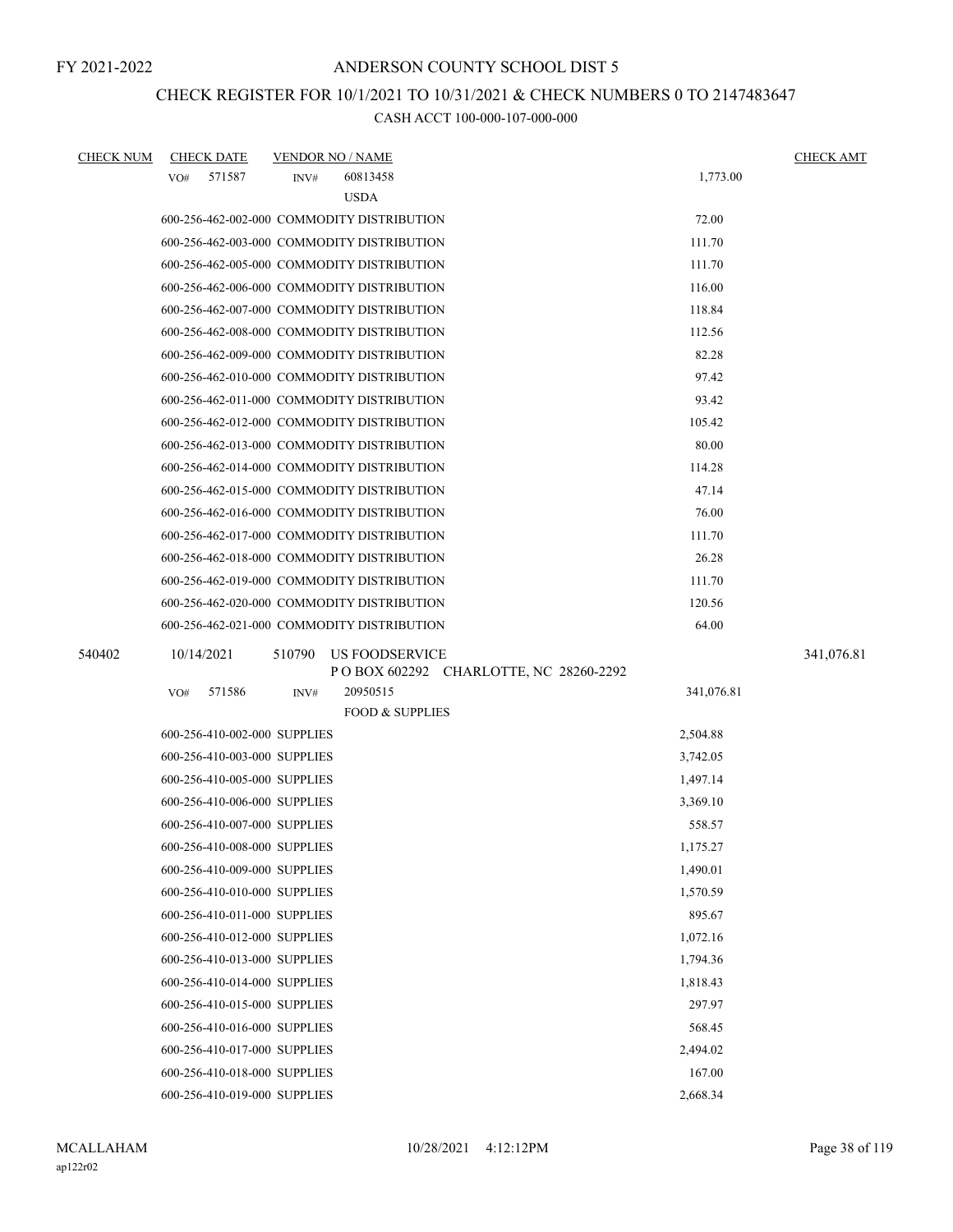# CHECK REGISTER FOR 10/1/2021 TO 10/31/2021 & CHECK NUMBERS 0 TO 2147483647

| <b>CHECK NUM</b> | <b>CHECK DATE</b>                                  |        | <b>VENDOR NO / NAME</b>                                             |     |       |           | <b>CHECK AMT</b> |
|------------------|----------------------------------------------------|--------|---------------------------------------------------------------------|-----|-------|-----------|------------------|
|                  | 600-256-410-020-000 SUPPLIES                       |        |                                                                     |     |       | 1,413.81  |                  |
|                  | 600-256-410-021-000 SUPPLIES                       |        |                                                                     |     |       | 895.03    |                  |
|                  | 600-256-460-002-000 FOOD                           |        |                                                                     |     |       | 28,242.98 |                  |
|                  | 600-256-460-003-000 FOOD                           |        |                                                                     |     |       | 38,283.06 |                  |
|                  | 600-256-460-005-000 FOOD                           |        |                                                                     |     |       | 13,702.91 |                  |
|                  | 600-256-460-006-000 FOOD                           |        |                                                                     |     |       | 36,693.70 |                  |
|                  | 600-256-460-007-000 FOOD                           |        |                                                                     |     |       | 15,307.57 |                  |
|                  | 600-256-460-008-000 FOOD                           |        |                                                                     |     |       | 15,438.62 |                  |
|                  | 600-256-460-009-000 FOOD                           |        |                                                                     |     |       | 9,281.20  |                  |
|                  | 600-256-460-010-000 FOOD                           |        |                                                                     |     |       | 9,417.64  |                  |
|                  | 600-256-460-011-000 FOOD                           |        |                                                                     |     |       | 13,348.78 |                  |
|                  | 600-256-460-012-000 FOOD                           |        |                                                                     |     |       | 13,994.83 |                  |
|                  | 600-256-460-013-000 FOOD                           |        |                                                                     |     |       | 10,623.33 |                  |
|                  | 600-256-460-014-000 FOOD                           |        |                                                                     |     |       | 11,938.15 |                  |
|                  | 600-256-460-015-000 FOOD                           |        |                                                                     |     |       | 2,628.78  |                  |
|                  | 600-256-460-016-000 FOOD                           |        |                                                                     |     |       | 10,602.39 |                  |
|                  | 600-256-460-017-000 FOOD                           |        |                                                                     |     |       | 14,878.82 |                  |
|                  | 600-256-460-018-000 FOOD                           |        |                                                                     |     |       | 5,233.54  |                  |
|                  | 600-256-460-019-000 FOOD                           |        |                                                                     |     |       | 11,850.51 |                  |
|                  | 600-256-460-020-000 FOOD                           |        |                                                                     |     |       | 24,634.90 |                  |
|                  | 600-256-460-021-000 FOOD                           |        |                                                                     |     |       | 14,996.27 |                  |
|                  | 631-256-410-031-000 SUPPLIES                       |        |                                                                     |     |       | 1,044.10  |                  |
|                  | 631-256-460-031-000 PURCHASED FOOD                 |        |                                                                     |     |       | 6,890.99  |                  |
|                  | 631-256-460-031-CAT FOOD-CATERING                  |        |                                                                     |     |       | 2,050.89  |                  |
| 540403           | 10/14/2021                                         | 574511 | VERIFIED SERVICES LTD, LLC<br>518 COUNTRY MDWS ANDERSON, SC 29626   |     |       |           | 2,100.00         |
|                  | 571570<br>VO#                                      | INV#   | VSSC180892<br><b>WEST MARKET</b>                                    |     |       | 2,100.00  |                  |
|                  |                                                    |        | 100-254-323-018-400 CONTR SERV-HVAC/ELECT/PLUMBING                  |     |       | 2,100.00  |                  |
| 540404           | 10/14/2021                                         | 573864 | WELLS FARGO VENDOR FIN SERV<br>PO BOX 105743 ATLANTA, GA 30348-5743 |     |       |           | 1,359.16         |
|                  | 571664<br>VO#                                      | INV#   | 5016825324<br><b>COPIER</b>                                         | PO# | 15086 | 136.70    |                  |
|                  | 100-113-410-006-000 SUPPLIES                       |        |                                                                     |     |       | 136.70    |                  |
|                  | VO#<br>571665                                      | INV#   | 5016829063<br><b>COPIER</b>                                         | PO# | 15006 | 314.44    |                  |
|                  |                                                    |        | 329-115-690-031-000 OTHER OBJECTS-WBL                               |     |       | 314.44    |                  |
|                  | 571666<br>VO#                                      | INV#   | 5016821583<br><b>COPIER</b>                                         | PO# | 15002 | 460.10    |                  |
|                  | 100-113-410-005-VEN SUPPLY-ADDT'L FOR LOST VENDING |        | 460.10                                                              |     |       |           |                  |
|                  | 571667<br>VO#                                      | INV#   | 5016355414<br><b>COPIER</b>                                         | PO# | 15001 | 225.36    |                  |
|                  | 100-147-410-015-000 SUPPLIES                       |        |                                                                     |     |       | 225.36    |                  |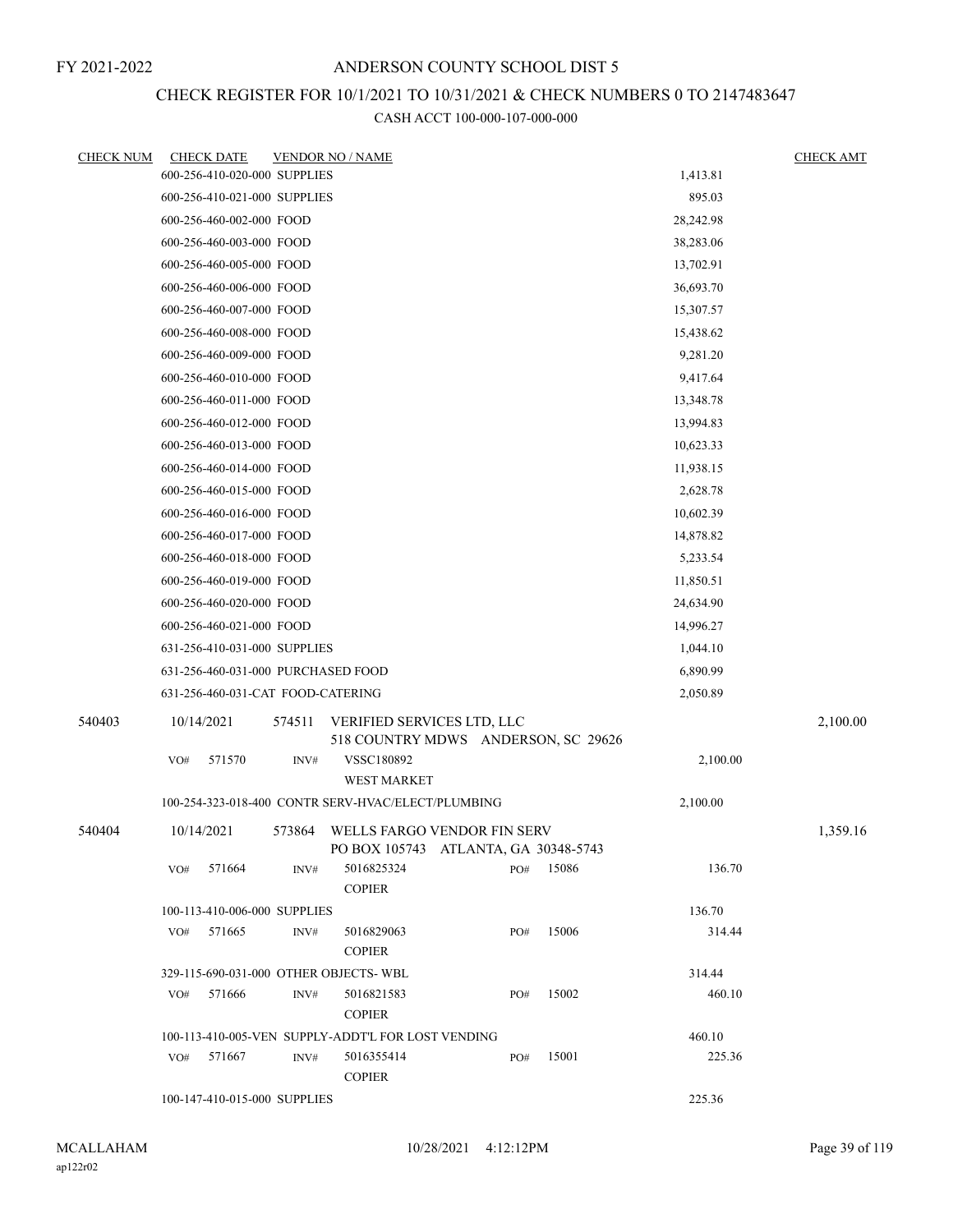# CHECK REGISTER FOR 10/1/2021 TO 10/31/2021 & CHECK NUMBERS 0 TO 2147483647

|   | <b>CHECK NUM</b> |     | <b>CHECK DATE</b>            |        | <b>VENDOR NO / NAME</b>                                                                      |                                 |       |          | <b>CHECK AMT</b> |
|---|------------------|-----|------------------------------|--------|----------------------------------------------------------------------------------------------|---------------------------------|-------|----------|------------------|
|   |                  | VO# | 571668                       | INV#   | 5016998472<br><b>COPIER</b>                                                                  | PO#                             | 15082 | 222.56   |                  |
|   |                  |     | 100-147-410-018-000 SUPPLIES |        |                                                                                              |                                 |       | 222.56   |                  |
|   | 540405           |     | 10/14/2021                   | 565833 | <b>WEX BANK</b><br>WRIGHT EXPRESS FLEET SERVICES PO BOX 6293<br>CAROL STREAM, IL 60197-6293  |                                 |       |          | 4,038.04         |
|   |                  | VO# | 571670                       | INV#   | 74850531<br><b>FUEL</b>                                                                      |                                 |       | 4,038.04 |                  |
|   |                  |     | 100-255-411-000-000 GASOLINE |        |                                                                                              |                                 |       | 4,038.04 |                  |
| * | 540407           |     | 10/19/2021                   | 570950 | ANDERSON COUNTY SHERIFF'S OFFICE<br>ATTN: JAMIE LAZAR 305 CAMSON ROAD<br>ANDERSON, SC 29621  |                                 |       |          | 630.00           |
|   |                  | VO# | 571700                       | INV#   | OCT <sub>6</sub><br><b>GLENVIEW</b>                                                          |                                 |       | 105.00   |                  |
|   |                  |     |                              |        | 720-271-660-020-679 VOLLEYBALL GATE RECEIPTS EXPENSE                                         |                                 |       | 105.00   |                  |
|   |                  | VO# | 571701                       | INV#   | OCT <sub>14</sub><br><b>TL HANNA</b>                                                         |                                 |       | 175.00   |                  |
|   |                  |     |                              |        | 702-271-660-002-671 FOOTBALL GATE RECEIPTS EXPENSE                                           |                                 |       | 175.00   |                  |
|   |                  | VO# | 571702                       | INV#   | OCT <sub>14</sub><br>TL HANNA                                                                |                                 |       | 140.00   |                  |
|   |                  |     |                              |        | 702-271-660-002-679 VOLLEYBALL GATE RECEIPTS EXPENSE                                         |                                 |       | 140.00   |                  |
|   |                  | VO# | 571753                       | INV#   | <b>OCT 2021</b>                                                                              |                                 |       | 210.00   |                  |
|   |                  |     |                              |        | <b>ROBERT ANDERSON</b>                                                                       |                                 |       |          |                  |
|   |                  |     | 100-113-410-006-000 SUPPLIES |        |                                                                                              |                                 |       | 210.00   |                  |
| * | 540409           |     | 10/19/2021                   | 566585 | <b>BANK OF AMERICA</b><br>PO BOX 15731 ATT: ACCOUNTS RECEIVABLE<br>WILMINGTON, DE 19886-5731 |                                 |       |          | 3,621.77         |
|   |                  | VO# | 571703                       | INV#   | <b>PURCHASES</b><br>8355,7779,7426                                                           |                                 |       | 3,621.77 |                  |
|   |                  |     |                              |        | 100-257-333-000-000 TRIPS AND CONFERENCES                                                    |                                 |       | 25.00    |                  |
|   |                  |     |                              |        | 210-370-410-000-020 SUPPLIES-ST JOSEPH CATHOLIC                                              |                                 |       | 92.92    |                  |
|   |                  |     | 232-188-410-000-000 SUPPLIES |        |                                                                                              |                                 |       | 3,503.85 |                  |
|   | 540410           |     | 10/19/2021                   |        | 574045 BORDEN DAIRY<br>PO BOX 208769 DALLAS, TX 75320-8769                                   |                                 |       |          | 1,032.79         |
|   |                  | VO# | 571704                       | INV#   | 3848257<br>CUST#138880                                                                       |                                 |       | 1,032.79 |                  |
|   |                  |     | 100-271-410-002-000 SUPPLIES |        |                                                                                              |                                 |       | 1,032.79 |                  |
|   | 540411           |     | 10/19/2021                   | 569296 | <b>CAPITAL ONE</b><br>PO BOX 60506                                                           | CITY OF INDUSTRY, CA 91716-0506 |       |          | 687.25           |
|   |                  | VO# | 571778                       | INV#   | 1638253718<br>ACCT #646540                                                                   |                                 |       | 687.25   |                  |
|   |                  |     |                              |        | 702-271-660-002-410 GENERAL ADMINISTRATION EXPENSE                                           |                                 |       | 44.99    |                  |
|   |                  |     |                              |        | 702-271-660-002-420 LAB FEES EXPENSE                                                         |                                 |       | 75.52    |                  |
|   |                  |     |                              |        | 702-271-660-002-502 STUDENT GOV/COUNCIL EXPENSE                                              |                                 |       | 148.37   |                  |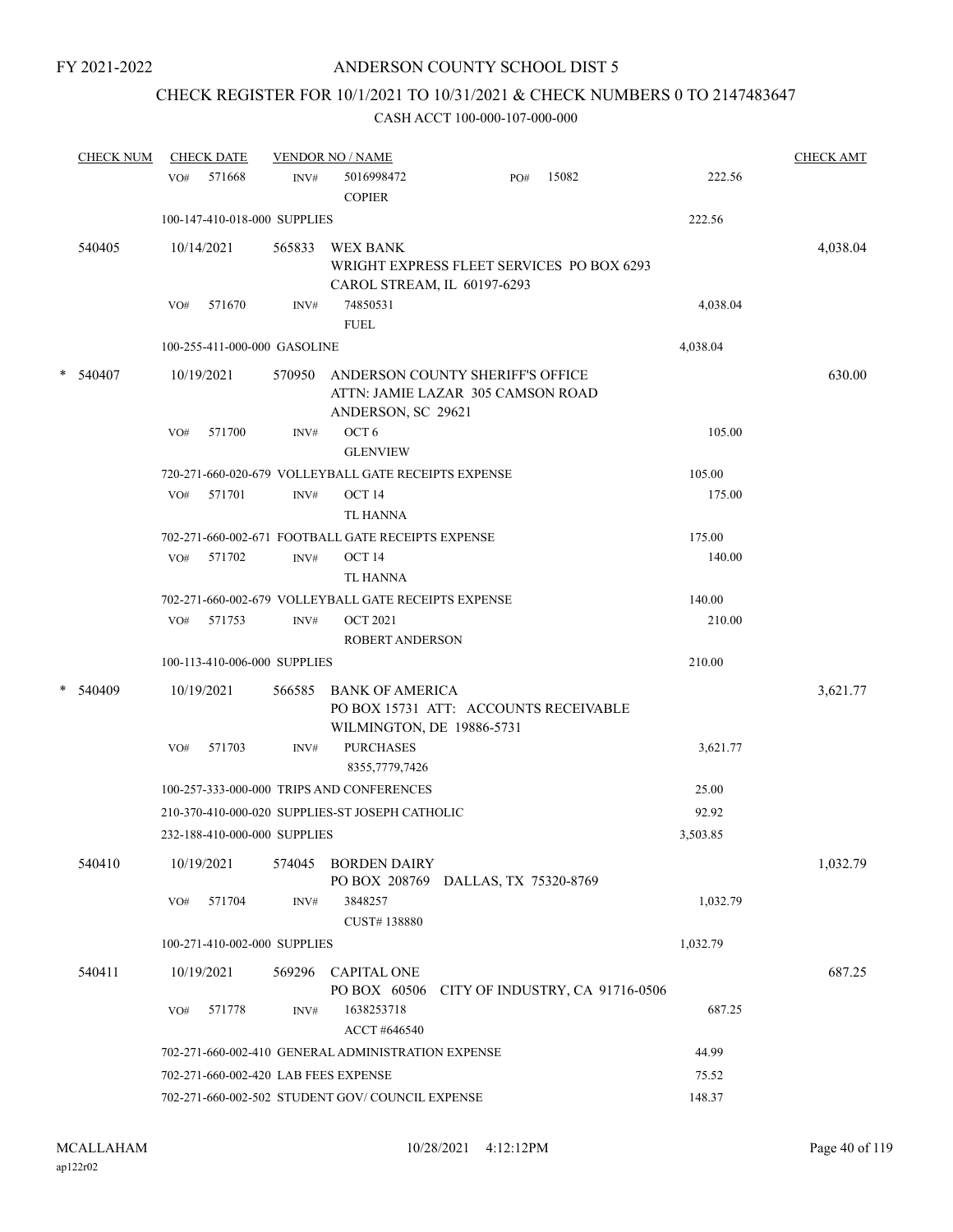## CHECK REGISTER FOR 10/1/2021 TO 10/31/2021 & CHECK NUMBERS 0 TO 2147483647

|   | <b>CHECK NUM</b> |     | <b>CHECK DATE</b> |        | <b>VENDOR NO / NAME</b>                                                                   |     |       |           | <b>CHECK AMT</b> |
|---|------------------|-----|-------------------|--------|-------------------------------------------------------------------------------------------|-----|-------|-----------|------------------|
|   |                  |     |                   |        | 702-271-660-002-663 ATHLETIC GENERAL EXPENSE                                              |     |       | 418.37    |                  |
|   | 540412           |     | 10/19/2021        |        | 569296 CAPITAL ONE<br>PO BOX 60506 CITY OF INDUSTRY, CA 91716-0506                        |     |       |           | 1,212.96         |
|   |                  | VO# | 571756            | INV#   | 1638252069<br><b>ACCT 611456</b>                                                          |     |       | 1,212.96  |                  |
|   |                  |     |                   |        | 720-271-660-020-666 CONCESSIONS EXPENSE                                                   |     |       | 1,212.96  |                  |
| * | 540415           |     | 10/19/2021        | 570581 | CITY OF ANDERSON POLICE DEPT<br>401 SOUTH MAIN ST ATTN: SARAH YOUNG<br>ANDERSON, SC 29624 |     |       |           | 40,643.35        |
|   |                  | VO# | 571714            | INV#   | OCT <sub>13</sub><br>MCCANTS FOOTBALL                                                     |     |       | 87.50     |                  |
|   |                  |     |                   |        | 705-271-660-005-671 FOOTBALL GATE RECEIPTS EXPENSE                                        |     |       | 87.50     |                  |
|   |                  | VO# | 571757            | INV#   | <b>JULY-AUGUST</b><br><b>SRO</b>                                                          | PO# | 15176 | 37,854.37 |                  |
|   |                  |     |                   |        | 100-258-312-000-000 CONTRACTED SERVICES - RESOURCE OFFR                                   |     |       | 37,854.37 |                  |
|   |                  | VO# | 571758            | INV#   | <b>AUGUST</b><br><b>CROSSING GUARDS</b>                                                   | PO# | 15175 | 2,701.48  |                  |
|   |                  |     |                   |        | 100-258-690-000-000 CROSSING GUARDS                                                       |     |       | 2,701.48  |                  |
|   | 540416           |     | 10/19/2021        | 174384 | <b>CLEMSON OUTDOOR LAB</b><br>TEAM VENTURES CLEMSON UNIVERSITY CLEMSON,<br>SC 29634-0737  |     |       |           | 300.00           |
|   |                  | VO# | 571759            | INV#   | OCT 28TH                                                                                  |     |       | 300.00    |                  |
|   |                  |     |                   |        | <b>MCCANTS MS</b>                                                                         |     |       |           |                  |
|   |                  |     |                   |        | 705-271-660-005-455 "T" SHIRTS EXPENSE                                                    |     |       | 300.00    |                  |
|   | 540417           |     | 10/19/2021        | 198651 | DELL MARKETING<br>PO BOX 534118 ATT: ACCOUNTS RECEIVABLE<br>ATLANTA, GA 30353-4118        |     |       |           | 2,365.77         |
|   |                  | VO# | 571762            | INV#   | 10525095933<br><b>TONER</b>                                                               | PO# | 15194 | 2,365.77  |                  |
|   |                  |     |                   |        | 515-253-520-000-HQ1 DOWNTOWN PROJECT BLDG 1                                               |     |       | 2,365.77  |                  |
|   | 540418           |     | 10/19/2021        | 573355 | <b>DENVER DOWNS FARM</b><br>PO BOX 400 SANDY SPRINGS, SC 29677                            |     |       |           | 1,008.00         |
|   |                  | VO# | 571763            | INV#   | 202116<br>WHITEHALL ELEM                                                                  |     |       | 1,008.00  |                  |
|   |                  |     |                   |        | 719-271-660-019-350 FIELD TRIPS KINDERGARTEN EXPENSE                                      |     |       | 1,008.00  |                  |
|   | 540419           |     | 10/19/2021        |        | 573355 DENVER DOWNS FARM<br>PO BOX 400 SANDY SPRINGS, SC 29677                            |     |       |           | 864.00           |
|   |                  | VO# | 571715            | INV#   | 1026<br>NORTH POINTE                                                                      |     |       | 864.00    |                  |
|   |                  |     |                   |        | 713-271-660-013-350 FIELD TRIPS KINDERGARTEN EXPENSE                                      |     |       | 864.00    |                  |
|   | 540420           |     | 10/19/2021        | 575579 | DIAMOND DEL'S GEM MINING LLC<br>6310 NEW CUT RD INMAN, SC 29349                           |     |       |           | 1,008.00         |
|   |                  | VO# | 571717            | INV#   | OCT <sub>27</sub><br>CONCORD ELEM                                                         |     |       | 1,008.00  |                  |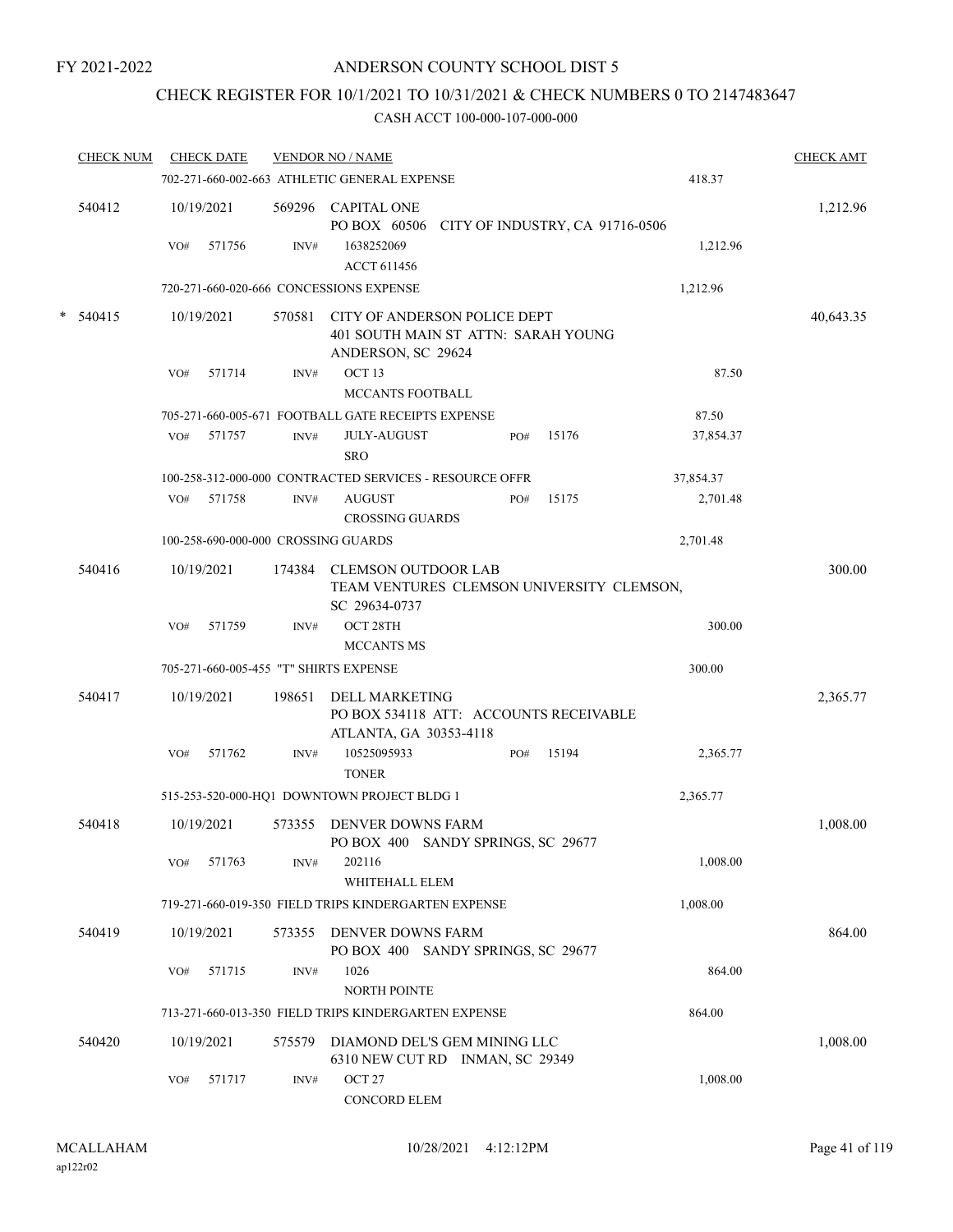## CHECK REGISTER FOR 10/1/2021 TO 10/31/2021 & CHECK NUMBERS 0 TO 2147483647

| <b>CHECK NUM</b> |            | <b>CHECK DATE</b>            |        | <b>VENDOR NO / NAME</b>                                                                  |          | <b>CHECK AMT</b> |
|------------------|------------|------------------------------|--------|------------------------------------------------------------------------------------------|----------|------------------|
|                  |            |                              |        | 709-271-660-009-353 FIELD TRIPS GRADE 3 EXPENSE                                          | 1,008.00 |                  |
| 540421           | 10/19/2021 |                              |        | 575579 DIAMOND DEL'S GEM MINING LLC<br>6310 NEW CUT RD INMAN, SC 29349                   |          | 1,020.00         |
|                  | VO#        | 571716                       | INV#   | OCT <sub>13</sub><br><b>NORTH POINTE</b>                                                 | 1,020.00 |                  |
|                  |            |                              |        | 713-271-660-013-353 FIELD TRIPS GRADE 3 EXPENSE                                          | 1,020.00 |                  |
| $* 540423$       | 10/19/2021 |                              | 574795 | <b>GLENVIEW PTO</b>                                                                      |          | 4,739.00         |
|                  |            |                              |        | $\,$                                                                                     |          |                  |
|                  | VO#        | 571718                       | INV#   | <b>PTO</b><br><b>DONATIONS</b>                                                           | 4,739.00 |                  |
|                  |            |                              |        | 720-271-660-020-493 SCHOOL/CLASS DONATIONS EXPENSE                                       | 4,739.00 |                  |
| * 540425         | 10/19/2021 |                              | 576027 | HOME DEPOT USA, INC<br>PO BOX 742604 ATLANTA, GA 30374-2604                              |          | 2,980.44         |
|                  | VO#        | 571722                       | INV#   | PO 15168<br>15168<br>PO#<br><b>SUPPLIES</b>                                              | 2,980.44 |                  |
|                  |            | 217-254-410-006-001 SUPPLIES |        |                                                                                          | 994.03   |                  |
|                  |            | 217-254-410-006-001 SUPPLIES |        |                                                                                          | 570.74   |                  |
|                  |            | 217-254-410-006-001 SUPPLIES |        |                                                                                          | 523.18   |                  |
|                  |            | 217-254-410-006-001 SUPPLIES |        |                                                                                          | 47.56    |                  |
|                  |            | 217-254-410-006-001 SUPPLIES |        |                                                                                          | 198.81   |                  |
|                  |            | 217-254-410-006-001 SUPPLIES |        |                                                                                          | 149.10   |                  |
|                  |            | 217-254-410-013-001 SUPPLIES |        |                                                                                          | 497.02   |                  |
| 540426           | 10/19/2021 |                              | 299410 | <b>JONES SCHOOL SUPPLY</b><br>PO BOX 7008 COLUMBIA, SC 29202                             |          | 358.40           |
|                  | VO#        | 571723                       | INV#   | 1838205                                                                                  | 358.40   |                  |
|                  |            |                              |        | <b>CENTERVILLE</b>                                                                       |          |                  |
|                  |            |                              |        | 707-190-660-007-201 MISCELLANEOUS EXPENSE                                                | 358.40   |                  |
| 540427           | 10/19/2021 |                              | 329401 | LOWES BUSINESS ACCOUNT<br>PO BOX 530954 CREDIT SERVICES ATLANTA, GA<br>30353-0954        |          | 1,922.04         |
|                  | VO#        | 571776                       | INV#   | <b>PURCHASES</b><br>ACCT9800 728800 8                                                    | 1,922.04 |                  |
|                  |            |                              |        | 329-115-410-031-0CO SUPPLIES-STATE (C/O)                                                 | 1,922.04 |                  |
| 540428           | 10/19/2021 |                              | 329401 | <b>LOWES BUSINESS ACCOUNT</b><br>PO BOX 530954 CREDIT SERVICES ATLANTA, GA<br>30353-0954 |          | 2,158.08         |
|                  | VO#        | 571777                       | INV#   | <b>PURCHASES</b><br>ACCT9800 728800 8                                                    | 2,158.08 |                  |
|                  |            |                              |        | 100-254-410-000-000 CUSTODIAL SUPPLIES                                                   | 27.73    |                  |
|                  |            |                              |        | 100-254-410-000-001 MAINT. SUPPLIES-STRUCTURES                                           | 906.81   |                  |
|                  |            |                              |        |                                                                                          |          |                  |
|                  |            |                              |        | 100-254-410-002-001 SUPPLIES - MAINTENANCE                                               | 378.01   |                  |
|                  |            |                              |        | 100-254-410-003-001 SUPPLIES - MAINTENANCE                                               | 73.47    |                  |
|                  |            |                              |        | 100-254-410-006-001 SUPPLIES - MAINTENANCE                                               | 138.69   |                  |
|                  |            |                              |        | 100-254-410-007-001 SUPPLIES - MAINTENANCE                                               | 13.31    |                  |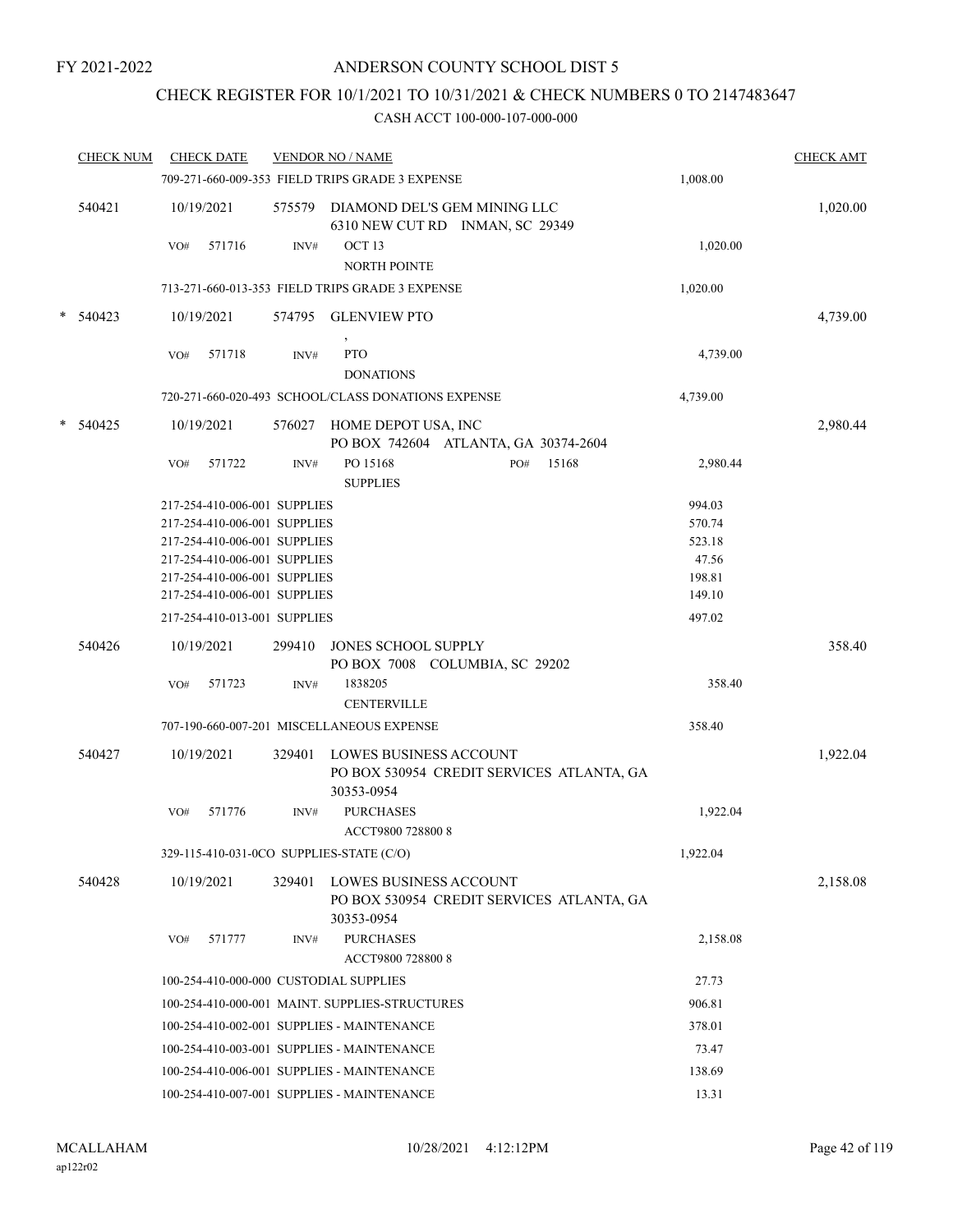### CHECK REGISTER FOR 10/1/2021 TO 10/31/2021 & CHECK NUMBERS 0 TO 2147483647

| <b>CHECK NUM</b> |     | <b>CHECK DATE</b>            |        | <b>VENDOR NO / NAME</b>                                                 |     |                                            |        | <b>CHECK AMT</b> |
|------------------|-----|------------------------------|--------|-------------------------------------------------------------------------|-----|--------------------------------------------|--------|------------------|
|                  |     |                              |        | 100-254-410-012-001 SUPPLIES - MAINTENANCE                              |     |                                            | 37.33  |                  |
|                  |     |                              |        | 100-254-410-013-001 SUPPLIES - MAINTENANCE                              |     |                                            | 184.32 |                  |
|                  |     |                              |        | 100-254-410-016-001 SUPPLIES - MAINTENANCE                              |     |                                            | 41.64  |                  |
|                  |     |                              |        | 100-254-410-017-001 SUPPLIES - MANTENANCE                               |     |                                            | 82.13  |                  |
|                  |     |                              |        | 100-254-410-019-001 SUPPLIES - MAINTENANCE                              |     |                                            | 149.18 |                  |
|                  |     |                              |        | 100-254-410-020-001 SUPPLIES - MAINTENANCE                              |     |                                            | 99.93  |                  |
|                  |     |                              |        | 100-254-410-021-001 SUPPLIES - MAINTENANCE                              |     |                                            | 25.53  |                  |
| 540429           |     | 10/19/2021                   | 329401 | LOWES BUSINESS ACCOUNT<br>30353-0954                                    |     | PO BOX 530954 CREDIT SERVICES ATLANTA, GA  |        | 595.64           |
|                  | VO# | 571775                       | INV#   | <b>PURCHASES</b><br>ACCT9800 728800 8                                   |     |                                            | 595.64 |                  |
|                  |     |                              |        | 715-271-660-015-280 REGISTRATION/WKLY FEES EXPENSE                      |     |                                            | 595.64 |                  |
| 540430           |     | 10/19/2021                   | 576468 | <b>MARENEM INC</b><br>PO BOX 2186 SKYLAND, NC 28776                     |     |                                            |        | 118.25           |
|                  | VO# | 571765                       | INV#   | 8866<br><b>CALHOUN</b>                                                  | PO# | 15140                                      | 118.25 |                  |
|                  |     | 202-112-410-014-000 SUPPLIES |        |                                                                         |     |                                            | 118.25 |                  |
| 540431           |     | 10/19/2021                   | 576448 | MATTISON, GLORIA<br>PO BOX 221 SANDY SPRINGS, SC 29677                  |     |                                            |        | 378.00           |
|                  | VO# | 571725                       | INV#   | 100-001<br><b>RAMS CHEER</b>                                            |     |                                            | 378.00 |                  |
|                  |     |                              |        | 706-271-660-006-611 PEP CLUB EXPENSE                                    |     |                                            | 378.00 |                  |
| 540432           |     | 10/19/2021                   | 576956 | MAXIM STAFFING SOLUTIONS<br>60693                                       |     | 12558 COLLECTIONS CENTER DRIVE CHICAGO, IL |        | 382.50           |
|                  | VO# | 571724                       | INV#   | E3923070143<br><b>SEPT SERVICES</b>                                     |     |                                            | 382.50 |                  |
|                  |     |                              |        | 283-127-312-000-000 PURCHASED SERVICES                                  |     |                                            | 382.50 |                  |
| 540433           |     | 10/19/2021                   | 575317 | PARTS TOWN, LLC                                                         |     | 27787 NETWORK PLACE CHICAGO, IL 60673-1277 |        | 1,155.55         |
|                  | VO# | 571766                       | INV#   | 28015053<br><b>SUPPLIES</b>                                             |     |                                            | 345.39 |                  |
|                  |     |                              |        | 600-256-323-021-000 REPAIRS TO EQUIPMENT                                |     |                                            | 345.39 |                  |
|                  | VO# | 571767                       | INV#   | 27989064<br><b>SUPPLIES</b>                                             |     |                                            | 63.80  |                  |
|                  |     |                              |        | 600-256-323-008-000 REPAIRS TO EQUIPMENT                                |     |                                            | 63.80  |                  |
|                  | VO# | 571768                       | INV#   | 28017635<br><b>SUPPLIES</b>                                             |     |                                            | 746.36 |                  |
|                  |     |                              |        | 600-256-323-013-000 REPAIRS TO EQUIPMENT                                |     |                                            | 746.36 |                  |
| 540434           |     | 10/19/2021                   | 572466 | PICKENS ADULT LEARNING CENTER<br>201 S. 5TH ST SUITE D EASLEY, SC 29640 |     |                                            |        | 394.60           |
|                  | VO# | 571726                       | INV#   | AEQ1-Q4                                                                 |     |                                            | 394.60 |                  |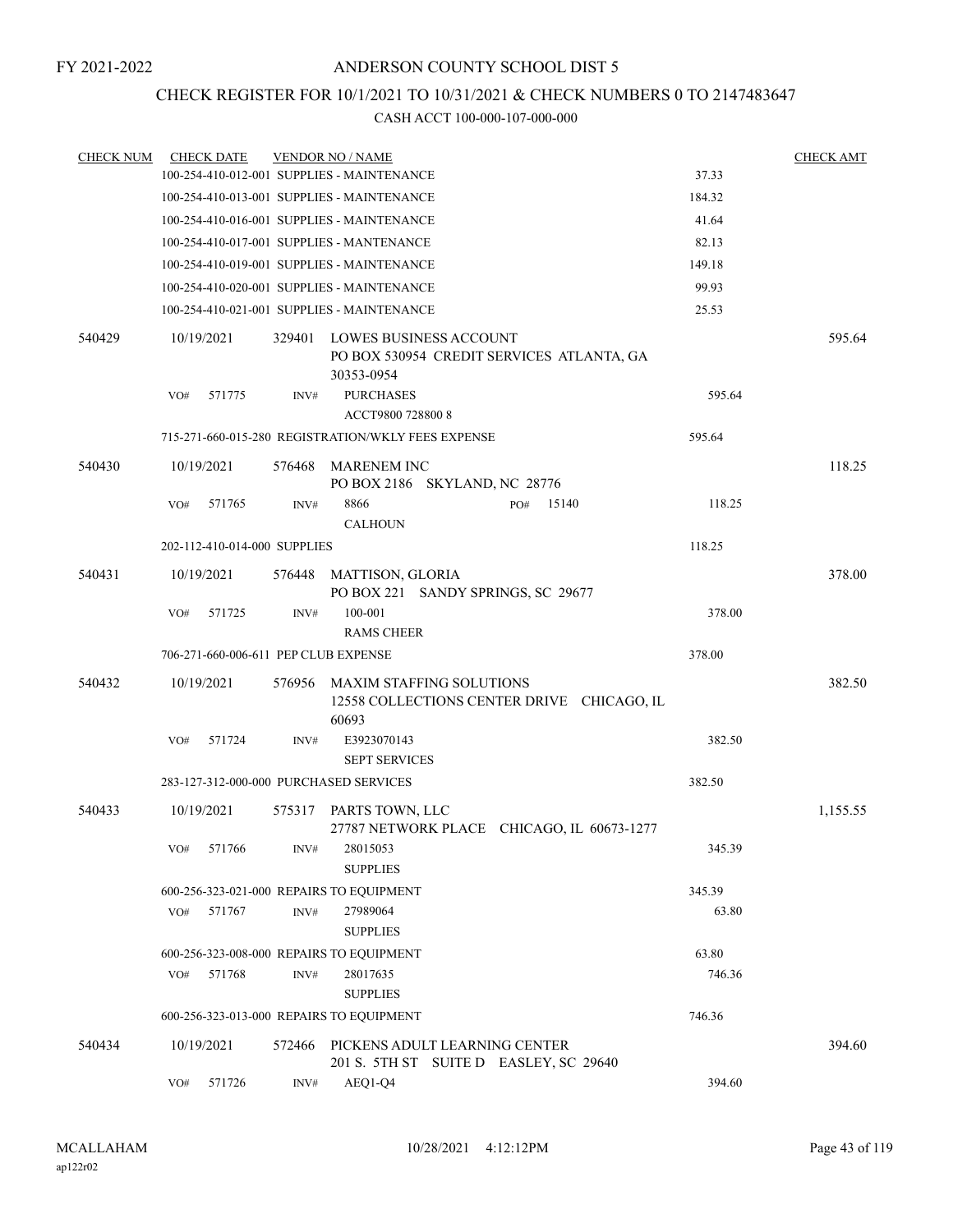### ANDERSON COUNTY SCHOOL DIST 5

# CHECK REGISTER FOR 10/1/2021 TO 10/31/2021 & CHECK NUMBERS 0 TO 2147483647

|   | <b>CHECK NUM</b> | <b>CHECK DATE</b>                      |        | <b>VENDOR NO / NAME</b><br>2020-2021                                                                   |     |       |          | <b>CHECK AMT</b> |
|---|------------------|----------------------------------------|--------|--------------------------------------------------------------------------------------------------------|-----|-------|----------|------------------|
|   |                  |                                        |        | 723-190-660-023-911 MISCELLANEOUS- ADULT ED EXPENSE                                                    |     |       | 394.60   |                  |
|   | 540435           | 10/19/2021                             |        | 576266 ROCKET INNOVATIONS, INC<br>PO BOX 9208 BOSTON, MA 02114                                         |     |       |          | 383.13           |
|   |                  | 571731<br>VO#                          | INV#   | 20211006-ASDF<br><b>SUPPLIES</b>                                                                       |     |       | 383.13   |                  |
|   |                  |                                        |        | 731-271-660-031-860 HEALTH SCIENCE EXPENSE                                                             |     |       | 383.13   |                  |
| * | 540437           | 10/19/2021                             | 564045 | <b>SC DEPT OF EDUCATION</b><br>TEXTBOOK OFFICE 301 GREYSTONE BLVD SUITE 150<br>COLUMBIA, SC 29210      |     |       |          | 5,987.86         |
|   |                  | 571732<br>VO#                          | INV#   | 2020-2021<br><b>LOST TEXTBOOKS</b>                                                                     |     |       | 5,987.86 |                  |
|   |                  | 131-115-410-031-000 SUPPLIES           |        |                                                                                                        |     |       | 18.75    |                  |
|   |                  |                                        |        | 702-271-660-002-414 LOST/DAMAGED BOOKS EXPENSE                                                         |     |       | 2,728.05 |                  |
|   |                  |                                        |        | 703-271-660-003-414 LOST/DAMAGED BOOKS EXPENSE                                                         |     |       | 2,338.04 |                  |
|   |                  |                                        |        | 705-271-660-005-414 LOST/DAMAGED BOOKS EXPENSE                                                         |     |       | 101.59   |                  |
|   |                  |                                        |        | 708-271-660-008-202 LOST TEXTBOOKS EXPENSE                                                             |     |       | 45.60    |                  |
|   |                  |                                        |        | 709-271-660-009-202 LOST TEXTBOOKS EXPENSE                                                             |     |       | $-75.71$ |                  |
|   |                  |                                        |        | 714-271-660-014-202 LOST TEXTBOOKS EXPENSE                                                             |     |       | 30.50    |                  |
|   |                  |                                        |        | 716-271-660-016-202 LOST TEXTBOOKS EXPENSE                                                             |     |       | 37.40    |                  |
|   |                  |                                        |        | 720-271-660-020-414 LOST/DAMAGED BOOKS EXPENSE                                                         |     |       | 683.21   |                  |
|   |                  |                                        |        | 721-190-660-021-414 LOST/DAMAGED BOOKS EXPENSE                                                         |     |       | 80.43    |                  |
|   | 540439           | 10/19/2021                             | 475500 | SLAPPY, JAMES E**<br>PO BOX 1754 ANDERSON, SC 29622                                                    |     |       |          | 200.90           |
|   |                  | 571695<br>VO#                          | INV#   | OCT <sub>11</sub><br><b>VB OFFICIAL</b>                                                                |     |       | 79.90    |                  |
|   |                  |                                        |        | 706-271-660-006-679 VOLLEYBALL GATE RECEIPTS EXPENSE                                                   |     |       | 79.90    |                  |
|   |                  | 571696<br>VO#                          | INV#   | OCT <sub>6</sub><br><b>VB OFFICIAL</b>                                                                 |     |       | 121.00   |                  |
|   |                  |                                        |        | 720-271-660-020-679 VOLLEYBALL GATE RECEIPTS EXPENSE                                                   |     |       | 121.00   |                  |
|   | 540440           | 10/19/2021                             |        | 576973 SUNBELT STAFFING, LLC<br>PO BOX 934411 ATLANTA, GA 31193-4411                                   |     |       |          | 3,040.00         |
|   |                  | 571735<br>VO#                          | INV#   | 20219425<br>ACCT 4362634677                                                                            | PO# | 15361 | 3,040.00 |                  |
|   |                  | 203-127-312-000-000 PURCHASED SERVICES |        |                                                                                                        |     |       | 3,040.00 |                  |
|   | 540443           | 10/19/2021                             | 563611 | THE GREENVILLE ZOO<br>150 CLEVELAND PARK DRIVE GREENVILLE, SC 29601                                    |     |       |          | 375.00           |
|   |                  | 571738<br>VO#                          | INV#   | FOR NOV 12<br><b>CENTERVILLE ELEM</b>                                                                  |     |       | 375.00   |                  |
|   |                  |                                        |        | 707-190-660-007-351 FIELD TRIPS GRADE 1 EXPENSE                                                        |     |       | 375.00   |                  |
|   | 540444           | 10/19/2021                             | 576122 | THERE IS HOPE COUNSELING, LLC<br>ROYCE V. MILLER 144 THOMAS GREEN BLVD, SUITE<br>223 CLEMSON, SC 29631 |     |       |          | 1,050.00         |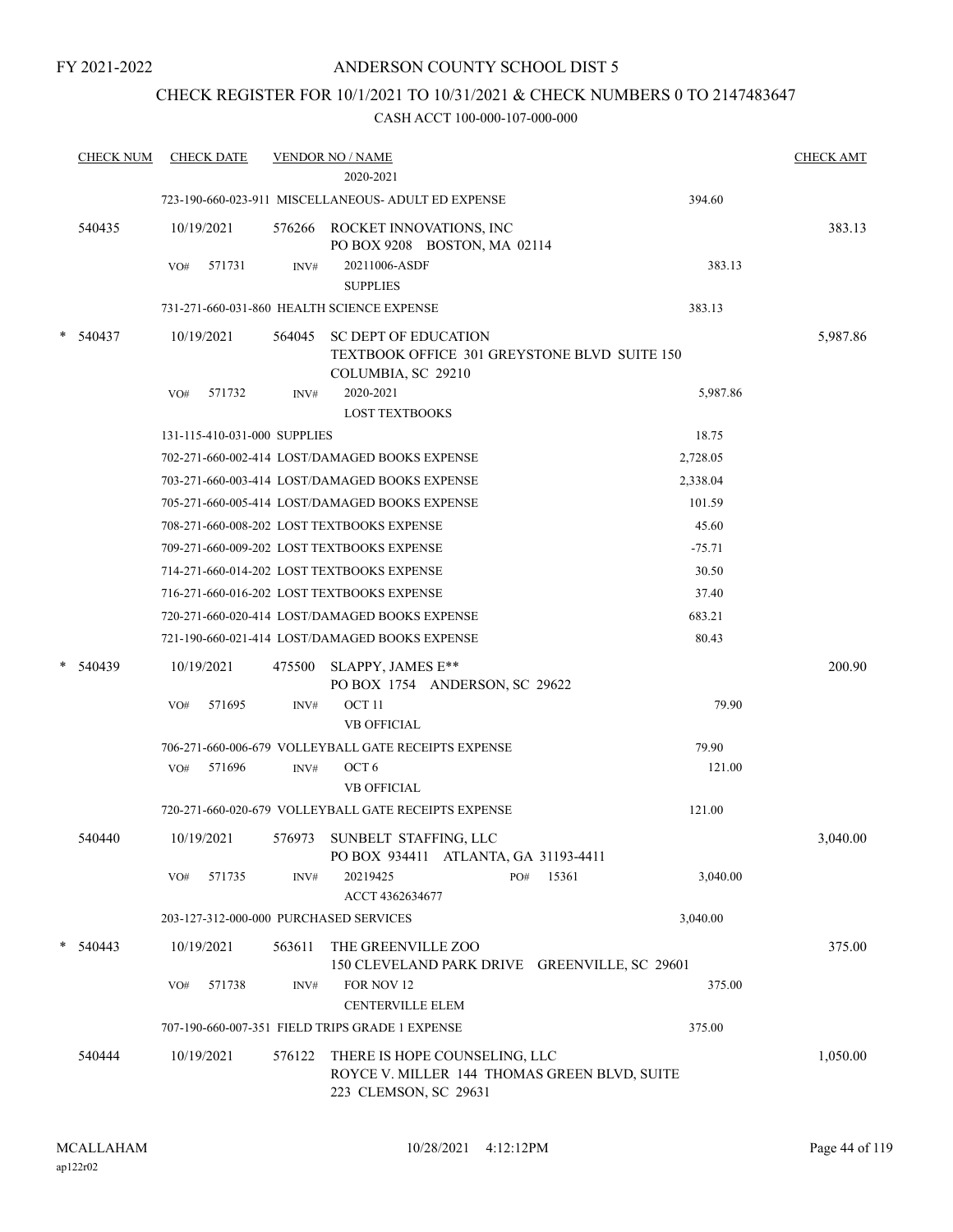## CHECK REGISTER FOR 10/1/2021 TO 10/31/2021 & CHECK NUMBERS 0 TO 2147483647

| <b>CHECK NUM</b> | <b>CHECK DATE</b> | <b>VENDOR NO / NAME</b>                                                     | <b>CHECK AMT</b> |
|------------------|-------------------|-----------------------------------------------------------------------------|------------------|
|                  | 571739<br>VO#     | 161796<br>INV#<br><b>SERVICE</b>                                            | 1,050.00         |
|                  |                   | 237-128-313-002-021 STUDENT SERVICES/COUNSELOR                              | 525.00           |
|                  |                   | 237-128-313-003-021 STUDENT SERVICES/COUNSELOR                              | 525.00           |
| 540445           | 10/19/2021        | 572513<br>UNITED LASER<br>P.O. BOX 6889 FLORENCE, SC 29501                  | 105.93           |
|                  | VO#<br>571740     | 2121882<br>INV#<br><b>GLENVIEW</b>                                          | 105.93           |
|                  |                   | 720-271-660-020-411 MISCELLANEOUS EXPENSE                                   | 105.93           |
| 540446           | 10/19/2021        | 573815<br>UNITED REFRIGERATION, INC<br>PO BOX 740703 ATLANTA, GA 30374-0703 | 2,964.90         |
|                  | VO#<br>571741     | 77014785<br>INV#<br><b>FILTERS</b>                                          | 2,415.07         |
|                  |                   | 100-254-410-000-001 MAINT. SUPPLIES-STRUCTURES                              | 105.01           |
|                  |                   | 100-254-410-001-001 SUPPLIES - MAINTENANCE                                  | 105.01           |
|                  |                   | 100-254-410-002-001 SUPPLIES - MAINTENANCE                                  | 105.01           |
|                  |                   | 100-254-410-003-001 SUPPLIES - MAINTENANCE                                  | 105.01           |
|                  |                   | 100-254-410-005-001 SUPPLIES - MAINTENANCE                                  | 105.01           |
|                  |                   | 100-254-410-006-001 SUPPLIES - MAINTENANCE                                  | 105.01           |
|                  |                   | 100-254-410-007-001 SUPPLIES - MAINTENANCE                                  | 105.01           |
|                  |                   | 100-254-410-008-001 SUPPLIES - MAINTENANCE                                  | 105.00           |
|                  |                   | 100-254-410-009-001 SUPPLIES - MAINTENANCE                                  | 105.00           |
|                  |                   | 100-254-410-010-001 SUPPLIES - MAINTENANCE                                  | 105.00           |
|                  |                   | 100-254-410-011-001 SUPPLIES - MAINTENANCE                                  | 105.00           |
|                  |                   | 100-254-410-012-001 SUPPLIES - MAINTENANCE                                  | 105.00           |
|                  |                   | 100-254-410-013-001 SUPPLIES - MAINTENANCE                                  | 105.00           |
|                  |                   | 100-254-410-014-001 SUPPLIES - MAINTENANCE                                  | 105.00           |
|                  |                   | 100-254-410-015-001 SUPPLIES - MAINTENANCE                                  | 105.00           |
|                  |                   | 100-254-410-016-001 SUPPLIES - MAINTENANCE                                  | 105.00           |
|                  |                   | 100-254-410-017-001 SUPPLIES - MANTENANCE                                   | 105.00           |
|                  |                   | 100-254-410-018-001 SUPPLIES - MAINTENANCE                                  | 105.00           |
|                  |                   | 100-254-410-019-001 SUPPLIES - MAINTENANCE                                  | 105.00           |
|                  |                   | 100-254-410-020-001 SUPPLIES - MAINTENANCE                                  | 105.00           |
|                  |                   | 100-254-410-021-001 SUPPLIES - MAINTENANCE                                  | 105.00           |
|                  |                   | 100-254-410-023-001 SUPPLIES-MAINTENANCE                                    | 105.00           |
|                  |                   | 131-254-410-031-001 SUPPLIES - MAINTENANCE                                  | 105.00           |
|                  | VO#<br>571771     | INV#<br>81266184<br><b>SUPPLIES</b>                                         | 17.74            |
|                  |                   | 600-256-323-020-000 REPAIRS TO EQUIPMENT                                    | 17.74            |
|                  | 571772<br>VO#     | 81268157<br>INV#<br><b>SUPPLIES</b>                                         | 487.50           |
|                  |                   | 600-256-323-020-000 REPAIRS TO EQUIPMENT                                    | 487.50           |
|                  | VO# 571773        | 81272983<br>INV#                                                            | 44.59            |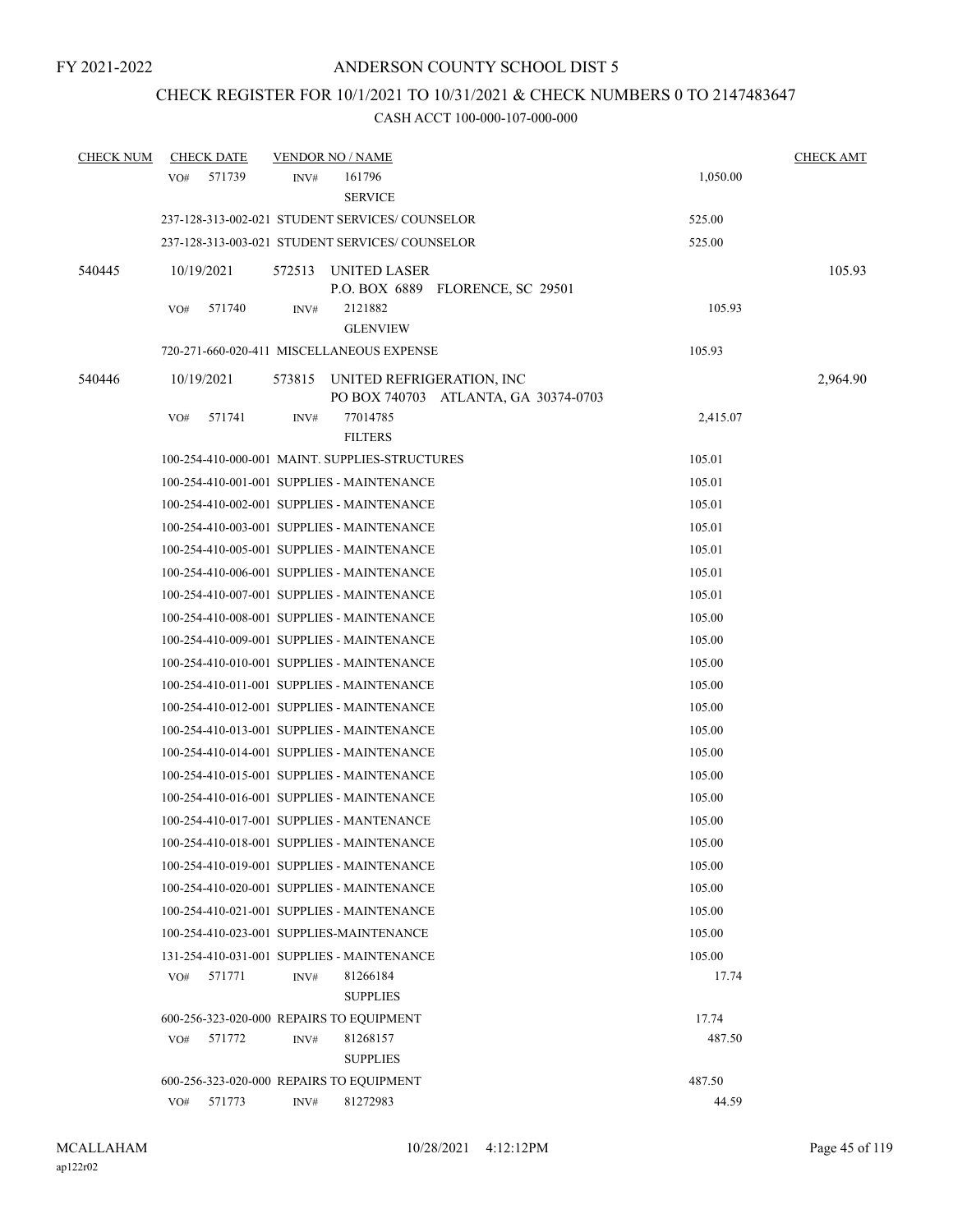## ANDERSON COUNTY SCHOOL DIST 5

## CHECK REGISTER FOR 10/1/2021 TO 10/31/2021 & CHECK NUMBERS 0 TO 2147483647

| <b>CHECK NUM</b> |     | <b>CHECK DATE</b>                    |        | <b>VENDOR NO / NAME</b><br><b>SUPPLIES</b>                                                  |     |       |          | <b>CHECK AMT</b> |
|------------------|-----|--------------------------------------|--------|---------------------------------------------------------------------------------------------|-----|-------|----------|------------------|
|                  |     |                                      |        | 600-256-323-002-000 REPAIRS TO EQUIPMENT                                                    |     |       | 44.59    |                  |
| 540447           |     | 10/19/2021                           |        | 576048 VITAL RECORDS HOLDINGS, LLC<br>DEPT 5874 PO BOX 11407 BIRMINGHAM, AL<br>35246-5874   |     |       |          | 480.00           |
|                  | VO# | 571742                               | INV#   | 60933<br><b>RENEWAL</b>                                                                     |     |       | 480.00   |                  |
|                  |     |                                      |        | 203-127-312-000-000 PURCHASED SERVICES                                                      |     |       | 480.00   |                  |
| 540448           |     | 10/19/2021                           |        | 573864 WELLS FARGO VENDOR FIN SERV<br>PO BOX 105743 ATLANTA, GA 30348-5743                  |     |       |          | 5,996.11         |
|                  | VO# | 571743                               | INV#   | 5016779779<br><b>COPIER</b>                                                                 | PO# | 15162 | 5,996.11 |                  |
|                  |     |                                      |        | 329-115-690-031-0CO OTHER OBJECTS-WBL (C/O)                                                 |     |       | 5,996.11 |                  |
| * 540577         |     | 10/21/2021                           |        | 577037 ALEXANDER, KELLIE**<br>316 TIMBERLAKE RD ANDERSON, SC 29625                          |     |       |          | 245.00           |
|                  | VO# | 571919                               | INV#   | <b>WESTSIDE</b><br><b>VIDEO TEAM</b>                                                        |     |       | 245.00   |                  |
|                  |     | 100-271-112-003-000 SALARIES         |        |                                                                                             |     |       | 245.00   |                  |
| * 540579         |     | 10/21/2021                           |        | 576412 AMAZON CAPITAL SERVICES<br>PO BOX 035184 SEATTLE, WA 98124-5184                      |     |       |          | 2,683.27         |
|                  | VO# | 571958                               | INV#   | <b>PURCHASES</b><br>#A2QG7V7TDJIMYY                                                         |     |       | 2,683.27 |                  |
|                  |     | 100-111-410-014-000 SUPPLIES         |        |                                                                                             |     |       | 62.02    |                  |
|                  |     | 100-111-410-017-000 SUPPLIES         |        |                                                                                             |     |       | 141.18   |                  |
|                  |     |                                      |        | 100-221-410-000-DIS DIGITAL INTEGRATION SUPPLIES                                            |     |       | 22.77    |                  |
|                  |     | 203-127-410-017-000 SUPPLIES         |        |                                                                                             |     |       | 15.39    |                  |
|                  |     | 702-271-660-002-420 LAB FEES EXPENSE |        |                                                                                             |     |       | 81.66    |                  |
|                  |     |                                      |        | 705-271-660-005-411 MISCELLANEOUS EXPENSE                                                   |     |       | 40.87    |                  |
|                  |     |                                      |        | 705-271-660-005-427 CALCULATOR FUND EXPENSE                                                 |     |       | 94.14    |                  |
|                  |     |                                      |        | 707-190-660-007-288 LITERACY EXPENSE                                                        |     |       | 68.09    |                  |
|                  |     |                                      |        | 708-271-660-008-201 MISCELLANEOUS EXPENSE                                                   |     |       | 88.68    |                  |
|                  |     |                                      |        | 709-271-660-009-201 MISCELLANEOUS EXPENSE                                                   |     |       | 52.76    |                  |
|                  |     |                                      |        | 720-271-660-020-411 MISCELLANEOUS EXPENSE                                                   |     |       | 133.98   |                  |
|                  |     |                                      |        | 802-112-410-014-001 BOOK STUDY SUPPLIES                                                     |     |       | 788.33   |                  |
|                  |     |                                      |        | 802-113-410-005-001 BOOK STUDY SUPPLIES                                                     |     |       | 989.53   |                  |
|                  |     |                                      |        | 802-114-410-001-001 BOOK STUDY SUPPLIES                                                     |     |       | 103.87   |                  |
| 540580           |     | 10/21/2021                           | 570950 | ANDERSON COUNTY SHERIFF'S OFFICE<br>ATTN: JAMIE LAZAR 305 CAMSON ROAD<br>ANDERSON, SC 29621 |     |       |          | 875.00           |
|                  | VO# | 571920                               | INV#   | OCT <sub>9</sub><br><b>MIDWAY ELEM</b>                                                      |     |       | 140.00   |                  |
|                  |     |                                      |        | 717-190-660-017-201 MISCELLANEOUS EXPENSE                                                   |     |       | 140.00   |                  |
|                  |     | VO# 571921                           | INV#   | OCT 14                                                                                      |     |       | 105.00   |                  |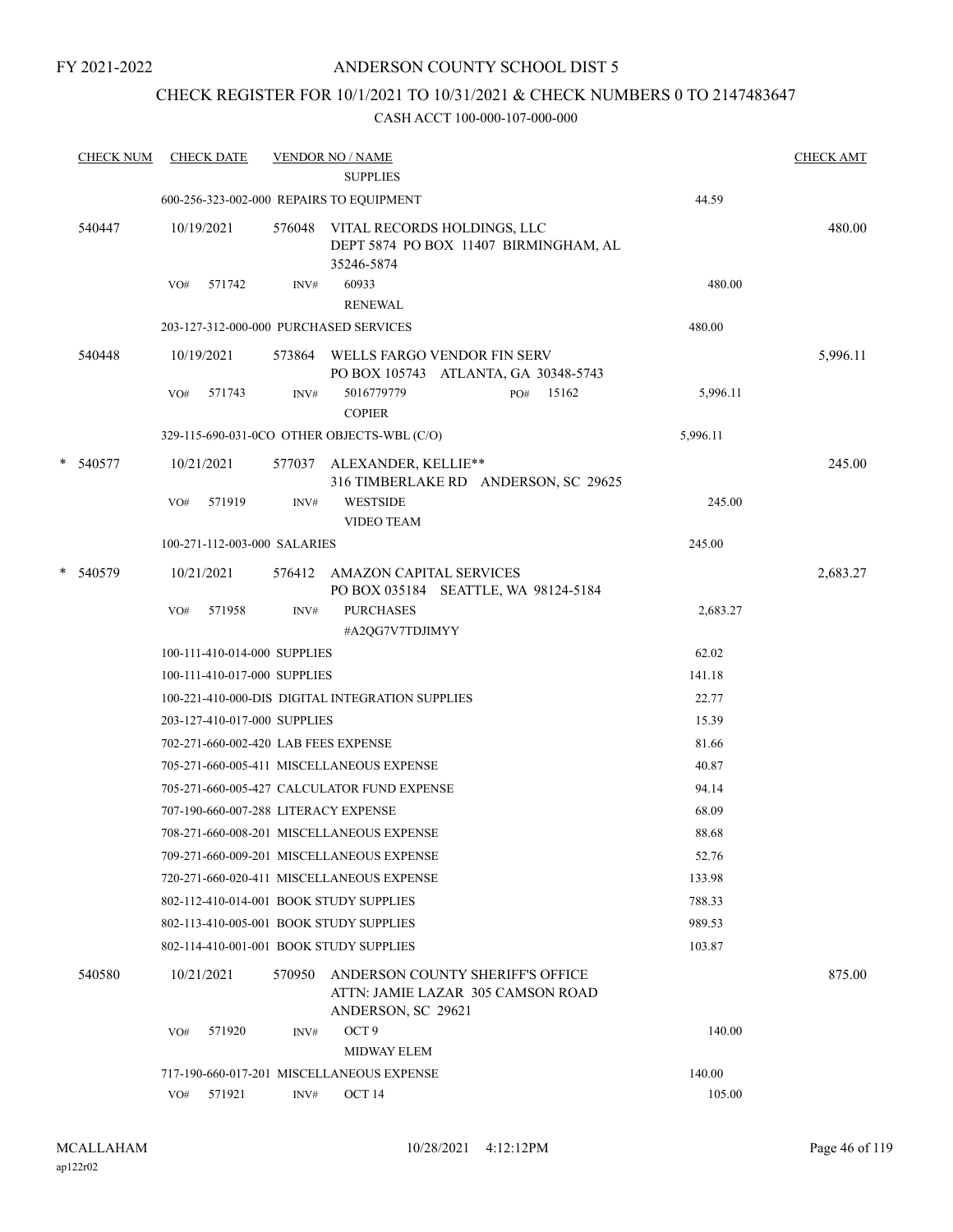### ANDERSON COUNTY SCHOOL DIST 5

### CHECK REGISTER FOR 10/1/2021 TO 10/31/2021 & CHECK NUMBERS 0 TO 2147483647

| <b>CHECK NUM</b> |     | <b>CHECK DATE</b>            |      | <b>VENDOR NO / NAME</b>                              |                                         |       |        | <b>CHECK AMT</b> |
|------------------|-----|------------------------------|------|------------------------------------------------------|-----------------------------------------|-------|--------|------------------|
|                  |     |                              |      | <b>ROBERT ANDERSON</b>                               |                                         |       |        |                  |
|                  |     |                              |      | 706-271-660-006-671 FOOTBALL GATE RECEIPTS EXPENSE   |                                         |       | 105.00 |                  |
|                  |     | VO# 571922                   | INV# | OCT 4 & 11                                           |                                         |       | 227.50 |                  |
|                  |     |                              |      | <b>ROBERT ANDERSON</b>                               |                                         |       |        |                  |
|                  |     |                              |      | 706-271-660-006-679 VOLLEYBALL GATE RECEIPTS EXPENSE |                                         |       | 227.50 |                  |
|                  |     | VO# 571993                   | INV# | OCT 15                                               |                                         |       | 192.50 |                  |
|                  |     |                              |      | TLH FOOTBALL                                         |                                         |       |        |                  |
|                  |     |                              |      | 702-271-660-002-671 FOOTBALL GATE RECEIPTS EXPENSE   |                                         |       | 192.50 |                  |
|                  | VO# | 571994                       | INV# | OCT <sub>18</sub>                                    |                                         |       | 122.50 |                  |
|                  |     |                              |      | WHS SECURITY                                         |                                         |       |        |                  |
|                  |     |                              |      | 703-271-660-003-679 VOLLEYBALL GATE RECEIPTS EXPENSE |                                         |       | 122.50 |                  |
|                  |     | VO# 571995                   | INV# | OCT 14                                               |                                         |       | 87.50  |                  |
|                  |     |                              |      | WHS SECURITY                                         |                                         |       |        |                  |
|                  |     |                              |      | 703-271-660-003-679 VOLLEYBALL GATE RECEIPTS EXPENSE |                                         |       | 87.50  |                  |
| * 540582         |     | 10/21/2021                   |      | 575868 AVEANNA HEALTHCARE                            |                                         |       |        | 1,760.40         |
|                  |     |                              |      |                                                      | PO BOX 746256 ATLANTA, GA 30374-6256    |       |        |                  |
|                  | VO# | 572001                       | INV# | 2873722                                              | PO#                                     | 15431 | 764.80 |                  |
|                  |     |                              |      | <b>ACCT 66727</b>                                    |                                         |       |        |                  |
|                  |     |                              |      | 203-127-312-017-000 PURCHASED SERVICES               |                                         |       | 764.80 |                  |
|                  |     | VO# 572002                   | INV# | 2853121                                              | PO#                                     | 15431 | 490.40 |                  |
|                  |     |                              |      | <b>ACCT 66727</b>                                    |                                         |       |        |                  |
|                  |     |                              |      | 203-127-312-017-000 PURCHASED SERVICES               |                                         |       | 490.40 |                  |
|                  |     | VO# 572003                   | INV# | 2836925                                              | PO#                                     | 15431 | 505.20 |                  |
|                  |     |                              |      | <b>ACCT 66727</b>                                    |                                         |       |        |                  |
|                  |     |                              |      | 203-127-312-017-000 PURCHASED SERVICES               |                                         |       | 505.20 |                  |
| * 540586         |     | 10/21/2021                   |      | 162901 CENTERVILLE ELEMENTARY PTO                    |                                         |       |        | 120.00           |
|                  |     |                              |      |                                                      | 1529 WHITEHALL ROAD ANDERSON, SC 29625  |       |        |                  |
|                  | VO# | 571927                       | INV# | <b>T SHIRTS</b>                                      |                                         |       | 120.00 |                  |
|                  |     |                              |      | REIMBURSEMENT                                        |                                         |       |        |                  |
|                  |     | 232-188-410-000-000 SUPPLIES |      |                                                      |                                         |       | 120.00 |                  |
| 540587           |     | 10/21/2021                   |      | 566288 CES CITY ELECTRIC SUPPLY                      |                                         |       |        | 532.04           |
|                  |     |                              |      |                                                      | PO BOX 131811 DALLAS, TX 75313          |       |        |                  |
|                  | VO# | 572004                       | INV# | 163209                                               |                                         |       | 127.19 |                  |
|                  |     |                              |      | <b>SUPPLIES</b>                                      |                                         |       |        |                  |
|                  |     |                              |      | 100-254-410-003-001 SUPPLIES - MAINTENANCE           |                                         |       | 127.19 |                  |
|                  | VO# | 572005                       | INV# | 162974                                               |                                         |       | 208.65 |                  |
|                  |     |                              |      | <b>SUPPLIES</b>                                      |                                         |       |        |                  |
|                  |     |                              |      | 100-254-410-000-001 MAINT. SUPPLIES-STRUCTURES       |                                         |       | 208.65 |                  |
|                  | VO# | 572006                       | INV# | 163068                                               |                                         |       | 196.20 |                  |
|                  |     |                              |      | <b>SUPPLIES</b>                                      |                                         |       |        |                  |
|                  |     |                              |      | 100-254-410-020-001 SUPPLIES - MAINTENANCE           |                                         |       | 196.20 |                  |
| * 540589         |     | 10/21/2021                   |      | 567489 DE LAGE LANDEN                                |                                         |       |        | 421.58           |
|                  |     |                              |      |                                                      | POBOX 41602 PHILADELPHIA, PA 19101-1602 |       |        |                  |
|                  | VO# | 572007                       | INV# | 74124645                                             |                                         |       | 156.22 |                  |
|                  |     |                              |      |                                                      |                                         |       |        |                  |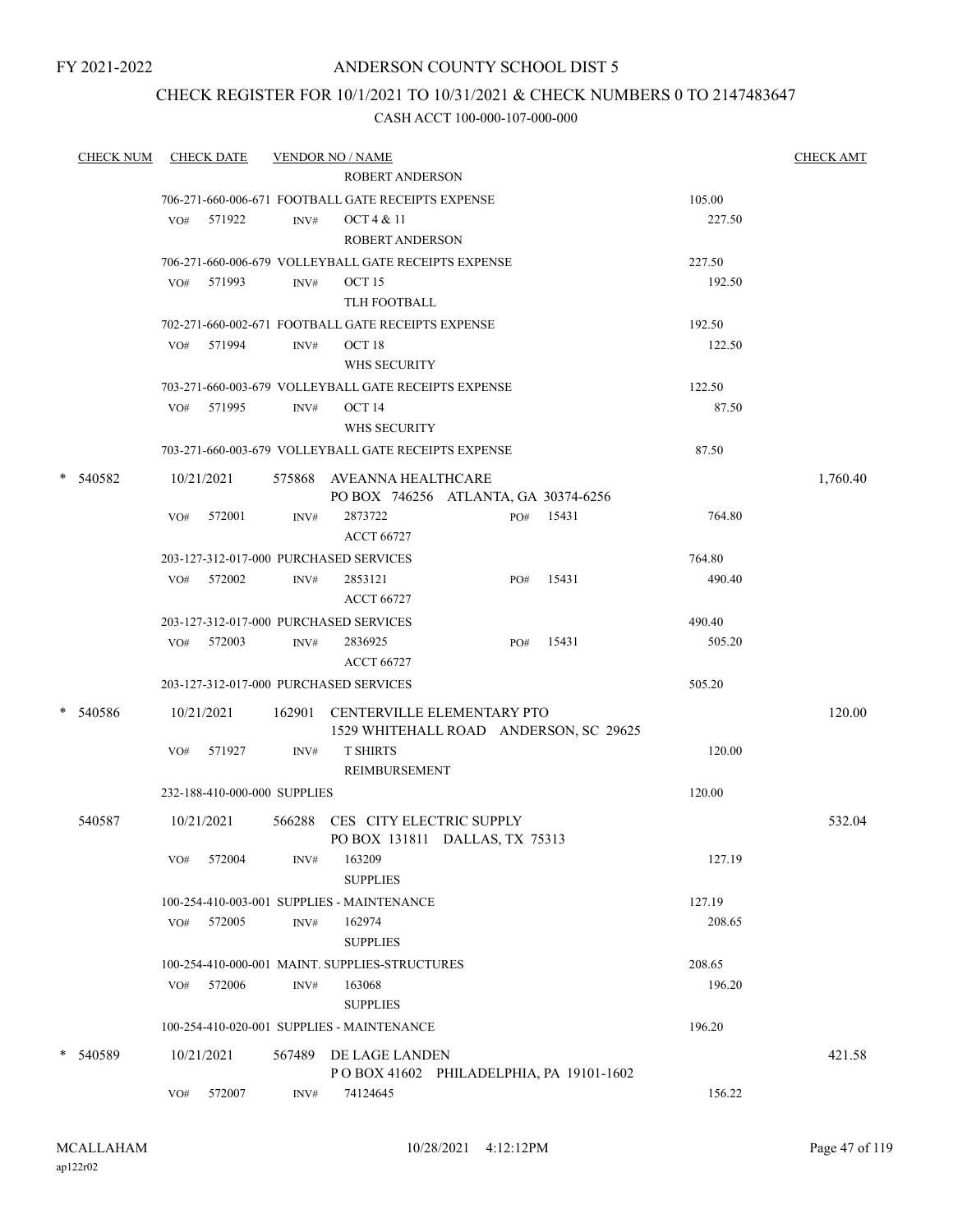### ANDERSON COUNTY SCHOOL DIST 5

## CHECK REGISTER FOR 10/1/2021 TO 10/31/2021 & CHECK NUMBERS 0 TO 2147483647

| <b>CHECK NUM</b> | <b>CHECK DATE</b>                                    |        | <b>VENDOR NO / NAME</b>                                 |     |                                                |           | <b>CHECK AMT</b> |
|------------------|------------------------------------------------------|--------|---------------------------------------------------------|-----|------------------------------------------------|-----------|------------------|
|                  |                                                      |        | <b>COPIERS</b>                                          |     |                                                |           |                  |
|                  | 100-113-410-009-000 SUPPLIES                         |        |                                                         |     |                                                | 156.22    |                  |
|                  | VO#<br>572008                                        | INV#   | 74123801                                                |     |                                                | 265.36    |                  |
|                  |                                                      |        | <b>COPIERS</b>                                          |     |                                                |           |                  |
|                  | 100-113-410-017-000 SUPPLIES                         |        |                                                         |     |                                                | 265.36    |                  |
| 540590           | 10/21/2021                                           | 198651 | <b>DELL MARKETING</b>                                   |     |                                                |           | 783.24           |
|                  |                                                      |        |                                                         |     | PO BOX 534118 ATT: ACCOUNTS RECEIVABLE         |           |                  |
|                  |                                                      |        | ATLANTA, GA 30353-4118                                  |     |                                                |           |                  |
|                  | 571929<br>VO#                                        | INV#   | 10522501431                                             | PO# | 14838                                          | 783.24    |                  |
|                  |                                                      |        | <b>TECHNOLOGY</b>                                       |     |                                                |           |                  |
|                  | 100-114-410-002-000 SUPPLIES                         |        |                                                         |     |                                                | 783.24    |                  |
| 540591           | 10/21/2021                                           |        | 573355 DENVER DOWNS FARM                                |     |                                                |           | 1,200.00         |
|                  |                                                      |        | PO BOX 400 SANDY SPRINGS, SC 29677<br>FOR OCT 28        |     |                                                |           |                  |
|                  | 571930<br>VO#                                        | INV#   | <b>CONCORD ELEM</b>                                     |     |                                                | 1,200.00  |                  |
|                  | 709-271-660-009-351 FIELD TRIPS GRADE 1 EXPENSE      |        |                                                         |     |                                                | 1,200.00  |                  |
|                  |                                                      |        |                                                         |     |                                                |           |                  |
| 540592           | 10/21/2021                                           | 573355 | DENVER DOWNS FARM<br>PO BOX 400 SANDY SPRINGS, SC 29677 |     |                                                |           | 1,068.00         |
|                  | 572009<br>VO#                                        | INV#   | 1031                                                    |     |                                                | 1,068.00  |                  |
|                  |                                                      |        | NEVITT FOREST                                           |     |                                                |           |                  |
|                  | 712-271-660-012-350 FIELD TRIPS KINDERGARTEN EXPENSE |        |                                                         |     |                                                | 1,068.00  |                  |
| 540593           | 10/21/2021                                           | 576950 | <b>DIGILAB 3D</b>                                       |     |                                                |           | 6,836.40         |
|                  |                                                      |        |                                                         |     | 5600 N. RIVER RD, SUITE 800 ROSEMONT, IL 60018 |           |                  |
|                  | 571992<br>VO#                                        | INV#   | ZQ-1002346                                              | PO# | 15098                                          | 6,836.40  |                  |
|                  |                                                      |        | <b>3D PRINTER</b>                                       |     |                                                |           |                  |
|                  | 207-115-410-031-006 SUPPLIES-IMPROVE PRGS            |        |                                                         |     |                                                | 2,097.84  |                  |
|                  | 207-115-410-031-C06 SUPPLIES (C/O)                   |        |                                                         |     |                                                | 4,738.56  |                  |
| 540594           | 10/21/2021                                           | 211302 | DUKE ENERGY                                             |     |                                                |           | 18,874.01        |
|                  |                                                      |        | PO BOX 1094 CHARLOTTE, NC 28201-1094                    |     |                                                |           |                  |
|                  | VO#<br>571963                                        | INV#   | DUE NOV 1<br><b>UTILITIES</b>                           |     |                                                | 18,874.01 |                  |
|                  | 100-254-470-000-000 ENERGY-ELECTRICITY & WATER       |        |                                                         |     |                                                | 274.87    |                  |
|                  | 100-254-470-000-000 ENERGY-ELECTRICITY & WATER       |        |                                                         |     |                                                | 553.66    |                  |
|                  | 100-254-470-001-000 ENERGY-ELECTRICITY & WATER       |        |                                                         |     |                                                | 339.49    |                  |
|                  | 100-254-470-002-000 ENERGY-ELECTRICITY & WATER       |        |                                                         |     |                                                | 17.22     |                  |
|                  | 100-254-470-012-000 ENERGY-ELECTRICITY & WATER       |        |                                                         |     |                                                | 6,060.43  |                  |
|                  | 100-254-470-014-000 ENERGY-ELECTRICITY & WATER       |        |                                                         |     |                                                | 7,122.46  |                  |
|                  | 100-254-470-014-THR UTILITIES - THEATRE              |        |                                                         |     |                                                | 1,731.62  |                  |
|                  | 100-254-470-015-000 ENERGY-ELECTRICITY & WATER       |        |                                                         |     |                                                | 2,509.41  |                  |
|                  | 600-256-470-026-000 ENERGY                           |        |                                                         |     |                                                | 264.85    |                  |
| 540595           | 10/21/2021                                           | 575500 | EDPUZZLE<br>PO BOX 446                                  |     | SAN FRANCISCO, CA 94104-0446                   |           | 4,519.68         |
|                  | 571931<br>VO#                                        | INV#   | 16754                                                   | PO# | 15336                                          | 4,519.68  |                  |
|                  |                                                      |        |                                                         |     |                                                |           |                  |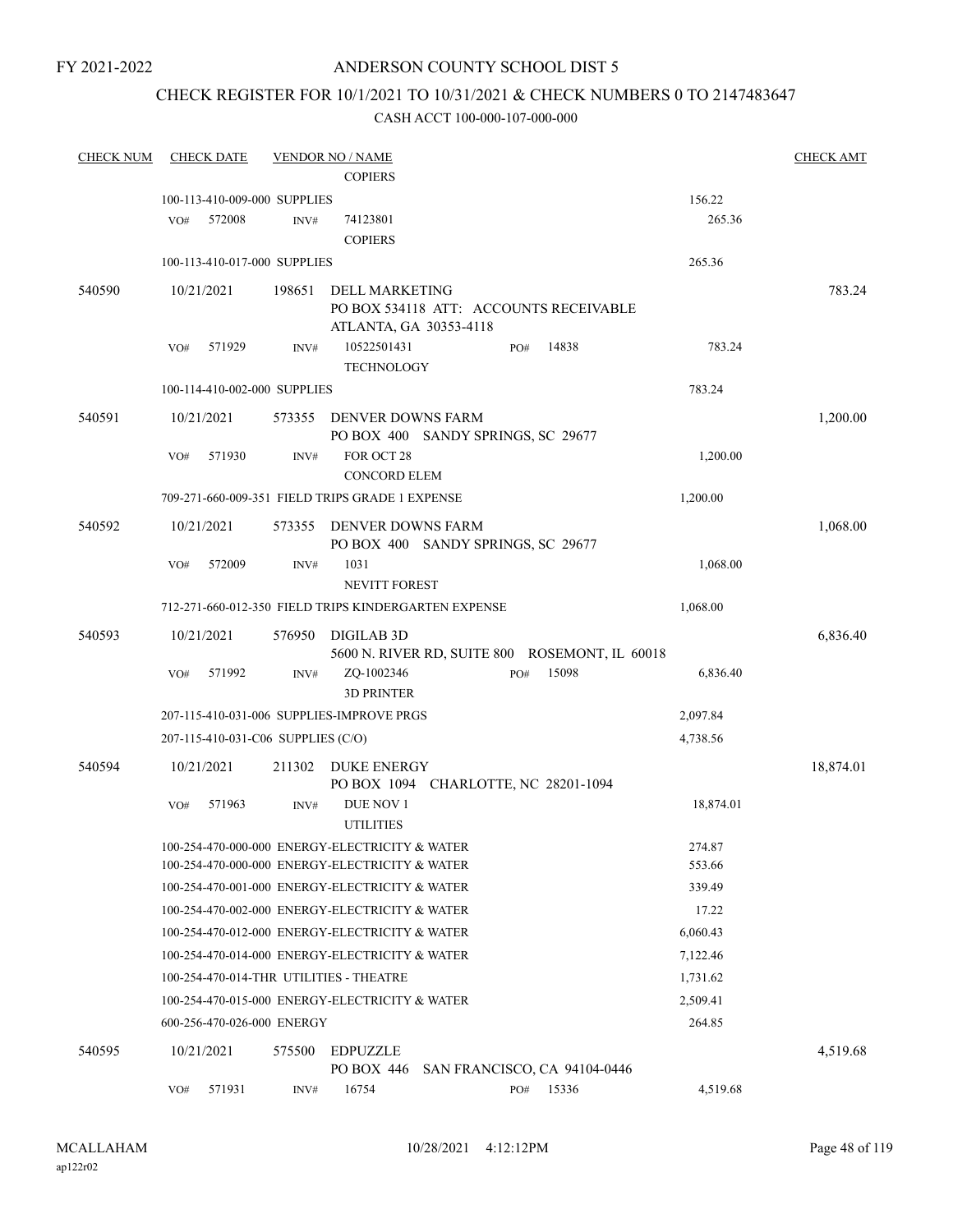## CHECK REGISTER FOR 10/1/2021 TO 10/31/2021 & CHECK NUMBERS 0 TO 2147483647

| <b>CHECK NUM</b> |     | <b>CHECK DATE</b> |        | <b>VENDOR NO / NAME</b><br>TL HANNA                                                        |                                          |          | <b>CHECK AMT</b> |
|------------------|-----|-------------------|--------|--------------------------------------------------------------------------------------------|------------------------------------------|----------|------------------|
|                  |     |                   |        | 397-114-345-002-000 TECHNOLOGY PURCHASED SERV                                              |                                          | 4,519.68 |                  |
| 540596           |     | 10/21/2021        |        | 563495 ELECTRIC CITY UTILITIES<br>CITY OF ANDERSON 601 SOUTH MAIN ST<br>ANDERSON, SC 29624 |                                          |          | 1,342.73         |
|                  | VO# | 571959            | INV#   | 495402011<br><b>UTILITIES</b>                                                              |                                          | 259.45   |                  |
|                  |     |                   |        | 100-254-470-000-000 ENERGY-ELECTRICITY & WATER                                             |                                          | 259.45   |                  |
|                  | VO# | 571960            | INV#   | 295758061<br><b>UTILITIES</b>                                                              |                                          | 990.46   |                  |
|                  |     |                   |        | 100-254-470-012-000 ENERGY-ELECTRICITY & WATER                                             |                                          | 990.46   |                  |
|                  |     | VO# 571961        | INV#   | 500079018<br><b>UTILITIES</b>                                                              |                                          | 67.05    |                  |
|                  |     |                   |        | 100-254-470-000-000 ENERGY-ELECTRICITY & WATER                                             |                                          | 67.05    |                  |
|                  |     | VO# 571962        | INV#   | 500079017<br><b>UTILITIES</b>                                                              |                                          | 25.77    |                  |
|                  |     |                   |        | 100-254-470-000-000 ENERGY-ELECTRICITY & WATER                                             |                                          | 25.77    |                  |
| 540597           |     | 10/21/2021        |        | 576971 ESS SOUTH CENTRAL LLC<br>PO BOX 747077 ATLANTA, GA 30374-7077                       |                                          |          | 1,389.36         |
|                  | VO# | 571932            | INV#   | 268652<br><b>WK ENDING 9/30/21</b>                                                         | 15078<br>PO#                             | 670.80   |                  |
|                  |     |                   |        | 100-112-311-009-000 PURCHASED SERVICE - SUBS                                               |                                          | 167.70   |                  |
|                  |     |                   |        | 100-112-311-012-000 PURCHASED SERVICE - SUBS                                               |                                          | 167.70   |                  |
|                  |     |                   |        | 100-264-312-000-000 PURCHASED SERVICES                                                     |                                          | 251.55   |                  |
|                  |     |                   |        | 124-114-312-024-000 PURCHASED SERVICE                                                      |                                          | 83.85    |                  |
|                  | VO# | 572010            | INV#   | 269673<br><b>WK ENDING 10/9/21</b>                                                         | 15238<br>PO#                             | 718.56   |                  |
|                  |     |                   |        | 100-254-124-009-000 SALARIES-CUSTODIAL                                                     |                                          | 718.56   |                  |
| 540598           |     | 10/21/2021        | 577055 | FIGS CAFE & FARMACY                                                                        | 200 NORTH MAIN STREET ANDERSON, SC 29621 |          | 600.00           |
|                  | VO# | 572011            | INV#   | 0071<br><b>PRESERVES</b>                                                                   |                                          | 600.00   |                  |
|                  |     |                   |        | 802-126-410-000-000 SPED MEETING SUPPLIES                                                  |                                          | 600.00   |                  |
| $*$ 540600       |     | 10/21/2021        |        | 576195 GRIFFIN, COSANDAR**<br>404 WILD WING WAY EASLEY, SC 29642                           |                                          |          | 100.80           |
|                  | VO# | 571989            | INV#   | OCT <sub>14</sub><br><b>VB OFFICIAL</b>                                                    |                                          | 100.80   |                  |
|                  |     |                   |        | 703-271-660-003-679 VOLLEYBALL GATE RECEIPTS EXPENSE                                       |                                          | 100.80   |                  |
| 540601           |     | 10/21/2021        | 569972 | <b>GUFFEE DENTAL</b><br>105 PROFESSIONAL COURT ANDERSON, SC                                |                                          |          | 185.00           |
|                  | VO# | 571957            | INV#   | 29621-2052<br>ID 12382<br><b>MENDEZ</b>                                                    |                                          | 185.00   |                  |
|                  |     |                   |        | 900-181-372-000-015 NEEDY STUDENTS & STAFF EXPENSE                                         |                                          | 185.00   |                  |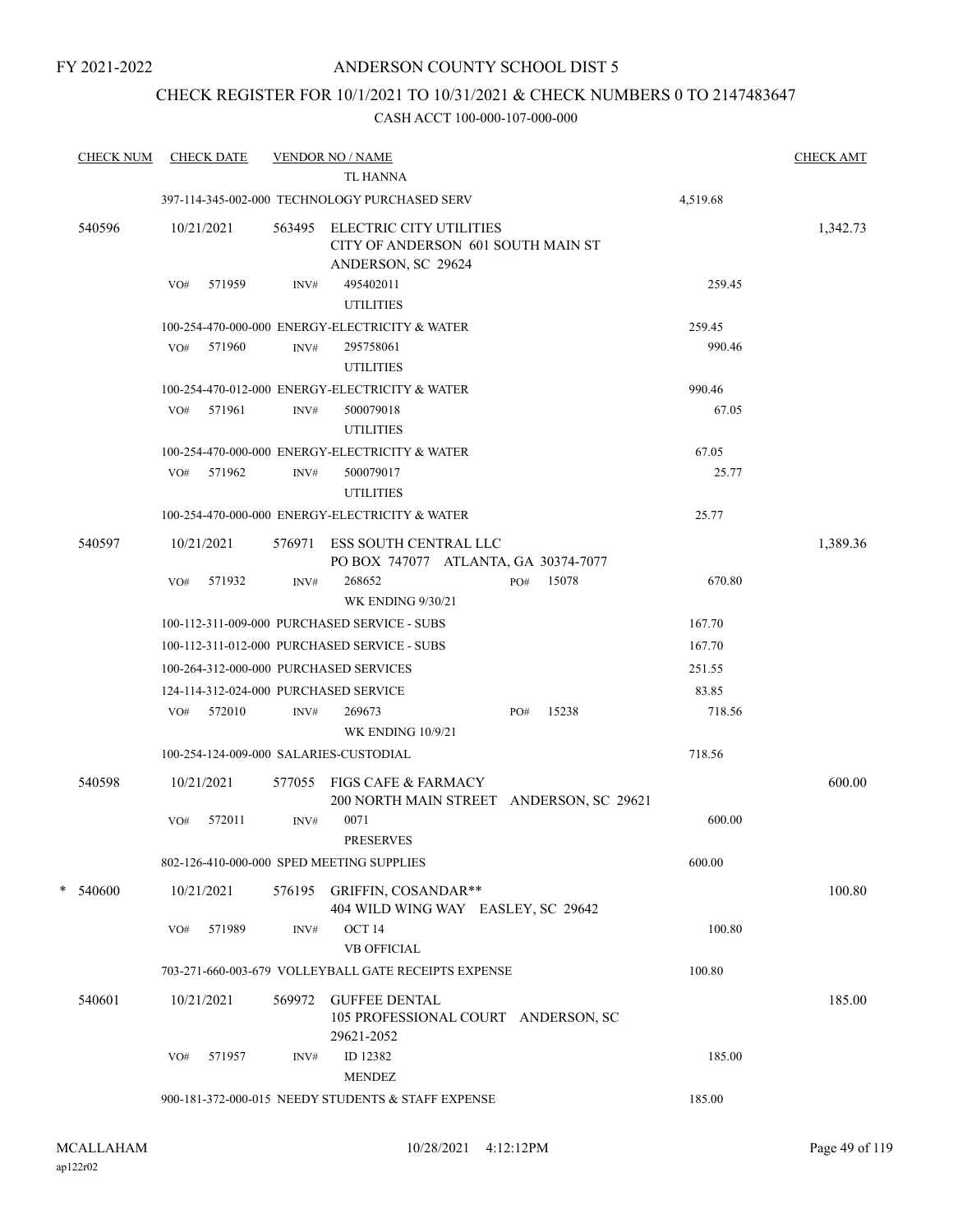## ANDERSON COUNTY SCHOOL DIST 5

# CHECK REGISTER FOR 10/1/2021 TO 10/31/2021 & CHECK NUMBERS 0 TO 2147483647

|   | <b>CHECK NUM</b> | <b>CHECK DATE</b>                       |        | <b>VENDOR NO / NAME</b>                                                                                     | <b>CHECK AMT</b> |
|---|------------------|-----------------------------------------|--------|-------------------------------------------------------------------------------------------------------------|------------------|
|   | 540602           | 10/21/2021                              |        | 576027 HOME DEPOT USA, INC<br>PO BOX 742604 ATLANTA, GA 30374-2604                                          | 2,529.48         |
|   |                  | 572018<br>VO#                           | INV#   | 647528918<br>15420<br>PO#<br><b>WHSE SUPPLIES</b>                                                           | 2,529.48         |
|   |                  |                                         |        | 100-000-170-000-000 WAREHOUSE INVENTORY<br>2,529.48                                                         |                  |
|   | 540603           | 10/21/2021                              |        | 576047 LANGUAGE LINE SERVICES INC<br>PO BOX 202564 DALLAS, TX 75320                                         | 432.89           |
|   |                  | 572020<br>VO#                           | INV#   | 10344853<br>ACCT 9020861160                                                                                 | 432.89           |
|   |                  | 100-221-312-000-000 PURCHASED SERVICES  |        | 432.89                                                                                                      |                  |
|   | 540604           | 10/21/2021                              |        | 577054 LEWIS, GABRIEL**<br>110 NORFOLK CR ANDERSON, SC 29625                                                | 175.00           |
|   |                  | 571990<br>VO#                           | INV#   | <b>WESTSIDE</b><br><b>VIDEO TEAM</b>                                                                        | 175.00           |
|   |                  | 100-271-112-003-000 SALARIES            |        | 175.00                                                                                                      |                  |
|   | 540605           | 10/21/2021                              | 576956 | <b>MAXIM STAFFING SOLUTIONS</b><br>12558 COLLECTIONS CENTER DRIVE CHICAGO, IL<br>60693                      | 255.00           |
|   |                  | 572021<br>VO#                           | INV#   | E3979740143<br><b>SERVICES</b>                                                                              | 255.00           |
|   |                  | 283-127-312-000-000 PURCHASED SERVICES  |        | 255.00                                                                                                      |                  |
| * | 540607           | 10/21/2021                              | 577053 | MITCHELL, ANTHONY**<br>PO BOX 80 ANDERSON, SC 29622                                                         | 1,807.50         |
|   |                  | 571918<br>VO#                           | INV#   | <b>WESTSIDE</b><br><b>SERVICE</b>                                                                           | 1,807.50         |
|   |                  |                                         |        | 100-254-323-003-400 CONTR SERV-HVAC/ELECT/PLUMBING<br>1,807.50                                              |                  |
|   | 540608           | 10/21/2021                              | 576413 | MOBILE COMMUNICATIONS AMERICA INC<br>PO BOX 1458 CHARLOTTE, NC 28201                                        | 245.00           |
|   |                  | 571942<br>VO#                           | INV#   | 289000185-1<br><b>REPAIRS</b>                                                                               | 245.00           |
|   |                  | 100-255-323-000-000 CONTRACTED SERVICES |        | 245.00                                                                                                      |                  |
|   | 540609           | 10/21/2021                              | 382750 | NEW FOUNDATIONS CHILDREN & FAM SVCS INC<br>2300 STANDRIDGE ROAD ATT: DONNA HARRINGTON<br>ANDERSON, SC 29625 | 2,827.53         |
|   |                  | 571944<br>VO#                           | INV#   | 1885<br>15395<br>PO#<br><b>SEPT EXPENSES</b>                                                                | 2,827.53         |
|   |                  |                                         |        | 221-113-312-000-NFH ADMIN COORD/VOC FACIL/TUTORS<br>2,827.53                                                |                  |
|   | 540610           | 10/21/2021                              | 571457 | <b>NWEA</b><br>PO BOX 2745 PORTLAND, OR 97208-2745                                                          | 390.55           |
|   |                  | 571943<br>VO#                           | INV#   | 63698<br>15389<br>PO#<br><b>MAP READING</b>                                                                 | 390.55           |
|   |                  | 201-112-410-014-000 SUPPLIES            |        | 390.55                                                                                                      |                  |
|   | $* 540612$       | 10/21/2021                              |        | 569972 OUTDOOR DREAM FOUNDATION                                                                             | 300.00           |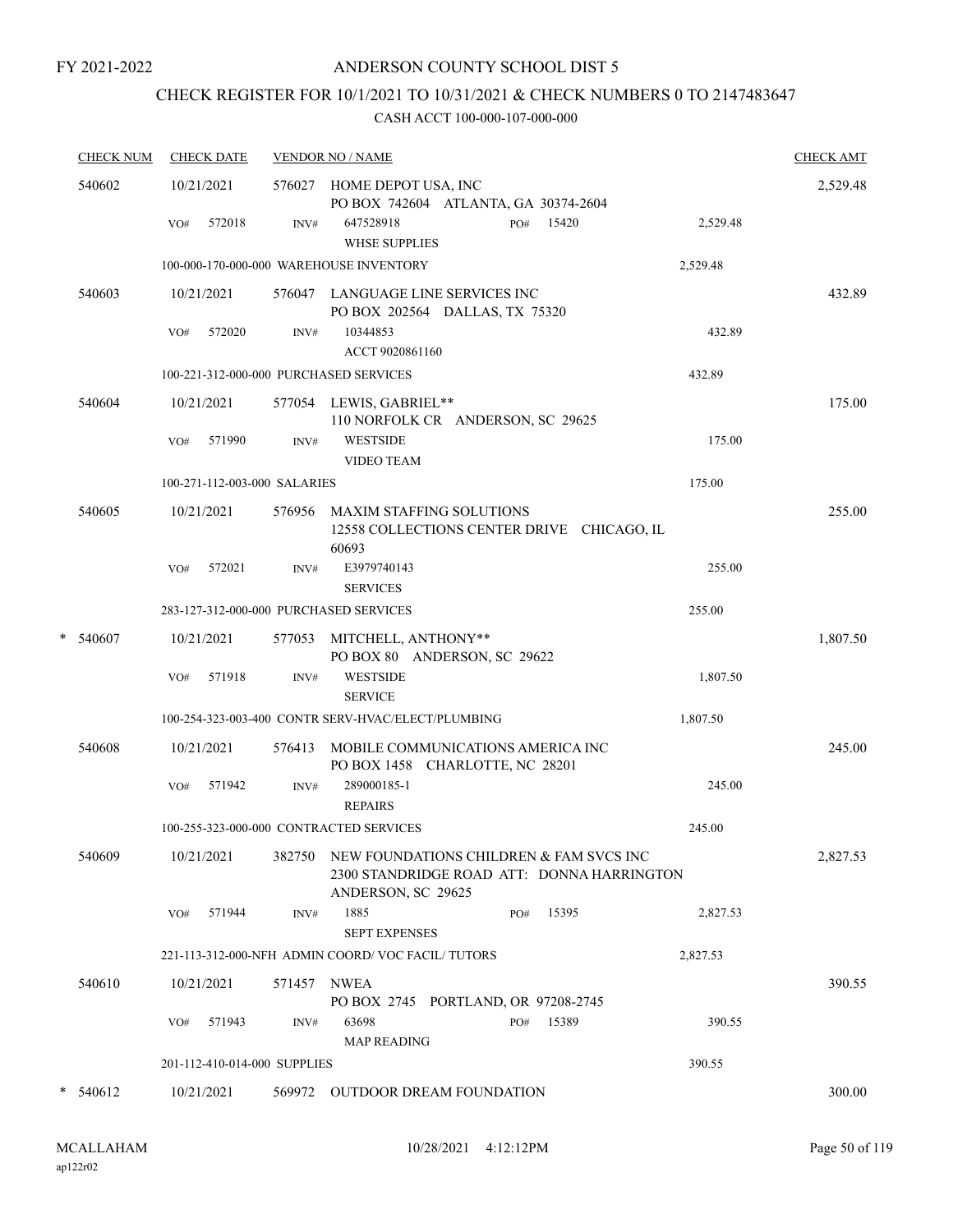## CHECK REGISTER FOR 10/1/2021 TO 10/31/2021 & CHECK NUMBERS 0 TO 2147483647

| <b>CHECK NUM</b> |     | <b>CHECK DATE</b>                                                |        | <b>VENDOR NO / NAME</b>                                         |                | <b>CHECK AMT</b> |
|------------------|-----|------------------------------------------------------------------|--------|-----------------------------------------------------------------|----------------|------------------|
|                  |     |                                                                  |        | HAROLD JONES 220 ARNOLD DR ANDERSON, SC<br>29621                |                |                  |
|                  | VO# | 571948                                                           | INV#   | <b>TICKETS</b><br><b>RADIO CELEBRATION</b>                      | 300.00         |                  |
|                  |     |                                                                  |        | 100-390-410-000-000 SUPPLIES AND MATERIALS                      | 300.00         |                  |
| 540613           |     | 10/21/2021                                                       |        | 576700 PARAMOUNT CUSTOM SIGNS<br>PO BOX 3875 ANDERSON, SC 29622 |                | 904.74           |
|                  | VO# | 571949                                                           | INV#   | PO 15101<br>15101<br>PO#<br><b>NORTH POINTE</b>                 | 904.74         |                  |
|                  |     | 100-254-410-013-SGN SIGN                                         |        |                                                                 | 904.74         |                  |
| 540614           |     | 10/21/2021                                                       | 568036 | PIEDMONT NATURAL GAS<br>PO BOX 1246 CHARLOTTE, NC 28201-1246    |                | 1,989.24         |
|                  | VO# | 571964                                                           | INV#   | DUE NOV 2<br><b>UTILITIES</b>                                   | 1,989.24       |                  |
|                  |     | 100-254-472-000-000 ENERGY-GAS<br>100-254-472-000-000 ENERGY-GAS |        |                                                                 | 23.54<br>28.68 |                  |
|                  |     | 100-254-472-003-000 ENERGY-GAS                                   |        |                                                                 | 624.01         |                  |
|                  |     | 100-254-472-006-000 ENERGY-GAS                                   |        |                                                                 | 304.98         |                  |
|                  |     | 100-254-472-007-000 ENERGY-GAS                                   |        |                                                                 | 23.54          |                  |
|                  |     | 100-254-472-010-000 ENERGY-GAS                                   |        |                                                                 | 23.54          |                  |
|                  |     |                                                                  |        | 131-254-472-031-000 ENERGY-NATURAL GAS                          | 210.49         |                  |
|                  |     | 600-256-470-003-000 ENERGY                                       |        |                                                                 | 103.66         |                  |
|                  |     | 600-256-470-007-000 ENERGY                                       |        |                                                                 | 144.75         |                  |
|                  |     | 600-256-470-008-000 ENERGY                                       |        |                                                                 | 166.32         |                  |
|                  |     | 600-256-470-010-000 ENERGY                                       |        |                                                                 | 209.47         |                  |
|                  |     | 600-256-470-018-000 ENERGY                                       |        |                                                                 | 126.26         |                  |
| 540615           |     | 10/21/2021                                                       |        | 571652 PROSOURCE LLC<br>P.O. BOX 5339 GREENVILLE, SC 29606      |                | 467.47           |
|                  | VO# | 572026                                                           | INV#   | S2392122<br><b>SUPPLIES</b>                                     | 31.74          |                  |
|                  |     |                                                                  |        | 100-254-410-003-001 SUPPLIES - MAINTENANCE                      | 31.74          |                  |
|                  | VO# | 572027                                                           |        | INV# S2393305<br><b>SUPPLIES</b>                                | 104.05         |                  |
|                  |     |                                                                  |        | 100-254-410-003-001 SUPPLIES - MAINTENANCE                      | 104.05         |                  |
|                  | VO# | 572028                                                           | INV#   | S2393300<br><b>SUPPLIES</b>                                     | 95.19          |                  |
|                  |     |                                                                  |        | 100-254-410-014-001 SUPPLIES - MAINTENANCE                      | 95.19          |                  |
|                  | VO# | 572029                                                           | INV#   | S2395146                                                        | 236.49         |                  |
|                  |     |                                                                  |        | <b>SUPPLIES</b>                                                 |                |                  |
|                  |     |                                                                  |        | 100-254-410-000-001 MAINT. SUPPLIES-STRUCTURES                  | 51.82          |                  |
|                  |     |                                                                  |        | 100-254-410-008-001 SUPPLIES - MAINTENANCE                      | 40.41          |                  |
|                  |     |                                                                  |        | 100-254-410-009-001 SUPPLIES - MAINTENANCE                      | 40.41          |                  |
|                  |     |                                                                  |        | 100-254-410-014-001 SUPPLIES - MAINTENANCE                      | 8.66           |                  |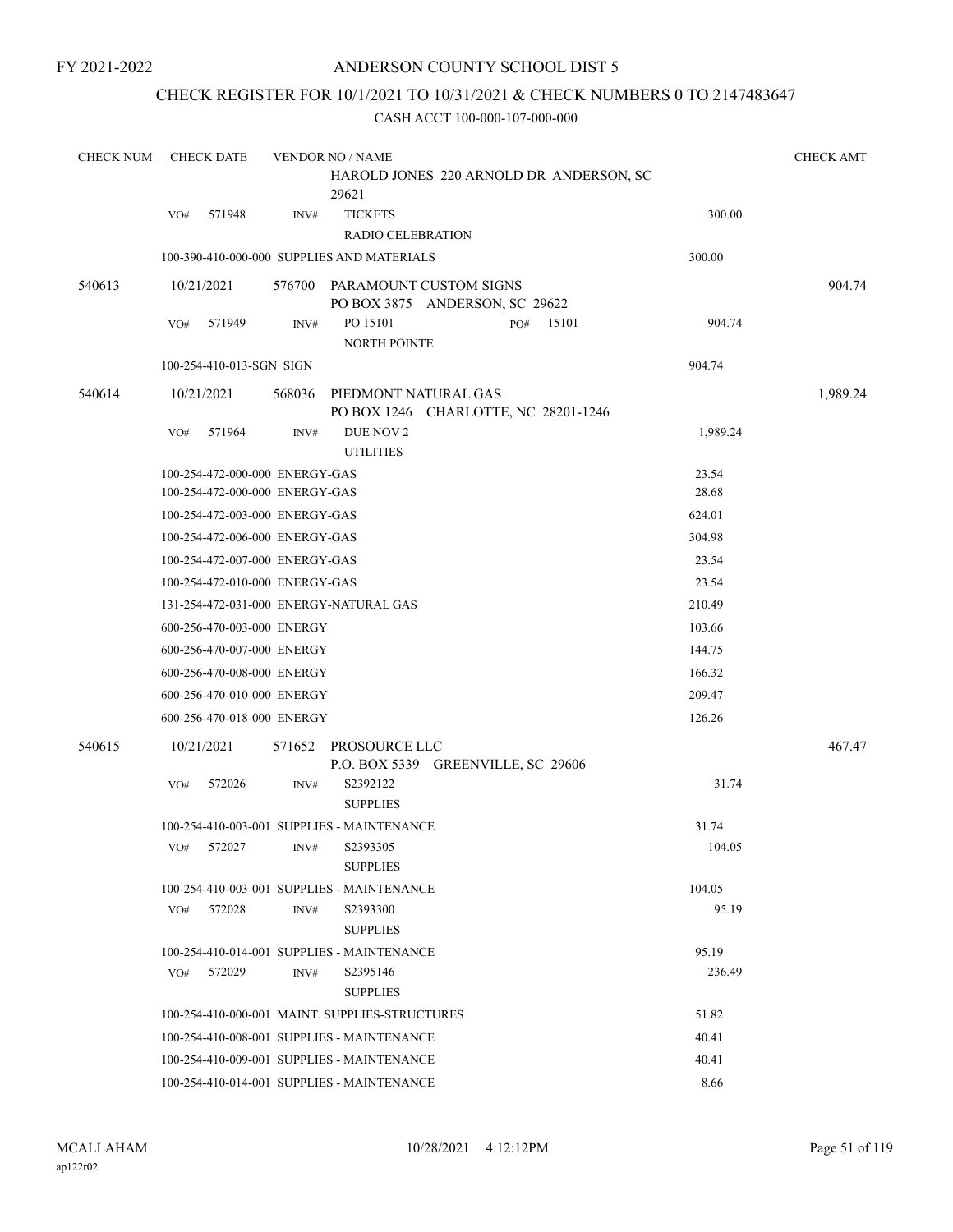### ANDERSON COUNTY SCHOOL DIST 5

## CHECK REGISTER FOR 10/1/2021 TO 10/31/2021 & CHECK NUMBERS 0 TO 2147483647

|   | <b>CHECK NUM</b> |            | <b>CHECK DATE</b>                  |        | <b>VENDOR NO / NAME</b><br>100-254-410-021-001 SUPPLIES - MAINTENANCE                                           |     |       | 95.19    | <b>CHECK AMT</b> |
|---|------------------|------------|------------------------------------|--------|-----------------------------------------------------------------------------------------------------------------|-----|-------|----------|------------------|
|   | 540616           | 10/21/2021 |                                    |        | 572850 ROBERT ANDERSON PETTY CASH                                                                               |     |       |          | 500.00           |
|   |                  | VO#        | 571950                             | INV#   | , ---<br>OCT <sub>27</sub><br><b>FOOTBALL</b>                                                                   |     |       | 500.00   |                  |
|   |                  |            |                                    |        | 706-271-660-006-666 CONCESSIONS EXPENSE                                                                         |     |       | 200.00   |                  |
|   |                  |            |                                    |        | 706-271-660-006-671 FOOTBALL GATE RECEIPTS EXPENSE                                                              |     |       | 300.00   |                  |
|   | $* 540618$       | 10/21/2021 |                                    | 451250 | SC SCHOOL FOR THE DEAF & BLIND<br>355 CEDAR SPRINGS ROAD ATT: ACCOUNTS<br>RECEIVABLE SPARTANBURG, SC 29302-4699 |     |       |          | 4,520.00         |
|   |                  | VO#        | 572030                             | INV#   | 2000521325<br>CUST #3045003                                                                                     | PO# | 15424 | 4,520.00 |                  |
|   |                  |            |                                    |        | 203-127-312-000-000 PURCHASED SERVICES                                                                          |     |       | 4,520.00 |                  |
|   | $*$ 540620       | 10/21/2021 |                                    | 571007 | SIMPLIFIED OFFICE SYSTEMS<br>6220 BUSH RIVER ROAD COLUMBIA, SC 29212                                            |     |       |          | 249.97           |
|   |                  | VO#        | 571954                             | INV#   | 211012-0130<br><b>COPIES</b>                                                                                    |     |       | 249.97   |                  |
|   |                  |            | 717-190-660-017-362 COPIER EXPENSE |        |                                                                                                                 |     |       | 249.97   |                  |
|   | 540621           | 10/21/2021 |                                    | 573964 | <b>SKINS' HOTDOGS</b><br>PO BOX 5829 ANDERSON, SC 29623                                                         |     |       |          | 237.05           |
|   |                  | VO#        | 572031                             | INV#   | 211007-02-1<br><b>MCCANTS</b>                                                                                   |     |       | 237.05   |                  |
|   |                  |            |                                    |        | 802-113-410-005-000 SUPPLIES - RETENTION                                                                        |     |       | 237.05   |                  |
| * | 540623           | 10/21/2021 |                                    | 480850 | SOUTHERN EDUCATIONAL SYSTEMS<br>POBOX 170339 SPARTANBURG, SC 29301                                              |     |       |          | 4,901.67         |
|   |                  | VO#        | 571955                             | INV#   | 21-1274<br><b>CABINETS</b>                                                                                      | PO# | 15018 | 4,901.67 |                  |
|   |                  |            | 131-115-410-031-000 SUPPLIES       |        |                                                                                                                 |     |       | 4,901.67 |                  |
|   | 540624           | 10/21/2021 |                                    | 574096 | SUMMIT CONSTRUCTION GROUP LLS<br>101 CONCORD CIRCLE ANDERSON, SC 29621                                          |     |       |          | 1,200.00         |
|   |                  | VO#        | 572032                             | INV#   | 202140<br>WHITEHALL ELEM                                                                                        |     |       | 1,200.00 |                  |
|   |                  |            |                                    |        | 100-254-323-019-400 CONTR SERV-HVAC/ELECT/PLUMBING                                                              |     |       | 1,200.00 |                  |
|   | 540625           | 10/21/2021 |                                    |        | 576122 THERE IS HOPE COUNSELING, LLC<br>ROYCE V. MILLER 144 THOMAS GREEN BLVD, SUITE<br>223 CLEMSON, SC 29631   |     |       |          | 1,575.00         |
|   |                  | VO#        | 572038                             | INV#   | 161797<br><b>SERVICES</b>                                                                                       | PO# | 15430 | 1,575.00 |                  |
|   |                  |            |                                    |        | 237-128-313-002-021 STUDENT SERVICES/ COUNSELOR                                                                 |     |       | 787.50   |                  |
|   |                  |            |                                    |        | 237-128-313-003-021 STUDENT SERVICES/COUNSELOR                                                                  |     |       | 787.50   |                  |
|   | * 540627         | 10/21/2021 |                                    | 567627 | THE UPS STORE #5862<br>713 EAST GREENVILLE STREET STE D ANDERSON, SC<br>29621                                   |     |       |          | 133.75           |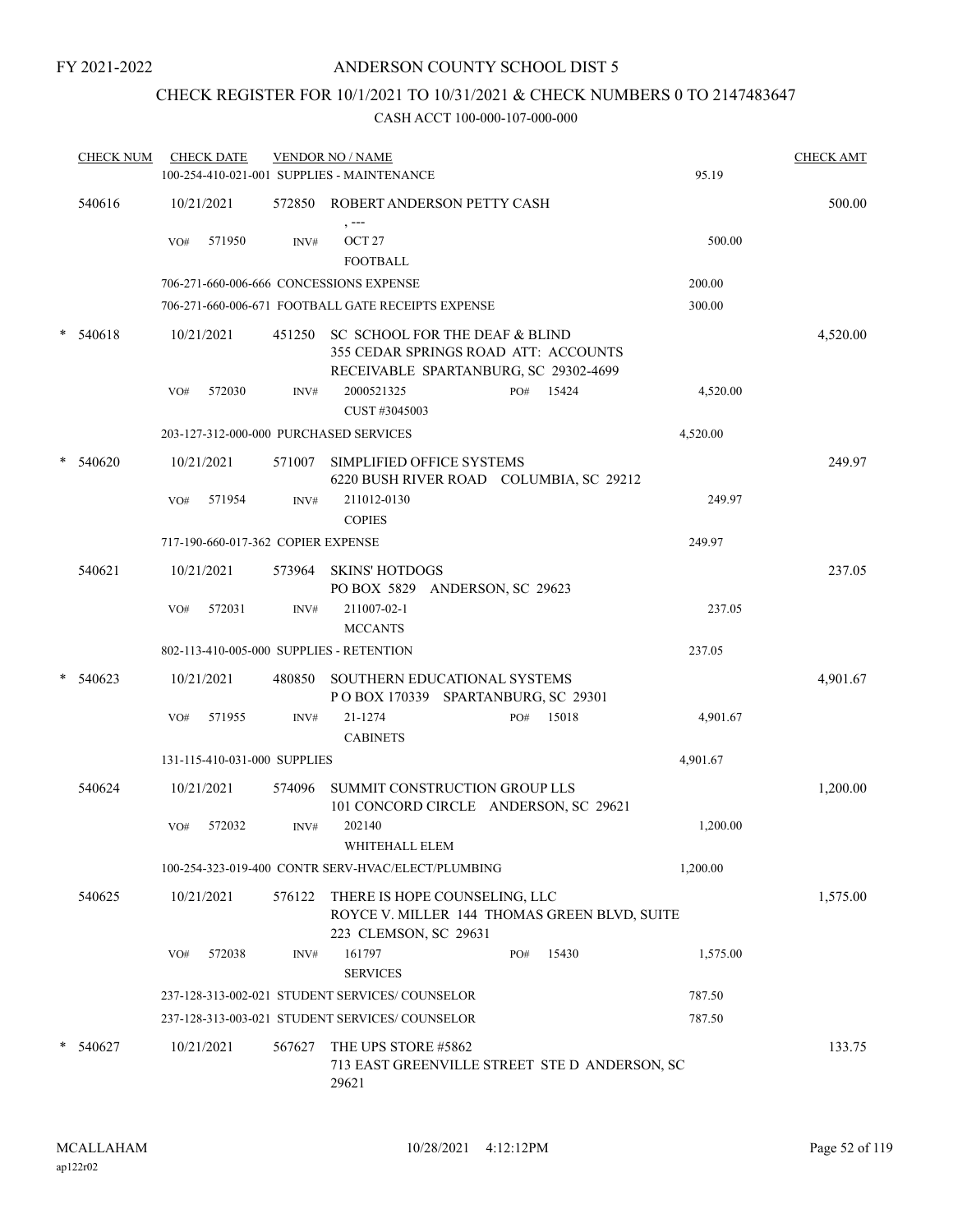## CHECK REGISTER FOR 10/1/2021 TO 10/31/2021 & CHECK NUMBERS 0 TO 2147483647

|        | <b>CHECK NUM</b> |     | <b>CHECK DATE</b>            |        | <b>VENDOR NO / NAME</b>                                                                            |           | <b>CHECK AMT</b> |
|--------|------------------|-----|------------------------------|--------|----------------------------------------------------------------------------------------------------|-----------|------------------|
|        |                  | VO# | 571956                       | INV#   | <b>COLOR COPIES</b>                                                                                | 133.75    |                  |
|        |                  |     |                              |        | <b>CALHOUN ELEM</b>                                                                                |           |                  |
|        |                  |     |                              |        | 201-188-410-014-000 SUPPLIES- PARENTING                                                            | 133.75    |                  |
| $\ast$ | 540630           |     | 10/26/2021                   |        | 576614 ABI DIGITAL SOLUTIONS                                                                       |           | 1,851.42         |
|        |                  |     |                              |        | 851 N FM3083 RD E CONROE, TX 77303                                                                 |           |                  |
|        |                  | VO# | 572186                       | INV#   | 20211509                                                                                           | 1,851.42  |                  |
|        |                  |     |                              |        | <b>FLAGS</b>                                                                                       |           |                  |
|        |                  |     |                              |        | 100-114-410-003-BAN BAND EQUIPMENT                                                                 | 1,851.42  |                  |
|        | 540631           |     | 10/26/2021                   |        | 567796 ANDERSON COUNTY<br>PO BOX 8002 ANDERSON, SC 29622-8002                                      |           | 500.00           |
|        |                  | VO# | 572232                       | INV#   | 1003                                                                                               | 500.00    |                  |
|        |                  |     |                              |        | <b>VETERANS DAY CELEBRATION</b>                                                                    |           |                  |
|        |                  |     |                              |        | 100-255-360-000-000 PRINTING AND BINDING                                                           | 500.00    |                  |
|        | 540632           |     | 10/26/2021                   |        | 570950 ANDERSON COUNTY SHERIFF'S OFFICE<br>ATTN: JAMIE LAZAR 305 CAMSON ROAD<br>ANDERSON, SC 29621 |           | 420.00           |
|        |                  | VO# | 572063                       | INV#   | OCT 19                                                                                             | 315.00    |                  |
|        |                  |     |                              |        | <b>GLENVIEW</b>                                                                                    |           |                  |
|        |                  |     |                              |        | 100-233-312-000-SRO DISTRICT OFFICE SECURITY                                                       | 315.00    |                  |
|        |                  |     | VO# 572220                   | INV#   | 10/20/21                                                                                           | 105.00    |                  |
|        |                  |     |                              |        | <b>ROBERT ANDERSON</b>                                                                             |           |                  |
|        |                  |     |                              |        | 706-271-660-006-671 FOOTBALL GATE RECEIPTS EXPENSE                                                 | 105.00    |                  |
|        | 540633           |     | 10/26/2021                   |        | 115205 ASD5 GENERAL FUND PETTY CASH                                                                |           | 122.98           |
|        |                  | VO# | 572219                       | INV#   | PETTY CASH                                                                                         | 122.98    |                  |
|        |                  |     |                              |        | <b>GENERAL FUND</b>                                                                                |           |                  |
|        |                  |     | 100-233-410-000-000 SUPPLIES |        |                                                                                                    | 7.38      |                  |
|        |                  |     | 100-252-410-000-000 SUPPLIES |        |                                                                                                    | 14.40     |                  |
|        |                  |     | 100-257-410-000-000 SUPPLIES |        |                                                                                                    | 25.00     |                  |
|        |                  |     |                              |        | 802-221-410-000-005 MEETING SUPPLIES                                                               | 10.96     |                  |
|        |                  |     | 852-252-410-000-000 SUPPLIES |        |                                                                                                    | 38.61     |                  |
|        |                  |     | 852-252-410-000-000 SUPPLIES |        |                                                                                                    | 18.36     |                  |
|        |                  |     | 852-252-410-000-000 SUPPLIES |        |                                                                                                    | 6.27      |                  |
|        |                  |     |                              |        | 900-188-410-000-006 HOMELESS SUPPLIES                                                              | 2.00      |                  |
| $\ast$ | 540638           |     | 10/26/2021                   | 574045 | <b>BORDEN DAIRY</b><br>PO BOX 208769 DALLAS, TX 75320-8769                                         |           | 40,553.57        |
|        |                  | VO# | 572166                       | INV#   | 09/30/21                                                                                           | 40,553.57 |                  |
|        |                  |     |                              |        | <b>MILK</b>                                                                                        |           |                  |
|        |                  |     | 600-256-460-002-000 FOOD     |        |                                                                                                    | 2,203.56  |                  |
|        |                  |     | 600-256-460-003-000 FOOD     |        |                                                                                                    | 2,438.55  |                  |
|        |                  |     | 600-256-460-005-000 FOOD     |        |                                                                                                    | 1,813.55  |                  |
|        |                  |     | 600-256-460-006-000 FOOD     |        |                                                                                                    | 3,396.27  |                  |
|        |                  |     | 600-256-460-007-000 FOOD     |        |                                                                                                    | 2,144.32  |                  |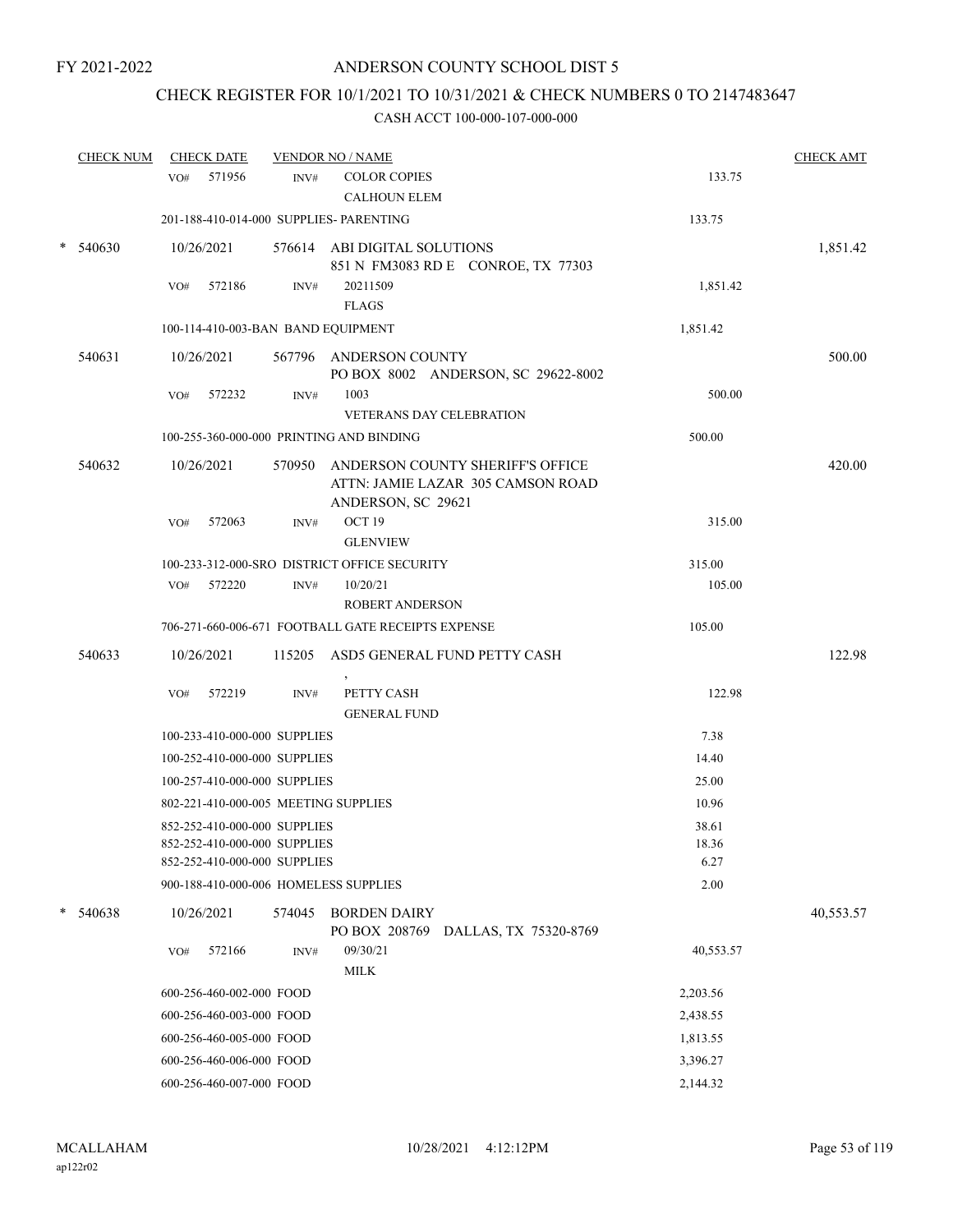# CHECK REGISTER FOR 10/1/2021 TO 10/31/2021 & CHECK NUMBERS 0 TO 2147483647

| <b>CHECK NUM</b> |     | <b>CHECK DATE</b>                  |        | <b>VENDOR NO / NAME</b>                                                                            |            |       |          | <b>CHECK AMT</b> |
|------------------|-----|------------------------------------|--------|----------------------------------------------------------------------------------------------------|------------|-------|----------|------------------|
|                  |     | 600-256-460-008-000 FOOD           |        |                                                                                                    |            |       | 3,672.38 |                  |
|                  |     | 600-256-460-009-000 FOOD           |        |                                                                                                    |            |       | 2,416.90 |                  |
|                  |     | 600-256-460-010-000 FOOD           |        |                                                                                                    |            |       | 2,123.11 |                  |
|                  |     | 600-256-460-011-000 FOOD           |        |                                                                                                    |            |       | 2,229.04 |                  |
|                  |     | 600-256-460-012-000 FOOD           |        |                                                                                                    |            |       | 2,321.16 |                  |
|                  |     | 600-256-460-013-000 FOOD           |        |                                                                                                    |            |       | 2,531.27 |                  |
|                  |     | 600-256-460-014-000 FOOD           |        |                                                                                                    |            |       | 2,278.90 |                  |
|                  |     | 600-256-460-015-000 FOOD           |        |                                                                                                    |            |       | 756.21   |                  |
|                  |     | 600-256-460-016-000 FOOD           |        |                                                                                                    |            |       | 1,835.13 |                  |
|                  |     | 600-256-460-017-000 FOOD           |        |                                                                                                    |            |       | 2,107.33 |                  |
|                  |     | 600-256-460-018-000 FOOD           |        |                                                                                                    |            |       | 1,235.22 |                  |
|                  |     | 600-256-460-019-000 FOOD           |        |                                                                                                    |            |       | 2,123.91 |                  |
|                  |     | 600-256-460-020-000 FOOD           |        |                                                                                                    |            |       | 1,729.11 |                  |
|                  |     | 600-256-460-021-000 FOOD           |        |                                                                                                    |            |       | 822.17   |                  |
|                  |     | 631-256-460-031-000 PURCHASED FOOD |        |                                                                                                    |            |       | 375.48   |                  |
| 540639           |     | 10/26/2021                         | 564814 | BROOKWOOD FARMS, INC<br>POBOX 277 ATT: ACCOUNTS RECEIVABLE SILER                                   |            |       |          | 1,450.00         |
|                  | VO# | 572202                             | INV#   | CITY, NC 27344<br>0135334<br><b>BBQ</b>                                                            |            |       | 1,450.00 |                  |
|                  |     |                                    |        | 600-000-172-000-000 FOOD SERV INVEN. FOOD                                                          |            |       | 1,450.00 |                  |
| 540640           |     | 10/26/2021                         | 576890 | BUCK, RANDY**<br>PO BOX 14293 ANDERSON, SC 29624                                                   |            |       |          | 135.00           |
|                  | VO# | 572196                             | INV#   | 1565<br><b>REPAIRS</b>                                                                             |            |       | 135.00   |                  |
|                  |     |                                    |        | 100-255-323-000-ACT ACTIVITY BUS CONTRACTED SERVICES                                               |            |       | 135.00   |                  |
| 540641           |     | 10/26/2021                         | 576490 | <b>BWI COMPANIES INC</b><br>PO BOX 1410 GREER, SC 29652-1410                                       |            |       |          | 248.09           |
|                  | VO# | 572074                             | INV#   | 16814726<br><b>MUMS</b>                                                                            |            |       | 248.09   |                  |
|                  |     |                                    |        | 731-271-660-031-878 HORTICULTURE EXPENSE                                                           |            |       | 248.09   |                  |
| $*$ 540643       |     | 10/26/2021                         |        | 156525 CAROLINA FRESH FARMS #4<br>3620 HWY 81 NORTH ATT: ACCOUNTS RECEIVABLE<br>ANDERSON, SC 29621 |            |       |          | 413.40           |
|                  | VO# | 572075                             | INV#   | 0403002134<br>PEPPER PLANTS                                                                        |            |       | 413.40   |                  |
|                  |     |                                    |        | 802-126-410-000-000 SPED MEETING SUPPLIES                                                          |            |       | 413.40   |                  |
| $*$ 540645       |     | 10/26/2021                         | 576495 | COLONY TOOL INC<br>518 CONCORD INDUSTRIAL DRIVE SENECA, SC 29672                                   |            |       |          | 1,795.14         |
|                  | VO# | 572223                             | INV#   | 88990<br><b>SUPPLIES</b>                                                                           | $\rm PO\#$ | 15090 | 960.18   |                  |
|                  |     |                                    |        | 329-115-410-031-0CO SUPPLIES-STATE (C/O)                                                           |            |       | 960.18   |                  |
|                  |     | VO# 572228                         | INV#   | 89306                                                                                              | PO#        | 15266 | 834.96   |                  |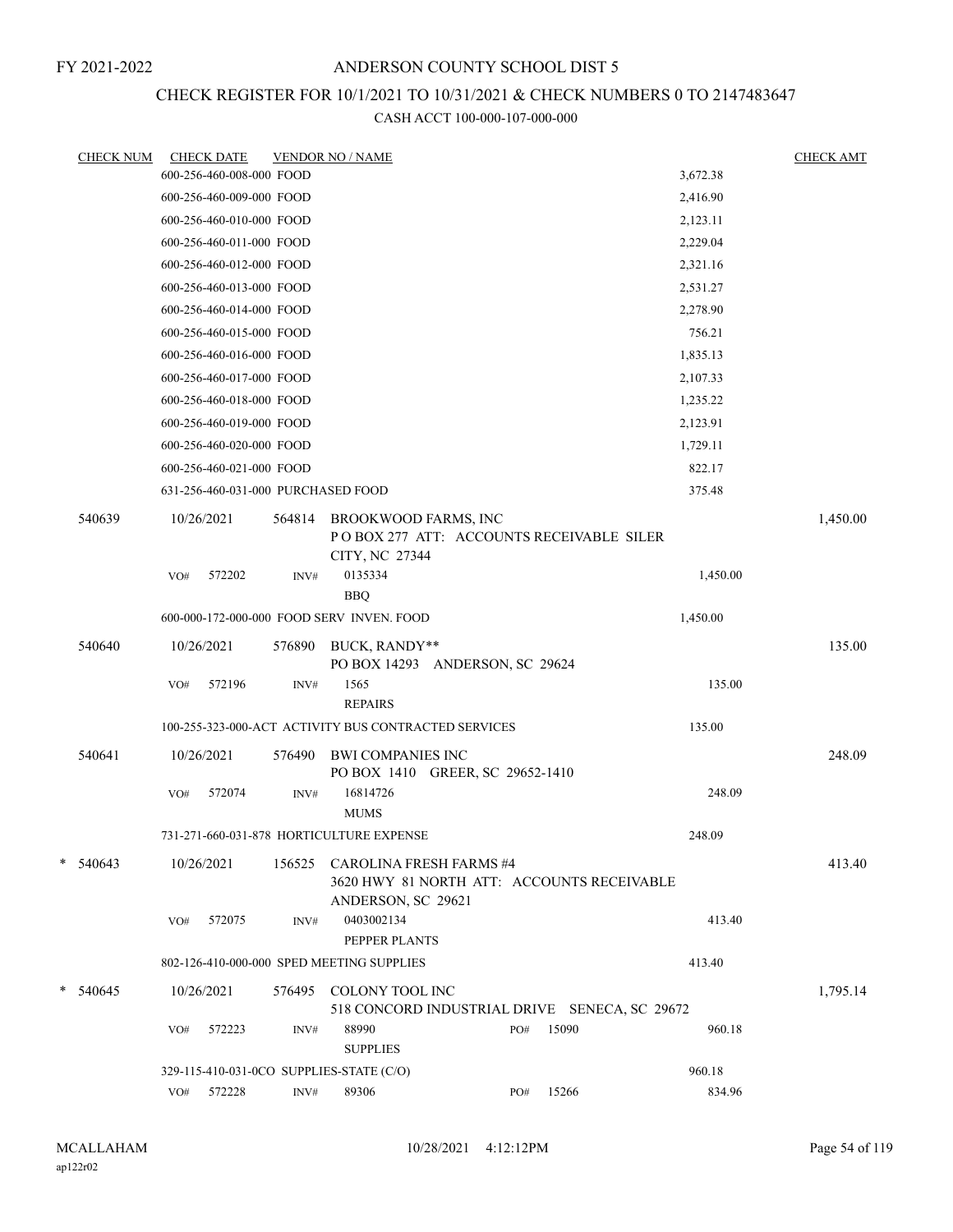### ANDERSON COUNTY SCHOOL DIST 5

## CHECK REGISTER FOR 10/1/2021 TO 10/31/2021 & CHECK NUMBERS 0 TO 2147483647

| <b>CHECK NUM</b> |     | <b>CHECK DATE</b> |                                    | <b>VENDOR NO / NAME</b><br><b>SUPPLIES</b>                                            |          | <b>CHECK AMT</b> |
|------------------|-----|-------------------|------------------------------------|---------------------------------------------------------------------------------------|----------|------------------|
|                  |     |                   | 207-115-410-031-C06 SUPPLIES (C/O) |                                                                                       | 834.96   |                  |
| 540646           |     | 10/26/2021        | 576996                             | <b>CONCORD THEATRICALS CORP</b><br>250 W 57TH STREET, 6TH FLOOR NEW YORK, NY<br>10107 |          | 326.05           |
|                  | VO# | 572079            | INV#                               | 10595187                                                                              | 201.05   |                  |
|                  |     |                   |                                    | <b>MCCANTS</b>                                                                        |          |                  |
|                  |     |                   |                                    | 705-271-660-005-606 DRAMA CLUB EXPENSE                                                | 201.05   |                  |
|                  | VO# | 572080            | INV#                               | 1328101<br><b>MCCANTS</b>                                                             | 125.00   |                  |
|                  |     |                   |                                    | 705-271-660-005-606 DRAMA CLUB EXPENSE                                                | 125.00   |                  |
| 540647           |     | 10/26/2021        | 573484                             | <b>EMPLOYEE VENDOR</b>                                                                |          | 566.89           |
|                  |     | VO# 572167        | INV#                               | REIMBURSEMENT<br><b>WALMART</b>                                                       | 566.89   |                  |
|                  |     |                   | 937-113-410-016-000 SUPPLIES       |                                                                                       | 566.89   |                  |
| 540648           |     | 10/26/2021        | 572257                             | <b>DAIKIN APPLIED</b><br>24827 NETWORK PLACE CHICAGO, IL 60673                        |          | 1,038.80         |
|                  | VO# | 572090            | INV#                               | 3324316<br><b>TL HANNA</b>                                                            | 1,038.80 |                  |
|                  |     |                   |                                    | 100-254-323-002-400 CONTR SERV-HVAC/ELECT/PLUMBING                                    | 1,038.80 |                  |
| 540649           |     | 10/26/2021        | 573355                             | DENVER DOWNS FARM<br>PO BOX 400 SANDY SPRINGS, SC 29677                               |          | 1,200.00         |
|                  | VO# | 572091            | INV#                               | 202115<br><b>NEVITT FOREST</b>                                                        | 1,200.00 |                  |
|                  |     |                   |                                    | 712-271-660-012-351 FIELD TRIPS GRADE 1 EXPENSE                                       | 1,200.00 |                  |
| 540650           |     | 10/26/2021        | 573355                             | DENVER DOWNS FARM<br>PO BOX 400 SANDY SPRINGS, SC 29677                               |          | 1,080.00         |
|                  | VO# | 572092            | INV#                               | 1032<br><b>SOUTH FANT</b>                                                             | 1,080.00 |                  |
|                  |     |                   |                                    | 715-271-660-015-357 FIELD TRIPS EXPENSE                                               | 1,080.00 |                  |
| 540651           |     | 10/26/2021        |                                    | 575579 DIAMOND DEL'S GEM MINING LLC<br>6310 NEW CUT RD INMAN, SC 29349                |          | 1,536.00         |
|                  | VO# | 572093            | INV#                               | OCT 19<br>MIDWAY ELEM                                                                 | 1,536.00 |                  |
|                  |     |                   |                                    | 717-190-660-017-353 FIELD TRIPS GRADE 3 EXPENSE                                       | 1,536.00 |                  |
| 540652           |     | 10/26/2021        | 576950                             | DIGILAB 3D<br>5600 N. RIVER RD, SUITE 800 ROSEMONT, IL 60018                          |          | 1,930.33         |
|                  | VO# | 572230            | INV#                               | ZQ-3014107<br>15384<br>PO#<br><b>PRINTER</b>                                          | 1,930.33 |                  |
|                  |     |                   | 207-115-410-031-C06 SUPPLIES (C/O) |                                                                                       | 1,930.33 |                  |
| * 540654         |     | 10/26/2021        | 573762                             | DONALD, JOHNNY<br>BOARD OF TRUSTEES 2010 BOLT DRIVE ANDERSON,<br>SC 29621             |          | 622.00           |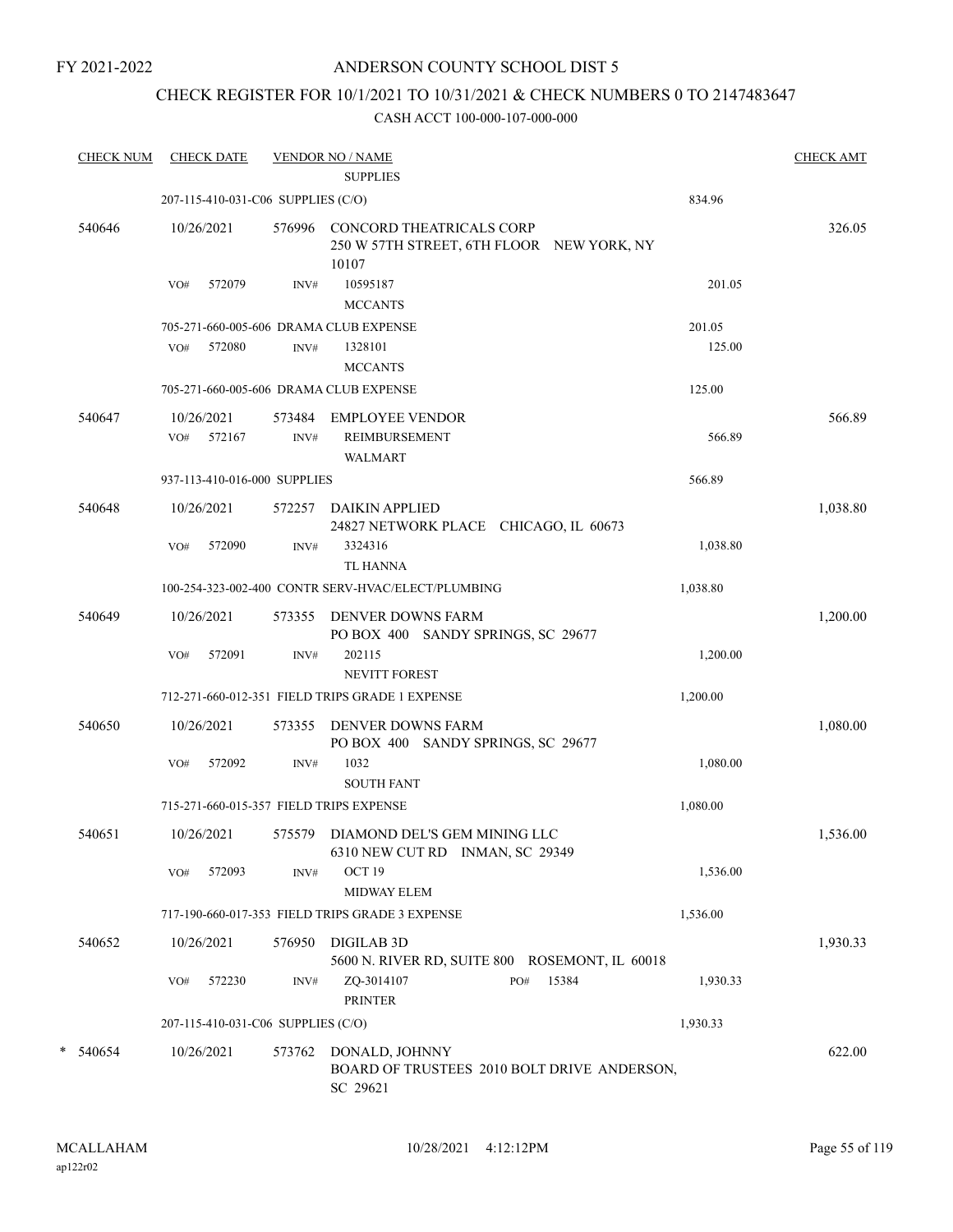## CHECK REGISTER FOR 10/1/2021 TO 10/31/2021 & CHECK NUMBERS 0 TO 2147483647

|   | <b>CHECK NUM</b> |     | <b>CHECK DATE</b>                   |        | <b>VENDOR NO / NAME</b>                                                                              |          | <b>CHECK AMT</b> |
|---|------------------|-----|-------------------------------------|--------|------------------------------------------------------------------------------------------------------|----------|------------------|
|   |                  | VO# | 572168                              | INV#   | 10/20-10/22/21<br><b>MYRTLE BEACH</b>                                                                | 162.00   |                  |
|   |                  |     | 100-231-334-000-000 TRUSTEE EXPENSE |        |                                                                                                      | 162.00   |                  |
|   |                  | VO# | 572169                              | INV#   | 10/20-10/22/21<br><b>MYRTLE BEACH</b>                                                                | 460.00   |                  |
|   |                  |     | 100-231-334-000-000 TRUSTEE EXPENSE |        |                                                                                                      | 460.00   |                  |
|   | 540655           |     | 10/26/2021                          |        | 569972 DUSTIN MORGAN                                                                                 |          | 500.00           |
|   |                  | VO# | 572046                              | INV#   | 2021-2022<br><b>INCENTIVE</b>                                                                        | 500.00   |                  |
|   |                  |     |                                     |        | 100-258-312-000-000 CONTRACTED SERVICES - RESOURCE OFFR                                              | 500.00   |                  |
|   | 540656           |     | 10/26/2021                          | 576971 | ESS SOUTH CENTRAL LLC<br>PO BOX 747077 ATLANTA, GA 30374-7077                                        |          | 598.80           |
|   |                  | VO# | 572193                              | INV#   | 271612<br>15238<br>PO#<br>CONCORD                                                                    | 598.80   |                  |
|   |                  |     |                                     |        | 100-254-124-009-000 SALARIES-CUSTODIAL                                                               | 598.80   |                  |
| * | 540659           |     | 10/26/2021                          |        | 235200 FLAGHOUSE, INC<br>601 FLAGHOUSE DRIVE HASBROUCK HEIGHTS, NJ<br>07604                          |          | 541.89           |
|   |                  | VO# | 572097                              | INV#   | V023854100013<br><b>CALHOUN ELEM</b>                                                                 | 478.09   |                  |
|   |                  |     | 937-113-410-014-000 SUPPLIES        |        |                                                                                                      | 478.09   |                  |
|   |                  |     | VO# 572098                          | INV#   | V023854100021<br><b>CALHOUN ELEM</b>                                                                 | 63.80    |                  |
|   |                  |     | 937-113-410-014-000 SUPPLIES        |        |                                                                                                      | 63.80    |                  |
| * | 540662           |     | 10/26/2021                          | 576654 | GIMKIT, INC<br>PO BOX 19833 SEATTLE, WA 98109                                                        |          | 1,000.00         |
|   |                  | VO# | 572103                              | INV#   | A7FFCEDF-0001<br><b>GLENVIEW</b>                                                                     | 1,000.00 |                  |
|   |                  |     |                                     |        | 720-271-660-020-411 MISCELLANEOUS EXPENSE                                                            | 1,000.00 |                  |
|   | 540663           |     | 10/26/2021                          |        | 573400 GRAYBAR<br>PO BOX 403052 ATLANTA, GA 30384-3052                                               |          | 157.70           |
|   |                  | VO# | 572104                              | INV#   | 9323704419<br><b>REPAIR PARTS</b>                                                                    | 157.70   |                  |
|   |                  |     |                                     |        | 100-254-410-002-001 SUPPLIES - MAINTENANCE                                                           | 157.70   |                  |
|   | 540664           |     | 10/26/2021                          | 569372 | <b>GREAT AMERICA LEASING CORP</b><br>PO BOX 660831 ATT: ACCOUNTS RECEIVABLE<br>DALLAS, TX 75266-0831 |          | 147.66           |
|   |                  |     | $VO#$ 572265                        | INV#   | 30271394<br>14925<br>PO#<br><b>MCCANTS</b>                                                           | 147.66   |                  |
|   |                  |     | 100-113-410-005-000 SUPPLIES        |        |                                                                                                      | 147.66   |                  |
|   | 540665           |     | 10/26/2021                          | 576917 | HOLSTON GASES INC<br>545 W. BAXTER AVENUE KNOXVILLE, TN 37921                                        |          | 4,626.95         |
|   |                  | VO# | 572105                              | INV#   | 082122                                                                                               | 158.36   |                  |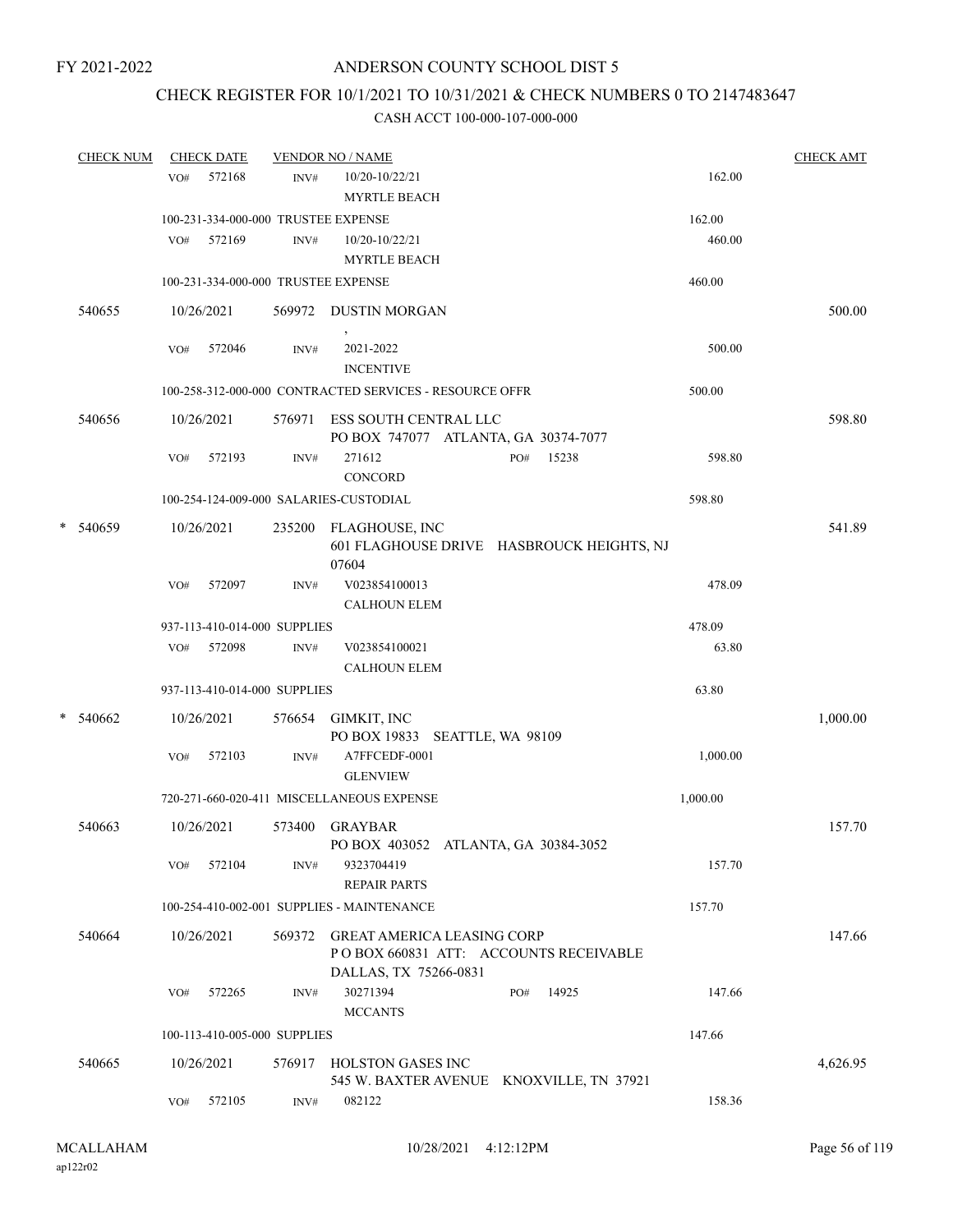### ANDERSON COUNTY SCHOOL DIST 5

## CHECK REGISTER FOR 10/1/2021 TO 10/31/2021 & CHECK NUMBERS 0 TO 2147483647

|   | <b>CHECK NUM</b> |     | <b>CHECK DATE</b> |                                    | <b>VENDOR NO / NAME</b><br><b>SUPPLIES</b>                                                                       |     |       |           | <b>CHECK AMT</b> |
|---|------------------|-----|-------------------|------------------------------------|------------------------------------------------------------------------------------------------------------------|-----|-------|-----------|------------------|
|   |                  |     |                   |                                    | 731-271-660-031-867 WELDING EXPENSE                                                                              |     |       | 158.36    |                  |
|   |                  | VO# | 572225            | INV#                               | 044560<br><b>ENGINE DRIVE</b>                                                                                    | PO# | 15094 | 4,468.59  |                  |
|   |                  |     |                   | 207-115-410-031-C06 SUPPLIES (C/O) |                                                                                                                  |     |       | 4,468.59  |                  |
|   | 540666           |     | 10/26/2021        |                                    | 577056 JEFFRIES, KAYLEE**<br>103 WESTSIDE COURT PIEDMONT, SC 29673                                               |     |       |           | 250.00           |
|   |                  | VO# | 572165            | INV#                               | 1<br><b>CHOREOGRAPHY</b>                                                                                         |     |       | 250.00    |                  |
|   |                  |     |                   |                                    | 706-271-660-006-611 PEP CLUB EXPENSE                                                                             |     |       | 250.00    |                  |
| * | 540669           |     | 10/26/2021        |                                    | 564722 LENSCRAFTERS #0362<br>3319 NORTH MAIN ST ANDERSON, SC 29621                                               |     |       |           | 131.61           |
|   |                  | VO# | 572162            | INV#                               | 1027550370853<br><b>SONYA RICE</b>                                                                               |     |       | 131.61    |                  |
|   |                  |     |                   |                                    | 100-252-324-000-000 PROPERTY INSURANCE                                                                           |     |       | 131.61    |                  |
|   | 540670           |     | 10/26/2021        |                                    | 320795 LESLEY COURTS AND PAVING, INC<br>3104 OLD WILLIAMSTON ROAD ATT: ACCOUNTS<br>RECEIVABLE ANDERSON, SC 29621 |     |       |           | 17,400.00        |
|   |                  | VO# | 572107            | INV#                               | 3638<br><b>WESTSIDE</b>                                                                                          |     |       | 600.00    |                  |
|   |                  |     |                   |                                    | 100-254-323-003-400 CONTR SERV-HVAC/ELECT/PLUMBING                                                               |     |       | 600.00    |                  |
|   |                  |     | VO# 572242        | INV#                               | 3639<br><b>CENTERVILLE</b>                                                                                       | PO# | 15286 | 16,800.00 |                  |
|   |                  |     |                   | 505-254-323-007-PAV PAVING         |                                                                                                                  |     |       | 16,800.00 |                  |
|   | 540671           |     | 10/26/2021        |                                    | 575673 L & W SUPPLY CORPORATION<br>PO BOX 415421 BOSTON, MA 02241-5421                                           |     |       |           | 147.89           |
|   |                  | VO# | 572106            | INV#                               | 240308711<br><b>SUPPLIES</b>                                                                                     |     |       | 147.89    |                  |
|   |                  |     |                   |                                    | 100-254-410-006-001 SUPPLIES - MAINTENANCE                                                                       |     |       | 147.89    |                  |
|   | 540672           |     | 10/26/2021        | 576956                             | <b>MAXIM STAFFING SOLUTIONS</b><br>12558 COLLECTIONS CENTER DRIVE CHICAGO, IL<br>60693                           |     |       |           | 510.00           |
|   |                  | VO# | 572234            | INV#                               | E4026970143<br><b>SERVICES</b>                                                                                   |     |       | 510.00    |                  |
|   |                  |     |                   |                                    | 283-127-312-000-000 PURCHASED SERVICES                                                                           |     |       | 510.00    |                  |
|   | $*$ 540674       |     | 10/26/2021        | 574440                             | MCCANTS PETTY CASH                                                                                               |     |       |           | 200.00           |
|   |                  |     | VO# 572109        | INV#                               | OCT <sub>27</sub><br><b>FOOTBALL</b>                                                                             |     |       | 200.00    |                  |
|   |                  |     |                   |                                    | 705-271-660-005-666 CONCESSIONS EXPENSE                                                                          |     |       | 200.00    |                  |
|   | 540675           |     | 10/26/2021        |                                    | 574634 MCKENZIE, EDWARD**<br>964 JESSE BYRD RD HARTSVILLE, SC 29550                                              |     |       |           | 5,205.00         |
|   |                  | VO# | 572192            | INV#                               | 325<br><b>SERVICE</b>                                                                                            | PO# | 14881 | 5,205.00  |                  |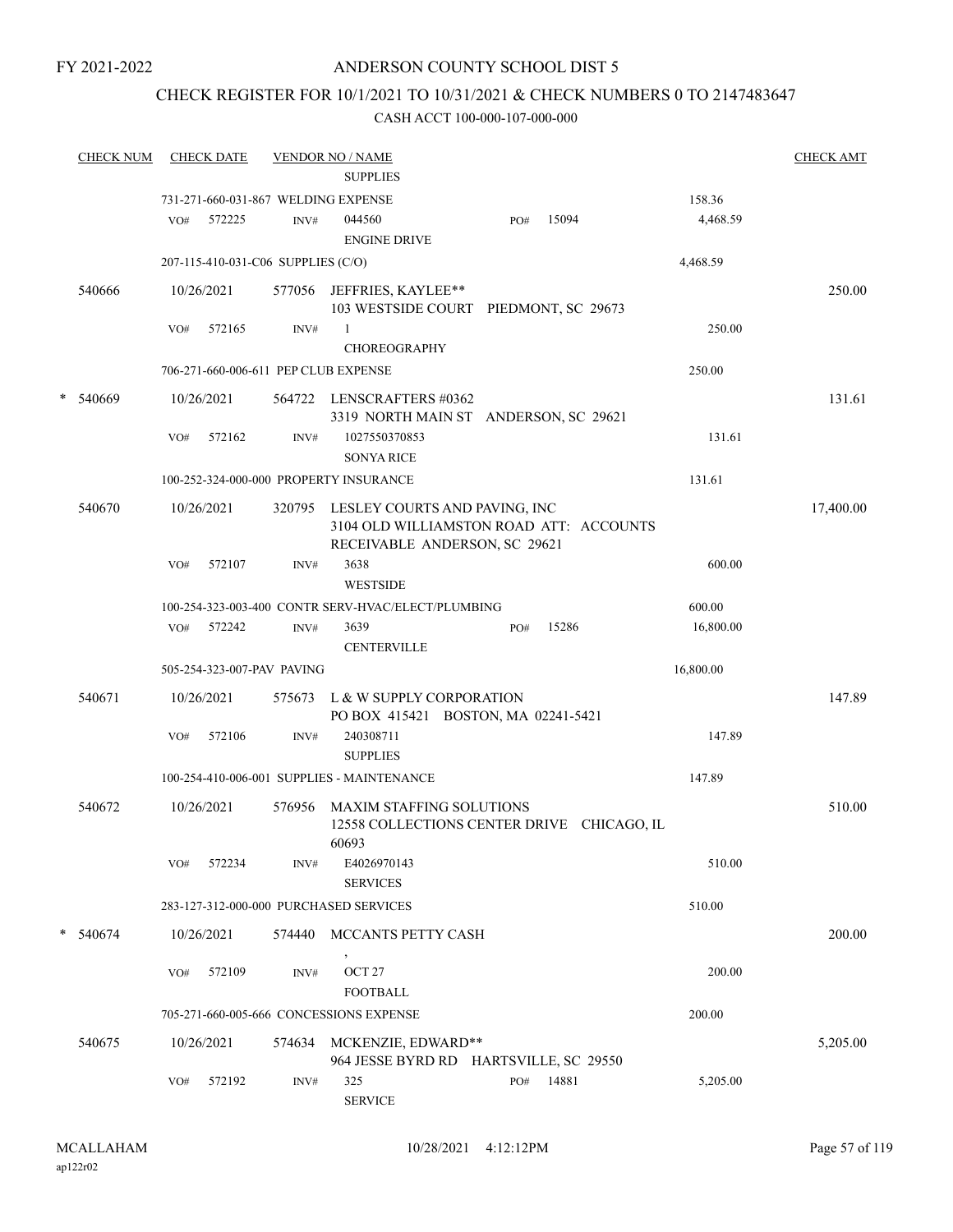## CHECK REGISTER FOR 10/1/2021 TO 10/31/2021 & CHECK NUMBERS 0 TO 2147483647

| <b>CHECK NUM</b> |     | <b>CHECK DATE</b> |                                  | <b>VENDOR NO / NAME</b>                                                           |          |          |           | <b>CHECK AMT</b> |  |  |
|------------------|-----|-------------------|----------------------------------|-----------------------------------------------------------------------------------|----------|----------|-----------|------------------|--|--|
|                  |     |                   |                                  | 100-255-323-000-000 CONTRACTED SERVICES                                           |          |          | 5,205.00  |                  |  |  |
| 540676           |     | 10/26/2021        | 569988                           | MCMILLAN PAZDAN SMITH, LLC<br>DEPT 999450 PO BOX 537044 ATLANTA, GA 30353-7044    |          |          |           | 68,146.33        |  |  |
|                  | VO# | 572209            | INV#                             | 02103712<br>021252.00                                                             |          |          | 15,469.33 |                  |  |  |
|                  |     |                   |                                  | 505-253-520-031-CUL CULINARY CONSTRUCTION                                         |          |          | 15,469.33 |                  |  |  |
|                  | VO# | 572210            | INV#                             | 02103695<br>020136.00                                                             |          |          | 2,835.00  |                  |  |  |
|                  |     |                   |                                  | 505-253-540-000-BLD TRANSPORTATION RENOVATIONS                                    |          |          | 2,835.00  |                  |  |  |
|                  | VO# | 572211            | INV#                             | 02103700<br>020475.00                                                             |          |          | 2,067.00  |                  |  |  |
|                  |     |                   |                                  | 515-253-520-000-HQ1 DOWNTOWN PROJECT BLDG 1                                       |          | 2,067.00 |           |                  |  |  |
|                  | VO# | 572212            | INV#                             | 02103702<br>020529.00                                                             | 3,802.50 |          |           |                  |  |  |
|                  |     |                   |                                  | 515-253-520-000-HQ2 DOWNTOWN PROJECT BLDG 2                                       |          |          | 3,802.50  |                  |  |  |
|                  | VO# | 572213            | INV#                             | 02103725<br>021277.00                                                             |          |          | 41,340.00 |                  |  |  |
|                  |     |                   | 100-254-395-003-SCI SCIENCE BLDG |                                                                                   |          |          | 41,340.00 |                  |  |  |
|                  | VO# | 572214            | INV#                             | 02103731<br>021278.00                                                             |          |          | 2,632.50  |                  |  |  |
|                  |     |                   |                                  | 505-254-323-002-TEN TENNIS COURT REPAIR                                           |          |          | 1,316.25  |                  |  |  |
|                  |     |                   |                                  | 505-254-323-003-TEN TENNIS COURT REPAIR                                           |          |          | 1,316.25  |                  |  |  |
| 540677           |     | 10/26/2021        | 576413                           | MOBILE COMMUNICATIONS AMERICA INC<br>PO BOX 1458 CHARLOTTE, NC 28201              |          |          |           | 2,407.50         |  |  |
|                  | VO# | 572163            | INV#                             | 283000928-1<br><b>MICROPHONE HOLDER</b>                                           | PO#      | 15265    | 2,407.50  |                  |  |  |
|                  |     |                   |                                  | 100-255-323-000-000 CONTRACTED SERVICES                                           |          |          | 2,407.50  |                  |  |  |
| 540678           |     | 10/26/2021        | 567126                           | MUSIC & ARTS CENTER<br>5295 WESTVIEW DR SUITE 300 ATTN: CA<br>FREDERICK, MD 21703 |          |          |           | 1,268.52         |  |  |
|                  | VO# | 572110            | INV#                             | 028671011<br><b>SOUTHWOOD</b>                                                     | PO#      | 15421    | 701.00    |                  |  |  |
|                  |     |                   | 397-113-410-021-000 SUPPLIES     |                                                                                   |          |          | 701.00    |                  |  |  |
|                  | VO# | 572188            | INV#                             | 027806767<br><b>WESTSIDE</b>                                                      |          |          | 54.43     |                  |  |  |
|                  |     |                   |                                  | 100-114-410-003-BAN BAND EQUIPMENT                                                |          |          | 54.43     |                  |  |  |
|                  | VO# | 572189            | INV#                             | 027396192<br><b>WESTSIDE</b>                                                      |          |          | 119.84    |                  |  |  |
|                  |     |                   |                                  | 100-114-410-003-BAN BAND EQUIPMENT                                                |          |          | 119.84    |                  |  |  |
|                  | VO# | 572190            | INV#                             | 027306989<br><b>WESTSIDE</b>                                                      |          |          | 393.25    |                  |  |  |
|                  |     |                   |                                  | 100-114-410-003-BAN BAND EQUIPMENT                                                |          |          | 393.25    |                  |  |  |
| 540679           |     | 10/26/2021        | 571490                           | OTIS ELEVATOR COMPANY<br>PO BOX 73579 CHICAGO, IL 60673-7579                      |          |          |           | 1,680.59         |  |  |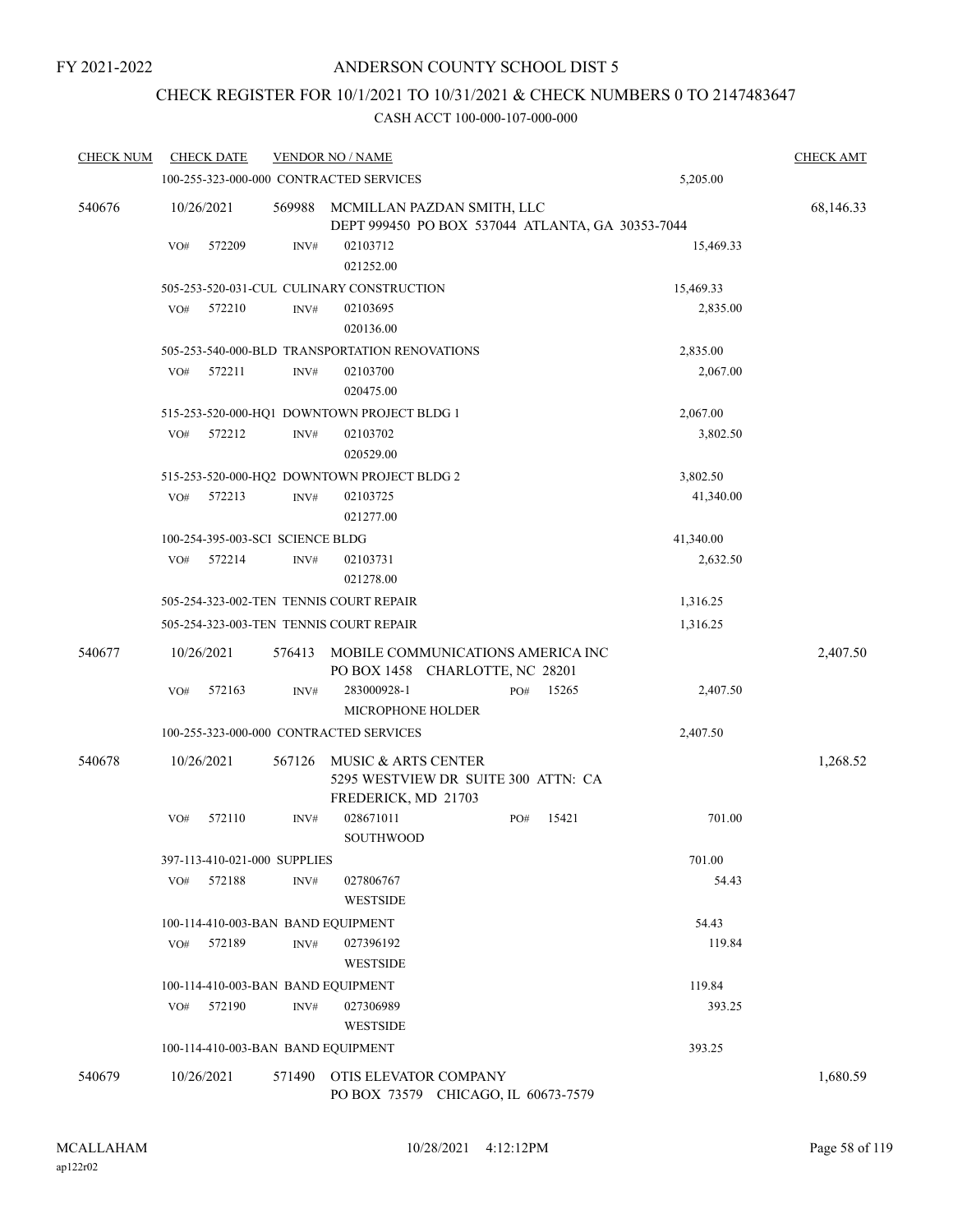## CHECK REGISTER FOR 10/1/2021 TO 10/31/2021 & CHECK NUMBERS 0 TO 2147483647

| <b>CHECK NUM</b> |     | <b>CHECK DATE</b> |                                   | <b>VENDOR NO / NAME</b>                                                                           |     |       |           | <b>CHECK AMT</b> |
|------------------|-----|-------------------|-----------------------------------|---------------------------------------------------------------------------------------------------|-----|-------|-----------|------------------|
|                  | VO# | 572174            | INV#                              | TGA16208001<br><b>VALVE TEST</b>                                                                  |     |       | 1,680.59  |                  |
|                  |     |                   |                                   | 100-254-323-002-400 CONTR SERV-HVAC/ELECT/PLUMBING                                                |     |       | 1,680.59  |                  |
| 540680           |     | 10/26/2021        |                                   | 572248 PINE GROVE, INC<br>POBOX 100 ELGIN, SC 29045-0100                                          |     |       |           | 2,266.32         |
|                  | VO# | 572261            | $\text{INV}\#$                    | KAY2021ED-10-21<br>OCTOBER 2021                                                                   | PO# | 15397 | 2,266.32  |                  |
|                  |     |                   |                                   | 230-127-312-000-000 PURCHASED SERVICES-LD/DD/OHI                                                  |     |       | 2,266.32  |                  |
| 540681           |     | 10/26/2021        | 569972                            | <b>PUBLIX SUPERMARKETS</b><br>BOULEVARD MARKET FAIR 3801 CLEMSON BLVD<br>ANDERSON, SC 29621       |     |       |           | 778.05           |
|                  | VO# | 572164            | INV#                              | 040267<br><b>195 LOAVES SUNFLOWER BREAD</b>                                                       |     |       | 778.05    |                  |
|                  |     |                   |                                   | 802-126-410-000-000 SPED MEETING SUPPLIES                                                         |     |       | 778.05    |                  |
| 540682           |     | 10/26/2021        | 574561                            | RUZGA, MARY**                                                                                     |     |       |           | 32,687.12        |
|                  |     |                   |                                   | 521 CAMBRIDGE DRIVE SPARTANBURG, SC 29301                                                         |     |       |           |                  |
|                  | VO# | 572172            | INV#                              | PROFESSIONAL DEVELOP<br>2021 PORTION                                                              | PO# | 15158 | 32,687.12 |                  |
|                  |     |                   |                                   | 263-224-312-007-PD2 CONTRACT- MATH/ RUZKA                                                         |     |       | 1,557.75  |                  |
|                  |     |                   |                                   | 263-224-312-008-PD2 CONTRACT- MATH/ RUZKA                                                         |     |       | 3,129.36  |                  |
|                  |     |                   |                                   | 263-224-312-010-PD2 CONTRACT-MATH/RUZKA                                                           |     |       | 4,681.50  |                  |
|                  |     |                   |                                   | 263-224-312-012-PD2 CONTRACT-MATH/RUZKA                                                           |     |       | 6,221.32  |                  |
|                  |     |                   |                                   | 263-224-312-013-PD2 CONTRACT- MATH/ RUZKA                                                         |     |       | 4,649.49  |                  |
|                  |     |                   |                                   | 263-224-312-014-PD2 CONTRACT-MATH/RUZKA                                                           |     |       | 4,665.00  |                  |
|                  |     |                   |                                   | 263-224-312-016-PD2 CONTRACT- MATH/ RUZKA                                                         |     |       | 3,126.28  |                  |
|                  |     |                   |                                   | 263-224-312-017-PD2 CONTRACT- MATH/ RUZKA                                                         |     |       | 4,656.42  |                  |
| 540683           |     | 10/26/2021        | 570868                            | <b>SCASBO</b><br>PO BOX 6563 MEMBERSHIP COLUMBIA, SC 29260                                        |     |       |           | 305.00           |
|                  | VO# | 572132            | INV#                              | <b>MCCLUNG</b><br><b>DUES &amp; REGISTRATION</b>                                                  |     |       | 305.00    |                  |
|                  |     |                   |                                   | 100-252-333-000-000 TRIPS AND CONFERENCES                                                         |     |       | 255.00    |                  |
|                  |     |                   | 100-252-640-000-000 DUES AND FEES |                                                                                                   |     |       | 50.00     |                  |
| * 540685         |     | 10/26/2021        | 564045                            | <b>SC DEPT OF EDUCATION</b><br>TEXTBOOK OFFICE 301 GREYSTONE BLVD SUITE 150<br>COLUMBIA, SC 29210 |     |       |           | 347.62           |
|                  | VO# | 572116            | INV#                              | LOST/DAMAGED<br>0405063-3901973                                                                   |     |       | 347.62    |                  |
|                  |     |                   |                                   | 706-271-660-006-414 LOST/DAMAGED BOOKS EXPENSE                                                    |     |       | 347.62    |                  |
|                  |     | 10/26/2021        |                                   |                                                                                                   |     |       |           |                  |
| 540686           |     |                   | 566995                            | <b>SC DEPT OF JUVENILE JUSTICE</b><br>POBOX 21069 ATT: FISCAL AFFAIRS COLUMBIA, SC<br>29221-1069  |     |       |           | 237.85           |
|                  | VO# | 572173            | INV#                              | 2000520545<br><b>PROVISO</b>                                                                      |     |       | 237.85    |                  |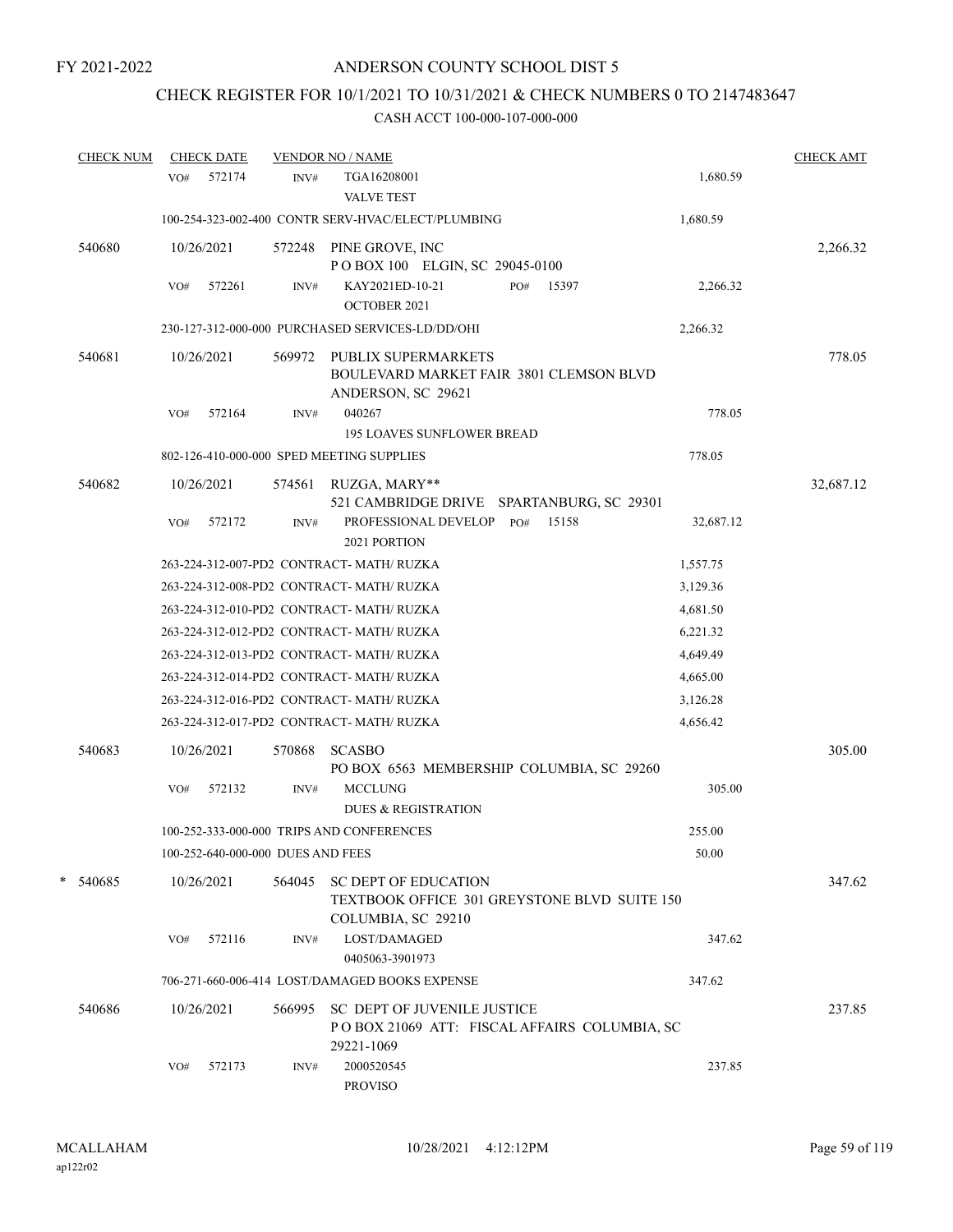## CHECK REGISTER FOR 10/1/2021 TO 10/31/2021 & CHECK NUMBERS 0 TO 2147483647

|   | <b>CHECK NUM</b> |     | <b>CHECK DATE</b>               |        | <b>VENDOR NO / NAME</b>                                                                                   |        | <b>CHECK AMT</b> |
|---|------------------|-----|---------------------------------|--------|-----------------------------------------------------------------------------------------------------------|--------|------------------|
|   |                  |     |                                 |        | 100-412-720-000-000 PAYMENTS TO OTHER GOV'T UNITS                                                         | 237.85 |                  |
|   | 540687           |     | 10/26/2021                      |        | 576565 SC GRAPHICS INC<br>100 CONTROL DR ANDERSON, SC 29625                                               |        | 341.33           |
|   |                  | VO# | 572117                          | INV#   | 4139<br><b>FLYERS</b>                                                                                     | 187.25 |                  |
|   |                  |     |                                 |        | 100-254-410-000-001 MAINT. SUPPLIES-STRUCTURES                                                            | 187.25 |                  |
|   |                  |     | VO# 572249                      | INV#   | 4142                                                                                                      | 154.08 |                  |
|   |                  |     |                                 |        | TLH ADA SIGNS                                                                                             |        |                  |
|   |                  |     |                                 |        | 100-254-410-002-001 SUPPLIES - MAINTENANCE                                                                | 154.08 |                  |
|   | 540688           |     | 10/26/2021                      | 576147 | <b>SCHNEIDER TREE CARE</b><br>713 EAST GREENVILLE ST. SUITE D BOX 284<br>ANDERSON, SC 29621               |        | 307.00           |
|   |                  | VO# | 572118                          | INV#   | 1491                                                                                                      | 307.00 |                  |
|   |                  |     |                                 |        | <b>WESTSIDE</b>                                                                                           |        |                  |
|   |                  |     |                                 |        | 100-254-323-003-400 CONTR SERV-HVAC/ELECT/PLUMBING                                                        | 307.00 |                  |
| * | 540690           |     | 10/26/2021                      | 572885 | <b>SCMEA ORCHESTRA DIVISION</b><br>SUSAN WINES, WADE HAMPTON HS 100 PINE KNOLL<br>DR GREENVILLE, SC 29609 |        | 250.00           |
|   |                  | VO# | 572222                          | INV#   | <b>REGISTRATIONS</b><br><b>SOUTHWOOD</b>                                                                  | 250.00 |                  |
|   |                  |     |                                 |        | 721-190-660-021-659 ORCHESTRA HIGH EXPENSE                                                                | 250.00 |                  |
|   | 540691           |     | 10/26/2021                      | 571007 | SIMPLIFIED OFFICE SYSTEMS<br>6220 BUSH RIVER ROAD COLUMBIA, SC 29212                                      |        | 1,294.16         |
|   |                  | VO# | 572139                          | INV#   | 211020-0111<br><b>SOUTHWOOD</b>                                                                           | 141.33 |                  |
|   |                  |     | 100-113-410-021-000 SUPPLIES    |        |                                                                                                           | 141.33 |                  |
|   |                  |     | VO# 572140                      | INV#   | 211020-0714<br><b>VARENNES</b>                                                                            | 14.68  |                  |
|   |                  |     |                                 |        | 201-112-490-016-000 OTHER/COPIER COST                                                                     | 14.68  |                  |
|   |                  |     | VO# 572141                      | INV#   | 211020-0978<br><b>VARENNES</b>                                                                            | 307.66 |                  |
|   |                  |     |                                 |        | 201-112-490-016-000 OTHER/COPIER COST                                                                     | 307.66 |                  |
|   |                  | VO# | 572142                          | INV#   | 211020-0980<br>WHITEHALL                                                                                  | 537.47 |                  |
|   |                  |     | 201-112-490-019-000 COPIER COST |        |                                                                                                           | 537.47 |                  |
|   |                  |     | VO# 572143                      | INV#   | 211020-0713<br><b>CALHOUN</b>                                                                             | 64.55  |                  |
|   |                  |     | 201-112-490-014-000 COPIER COST |        |                                                                                                           | 64.55  |                  |
|   |                  | VO# | 572144                          | INV#   | 211020-0977<br><b>CALHOUN</b>                                                                             | 228.47 |                  |
|   |                  |     | 201-112-490-014-000 COPIER COST |        |                                                                                                           | 228.47 |                  |
|   | 540692           |     | 10/26/2021                      | 569972 | <b>SOUTHSIDE HIGH SCHOOL</b><br>6630 FRONTAGE ROAD GREENVILLE, SC 29605                                   |        | 200.00           |
|   |                  | VO# | 572146                          | INV#   | ROBERT ANDERSON                                                                                           | 200.00 |                  |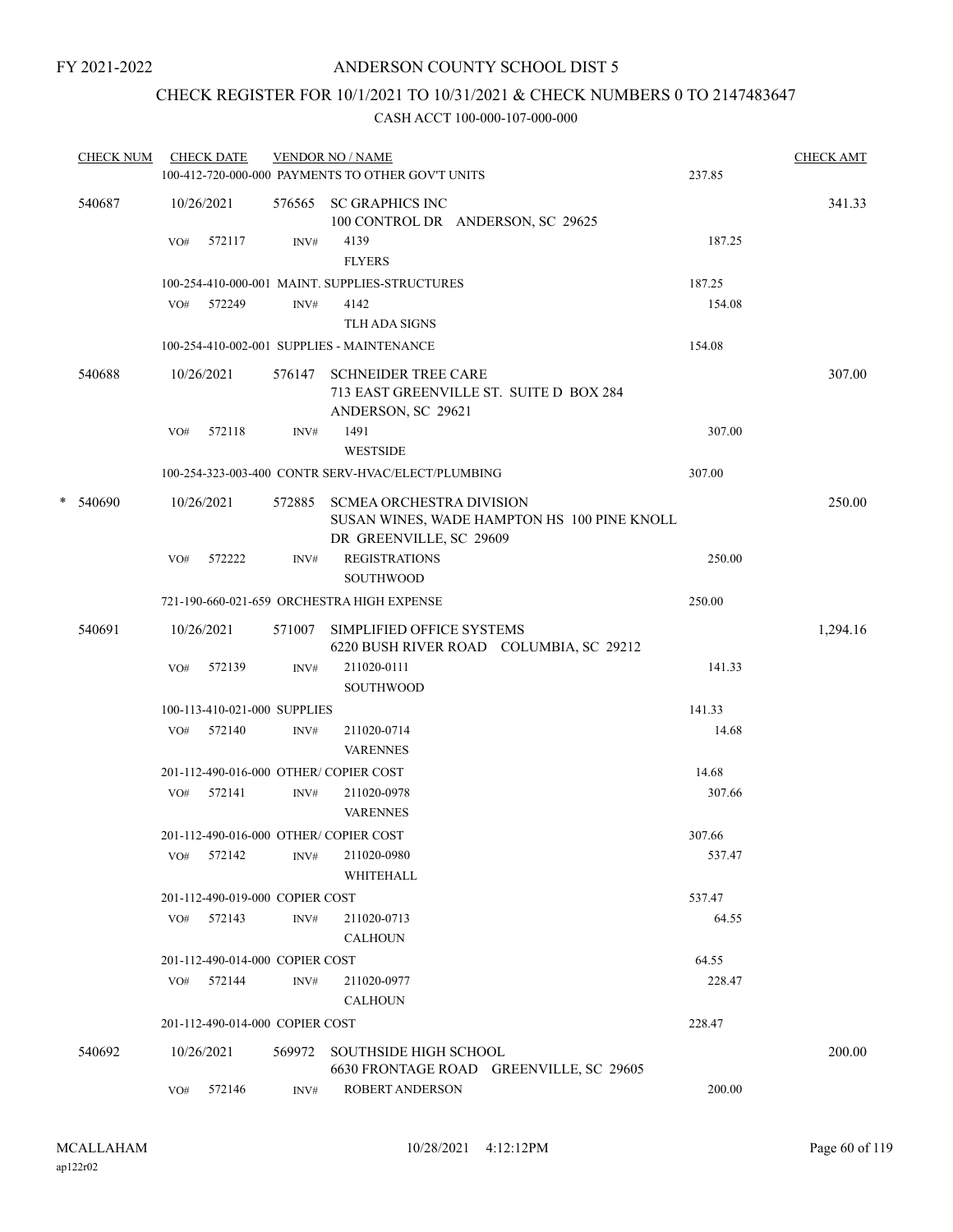## CHECK REGISTER FOR 10/1/2021 TO 10/31/2021 & CHECK NUMBERS 0 TO 2147483647

| <b>CHECK NUM</b> | <b>CHECK DATE</b>                        |        | <b>VENDOR NO / NAME</b>                                                      |     |       |          | <b>CHECK AMT</b> |
|------------------|------------------------------------------|--------|------------------------------------------------------------------------------|-----|-------|----------|------------------|
|                  |                                          |        | <b>TEAM ENTRY FEE</b>                                                        |     |       |          |                  |
|                  |                                          |        | 706-271-660-006-751 BASKETBALL BOYS EXPENSE                                  |     |       | 100.00   |                  |
|                  |                                          |        | 706-271-660-006-752 BASKETBALL GIRLS EXPENSE                                 |     |       | 100.00   |                  |
| 540693           | 10/26/2021                               | 577045 | SPECIALTY TAG & LABEL INC<br>3963 FALCON PARKING FLOWERY BRANCH, GA<br>30542 |     |       |          | 1,230.11         |
|                  | 572227<br>VO#                            | INV#   | 55374<br><b>SUPPLIES</b>                                                     | PO# | 15403 | 1,230.11 |                  |
|                  | 329-115-410-031-0CO SUPPLIES-STATE (C/O) |        |                                                                              |     |       | 1,230.11 |                  |
| 540694           | 10/26/2021                               | 574096 | SUMMIT CONSTRUCTION GROUP LLS<br>101 CONCORD CIRCLE ANDERSON, SC 29621       |     |       |          | 16,350.00        |
|                  | VO#<br>572243                            | INV#   | 202137<br>MULCHING & BUSH TRIMMING                                           | PO# | 14963 | 9,600.00 |                  |
|                  | 100-254-410-002-MUL MULCH                |        |                                                                              |     |       | 4,800.00 |                  |
|                  | 100-254-410-003-MUL MULCH                |        |                                                                              |     |       | 4,800.00 |                  |
|                  | 572252<br>VO#                            | INV#   | 202138                                                                       |     |       | 400.00   |                  |
|                  |                                          |        | <b>REPAIR FENCE</b>                                                          |     |       |          |                  |
|                  |                                          |        | 100-254-323-000-400 CONTRACT SRVS.-HVAC                                      |     |       | 400.00   |                  |
|                  | 572253<br>VO#                            | INV#   | 202139<br><b>MIDWAY</b>                                                      |     |       | 2,500.00 |                  |
|                  |                                          |        | 100-254-323-017-400 CONTR SERV-HVAC/ELECT/PLUMBING                           |     |       | 2,500.00 |                  |
|                  | VO#<br>572254                            | INV#   | 202135<br><b>WEST MARKET</b>                                                 |     |       | 150.00   |                  |
|                  |                                          |        | 100-254-323-018-400 CONTR SERV-HVAC/ELECT/PLUMBING                           |     |       | 150.00   |                  |
|                  | 572255<br>VO#                            | INV#   | 202134<br><b>WESTSIDE</b>                                                    |     |       | 1,800.00 |                  |
|                  |                                          |        | 100-254-323-003-400 CONTR SERV-HVAC/ELECT/PLUMBING                           |     |       | 1,800.00 |                  |
|                  | 572256<br>VO#                            | INV#   | 202136<br><b>WESTSIDE</b>                                                    |     |       | 1,900.00 |                  |
|                  |                                          |        | 100-254-323-003-400 CONTR SERV-HVAC/ELECT/PLUMBING                           |     |       | 1,900.00 |                  |
| 540695           | 10/26/2021                               | 576973 | SUNBELT STAFFING, LLC<br>PO BOX 934411 ATLANTA, GA 31193-4411                |     |       |          | 7,920.00         |
|                  | VO#<br>572218                            | INV#   | 20236038<br><b>SPEECH SERVICES</b>                                           | PO# | 15422 | 2,400.00 |                  |
|                  | 203-127-312-000-000 PURCHASED SERVICES   |        |                                                                              |     |       | 2,400.00 |                  |
|                  | 572259<br>VO#                            | INV#   | 20231227<br><b>SPEECH SERVICES</b>                                           | PO# | 15422 | 2,480.00 |                  |
|                  | 203-127-312-000-000 PURCHASED SERVICES   |        |                                                                              |     |       | 2,480.00 |                  |
|                  | 572260<br>VO#                            | INV#   | 20225542<br><b>SPEECH SERVICES</b>                                           | PO# | 15422 | 3,040.00 |                  |
|                  | 203-127-312-000-000 PURCHASED SERVICES   |        |                                                                              |     |       | 3,040.00 |                  |
| 540696           | 10/26/2021                               | 569972 | TERRI HAMMOND<br>1001 WINTERREEN COURT ANDERSON, SC 29625                    |     |       |          | 297.95           |
|                  | 572045<br>VO#                            | INV#   | <b>WESTSIDE</b>                                                              |     |       | 297.95   |                  |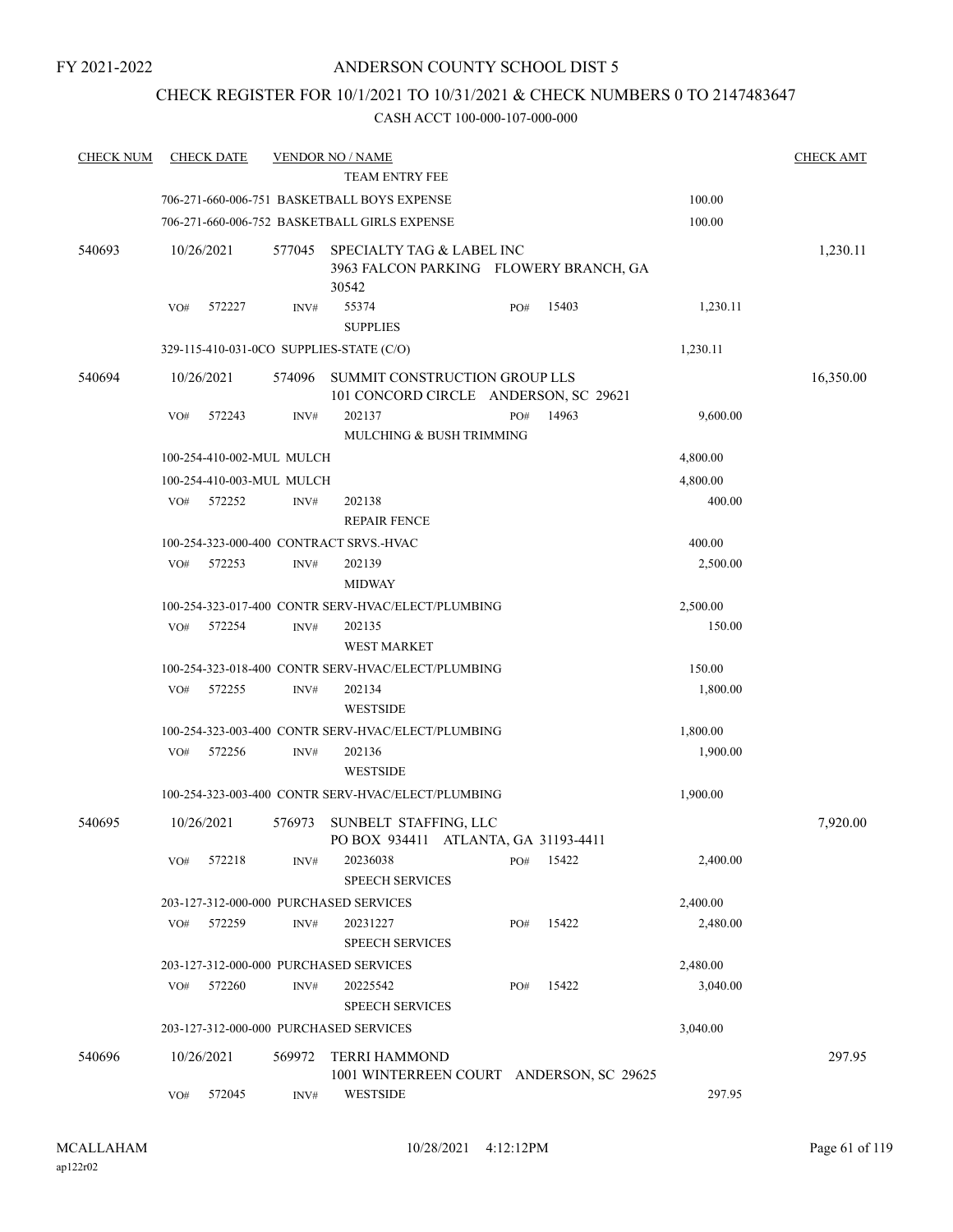### ANDERSON COUNTY SCHOOL DIST 5

## CHECK REGISTER FOR 10/1/2021 TO 10/31/2021 & CHECK NUMBERS 0 TO 2147483647

| <b>CHECK NUM</b> | <b>CHECK DATE</b>                        |        | <b>VENDOR NO / NAME</b>                                                                                           |          | <b>CHECK AMT</b> |
|------------------|------------------------------------------|--------|-------------------------------------------------------------------------------------------------------------------|----------|------------------|
|                  |                                          |        | LUNCH REFUND                                                                                                      |          |                  |
|                  |                                          |        | 600-000-474-003-000 REVENUES COLLECTED IN ADVANCE                                                                 | 297.95   |                  |
| 540697           | 10/26/2021                               | 577057 | THE BRADFORD FOOD GROUP LLC<br>411 HARDEN ROAD ANDERSON, SC 29621                                                 |          | 856.00           |
|                  | VO#<br>572194                            | INV#   | 00010<br><b>GLENVIEW</b>                                                                                          | 856.00   |                  |
|                  |                                          |        | 720-271-660-020-411 MISCELLANEOUS EXPENSE                                                                         | 288.90   |                  |
|                  | 802-113-410-020-000 SUPPLIES - RETENTION |        |                                                                                                                   | 567.10   |                  |
| 540698           | 10/26/2021                               | 501700 | THE PRINTER<br>A DIVISION OF LITTLE PRINTING P.O. BOX 630<br>ANDERSON, SC 29622                                   |          | 337.26           |
|                  | VO#<br>572187                            | INV#   | 29462<br><b>COPIES</b>                                                                                            | 337.26   |                  |
|                  | 100-114-410-003-000 SUPPLIES             |        |                                                                                                                   | 337.26   |                  |
| 540699           | 10/26/2021                               | 576122 | THERE IS HOPE COUNSELING, LLC<br>ROYCE V. MILLER 144 THOMAS GREEN BLVD, SUITE<br>223 CLEMSON, SC 29631            |          | 875.00           |
|                  | 572217<br>VO#                            | INV#   | 161798<br>15430<br>PO#<br>CONSULTING                                                                              | 875.00   |                  |
|                  |                                          |        | 237-128-313-002-021 STUDENT SERVICES/ COUNSELOR                                                                   | 437.50   |                  |
|                  |                                          |        | 237-128-313-003-021 STUDENT SERVICES/ COUNSELOR                                                                   | 437.50   |                  |
| 540700           | 10/26/2021                               | 575941 | TRIPLE P AMERICA<br>ATTN: KRISTIN PATTERSON, TRAINING COORDI 1201<br>LINCOLN STREET, SUITE 201 COLUMBIA, SC 29201 |          | 1,525.00         |
|                  | 572148<br>VO#                            | INV#   | <b>INTPA18912</b><br><b>SEMINAR</b>                                                                               | 1,525.00 |                  |
|                  |                                          |        | 210-211-332-001-021 IN-DISTRICT TRAVEL/SOC WORKER                                                                 | 1,525.00 |                  |
| 540701           | 10/26/2021                               | 573815 | UNITED REFRIGERATION, INC<br>PO BOX 740703 ATLANTA, GA 30374-0703                                                 |          | 106.65           |
|                  | VO#<br>572246                            | INV#   | 80224258-01<br><b>SUPPLIES</b>                                                                                    | 106.65   |                  |
|                  |                                          |        | 100-254-410-006-001 SUPPLIES - MAINTENANCE                                                                        | 106.65   |                  |
| 540702           | 10/26/2021                               |        | 574511 VERIFIED SERVICES LTD, LLC<br>518 COUNTRY MDWS ANDERSON, SC 29626                                          |          | 7,366.78         |
|                  | 572151<br>VO#                            | INV#   | VSSC180893<br>PO#<br>15337<br><b>FIRE READY HOOD</b>                                                              | 7,366.78 |                  |
|                  | 100-221-410-000-000 SUPPLIES             |        |                                                                                                                   | 7,366.78 |                  |
| * 540705         | 10/26/2021                               | 573864 | WELLS FARGO VENDOR FIN SERV<br>PO BOX 105743 ATLANTA, GA 30348-5743                                               |          | 2,783.69         |
|                  | 572152<br>VO#                            | INV#   | 5017038279<br><b>ADULT ED</b>                                                                                     | 252.52   |                  |
|                  | 723-190-660-023-913 COPIER EXPENSE       |        |                                                                                                                   | 252.52   |                  |
|                  | 572153<br>VO#                            | INV#   | 5016973539                                                                                                        | 174.41   |                  |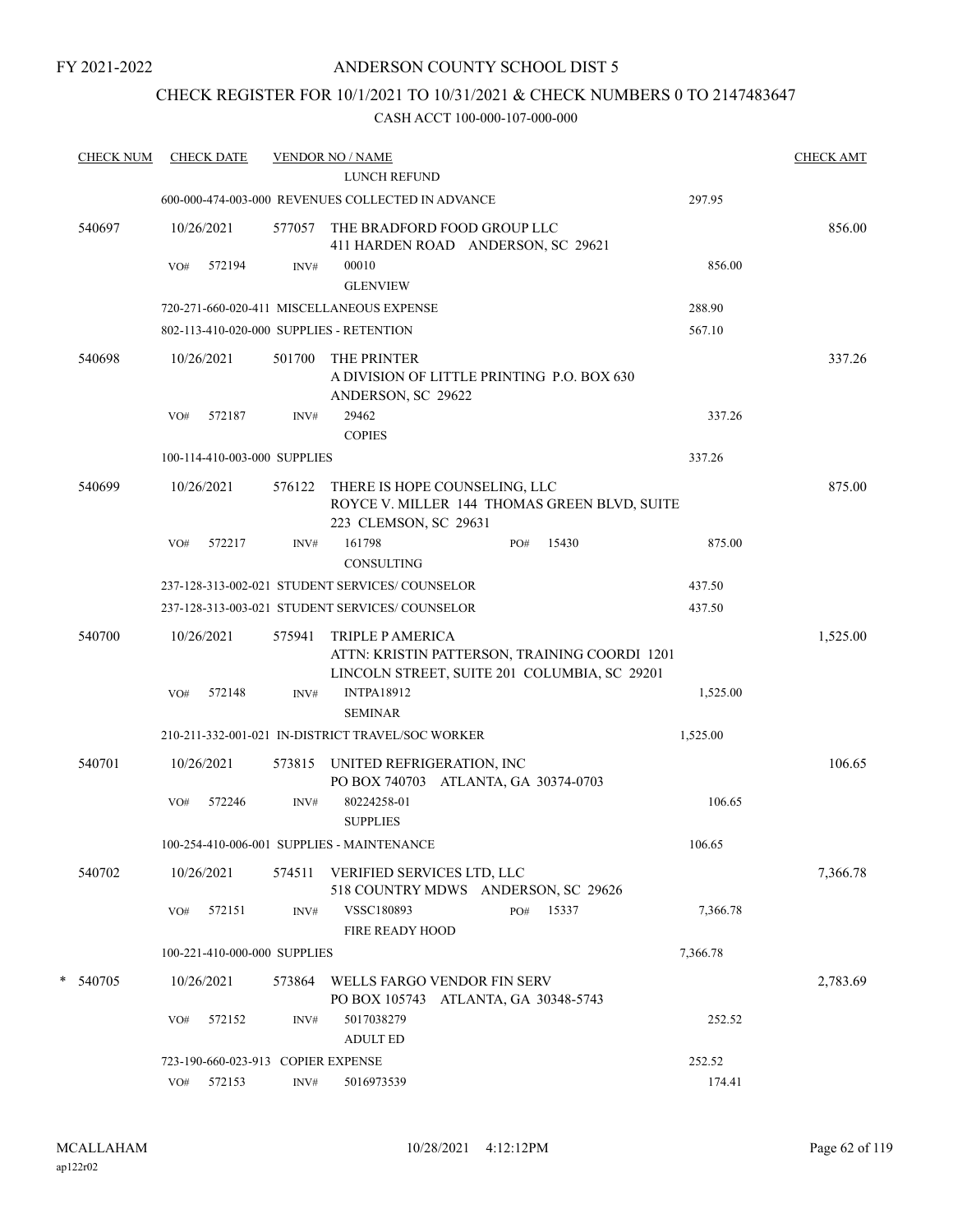### ANDERSON COUNTY SCHOOL DIST 5

# CHECK REGISTER FOR 10/1/2021 TO 10/31/2021 & CHECK NUMBERS 0 TO 2147483647

| <b>CHECK NUM</b> | CHECK DATE                         |        | <b>VENDOR NO / NAME</b>                            |                                              |       |           | <b>CHECK AMT</b> |
|------------------|------------------------------------|--------|----------------------------------------------------|----------------------------------------------|-------|-----------|------------------|
|                  |                                    |        | <b>ADULT ED</b>                                    |                                              |       |           |                  |
|                  | 723-190-660-023-913 COPIER EXPENSE |        |                                                    |                                              |       | 174.41    |                  |
|                  | 572154<br>VO#                      | INV#   | 5016829127<br><b>ADULT ED</b>                      |                                              |       | 55.46     |                  |
|                  | 723-190-660-023-913 COPIER EXPENSE |        |                                                    |                                              |       | 55.46     |                  |
|                  | VO# 572264                         | INV#   | 5017298462<br>AIT                                  | PO#                                          | 15006 | 314.44    |                  |
|                  |                                    |        | 329-115-690-031-000 OTHER OBJECTS-WBL              |                                              |       | 314.44    |                  |
|                  | VO# 572267                         | INV#   | 5017277046<br><b>MCCANTS</b>                       | PO#                                          | 15002 | 460.10    |                  |
|                  |                                    |        | 100-113-410-005-VEN SUPPLY-ADDT'L FOR LOST VENDING |                                              |       | 460.10    |                  |
|                  | 572268<br>VO#                      | INV#   | 5017288955<br><b>ROBERT ANDERSON</b>               | PO#                                          | 15086 | 136.70    |                  |
|                  | 100-113-410-006-000 SUPPLIES       |        |                                                    |                                              |       | 136.70    |                  |
|                  | 572270<br>VO#                      | INV#   | 5017056846<br><b>GLENVIEW</b>                      | PO#                                          | 15084 | 369.15    |                  |
|                  | 100-113-410-020-000 SUPPLIES       |        |                                                    |                                              |       | 369.15    |                  |
|                  | 572271<br>VO#                      | INV#   | 5017236368<br><b>MIDWAY</b>                        | PO#                                          | 15085 | 214.00    |                  |
|                  | 100-112-410-017-000 SUPPLIES       |        |                                                    |                                              |       | 214.00    |                  |
|                  | 572272<br>VO#                      | INV#   | 5017187530<br><b>TRANSPORTATION</b>                | PO#                                          | 15003 | 226.31    |                  |
|                  |                                    |        | 100-255-323-000-000 CONTRACTED SERVICES            |                                              |       | 226.31    |                  |
|                  | VO# 572273                         | INV#   | 5017242424<br><b>SOUTHWOOD</b>                     | PO#                                          | 14998 | 355.24    |                  |
|                  | 100-114-410-021-000 SUPPLIES       |        |                                                    |                                              |       | 355.24    |                  |
|                  | VO#<br>572274                      | INV#   | 5017242437<br><b>SOUTH FANT</b>                    | PO#                                          | 15001 | 225.36    |                  |
|                  | 100-147-410-015-000 SUPPLIES       |        |                                                    |                                              |       | 225.36    |                  |
| 540706           | 10/28/2021                         |        | 565616 ADORAMA                                     | 42 WEST 18TH STREET ATT: ACCOUNTS RECEIVABLE |       |           | 384.94           |
|                  |                                    |        | NEW YORK, NY 10011                                 |                                              |       |           |                  |
|                  | 572321<br>VO#                      | INV#   | 29769300<br><b>CHARGER</b>                         | PO#                                          | 15243 | 384.94    |                  |
|                  |                                    |        | 100-266-314-000-000 REPAIRS TO EQUIPMENT           |                                              |       | 384.94    |                  |
| 540707           | 10/28/2021                         | 105500 | ALL PHASE ELECTRIC SUPPLY                          | PO BOX 936240 ATLANTA, GA 31193-6240         |       |           | 224.29           |
|                  | 572322<br>VO#                      | INV#   | 0184-1009794<br><b>SUPPLIES</b>                    |                                              |       | 224.29    |                  |
|                  |                                    |        | 100-254-410-020-001 SUPPLIES - MAINTENANCE         |                                              |       | 224.29    |                  |
| 540708           | 10/28/2021                         | 576412 | AMAZON CAPITAL SERVICES                            | PO BOX 035184 SEATTLE, WA 98124-5184         |       |           | 13,886.34        |
|                  | VO#<br>572367                      | INV#   | <b>PURCHASES</b><br>#A2QG7V7TDJIMYY                |                                              |       | 13,886.34 |                  |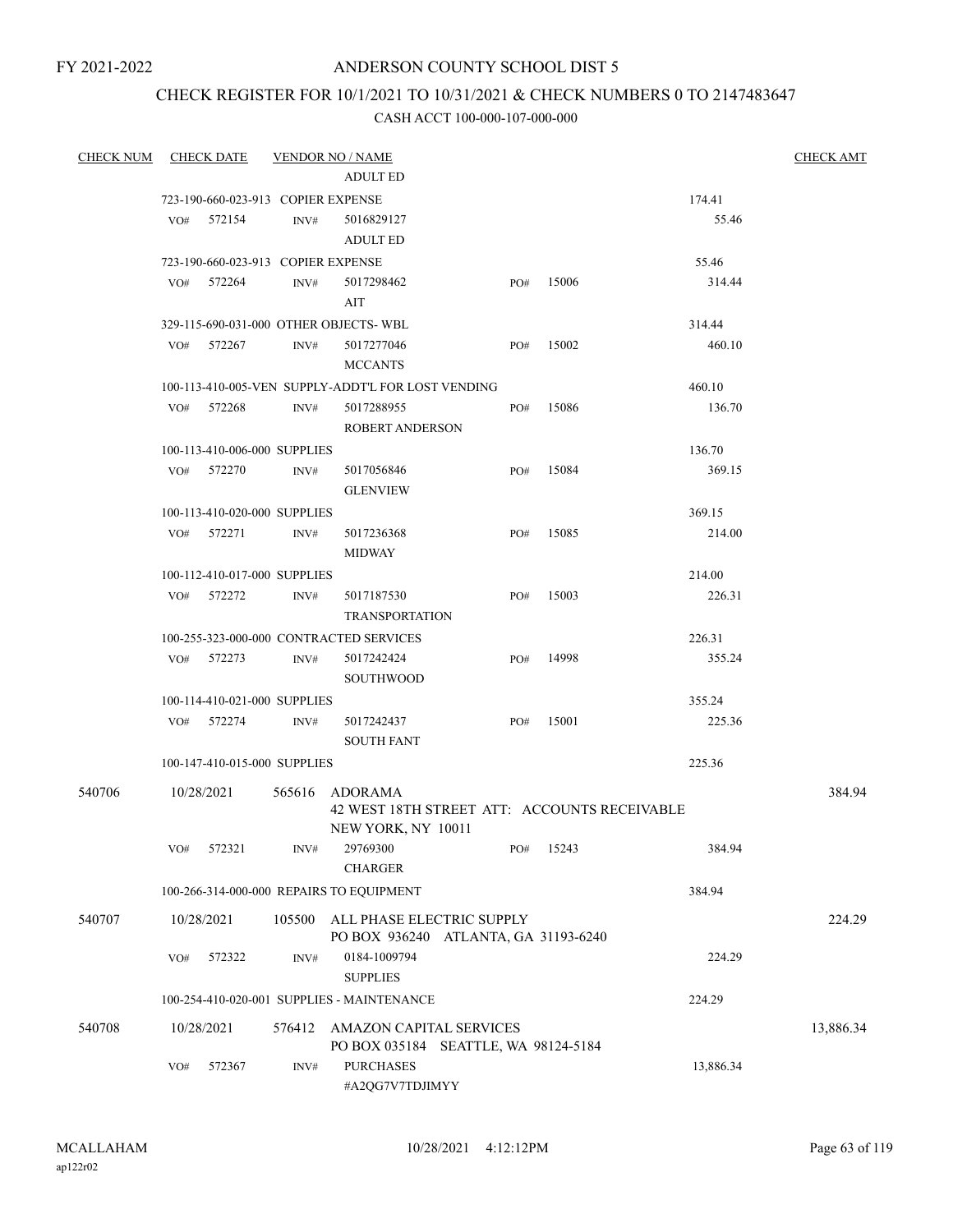## CHECK REGISTER FOR 10/1/2021 TO 10/31/2021 & CHECK NUMBERS 0 TO 2147483647

| <b>CHECK NUM</b> | <b>CHECK DATE</b>                        |        | <b>VENDOR NO / NAME</b>                                                                     |                  | <b>CHECK AMT</b> |
|------------------|------------------------------------------|--------|---------------------------------------------------------------------------------------------|------------------|------------------|
|                  | 100-112-410-000-000 SUPPLIES             |        |                                                                                             | 123.40           |                  |
|                  | 100-112-410-014-000 SUPPLIES             |        |                                                                                             | 226.96           |                  |
|                  | 100-113-410-005-000 SUPPLIES             |        |                                                                                             | 81.31            |                  |
|                  | 100-114-410-003-ROT ROTC                 |        |                                                                                             | 674.47           |                  |
|                  | 100-212-410-000-000 SUPPLIES             |        |                                                                                             | 83.18            |                  |
|                  |                                          |        | 100-221-410-000-DIS DIGITAL INTEGRATION SUPPLIES                                            | 979.10           |                  |
|                  | 100-233-410-013-000 SUPPLIES             |        |                                                                                             | 168.90           |                  |
|                  | 201-112-410-007-000 SUPPLIES             |        |                                                                                             | 146.13           |                  |
|                  | 201-112-410-012-000 SUPPLIES             |        |                                                                                             | 36.35            |                  |
|                  | 201-112-410-012-000 SUPPLIES             |        |                                                                                             | 1,154.10         |                  |
|                  | 201-112-410-014-000 SUPPLIES             |        |                                                                                             | 999.93           |                  |
|                  | 201-112-410-014-000 SUPPLIES             |        |                                                                                             | 25.64            |                  |
|                  | 201-112-410-014-000 SUPPLIES             |        |                                                                                             | 673.47           |                  |
|                  | 202-112-410-007-000 SUPPLIES             |        |                                                                                             | $-38.27$         |                  |
|                  | 203-127-410-000-000 SUPPLIES             |        |                                                                                             | 11.76            |                  |
|                  | 205-137-410-018-000 SUPPLIES             |        |                                                                                             | 104.30           |                  |
|                  | 329-113-410-020-0CO SUPPLIES-STATE (C/O) |        |                                                                                             | 374.49           |                  |
|                  | 329-114-410-002-0CO SUPPLIES-STATE (C/O) |        |                                                                                             | 374.49           |                  |
|                  | 329-114-410-002-0CO SUPPLIES-STATE (C/O) |        |                                                                                             | 12.84            |                  |
|                  | 329-114-410-003-0CO SUPPLIES-STATE (C/O) |        |                                                                                             | 374.49           |                  |
|                  | 329-114-410-003-0CO SUPPLIES-STATE (C/O) |        |                                                                                             | 6.42             |                  |
|                  | 338-112-410-016-EAR SUPPLIES             |        |                                                                                             | 68.38            |                  |
|                  |                                          |        | 713-271-660-013-201 MISCELLANEOUS EXPENSE<br>713-271-660-013-201 MISCELLANEOUS EXPENSE      | 685.46<br>199.00 |                  |
|                  |                                          |        | 716-271-660-016-201 MISCELLANEOUS EXPENSE                                                   | 526.20           |                  |
|                  |                                          |        | 716-271-660-016-201 MISCELLANEOUS EXPENSE                                                   | 48.20            |                  |
|                  | 802-113-410-006-001 BOOK STUDY SUPPLIES  |        |                                                                                             | 2,674.00         |                  |
|                  | 802-113-410-020-001 BOOK STUDY SUPPLIES  |        |                                                                                             | 1,176.26         |                  |
|                  | 802-113-410-021-001 BOOK STUDY SUPPLIES  |        |                                                                                             | 695.34           |                  |
|                  | 802-115-410-031-001 BOOK STUDY SUPPLIES  |        |                                                                                             | 329.13           |                  |
|                  | 802-147-410-018-001 BOOK STUDY SUPPLIES  |        |                                                                                             | 865.35           |                  |
|                  | 871-113-410-000-000 SUPPLIES             |        |                                                                                             | 25.56            |                  |
| 540709           | 10/28/2021                               | 570950 | ANDERSON COUNTY SHERIFF'S OFFICE<br>ATTN: JAMIE LAZAR 305 CAMSON ROAD<br>ANDERSON, SC 29621 |                  | 1,977.50         |
|                  | 572323<br>VO#                            | INV#   | 10/22/21<br><b>WESTSIDE</b>                                                                 | 1,120.00         |                  |
|                  |                                          |        | 703-271-660-003-671 FOOTBALL GATE RECEIPTS EXPENSE                                          | 1,120.00         |                  |
|                  | VO#<br>572324                            | INV#   | 10/22/21<br>TLH                                                                             | 227.50           |                  |
|                  |                                          |        | 702-271-660-002-671 FOOTBALL GATE RECEIPTS EXPENSE                                          | 227.50           |                  |
|                  | 572325<br>VO#                            | INV#   | 10/23/21                                                                                    | 280.00           |                  |
|                  |                                          |        | <b>TLH</b>                                                                                  |                  |                  |
|                  |                                          |        | 702-271-660-002-669 V CHEERLEADERS-CURR.YR. EXPENSE                                         | 280.00           |                  |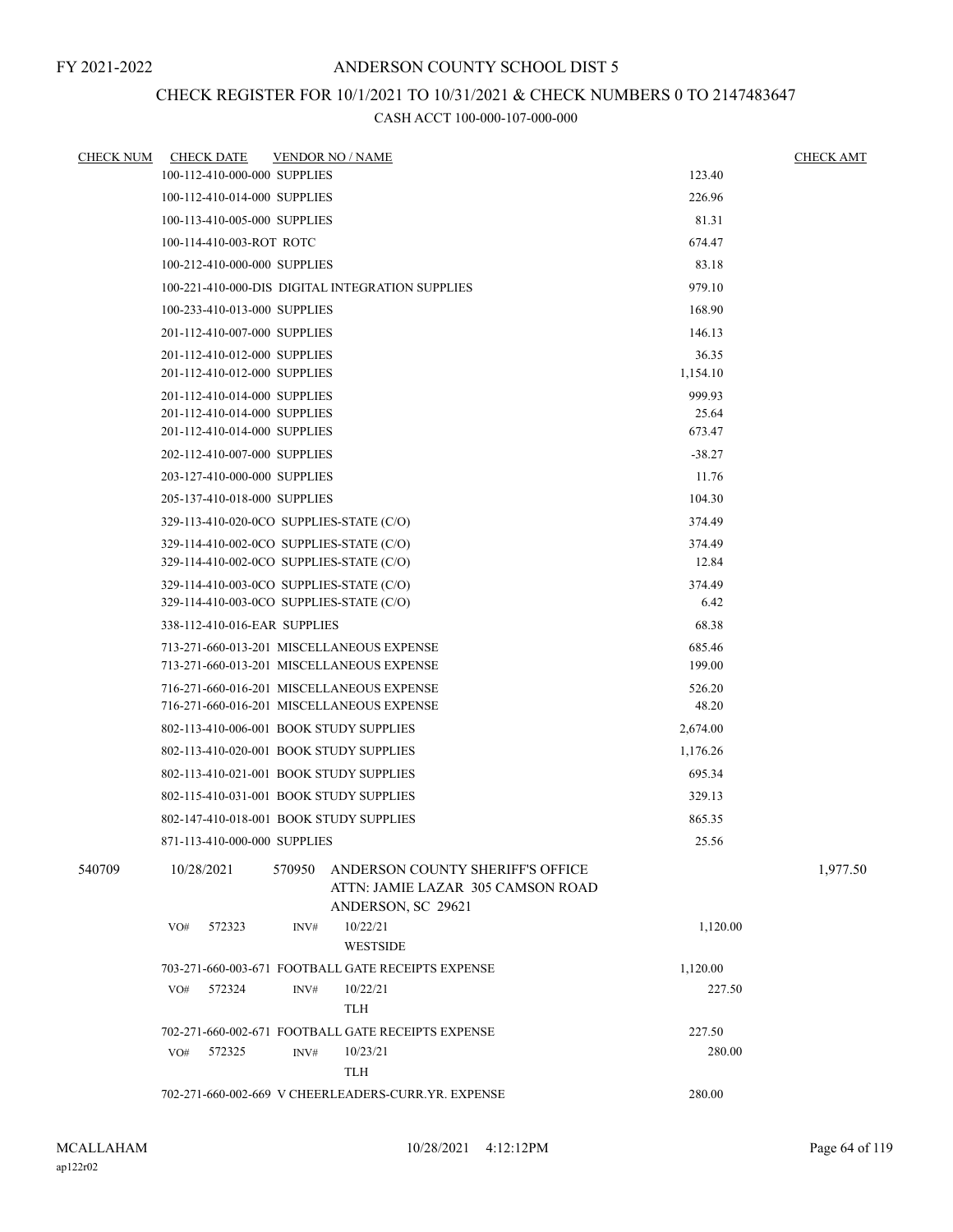# CHECK REGISTER FOR 10/1/2021 TO 10/31/2021 & CHECK NUMBERS 0 TO 2147483647

|   | <b>CHECK NUM</b> | <b>CHECK DATE</b> |                                          | <b>VENDOR NO / NAME</b>                                                                                   |     |                                 |          | <b>CHECK AMT</b> |
|---|------------------|-------------------|------------------------------------------|-----------------------------------------------------------------------------------------------------------|-----|---------------------------------|----------|------------------|
|   |                  | VO#               | 572326<br>INV#                           | 10/21/21<br><b>TLH</b>                                                                                    |     |                                 | 350.00   |                  |
|   |                  |                   |                                          | 702-271-660-002-671 FOOTBALL GATE RECEIPTS EXPENSE                                                        |     |                                 | 350.00   |                  |
|   | 540710           | 10/28/2021        | 570168                                   | APPLE, INC<br>PO BOX 281877 ATT: ACCOUNTS RECEIVABLE<br>ATLANTA, GA 30384-1877                            |     |                                 |          | 628.09           |
|   |                  | VO#               | 572327<br>INV#                           | AG08450808<br><b>AIRPODS</b>                                                                              | PO# | 15415                           | 266.43   |                  |
|   |                  |                   |                                          | 100-266-345-000-000 TECHNOLOGY INFRASTRUCTURE                                                             |     |                                 | 266.43   |                  |
|   |                  | VO# 572328        | INV#                                     | AG06957972<br><b>MACBOOK</b>                                                                              | PO# | 15359                           | 361.66   |                  |
|   |                  |                   |                                          | 515-253-520-000-HQ1 DOWNTOWN PROJECT BLDG 1                                                               |     |                                 | 361.66   |                  |
|   | 540711           | 10/28/2021        | 574195                                   | ARNOLDS OF ANDERSON<br>184 CIVIC CENTER BLVD. ANDERSON, SC 29625                                          |     |                                 |          | 280.00           |
|   |                  | VO#               | 572385<br>INV#                           | 10031<br><b>NEVITT FOREST</b>                                                                             |     |                                 | 280.00   |                  |
|   |                  |                   | 802-112-410-012-000 SUPPLIES - RETENTION |                                                                                                           |     |                                 | 280.00   |                  |
|   | 540712           | 10/28/2021        |                                          | 577065 BATES, WILSON**<br>437 MADISON CREEK CT LYMAN, SC 29365                                            |     |                                 |          | 150.10           |
|   |                  | VO#               | 572435<br>INV#                           | OCT <sub>22</sub><br>FOOTBALL OFFICIAL                                                                    |     |                                 | 150.10   |                  |
|   |                  |                   |                                          | 703-271-660-003-671 FOOTBALL GATE RECEIPTS EXPENSE                                                        |     |                                 | 150.10   |                  |
| * | 540714           | 10/28/2021        | 575063                                   | BAYADA HOME HEALTH CARE, INC.<br>PO BOX 536446 PITTSBURGH, PA 15253-5906                                  |     |                                 |          | 483.00           |
|   |                  | VO#               | 572390<br>$\text{INV}\#$                 | 16871315<br><b>MIDWAY ELEM</b>                                                                            |     |                                 | 483.00   |                  |
|   |                  |                   | 203-127-312-017-000 PURCHASED SERVICES   |                                                                                                           |     |                                 | 483.00   |                  |
|   | 540715           | 10/28/2021        |                                          | 567918 BERNHARDT HOUSE OF VIOLINS LLC<br>5 CATEECHEE AVE ATT: ACCOUNTS RECEIVABLE<br>GREENVILLE, SC 29605 |     |                                 |          | 130.33           |
|   |                  | VO#               | 572334<br>INV#                           | 255796<br><b>SUPPLIES</b>                                                                                 |     |                                 | 130.33   |                  |
|   |                  |                   | 309-113-410-021-000 SUPPLIES             |                                                                                                           |     |                                 | 130.33   |                  |
|   | 540716           | 10/28/2021        | 569296                                   | <b>CAPITAL ONE</b><br>PO BOX 60506                                                                        |     | CITY OF INDUSTRY, CA 91716-0506 |          | 136.10           |
|   |                  | VO#               | 572376<br>INV#                           | <b>PURCHASES</b><br>ACCT 635592                                                                           |     |                                 | 136.10   |                  |
|   |                  |                   |                                          | 717-190-660-017-201 MISCELLANEOUS EXPENSE                                                                 |     |                                 | 136.10   |                  |
|   | 540717           | 10/28/2021        | 569296                                   | <b>CAPITAL ONE</b><br>PO BOX 60506                                                                        |     | CITY OF INDUSTRY, CA 91716-0506 |          | 1,290.54         |
|   |                  | VO#               | 572371<br>INV#                           | 1638252066<br>ACCT #611452                                                                                |     |                                 | 1,290.54 |                  |
|   |                  |                   | 100-113-410-006-000 SUPPLIES             |                                                                                                           |     |                                 | 16.02    |                  |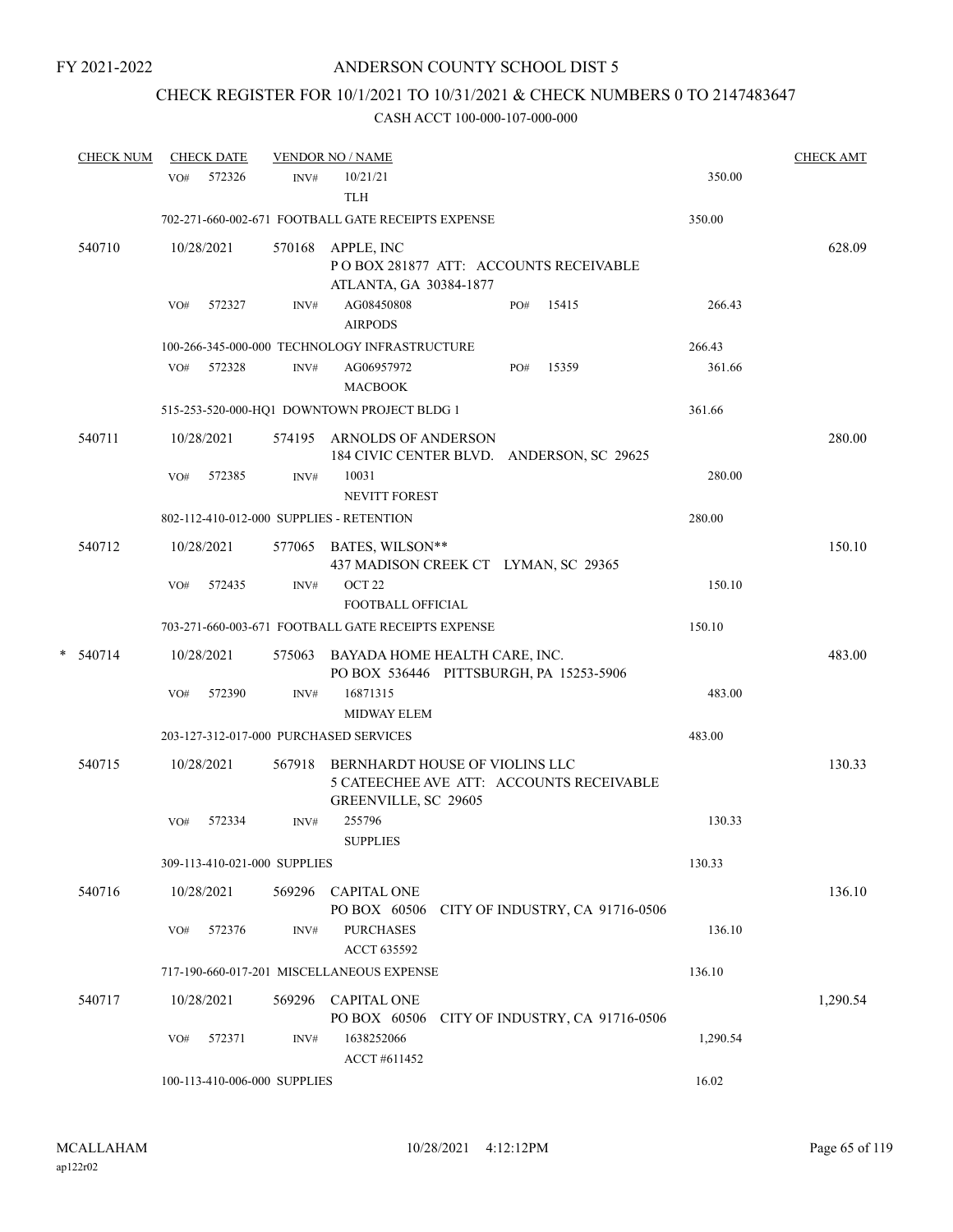# CHECK REGISTER FOR 10/1/2021 TO 10/31/2021 & CHECK NUMBERS 0 TO 2147483647

| <b>CHECK NUM</b> |            | <b>CHECK DATE</b>             |        | <b>VENDOR NO / NAME</b><br>100-113-410-006-VEN SUPPLY-ADDT'L FOR LOST VENDING             |     |           | 48.15    | <b>CHECK AMT</b> |
|------------------|------------|-------------------------------|--------|-------------------------------------------------------------------------------------------|-----|-----------|----------|------------------|
|                  |            | 100-233-410-006-000 SUPPLIES  |        |                                                                                           |     |           | 56.62    |                  |
|                  |            |                               |        |                                                                                           |     |           |          |                  |
|                  |            |                               |        | 706-271-660-006-666 CONCESSIONS EXPENSE                                                   |     |           | 1,169.75 |                  |
| 540718           | 10/28/2021 |                               |        | 569296 CAPITAL ONE<br>PO BOX 60506 CITY OF INDUSTRY, CA 91716-0506                        |     |           |          | 136.80           |
|                  | VO#        | 572373                        | INV#   | 1412845<br>ACCT #623525                                                                   |     |           | 136.80   |                  |
|                  |            |                               |        | 719-271-660-019-201 MISCELLANEOUS EXPENSE                                                 |     |           | 136.80   |                  |
| 540719           | 10/28/2021 |                               |        | 156910 CAROLINA TESOL<br>PO BOX 6912 C/O REVAE BOSTWICK STATESVILLE,<br>NC 28687          |     |           |          | 625.00           |
|                  | VO#        | 572335                        | INV#   | CEV-00074<br><b>REGISTRATION</b>                                                          | PO# | 15465     | 625.00   |                  |
|                  |            |                               |        | 264-224-333-002-000 PD/ TRIPS AND CONFERENCES                                             |     |           | 125.00   |                  |
|                  |            |                               |        | 264-224-333-003-000 PD/ TRIPS AND CONFERENCES                                             |     |           | 125.00   |                  |
|                  |            |                               |        | 264-224-333-011-000 PD/ TRIPS AND CONFERENCES                                             |     |           | 125.00   |                  |
|                  |            |                               |        | 264-224-333-016-000 PD/ TRIPS AND CONFERENCES                                             |     |           | 125.00   |                  |
|                  |            |                               |        | 264-224-333-019-000 PD/ TRIPS AND CONFERENCES                                             |     |           | 125.00   |                  |
| 540720           | 10/28/2021 |                               |        | 577063 CAROLINA WINTER ENSEMBLE ASSOCIATION, IN<br>PO BOX 3614 ROCK HILL, SC 29732        |     |           |          | 1,875.00         |
|                  | VO#        | 572346                        | INV#   | 180-9911-28500<br><b>WESTSIDE</b>                                                         |     |           | 1,875.00 |                  |
|                  |            |                               |        | 100-114-312-003-BAN PURCHASED SERVICES                                                    |     |           | 1,875.00 |                  |
| 540721           | 10/28/2021 |                               | 568558 | CHARTER COMMUNICATIONS<br>PO BOX 94188 PALATINE, IL 60094-4188                            |     |           |          | 2,399.00         |
|                  | VO#        | 572337                        | INV#   | 0867030100921<br><b>SERVICE</b>                                                           |     |           | 2,399.00 |                  |
|                  |            | 100-266-340-000-000 TELEPHONE |        |                                                                                           |     |           | 2,399.00 |                  |
| 540722           | 10/28/2021 |                               |        | 569704 CONVERGED NETWORKS, LLC<br>2 STILL SHADOW DRIVE SUITE G CHARLESTON,<br>SC 29414    |     |           |          | 740.31           |
|                  | VO#        | 572338                        | INV#   | 8432<br><b>PHONE</b>                                                                      |     | PO# 14913 | 740.31   |                  |
|                  |            | 100-266-340-002-000 TELEPHONE |        |                                                                                           |     |           | 740.31   |                  |
| 540723           | 10/28/2021 |                               | 198651 | <b>DELL MARKETING</b><br>PO BOX 534118 ATT: ACCOUNTS RECEIVABLE<br>ATLANTA, GA 30353-4118 |     |           |          | 7,145.88         |
|                  | VO#        | 572350                        | INV#   | 10525780555<br><b>VLA VMW</b>                                                             | PO# | 15339     | 4,930.98 |                  |
|                  |            |                               |        | 100-266-345-000-000 TECHNOLOGY INFRASTRUCTURE                                             |     |           | 4,930.98 |                  |
|                  | VO#        | 572352                        | INV#   | 10526021394<br><b>DELL DOCK</b>                                                           | PO# | 15192     | 2,214.90 |                  |
|                  |            |                               |        | 515-253-520-000-HQ1 DOWNTOWN PROJECT BLDG 1                                               |     |           | 2,214.90 |                  |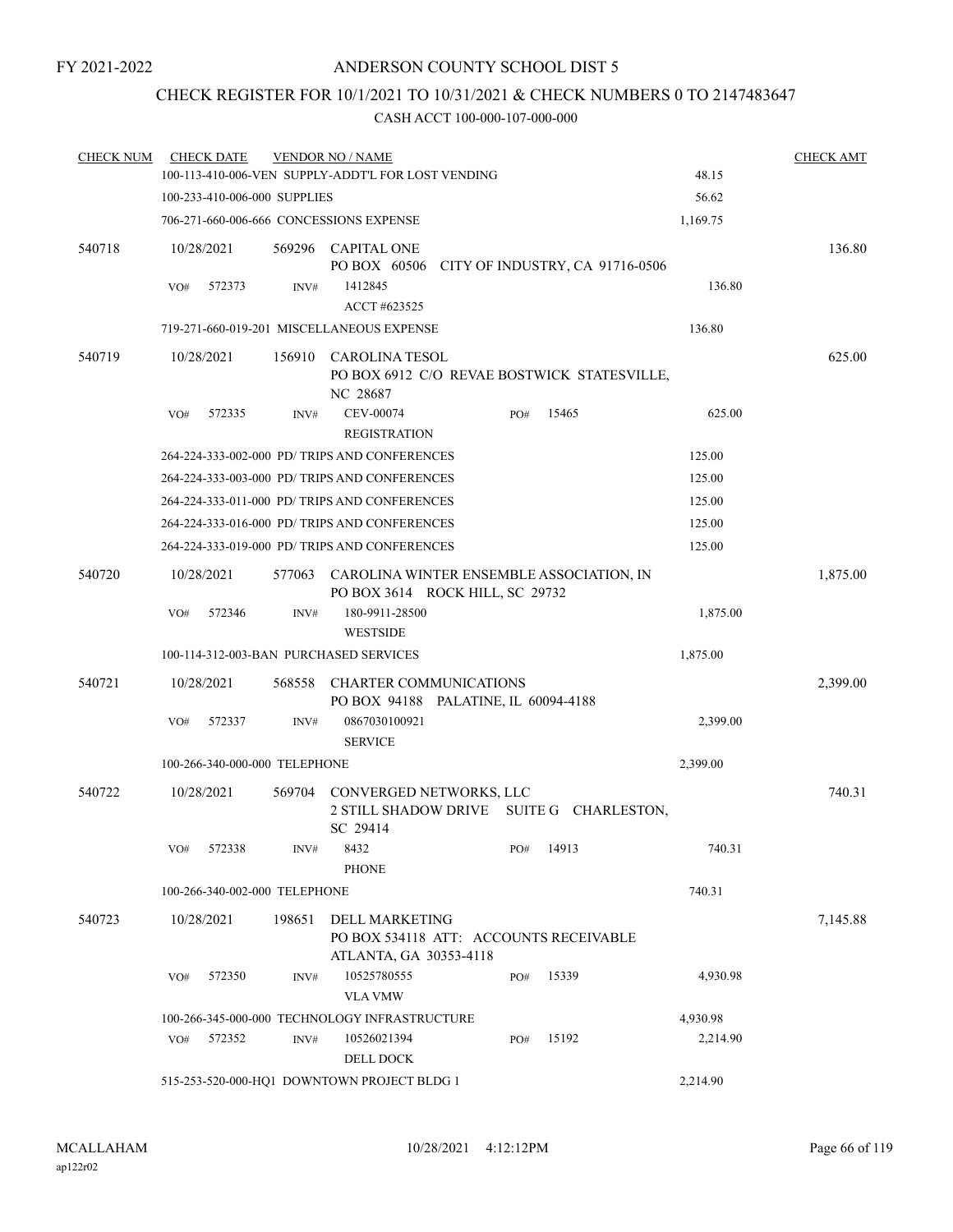# CHECK REGISTER FOR 10/1/2021 TO 10/31/2021 & CHECK NUMBERS 0 TO 2147483647

| <b>CHECK NUM</b> | <b>CHECK DATE</b>             |        | <b>VENDOR NO / NAME</b>                                                             |           | <b>CHECK AMT</b> |
|------------------|-------------------------------|--------|-------------------------------------------------------------------------------------|-----------|------------------|
| 540724           | 10/28/2021                    | 573223 | DEPT OF ADMINISTRATION                                                              |           | 1,371.06         |
|                  |                               |        | SUITE 409 1200 SENATE STREET COLUMBIA, SC 29201                                     |           |                  |
|                  | 572399<br>VO#                 | INV#   | 90325847                                                                            | 1,371.06  |                  |
|                  |                               |        | <b>SERVICE</b>                                                                      |           |                  |
|                  | 100-266-340-000-000 TELEPHONE |        |                                                                                     | 229.24    |                  |
|                  | 100-266-340-001-000 TELEPHONE |        |                                                                                     | 67.07     |                  |
|                  | 100-266-340-002-000 TELEPHONE |        |                                                                                     | 22.90     |                  |
|                  | 100-266-340-003-000 TELEPHONE |        |                                                                                     | 22.90     |                  |
|                  | 100-266-340-005-000 TELEPHONE |        |                                                                                     | 67.07     |                  |
|                  | 100-266-340-006-000 TELEPHONE |        |                                                                                     | 22.90     |                  |
|                  | 100-266-340-007-000 TELEPHONE |        |                                                                                     | 67.07     |                  |
|                  | 100-266-340-008-000 TELEPHONE |        |                                                                                     | 67.07     |                  |
|                  | 100-266-340-009-000 TELEPHONE |        |                                                                                     | 67.07     |                  |
|                  | 100-266-340-010-000 TELEPHONE |        |                                                                                     | 67.07     |                  |
|                  | 100-266-340-011-000 TELEPHONE |        |                                                                                     | 67.07     |                  |
|                  | 100-266-340-012-000 TELEPHONE |        |                                                                                     | 67.07     |                  |
|                  | 100-266-340-013-000 TELEPHONE |        |                                                                                     | 67.07     |                  |
|                  | 100-266-340-014-000 TELEPHONE |        |                                                                                     | 67.07     |                  |
|                  | 100-266-340-016-000 TELEPHONE |        |                                                                                     | 67.07     |                  |
|                  | 100-266-340-017-000 TELEPHONE |        |                                                                                     | 67.07     |                  |
|                  | 100-266-340-019-000 TELEPHONE |        |                                                                                     | 67.07     |                  |
|                  | 100-266-340-020-000 TELEPHONE |        |                                                                                     | 67.07     |                  |
|                  | 100-266-340-021-000 TELEPHONE |        |                                                                                     | 67.07     |                  |
|                  | 131-266-340-031-000 TELEPHONE |        |                                                                                     | 67.07     |                  |
| 540725           | 10/28/2021                    | 211302 | DUKE ENERGY<br>PO BOX 1094 CHARLOTTE, NC 28201-1094                                 |           | 42,449.38        |
|                  | 572286<br>VO#                 | INV#   | DUE NOV 8                                                                           | 42,449.38 |                  |
|                  |                               |        | <b>UTILITIES</b>                                                                    |           |                  |
|                  |                               |        | 100-254-470-000-000 ENERGY-ELECTRICITY & WATER                                      | 15.64     |                  |
|                  |                               |        | 100-254-470-001-000 ENERGY-ELECTRICITY & WATER                                      | 5,303.34  |                  |
|                  |                               |        | 100-254-470-013-000 ENERGY-ELECTRICITY & WATER                                      | 9,733.74  |                  |
|                  |                               |        | 100-254-470-015-000 ENERGY-ELECTRICITY & WATER                                      | 30.29     |                  |
|                  |                               |        | 100-254-470-016-000 ENERGY-ELECTRICITY & WATER                                      | 5,890.97  |                  |
|                  |                               |        | 100-254-470-017-000 ENERGY-ELECTRICITY & WATER                                      | 9,248.61  |                  |
|                  |                               |        | 100-254-470-020-000 ENERGY-ELECTRICITY & WATER                                      | 12,078.07 |                  |
|                  |                               |        | 100-254-470-023-000 ENERGY-ELECTRICITY & WATER                                      | 148.72    |                  |
| 540726           | 10/28/2021                    | 563495 | ELECTRIC CITY UTILITIES<br>CITY OF ANDERSON 601 SOUTH MAIN ST<br>ANDERSON, SC 29624 |           | 6,749.36         |
|                  | 572281<br>VO#                 | INV#   | 125257581<br><b>UTILITIES</b>                                                       | 2,622.50  |                  |
|                  |                               |        | 100-254-470-014-000 ENERGY-ELECTRICITY & WATER                                      | 2,622.50  |                  |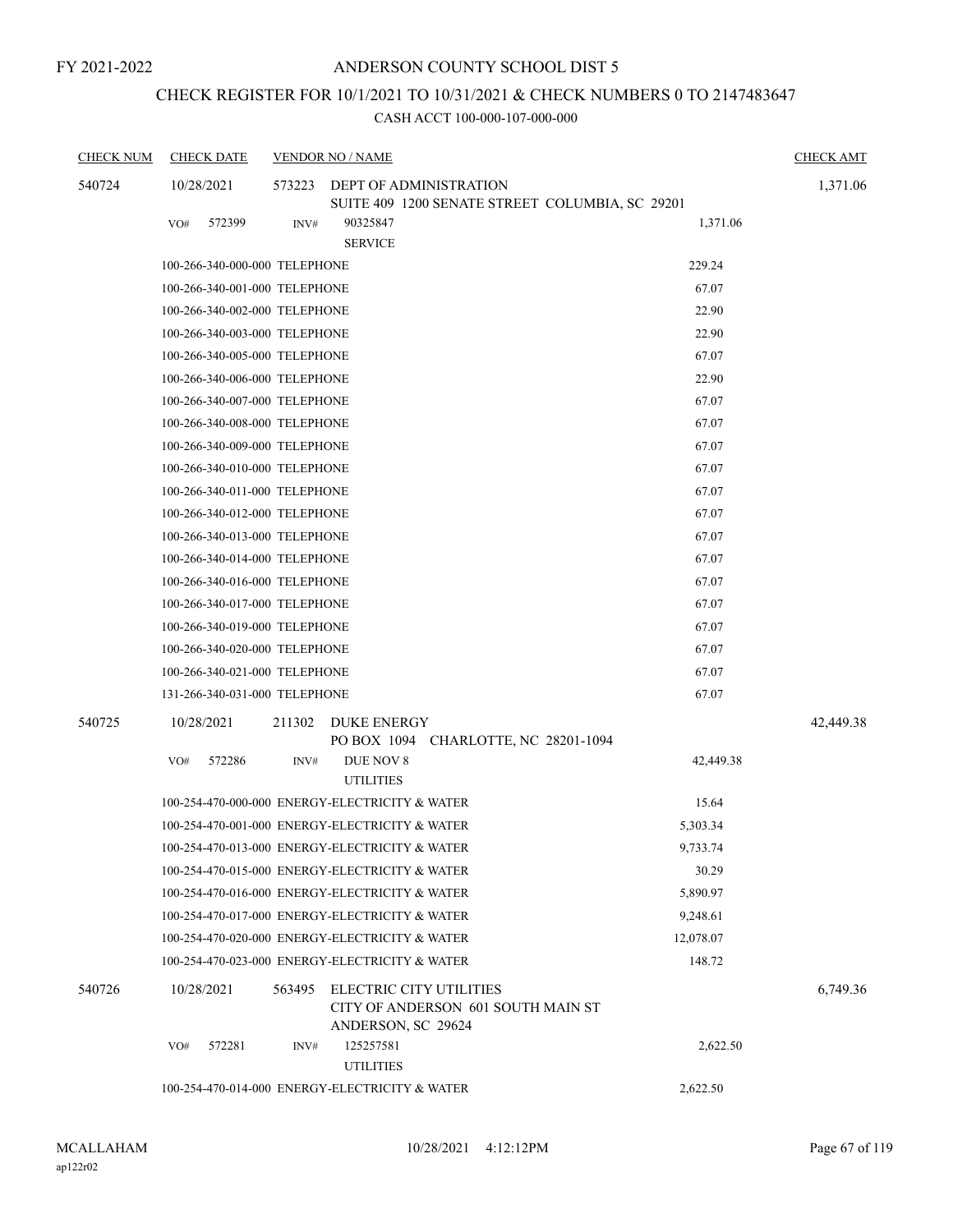## CHECK REGISTER FOR 10/1/2021 TO 10/31/2021 & CHECK NUMBERS 0 TO 2147483647

| <b>CHECK NUM</b> |     | <b>CHECK DATE</b> |        | <b>VENDOR NO / NAME</b>                                                              |     |       |           | <b>CHECK AMT</b> |
|------------------|-----|-------------------|--------|--------------------------------------------------------------------------------------|-----|-------|-----------|------------------|
|                  | VO# | 572282            | INV#   | 145157672                                                                            |     |       | 1,153.22  |                  |
|                  |     |                   |        | <b>UTILITIES</b>                                                                     |     |       |           |                  |
|                  |     |                   |        | 100-254-470-009-000 ENERGY-ELECTRICITY & WATER                                       |     |       | 1,153.22  |                  |
|                  | VO# | 572283            | INV#   | 136057641                                                                            |     |       | 2,831.48  |                  |
|                  |     |                   |        | <b>UTILITIES</b>                                                                     |     |       |           |                  |
|                  |     |                   |        | 100-254-470-005-000 ENERGY-ELECTRICITY & WATER                                       |     |       | 2,831.48  |                  |
|                  |     | VO# 572284        | INV#   | 165357731                                                                            |     |       | 142.16    |                  |
|                  |     |                   |        | <b>UTILITIES</b>                                                                     |     |       |           |                  |
|                  |     |                   |        | 100-254-470-023-000 ENERGY-ELECTRICITY & WATER                                       |     |       | 142.16    |                  |
| 540727           |     | 10/28/2021        | 179840 | ENCORE TECHNOLOGY GROUP LLC<br>DEPT 720017 P.O. BOX 1335 CHARLOTTE, NC<br>28201-1335 |     |       |           | 4,951.26         |
|                  | VO# | 572353            | INV#   | 160054                                                                               | PO# | 15107 | 4,951.26  |                  |
|                  |     |                   |        | <b>CATALYST IE 3200</b>                                                              |     |       |           |                  |
|                  |     |                   |        | 505-253-540-000-BLD TRANSPORTATION RENOVATIONS                                       |     |       | 4,951.26  |                  |
| * 540729         |     | 10/28/2021        | 576971 | ESS SOUTH CENTRAL LLC<br>PO BOX 747077 ATLANTA, GA 30374-7077                        |     |       |           | 41,222.02        |
|                  | VO# | 572355            | INV#   | 269674                                                                               | PO# | 15304 | 1,702.80  |                  |
|                  |     |                   |        | <b>NURSING</b>                                                                       |     |       |           |                  |
|                  |     |                   |        | 100-213-311-009-000 PURCHASED SERVICE - SUBS                                         |     |       | 774.00    |                  |
|                  |     |                   |        | 100-213-311-016-000 PURCHASED SERVICE - SUBS                                         |     |       | 774.00    |                  |
|                  |     |                   |        | 100-213-311-021-000 PURCHASED SERVICE - SUBS                                         |     |       | 154.80    |                  |
|                  | VO# | 572356            | INV#   | 269670                                                                               | PO# | 15078 | 15,518.75 |                  |
|                  |     |                   |        | <b>TEACHER</b>                                                                       |     |       |           |                  |
|                  |     |                   |        | 100-112-311-007-000 PURCHASED SERVICE - SUBS                                         |     |       | 348.30    |                  |
|                  |     |                   |        | 100-112-311-008-000 PURCHASED SERVICE - SUBS                                         |     |       | 212.85    |                  |
|                  |     |                   |        | 100-112-311-009-000 PURCHASED SERVICE - SUBS                                         |     |       | 1,199.70  |                  |
|                  |     |                   |        | 100-112-311-010-000 PURCHASED SERVICE - SUBS                                         |     |       | 712.73    |                  |
|                  |     |                   |        | 100-112-311-011-000 PURCHASED SERVICE - SUBS                                         |     |       | 283.80    |                  |
|                  |     |                   |        | 100-112-311-012-000 PURCHASED SERVICE - SUBS                                         |     |       | 193.50    |                  |
|                  |     |                   |        | 100-112-311-013-000 PURCHASED SERVICE - SUBS                                         |     |       | 58.05     |                  |
|                  |     |                   |        | 100-112-311-014-000 PURCHASED SERVICE - SUBS                                         |     |       | 580.50    |                  |
|                  |     |                   |        | 100-112-311-016-000 PURCHASED SERVICE - SUBS                                         |     |       | 145.13    |                  |
|                  |     |                   |        | 100-112-311-017-000 PURCHASED SERVICE - SUBS                                         |     |       | 790.13    |                  |
|                  |     |                   |        | 100-112-311-019-000 PURCHASED SERVICE - SUBS                                         |     |       | 525.68    |                  |
|                  |     |                   |        | 100-113-311-005-000 PURCHASED SERVICE - SUBS                                         |     |       | 606.30    |                  |
|                  |     |                   |        | 100-113-311-006-000 PURCHASED SERVICE - SUBS                                         |     |       | 1,396.43  |                  |
|                  |     |                   |        | 100-113-311-020-000 PURCHASED SERVICE - SUBS                                         |     |       | 2,538.08  |                  |
|                  |     |                   |        | 100-113-311-021-000 PURCHASED SERVICE - SUBS                                         |     |       | 393.45    |                  |
|                  |     |                   |        | 100-114-311-002-000 PURCHASED SERVICE - SUBS                                         |     |       | 1,312.59  |                  |
|                  |     |                   |        | 100-114-311-003-000 PURCHASED SERVICE - SUBS                                         |     |       | 2,789.63  |                  |
|                  |     |                   |        | 100-139-311-018-000 PURCHASED SERVICE - SUBS                                         |     |       | 90.30     |                  |
|                  |     |                   |        | 131-115-311-031-000 PURCHASED SERVICE - SUBS                                         |     |       | 838.50    |                  |
|                  |     |                   |        |                                                                                      |     |       |           |                  |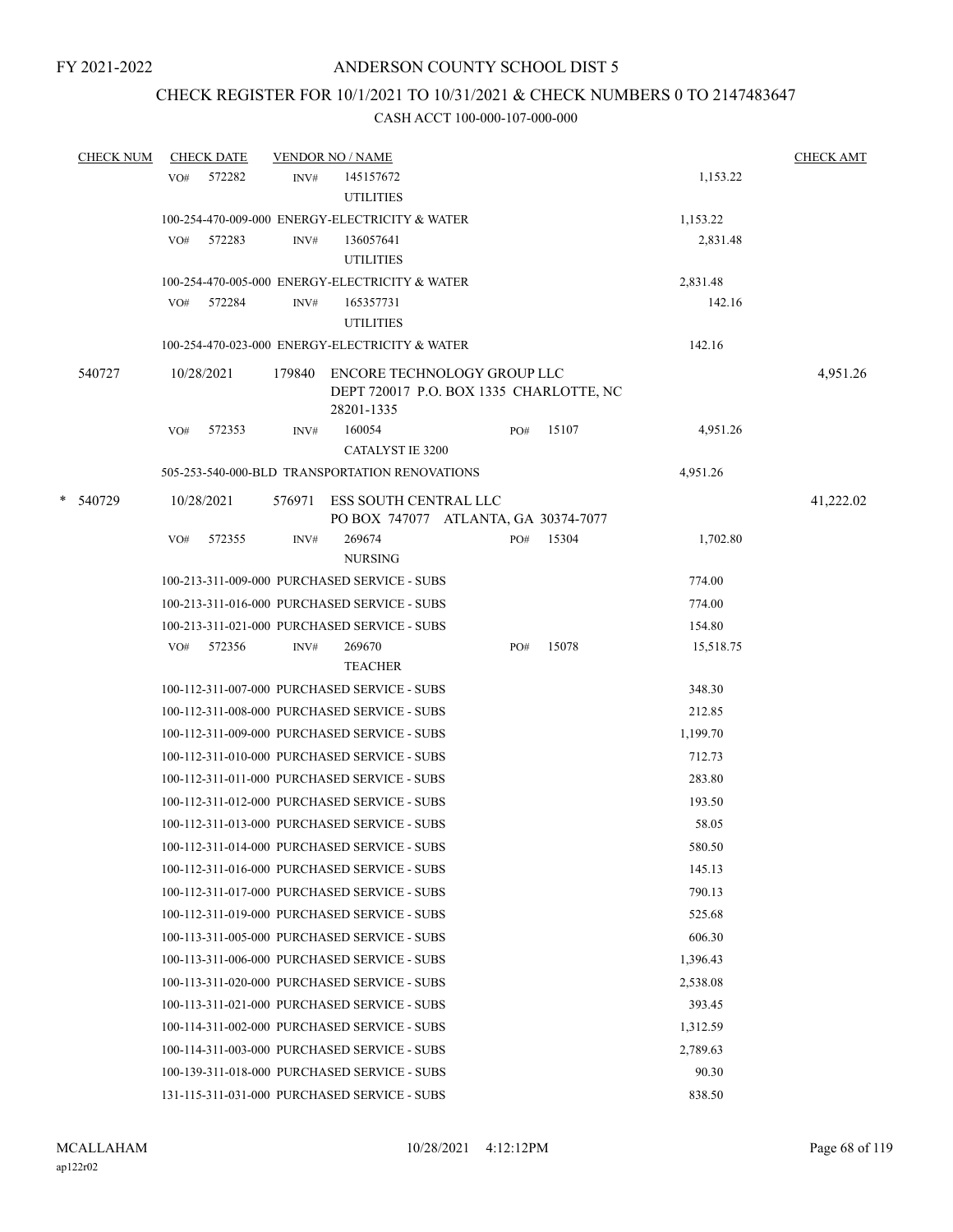## CHECK REGISTER FOR 10/1/2021 TO 10/31/2021 & CHECK NUMBERS 0 TO 2147483647

| <b>CHECK NUM</b> | <b>CHECK DATE</b> | <b>VENDOR NO / NAME</b>                              |     |       |           | <b>CHECK AMT</b> |
|------------------|-------------------|------------------------------------------------------|-----|-------|-----------|------------------|
|                  |                   | 263-224-120-019-PD5 SUBS- SC STANDARDS               |     |       | 212.85    |                  |
|                  |                   | 283-161-120-007-000 SPED PART TIME EMPLOYEES         |     |       | 290.25    |                  |
|                  | 572361<br>VO#     | 10/09/21<br>INV#                                     | PO# | 15078 | 167.70    |                  |
|                  |                   | <b>CLERICAL</b>                                      |     |       |           |                  |
|                  |                   | 100-112-311-013-000 PURCHASED SERVICE - SUBS         |     |       | 83.85     |                  |
|                  |                   | 100-264-312-000-000 PURCHASED SERVICES               |     |       | 83.85     |                  |
|                  | 572362<br>VO#     | 10/09/21<br>INV#                                     | PO# | 15078 | 1,973.70  |                  |
|                  |                   | PARA<br>100-112-311-007-000 PURCHASED SERVICE - SUBS |     |       | 290.25    |                  |
|                  |                   | 100-112-311-010-000 PURCHASED SERVICE - SUBS         |     |       | 451.50    |                  |
|                  |                   | 100-112-311-011-000 PURCHASED SERVICE - SUBS         |     |       | 483.75    |                  |
|                  |                   | 100-112-311-017-000 PURCHASED SERVICE - SUBS         |     |       | 58.05     |                  |
|                  |                   | 100-112-311-019-000 PURCHASED SERVICE - SUBS         |     |       | 606.30    |                  |
|                  |                   | 100-139-311-018-000 PURCHASED SERVICE - SUBS         |     |       | 83.85     |                  |
|                  | 572366<br>VO#     | 10/16/21<br>INV#                                     | PO# | 15078 | 17,224.74 |                  |
|                  |                   | <b>TEACHER</b>                                       |     |       |           |                  |
|                  |                   | 100-112-311-007-000 PURCHASED SERVICE - SUBS         |     |       | 180.60    |                  |
|                  |                   | 100-112-311-008-000 PURCHASED SERVICE - SUBS         |     |       | 645.00    |                  |
|                  |                   | 100-112-311-009-000 PURCHASED SERVICE - SUBS         |     |       | 187.05    |                  |
|                  |                   | 100-112-311-010-000 PURCHASED SERVICE - SUBS         |     |       | 1,283.55  |                  |
|                  |                   | 100-112-311-011-000 PURCHASED SERVICE - SUBS         |     |       | 483.75    |                  |
|                  |                   | 100-112-311-012-000 PURCHASED SERVICE - SUBS         |     |       | 1,593.15  |                  |
|                  |                   | 100-112-311-013-000 PURCHASED SERVICE - SUBS         |     |       | 222.53    |                  |
|                  |                   | 100-112-311-014-000 PURCHASED SERVICE - SUBS         |     |       | 870.75    |                  |
|                  |                   | 100-112-311-016-000 PURCHASED SERVICE - SUBS         |     |       | 296.70    |                  |
|                  |                   | 100-112-311-017-000 PURCHASED SERVICE - SUBS         |     |       | 1,496.40  |                  |
|                  |                   | 100-112-311-019-000 PURCHASED SERVICE - SUBS         |     |       | 138.68    |                  |
|                  |                   | 100-113-311-005-000 PURCHASED SERVICE - SUBS         |     |       | 425.70    |                  |
|                  |                   | 100-113-311-006-000 PURCHASED SERVICE - SUBS         |     |       | 1,409.32  |                  |
|                  |                   | 100-113-311-020-000 PURCHASED SERVICE - SUBS         |     |       | 1,554.45  |                  |
|                  |                   | 100-113-311-021-000 PURCHASED SERVICE - SUBS         |     |       | 554.70    |                  |
|                  |                   | 100-114-311-002-000 PURCHASED SERVICE - SUBS         |     |       | 1,406.10  |                  |
|                  |                   | 100-114-311-003-000 PURCHASED SERVICE - SUBS         |     |       | 4,034.48  |                  |
|                  |                   | 100-139-311-018-000 PURCHASED SERVICE - SUBS         |     |       | 83.85     |                  |
|                  |                   | 131-115-311-031-000 PURCHASED SERVICE - SUBS         |     |       | 357.98    |                  |
|                  | 572369<br>VO#     | 10/16/21<br>INV#                                     | PO# | 15078 | 2,602.58  |                  |
|                  |                   | PARA                                                 |     |       |           |                  |
|                  |                   | 100-112-311-008-000 PURCHASED SERVICE - SUBS         |     |       | 19.35     |                  |
|                  |                   | 100-112-311-009-000 PURCHASED SERVICE - SUBS         |     |       | 199.95    |                  |
|                  |                   | 100-112-311-010-000 PURCHASED SERVICE - SUBS         |     |       | 451.50    |                  |
|                  |                   | 100-112-311-011-000 PURCHASED SERVICE - SUBS         |     |       | 116.10    |                  |
|                  |                   | 100-112-311-012-000 PURCHASED SERVICE - SUBS         |     |       | 90.30     |                  |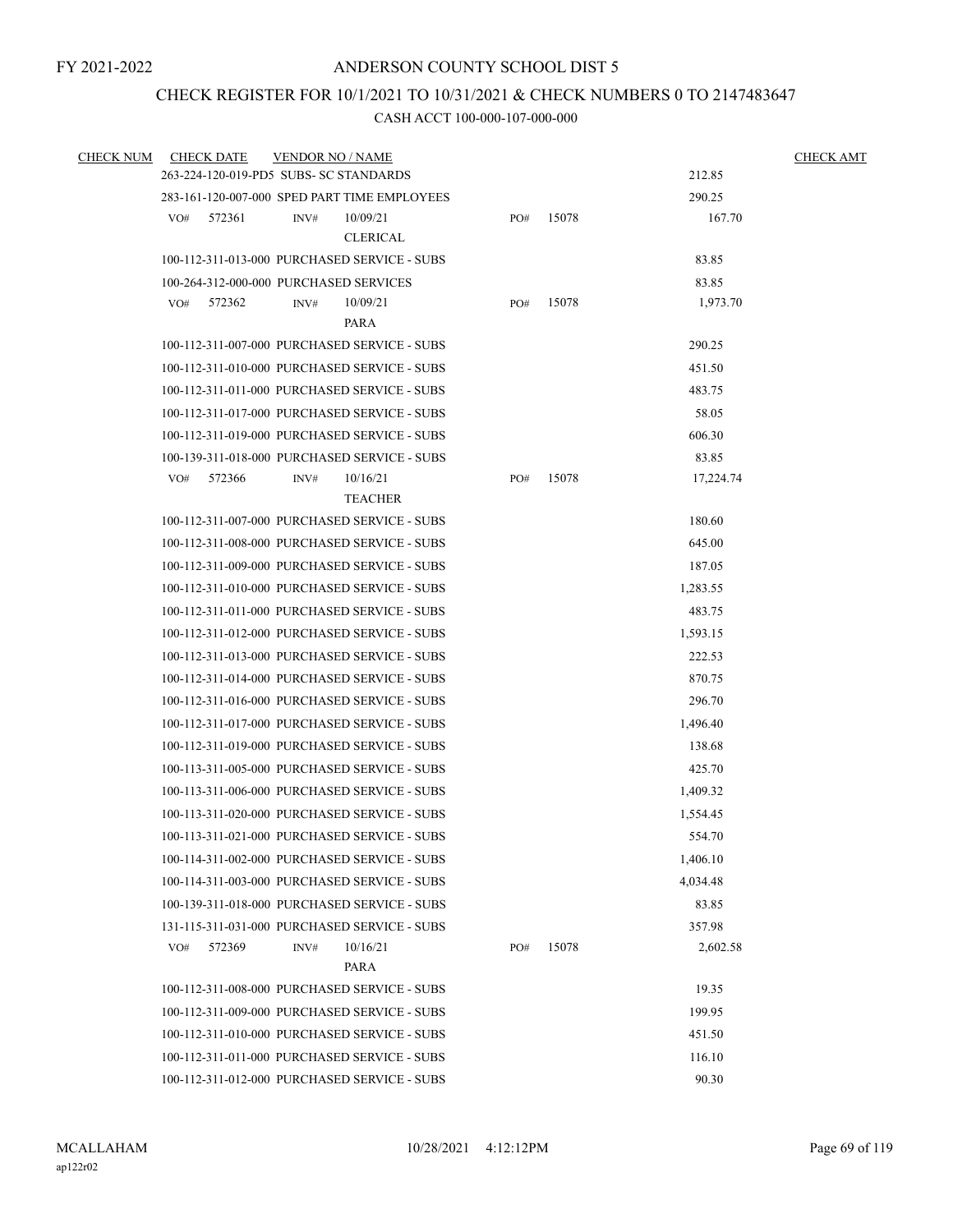## CHECK REGISTER FOR 10/1/2021 TO 10/31/2021 & CHECK NUMBERS 0 TO 2147483647

| <b>CHECK NUM</b> |     | <b>CHECK DATE</b> |        | <b>VENDOR NO / NAME</b>                                                      |     |                           |          | <b>CHECK AMT</b> |
|------------------|-----|-------------------|--------|------------------------------------------------------------------------------|-----|---------------------------|----------|------------------|
|                  |     |                   |        | 100-112-311-013-000 PURCHASED SERVICE - SUBS                                 |     |                           | 96.75    |                  |
|                  |     |                   |        | 100-112-311-014-000 PURCHASED SERVICE - SUBS                                 |     |                           | 516.00   |                  |
|                  |     |                   |        | 100-112-311-019-000 PURCHASED SERVICE - SUBS                                 |     |                           | 744.98   |                  |
|                  |     |                   |        | 100-113-311-005-000 PURCHASED SERVICE - SUBS                                 |     |                           | 83.85    |                  |
|                  |     |                   |        | 100-114-311-003-000 PURCHASED SERVICE - SUBS                                 |     |                           | 116.10   |                  |
|                  |     |                   |        | 100-139-311-015-000 PURCHASED SERVICE - SUBS                                 |     |                           | 83.85    |                  |
|                  |     |                   |        | 100-139-311-018-000 PURCHASED SERVICE - SUBS                                 |     |                           | 83.85    |                  |
|                  | VO# | 572372            | INV#   | 10/16/21                                                                     | PO# | 15078                     | 251.55   |                  |
|                  |     |                   |        | <b>CLERICAL</b>                                                              |     |                           |          |                  |
|                  |     |                   |        | 100-112-311-011-000 PURCHASED SERVICE - SUBS                                 |     |                           | 83.85    |                  |
|                  |     |                   |        | 100-264-312-000-000 PURCHASED SERVICES                                       |     |                           | 83.85    |                  |
|                  |     |                   |        | 131-115-311-031-000 PURCHASED SERVICE - SUBS                                 |     |                           | 83.85    |                  |
|                  | VO# | 572374            | INV#   | 10/16/21<br><b>NURSING</b>                                                   | PO# | 15304                     | 1,780.20 |                  |
|                  |     |                   |        | 100-213-311-008-000 PURCHASED SERVICE - SUBS                                 |     |                           | 154.80   |                  |
|                  |     |                   |        | 100-213-311-009-000 PURCHASED SERVICE - SUBS                                 |     |                           | 1,083.60 |                  |
|                  |     |                   |        | 100-213-311-016-000 PURCHASED SERVICE - SUBS                                 |     |                           | 154.80   |                  |
|                  |     |                   |        | 100-213-311-017-000 PURCHASED SERVICE - SUBS                                 |     |                           | 77.40    |                  |
|                  |     |                   |        | 100-213-311-021-000 PURCHASED SERVICE - SUBS                                 |     |                           | 309.60   |                  |
| 540730           |     | 10/28/2021        |        | 577064 FANNIN MUSICAL PRODUCTIONS LLC<br>504 LYNNWOOD COURT MURRAY, KY 42071 |     |                           |          | 250.00           |
|                  | VO# | 572375            | INV#   | 373                                                                          |     |                           | 250.00   |                  |
|                  |     |                   |        | ELECTRONIX FX PACKAGE                                                        |     |                           |          |                  |
|                  |     |                   |        | 100-114-312-003-BAN PURCHASED SERVICES                                       |     |                           | 250.00   |                  |
| * 540732         |     | 10/28/2021        |        | 566044 HAWKINS, GREGORY **<br>1106 GILREATH ROAD ANDERSON, SC 29621          |     |                           |          | 115.00           |
|                  | VO# | 572314            | INV#   | OCT <sub>22</sub>                                                            |     |                           | 115.00   |                  |
|                  |     |                   |        | <b>FOOTBALL OFFICIAL</b>                                                     |     |                           |          |                  |
|                  |     |                   |        | 703-271-660-003-671 FOOTBALL GATE RECEIPTS EXPENSE                           |     |                           | 115.00   |                  |
| * 540735         |     | 10/28/2021        | 307795 | KEPHART SERVICES<br>P O BOX 5748<br>ACCOUNTS RECEIVABLE ANDERSON, SC 29623   |     | DBA RCI SERVICES INC ATT: |          | 600.00           |
|                  | VO# | 572383            | INV#   | 7/20/21<br><b>TLH</b>                                                        |     |                           | 600.00   |                  |
|                  |     |                   |        | 100-254-323-002-400 CONTR SERV-HVAC/ELECT/PLUMBING                           |     |                           | 600.00   |                  |
| 540736           |     | 10/28/2021        | 576302 | MARYLAND CHILD SUPPORT ACCOUNT<br>PO BOX 17396 BALTIMORE, MD 21297-1396      |     |                           |          | 255.89           |
|                  | VO# | 572290            | INV#   | 10/29 PAYROLL<br><b>DEDUCTIONS</b>                                           |     |                           | 255.89   |                  |
|                  |     |                   |        | 100-000-435-000-000 WAGE GARNISH/CH SUPPORT                                  |     |                           | 255.89   |                  |
| $* 540740$       |     | 10/28/2021        |        | 575317 PARTS TOWN, LLC<br>27787 NETWORK PLACE CHICAGO, IL 60673-1277         |     |                           |          | 317.32           |
|                  | VO# | 572423            | INV#   | 28121317                                                                     |     |                           | 6.43     |                  |
|                  |     |                   |        |                                                                              |     |                           |          |                  |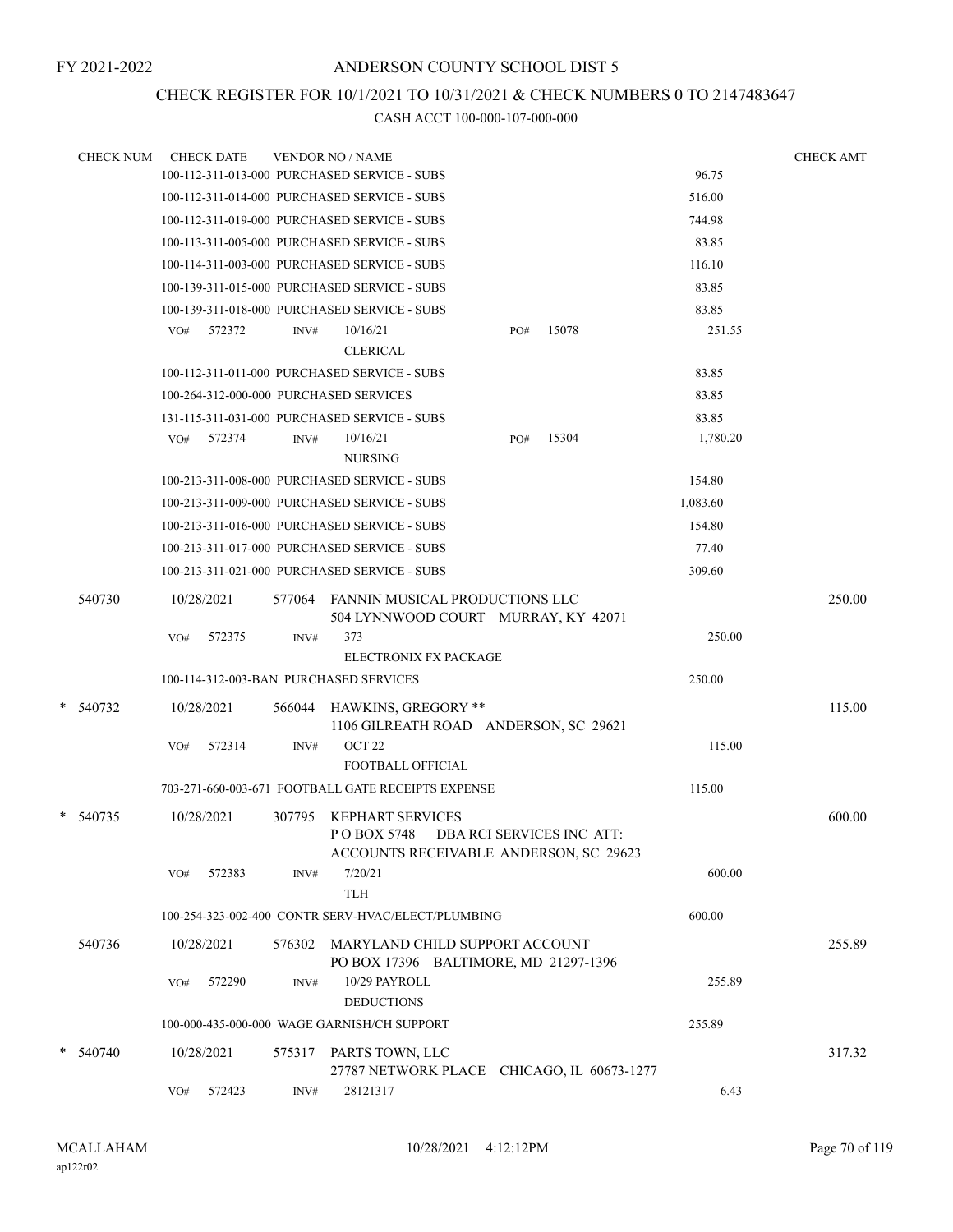## CHECK REGISTER FOR 10/1/2021 TO 10/31/2021 & CHECK NUMBERS 0 TO 2147483647

| <b>CHECK NUM</b> |     | <b>CHECK DATE</b>              |        | <b>VENDOR NO / NAME</b>                            |                                            |       |          | <b>CHECK AMT</b> |
|------------------|-----|--------------------------------|--------|----------------------------------------------------|--------------------------------------------|-------|----------|------------------|
|                  |     |                                |        | <b>REPAIR PARTS</b>                                |                                            |       |          |                  |
|                  |     |                                |        | 600-256-323-003-000 REPAIRS TO EQUIPMENT           |                                            |       | 6.43     |                  |
|                  | VO# | 572424                         | INV#   | 28105855                                           |                                            |       | 181.48   |                  |
|                  |     |                                |        | <b>REPAIR PARTS</b>                                |                                            |       |          |                  |
|                  |     |                                |        | 600-256-323-003-000 REPAIRS TO EQUIPMENT           |                                            |       | 181.48   |                  |
|                  | VO# | 572425                         | INV#   | 28072941                                           |                                            |       | 129.41   |                  |
|                  |     |                                |        | <b>REPAIR PARTS</b>                                |                                            |       |          |                  |
|                  |     |                                |        | 600-256-323-003-000 REPAIRS TO EQUIPMENT           |                                            |       | 98.33    |                  |
|                  |     |                                |        | 600-256-323-018-000 REPAIRS TO EQUIPMENT           |                                            |       | 31.08    |                  |
| 540741           |     | 10/28/2021                     | 576933 | PATHS PROGRAMS LLC                                 | 12408 WEST ENCANTO BLVD AVONDALE, AZ 85392 |       |          | 3,864.98         |
|                  | VO# | 572403                         | INV#   | SPY_#2148                                          | PO#                                        | 14917 | 3,864.98 |                  |
|                  |     |                                |        | <b>CLASSROOM SETS</b>                              |                                            |       |          |                  |
|                  |     | 201-112-410-012-000 SUPPLIES   |        |                                                    |                                            |       | 3,864.98 |                  |
| 540742           |     | 10/28/2021                     | 568036 | PIEDMONT NATURAL GAS                               |                                            |       |          | 5,497.90         |
|                  |     |                                |        |                                                    | PO BOX 1246 CHARLOTTE, NC 28201-1246       |       |          |                  |
|                  | VO# | 572285                         | INV#   | DUE NOV 8                                          |                                            |       | 5,497.90 |                  |
|                  |     |                                |        | <b>UTILITIES</b>                                   |                                            |       |          |                  |
|                  |     | 100-254-472-002-000 ENERGY-GAS |        |                                                    |                                            |       | 717.57   |                  |
|                  |     | 100-254-472-005-000 ENERGY-GAS |        |                                                    |                                            |       | 177.70   |                  |
|                  |     | 100-254-472-009-000 ENERGY-GAS |        |                                                    |                                            |       | 185.42   |                  |
|                  |     | 100-254-472-013-000 ENERGY-GAS |        |                                                    |                                            |       | 131.40   |                  |
|                  |     | 100-254-472-014-000 ENERGY-GAS |        |                                                    |                                            |       | 77.40    |                  |
|                  |     | 100-254-472-019-000 ENERGY-GAS |        |                                                    |                                            |       | 24.72    |                  |
|                  |     | 100-254-472-023-000 ENERGY-GAS |        |                                                    |                                            |       | 59.14    |                  |
|                  |     |                                |        | 131-254-472-031-000 ENERGY-NATURAL GAS             |                                            |       | 3,202.66 |                  |
|                  |     | 600-256-470-002-000 ENERGY     |        |                                                    |                                            |       | 113.93   |                  |
|                  |     | 600-256-470-005-000 ENERGY     |        |                                                    |                                            |       | 166.01   |                  |
|                  |     | 600-256-470-009-000 ENERGY     |        |                                                    |                                            |       | 24.72    |                  |
|                  |     | 600-256-470-014-000 ENERGY     |        |                                                    |                                            |       | 216.70   |                  |
|                  |     | 600-256-470-017-000 ENERGY     |        |                                                    |                                            |       | 225.90   |                  |
|                  |     | 600-256-470-019-000 ENERGY     |        |                                                    |                                            |       | 174.63   |                  |
| 540743           |     | 10/28/2021                     | 563979 | POWELL, RHETT**<br>29671                           | 567 SOUTH GLASSY MOUNTAIN RD PICKENS, SC   |       |          | 134.80           |
|                  | VO# | 572318                         | INV#   | OCT <sub>22</sub>                                  |                                            |       | 134.80   |                  |
|                  |     |                                |        | FOOTBALL OFFICIAL                                  |                                            |       |          |                  |
|                  |     |                                |        | 703-271-660-003-671 FOOTBALL GATE RECEIPTS EXPENSE |                                            |       | 134.80   |                  |
| 540744           |     | 10/28/2021                     | 571652 | PROSOURCE LLC                                      |                                            |       |          | 233.80           |
|                  |     |                                |        |                                                    | P.O. BOX 5339 GREENVILLE, SC 29606         |       |          |                  |
|                  | VO# | 572405                         | INV#   | S2398004-001<br><b>SUPPLIES</b>                    |                                            |       | 181.84   |                  |
|                  |     |                                |        | 100-254-410-005-001 SUPPLIES - MAINTENANCE         |                                            |       | 181.84   |                  |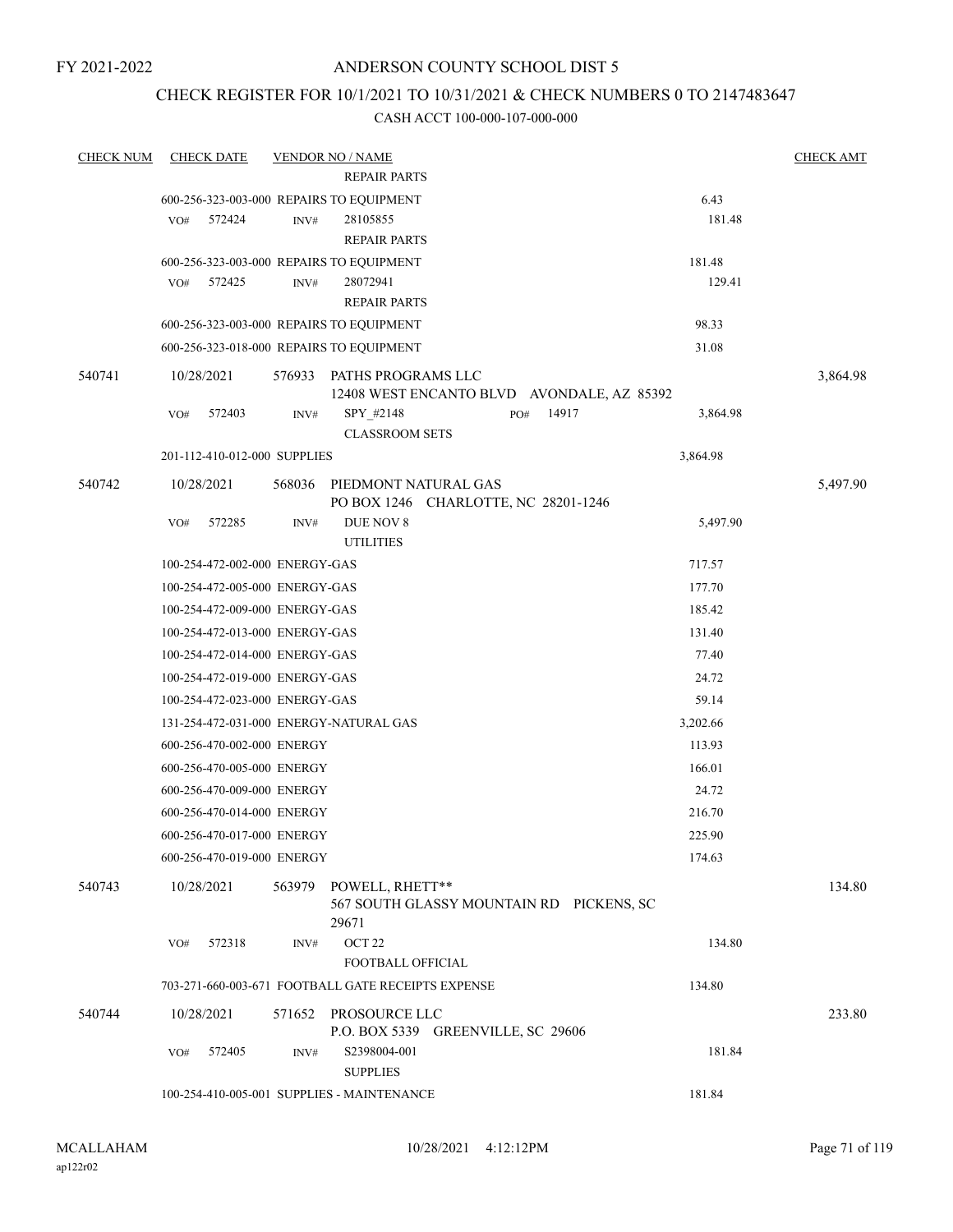# CHECK REGISTER FOR 10/1/2021 TO 10/31/2021 & CHECK NUMBERS 0 TO 2147483647

| <b>CHECK NUM</b> |     | <b>CHECK DATE</b> |        | <b>VENDOR NO / NAME</b>                                                                                          |           | <b>CHECK AMT</b> |
|------------------|-----|-------------------|--------|------------------------------------------------------------------------------------------------------------------|-----------|------------------|
|                  | VO# | 572408            | INV#   | S2399004.001<br><b>SUPPLIES</b>                                                                                  | 51.96     |                  |
|                  |     |                   |        | 100-254-410-003-001 SUPPLIES - MAINTENANCE                                                                       | 51.96     |                  |
| 540746           |     | 10/28/2021        |        | 427725 RACKLEY, JERRY L**<br>210 CEDAR CREEK LANE SENECA, SC 29678                                               |           | 128.50           |
|                  | VO# | 572317            | INV#   | OCT <sub>22</sub><br>FOOTBALL OFFICIAL                                                                           | 128.50    |                  |
|                  |     |                   |        | 703-271-660-003-671 FOOTBALL GATE RECEIPTS EXPENSE                                                               | 128.50    |                  |
| 540747           |     | 10/28/2021        |        | 577060 RMS VISUAL DESIGNS, INC<br>3824 CEDAR SPRINGS RD STE 742 DALLAS, TX 75219                                 |           | 1,095.00         |
|                  | VO# | 572409            | INV#   | RMS7779336<br><b>DRILL DESIGN</b>                                                                                | 1,095.00  |                  |
|                  |     |                   |        | 100-114-312-003-BAN PURCHASED SERVICES                                                                           | 1,095.00  |                  |
| 540750           |     | 10/28/2021        |        | 568980 SC DEPT OF REVENUE<br>PO BOX 2535 COLUMBIA, SC 29202-2535                                                 |           | 429.14           |
|                  | VO# | 572289            | INV#   | 10/29 PAYROLL<br><b>DEDUCTIONS</b>                                                                               | 429.14    |                  |
|                  |     |                   |        | 100-000-440-000-000 SC STATE TAX LEVY                                                                            | 429.14    |                  |
| 540751           |     | 10/28/2021        |        | 563635 SC PEBA<br>POBOX 11960 COLUMBIA, SC 29211-1960                                                            |           | 274.71           |
|                  | VO# | 572278            | INV#   | <b>CONTRIBUTION</b><br>RICHARD L MOORE                                                                           | 274.71    |                  |
|                  |     |                   |        | 100-000-484-000-000 EMPLOYER RETIREMENT PAYABLE                                                                  | 274.71    |                  |
| 540752           |     | 10/28/2021        |        | 450701 SC RETIREMENT SYSTEM (SPP)<br>POBOX 11960 CAPITOL STATION COLUMBIA, SC<br>29211                           |           | 585.61           |
|                  | VO# | 572287            | INV#   | 10/29 PAYROLL<br><b>DEDUCTIONS</b>                                                                               | 585.61    |                  |
|                  |     |                   |        | 100-000-438-000-000 RETIREMENT SERV PURCHASE                                                                     | 585.61    |                  |
| 540753           |     | 10/28/2021        | 576084 | SC STATE DISBURSEMENT UNIT<br>PO BOX 100303 COLUMBIA, SC 29202-3303                                              |           | 872.39           |
|                  | VO# | 572291            | INV#   | 10/29 PAYROLL<br><b>DEDUCTIONS</b>                                                                               | 872.39    |                  |
|                  |     |                   |        | 100-000-435-000-000 WAGE GARNISH/CH SUPPORT                                                                      | 872.39    |                  |
| 540756           |     | 10/28/2021        | 573721 | SSBT AS TTEE FOR SCORP MM61953-001-042<br>MASS MUTUAL RETIREMENT SERVICES PO BOX<br>219062 KANSAS CITY, MO 64121 |           | 21,111.49        |
|                  | VO# | 572293            | INV#   | 10/29 PAYROLL<br><b>DEDUCTIONS</b>                                                                               | 21,111.49 |                  |
|                  |     |                   |        | 100-000-468-000-000 OPTIONAL RETIREMENT PLAN                                                                     | 13,571.67 |                  |
|                  |     |                   |        | 100-000-484-000-000 EMPLOYER RETIREMENT PAYABLE                                                                  | 7,539.82  |                  |
| 540757           |     | 10/28/2021        | 571484 | <b>STAPLES ADVANTAGE</b><br>PO BOX 105748 ATLANTA, GA 30348-5748                                                 |           | 100.79           |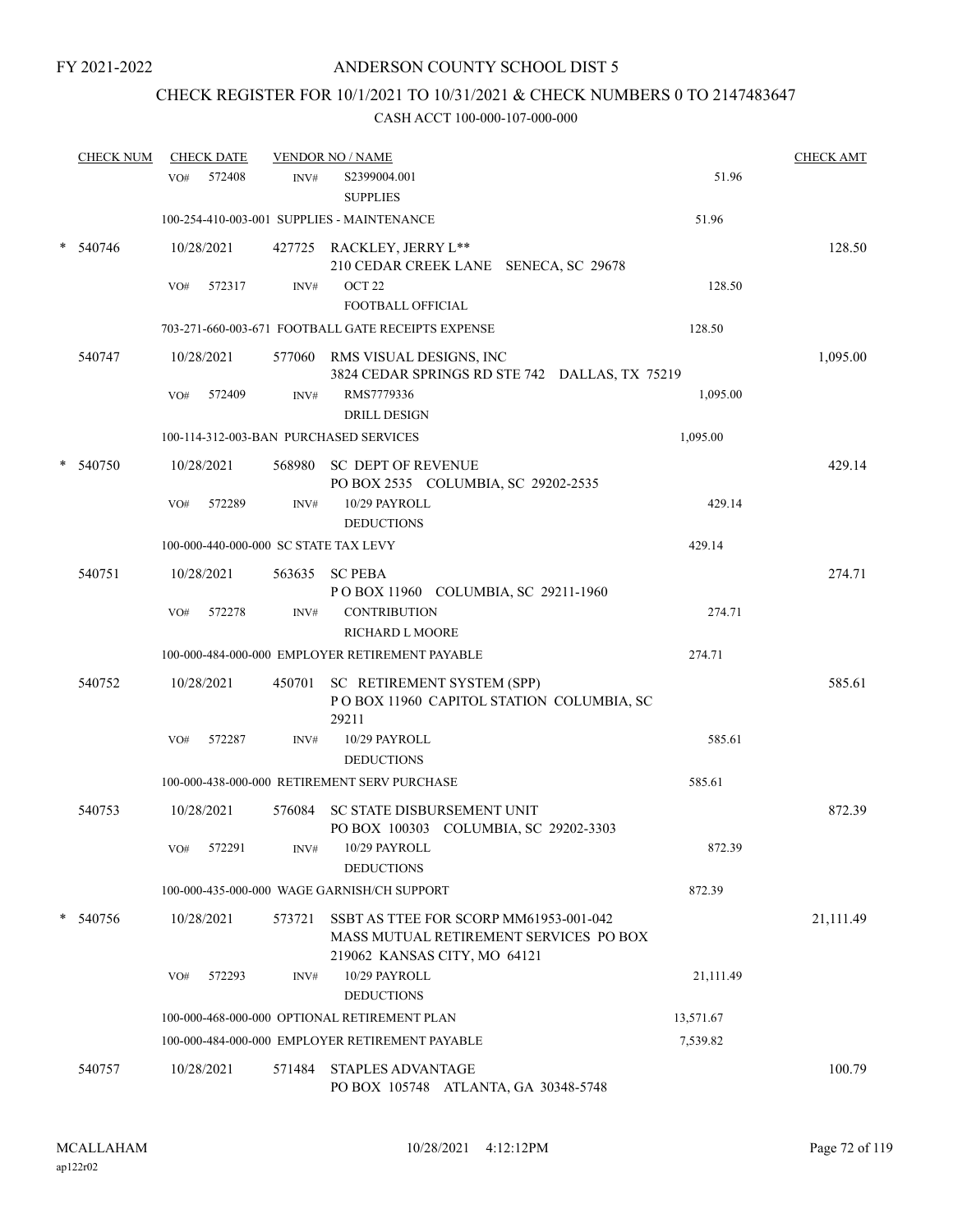# CHECK REGISTER FOR 10/1/2021 TO 10/31/2021 & CHECK NUMBERS 0 TO 2147483647

|        | <b>CHECK NUM</b> |     | <b>CHECK DATE</b> |                               | <b>VENDOR NO / NAME</b>                         |                                                                |           | <b>CHECK AMT</b> |
|--------|------------------|-----|-------------------|-------------------------------|-------------------------------------------------|----------------------------------------------------------------|-----------|------------------|
|        |                  | VO# | 572418            | INV#                          | 8063789759<br><b>SUPPLIES</b>                   |                                                                | 100.79    |                  |
|        |                  |     |                   |                               | 720-271-660-020-411 MISCELLANEOUS EXPENSE       |                                                                | 78.88     |                  |
|        |                  |     |                   |                               | 720-271-660-020-411 MISCELLANEOUS EXPENSE       |                                                                | 18.18     |                  |
|        |                  |     |                   |                               | 720-271-660-020-411 MISCELLANEOUS EXPENSE       |                                                                | 3.73      |                  |
| $\ast$ | 540759           |     | 10/28/2021        | 504890                        | <b>TIAA-CREF</b>                                | POBOX 105316 ATLANTA, GA 30348-5316                            |           | 28,101.34        |
|        |                  | VO# | 572294            | INV#                          | 10/29 PAYROLL<br><b>DEDUCTIONS</b>              |                                                                | 28,101.34 |                  |
|        |                  |     |                   |                               | 100-000-468-000-000 OPTIONAL RETIREMENT PLAN    |                                                                | 18,065.15 |                  |
|        |                  |     |                   |                               | 100-000-484-000-000 EMPLOYER RETIREMENT PAYABLE |                                                                | 10,036.19 |                  |
|        | 540760           |     | 10/28/2021        | 575821                        | TWC SERVICES INC                                | PO BOX 1612 DES MOINES, IA 50306                               |           | 436.50           |
|        |                  | VO# | 572431            | INV#                          | 6664247-1<br><b>WEST MARKET</b>                 |                                                                | 436.50    |                  |
|        |                  |     |                   |                               | 600-256-323-018-000 REPAIRS TO EQUIPMENT        |                                                                | 436.50    |                  |
|        |                  |     |                   |                               |                                                 |                                                                |           |                  |
|        | 540761           |     | 10/28/2021        |                               | 573815 UNITED REFRIGERATION, INC                | PO BOX 740703 ATLANTA, GA 30374-0703                           |           | 621.54           |
|        |                  | VO# | 572420            | $\text{INV}\#$                | 80924508-00                                     |                                                                | 274.86    |                  |
|        |                  |     |                   |                               | <b>SUPPLIES</b>                                 |                                                                |           |                  |
|        |                  |     |                   |                               | 100-254-410-011-001 SUPPLIES - MAINTENANCE      |                                                                | 274.86    |                  |
|        |                  | VO# | 572432            | INV#                          | 81404553                                        |                                                                | 346.68    |                  |
|        |                  |     |                   |                               | <b>SUPPLIES</b>                                 |                                                                |           |                  |
|        |                  |     |                   |                               | 600-256-323-003-000 REPAIRS TO EQUIPMENT        |                                                                | 346.68    |                  |
|        | 540762           |     | 10/28/2021        | 564298                        |                                                 | UNITED WAY OF ANDERSON COUNTY<br>POBOX 2067 ANDERSON, SC 29622 |           | 1,894.31         |
|        |                  | VO# | 572288            | INV#                          | 10/29 PAYROLL                                   |                                                                | 1,894.31  |                  |
|        |                  |     |                   |                               | <b>DEDUCTIONS</b>                               |                                                                |           |                  |
|        |                  |     |                   |                               | 100-000-455-000-000 UNITED FUND - PAYABLE       |                                                                | 1,894.31  |                  |
|        | 540763           |     | 10/28/2021        | 575086                        | <b>VALIC</b>                                    |                                                                |           | 49,332.56        |
|        |                  |     |                   |                               | TX 75303-1701                                   | C/O JP MORGAN CHASE PO BOX 301701 DALLAS,                      |           |                  |
|        |                  | VO# | 572292            | INV#                          | 10/29 PAYROLL<br><b>DEDUCTIONS</b>              |                                                                | 49,332.56 |                  |
|        |                  |     |                   |                               | 100-000-468-000-000 OPTIONAL RETIREMENT PLAN    |                                                                | 31,713.82 |                  |
|        |                  |     |                   |                               | 100-000-484-000-000 EMPLOYER RETIREMENT PAYABLE |                                                                | 17,618.74 |                  |
|        | 540764           |     | 10/28/2021        | 519401                        | <b>VERIZON</b>                                  |                                                                |           | 5,715.06         |
|        |                  |     |                   |                               | PO BOX 660108                                   | DALLAS, TX 75266-0652                                          |           |                  |
|        |                  | VO# | 572280            | INV#                          | 9889224775                                      |                                                                | 5,715.06  |                  |
|        |                  |     |                   |                               | <b>SERVICE</b>                                  |                                                                |           |                  |
|        |                  |     |                   | 100-266-340-000-000 TELEPHONE |                                                 |                                                                | 4,482.89  |                  |
|        |                  |     |                   | 100-266-340-001-000 TELEPHONE |                                                 |                                                                | 38.01     |                  |
|        |                  |     |                   | 100-266-340-002-000 TELEPHONE |                                                 |                                                                | 122.87    |                  |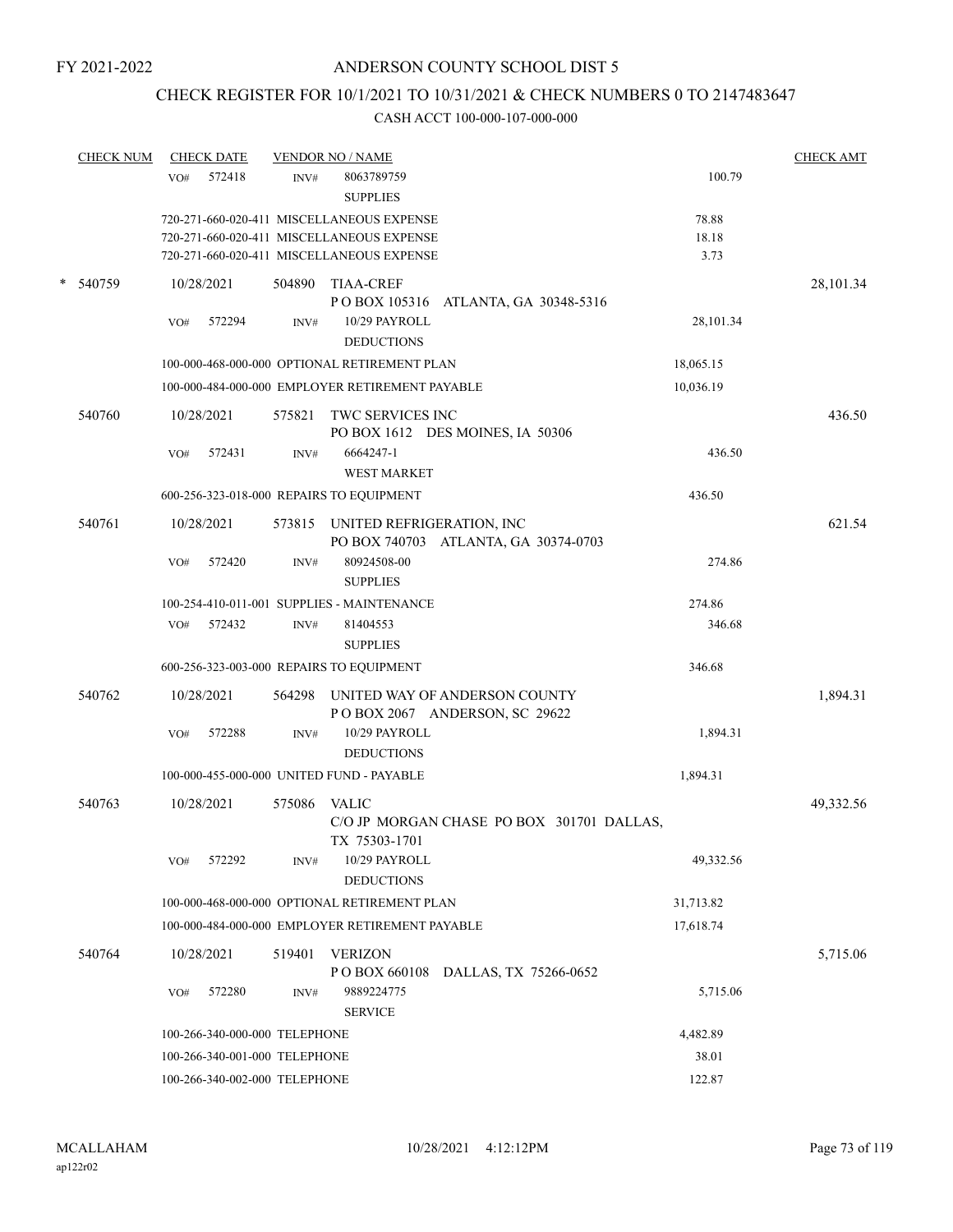## CHECK REGISTER FOR 10/1/2021 TO 10/31/2021 & CHECK NUMBERS 0 TO 2147483647

| <b>CHECK NUM</b> | <b>CHECK DATE</b>                         |                | <b>VENDOR NO / NAME</b>                                                                                 |          | <b>CHECK AMT</b> |  |
|------------------|-------------------------------------------|----------------|---------------------------------------------------------------------------------------------------------|----------|------------------|--|
|                  | 100-266-340-003-000 TELEPHONE             |                |                                                                                                         | 135.97   |                  |  |
|                  | 100-266-340-006-000 TELEPHONE             |                |                                                                                                         | 18.21    |                  |  |
|                  | 100-266-340-007-000 TELEPHONE             |                |                                                                                                         | 13.95    |                  |  |
|                  | 100-266-340-008-000 TELEPHONE             |                |                                                                                                         | 62.93    |                  |  |
|                  | 100-266-340-009-000 TELEPHONE             |                |                                                                                                         | 62.93    |                  |  |
|                  | 100-266-340-010-000 TELEPHONE             |                |                                                                                                         | 13.95    |                  |  |
|                  | 100-266-340-012-000 TELEPHONE             |                |                                                                                                         | 66.91    |                  |  |
|                  | 100-266-340-013-000 TELEPHONE             |                |                                                                                                         | 13.95    |                  |  |
|                  | 100-266-340-014-000 TELEPHONE             |                |                                                                                                         | 62.93    |                  |  |
|                  | 100-266-340-015-000 TELEPHONE             |                |                                                                                                         | 48.98    |                  |  |
|                  | 100-266-340-016-000 TELEPHONE             |                |                                                                                                         | 30.85    |                  |  |
|                  | 100-266-340-017-000 TELEPHONE             |                |                                                                                                         | 13.95    |                  |  |
|                  | 100-266-340-018-000 TELEPHONE             |                |                                                                                                         | 13.95    |                  |  |
|                  | 100-266-340-019-000 TELEPHONE             |                |                                                                                                         | 62.93    |                  |  |
|                  | 100-266-340-020-000 TELEPHONE             |                |                                                                                                         | 67.19    |                  |  |
|                  | 131-266-340-031-000 TELEPHONE             |                |                                                                                                         | 147.78   |                  |  |
|                  | 338-221-340-000-EAR TELEPHONE             |                |                                                                                                         | 38.01    |                  |  |
|                  | 600-256-340-000-000 TELEPHONE             |                |                                                                                                         | 146.94   |                  |  |
|                  | 900-188-340-000-006 HOMELESS TELEPHONE    |                |                                                                                                         | 48.98    |                  |  |
| $*$ 19672        | 10/05/2021                                | 114225         | ANDERSON RESTAURANT EQUIPMENT<br>112 EAST MAULDIN STREET ATT: ACCOUNTS<br>RECEIVABLE ANDERSON, SC 29621 |          | 1,595.13 E       |  |
|                  | VO#<br>570926                             | INV#           | 12164<br><b>CARTS</b>                                                                                   | 690.16   |                  |  |
|                  | 631-256-410-031-CAT SUPPLIES-CATERING     |                |                                                                                                         | 690.16   |                  |  |
|                  | 570927<br>VO#                             | INV#           | 12167<br><b>TABLE CLOTHS</b>                                                                            | 233.47   |                  |  |
|                  | 631-256-410-031-CAT SUPPLIES-CATERING     |                |                                                                                                         | 233.47   |                  |  |
|                  | VO# 570928                                | INV#           | 07737<br><b>SUPPLIES</b>                                                                                | 671.50   |                  |  |
|                  | 600-256-410-000-000 SUPPLIES              |                |                                                                                                         | 671.50   |                  |  |
| $*$ 19674        | 10/05/2021<br>570899<br>VO#               | 576987<br>INV# | <b>EMPLOYEE VENDOR</b><br><b>SEPT 2021</b><br><b>MILEAGE</b>                                            | 137.48   | 137.48 E         |  |
|                  | 283-223-333-000-000 TRIPS/MILEAGE         |                |                                                                                                         | 137.48   |                  |  |
|                  | 10/05/2021                                |                |                                                                                                         |          |                  |  |
| $*$ 19676        | 570930<br>VO#                             | 574644<br>INV# | <b>CEV MULTIMEDA</b><br>1020 SE LOOP 289 LUBBOCK, TX 79404<br>123937<br>15028<br>PO#<br><b>RENEWAL</b>  | 3,400.00 | 3,400.00 E       |  |
|                  | 207-115-410-031-006 SUPPLIES-IMPROVE PRGS |                |                                                                                                         | 2,330.00 |                  |  |
|                  | 328-115-312-031-000 PURCHASED SERVICES    |                |                                                                                                         | 1,070.00 |                  |  |
| * 19679          | 10/05/2021                                |                | 569871 FOLLETT SCHOOL SOLUTIONS, INC                                                                    |          | 1,497.51 E       |  |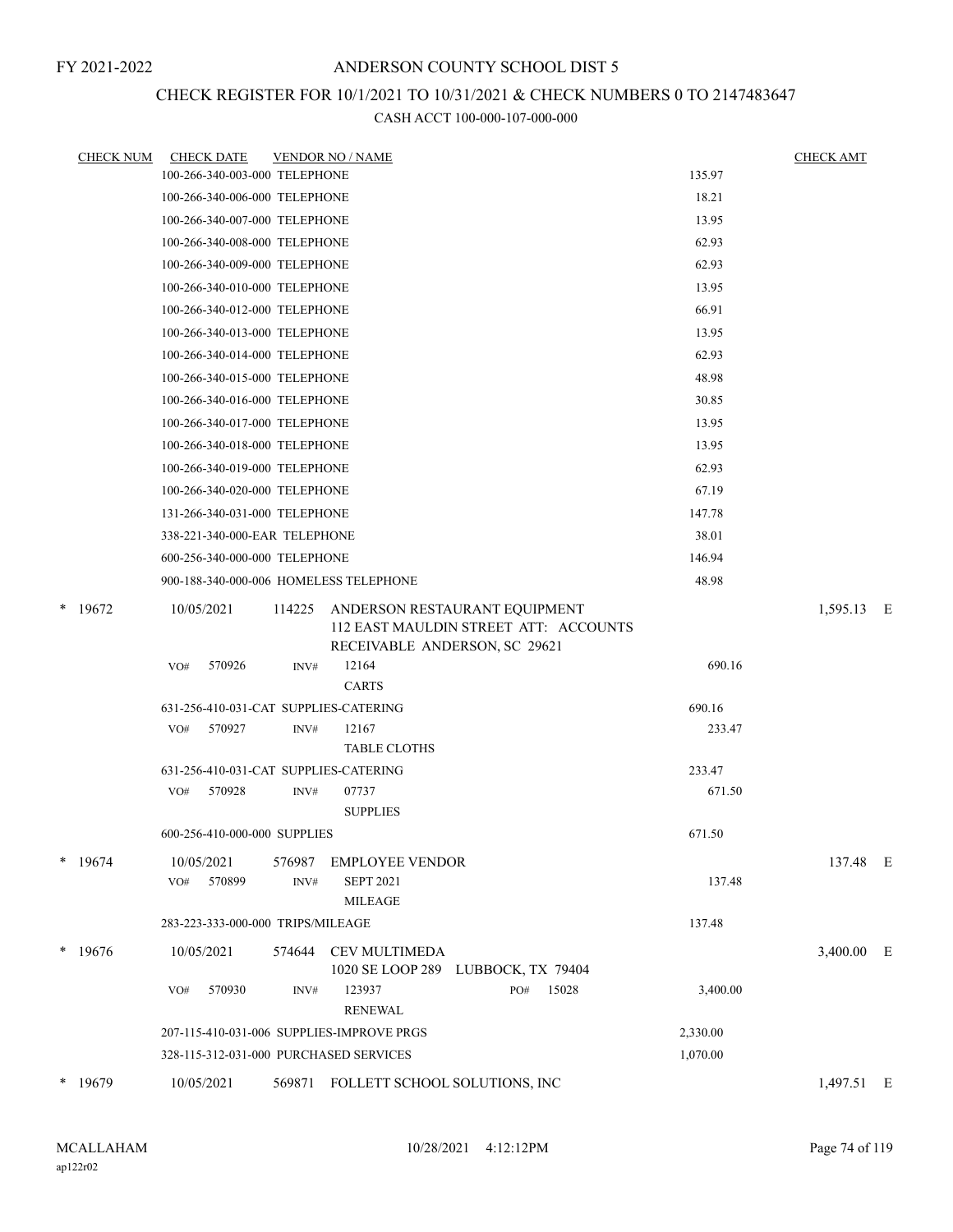#### ANDERSON COUNTY SCHOOL DIST 5

## CHECK REGISTER FOR 10/1/2021 TO 10/31/2021 & CHECK NUMBERS 0 TO 2147483647

|        | <b>CHECK NUM</b> |     | <b>CHECK DATE</b>    |                                    | <b>VENDOR NO / NAME</b>                                                          |          | <b>CHECK AMT</b> |  |
|--------|------------------|-----|----------------------|------------------------------------|----------------------------------------------------------------------------------|----------|------------------|--|
|        |                  |     |                      |                                    | 91826 COLLECTION CENTER DRIVE ATT: ACCOUNTS<br>RECEIVABLE CHICAGO, IL 60693-0918 |          |                  |  |
|        |                  | VO# | 570937               | INV#                               | 339129F<br><b>CENTERVILLE</b>                                                    | 1,497.51 |                  |  |
|        |                  |     |                      | 100-222-410-007-000 SUPPLIES       |                                                                                  | 1,497.51 |                  |  |
| $\ast$ | 19681            | VO# | 10/05/2021<br>570904 | 573954<br>INV#                     | <b>EMPLOYEE VENDOR</b><br><b>SEPT 2021</b><br><b>MILEAGE</b>                     | 110.82   | 110.82 E         |  |
|        |                  |     |                      |                                    | 203-223-332-000-000 IN-DISTRICT TRAVEL- ADMIN                                    | 110.82   |                  |  |
|        | 19682            |     | 10/05/2021           | 573279                             | HERSHEY CREAMERY COMPANY<br>710 CORPORATE CIRCLE SALISBURY, NC 28145             |          | 311.79 E         |  |
|        |                  | VO# | 570940               | INV#                               | 0017044236<br><b>NEVITT FOREST</b>                                               | 311.79   |                  |  |
|        |                  |     |                      |                                    | 712-271-660-012-391 ICE CREAM SALES EXPENSE                                      | 311.79   |                  |  |
|        | * 19684          | VO# | 10/05/2021<br>570890 | 565441<br>INV#                     | <b>EMPLOYEE VENDOR</b><br><b>AEROSPACE</b><br>REIMBURSEMENT                      | 650.16   | 830.16 E         |  |
|        |                  |     |                      |                                    | 731-271-660-031-833 ENGINEERING - AEROSPACE EXPENSE                              | 650.16   |                  |  |
|        |                  | VO# | 570891               | INV#                               | <b>NOTEBOOKS</b><br>REIMBURSEMENT                                                | 180.00   |                  |  |
|        |                  |     |                      |                                    | 329-115-410-031-0CO SUPPLIES-STATE (C/O)                                         | 180.00   |                  |  |
|        | 19685            | VO# | 10/05/2021<br>570892 | 574888<br>INV#                     | <b>EMPLOYEE VENDOR</b><br><b>BEST BUY</b><br>REIMBURSEMENT                       | 143.06   | 143.06 E         |  |
|        |                  |     |                      | 329-114-410-002-000 SUPPLIES-STATE |                                                                                  | 143.06   |                  |  |
|        | 19686            |     | 10/05/2021           | 570955                             | RIDDELL/ ALL AMERICAN SPORTS<br>PO BOX 71914 CHICAGO, IL 60694-1914              |          | 2,966.52 E       |  |
|        |                  | VO# | 570943               | INV#                               | 60437246<br><b>ROBERT ANDERSON</b>                                               | 2,966.52 |                  |  |
|        |                  |     |                      |                                    | 706-271-660-006-663 ATHLETIC GENERAL EXPENSE                                     | 2,966.52 |                  |  |
|        | 19687            | VO# | 10/05/2021<br>570897 | INV#                               | 574513 EMPLOYEE VENDOR<br><b>SEPT 2021</b><br><b>MILEAGE</b>                     | 134.18   | 134.18 E         |  |
|        |                  |     |                      | 100-221-332-000-000 TRAVEL         |                                                                                  | 134.18   |                  |  |
|        | 19688            |     | 10/05/2021           | 570059                             | <b>SHARP BUSINESS SYSTEMS</b><br>DEPT 1216 PO BOX 121216 DALLAS, TX 75312-1216   |          | 308.65 E         |  |
|        |                  | VO# | 570945               | INV#                               | 9003487009<br><b>COPIES</b>                                                      | 308.65   |                  |  |
|        |                  |     |                      | 201-112-490-011-000 COPIER COST    |                                                                                  | 308.65   |                  |  |
|        | 19689            | VO# | 10/05/2021<br>570901 | 574734<br>INV#                     | <b>EMPLOYEE VENDOR</b><br><b>SEPT 2021</b><br><b>MILEAGE</b>                     | 162.68   | 162.68 E         |  |
|        |                  |     |                      | 283-223-333-000-000 TRIPS/MILEAGE  |                                                                                  | 162.68   |                  |  |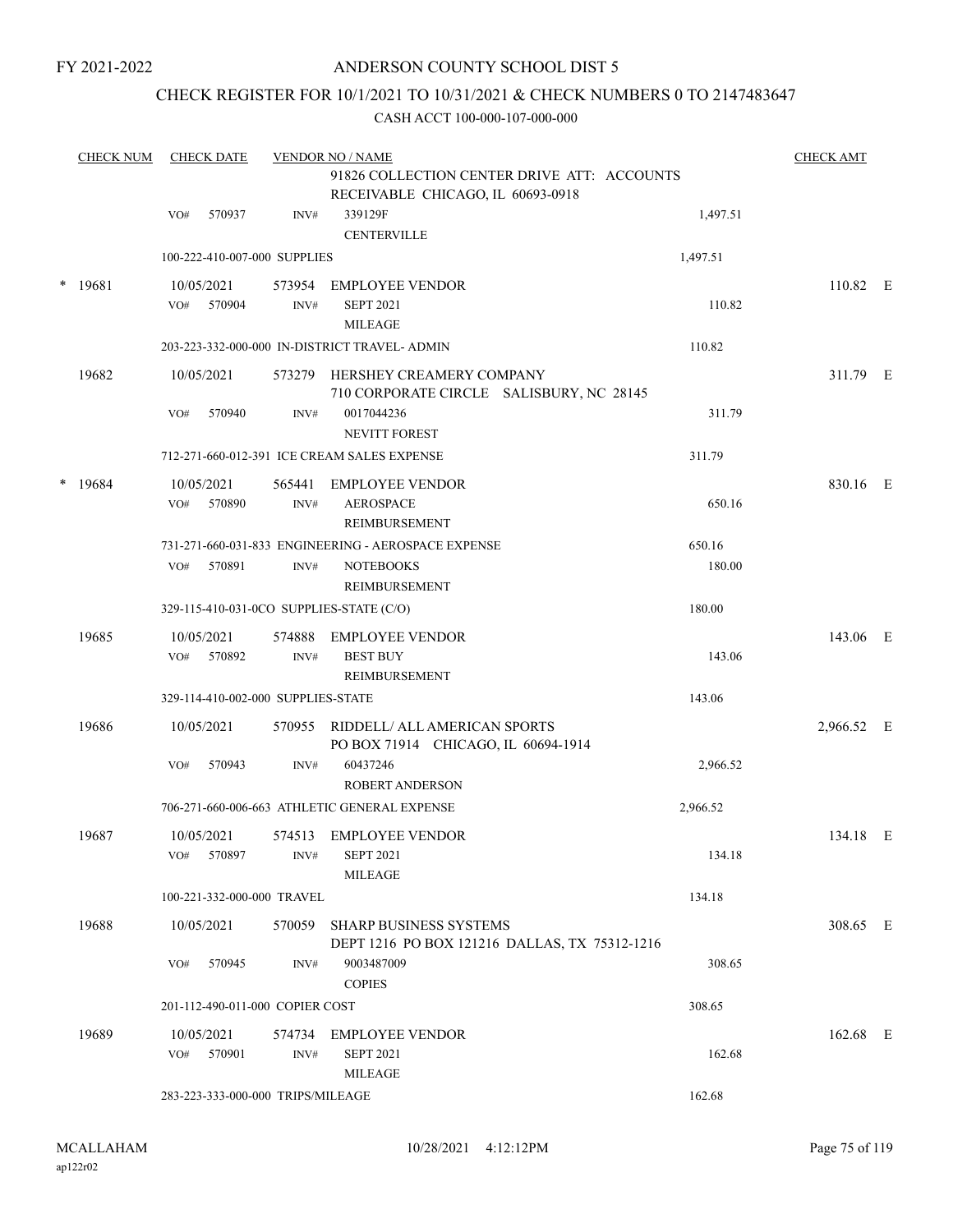## CHECK REGISTER FOR 10/1/2021 TO 10/31/2021 & CHECK NUMBERS 0 TO 2147483647

|   | <b>CHECK NUM</b> |     | <b>CHECK DATE</b>    |                | <b>VENDOR NO / NAME</b>                                                                        |                | <b>CHECK AMT</b> |  |
|---|------------------|-----|----------------------|----------------|------------------------------------------------------------------------------------------------|----------------|------------------|--|
|   | 19690            | VO# | 10/05/2021<br>570893 | 574928<br>INV# | <b>EMPLOYEE VENDOR</b><br><b>SAMS CLUB</b><br><b>REIMBURSEMENT</b>                             | 157.05         | 254.77 E         |  |
|   |                  | VO# | 570905               | INV#           | 802-221-410-000-005 MEETING SUPPLIES<br><b>SEPT 2021</b>                                       | 157.05<br>9.18 |                  |  |
|   |                  |     |                      |                | MILEAGE<br>802-221-410-000-000 SUPPLIES - RETENTION                                            | 9.18           |                  |  |
|   |                  | VO# | 570906               | INV#           | <b>SEPT 2021</b><br><b>MILEAGE</b>                                                             | 88.54          |                  |  |
|   |                  |     |                      |                | 802-221-410-000-000 SUPPLIES - RETENTION                                                       | 88.54          |                  |  |
|   | $*$ 19692        | VO# | 10/05/2021<br>570902 | 574286<br>INV# | EMPLOYEE VENDOR<br><b>AUG-SEPT</b><br><b>MILEAGE</b>                                           | 111.66         | 111.66 E         |  |
|   |                  |     |                      |                | 809-224-333-000-000 TRIPS AND CONFERENCES                                                      | 111.66         |                  |  |
| * | 19694            |     | 10/07/2021           | 102640         | <b>ACTION AUTO</b><br>529 FAIR STREET ATT: ACCOUNTS RECEIVABLE<br>ANDERSON, SC 29625           |                | 245.00 E         |  |
|   |                  | VO# | 571029               | INV#           | 94896<br><b>REPAIR</b>                                                                         | 245.00         |                  |  |
|   |                  |     |                      |                | 100-254-412-000-001 TRUCK SERVICE - MAINTENANCE                                                | 245.00         |                  |  |
| * | 19696            |     | 10/07/2021           | 113600         | <b>ANDERSON FIRE &amp; SAFETY</b><br>POBOX 1265 ATT: ACCOUNTS RECEIVABLE<br>ANDERSON, SC 29622 |                | 252.00 E         |  |
|   |                  | VO# | 571030               | INV#           | 12029<br><b>INSPECTION</b>                                                                     | 252.00         |                  |  |
|   |                  |     |                      |                | 131-254-323-031-400 CONTR SERV-HVAC/ELECT/PLUMBING                                             | 252.00         |                  |  |
|   | 19697            |     | 10/07/2021           | 576113         | <b>EMPLOYEE VENDOR</b>                                                                         |                | 109.56 E         |  |
|   |                  | VO# | 571114               | INV#           | <b>SEPT 23-24</b><br><b>GREENVILLE</b>                                                         | 109.56         |                  |  |
|   |                  |     |                      |                | 100-221-333-000-000 TRIPS AND CONFERENCES                                                      | 109.56         |                  |  |
|   | $*$ 19699        |     | 10/07/2021           | 569220         | AUTECH<br>PO BOX 248 ATT: ACCOUNTS RECEIVABLE<br>WILLIAMSTON, SC 29697                         |                | 988.14 E         |  |
|   |                  | VO# | 571032               | INV#           | 8718<br>TL HANNA                                                                               | 317.14         |                  |  |
|   |                  |     |                      |                | 100-254-323-002-400 CONTR SERV-HVAC/ELECT/PLUMBING                                             | 317.14         |                  |  |
|   |                  | VO# | 571033               | $\text{INV}\#$ | 8715<br><b>NORTH POINTE</b>                                                                    | 371.00         |                  |  |
|   |                  |     |                      |                | 100-254-323-013-400 CONTR SERV-HVAC/ELECT/PLUMBING                                             | 371.00         |                  |  |
|   |                  | VO# | 571034               | INV#           | 8717<br><b>NEVITT FOREST</b>                                                                   | 150.00         |                  |  |
|   |                  |     |                      |                | 100-254-323-012-400 CONTR SERV-HVAC/ELECT/PLUMBING                                             | 150.00         |                  |  |
|   |                  |     | VO# 571035           | INV#           | 8716<br><b>MCLEES ELEM</b>                                                                     | 150.00         |                  |  |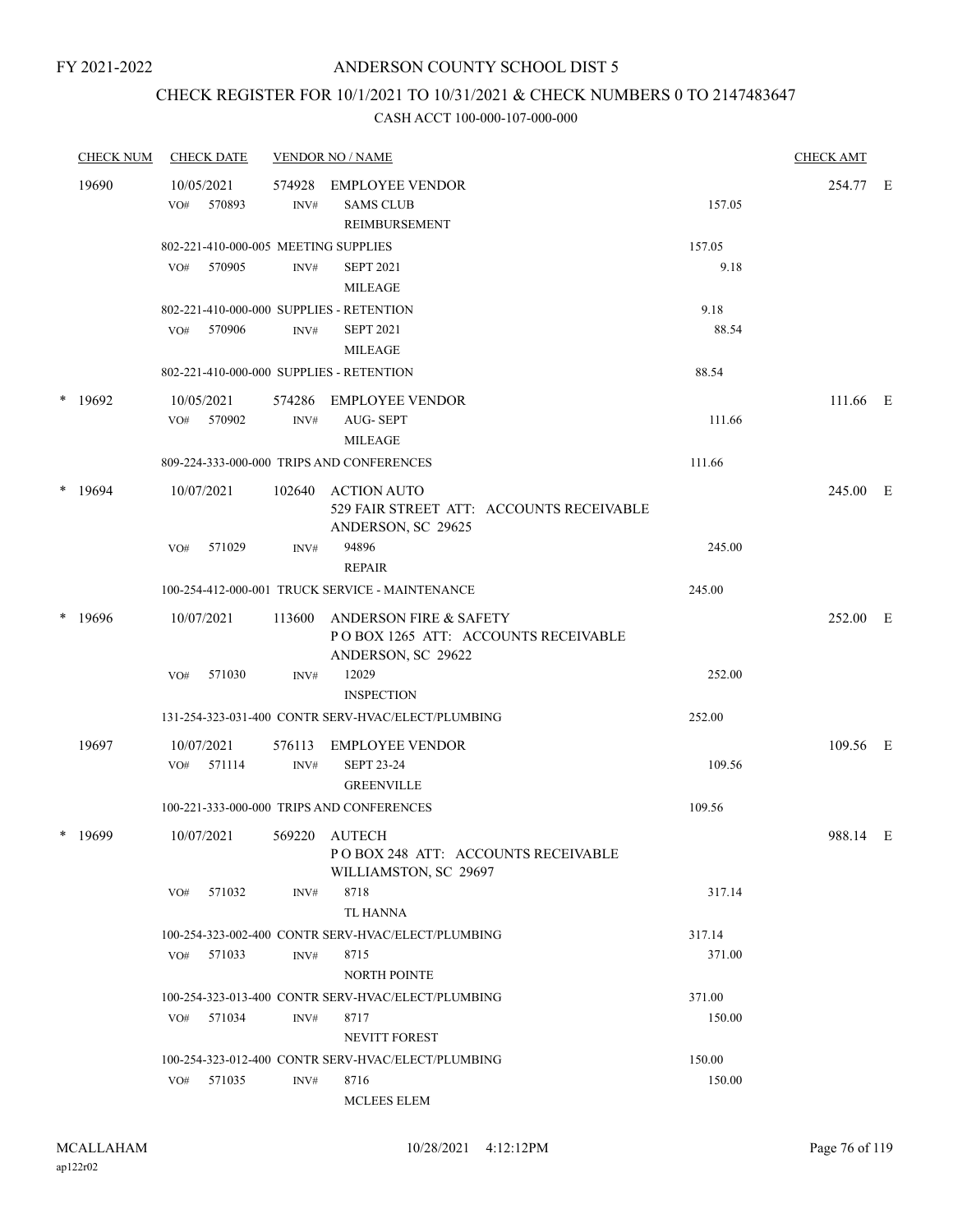## CHECK REGISTER FOR 10/1/2021 TO 10/31/2021 & CHECK NUMBERS 0 TO 2147483647

|   | <b>CHECK NUM</b> |     | <b>CHECK DATE</b>    |                              | <b>VENDOR NO / NAME</b>                                                                             |     |       |          | <b>CHECK AMT</b> |  |
|---|------------------|-----|----------------------|------------------------------|-----------------------------------------------------------------------------------------------------|-----|-------|----------|------------------|--|
|   |                  |     |                      |                              | 100-254-323-008-400 CONTR SERV-HVAC/ELECT/PLUMBING                                                  |     |       | 150.00   |                  |  |
|   | 19700            | VO# | 10/07/2021<br>570964 | 576307<br>INV#               | EMPLOYEE VENDOR<br><b>SAMS CLUB</b><br><b>REIMBURSEMENT</b>                                         |     |       | 100.30   | $100.30$ E       |  |
|   |                  |     |                      | 100-114-410-001-ALT SUPPLIES |                                                                                                     |     |       | 100.30   |                  |  |
|   | 19701            | VO# | 10/07/2021<br>571119 | 574896<br>INV#               | <b>EMPLOYEE VENDOR</b><br><b>SUPPLIES</b><br><b>REIMBURSEMENT</b>                                   |     |       | 117.40   | 117.40 E         |  |
|   |                  |     |                      | 100-113-410-014-000 SUPPLIES |                                                                                                     |     |       | 117.40   |                  |  |
|   | 19702            | VO# | 10/07/2021<br>571120 | INV#                         | 147195 EMPLOYEE VENDOR<br>TIME CLOCK<br>REIMBURSEMENT                                               |     |       | 275.00   | 275.00 E         |  |
|   |                  |     |                      |                              | 723-190-660-023-911 MISCELLANEOUS- ADULT ED EXPENSE                                                 |     |       | 275.00   |                  |  |
|   | 19703            |     | 10/07/2021           | 564176                       | BSN SPORTS, LLC<br>PO BOX 660176 DALLAS, TX 75209-0176                                              |     |       |          | 7,769.25 E       |  |
|   |                  | VO# | 571149               | INV#                         | 913606088<br><b>MCCANTS</b>                                                                         |     |       | 7,769.25 |                  |  |
|   |                  |     |                      |                              | 705-271-660-005-663 ATHLETIC GENERAL EXPENSE                                                        |     |       | 7,769.25 |                  |  |
| * | 19707            |     | 10/07/2021           |                              | 572679 DEFENDER SERVICES, INC.<br>PO BOX 1775 COLUMBIA, SC 29202                                    |     |       |          | 924.80 E         |  |
|   |                  | VO# | 571050               | INV#                         | 1008540<br><b>ADULT ED</b>                                                                          | PO# | 15244 | 924.80   |                  |  |
|   |                  |     |                      |                              | 100-181-312-023-000 PURCHASED SERVICES                                                              |     |       | 924.80   |                  |  |
|   | 19708            |     | 10/07/2021           | 202600                       | <b>DILLARD'S SPORTS CENTER</b><br>708 WHITEHALL ROAD ATT: ACCOUNTS<br>RECEIVABLE ANDERSON, SC 29625 |     |       |          | 684.72 E         |  |
|   |                  | VO# | 571161               | INV#                         | 105368<br><b>GLENVIEW</b>                                                                           |     |       | 342.36   |                  |  |
|   |                  |     |                      |                              | 720-271-660-020-752 BASKETBALL GIRLS EXPENSE                                                        |     |       | 342.36   |                  |  |
|   |                  | VO# | 571162               | INV#                         | 105369<br><b>GLENVIEW</b>                                                                           |     |       | 342.36   |                  |  |
|   |                  |     |                      |                              | 720-271-660-020-751 BASKETBALL BOYS EXPENSE                                                         |     |       | 342.36   |                  |  |
|   | 19709            | VO# | 10/07/2021<br>571118 | 573394<br>INV#               | EMPLOYEE VENDOR<br><b>PUMPKINS</b><br><b>REIMBURSEMENT</b>                                          |     |       | 210.00   | 210.00 E         |  |
|   |                  |     |                      |                              | 707-190-660-007-350 FIELD TRIPS KINDERGARTEN EXPENSE                                                |     |       | 210.00   |                  |  |
|   | 19710            |     | 10/07/2021           | 564637                       | EMD ELECTRIC MOTORS & DRIVES INC<br>POBOX 2565 ATT: ACCOUNTS RECEIVABLE<br>ANDERSON, SC 29622       |     |       |          | 479.75 E         |  |
|   |                  | VO# | 571054               | INV#                         | 0056786<br><b>SUPPLIES</b>                                                                          |     |       | 479.75   |                  |  |
|   |                  |     |                      |                              | 100-254-410-003-001 SUPPLIES - MAINTENANCE                                                          |     |       | 479.75   |                  |  |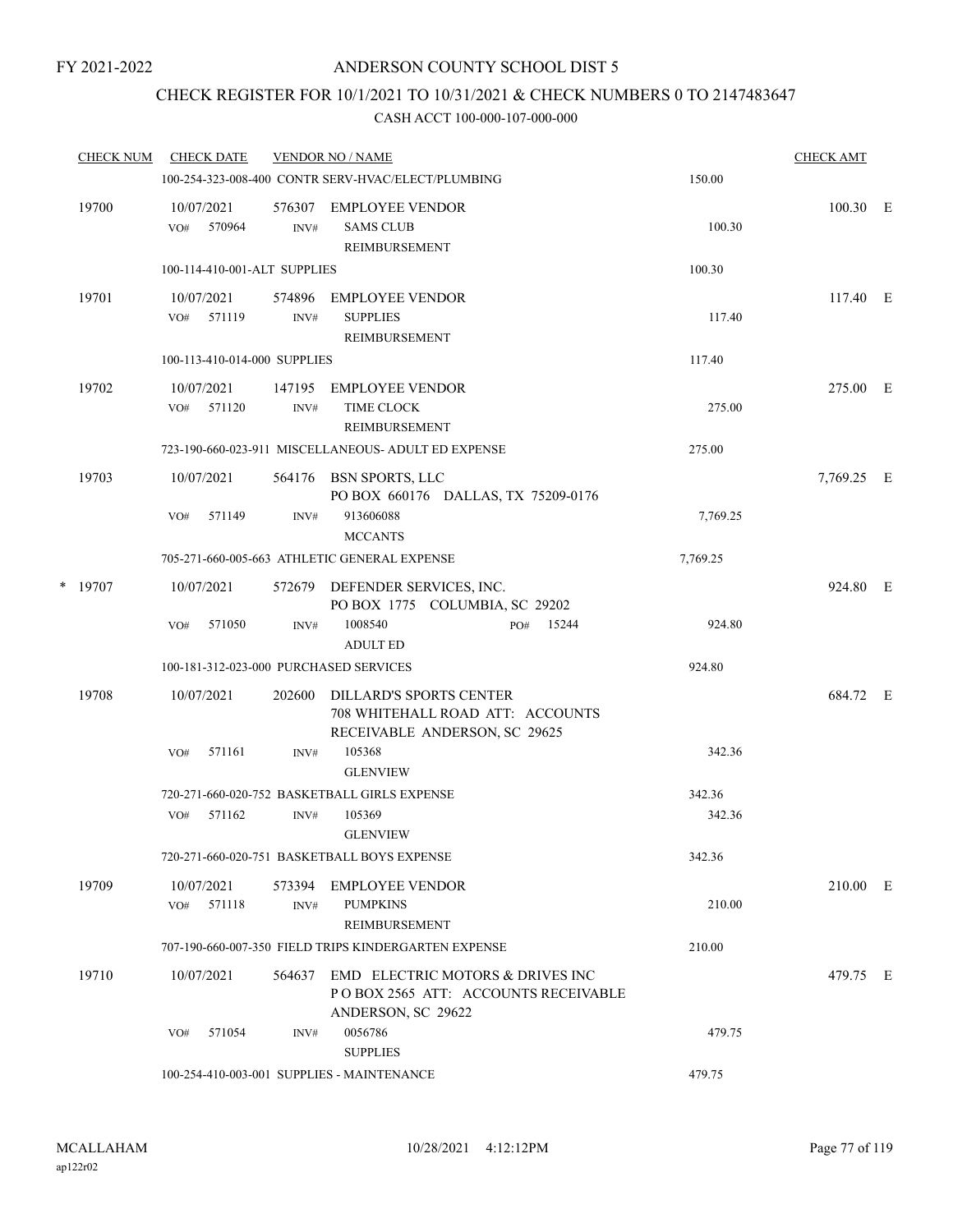#### ANDERSON COUNTY SCHOOL DIST 5

# CHECK REGISTER FOR 10/1/2021 TO 10/31/2021 & CHECK NUMBERS 0 TO 2147483647

| <b>CHECK NUM</b> |           | <b>CHECK DATE</b>                 |        | <b>VENDOR NO / NAME</b>                                                                                           |              | <b>CHECK AMT</b> |             |  |
|------------------|-----------|-----------------------------------|--------|-------------------------------------------------------------------------------------------------------------------|--------------|------------------|-------------|--|
|                  | 19711     | 10/07/2021                        | 569871 | FOLLETT SCHOOL SOLUTIONS, INC<br>91826 COLLECTION CENTER DRIVE ATT: ACCOUNTS<br>RECEIVABLE CHICAGO, IL 60693-0918 |              |                  | 21,553.40 E |  |
|                  |           | 571170<br>VO#                     | INV#   | 301566F<br>WHITEHALL ELEM                                                                                         | PO# 14415    | 21,553.40        |             |  |
|                  |           | 338-222-430-019-EAR LIBRARY BOOKS |        |                                                                                                                   |              | 21,553.40        |             |  |
|                  | $*$ 19713 | 10/07/2021                        | 237555 | FORMS & SUPPLY<br>PO BOX 563953 ATT: ACCOUNTS RECEIVABLE<br>CHARLOTTE, NC 28256                                   |              |                  | 404.07 E    |  |
|                  |           | 571055<br>VO#                     | INV#   | 5877162-1                                                                                                         |              | 104.46           |             |  |
|                  |           |                                   |        | <b>SUPPLIES</b>                                                                                                   |              |                  |             |  |
|                  |           | 100-113-410-006-000 SUPPLIES      |        |                                                                                                                   |              | 104.46           |             |  |
|                  |           | 571171<br>VO#                     | INV#   | 5905877<br><b>SUPPLIES</b>                                                                                        |              | 209.94           |             |  |
|                  |           | 100-252-410-000-000 SUPPLIES      |        |                                                                                                                   |              | 209.94           |             |  |
|                  |           | VO# 571172                        | INV#   | 5915093<br><b>SUPPLIES</b>                                                                                        |              | 89.67            |             |  |
|                  |           | 100-112-410-014-000 SUPPLIES      |        |                                                                                                                   |              | 89.67            |             |  |
|                  |           |                                   |        |                                                                                                                   |              |                  |             |  |
|                  | $*$ 19715 | 10/07/2021                        | 570843 | <b>GATEWAY SUPPLY CO</b><br>CORPORATE OFFICES P.O. BOX 2826 COLUMBIA, SC<br>29202                                 |              |                  | 284.90 E    |  |
|                  |           | 571056<br>VO#                     | INV#   | S5290894<br><b>SUPPLIES</b>                                                                                       |              | 69.55            |             |  |
|                  |           |                                   |        | 100-254-410-000-001 MAINT. SUPPLIES-STRUCTURES                                                                    |              | 69.55            |             |  |
|                  |           | 571057<br>VO#                     | INV#   | S5296927<br><b>SUPPLIES</b>                                                                                       |              | 215.35           |             |  |
|                  |           |                                   |        | 100-254-410-002-001 SUPPLIES - MAINTENANCE                                                                        |              | 16.65            |             |  |
|                  |           |                                   |        | 100-254-410-003-001 SUPPLIES - MAINTENANCE                                                                        |              | 55.98            |             |  |
|                  |           |                                   |        | 100-254-410-005-001 SUPPLIES - MAINTENANCE                                                                        |              | 33.97            |             |  |
|                  |           |                                   |        | 100-254-410-008-001 SUPPLIES - MAINTENANCE                                                                        |              | 22.68            |             |  |
|                  |           |                                   |        | 100-254-410-010-001 SUPPLIES - MAINTENANCE                                                                        |              | 18.03            |             |  |
|                  |           |                                   |        | 100-254-410-012-001 SUPPLIES - MAINTENANCE                                                                        |              | 22.68            |             |  |
|                  |           |                                   |        | 100-254-410-016-001 SUPPLIES - MAINTENANCE                                                                        |              | 22.68            |             |  |
|                  |           |                                   |        | 100-254-410-017-001 SUPPLIES - MANTENANCE                                                                         |              | 22.68            |             |  |
|                  | * 19720   | 10/07/2021                        | 264114 | HEINEMANN<br>15963 COLLECTIONS CENTER DRIVE CHICAGO, IL<br>60693                                                  |              |                  | 14,625.80 E |  |
|                  |           | 571175<br>VO#                     | INV#   | 7375129<br>HOMELAND PARK                                                                                          | 15169<br>PO# | 14,625.80        |             |  |
|                  |           | 202-112-410-011-000 SUPPLIES      |        |                                                                                                                   |              | 14,625.80        |             |  |
|                  | $*$ 19722 | 10/07/2021                        | 573279 | HERSHEY CREAMERY COMPANY<br>710 CORPORATE CIRCLE SALISBURY, NC 28145                                              |              |                  | 1,256.78 E  |  |
|                  |           | 571176<br>VO#                     | INV#   | ANDPEAAND1620<br><b>ICE CREAM</b>                                                                                 |              | 268.97           |             |  |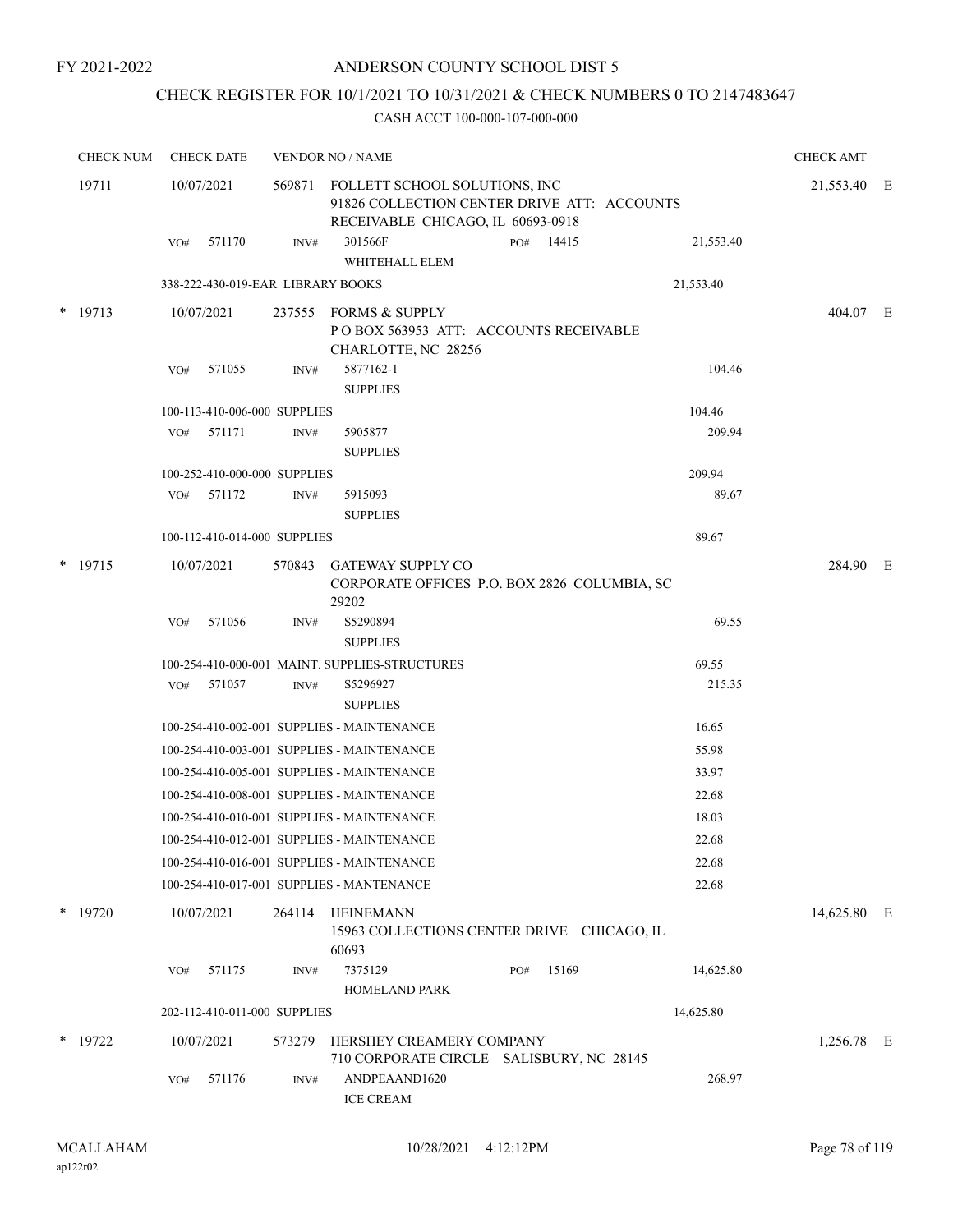## CHECK REGISTER FOR 10/1/2021 TO 10/31/2021 & CHECK NUMBERS 0 TO 2147483647

| <b>CHECK NUM</b> |     | <b>CHECK DATE</b>                  |        | <b>VENDOR NO / NAME</b>                                                                                 |              |           | <b>CHECK AMT</b> |  |
|------------------|-----|------------------------------------|--------|---------------------------------------------------------------------------------------------------------|--------------|-----------|------------------|--|
|                  |     | 631-256-460-031-000 PURCHASED FOOD |        |                                                                                                         |              | 124.93    |                  |  |
|                  |     | 631-256-460-031-000 PURCHASED FOOD |        |                                                                                                         |              | 144.04    |                  |  |
|                  |     | VO# 571177                         | INV#   | SOUSOUAND0620                                                                                           |              | 784.68    |                  |  |
|                  |     |                                    |        | <b>ICE CREAM</b>                                                                                        |              |           |                  |  |
|                  |     | 600-256-460-021-000 FOOD           |        |                                                                                                         |              | 244.82    |                  |  |
|                  |     | 600-256-460-021-000 FOOD           |        |                                                                                                         |              | 172.00    |                  |  |
|                  |     | 600-256-460-021-000 FOOD           |        |                                                                                                         |              | 367.86    |                  |  |
|                  | VO# | 571178                             | INV#   | 17044880<br>WHITEHALL                                                                                   |              | 203.13    |                  |  |
|                  |     |                                    |        | 719-271-660-019-391 ICE CREAM SALES EXPENSE                                                             |              | 203.13    |                  |  |
| 19723            |     | 10/07/2021                         | 272800 | <b>HOUSE OF TROPHIES</b><br>616 NORTH MURRAY AVENUE ATT: ACCOUNTS<br>RECEIVABLE ANDERSON, SC 29625-4311 |              |           | 1,644.32 E       |  |
|                  | VO# | 571179                             | INV#   | 33004                                                                                                   |              | 1,644.32  |                  |  |
|                  |     |                                    |        | <b>SUPPLIES</b>                                                                                         |              |           |                  |  |
|                  |     |                                    |        | 100-264-312-000-ERP EMPLOYEE RECOGNITION PROGRAM                                                        |              | 1,644.32  |                  |  |
| $*$ 19726        |     | 10/07/2021                         | 300176 | <b>JOSTENS INC</b><br>21336 NETWORK PLACE ATT: ACCOUNTS<br>RECEIVABLE CHICAGO, IL 60673                 |              |           | 1,824.58 E       |  |
|                  | VO# | 571061                             | INV#   | N002957696<br>TL HANNA                                                                                  |              | 1,387.52  |                  |  |
|                  |     | 100-271-410-002-000 SUPPLIES       |        |                                                                                                         |              | 1,387.52  |                  |  |
|                  | VO# | 571180                             | INV#   | N002960703<br><b>A5 CHARTER</b>                                                                         |              | 437.06    |                  |  |
|                  |     | 124-114-410-024-000 SUPPLIES       |        |                                                                                                         |              | 437.06    |                  |  |
| 19727            |     | 10/07/2021                         | 307650 | <b>EMPLOYEE VENDOR</b>                                                                                  |              |           | 127.12 E         |  |
|                  | VO# | 571116                             | INV#   | OCT <sub>1</sub><br><b>COLUMBIA</b>                                                                     |              | 127.12    |                  |  |
|                  |     |                                    |        | 100-221-312-000-000 PURCHASED SERVICES                                                                  |              | 127.12    |                  |  |
| $*$ 19730        |     | 10/07/2021                         | 574848 | KNOWBE4, INC<br>PO BOX 734977 DALLAS, TX 75373-4977                                                     |              |           | 14,289.86 E      |  |
|                  | VO# | 571181                             | INV#   | 151831<br><b>RENEWAL</b>                                                                                | 15340<br>PO# | 14,289.86 |                  |  |
|                  |     |                                    |        | 100-266-345-000-000 TECHNOLOGY INFRASTRUCTURE                                                           |              | 14,289.86 |                  |  |
| 19731            |     | 10/07/2021                         | 576698 | EMPLOYEE VENDOR                                                                                         |              |           | 132.86 E         |  |
|                  | VO# | 570962                             | INV#   | <b>OLIVE GARDEN</b><br>REIMBURSEMENT                                                                    |              | 76.94     |                  |  |
|                  |     | 100-114-410-001-ALT SUPPLIES       |        |                                                                                                         |              | 76.94     |                  |  |
|                  | VO# | 570963                             | INV#   | <b>BURGER KING</b><br>REIMBURSEMENT                                                                     |              | 55.92     |                  |  |
|                  |     | 100-114-410-001-ALT SUPPLIES       |        |                                                                                                         |              | 55.92     |                  |  |
| $*$ 19733        |     | 10/07/2021                         | 576574 | LOC-DOC SECURITY<br>PO BOX 78987 CHARLOTTE, NC 28271                                                    |              |           | 178.64 E         |  |
|                  | VO# | 571062                             | INV#   | C205519                                                                                                 |              | 20.87     |                  |  |
|                  |     |                                    |        |                                                                                                         |              |           |                  |  |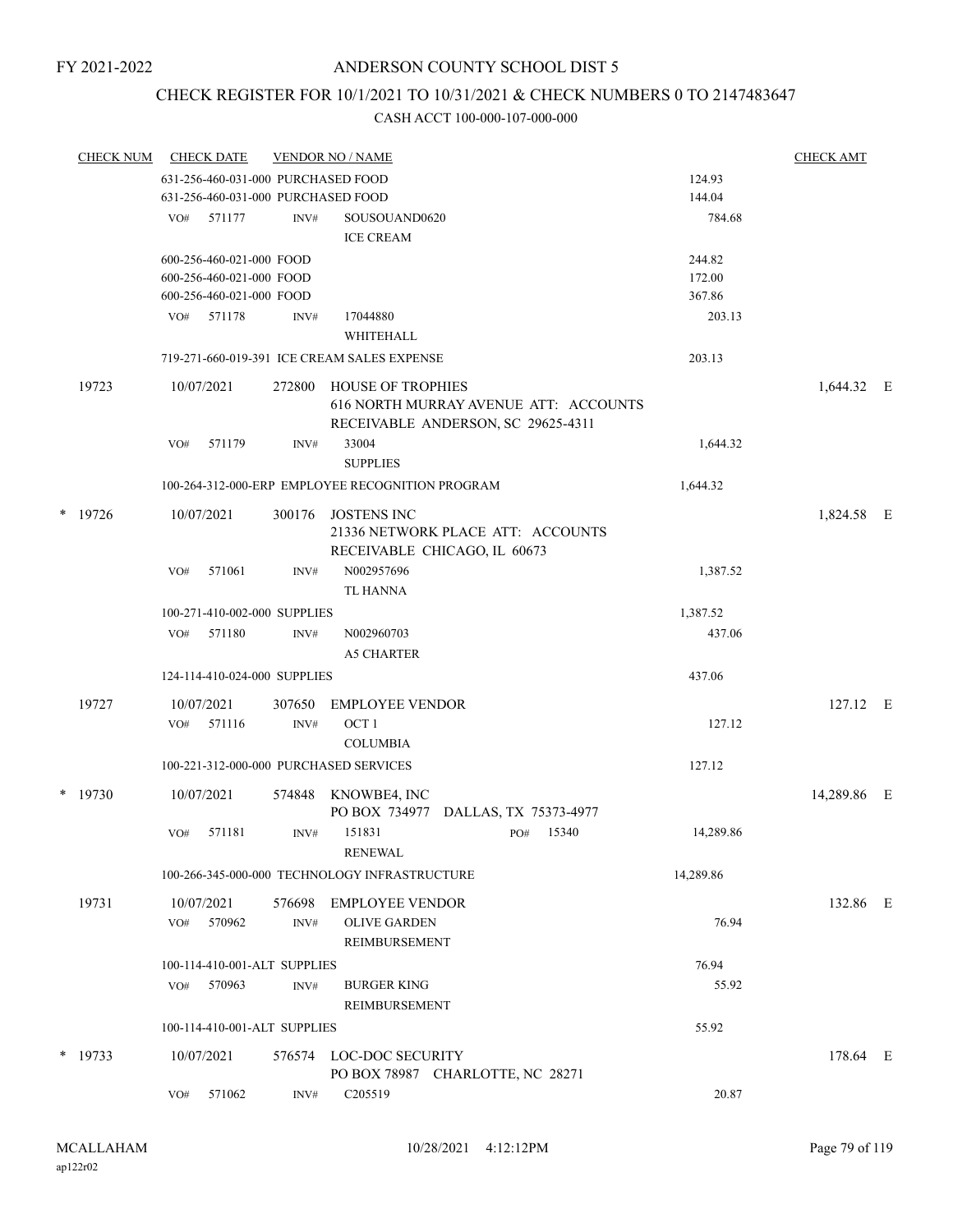## ANDERSON COUNTY SCHOOL DIST 5

## CHECK REGISTER FOR 10/1/2021 TO 10/31/2021 & CHECK NUMBERS 0 TO 2147483647

| <b>CHECK NUM</b> |     | <b>CHECK DATE</b>            |                  | <b>VENDOR NO / NAME</b>                            |                | <b>CHECK AMT</b> |  |
|------------------|-----|------------------------------|------------------|----------------------------------------------------|----------------|------------------|--|
|                  |     |                              |                  | <b>KEYS/LOCKS</b>                                  |                |                  |  |
|                  |     |                              |                  | 100-254-323-005-400 CONTR SERV-HVAC/ELECT/PLUMBING | 20.87          |                  |  |
|                  |     | VO# 571063                   | INV#             | C <sub>205524</sub>                                | 31.00          |                  |  |
|                  |     |                              |                  | <b>KEYS/LOCKS</b>                                  |                |                  |  |
|                  |     |                              |                  | 100-254-323-007-400 CONTR SERV-HVAC/ELECT/PLUMBING | 31.00          |                  |  |
|                  |     | $VO#$ 571064                 | INV#             | C205539                                            | 74.90          |                  |  |
|                  |     |                              |                  | <b>KEYS/LOCKS</b>                                  |                |                  |  |
|                  |     |                              |                  | 100-254-410-002-001 SUPPLIES - MAINTENANCE         | 74.90          |                  |  |
|                  |     | VO# 571065                   | INV#             | C <sub>205505</sub><br><b>KEYS/LOCKS</b>           | 51.87          |                  |  |
|                  |     |                              |                  |                                                    |                |                  |  |
|                  |     |                              |                  | 100-254-410-002-001 SUPPLIES - MAINTENANCE         | 51.87          |                  |  |
| $*$ 19737        |     | 10/07/2021                   |                  | 577041 EMPLOYEE VENDOR                             |                | 150.00 E         |  |
|                  |     | VO# 571136                   | INV#             | <b>SUPPLIES</b>                                    | 150.00         |                  |  |
|                  |     |                              |                  | REIMBURSEMENT                                      |                |                  |  |
|                  |     | 203-127-410-006-000 SUPPLIES |                  |                                                    | 150.00         |                  |  |
| 19738            |     | 10/07/2021                   |                  | 574462 EMPLOYEE VENDOR                             |                | 135.79 E         |  |
|                  |     | VO# 571124                   | INV#             | 9/24 LUNCH                                         | 135.79         |                  |  |
|                  |     |                              |                  | <b>REIMBURSEMENT</b>                               |                |                  |  |
|                  |     | 852-252-410-000-000 SUPPLIES |                  |                                                    | 135.79         |                  |  |
| $*$ 19740        |     | 10/07/2021                   | 349701           | MED CENTRAL HEALTH RESOURCES                       |                | 325.00 E         |  |
|                  |     |                              |                  | 3424 CLEMSON BLVD ATT: ACCOUNTS RECEIVABLE         |                |                  |  |
|                  |     |                              |                  | ANDERSON, SC 29621                                 |                |                  |  |
|                  | VO# | 571067                       | INV#             | 57273                                              | 85.00          |                  |  |
|                  |     |                              |                  | <b>LEWIS</b>                                       |                |                  |  |
|                  |     | VO# 571184                   | INV#             | 100-255-323-000-000 CONTRACTED SERVICES<br>57193   | 85.00<br>45.00 |                  |  |
|                  |     |                              |                  | <b>MARTIN</b>                                      |                |                  |  |
|                  |     |                              |                  | 100-255-323-000-000 CONTRACTED SERVICES            | 45.00          |                  |  |
|                  |     | VO# 571185                   | INV#             | 52476                                              | 65.00          |                  |  |
|                  |     |                              |                  | <b>MUNN</b>                                        |                |                  |  |
|                  |     |                              |                  | 100-255-323-000-000 CONTRACTED SERVICES            | 65.00          |                  |  |
|                  |     | VO# 571186 INV# 57245        |                  |                                                    | 65.00          |                  |  |
|                  |     |                              |                  | <b>NORRIS</b>                                      |                |                  |  |
|                  |     |                              |                  | 100-255-323-000-000 CONTRACTED SERVICES            | 65.00          |                  |  |
|                  |     | VO# 571187                   | INV#             | 6586                                               | 45.00          |                  |  |
|                  |     |                              |                  | JAMES                                              |                |                  |  |
|                  |     |                              |                  | 100-255-323-000-000 CONTRACTED SERVICES            | 45.00          |                  |  |
|                  |     | VO# 571188                   | INV#             | 6586                                               | 20.00          |                  |  |
|                  |     |                              |                  | <b>JAMES</b>                                       |                |                  |  |
|                  |     |                              |                  | 100-255-323-000-000 CONTRACTED SERVICES            | 20.00          |                  |  |
| 19741            |     | 10/07/2021                   |                  | 127350 EMPLOYEE VENDOR                             |                | 105.28 E         |  |
|                  |     | VO# 571101                   | $\mathrm{INV}\#$ | <b>SEPT 2021</b>                                   | 105.28         |                  |  |
|                  |     |                              |                  | MILEAGE                                            |                |                  |  |
|                  |     | 100-221-332-000-000 TRAVEL   |                  |                                                    | 105.28         |                  |  |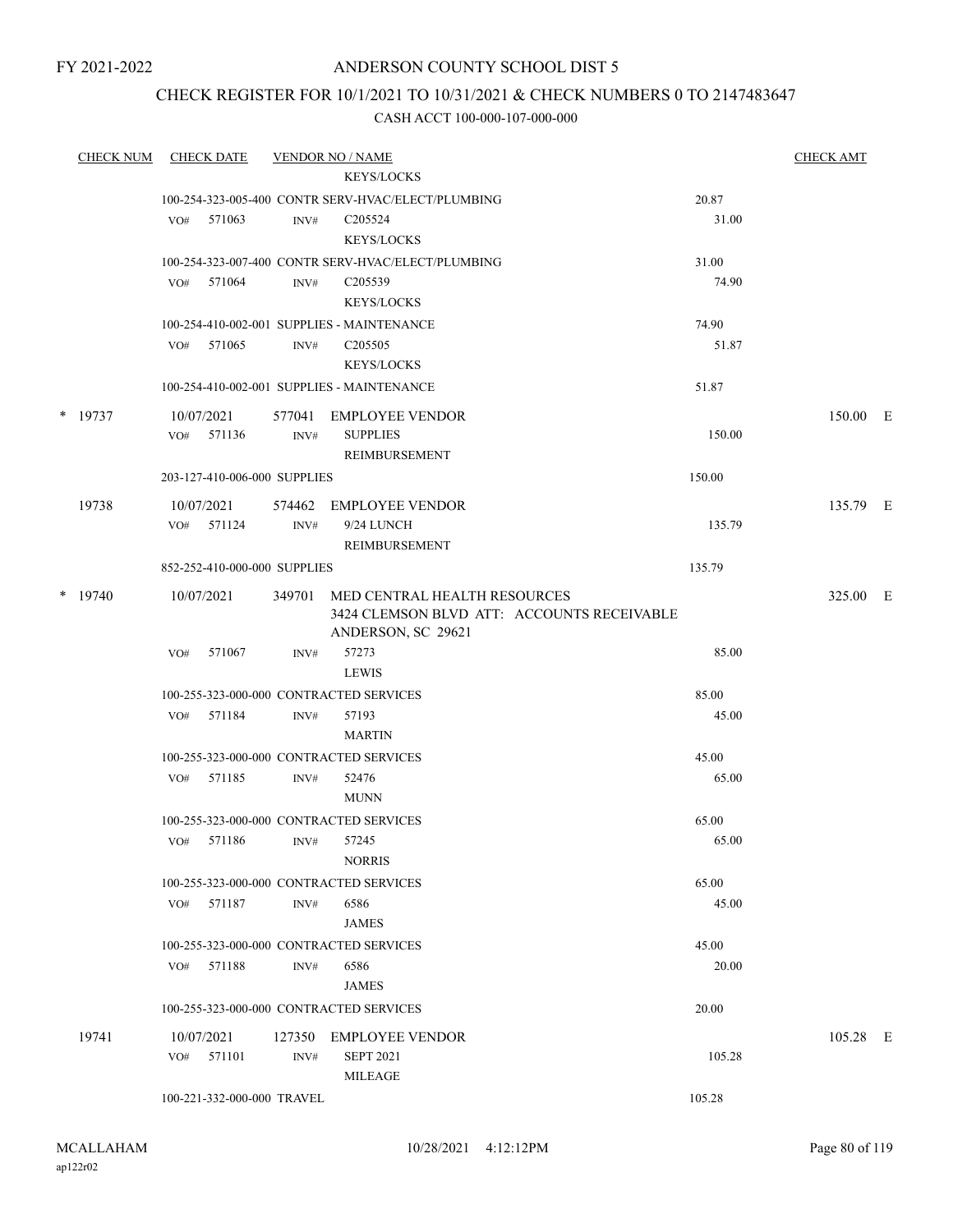# CHECK REGISTER FOR 10/1/2021 TO 10/31/2021 & CHECK NUMBERS 0 TO 2147483647

| <b>CHECK NUM</b> | <b>CHECK DATE</b>            | <b>VENDOR NO / NAME</b> |                                                                |        | <b>CHECK AMT</b> |  |
|------------------|------------------------------|-------------------------|----------------------------------------------------------------|--------|------------------|--|
| 19742            | 10/07/2021                   |                         | 574388 NAPA AUTO PARTS<br>508 SOUTH MAIN ST ANDERSON, SC 29624 |        | 389.88 E         |  |
|                  | VO# 571192                   | INV#                    | <b>ACCT 15229</b><br><b>SUPPLIES</b>                           | 389.88 |                  |  |
|                  |                              |                         | 731-271-660-031-862 AUTO MECHANICS 1 EXPENSE                   | 389.88 |                  |  |
| 19743            | 10/07/2021                   |                         | 389900 OFFICE DEPOT<br>POBOX 1413 CHARLOTTE, NC 28201-1413     |        | 2,568.33 E       |  |
|                  | VO# 571068                   | INV#                    | 195145230001<br>PO# 15227<br><b>SUPPLIES</b>                   | 328.90 |                  |  |
|                  | 100-255-410-000-000 SUPPLIES |                         |                                                                | 328.90 |                  |  |
|                  | VO# 571193                   | INV#                    | 195019471001<br><b>SUPPLIES</b>                                | 399.74 |                  |  |
|                  | 600-256-410-000-000 SUPPLIES |                         |                                                                | 399.74 |                  |  |
|                  | VO# 571194                   | INV#                    | 196092273001<br><b>SUPPLIES</b>                                | 22.64  |                  |  |
|                  | 600-256-410-000-000 SUPPLIES |                         |                                                                | 22.64  |                  |  |
|                  | VO# 571195                   | INV#                    | 196093495001<br><b>SUPPLIES</b>                                | 36.55  |                  |  |
|                  | 600-256-410-000-000 SUPPLIES |                         |                                                                | 36.55  |                  |  |
|                  | VO# 571196                   | INV#                    | 194644980001<br><b>SUPPLIES</b>                                | 265.06 |                  |  |
|                  | 600-256-410-000-000 SUPPLIES |                         |                                                                | 265.06 |                  |  |
|                  | VO# 571197                   | INV#                    | 193326523001<br><b>SUPPLIES</b>                                | 830.86 |                  |  |
|                  | 600-256-410-000-000 SUPPLIES |                         |                                                                | 830.86 |                  |  |
|                  | VO# 571198                   | INV#                    | 193326626001<br><b>SUPPLIES</b>                                | 287.34 |                  |  |
|                  | 600-256-410-000-000 SUPPLIES |                         |                                                                | 287.34 |                  |  |
|                  | VO# 571199                   | INV#                    | 193326624001<br><b>SUPPLIES</b>                                | 11.76  |                  |  |
|                  | 600-256-410-000-000 SUPPLIES |                         |                                                                | 11.76  |                  |  |
|                  | VO# 571200                   | INV#                    | 194617387001<br><b>SUPPLIES</b>                                | 7.49   |                  |  |
|                  | 100-264-410-000-000 SUPPLIES |                         |                                                                | 7.49   |                  |  |
|                  | VO# 571201                   | INV#                    | 194617386001<br><b>SUPPLIES</b>                                | 61.67  |                  |  |
|                  | 100-264-410-000-000 SUPPLIES |                         |                                                                | 61.67  |                  |  |
|                  | VO# 571202                   | INV#                    | 194617375001<br><b>SUPPLIES</b>                                | 83.92  |                  |  |
|                  | 100-264-410-000-000 SUPPLIES |                         |                                                                | 83.92  |                  |  |
|                  | VO# 571203                   | INV#                    | 194587477001<br><b>SUPPLIES</b>                                | 212.38 |                  |  |
|                  | 100-264-410-000-000 SUPPLIES |                         |                                                                | 212.38 |                  |  |
|                  | VO# 571204                   | INV#                    | 194617408001                                                   | 9.13   |                  |  |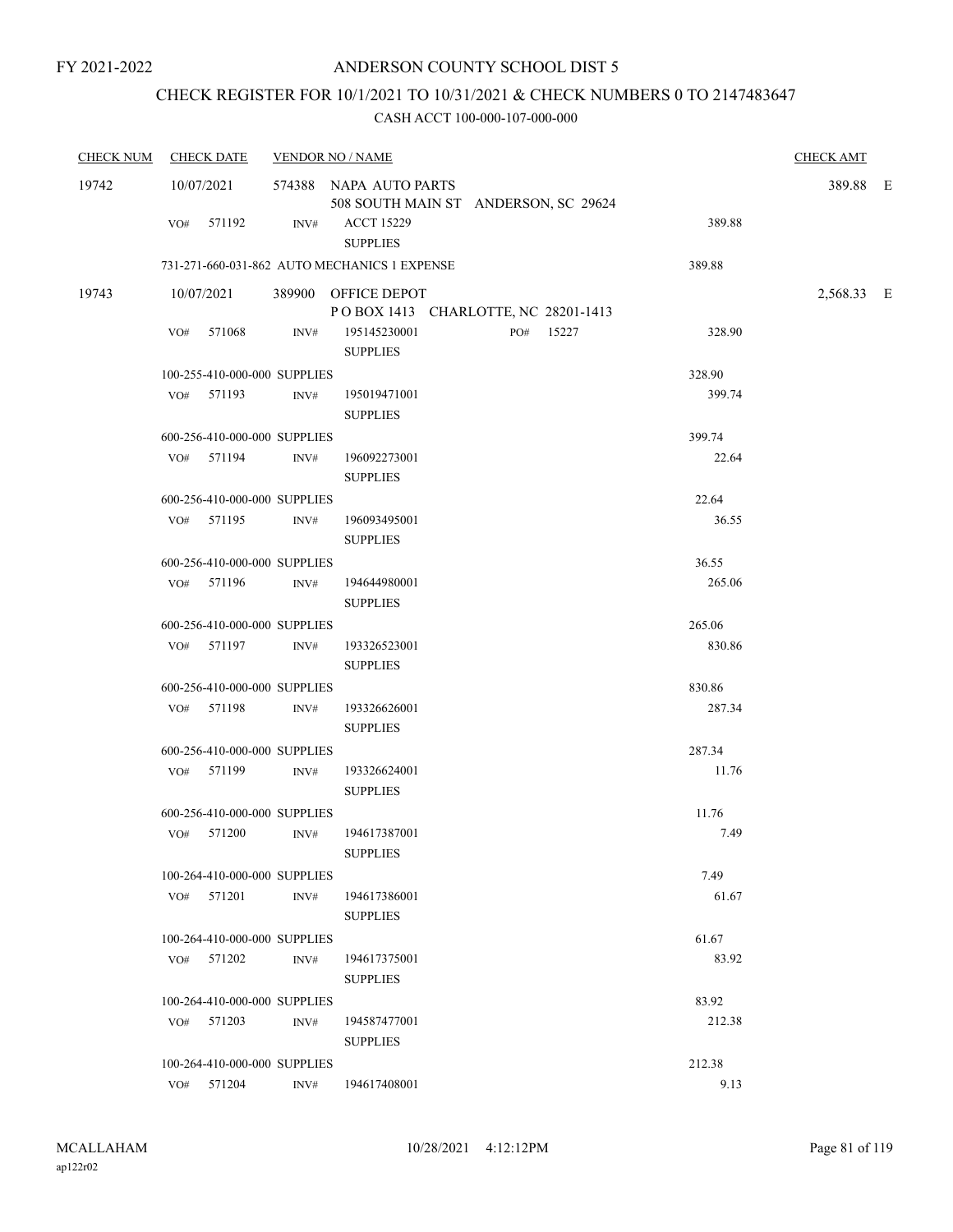## ANDERSON COUNTY SCHOOL DIST 5

## CHECK REGISTER FOR 10/1/2021 TO 10/31/2021 & CHECK NUMBERS 0 TO 2147483647

| <b>CHECK NUM</b> |           | <b>CHECK DATE</b> |                              | <b>VENDOR NO / NAME</b><br><b>SUPPLIES</b> |                                                                                                    | <b>CHECK AMT</b> |            |  |
|------------------|-----------|-------------------|------------------------------|--------------------------------------------|----------------------------------------------------------------------------------------------------|------------------|------------|--|
|                  |           |                   | 100-264-410-000-000 SUPPLIES |                                            |                                                                                                    | 9.13             |            |  |
|                  |           |                   | VO# 571205                   | INV#                                       | 194617411001<br><b>SUPPLIES</b>                                                                    | 10.89            |            |  |
|                  |           |                   | 100-264-410-000-000 SUPPLIES |                                            |                                                                                                    | 10.89            |            |  |
|                  | 19744     |                   | 10/07/2021                   |                                            | 389900 OFFICE DEPOT<br>POBOX 1413 CHARLOTTE, NC 28201-1413                                         |                  | 938.02 E   |  |
|                  |           | VO#               | 571206                       | INV#                                       | 195638683001<br><b>SUPPLIES</b>                                                                    | 774.89           |            |  |
|                  |           |                   | 100-114-410-001-ALT SUPPLIES |                                            |                                                                                                    | 387.45           |            |  |
|                  |           |                   | 356-181-410-023-000 SUPPLIES |                                            |                                                                                                    | 387.44           |            |  |
|                  |           |                   | VO# 571207                   | INV#                                       | 196251594001<br><b>SUPPLIES</b>                                                                    | 67.14            |            |  |
|                  |           |                   |                              |                                            | 723-190-660-023-911 MISCELLANEOUS- ADULT ED EXPENSE                                                | 67.14            |            |  |
|                  |           | VO#               | 571208                       | INV#                                       | 196251782001<br><b>SUPPLIES</b>                                                                    | 30.48            |            |  |
|                  |           |                   |                              |                                            | 723-190-660-023-911 MISCELLANEOUS- ADULT ED EXPENSE                                                | 30.48            |            |  |
|                  |           | VO#               | 571209                       | INV#                                       | 195827835001<br><b>SUPPLIES</b>                                                                    | 65.51            |            |  |
|                  |           |                   | 100-114-410-001-ALT SUPPLIES |                                            |                                                                                                    | 65.51            |            |  |
|                  | 19745     |                   | 10/07/2021                   | 391100                                     | OLD STONE TRACTOR CO, INC<br>PO BOX 13565 ATT: ACCOUNTS RECEIVABLE<br>ANDERSON, SC 29624           |                  | 149.87 E   |  |
|                  |           | VO#               | 571210                       | INV#                                       | WO40151<br><b>REPAIR</b>                                                                           | 149.87           |            |  |
|                  |           |                   |                              |                                            | 100-254-410-000-001 MAINT. SUPPLIES-STRUCTURES                                                     | 149.87           |            |  |
|                  | $*$ 19750 |                   | 10/07/2021                   | 570955                                     | RIDDELL/ ALL AMERICAN SPORTS<br>PO BOX 71914 CHICAGO, IL 60694-1914                                |                  | 3,018.41 E |  |
|                  |           | VO#               | 571213                       | INV#                                       | 60438576<br><b>MCCANTS</b>                                                                         | 1,095.87         |            |  |
|                  |           |                   |                              |                                            | 705-271-660-005-674 FOOTBALL EXPENSE                                                               | 1,095.87         |            |  |
|                  |           | VO#               | 571214                       | INV#                                       | 951484341<br><b>MCCANTS</b>                                                                        | 1,922.54         |            |  |
|                  |           |                   |                              |                                            | 705-271-660-005-674 FOOTBALL EXPENSE                                                               | 1,922.54         |            |  |
|                  | $*$ 19753 |                   | 10/07/2021                   | 462725                                     | SCHOLASTIC BOOK CLUBS, INC<br>POBOX 3745 ATT: ACCOUNTS RECEIVABLE<br>JEFFERSON CITY, MO 65102-3720 |                  | 609.84 E   |  |
|                  |           | VO#               | 571078                       | INV#                                       | M7182818<br><b>ROBERT ANDERSON</b>                                                                 | 609.84           |            |  |
|                  |           |                   |                              |                                            | 100-113-410-006-VEN SUPPLY-ADDT'L FOR LOST VENDING                                                 | 609.84           |            |  |
|                  | * 19755   |                   | 10/07/2021                   | 570059                                     | <b>SHARP BUSINESS SYSTEMS</b><br>DEPT 1216 PO BOX 121216 DALLAS, TX 75312-1216                     |                  | 1,366.16 E |  |
|                  |           | VO#               | 571079                       | INV#                                       | 9003473083<br><b>STAPLES</b>                                                                       | 186.82           |            |  |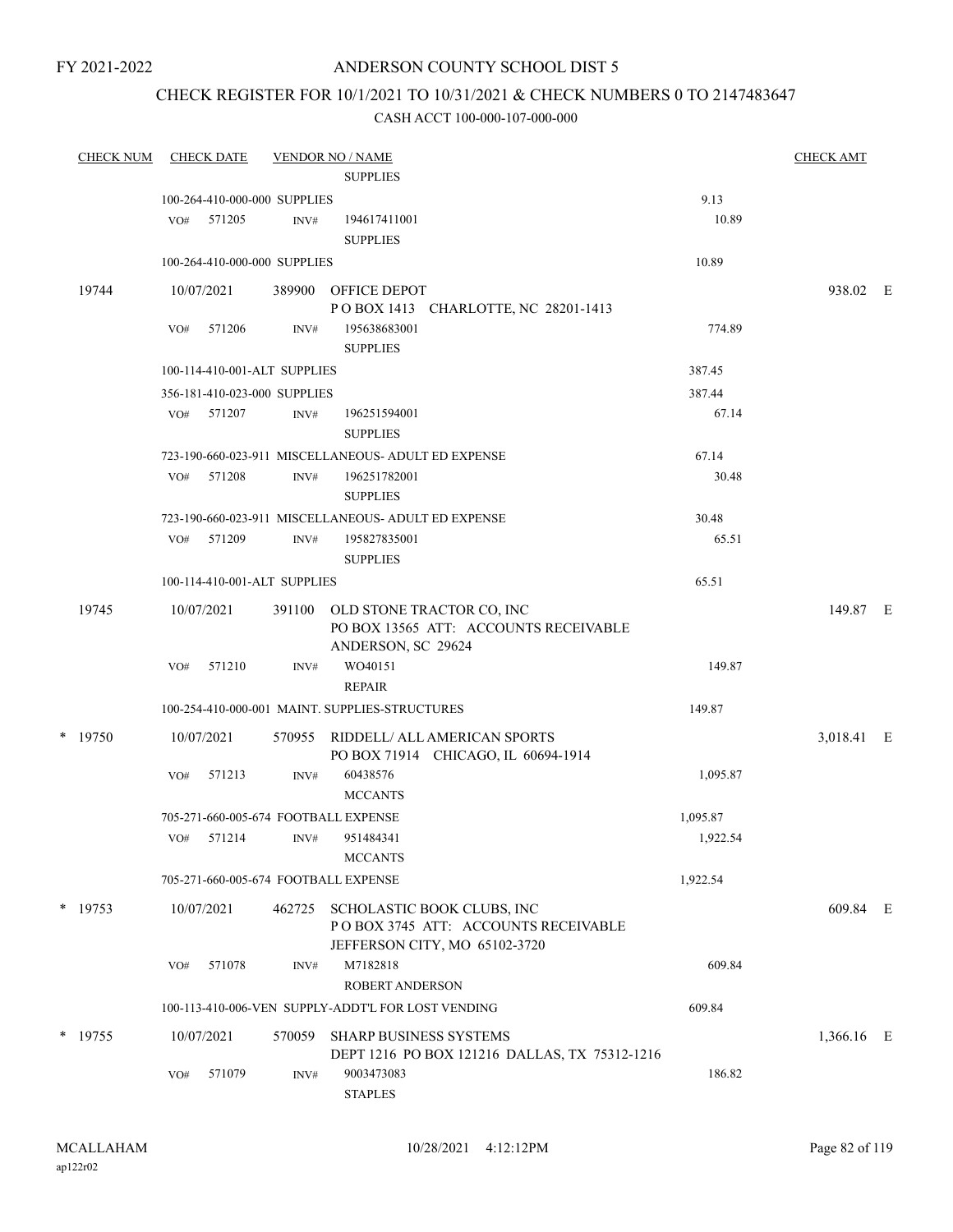## CHECK REGISTER FOR 10/1/2021 TO 10/31/2021 & CHECK NUMBERS 0 TO 2147483647

| <b>CHECK NUM</b> |         | <b>CHECK DATE</b><br><b>VENDOR NO / NAME</b><br><b>CHECK AMT</b> |                              |        |                                                                                                        |          |            |  |  |  |
|------------------|---------|------------------------------------------------------------------|------------------------------|--------|--------------------------------------------------------------------------------------------------------|----------|------------|--|--|--|
|                  |         |                                                                  | 100-113-410-006-000 SUPPLIES |        |                                                                                                        | 186.82   |            |  |  |  |
|                  |         |                                                                  | VO# 571080                   | INV#   | 9003479556                                                                                             | 902.79   |            |  |  |  |
|                  |         |                                                                  |                              |        | <b>COPIES</b>                                                                                          |          |            |  |  |  |
|                  |         |                                                                  | 100-113-410-006-000 SUPPLIES |        |                                                                                                        | 902.79   |            |  |  |  |
|                  |         | VO#                                                              | 571081                       | INV#   | 9003486981                                                                                             | 276.55   |            |  |  |  |
|                  |         |                                                                  |                              |        | <b>COPIES</b>                                                                                          |          |            |  |  |  |
|                  |         |                                                                  | 100-112-410-007-000 SUPPLIES |        |                                                                                                        | 276.55   |            |  |  |  |
|                  | 19756   |                                                                  | 10/07/2021                   | 470900 | <b>SHAR PRODUCTS COMPANY</b><br>2465 S. INDUSTRIAL HWY ATT: ACCOUNTS<br>RECEIVABLE ANN ARBOR, MI 48104 |          | 113.76 E   |  |  |  |
|                  |         |                                                                  | VO# 571222                   | INV#   | 1209172500025                                                                                          | 113.76   |            |  |  |  |
|                  |         |                                                                  |                              |        | <b>SOUTHWOOD</b>                                                                                       |          |            |  |  |  |
|                  |         |                                                                  | 817-113-410-021-000 SUPPLIES |        |                                                                                                        | 113.76   |            |  |  |  |
|                  | 19757   |                                                                  | 10/07/2021                   | 472700 | <b>SHERWIN WILLIAMS</b><br>613 NORTH MURRAY AVENUE ATT: ACCOUNTS<br>RECEIVABLE ANDERSON, SC 29625      |          | 180.01 E   |  |  |  |
|                  |         | VO#                                                              | 571082                       | INV#   | 6780-2<br><b>SUPPLIES</b>                                                                              | 37.90    |            |  |  |  |
|                  |         |                                                                  |                              |        | 100-254-410-000-001 MAINT. SUPPLIES-STRUCTURES                                                         | 37.90    |            |  |  |  |
|                  |         | VO#                                                              | 571083                       | INV#   | 1698                                                                                                   | 77.60    |            |  |  |  |
|                  |         |                                                                  |                              |        | <b>SUPPLIES</b>                                                                                        |          |            |  |  |  |
|                  |         |                                                                  |                              |        | 100-254-410-000-001 MAINT. SUPPLIES-STRUCTURES                                                         | 77.60    |            |  |  |  |
|                  |         |                                                                  | VO# 571223                   | INV#   | 6907-1<br><b>SUPPLIES</b>                                                                              | 64.51    |            |  |  |  |
|                  |         |                                                                  |                              |        | 100-254-410-000-001 MAINT. SUPPLIES-STRUCTURES                                                         | 64.51    |            |  |  |  |
|                  | * 19759 |                                                                  | 10/07/2021                   | 507850 | <b>TRANE</b><br>POBOX 406469 ATT: ACCOUNTS RECEIVABLE                                                  |          | 1,374.98 E |  |  |  |
|                  |         | VO#                                                              | 571089                       | INV#   | ATLANTA, GA 30384-6469<br>10824325<br><b>SENSOR</b>                                                    | 152.98   |            |  |  |  |
|                  |         |                                                                  |                              |        |                                                                                                        |          |            |  |  |  |
|                  |         |                                                                  |                              |        | 100-254-410-021-001 SUPPLIES - MAINTENANCE                                                             | 152.98   |            |  |  |  |
|                  |         |                                                                  | VO# 571090                   | INV#   | 312034333<br>$\rm AIT$                                                                                 | 1,210.00 |            |  |  |  |
|                  |         |                                                                  |                              |        | 131-254-410-031-001 SUPPLIES - MAINTENANCE                                                             | 1,210.00 |            |  |  |  |
|                  |         | VO#                                                              | 571091                       | INV#   | 10826391<br><b>FREIGHT</b>                                                                             | 12.00    |            |  |  |  |
|                  |         |                                                                  |                              |        | 100-254-410-021-001 SUPPLIES - MAINTENANCE                                                             | 12.00    |            |  |  |  |
|                  | 19760   |                                                                  | 10/07/2021                   | 570855 | ULINE - ATLANTA<br>P.O. BOX 88741 ATT: ACCOUNTS RECEIVABLE<br>CHICAGO, IL 60680-1741                   |          | 338.91 E   |  |  |  |
|                  |         | VO#                                                              | 571232                       | INV#   | 138790671<br><b>SUPPLIES</b>                                                                           | 93.99    |            |  |  |  |
|                  |         |                                                                  | 100-266-410-000-000 SUPPLIES |        |                                                                                                        | 93.99    |            |  |  |  |
|                  |         | VO#                                                              | 571233                       | INV#   | 138539566                                                                                              | 244.92   |            |  |  |  |
|                  |         |                                                                  |                              |        | <b>SUPPLIES</b>                                                                                        |          |            |  |  |  |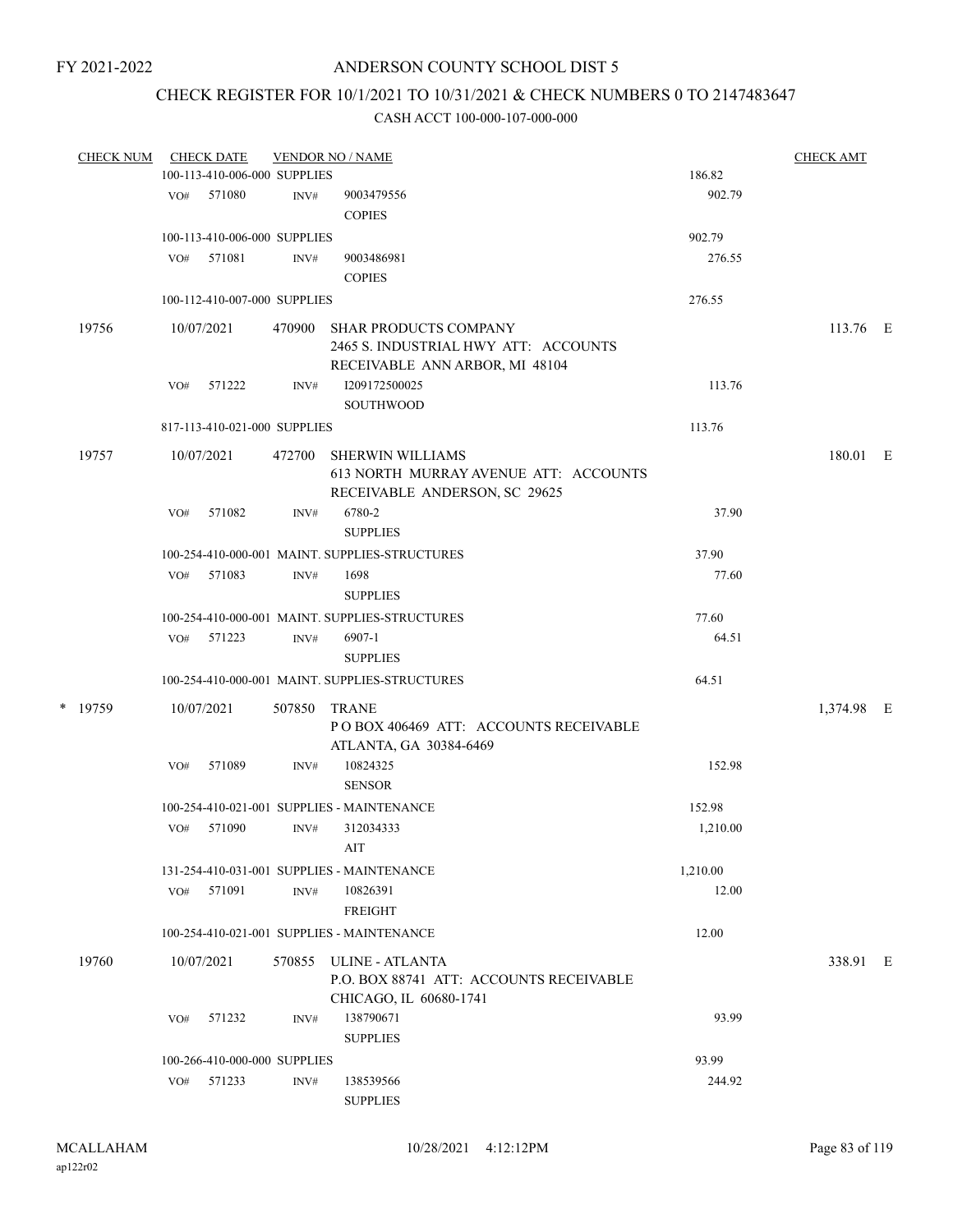#### ANDERSON COUNTY SCHOOL DIST 5

# CHECK REGISTER FOR 10/1/2021 TO 10/31/2021 & CHECK NUMBERS 0 TO 2147483647

| <b>CHECK NUM</b> | <b>CHECK DATE</b>                              | <b>VENDOR NO / NAME</b>  |                                                       |                                                             |       |           | <b>CHECK AMT</b> |  |
|------------------|------------------------------------------------|--------------------------|-------------------------------------------------------|-------------------------------------------------------------|-------|-----------|------------------|--|
|                  | 100-266-410-000-000 SUPPLIES                   |                          |                                                       |                                                             |       | 244.92    |                  |  |
| 19761            | 10/07/2021                                     | 569789                   |                                                       | UNIFIRST CORPORATION<br>PO BOX 650481 DALLAS, TX 75265-0481 |       |           | 393.57 E         |  |
|                  | 571234<br>VO#                                  | INV#                     | 1578913<br>MOP SERVICE                                | PO#                                                         | 14870 | 393.57    |                  |  |
|                  | 100-254-410-000-001 MAINT. SUPPLIES-STRUCTURES |                          |                                                       |                                                             |       | 0.00      |                  |  |
|                  | 100-254-410-001-001 SUPPLIES - MAINTENANCE     |                          |                                                       |                                                             |       | 8.91      |                  |  |
|                  | 100-254-410-002-001 SUPPLIES - MAINTENANCE     |                          |                                                       |                                                             |       | 27.08     |                  |  |
|                  | 100-254-410-003-001 SUPPLIES - MAINTENANCE     |                          |                                                       |                                                             |       | 29.86     |                  |  |
|                  | 100-254-410-005-001 SUPPLIES - MAINTENANCE     |                          |                                                       |                                                             |       | 20.89     |                  |  |
|                  | 100-254-410-006-001 SUPPLIES - MAINTENANCE     |                          |                                                       |                                                             |       | 56.38     |                  |  |
|                  | 100-254-410-007-001 SUPPLIES - MAINTENANCE     |                          |                                                       |                                                             |       | 11.22     |                  |  |
|                  | 100-254-410-008-001 SUPPLIES - MAINTENANCE     |                          |                                                       |                                                             |       | 20.70     |                  |  |
|                  | 100-254-410-009-001 SUPPLIES - MAINTENANCE     |                          |                                                       |                                                             |       | 15.71     |                  |  |
|                  | 100-254-410-010-001 SUPPLIES - MAINTENANCE     |                          |                                                       |                                                             |       | 18.42     |                  |  |
|                  | 100-254-410-011-001 SUPPLIES - MAINTENANCE     |                          |                                                       |                                                             |       | 9.75      |                  |  |
|                  | 100-254-410-012-001 SUPPLIES - MAINTENANCE     |                          |                                                       |                                                             |       | 9.38      |                  |  |
|                  | 100-254-410-013-001 SUPPLIES - MAINTENANCE     |                          |                                                       |                                                             |       | 21.45     |                  |  |
|                  | 100-254-410-014-001 SUPPLIES - MAINTENANCE     |                          |                                                       |                                                             |       | 0.00      |                  |  |
|                  | 100-254-410-015-001 SUPPLIES - MAINTENANCE     |                          |                                                       |                                                             |       | 11.71     |                  |  |
|                  | 100-254-410-016-001 SUPPLIES - MAINTENANCE     |                          |                                                       |                                                             |       | 11.71     |                  |  |
|                  | 100-254-410-017-001 SUPPLIES - MANTENANCE      |                          |                                                       |                                                             |       | 27.38     |                  |  |
|                  | 100-254-410-018-001 SUPPLIES - MAINTENANCE     |                          |                                                       |                                                             |       | 14.61     |                  |  |
|                  | 100-254-410-019-001 SUPPLIES - MAINTENANCE     |                          |                                                       |                                                             |       | 37.50     |                  |  |
|                  | 100-254-410-020-001 SUPPLIES - MAINTENANCE     |                          |                                                       |                                                             |       | 16.96     |                  |  |
|                  | 100-254-410-021-001 SUPPLIES - MAINTENANCE     |                          |                                                       |                                                             |       | 23.95     |                  |  |
|                  | 100-254-410-023-001 SUPPLIES-MAINTENANCE       |                          |                                                       |                                                             |       | 0.00      |                  |  |
|                  | 131-254-410-031-001 SUPPLIES - MAINTENANCE     |                          |                                                       |                                                             |       | 0.00      |                  |  |
| 19762            | 10/07/2021                                     | 520900<br>VIRCO INC      |                                                       | PO BOX 5000 CONWAY, AR 72033                                |       |           | 15,659.45 E      |  |
|                  | 571092<br>VO#                                  | INV#                     | 91959437<br><b>CHAIRS</b>                             | PO#                                                         | 14398 | 15,659.45 |                  |  |
|                  | 397-112-410-014-000 SUPPLIES                   |                          |                                                       |                                                             |       | 15,659.45 |                  |  |
| * 19766          | 10/07/2021                                     | 574618                   | <b>EMPLOYEE VENDOR</b>                                |                                                             |       |           | 136.64 E         |  |
|                  | 571115<br>VO#                                  | OCT <sub>5</sub><br>INV# | <b>COLUMBIA</b>                                       |                                                             |       | 136.64    |                  |  |
|                  | 100-233-333-000-000 TRIPS AND CONFERENCES      |                          |                                                       |                                                             |       | 136.64    |                  |  |
| 19767            | 10/07/2021<br>571108<br>VO#                    | 536250<br>INV#           | EMPLOYEE VENDOR<br><b>SEPT 2021</b><br><b>MILEAGE</b> |                                                             |       | 112.17    | 112.17 E         |  |
|                  | 100-221-332-000-000 TRAVEL                     |                          |                                                       |                                                             |       | 112.17    |                  |  |
|                  |                                                |                          |                                                       |                                                             |       |           |                  |  |
| 19768            | 10/07/2021                                     | 573280                   |                                                       | WORLD'S FINEST CHOCOLATE, INC                               |       |           | 9,195.00 E       |  |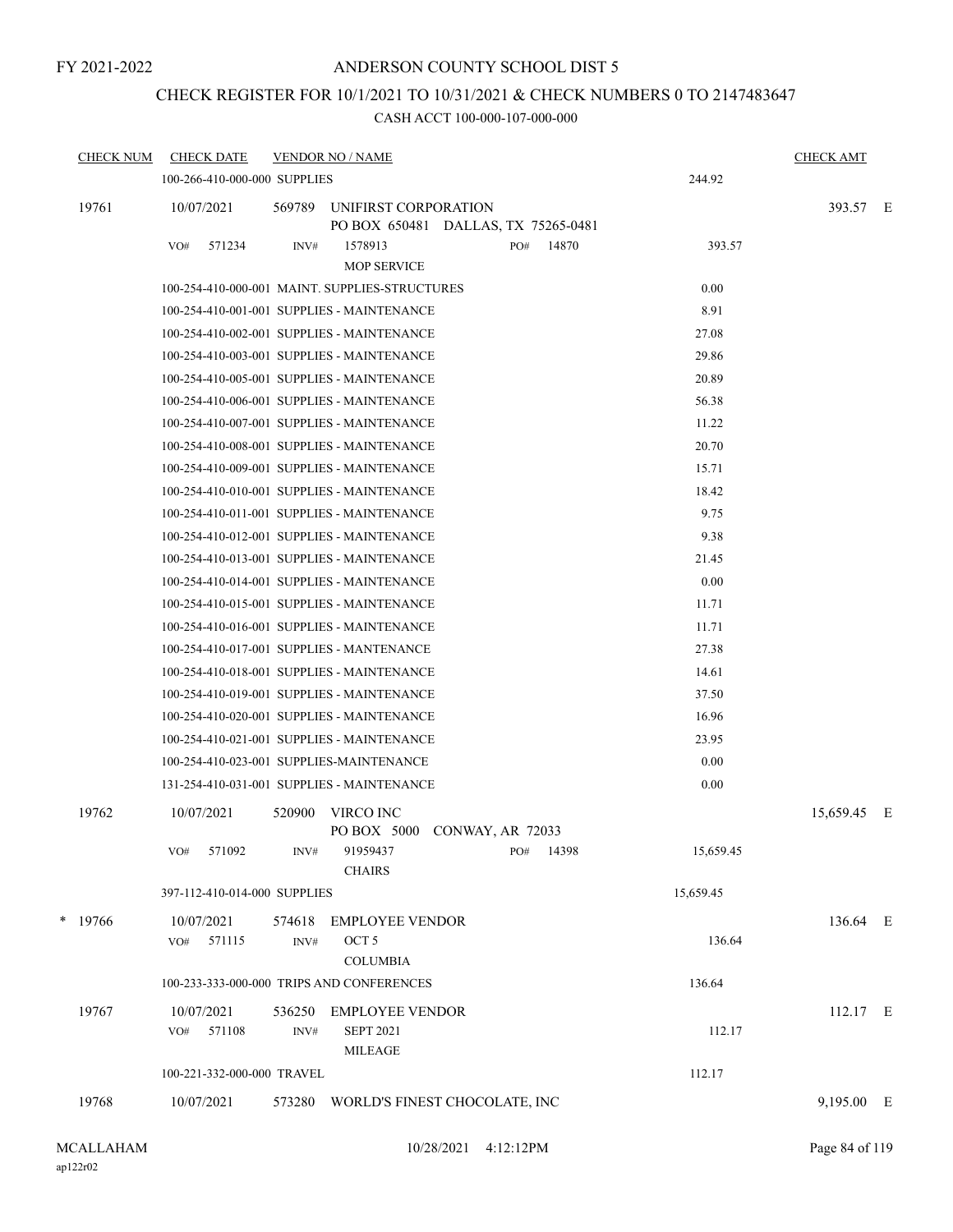#### ANDERSON COUNTY SCHOOL DIST 5

## CHECK REGISTER FOR 10/1/2021 TO 10/31/2021 & CHECK NUMBERS 0 TO 2147483647

| <b>CHECK NUM</b> |     | <b>CHECK DATE</b>            |        | <b>VENDOR NO / NAME</b>                            |                                              |          | <b>CHECK AMT</b> |  |
|------------------|-----|------------------------------|--------|----------------------------------------------------|----------------------------------------------|----------|------------------|--|
|                  |     |                              |        |                                                    | 8264 SOLUTIONS CENTER CHICAGO, IL 60677-8002 |          |                  |  |
|                  | VO# | 571235                       | INV#   | 91313363                                           |                                              | 2,075.00 |                  |  |
|                  |     |                              |        | <b>NEVITT FOREST</b>                               |                                              |          |                  |  |
|                  |     |                              |        | 712-271-660-012-201 MISCELLANEOUS EXPENSE          |                                              | 2,075.00 |                  |  |
|                  | VO# | 571236                       | INV#   | 91312468                                           |                                              | 2,075.00 |                  |  |
|                  |     |                              |        | <b>NEVITT FOREST</b>                               |                                              |          |                  |  |
|                  |     |                              |        | 712-271-660-012-201 MISCELLANEOUS EXPENSE          |                                              | 2,075.00 |                  |  |
|                  | VO# | 571237                       | INV#   | 91310836                                           |                                              | 5,045.00 |                  |  |
|                  |     |                              |        | <b>NEVITT FOREST</b>                               |                                              |          |                  |  |
|                  |     |                              |        | 712-271-660-012-201 MISCELLANEOUS EXPENSE          |                                              | 5,045.00 |                  |  |
| $*$ 19771        |     | 10/12/2021                   | 576113 | <b>EMPLOYEE VENDOR</b>                             |                                              |          | 219.78 E         |  |
|                  | VO# | 571279                       | INV#   | <b>CHAIR &amp; BKFST</b>                           |                                              | 219.78   |                  |  |
|                  |     |                              |        | REIMBURSEMENT                                      |                                              |          |                  |  |
|                  |     | 100-212-410-000-000 SUPPLIES |        |                                                    |                                              | 138.03   |                  |  |
|                  |     | 871-113-410-000-000 SUPPLIES |        |                                                    |                                              | 81.75    |                  |  |
| 19772            |     | 10/12/2021                   | 569220 | AUTECH                                             |                                              |          | 593.03 E         |  |
|                  |     |                              |        | POBOX 248 ATT: ACCOUNTS RECEIVABLE                 |                                              |          |                  |  |
|                  |     |                              |        | WILLIAMSTON, SC 29697                              |                                              |          |                  |  |
|                  | VO# | 571352                       | INV#   | 8734                                               |                                              | 593.03   |                  |  |
|                  |     |                              |        | <b>CONCORD</b>                                     |                                              |          |                  |  |
|                  |     |                              |        | 100-254-323-009-400 CONTR SERV-HVAC/ELECT/PLUMBING |                                              | 593.03   |                  |  |
| 19773            |     | 10/12/2021                   | 576427 | BLUE RIDGE EQUIPMENT SERVICES LLC                  |                                              |          | $1,046.50$ E     |  |
|                  |     |                              |        | DAVID L PARKER 102 WELPINE RIDGE RD                |                                              |          |                  |  |
|                  |     |                              |        | PENDLETON, SC 29670                                |                                              |          |                  |  |
|                  | VO# | 571353                       | INV#   | 1409                                               | 13990<br>PO#                                 | 1,046.50 |                  |  |
|                  |     |                              |        | <b>MIDWAY</b>                                      |                                              |          |                  |  |
|                  |     |                              |        | 100-254-323-017-000 CUSTODIAL OUTSIDE SERVICES     |                                              | 1,046.50 |                  |  |
| 19774            |     | 10/12/2021                   | 147160 | <b>EMPLOYEE VENDOR</b>                             |                                              |          | 144.41 E         |  |
|                  | VO# | 571276                       | INV#   | <b>AMAZON</b>                                      |                                              | 144.41   |                  |  |
|                  |     |                              |        | REIMBURSEMENT                                      |                                              |          |                  |  |
|                  |     | 100-112-410-010-000 SUPPLIES |        |                                                    |                                              | 144.41   |                  |  |
| 19775            |     | 10/12/2021                   |        | 564176 BSN SPORTS, LLC                             |                                              |          | 282.24 E         |  |
|                  |     |                              |        | PO BOX 660176 DALLAS, TX 75209-0176                |                                              |          |                  |  |
|                  | VO# | 571298                       | INV#   | 913865004                                          |                                              | 282.24   |                  |  |
|                  |     |                              |        | ROBERT ANDERSON                                    |                                              |          |                  |  |
|                  |     |                              |        | 706-271-660-006-682 VOLLEYBALL EXPENSE             |                                              | 188.16   |                  |  |
|                  |     |                              |        | 706-271-660-006-752 BASKETBALL GIRLS EXPENSE       |                                              | 94.08    |                  |  |
| $*$ 19778        |     | 10/12/2021                   |        | 568574 CCP CROWE'S CORPORATE PROMOTIONS            |                                              |          | 126.06 E         |  |
|                  |     |                              |        | PO BOX 2647 ANDERSON, SC 29622                     |                                              |          |                  |  |
|                  | VO# | 571299                       | INV#   | 17479                                              |                                              | 126.06   |                  |  |
|                  |     |                              |        | <b>AIT SHIRTS</b>                                  |                                              |          |                  |  |
|                  |     | 131-115-410-031-000 SUPPLIES |        |                                                    |                                              | 126.06   |                  |  |
| 19779            |     | 10/12/2021                   | 574911 | <b>EMPLOYEE VENDOR</b>                             |                                              |          | 1,887.15 E       |  |
|                  |     |                              |        |                                                    |                                              |          |                  |  |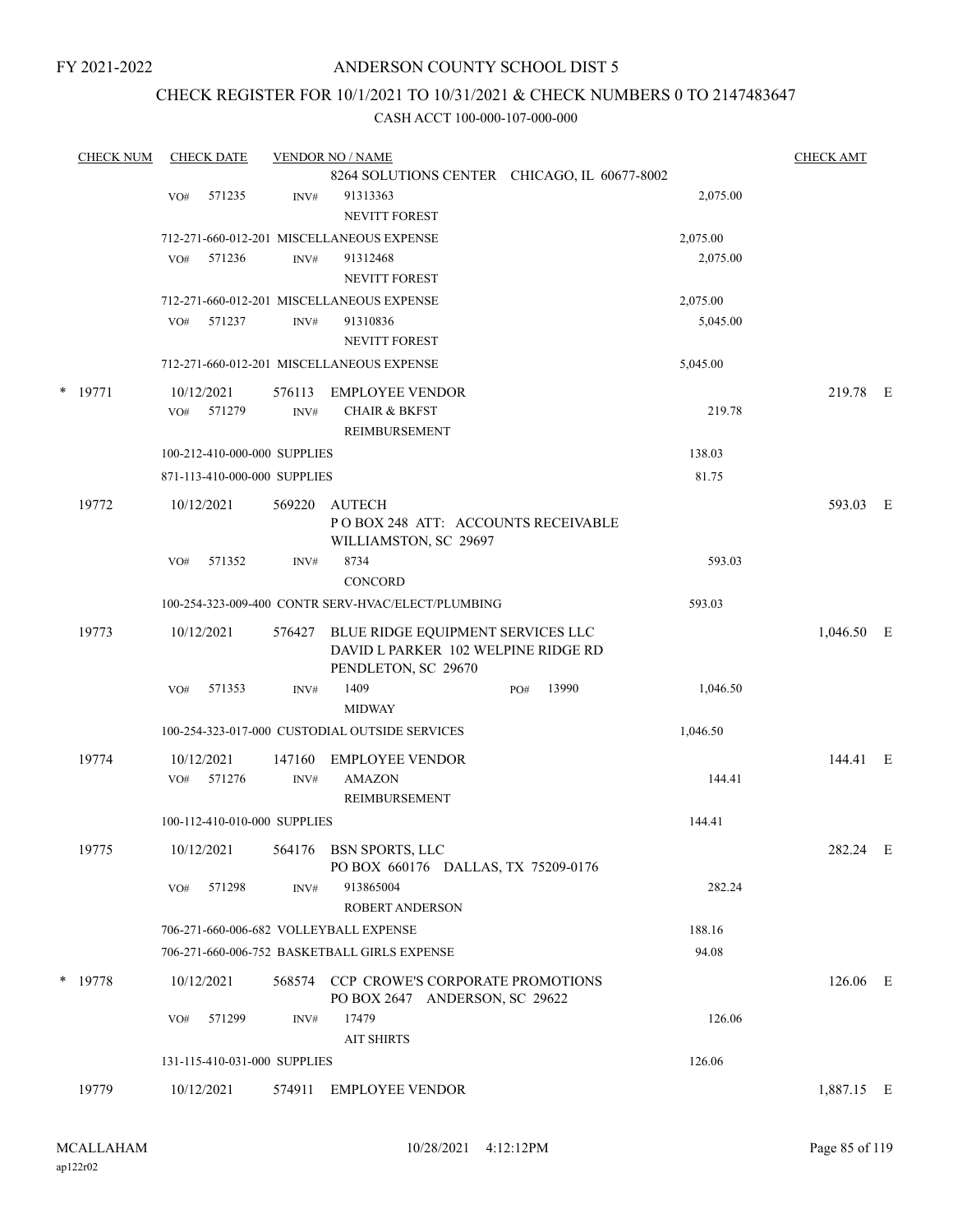# CHECK REGISTER FOR 10/1/2021 TO 10/31/2021 & CHECK NUMBERS 0 TO 2147483647

| <b>CHECK NUM</b> | <b>CHECK DATE</b>                                    |                | <b>VENDOR NO / NAME</b>                                                               |                 | <b>CHECK AMT</b> |  |
|------------------|------------------------------------------------------|----------------|---------------------------------------------------------------------------------------|-----------------|------------------|--|
|                  | VO# 571351                                           | INV#           | <b>ART GRANT</b><br>REIMBURSEMENT                                                     | 1,887.15        |                  |  |
|                  |                                                      |                | 900-114-410-003-CME CHRISTINA EBERHARD 21/22 SUPPLIES                                 | 1,887.15        |                  |  |
| 19780            | 10/12/2021                                           |                | 237555 FORMS & SUPPLY<br>POBOX 563953 ATT: ACCOUNTS RECEIVABLE<br>CHARLOTTE, NC 28256 |                 | 396.99 E         |  |
|                  | 571305<br>VO#                                        | INV#           | 5903132<br><b>SUPPLIES</b>                                                            | 49.82           |                  |  |
|                  | 100-113-410-009-000 SUPPLIES                         |                |                                                                                       | 49.82           |                  |  |
|                  | VO#<br>571306                                        | INV#           | 5872892-2<br><b>SUPPLIES</b>                                                          | 36.72           |                  |  |
|                  | 100-111-410-009-000 SUPPLIES                         |                |                                                                                       | 36.72           |                  |  |
|                  | VO# 571307                                           | INV#           | 5894234<br><b>SUPPLIES</b>                                                            | 59.55           |                  |  |
|                  | 100-233-410-009-000 SUPPLIES                         |                |                                                                                       | 59.55           |                  |  |
|                  | VO# 571308                                           | INV#           | 5894234<br><b>SUPPLIES</b>                                                            | 43.24           |                  |  |
|                  | 100-233-410-009-000 SUPPLIES                         |                |                                                                                       | 43.24           |                  |  |
|                  | 571309<br>VO#                                        | INV#           | 5872892<br><b>SUPPLIES</b>                                                            | 24.14           |                  |  |
|                  | 100-111-410-009-000 SUPPLIES                         |                |                                                                                       | 24.14           |                  |  |
|                  | VO# 571310                                           | INV#           | 5879347<br><b>SUPPLIES</b>                                                            | 24.14           |                  |  |
|                  | 100-112-410-014-000 SUPPLIES                         |                |                                                                                       | 24.14           |                  |  |
|                  | VO# 571311                                           | INV#           | 5919574<br><b>SUPPLIES</b>                                                            | 159.38          |                  |  |
|                  | 100-233-410-012-000 SUPPLIES                         |                |                                                                                       | 159.38          |                  |  |
| 19781            | 10/12/2021<br>VO# 571261                             | INV#           | 575971 EMPLOYEE VENDOR<br>$8/25 - 9/30$                                               | 224.95          | 268.23 E         |  |
|                  |                                                      |                | <b>MILEAGE</b>                                                                        |                 |                  |  |
|                  | 600-256-332-000-000 IN DISTRICT TRAVEL<br>VO# 571273 | INV#           | <b>JCS &amp; INGLES</b><br>REIMBURSEMENT                                              | 224.95<br>43.28 |                  |  |
|                  | 600-256-410-000-000 SUPPLIES                         |                |                                                                                       | 10.00           |                  |  |
|                  | 631-256-460-031-000 PURCHASED FOOD                   |                |                                                                                       | 33.28           |                  |  |
| 19782            | 10/12/2021<br>571348<br>VO#                          | 577046<br>INV# | <b>EMPLOYEE VENDOR</b><br><b>DOMINOS</b><br>REIMBURSEMENT                             | 139.39          | 1,626.85 E       |  |
|                  | 100-114-410-003-ROT ROTC                             |                |                                                                                       | 139.39          |                  |  |
|                  | VO# 571349                                           | INV#           | <b>ROTC SUPPLIES</b><br>REIMBURSEMENT                                                 | 1,487.46        |                  |  |
|                  | 100-114-410-003-ROT ROTC                             |                |                                                                                       | 1,487.46        |                  |  |
| 19783            | 10/12/2021                                           | 570843         | GATEWAY SUPPLY CO                                                                     |                 | 477.53 E         |  |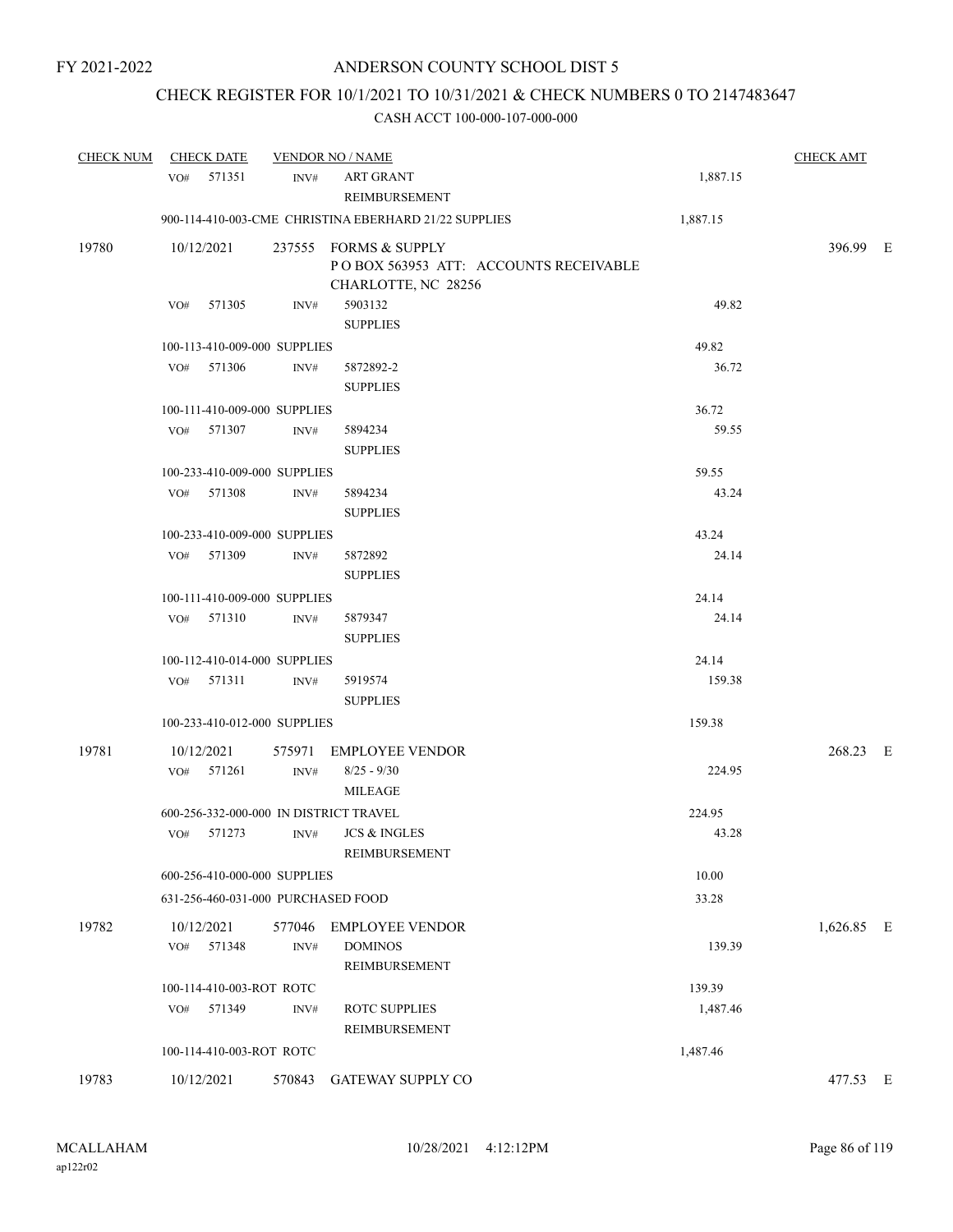## ANDERSON COUNTY SCHOOL DIST 5

## CHECK REGISTER FOR 10/1/2021 TO 10/31/2021 & CHECK NUMBERS 0 TO 2147483647

|   | <b>CHECK NUM</b> | <b>CHECK DATE</b>                        |        | <b>VENDOR NO / NAME</b>                                                                 |        | <b>CHECK AMT</b> |  |
|---|------------------|------------------------------------------|--------|-----------------------------------------------------------------------------------------|--------|------------------|--|
|   |                  |                                          |        | CORPORATE OFFICES P.O. BOX 2826 COLUMBIA, SC                                            |        |                  |  |
|   |                  |                                          |        | 29202                                                                                   |        |                  |  |
|   |                  | 571374<br>VO#                            | INV#   | 5302482<br><b>SUPPLIES</b>                                                              | 283.25 |                  |  |
|   |                  |                                          |        | 100-254-410-013-001 SUPPLIES - MAINTENANCE                                              | 179.93 |                  |  |
|   |                  |                                          |        | 100-254-410-018-001 SUPPLIES - MAINTENANCE                                              | 103.32 |                  |  |
|   |                  | 571375<br>VO#                            | INV#   | 5302483                                                                                 | 136.76 |                  |  |
|   |                  |                                          |        | <b>SUPPLIES</b>                                                                         |        |                  |  |
|   |                  |                                          |        | 100-254-410-000-001 MAINT. SUPPLIES-STRUCTURES                                          | 23.96  |                  |  |
|   |                  |                                          |        | 100-254-410-001-001 SUPPLIES - MAINTENANCE                                              | 8.95   |                  |  |
|   |                  |                                          |        | 100-254-410-003-001 SUPPLIES - MAINTENANCE                                              | 16.94  |                  |  |
|   |                  |                                          |        | 100-254-410-009-001 SUPPLIES - MAINTENANCE                                              | 53.13  |                  |  |
|   |                  |                                          |        | 100-254-410-010-001 SUPPLIES - MAINTENANCE                                              | 29.78  |                  |  |
|   |                  |                                          |        | 100-254-410-016-001 SUPPLIES - MAINTENANCE                                              | 4.00   |                  |  |
|   |                  | VO# 571376                               | INV#   | 5302493<br><b>SUPPLIES</b>                                                              | 57.52  |                  |  |
|   |                  |                                          |        | 100-254-410-000-001 MAINT. SUPPLIES-STRUCTURES                                          | 57.52  |                  |  |
| * | 19789            | 10/12/2021                               | 575524 | <b>EMPLOYEE VENDOR</b>                                                                  |        | 209.83 E         |  |
|   |                  | 571270<br>VO#                            | INV#   | <b>CHICK FIL A</b>                                                                      | 209.83 |                  |  |
|   |                  |                                          |        | REIMBURSEMENT                                                                           |        |                  |  |
|   |                  |                                          |        | 712-271-660-012-324 POSTIVE BEHAVIOR I.S. EXPENSE                                       | 80.92  |                  |  |
|   |                  | 802-112-410-012-000 SUPPLIES - RETENTION |        |                                                                                         | 128.91 |                  |  |
|   | 19790            | 10/12/2021                               | 300176 | <b>JOSTENS INC</b><br>21336 NETWORK PLACE ATT: ACCOUNTS<br>RECEIVABLE CHICAGO, IL 60673 |        | 311.32 E         |  |
|   |                  | 571316<br>VO#                            | INV#   | N002959351<br><b>TL HANNA</b>                                                           | 311.32 |                  |  |
|   |                  | 100-271-410-002-000 SUPPLIES             |        |                                                                                         | 311.32 |                  |  |
|   | 19791            | 10/12/2021                               | 563608 | JW PEPPER & SON, INC<br>POBOX 642 ATT: ACCOUNTS RECEIVABLE EXTON,<br>PA 19341           |        | 105.00 E         |  |
|   |                  | 571317<br>VO#                            | INV#   | 363655701<br>SOUTHWOOD                                                                  | 105.00 |                  |  |
|   |                  | 100-114-410-021-STR STRING SUPPLIES      |        |                                                                                         | 105.00 |                  |  |
|   |                  |                                          |        |                                                                                         |        |                  |  |
|   | * 19793          | 10/12/2021                               |        | 576574 LOC-DOC SECURITY<br>PO BOX 78987 CHARLOTTE, NC 28271                             |        | 103.73 E         |  |
|   |                  | 571379<br>VO#                            | INV#   | C205324<br><b>KEYS/LOCKS</b>                                                            | 58.82  |                  |  |
|   |                  |                                          |        | 100-254-410-005-001 SUPPLIES - MAINTENANCE                                              | 58.82  |                  |  |
|   |                  | 571380<br>VO#                            | INV#   | C205547                                                                                 | 44.91  |                  |  |
|   |                  |                                          |        | <b>KEYS/LOCKS</b>                                                                       |        |                  |  |
|   |                  |                                          |        | 100-254-410-003-001 SUPPLIES - MAINTENANCE                                              | 44.91  |                  |  |
|   | * 19795          | 10/12/2021                               |        | 574462 EMPLOYEE VENDOR                                                                  |        | 377.70 E         |  |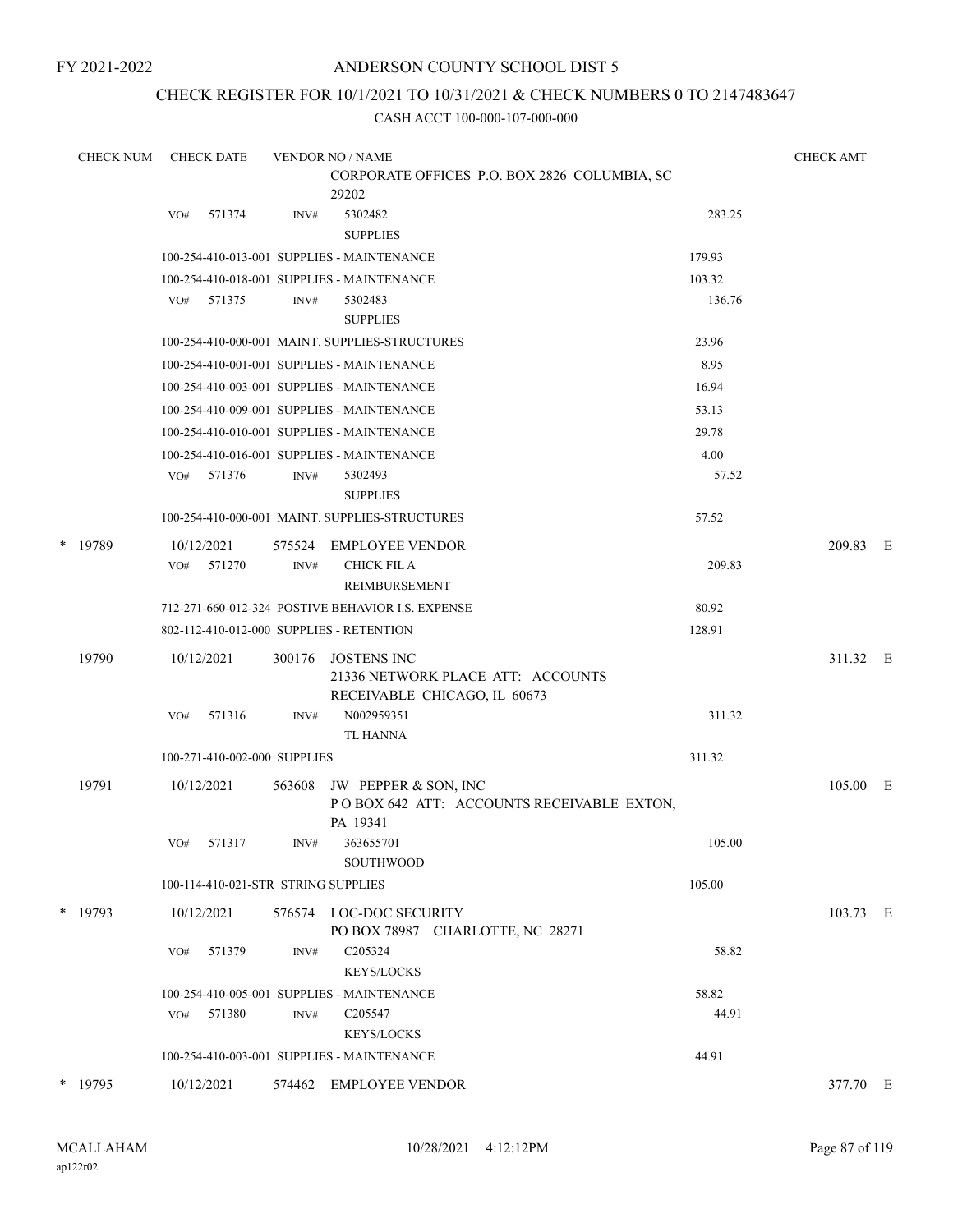# CHECK REGISTER FOR 10/1/2021 TO 10/31/2021 & CHECK NUMBERS 0 TO 2147483647

|   | <b>CHECK NUM</b> |     | <b>CHECK DATE</b>                |                | <b>VENDOR NO / NAME</b>                      |     |       |                  | <b>CHECK AMT</b> |  |
|---|------------------|-----|----------------------------------|----------------|----------------------------------------------|-----|-------|------------------|------------------|--|
|   |                  |     | VO# 571274                       | INV#           | OCT 8 LUNCH                                  |     |       | 377.70           |                  |  |
|   |                  |     |                                  |                | REIMBURSEMENT                                |     |       |                  |                  |  |
|   |                  |     | 852-252-410-000-000 SUPPLIES     |                |                                              |     |       | 377.70           |                  |  |
|   | 19796            |     | 10/12/2021                       |                | 574822 EMPLOYEE VENDOR                       |     |       |                  | 139.05 E         |  |
|   |                  |     | VO# 571350                       | INV#           | <b>AMAZON</b>                                |     |       | 139.05           |                  |  |
|   |                  |     |                                  |                | REIMBURSEMENT                                |     |       |                  |                  |  |
|   |                  |     | 100-112-410-011-0RE RELATED ARTS |                |                                              |     |       | 139.05           |                  |  |
|   | 19797            |     | 10/12/2021                       |                | 389900 OFFICE DEPOT                          |     |       |                  | 575.21 E         |  |
|   |                  |     |                                  |                | POBOX 1413 CHARLOTTE, NC 28201-1413          |     |       |                  |                  |  |
|   |                  |     | VO# 571323                       | INV#           | 194745605002<br><b>SUPPLIES</b>              |     |       | 8.07             |                  |  |
|   |                  |     | 100-114-410-002-000 SUPPLIES     |                |                                              |     |       | 8.07             |                  |  |
|   |                  |     | VO# 571324                       | INV#           | 197163110001                                 |     |       | 10.54            |                  |  |
|   |                  |     |                                  |                | <b>SUPPLIES</b>                              |     |       |                  |                  |  |
|   |                  |     | 100-114-410-002-000 SUPPLIES     |                |                                              |     |       | 10.54            |                  |  |
|   |                  |     | VO# 571325                       | INV#           | 194019825001                                 |     |       | 111.33           |                  |  |
|   |                  |     |                                  |                | <b>SUPPLIES</b>                              |     |       |                  |                  |  |
|   |                  |     | 100-111-410-017-000 SUPPLIES     |                | 196016491001                                 |     |       | 111.33<br>108.11 |                  |  |
|   |                  |     | VO# 571326                       | INV#           | <b>SUPPLIES</b>                              |     |       |                  |                  |  |
|   |                  |     | 100-111-410-007-000 SUPPLIES     |                |                                              |     |       | 108.11           |                  |  |
|   |                  |     | VO# 571327                       | INV#           | 188873009001                                 |     |       | 65.79            |                  |  |
|   |                  |     |                                  |                | <b>SUPPLIES</b>                              |     |       |                  |                  |  |
|   |                  |     | 100-112-410-010-000 SUPPLIES     |                |                                              |     |       | 65.79            |                  |  |
|   |                  |     | VO# 571328                       | INV#           | 188877687001                                 |     |       | 2.72             |                  |  |
|   |                  |     |                                  |                | <b>SUPPLIES</b>                              |     |       |                  |                  |  |
|   |                  |     | 100-112-410-010-000 SUPPLIES     |                |                                              |     |       | 2.72             |                  |  |
|   |                  |     | VO# 571329                       | INV#           | 188243983001                                 |     |       | 90.94            |                  |  |
|   |                  |     |                                  |                | <b>SUPPLIES</b>                              |     |       |                  |                  |  |
|   |                  |     | 100-112-410-010-000 SUPPLIES     |                |                                              |     |       | 90.94            |                  |  |
|   |                  |     | VO# 571384                       | $\text{INV}\#$ | 191633453001                                 |     |       | 15.18            |                  |  |
|   |                  |     |                                  |                | <b>SUPPLIES</b>                              |     |       |                  |                  |  |
|   |                  |     | 100-114-410-001-ALT SUPPLIES     |                |                                              |     |       | 15.18            |                  |  |
|   |                  | VO# | 571385                           | INV#           | 196100324001<br><b>SUPPLIES</b>              |     |       | 162.53           |                  |  |
|   |                  |     | 100-114-410-001-ALT SUPPLIES     |                |                                              |     |       | 162.53           |                  |  |
| * | 19800            |     | 10/12/2021                       | 575840         | <b>EMPLOYEE VENDOR</b>                       |     |       |                  | 275.00 E         |  |
|   |                  |     | VO# 571285                       | INV#           | 2021-2022                                    |     |       | 275.00           |                  |  |
|   |                  |     |                                  |                | <b>TEACHER SUPPLY</b>                        |     |       |                  |                  |  |
|   |                  |     |                                  |                | 377-112-410-009-000 TEACHER SUPPLY - CONCORD |     |       | 275.00           |                  |  |
|   | 19801            |     | 10/12/2021                       | 416350         | PRESENTATION SYSTEMS SOUTH, INC              |     |       |                  | 649.60 E         |  |
|   |                  |     |                                  |                | POBOX 3872 ATT: ACCOUNTS RECEIVABLE          |     |       |                  |                  |  |
|   |                  |     |                                  |                | MOORESVILLE, NC 28117                        |     |       |                  |                  |  |
|   |                  | VO# | 571331                           | INV#           | 4306                                         | PO# | 15350 | 649.60           |                  |  |
|   |                  |     |                                  |                |                                              |     |       |                  |                  |  |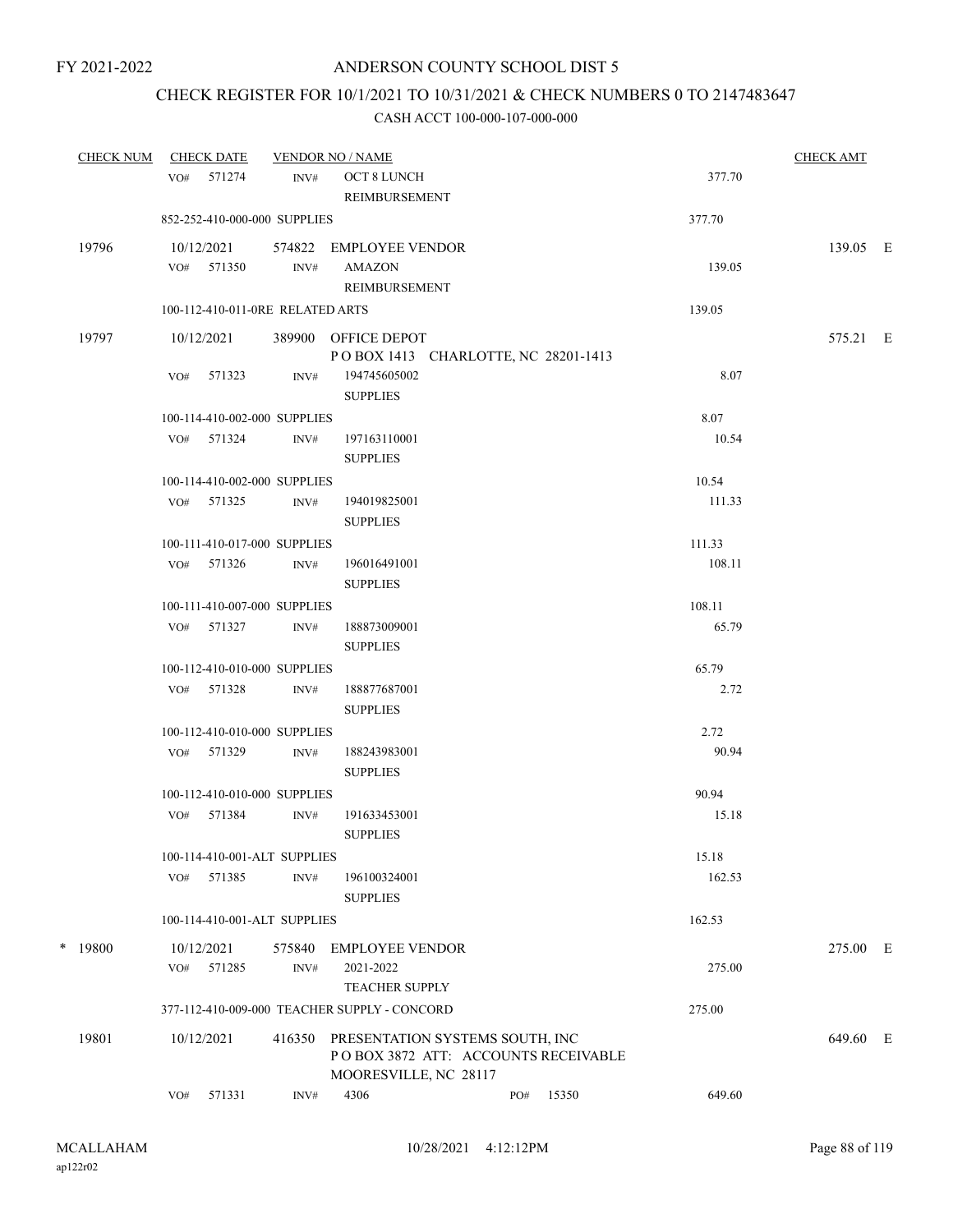#### ANDERSON COUNTY SCHOOL DIST 5

# CHECK REGISTER FOR 10/1/2021 TO 10/31/2021 & CHECK NUMBERS 0 TO 2147483647

| <b>CHECK NUM</b> |     | <b>CHECK DATE</b>    |                                  | <b>VENDOR NO / NAME</b>                                                        |                                             | <b>CHECK AMT</b> |  |
|------------------|-----|----------------------|----------------------------------|--------------------------------------------------------------------------------|---------------------------------------------|------------------|--|
|                  |     |                      |                                  | <b>CALHOUN ELEM</b>                                                            |                                             |                  |  |
|                  |     |                      | 201-112-410-014-000 SUPPLIES     |                                                                                | 649.60                                      |                  |  |
| $*$ 19803        |     | 10/12/2021           |                                  | 566032 SCHOOL OUTFITTERS<br>PO BOX 1367 MIDDLETOWN, OH 45042-1367              |                                             | 416.10 E         |  |
|                  | VO# | 571334               | INV#                             | 13672286<br><b>NEVITT FOREST</b>                                               | 416.10                                      |                  |  |
|                  |     |                      | 100-233-410-012-000 SUPPLIES     |                                                                                | 416.10                                      |                  |  |
| 19804            |     | 10/12/2021           | 570099                           | SCHOOL SPECIALTY, LLC<br>PO BOX 825640 PHILADELPHIA, PA 19182-5640             |                                             | 242.25 E         |  |
|                  | VO# | 571335               | INV#                             | 208128618284<br><b>ROBERT ANDERSON</b>                                         | 20.53                                       |                  |  |
|                  |     |                      |                                  | 706-271-660-006-458 ART CLASS EXPENSE                                          | 20.53                                       |                  |  |
|                  |     | VO# 571336           | INV#                             | 208128651361<br><b>WESTSIDE</b>                                                | 221.72                                      |                  |  |
|                  |     |                      | 100-114-410-003-ART ART SUPPLIES |                                                                                | 221.72                                      |                  |  |
| 19806            |     | 10/12/2021           |                                  | 570059 SHARP BUSINESS SYSTEMS<br>DEPT 1216 PO BOX 121216 DALLAS, TX 75312-1216 |                                             | 105.59 E         |  |
|                  | VO# | 571337               | INV#                             | 9003477160<br><b>COPIES</b>                                                    | 1.64                                        |                  |  |
|                  |     |                      |                                  | 329-115-690-031-0CO OTHER OBJECTS-WBL (C/O)                                    | 1.64                                        |                  |  |
|                  | VO# | 571338               | INV#                             | 9003509816<br><b>COPIES</b>                                                    | 10.27                                       |                  |  |
|                  |     |                      | 100-111-410-007-000 SUPPLIES     |                                                                                | 10.27                                       |                  |  |
|                  | VO# | 571388               | INV#                             | 9003477152<br><b>COPIES</b>                                                    | 83.41                                       |                  |  |
|                  |     |                      |                                  | 329-115-690-031-0CO OTHER OBJECTS-WBL (C/O)                                    | 83.41                                       |                  |  |
|                  | VO# | 571389               | INV#                             | 9003509503<br><b>COPIES</b>                                                    | 10.27                                       |                  |  |
|                  |     |                      | 201-112-490-014-000 COPIER COST  |                                                                                | 10.27                                       |                  |  |
| 19808            |     | 10/12/2021           | 576554                           | <b>SIGNS BY TOMORROW</b>                                                       | 413 NORTH PLEASANTBURG DRIVE GREENVILLE, SC | 195.60 E         |  |
|                  | VO# | 571340               | INV#                             | 29607<br>44219<br><b>MCCANTS</b>                                               | 195.60                                      |                  |  |
|                  |     |                      |                                  | 100-113-410-005-VEN SUPPLY-ADDT'L FOR LOST VENDING                             | 195.60                                      |                  |  |
| * 19811          | VO# | 10/12/2021<br>571278 | 574801<br>$\text{INV}\#$         | <b>EMPLOYEE VENDOR</b><br><b>DRUM STICKS</b>                                   | 246.00                                      | 246.00 E         |  |
|                  |     |                      |                                  | REIMBURSEMENT                                                                  |                                             |                  |  |
|                  |     |                      | 100-112-410-007-0RE RELATED ARTS |                                                                                | 246.00                                      |                  |  |
| * 19814          |     | 10/12/2021           | 529275                           | <b>WESTAR TIRE</b><br>PO BOX 400<br>ACCOUNTS RECEIVABLE ANDERSON, SC 29622     | 715 NORTH MURRAY ATT:                       | 992.11 E         |  |
|                  | VO# | 571397               | INV#                             | 168265<br><b>TIRES</b>                                                         | 967.11                                      |                  |  |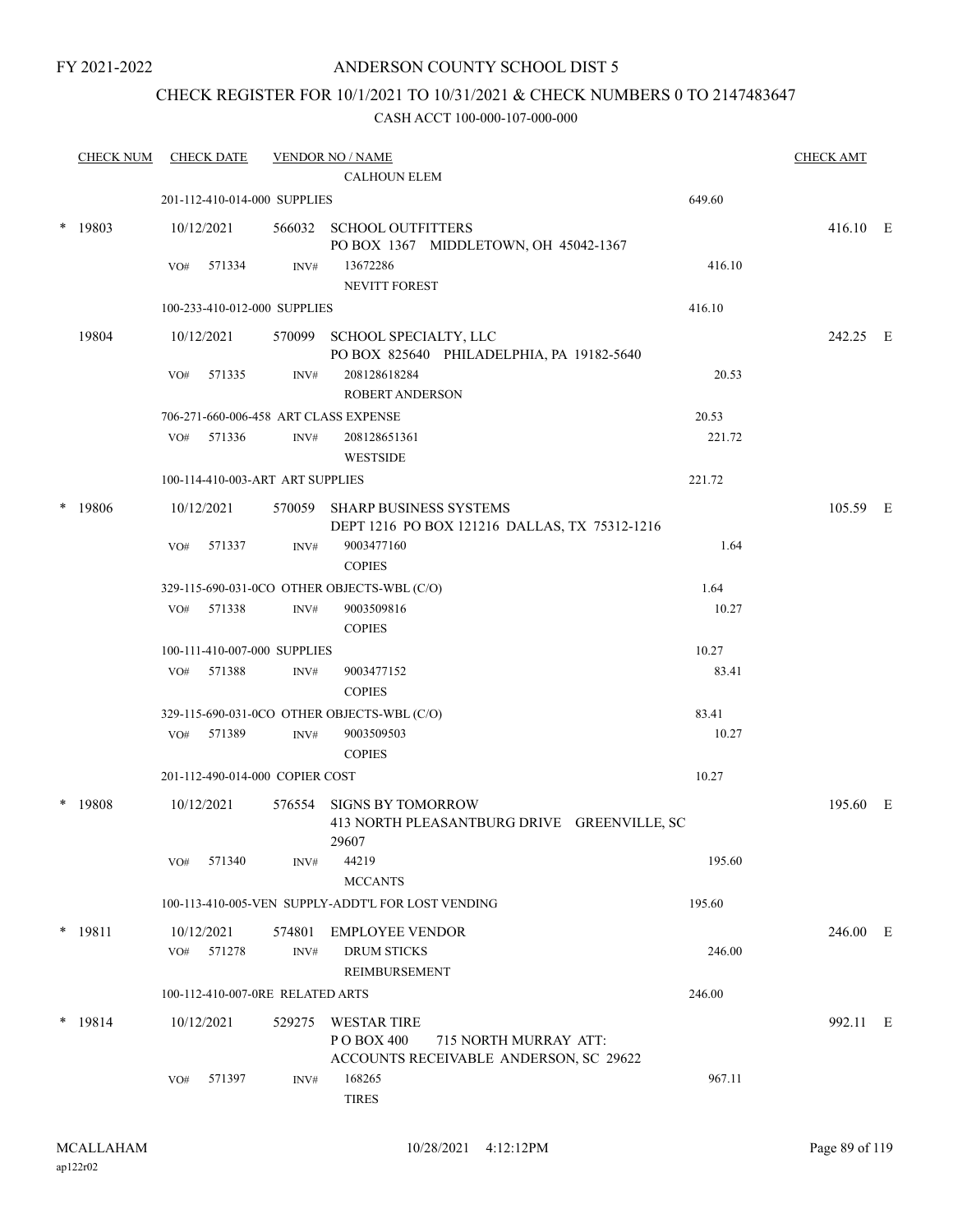## CHECK REGISTER FOR 10/1/2021 TO 10/31/2021 & CHECK NUMBERS 0 TO 2147483647

| <b>CHECK NUM</b> |     | <b>CHECK DATE</b> |                | <b>VENDOR NO / NAME</b>                                                                                   |          | <b>CHECK AMT</b> |  |
|------------------|-----|-------------------|----------------|-----------------------------------------------------------------------------------------------------------|----------|------------------|--|
|                  |     |                   |                | 100-254-412-000-001 TRUCK SERVICE - MAINTENANCE                                                           | 967.11   |                  |  |
|                  |     | VO# 571398        | INV#           | 168241<br><b>REPAIR</b>                                                                                   | 25.00    |                  |  |
|                  |     |                   |                | 100-254-410-000-001 MAINT. SUPPLIES-STRUCTURES                                                            | 25.00    |                  |  |
| $*$ 19816        |     | 10/12/2021        |                | 532300 WHITE JONES ACE HARDWARE<br>PO BOX 13012 ATT: ACCOUNTS RECEIVABLE<br>ANDERSON, SC 29624            |          | 129.77 E         |  |
|                  | VO# | 571399            | INV#           | 900827<br><b>SUPPLIES</b>                                                                                 | 82.64    |                  |  |
|                  |     |                   |                | 100-254-410-002-001 SUPPLIES - MAINTENANCE                                                                | 41.32    |                  |  |
|                  |     |                   |                | 100-254-410-003-001 SUPPLIES - MAINTENANCE                                                                | 41.32    |                  |  |
|                  |     | VO# 571400        | INV#           | 411137<br><b>SUPPLIES</b>                                                                                 | 47.13    |                  |  |
|                  |     |                   |                | 100-254-410-000-000 CUSTODIAL SUPPLIES                                                                    | 47.13    |                  |  |
| 19817            |     | 10/14/2021        |                | 102640 ACTION AUTO<br>529 FAIR STREET ATT: ACCOUNTS RECEIVABLE<br>ANDERSON, SC 29625                      |          | 1,875.77 E       |  |
|                  | VO# | 571596            | INV#           | 95063<br><b>REPAIR</b>                                                                                    | 584.95   |                  |  |
|                  |     |                   |                | 100-255-323-000-000 CONTRACTED SERVICES                                                                   | 584.95   |                  |  |
|                  | VO# | 571597            | INV#           | 95055<br>REPAIR                                                                                           | 24.17    |                  |  |
|                  |     |                   |                | 100-254-412-000-001 TRUCK SERVICE - MAINTENANCE                                                           | 24.17    |                  |  |
|                  | VO# | 571598            | INV#           | 95026<br><b>REPAIR</b>                                                                                    | 1,106.05 |                  |  |
|                  |     |                   |                | 100-254-412-000-001 TRUCK SERVICE - MAINTENANCE                                                           | 1,106.05 |                  |  |
|                  | VO# | 571599            | INV#           | 94986<br><b>REPAIR</b>                                                                                    | 160.60   |                  |  |
|                  |     |                   |                | 100-254-412-000-001 TRUCK SERVICE - MAINTENANCE                                                           | 160.60   |                  |  |
| 19818            |     | 10/14/2021        | 569031         | AIRGAS USA<br>POBOX 532609 ATT: ACCOUNTS RECEIVABLE<br>ATLANTA, GA 30353-2609                             |          | 221.75 E         |  |
|                  | VO# | 571600            | INV#           | 9117821754<br><b>SUPPLIES</b>                                                                             | 89.07    |                  |  |
|                  |     |                   |                | 329-115-410-031-0CO SUPPLIES-STATE (C/O)                                                                  | 89.07    |                  |  |
|                  | VO# | 571601            | $\text{INV}\#$ | 9118073265<br><b>SUPPLIES</b>                                                                             | 132.68   |                  |  |
|                  |     |                   |                | 329-115-410-031-0CO SUPPLIES-STATE (C/O)                                                                  | 132.68   |                  |  |
| $*$ 19820        |     | 10/14/2021        | 566562         | ANDERSON OUTDOOR POWER EQUIPMENT<br>110 MIRACLE MILE DRIVE ATT: ACCOUNTS<br>RECEIVABLE ANDERSON, SC 29621 |          | 144.51 E         |  |
|                  | VO# | 571607            | INV#           | 36075<br><b>SUPPLIES</b>                                                                                  | 31.74    |                  |  |
|                  |     |                   |                | 100-254-410-000-001 MAINT. SUPPLIES-STRUCTURES                                                            | 31.74    |                  |  |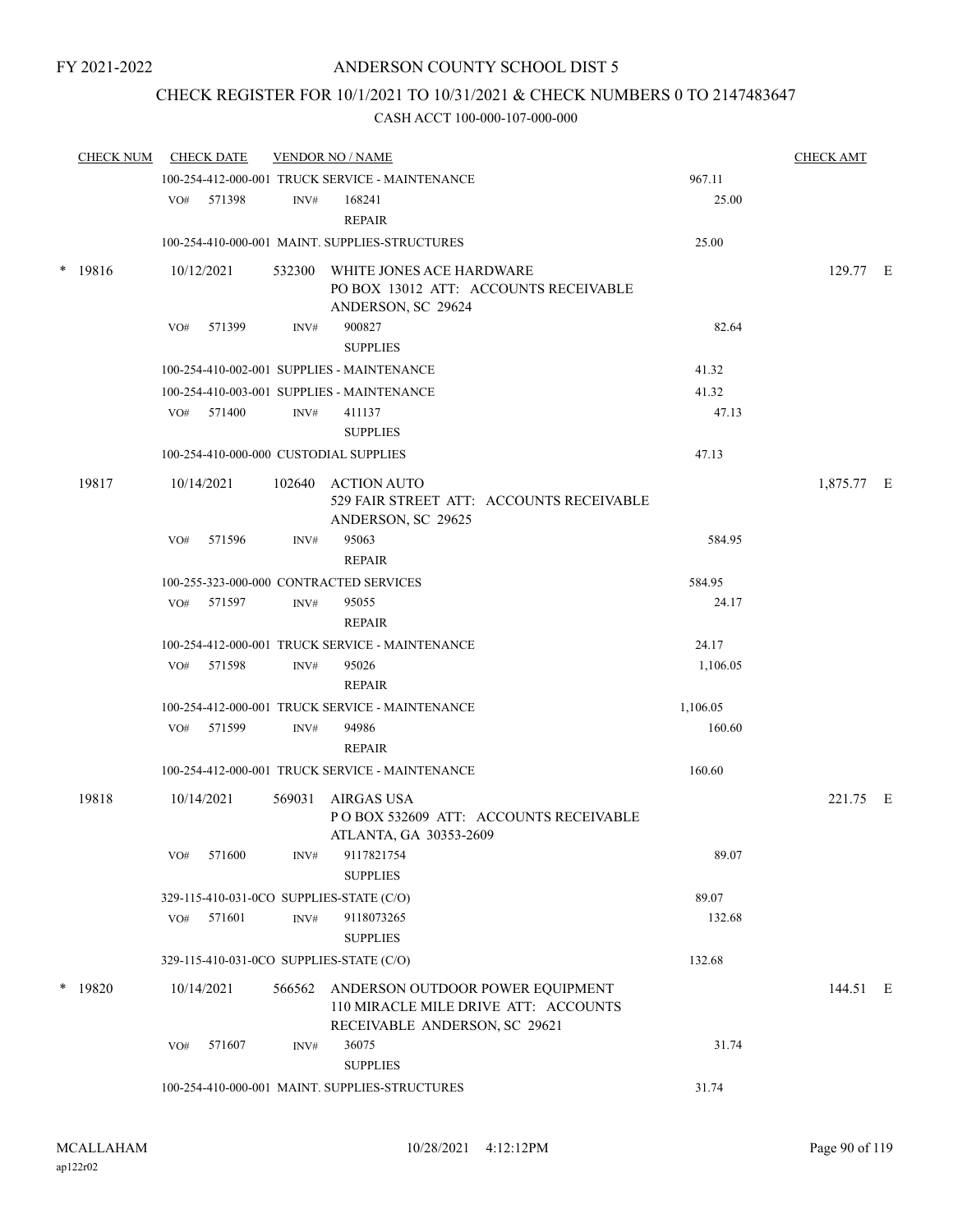# CHECK REGISTER FOR 10/1/2021 TO 10/31/2021 & CHECK NUMBERS 0 TO 2147483647

|       | <b>CHECK NUM</b> | <b>CHECK DATE</b> |            |        | <b>VENDOR NO / NAME</b>                                                                           |              |          |            |  |
|-------|------------------|-------------------|------------|--------|---------------------------------------------------------------------------------------------------|--------------|----------|------------|--|
|       |                  | VO#               | 571608     | INV#   | 35904<br><b>SUPPLIES</b>                                                                          |              | 112.77   |            |  |
|       |                  |                   |            |        | 100-254-410-000-001 MAINT. SUPPLIES-STRUCTURES                                                    |              | 112.77   |            |  |
| 19821 |                  |                   | 10/14/2021 |        | 569220 AUTECH<br>POBOX 248 ATT: ACCOUNTS RECEIVABLE<br>WILLIAMSTON, SC 29697                      |              |          | 985.00 E   |  |
|       |                  | VO#               | 571609     | INV#   | 8741                                                                                              |              | 150.00   |            |  |
|       |                  |                   |            |        | <b>SOUTH FANT</b>                                                                                 |              |          |            |  |
|       |                  |                   |            |        | 100-254-323-015-400 CONTR SERV-HVAC/ELECT/PLUMBING                                                |              | 150.00   |            |  |
|       |                  | VO#               | 571610     | INV#   | 8733<br><b>ROBERT ANDERSON</b>                                                                    |              | 150.00   |            |  |
|       |                  |                   |            |        | 100-254-323-006-400 CONTR SERV-HVAC/ELECT/PLUMBING                                                |              | 150.00   |            |  |
|       |                  | VO#               | 571611     | INV#   | 8736<br><b>MCLEES</b>                                                                             |              | 685.00   |            |  |
|       |                  |                   |            |        | 100-254-323-008-400 CONTR SERV-HVAC/ELECT/PLUMBING                                                |              | 685.00   |            |  |
|       | $*$ 19824        |                   | 10/14/2021 | 564662 | <b>BRADY'S SCREEN PRINTING</b><br>106 CONCORD ROAD ATT: ACCOUNTS RECEIVABLE<br>ANDERSON, SC 29621 |              |          | 890.24 E   |  |
|       |                  | VO#               | 571509     | INV#   | 39377<br><b>MCCANTS</b>                                                                           |              | 890.24   |            |  |
|       |                  |                   |            |        | 705-271-660-005-604 CHORUS CLUB EXPENSE                                                           |              | 890.24   |            |  |
|       | 19825            |                   | 10/14/2021 | 576841 | EMPLOYEE VENDOR                                                                                   |              |          | 604.26 E   |  |
|       |                  |                   | VO# 571589 | INV#   | <b>SEPT 9-11</b><br><b>COLUMBIA</b>                                                               |              | 604.26   |            |  |
|       |                  |                   |            |        | 100-221-333-000-MHC TRIPS AND CONFERENCES                                                         |              | 604.26   |            |  |
|       | 19826            |                   | 10/14/2021 | 569307 | CAROLINA PCO SUPPLY CO. INC<br>POBOX 3517 ATT: ACCOUNTS RECEIVABLE CAYCE,<br>SC 29171             |              |          | 150.87 E   |  |
|       |                  | VO#               | 571621     | INV#   | 149091<br><b>SUPPLIES</b>                                                                         |              | 150.87   |            |  |
|       |                  |                   |            |        | 100-254-410-000-000 CUSTODIAL SUPPLIES                                                            |              | 150.87   |            |  |
|       | * 19829          |                   | 10/14/2021 |        | 572787 CC&I SERVICES LLC<br>4795 S CHURCH ST EXT SUITE 2 ROEBUCK, SC 29376                        |              |          | 8,785.13 E |  |
|       |                  | VO#               | 571622     | INV#   | 7285<br><b>BUS FACILITY</b>                                                                       | 14596<br>PO# | 8,785.13 |            |  |
|       |                  |                   |            |        | 505-253-540-000-BLD TRANSPORTATION RENOVATIONS                                                    |              | 8,785.13 |            |  |
|       | 19830            |                   | 10/14/2021 | 573082 | COOLE SCHOOL<br>1213 WEST LOOP NORTH, SUITE 100 HOUSTON, TX<br>77055                              |              |          | 1,535.00 E |  |
|       |                  | VO#               | 571513     | INV#   | 212416-212417<br><b>NORTH POINTE</b>                                                              |              | 1,535.00 |            |  |
|       |                  |                   |            |        | 713-271-660-013-201 MISCELLANEOUS EXPENSE                                                         |              | 1,535.00 |            |  |
|       | 19831            |                   | 10/14/2021 |        | 187300 CRESCENT SUPPLY CO, INC                                                                    |              |          | 441.10 E   |  |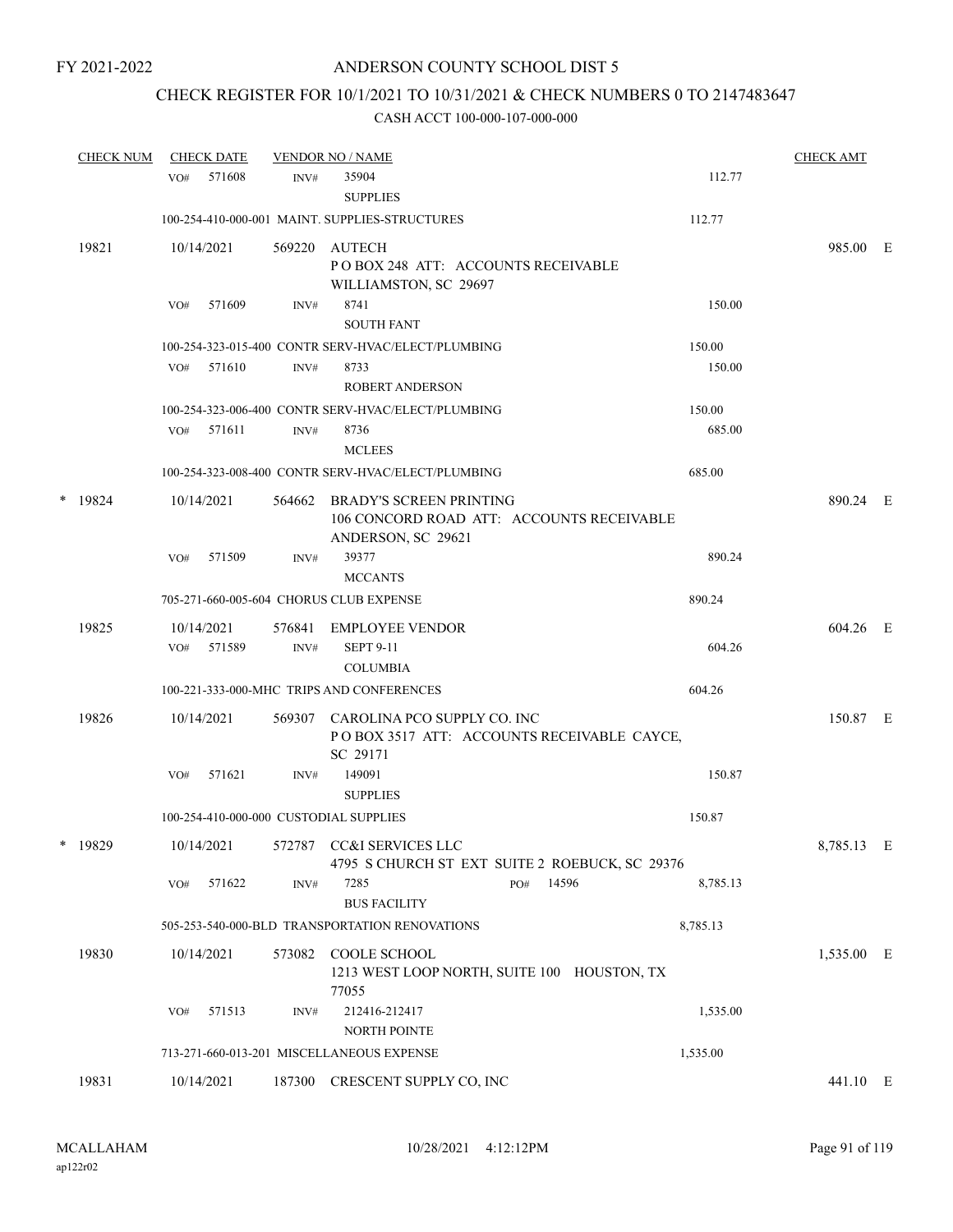#### ANDERSON COUNTY SCHOOL DIST 5

## CHECK REGISTER FOR 10/1/2021 TO 10/31/2021 & CHECK NUMBERS 0 TO 2147483647

|  | <b>CHECK NUM</b> |     | <b>CHECK DATE</b> |        | <b>VENDOR NO / NAME</b>                                                                                                       |     |       |                                | <b>CHECK AMT</b> |  |
|--|------------------|-----|-------------------|--------|-------------------------------------------------------------------------------------------------------------------------------|-----|-------|--------------------------------|------------------|--|
|  |                  |     |                   |        | POBOX 8798 ATT: ACCOUNTS RECEIVABLE<br><b>GREENVILLE, SC 29604</b>                                                            |     |       |                                |                  |  |
|  |                  | VO# | 571514            | INV#   | 390879<br><b>SUPPLIES</b>                                                                                                     | PO# | 15211 | 320.49                         |                  |  |
|  |                  |     |                   |        | 100-000-170-000-000 WAREHOUSE INVENTORY                                                                                       |     |       | 320.49                         |                  |  |
|  |                  | VO# | 571626            | INV#   | 391126<br><b>SUPPLIES</b>                                                                                                     |     |       | 112.35                         |                  |  |
|  |                  |     |                   |        | 100-254-410-017-001 SUPPLIES - MANTENANCE                                                                                     |     |       | 112.35                         |                  |  |
|  |                  | VO# | 571627            | INV#   | 391256<br><b>SUPPLIES</b>                                                                                                     |     |       | 8.26                           |                  |  |
|  |                  |     |                   |        | 100-254-410-020-001 SUPPLIES - MAINTENANCE                                                                                    |     |       | 8.26                           |                  |  |
|  | 19832            |     | 10/14/2021        |        | 572679 DEFENDER SERVICES, INC.<br>PO BOX 1775 COLUMBIA, SC 29202                                                              |     |       |                                | 739.84 E         |  |
|  |                  | VO# | 571628            | INV#   | 1008426<br><b>ADULT ED</b>                                                                                                    | PO# | 15244 | 739.84                         |                  |  |
|  |                  |     |                   |        | 100-181-312-023-000 PURCHASED SERVICES                                                                                        |     |       | 739.84                         |                  |  |
|  | $*$ 19835        |     | 10/14/2021        | 237555 | <b>FORMS &amp; SUPPLY</b><br>POBOX 563953 ATT: ACCOUNTS RECEIVABLE<br>CHARLOTTE, NC 28256                                     |     |       |                                | 4,997.20 E       |  |
|  |                  | VO# | 571519            | INV#   | 5842379<br><b>WHSE SUPPLIES</b>                                                                                               | PO# | 14918 | 4,899.96                       |                  |  |
|  |                  |     |                   |        | 100-000-170-000-000 WAREHOUSE INVENTORY<br>100-000-170-000-000 WAREHOUSE INVENTORY<br>100-000-170-000-000 WAREHOUSE INVENTORY |     |       | 3,021.25<br>852.15<br>1,026.56 |                  |  |
|  |                  | VO# | 571520            | INV#   | 5914975<br><b>SUPPLIES</b>                                                                                                    |     |       | 97.24                          |                  |  |
|  |                  |     |                   |        | 709-271-660-009-201 MISCELLANEOUS EXPENSE                                                                                     |     |       | 97.24                          |                  |  |
|  | 19836            |     | 10/14/2021        | 570843 | <b>GATEWAY SUPPLY CO</b><br>CORPORATE OFFICES P.O. BOX 2826 COLUMBIA, SC<br>29202                                             |     |       |                                | 449.32 E         |  |
|  |                  | VO# | 571631            | INV#   | S5312388<br><b>SUPPLIES</b>                                                                                                   |     |       | 239.23                         |                  |  |
|  |                  |     |                   |        | 100-254-410-002-001 SUPPLIES - MAINTENANCE                                                                                    |     |       | 60.56                          |                  |  |
|  |                  |     |                   |        | 100-254-410-007-001 SUPPLIES - MAINTENANCE                                                                                    |     |       | 11.26                          |                  |  |
|  |                  |     |                   |        | 100-254-410-008-001 SUPPLIES - MAINTENANCE                                                                                    |     |       | 29.78                          |                  |  |
|  |                  |     |                   |        | 100-254-410-014-001 SUPPLIES - MAINTENANCE                                                                                    |     |       | 46.70                          |                  |  |
|  |                  |     |                   |        | 100-254-410-016-001 SUPPLIES - MAINTENANCE                                                                                    |     |       | 37.80                          |                  |  |
|  |                  |     |                   |        | 100-254-410-018-001 SUPPLIES - MAINTENANCE                                                                                    |     |       | 29.78                          |                  |  |
|  |                  |     |                   |        | 100-254-410-023-001 SUPPLIES-MAINTENANCE                                                                                      |     |       | 23.35                          |                  |  |
|  |                  | VO# | 571632            | INV#   | S5308019<br><b>SUPPLIES</b>                                                                                                   |     |       | 110.66                         |                  |  |
|  |                  |     |                   |        | 100-254-410-000-001 MAINT. SUPPLIES-STRUCTURES                                                                                |     |       | 110.66                         |                  |  |
|  |                  | VO# | 571633            | INV#   | S5308979<br><b>SUPPLIES</b>                                                                                                   |     |       | 99.43                          |                  |  |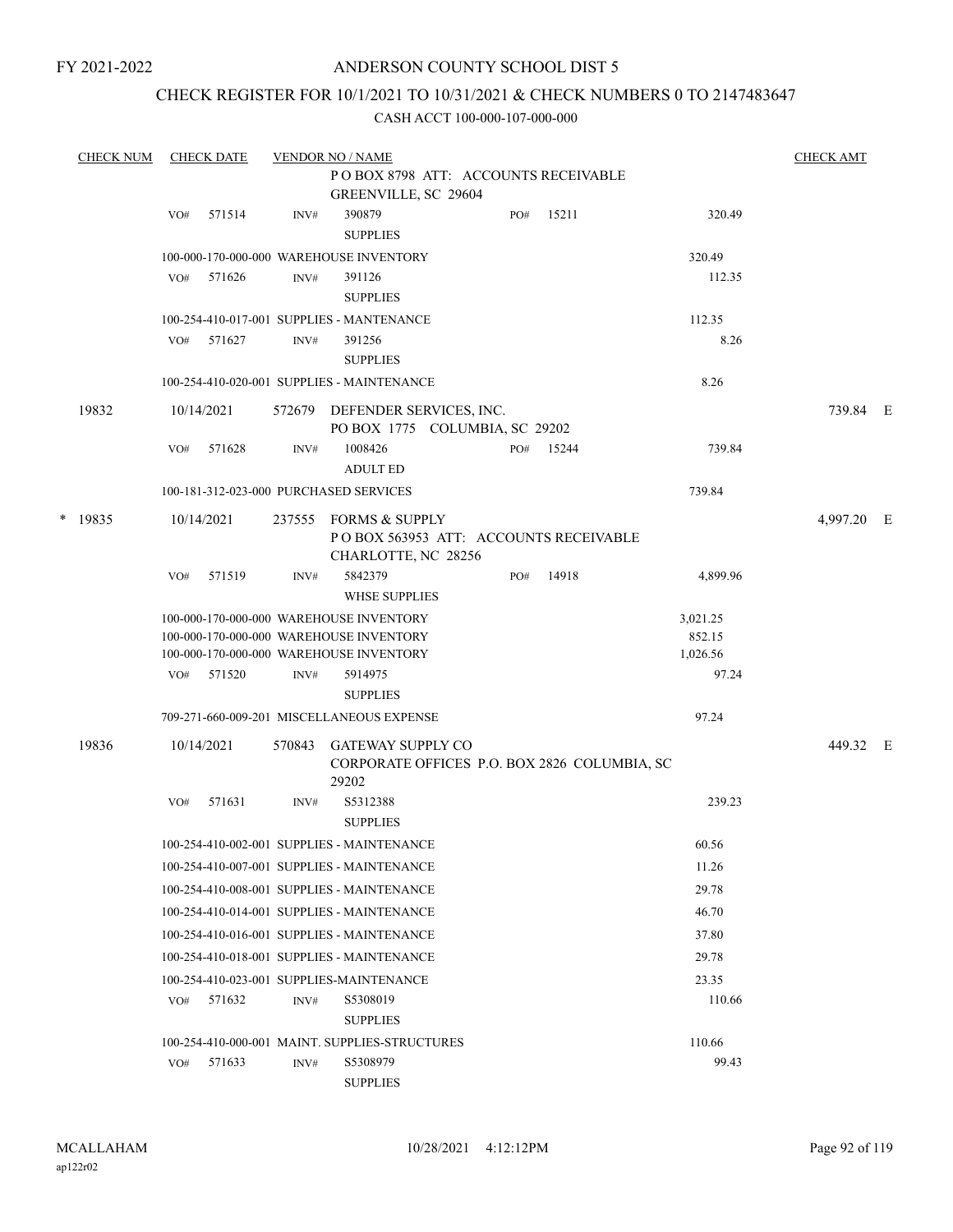# CHECK REGISTER FOR 10/1/2021 TO 10/31/2021 & CHECK NUMBERS 0 TO 2147483647

|   | <b>CHECK NUM</b> |     | <b>CHECK DATE</b> |                                 | <b>VENDOR NO / NAME</b>                                                           |     |           |          | <b>CHECK AMT</b> |  |
|---|------------------|-----|-------------------|---------------------------------|-----------------------------------------------------------------------------------|-----|-----------|----------|------------------|--|
|   |                  |     |                   |                                 | 131-254-410-031-001 SUPPLIES - MAINTENANCE                                        |     |           | 99.43    |                  |  |
|   | 19837            |     | 10/14/2021        |                                 | 564177 GLOBAL EQUIPMENT COMPANY INC<br>29833 NETWORK PLACE CHICAGO, IL 60673-1298 |     |           |          | 3,702.90 E       |  |
|   |                  | VO# | 571636            | INV#                            | PO 15091<br>CUST #1038491                                                         | PO# | 15091     | 3,702.90 |                  |  |
|   |                  |     |                   |                                 | 329-115-410-031-0CO SUPPLIES-STATE (C/O)                                          |     |           | 149.43   |                  |  |
|   |                  |     |                   |                                 | 329-115-410-031-0CO SUPPLIES-STATE (C/O)                                          |     |           | 443.38   |                  |  |
|   |                  |     |                   |                                 | 329-115-410-031-0CO SUPPLIES-STATE (C/O)                                          |     |           | 226.00   |                  |  |
|   |                  |     |                   |                                 | 329-115-410-031-0CO SUPPLIES-STATE (C/O)                                          |     |           | 77.05    |                  |  |
|   |                  |     |                   |                                 | 329-115-410-031-0CO SUPPLIES-STATE (C/O)                                          |     |           | 343.05   |                  |  |
|   |                  |     |                   |                                 | 329-115-410-031-0CO SUPPLIES-STATE (C/O)                                          |     |           | 2,463.99 |                  |  |
|   | 19838            |     | 10/14/2021        |                                 | 564031 GLOVES PLUS INC<br>227 NEELY FERRY ROAD ATT: ACCOUNTS                      |     |           |          | 2,173.36 E       |  |
|   |                  |     |                   |                                 | RECEIVABLE SIMPSONVILLE, SC 29680                                                 |     |           |          |                  |  |
|   |                  | VO# | 571522            | INV#                            | 154338<br><b>WHSE SUPPLIES</b>                                                    |     | PO# 15210 | 2,173.36 |                  |  |
|   |                  |     |                   |                                 | 100-000-170-000-000 WAREHOUSE INVENTORY                                           |     |           | 2,173.36 |                  |  |
|   | 19839            |     | 10/14/2021        | 574701                          | <b>EMPLOYEE VENDOR</b>                                                            |     |           |          | 188.21 E         |  |
|   |                  |     | VO# 571487        | INV#                            | <b>SNACKS</b>                                                                     |     |           | 188.21   |                  |  |
|   |                  |     |                   |                                 | REIMBURSEMENT                                                                     |     |           |          |                  |  |
|   |                  |     |                   |                                 | 709-271-660-009-375 FACULTY EXPENSE                                               |     |           | 188.21   |                  |  |
| * | 19841            |     | 10/14/2021        | 113700                          | <b>INDEPENDENT MAIL</b><br>PO BOX 1411 CHARLOTTE, NC 28201-1411                   |     |           |          | 282.75 E         |  |
|   |                  | VO# | 571528            | INV#                            | 4083896<br><b>AUGUST ADS</b>                                                      | PO# | 15407     | 282.75   |                  |  |
|   |                  |     |                   | 100-257-350-000-000 ADVERTISING |                                                                                   |     |           | 282.75   |                  |  |
|   | $*$ 19844        |     |                   |                                 |                                                                                   |     |           |          | 794.32 E         |  |
|   |                  |     | 10/14/2021        | 563608                          | JW PEPPER & SON, INC<br>POBOX 642 ATT: ACCOUNTS RECEIVABLE EXTON,<br>PA 19341     |     |           |          |                  |  |
|   |                  | VO# | 571529            | INV#                            | 363537967<br><b>WESTSIDE</b>                                                      |     |           | 248.99   |                  |  |
|   |                  |     |                   |                                 | 100-114-410-003-BAN BAND EQUIPMENT                                                |     |           | 248.99   |                  |  |
|   |                  |     |                   |                                 | VO# 571530 INV# 363458063<br><b>WESTSIDE</b>                                      |     |           | 37.99    |                  |  |
|   |                  |     |                   |                                 | 100-114-410-003-BAN BAND EQUIPMENT                                                |     |           | 37.99    |                  |  |
|   |                  | VO# | 571531            | INV#                            | 363544844<br><b>WESTSIDE</b>                                                      |     |           | 195.85   |                  |  |
|   |                  |     |                   |                                 | 100-114-410-003-BAN BAND EQUIPMENT                                                |     |           | 195.85   |                  |  |
|   |                  | VO# | 571532            | INV#                            | 363588965                                                                         |     |           | 137.50   |                  |  |
|   |                  |     |                   |                                 | <b>SOUTHWOOD</b>                                                                  |     |           |          |                  |  |
|   |                  |     |                   |                                 | 100-114-410-021-CHR CHORUS SUPPLIES                                               |     |           | 137.50   |                  |  |
|   |                  | VO# | 571533            | INV#                            | 363603175                                                                         |     |           | 97.50    |                  |  |
|   |                  |     |                   |                                 | <b>SOUTHWOOD</b>                                                                  |     |           |          |                  |  |
|   |                  |     |                   |                                 | 100-114-410-021-CHR CHORUS SUPPLIES                                               |     |           | 97.50    |                  |  |
|   |                  | VO# | 571534            | INV#                            | 363619769                                                                         |     |           | 76.49    |                  |  |
|   |                  |     |                   |                                 |                                                                                   |     |           |          |                  |  |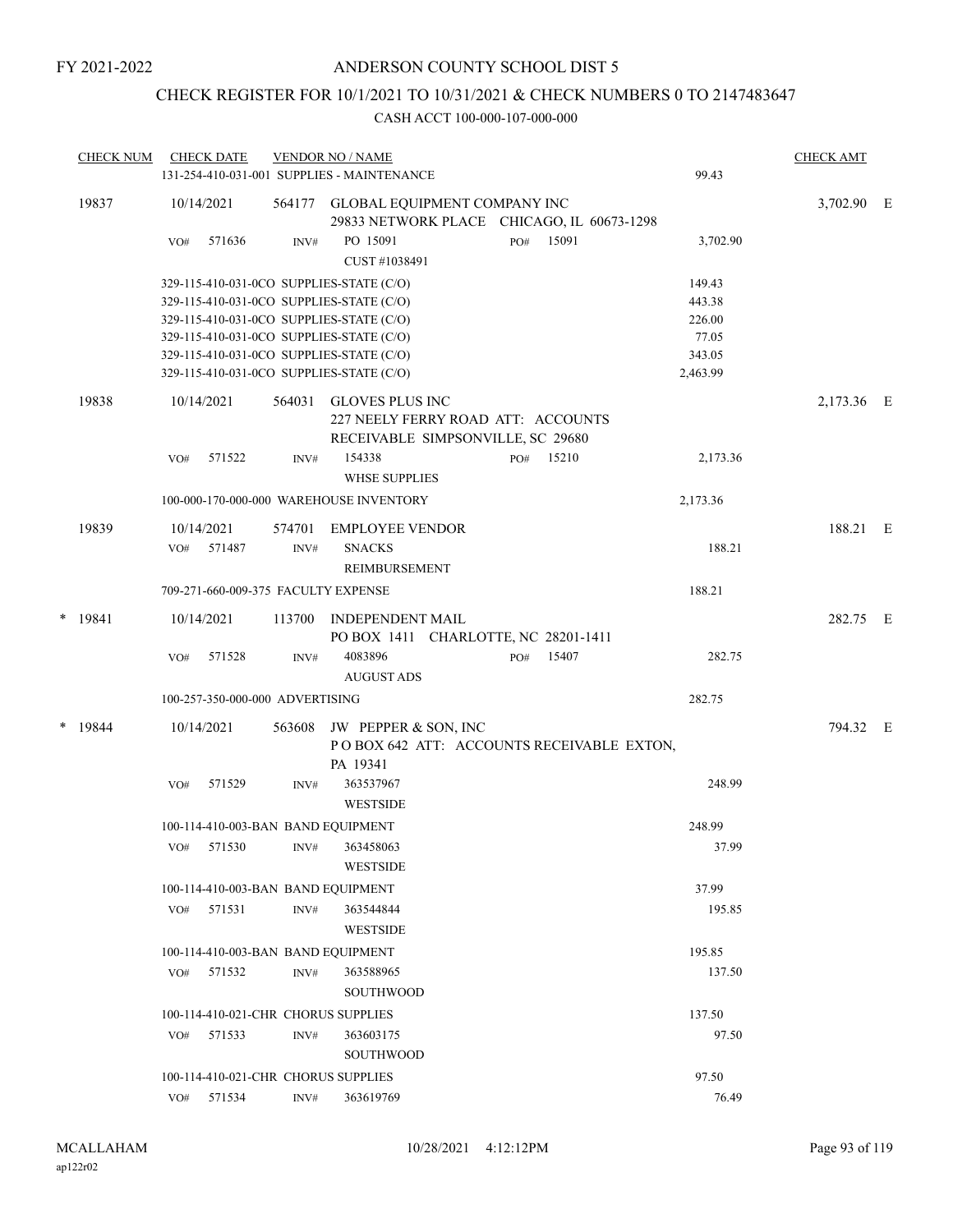## CHECK REGISTER FOR 10/1/2021 TO 10/31/2021 & CHECK NUMBERS 0 TO 2147483647

| <b>CHECK NUM</b> |     | <b>CHECK DATE</b>            |                | <b>VENDOR NO / NAME</b>                            |        | <b>CHECK AMT</b> |  |
|------------------|-----|------------------------------|----------------|----------------------------------------------------|--------|------------------|--|
|                  |     |                              |                | <b>SOUTHWOOD</b>                                   |        |                  |  |
|                  |     |                              |                | 100-114-410-021-CHR CHORUS SUPPLIES                | 76.49  |                  |  |
| * 19849          |     | 10/14/2021                   |                | 572183 EMPLOYEE VENDOR                             |        | 216.07 E         |  |
|                  |     | VO# 571481                   | INV#           | <b>BOARD RETREAT</b>                               | 82.88  |                  |  |
|                  |     |                              |                | REIMBURSEMENT                                      |        |                  |  |
|                  |     |                              |                | 100-233-410-001-SNA SNACKS FOR MEETINGS            | 82.88  |                  |  |
|                  |     | VO# 571482                   | INV#           | <b>SUPPLIES</b>                                    | 66.22  |                  |  |
|                  |     |                              |                | REIMBURSEMENT                                      |        |                  |  |
|                  |     | 100-233-410-001-000 SUPPLIES |                |                                                    | 66.22  |                  |  |
|                  |     | VO# 571483                   | INV#           | <b>ROYS DINER</b>                                  | 66.97  |                  |  |
|                  |     |                              |                | REIMBURSEMENT                                      |        |                  |  |
|                  |     |                              |                | 724-271-660-024-410 GENERAL ADMINISTRATION EXPENSE | 66.97  |                  |  |
| 19850            |     | 10/14/2021                   |                | 389900 OFFICE DEPOT                                |        | $1,093.38$ E     |  |
|                  |     |                              |                | POBOX 1413 CHARLOTTE, NC 28201-1413                |        |                  |  |
|                  | VO# | 571538                       | $\text{INV}\#$ | 195741926002                                       | 40.01  |                  |  |
|                  |     |                              |                | <b>SUPPLIES</b>                                    |        |                  |  |
|                  |     | 100-233-410-013-000 SUPPLIES |                |                                                    | 40.01  |                  |  |
|                  |     | VO# 571539                   | INV#           | 195741928001<br><b>SUPPLIES</b>                    | 8.08   |                  |  |
|                  |     | 100-233-410-013-000 SUPPLIES |                |                                                    | 8.08   |                  |  |
|                  |     | VO# 571540                   | INV#           | 195178083001                                       | 58.67  |                  |  |
|                  |     |                              |                | <b>SUPPLIES</b>                                    |        |                  |  |
|                  |     |                              |                | 100-112-410-013-INQ INQUIRY BASED LEARNING         | 58.67  |                  |  |
|                  |     | VO# 571541                   | INV#           | 195178087001                                       | 28.56  |                  |  |
|                  |     |                              |                | <b>SUPPLIES</b>                                    |        |                  |  |
|                  |     |                              |                | 100-112-410-013-INQ INQUIRY BASED LEARNING         | 28.56  |                  |  |
|                  |     | VO# 571542                   | INV#           | 195174428001                                       | 45.21  |                  |  |
|                  |     |                              |                | <b>SUPPLIES</b>                                    |        |                  |  |
|                  |     |                              |                | 100-112-410-013-INQ INQUIRY BASED LEARNING         | 45.21  |                  |  |
|                  |     | VO# 571543                   | INV#           | 195178086001                                       | 13.04  |                  |  |
|                  |     |                              |                | <b>SUPPLIES</b>                                    |        |                  |  |
|                  |     |                              |                | 713-271-660-013-201 MISCELLANEOUS EXPENSE          | 13.04  |                  |  |
|                  | VO# | 571544                       | INV#           | 195737617001                                       | 374.39 |                  |  |
|                  |     |                              |                | <b>SUPPLIES</b>                                    |        |                  |  |
|                  |     |                              |                | 713-271-660-013-201 MISCELLANEOUS EXPENSE          | 374.39 |                  |  |
|                  | VO# | 571545                       | INV#           | 192434470001                                       | 105.38 |                  |  |
|                  |     |                              |                | <b>SUPPLIES</b>                                    |        |                  |  |
|                  |     | 100-223-410-003-000 SUPPLIES |                |                                                    | 105.38 |                  |  |
|                  |     | VO# 571546                   | INV#           | 195835009001                                       | 119.83 |                  |  |
|                  |     |                              |                | <b>SUPPLIES</b>                                    |        |                  |  |
|                  |     | 100-114-410-003-000 SUPPLIES |                |                                                    | 119.83 |                  |  |
|                  |     | VO# 571547                   | INV#           | 195867586001                                       | 15.39  |                  |  |
|                  |     |                              |                | <b>SUPPLIES</b>                                    |        |                  |  |
|                  |     | 100-114-410-003-000 SUPPLIES |                |                                                    | 15.39  |                  |  |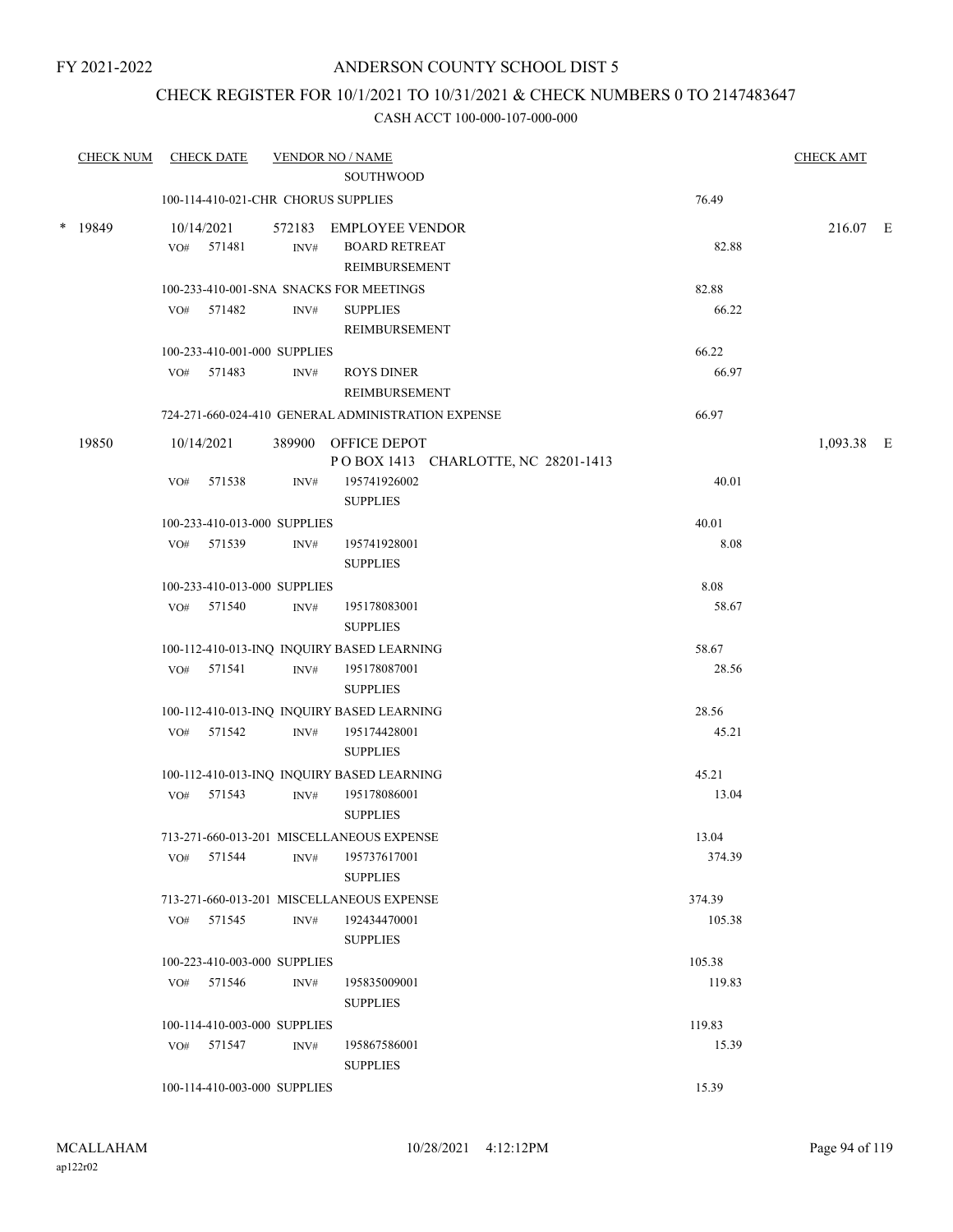# CHECK REGISTER FOR 10/1/2021 TO 10/31/2021 & CHECK NUMBERS 0 TO 2147483647

| <b>CHECK NUM</b> | <b>CHECK DATE</b>                       |        | <b>VENDOR NO / NAME</b>                              |     |       | <b>CHECK AMT</b> |            |  |
|------------------|-----------------------------------------|--------|------------------------------------------------------|-----|-------|------------------|------------|--|
|                  | VO# 571548                              | INV#   | 2524347421                                           |     |       | 41.92            |            |  |
|                  |                                         |        | <b>SUPPLIES</b>                                      |     |       |                  |            |  |
|                  | 100-114-410-003-000 SUPPLIES            |        |                                                      |     |       | 41.92            |            |  |
|                  | VO# 571549                              | INV#   | 195867136001                                         |     |       | 55.19            |            |  |
|                  |                                         |        | <b>SUPPLIES</b>                                      |     |       |                  |            |  |
|                  | 100-114-410-003-000 SUPPLIES            |        |                                                      |     |       | 55.19            |            |  |
|                  | VO# 571550                              | INV#   | 2522540913                                           |     |       | 7.05             |            |  |
|                  |                                         |        | <b>SUPPLIES</b>                                      |     |       |                  |            |  |
|                  | 100-114-410-003-000 SUPPLIES            |        |                                                      |     |       | 7.05             |            |  |
|                  | VO# 571551                              | INV#   | 195373538001                                         |     |       | 70.13            |            |  |
|                  |                                         |        | <b>SUPPLIES</b>                                      |     |       |                  |            |  |
|                  | 100-114-410-003-000 SUPPLIES            |        |                                                      |     |       | 70.13            |            |  |
|                  | VO# 571552                              | INV#   | 195117950001                                         |     |       | 28.24            |            |  |
|                  |                                         |        | <b>SUPPLIES</b>                                      |     |       |                  |            |  |
|                  |                                         |        | 100-114-410-003-VEN SUPPLY-ADDT'L FOR LOST VENDING   |     |       | 28.24            |            |  |
|                  | VO# 571553                              | INV#   | 195117357001                                         |     |       | 82.29            |            |  |
|                  |                                         |        | <b>SUPPLIES</b>                                      |     |       |                  |            |  |
|                  |                                         |        | 100-114-410-003-VEN SUPPLY-ADDT'L FOR LOST VENDING   |     |       | 82.29            |            |  |
| 19851            | 10/14/2021                              |        | 389900 OFFICE DEPOT                                  |     |       |                  | 486.46 E   |  |
|                  |                                         |        | POBOX 1413 CHARLOTTE, NC 28201-1413                  |     |       |                  |            |  |
|                  | 571554<br>VO#                           | INV#   | 201576690001                                         |     |       | 35.18            |            |  |
|                  |                                         |        | <b>SUPPLIES</b>                                      |     |       |                  |            |  |
|                  |                                         |        | 723-190-660-023-911 MISCELLANEOUS- ADULT ED EXPENSE  |     |       | 35.18            |            |  |
|                  | VO# 571555                              | INV#   | 200965906001                                         |     |       | 378.76           |            |  |
|                  |                                         |        | <b>SUPPLIES</b>                                      |     |       |                  |            |  |
|                  |                                         |        | 723-190-660-023-911 MISCELLANEOUS- ADULT ED EXPENSE  |     |       | 378.76           |            |  |
|                  | VO# 571556                              | INV#   | 201577465001                                         |     |       | 72.52            |            |  |
|                  |                                         |        | <b>SUPPLIES</b>                                      |     |       |                  |            |  |
|                  |                                         |        | 723-190-660-023-911 MISCELLANEOUS- ADULT ED EXPENSE  |     |       | 72.52            |            |  |
| 19852            | 10/14/2021                              |        | 391100 OLD STONE TRACTOR CO, INC                     |     |       |                  | 349.04 E   |  |
|                  |                                         |        | PO BOX 13565 ATT: ACCOUNTS RECEIVABLE                |     |       |                  |            |  |
|                  |                                         |        | ANDERSON, SC 29624                                   |     |       |                  |            |  |
|                  | 571645<br>VO#                           | INV#   | 04089                                                |     |       | 349.04           |            |  |
|                  |                                         |        | <b>REPAIR PARTS</b>                                  |     |       |                  |            |  |
|                  | 100-254-410-000-100 SMALL EQUIPMENT     |        |                                                      |     |       | 349.04           |            |  |
| $*$ 19854        | 10/14/2021                              | 574722 | <b>EMPLOYEE VENDOR</b>                               |     |       |                  | 448.24 E   |  |
|                  | 571588<br>VO#                           | INV#   | <b>OCT 10-12</b>                                     |     |       | 448.24           |            |  |
|                  |                                         |        | <b>COLUMBIA</b>                                      |     |       |                  |            |  |
|                  |                                         |        | 100-221-333-000-000 TRIPS AND CONFERENCES            |     |       | 448.24           |            |  |
|                  |                                         |        |                                                      |     |       |                  |            |  |
| 19855            | 10/14/2021                              | 574687 | PRIORITY ONE SECURITY<br>PO BOX 36 MAULDIN, SC 29662 |     |       |                  | 1,282.00 E |  |
|                  | 571648<br>VO#                           | INV#   | 2162804                                              | PO# | 14898 | 1,282.00         |            |  |
|                  |                                         |        | <b>OCT SERVICE</b>                                   |     |       |                  |            |  |
|                  | 100-254-323-000-400 CONTRACT SRVS.-HVAC |        |                                                      |     |       | 92.00            |            |  |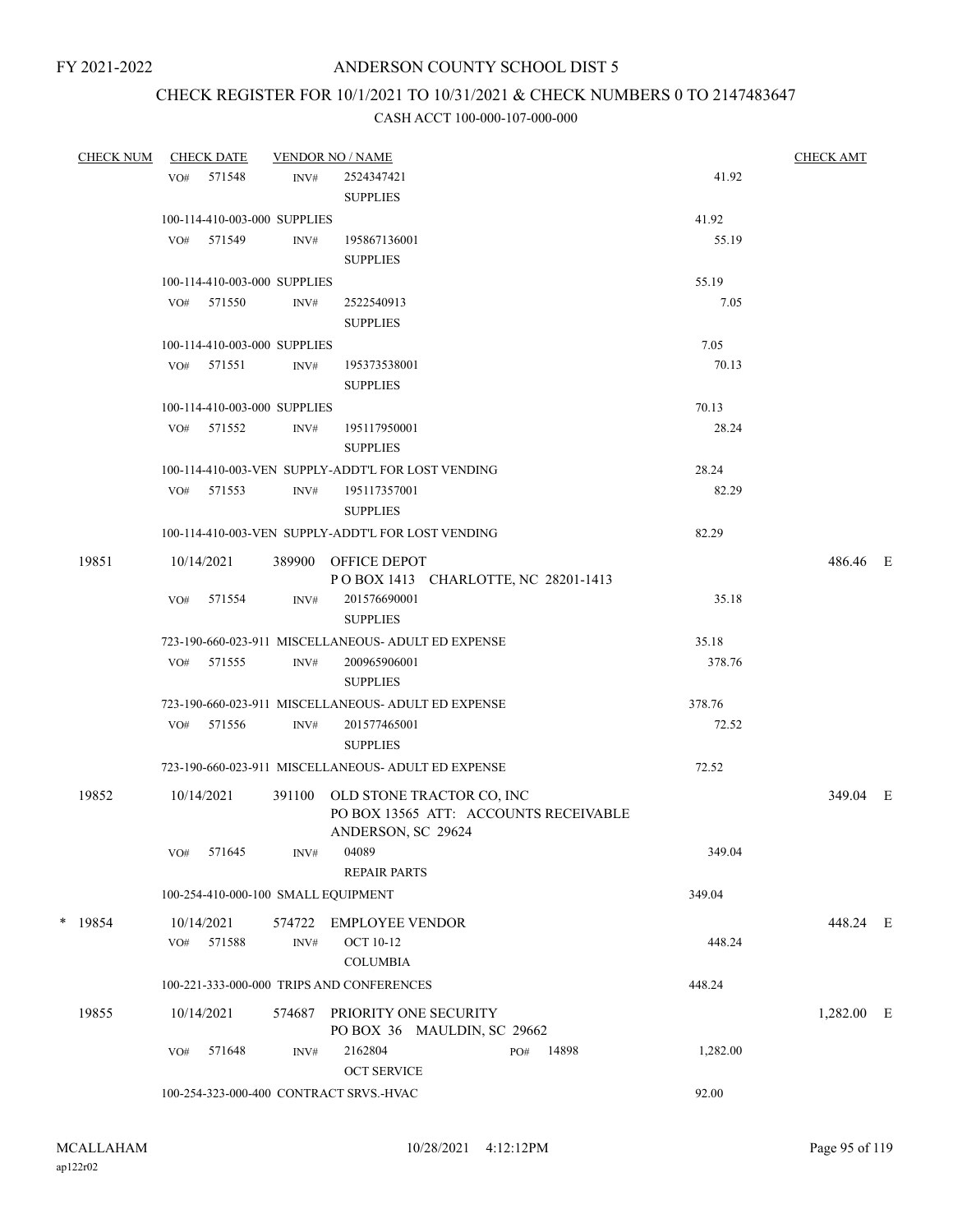## CHECK REGISTER FOR 10/1/2021 TO 10/31/2021 & CHECK NUMBERS 0 TO 2147483647

| <b>CHECK DATE</b> |                                              |                         |                                                                                                                                                                                                                                                                                                                                  |                                                                                                                                                                                                                                                                                                                                                                                                                                                                                                                                                                                                                                                                                                                                                                                                                                                                                                                                                                                                                                                                                                                                                                                                                                                               | <b>CHECK AMT</b>                                                                                                   |          |
|-------------------|----------------------------------------------|-------------------------|----------------------------------------------------------------------------------------------------------------------------------------------------------------------------------------------------------------------------------------------------------------------------------------------------------------------------------|---------------------------------------------------------------------------------------------------------------------------------------------------------------------------------------------------------------------------------------------------------------------------------------------------------------------------------------------------------------------------------------------------------------------------------------------------------------------------------------------------------------------------------------------------------------------------------------------------------------------------------------------------------------------------------------------------------------------------------------------------------------------------------------------------------------------------------------------------------------------------------------------------------------------------------------------------------------------------------------------------------------------------------------------------------------------------------------------------------------------------------------------------------------------------------------------------------------------------------------------------------------|--------------------------------------------------------------------------------------------------------------------|----------|
|                   |                                              |                         |                                                                                                                                                                                                                                                                                                                                  | 46.00                                                                                                                                                                                                                                                                                                                                                                                                                                                                                                                                                                                                                                                                                                                                                                                                                                                                                                                                                                                                                                                                                                                                                                                                                                                         |                                                                                                                    |          |
|                   |                                              |                         |                                                                                                                                                                                                                                                                                                                                  | 168.00                                                                                                                                                                                                                                                                                                                                                                                                                                                                                                                                                                                                                                                                                                                                                                                                                                                                                                                                                                                                                                                                                                                                                                                                                                                        |                                                                                                                    |          |
|                   |                                              |                         |                                                                                                                                                                                                                                                                                                                                  | 102.00                                                                                                                                                                                                                                                                                                                                                                                                                                                                                                                                                                                                                                                                                                                                                                                                                                                                                                                                                                                                                                                                                                                                                                                                                                                        |                                                                                                                    |          |
|                   |                                              |                         |                                                                                                                                                                                                                                                                                                                                  | 46.00                                                                                                                                                                                                                                                                                                                                                                                                                                                                                                                                                                                                                                                                                                                                                                                                                                                                                                                                                                                                                                                                                                                                                                                                                                                         |                                                                                                                    |          |
|                   |                                              |                         |                                                                                                                                                                                                                                                                                                                                  | 69.00                                                                                                                                                                                                                                                                                                                                                                                                                                                                                                                                                                                                                                                                                                                                                                                                                                                                                                                                                                                                                                                                                                                                                                                                                                                         |                                                                                                                    |          |
|                   |                                              |                         |                                                                                                                                                                                                                                                                                                                                  | 46.00                                                                                                                                                                                                                                                                                                                                                                                                                                                                                                                                                                                                                                                                                                                                                                                                                                                                                                                                                                                                                                                                                                                                                                                                                                                         |                                                                                                                    |          |
|                   |                                              |                         |                                                                                                                                                                                                                                                                                                                                  | 46.00                                                                                                                                                                                                                                                                                                                                                                                                                                                                                                                                                                                                                                                                                                                                                                                                                                                                                                                                                                                                                                                                                                                                                                                                                                                         |                                                                                                                    |          |
|                   |                                              |                         |                                                                                                                                                                                                                                                                                                                                  | 46.00                                                                                                                                                                                                                                                                                                                                                                                                                                                                                                                                                                                                                                                                                                                                                                                                                                                                                                                                                                                                                                                                                                                                                                                                                                                         |                                                                                                                    |          |
|                   |                                              |                         |                                                                                                                                                                                                                                                                                                                                  | 46.00                                                                                                                                                                                                                                                                                                                                                                                                                                                                                                                                                                                                                                                                                                                                                                                                                                                                                                                                                                                                                                                                                                                                                                                                                                                         |                                                                                                                    |          |
|                   |                                              |                         |                                                                                                                                                                                                                                                                                                                                  | 46.00                                                                                                                                                                                                                                                                                                                                                                                                                                                                                                                                                                                                                                                                                                                                                                                                                                                                                                                                                                                                                                                                                                                                                                                                                                                         |                                                                                                                    |          |
|                   |                                              |                         |                                                                                                                                                                                                                                                                                                                                  | 46.00                                                                                                                                                                                                                                                                                                                                                                                                                                                                                                                                                                                                                                                                                                                                                                                                                                                                                                                                                                                                                                                                                                                                                                                                                                                         |                                                                                                                    |          |
|                   |                                              |                         |                                                                                                                                                                                                                                                                                                                                  | 46.00                                                                                                                                                                                                                                                                                                                                                                                                                                                                                                                                                                                                                                                                                                                                                                                                                                                                                                                                                                                                                                                                                                                                                                                                                                                         |                                                                                                                    |          |
|                   |                                              |                         |                                                                                                                                                                                                                                                                                                                                  | 46.00                                                                                                                                                                                                                                                                                                                                                                                                                                                                                                                                                                                                                                                                                                                                                                                                                                                                                                                                                                                                                                                                                                                                                                                                                                                         |                                                                                                                    |          |
|                   |                                              |                         |                                                                                                                                                                                                                                                                                                                                  | 46.00                                                                                                                                                                                                                                                                                                                                                                                                                                                                                                                                                                                                                                                                                                                                                                                                                                                                                                                                                                                                                                                                                                                                                                                                                                                         |                                                                                                                    |          |
|                   |                                              |                         |                                                                                                                                                                                                                                                                                                                                  | 46.00                                                                                                                                                                                                                                                                                                                                                                                                                                                                                                                                                                                                                                                                                                                                                                                                                                                                                                                                                                                                                                                                                                                                                                                                                                                         |                                                                                                                    |          |
|                   |                                              |                         |                                                                                                                                                                                                                                                                                                                                  | 46.00                                                                                                                                                                                                                                                                                                                                                                                                                                                                                                                                                                                                                                                                                                                                                                                                                                                                                                                                                                                                                                                                                                                                                                                                                                                         |                                                                                                                    |          |
|                   |                                              |                         |                                                                                                                                                                                                                                                                                                                                  | 46.00                                                                                                                                                                                                                                                                                                                                                                                                                                                                                                                                                                                                                                                                                                                                                                                                                                                                                                                                                                                                                                                                                                                                                                                                                                                         |                                                                                                                    |          |
|                   |                                              |                         |                                                                                                                                                                                                                                                                                                                                  | 46.00                                                                                                                                                                                                                                                                                                                                                                                                                                                                                                                                                                                                                                                                                                                                                                                                                                                                                                                                                                                                                                                                                                                                                                                                                                                         |                                                                                                                    |          |
|                   |                                              |                         |                                                                                                                                                                                                                                                                                                                                  | 46.00                                                                                                                                                                                                                                                                                                                                                                                                                                                                                                                                                                                                                                                                                                                                                                                                                                                                                                                                                                                                                                                                                                                                                                                                                                                         |                                                                                                                    |          |
|                   |                                              |                         |                                                                                                                                                                                                                                                                                                                                  | 46.00                                                                                                                                                                                                                                                                                                                                                                                                                                                                                                                                                                                                                                                                                                                                                                                                                                                                                                                                                                                                                                                                                                                                                                                                                                                         |                                                                                                                    |          |
|                   |                                              |                         |                                                                                                                                                                                                                                                                                                                                  | 69.00                                                                                                                                                                                                                                                                                                                                                                                                                                                                                                                                                                                                                                                                                                                                                                                                                                                                                                                                                                                                                                                                                                                                                                                                                                                         |                                                                                                                    |          |
|                   |                                              |                         |                                                                                                                                                                                                                                                                                                                                  |                                                                                                                                                                                                                                                                                                                                                                                                                                                                                                                                                                                                                                                                                                                                                                                                                                                                                                                                                                                                                                                                                                                                                                                                                                                               |                                                                                                                    |          |
| 571489<br>VO#     | INV#                                         | <b>COSTUME</b>          |                                                                                                                                                                                                                                                                                                                                  | 350.55                                                                                                                                                                                                                                                                                                                                                                                                                                                                                                                                                                                                                                                                                                                                                                                                                                                                                                                                                                                                                                                                                                                                                                                                                                                        |                                                                                                                    |          |
|                   |                                              | REIMBURSEMENT           |                                                                                                                                                                                                                                                                                                                                  |                                                                                                                                                                                                                                                                                                                                                                                                                                                                                                                                                                                                                                                                                                                                                                                                                                                                                                                                                                                                                                                                                                                                                                                                                                                               |                                                                                                                    |          |
|                   |                                              |                         |                                                                                                                                                                                                                                                                                                                                  | 350.55                                                                                                                                                                                                                                                                                                                                                                                                                                                                                                                                                                                                                                                                                                                                                                                                                                                                                                                                                                                                                                                                                                                                                                                                                                                        |                                                                                                                    |          |
| 571490<br>VO#     | INV#                                         | <b>TERRIFIC KID</b>     |                                                                                                                                                                                                                                                                                                                                  | 29.02                                                                                                                                                                                                                                                                                                                                                                                                                                                                                                                                                                                                                                                                                                                                                                                                                                                                                                                                                                                                                                                                                                                                                                                                                                                         |                                                                                                                    |          |
|                   |                                              | <b>REIMBURSEMENT</b>    |                                                                                                                                                                                                                                                                                                                                  |                                                                                                                                                                                                                                                                                                                                                                                                                                                                                                                                                                                                                                                                                                                                                                                                                                                                                                                                                                                                                                                                                                                                                                                                                                                               |                                                                                                                    |          |
|                   |                                              |                         |                                                                                                                                                                                                                                                                                                                                  | 29.02                                                                                                                                                                                                                                                                                                                                                                                                                                                                                                                                                                                                                                                                                                                                                                                                                                                                                                                                                                                                                                                                                                                                                                                                                                                         |                                                                                                                    |          |
| 10/14/2021        | 570059                                       |                         |                                                                                                                                                                                                                                                                                                                                  |                                                                                                                                                                                                                                                                                                                                                                                                                                                                                                                                                                                                                                                                                                                                                                                                                                                                                                                                                                                                                                                                                                                                                                                                                                                               | 628.90 E                                                                                                           |          |
|                   |                                              |                         |                                                                                                                                                                                                                                                                                                                                  |                                                                                                                                                                                                                                                                                                                                                                                                                                                                                                                                                                                                                                                                                                                                                                                                                                                                                                                                                                                                                                                                                                                                                                                                                                                               |                                                                                                                    |          |
| VO# 571655        |                                              | 9003487025              |                                                                                                                                                                                                                                                                                                                                  | 608.68                                                                                                                                                                                                                                                                                                                                                                                                                                                                                                                                                                                                                                                                                                                                                                                                                                                                                                                                                                                                                                                                                                                                                                                                                                                        |                                                                                                                    |          |
|                   |                                              | <b>COPIES</b>           |                                                                                                                                                                                                                                                                                                                                  |                                                                                                                                                                                                                                                                                                                                                                                                                                                                                                                                                                                                                                                                                                                                                                                                                                                                                                                                                                                                                                                                                                                                                                                                                                                               |                                                                                                                    |          |
|                   |                                              |                         |                                                                                                                                                                                                                                                                                                                                  |                                                                                                                                                                                                                                                                                                                                                                                                                                                                                                                                                                                                                                                                                                                                                                                                                                                                                                                                                                                                                                                                                                                                                                                                                                                               |                                                                                                                    |          |
|                   |                                              |                         |                                                                                                                                                                                                                                                                                                                                  |                                                                                                                                                                                                                                                                                                                                                                                                                                                                                                                                                                                                                                                                                                                                                                                                                                                                                                                                                                                                                                                                                                                                                                                                                                                               |                                                                                                                    |          |
|                   |                                              |                         |                                                                                                                                                                                                                                                                                                                                  |                                                                                                                                                                                                                                                                                                                                                                                                                                                                                                                                                                                                                                                                                                                                                                                                                                                                                                                                                                                                                                                                                                                                                                                                                                                               |                                                                                                                    |          |
|                   |                                              |                         |                                                                                                                                                                                                                                                                                                                                  |                                                                                                                                                                                                                                                                                                                                                                                                                                                                                                                                                                                                                                                                                                                                                                                                                                                                                                                                                                                                                                                                                                                                                                                                                                                               |                                                                                                                    |          |
| 10/14/2021        | 472700                                       | <b>SHERWIN WILLIAMS</b> |                                                                                                                                                                                                                                                                                                                                  |                                                                                                                                                                                                                                                                                                                                                                                                                                                                                                                                                                                                                                                                                                                                                                                                                                                                                                                                                                                                                                                                                                                                                                                                                                                               | 146.44 E                                                                                                           |          |
|                   |                                              |                         |                                                                                                                                                                                                                                                                                                                                  |                                                                                                                                                                                                                                                                                                                                                                                                                                                                                                                                                                                                                                                                                                                                                                                                                                                                                                                                                                                                                                                                                                                                                                                                                                                               |                                                                                                                    |          |
| 571657<br>VO#     | INV#                                         | 2026-3                  |                                                                                                                                                                                                                                                                                                                                  | 38.00                                                                                                                                                                                                                                                                                                                                                                                                                                                                                                                                                                                                                                                                                                                                                                                                                                                                                                                                                                                                                                                                                                                                                                                                                                                         |                                                                                                                    |          |
|                   |                                              | <b>SUPPLIES</b>         |                                                                                                                                                                                                                                                                                                                                  |                                                                                                                                                                                                                                                                                                                                                                                                                                                                                                                                                                                                                                                                                                                                                                                                                                                                                                                                                                                                                                                                                                                                                                                                                                                               |                                                                                                                    |          |
|                   |                                              |                         |                                                                                                                                                                                                                                                                                                                                  | 38.00                                                                                                                                                                                                                                                                                                                                                                                                                                                                                                                                                                                                                                                                                                                                                                                                                                                                                                                                                                                                                                                                                                                                                                                                                                                         |                                                                                                                    |          |
| 571658<br>VO#     | INV#                                         | 7187-9                  |                                                                                                                                                                                                                                                                                                                                  | 108.44                                                                                                                                                                                                                                                                                                                                                                                                                                                                                                                                                                                                                                                                                                                                                                                                                                                                                                                                                                                                                                                                                                                                                                                                                                                        |                                                                                                                    |          |
|                   | <b>CHECK NUM</b><br>10/14/2021<br>VO# 571656 | 574606<br>INV#          | <b>VENDOR NO / NAME</b><br><b>EMPLOYEE VENDOR</b><br>712-271-660-012-324 POSTIVE BEHAVIOR I.S. EXPENSE<br>712-271-660-012-324 POSTIVE BEHAVIOR I.S. EXPENSE<br>INV#<br>100-252-360-000-000 PRINTING AND BINDING<br>9003496585<br><b>COPIES</b><br>100-114-410-002-000 SUPPLIES<br>100-254-410-000-001 MAINT. SUPPLIES-STRUCTURES | 100-254-323-001-400 CONTR SERV-HVAC/ELECT/PLUMBING<br>100-254-323-002-400 CONTR SERV-HVAC/ELECT/PLUMBING<br>100-254-323-003-400 CONTR SERV-HVAC/ELECT/PLUMBING<br>100-254-323-005-400 CONTR SERV-HVAC/ELECT/PLUMBING<br>100-254-323-006-400 CONTR SERV-HVAC/ELECT/PLUMBING<br>100-254-323-007-400 CONTR SERV-HVAC/ELECT/PLUMBING<br>100-254-323-008-400 CONTR SERV-HVAC/ELECT/PLUMBING<br>100-254-323-009-400 CONTR SERV-HVAC/ELECT/PLUMBING<br>100-254-323-010-400 CONTR SERV-HVAC/ELECT/PLUMBING<br>100-254-323-011-400 CONTR SERV-HVAC/ELECT/PLUMBING<br>100-254-323-012-400 CONTR SERV-HVAC/ELECT/PLUMBING<br>100-254-323-013-400 CONTR SERV-HVAC/ELECT/PLUMBING<br>100-254-323-014-400 CONTR SERV-HVAC/ELECT/PLUMBING<br>100-254-323-015-400 CONTR SERV-HVAC/ELECT/PLUMBING<br>100-254-323-016-400 CONTR SERV-HVAC/ELECT/PLUMBING<br>100-254-323-017-400 CONTR SERV-HVAC/ELECT/PLUMBING<br>100-254-323-018-400 CONTR SERV-HVAC/ELECT/PLUMBING<br>100-254-323-019-400 CONTR SERV-HVAC/ELECT/PLUMBING<br>100-254-323-020-400 CONTR SERV-HVAC/ELECT/PLUMBING<br>100-254-323-021-400 CONTR SERV-HVAC/ELECT/PLUMBING<br>100-254-323-023-400 CONTR SERV.-HVAC/ELECT/PLUMBING<br><b>SHARP BUSINESS SYSTEMS</b><br>14996<br>PO#<br>RECEIVABLE ANDERSON, SC 29625 | DEPT 1216 PO BOX 121216 DALLAS, TX 75312-1216<br>608.68<br>20.22<br>20.22<br>613 NORTH MURRAY AVENUE ATT: ACCOUNTS | 379.57 E |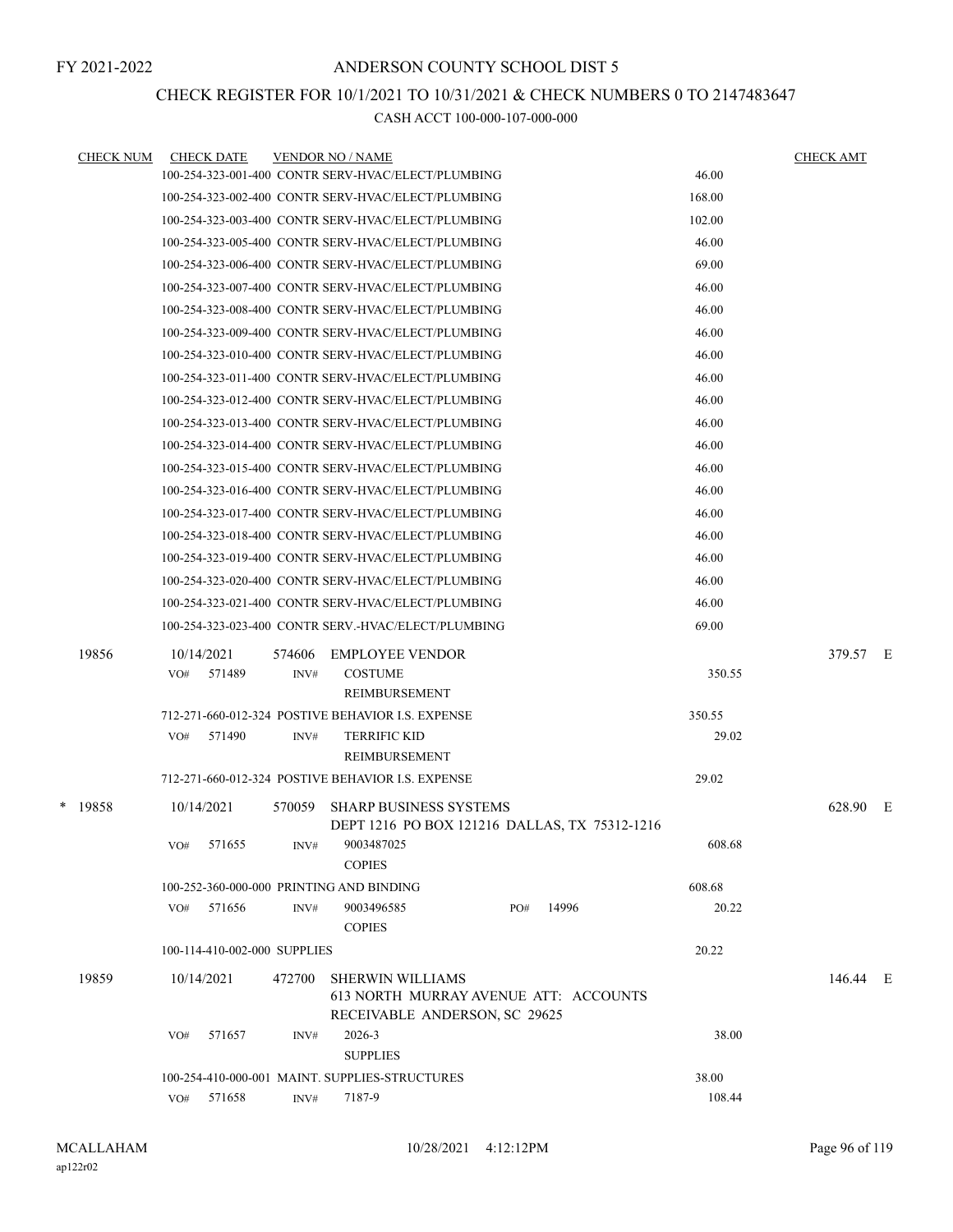#### ANDERSON COUNTY SCHOOL DIST 5

## CHECK REGISTER FOR 10/1/2021 TO 10/31/2021 & CHECK NUMBERS 0 TO 2147483647

|   | <b>CHECK NUM</b> |     | <b>CHECK DATE</b> |        | <b>VENDOR NO / NAME</b><br><b>SUPPLIES</b>                                                     |     |                                          |                  | <b>CHECK AMT</b> |  |
|---|------------------|-----|-------------------|--------|------------------------------------------------------------------------------------------------|-----|------------------------------------------|------------------|------------------|--|
|   |                  |     |                   |        | 100-254-410-000-001 MAINT. SUPPLIES-STRUCTURES                                                 |     |                                          | 108.44           |                  |  |
|   | 19860            |     | 10/14/2021        | 476700 | <b>SMITH &amp; JONES JANITORIAL</b><br>WEST COLUMBIA, SC 29170                                 |     | 1 BILOXI SQUARE ATT: ACCOUNTS RECEIVABLE |                  | 1,391.00 E       |  |
|   |                  | VO# | 571565            | INV#   | 213032<br><b>WHE SUPPLIES</b>                                                                  | PO# | 15058                                    | 1,391.00         |                  |  |
|   |                  |     |                   |        | 100-000-170-000-000 WAREHOUSE INVENTORY                                                        |     |                                          | 1,391.00         |                  |  |
|   | 19861            |     | 10/14/2021        | 563982 | SOUTHEASTERN PAPER GROUP<br>PO BOX 890671 ATT: ACCOUNTS RECEIVABLE<br>CHARLOTTE, NC 28289-0671 |     |                                          |                  | 558.79 E         |  |
|   |                  | VO# | 571566            | INV#   | 5245153,45175<br><b>SUPPLIES</b>                                                               | PO# | 14489                                    | 558.79           |                  |  |
|   |                  |     |                   |        | 100-000-170-000-000 WAREHOUSE INVENTORY<br>100-000-170-000-000 WAREHOUSE INVENTORY             |     |                                          | 118.51<br>440.28 |                  |  |
| * | 19864            |     | 10/14/2021        | 504870 | TK ELEVATOR<br>PO BOX 3796 CAROL STREAM, IL 60132-3796                                         |     |                                          |                  | 3,144.64 E       |  |
|   |                  | VO# | 571660            | INV#   | 3006189390<br>WESTSIDE 809                                                                     | PO# | 14873                                    | 676.89           |                  |  |
|   |                  |     |                   |        | 100-254-323-003-400 CONTR SERV-HVAC/ELECT/PLUMBING                                             |     |                                          | 676.89           |                  |  |
|   |                  | VO# | 571661            | INV#   | 3006189697<br>WESTSIDE 806                                                                     | PO# | 14871                                    | 676.89           |                  |  |
|   |                  |     |                   |        | 100-254-323-003-400 CONTR SERV-HVAC/ELECT/PLUMBING                                             |     |                                          | 676.89           |                  |  |
|   |                  | VO# | 571662            | INV#   | 3006189777<br>TL HANNA                                                                         | PO# | 14874                                    | 1,228.90         |                  |  |
|   |                  |     |                   |        | 100-254-323-002-400 CONTR SERV-HVAC/ELECT/PLUMBING                                             |     |                                          | 1,228.90         |                  |  |
|   |                  | VO# | 571663            | INV#   | 3006189812<br><b>WESTSIDE</b>                                                                  | PO# | 14872                                    | 561.96           |                  |  |
|   |                  |     |                   |        | 100-254-323-003-400 CONTR SERV-HVAC/ELECT/PLUMBING                                             |     |                                          | 561.96           |                  |  |
|   | $*$ 19868        |     | 10/14/2021        | 532300 | WHITE JONES ACE HARDWARE<br>PO BOX 13012 ATT: ACCOUNTS RECEIVABLE<br>ANDERSON, SC 29624        |     |                                          |                  | 163.50 E         |  |
|   |                  | VO# | 571671            | INV#   | 900771<br><b>SUPPLIES</b>                                                                      |     |                                          | 25.66            |                  |  |
|   |                  |     |                   |        | 100-254-410-000-001 MAINT. SUPPLIES-STRUCTURES                                                 |     |                                          | 25.66            |                  |  |
|   |                  | VO# | 571672            | INV#   | 411142<br><b>SUPPLIES</b>                                                                      |     |                                          | 3.93             |                  |  |
|   |                  |     |                   |        | 100-254-410-002-001 SUPPLIES - MAINTENANCE                                                     |     |                                          | 3.93             |                  |  |
|   |                  | VO# | 571673            | INV#   | 411196<br><b>SUPPLIES</b>                                                                      |     |                                          | 0.64             |                  |  |
|   |                  |     |                   |        | 100-254-410-020-001 SUPPLIES - MAINTENANCE                                                     |     |                                          | 0.64             |                  |  |
|   |                  |     | VO# 571674        | INV#   | 900901<br><b>SUPPLIES</b>                                                                      |     |                                          | 27.47            |                  |  |
|   |                  |     |                   |        | 100-254-410-010-001 SUPPLIES - MAINTENANCE                                                     |     |                                          | 27.47            |                  |  |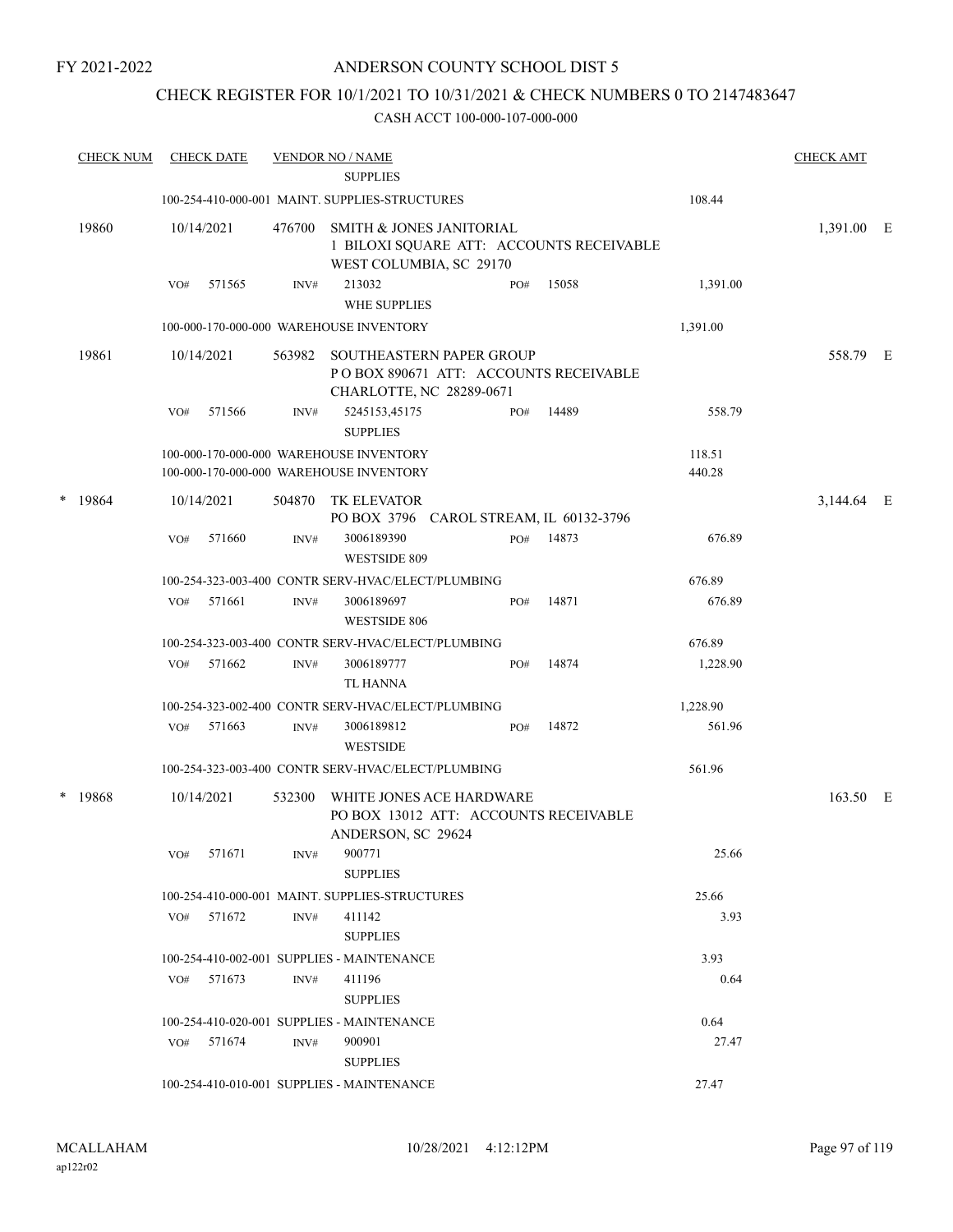## CHECK REGISTER FOR 10/1/2021 TO 10/31/2021 & CHECK NUMBERS 0 TO 2147483647

| <b>CHECK NUM</b> |                 | <b>CHECK DATE</b>            |                | <b>VENDOR NO / NAME</b>                                                                    |           | <b>CHECK AMT</b> |  |
|------------------|-----------------|------------------------------|----------------|--------------------------------------------------------------------------------------------|-----------|------------------|--|
|                  | VO <sub>#</sub> | 571675                       | INV#           | 411267<br><b>SUPPLIES</b>                                                                  | 38.51     |                  |  |
|                  |                 |                              |                | 100-254-410-000-001 MAINT. SUPPLIES-STRUCTURES                                             | 38.51     |                  |  |
|                  | VO#             | 571676                       | INV#           | 900884<br><b>SUPPLIES</b>                                                                  | 17.27     |                  |  |
|                  |                 |                              |                | 100-254-410-000-001 MAINT. SUPPLIES-STRUCTURES                                             | 17.27     |                  |  |
|                  |                 | VO# 571677                   | INV#           | 901056<br><b>SUPPLIES</b>                                                                  | 50.02     |                  |  |
|                  |                 |                              |                | 100-254-410-000-001 MAINT. SUPPLIES-STRUCTURES                                             | 50.02     |                  |  |
| 19869            |                 | 10/14/2021                   | 532670         | EMPLOYEE VENDOR                                                                            |           | 100.72 E         |  |
|                  | VO#             | 571594                       | INV#           | <b>JC'S DELI</b><br>REIMBURSEMENT                                                          | 100.72    |                  |  |
|                  |                 | 100-221-410-000-000 SUPPLIES |                |                                                                                            | 100.72    |                  |  |
| * 19871          |                 | 10/19/2021                   | 126675         | ATTAWAY INC<br>PO BOX 302 ATT: ACCOUNTS RECEIVABLE<br>ANDERSON, SC 29622                   |           | 219.35 E         |  |
|                  | VO#             | 571755                       | INV#           | 235815<br><b>POSTCARDS</b>                                                                 | 219.35    |                  |  |
|                  |                 | 600-256-410-000-000 SUPPLIES |                |                                                                                            | 219.35    |                  |  |
| 19872            |                 | 10/19/2021<br>VO# 571751     | 574512<br>INV# | EMPLOYEE VENDOR<br><b>OCT 8-12</b>                                                         | 1,387.40  | 1,387.40 E       |  |
|                  |                 |                              |                | <b>ORLANDO</b>                                                                             |           |                  |  |
|                  |                 | 821-221-410-000-000 SUPPLIES |                |                                                                                            | 1,387.40  |                  |  |
| 19873            |                 | 10/19/2021                   | 576232         | EMPLOYEE VENDOR                                                                            |           | $111.53 \t E$    |  |
|                  |                 | VO# 571690                   | INV#           | <b>SUPPLIES</b><br>REIMBURSEMENT                                                           | 111.53    |                  |  |
|                  |                 | 131-115-410-031-000 SUPPLIES |                |                                                                                            | 111.53    |                  |  |
| 19874            |                 | 10/19/2021                   | 564662         | BRADY'S SCREEN PRINTING<br>106 CONCORD ROAD ATT: ACCOUNTS RECEIVABLE<br>ANDERSON, SC 29621 |           | 971.56 E         |  |
|                  | VO#             | 571705                       | INV#           | 39421<br>NEW PROSPECT                                                                      | 971.56    |                  |  |
|                  |                 |                              |                | 802-112-410-010-000 SUPPLIES - RETENTION                                                   | 971.56    |                  |  |
| 19875            |                 | 10/19/2021                   |                | 564176 BSN SPORTS, LLC<br>PO BOX 660176 DALLAS, TX 75209-0176                              |           | 16,914.31 E      |  |
|                  | VO#             | 571706                       | INV#           | 913806430<br><b>TL HANNA</b>                                                               | 1,582.76  |                  |  |
|                  |                 | 100-271-410-002-000 SUPPLIES |                |                                                                                            | 1,582.76  |                  |  |
|                  | VO#             | 571707                       | INV#           | 913941275<br><b>GLENVIEW</b>                                                               | 135.38    |                  |  |
|                  |                 |                              |                | 720-271-660-020-674 FOOTBALL EXPENSE                                                       | 135.38    |                  |  |
|                  | VO#             | 571708                       | INV#           | 913637328<br><b>GLENVIEW</b>                                                               | 13,329.24 |                  |  |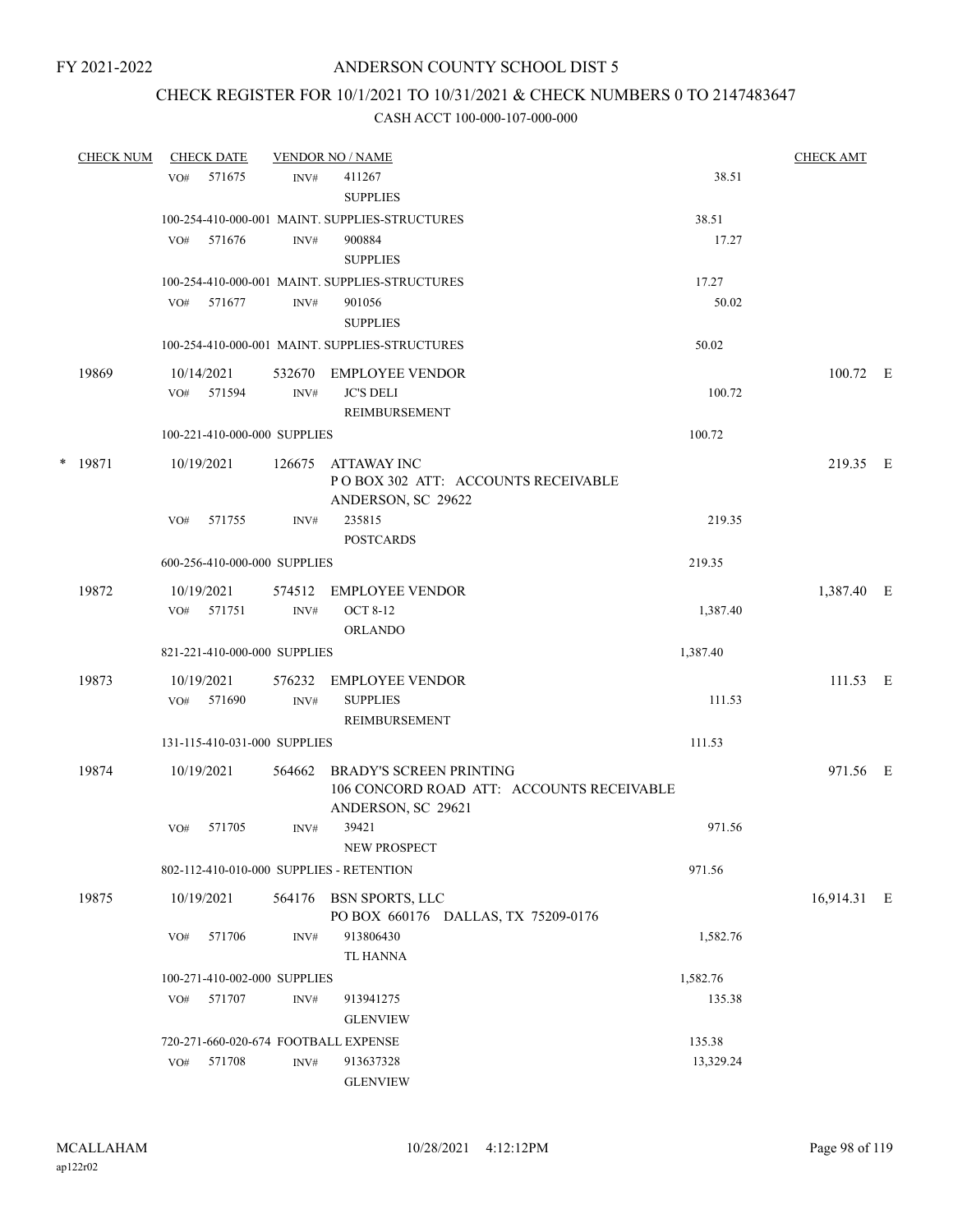## CHECK REGISTER FOR 10/1/2021 TO 10/31/2021 & CHECK NUMBERS 0 TO 2147483647

|        | <b>CHECK NUM</b> |     | <b>CHECK DATE</b>        |                                  | <b>VENDOR NO / NAME</b>                                                                         |                                                |           | <b>CHECK AMT</b> |  |
|--------|------------------|-----|--------------------------|----------------------------------|-------------------------------------------------------------------------------------------------|------------------------------------------------|-----------|------------------|--|
|        |                  |     |                          |                                  | 720-271-660-020-674 FOOTBALL EXPENSE                                                            |                                                | 13,329.24 |                  |  |
|        |                  | VO# | 571709                   | INV#                             | 913637354<br><b>GLENVIEW</b>                                                                    |                                                | 1,810.24  |                  |  |
|        |                  |     |                          |                                  | 720-271-660-020-682 VOLLEYBALL EXPENSE                                                          |                                                | 1,810.24  |                  |  |
|        |                  | VO# | 571710                   | INV#                             | 914019354<br><b>MCCANTS</b>                                                                     |                                                | 56.69     |                  |  |
|        |                  |     |                          |                                  | 705-271-660-005-674 FOOTBALL EXPENSE                                                            |                                                | 56.69     |                  |  |
|        | * 19877          |     | 10/19/2021               |                                  | 572787 CC&I SERVICES LLC                                                                        | 4795 S CHURCH ST EXT SUITE 2 ROEBUCK, SC 29376 |           | 4,724.60 E       |  |
|        |                  | VO# | 571712                   | INV#                             | 7399<br><b>DISTRICT OFFICE</b>                                                                  | 14494<br>PO#                                   | 4,724.60  |                  |  |
|        |                  |     |                          |                                  | 515-253-520-000-HQ1 DOWNTOWN PROJECT BLDG 1                                                     |                                                | 4,724.60  |                  |  |
| $\ast$ | 19879            | VO# | 10/19/2021<br>571749     | 575698<br>INV#                   | <b>EMPLOYEE VENDOR</b><br><b>PECKNEL</b><br>REIMBURSEMENT                                       |                                                | 170.66    | 170.66 E         |  |
|        |                  |     |                          |                                  | 100-113-410-006-COB CHORUS, ORCHESTRA & BAND                                                    |                                                | 170.66    |                  |  |
|        | * 19881          |     | 10/19/2021               | 251600                           | <b>GOPHER SPORT</b><br>POBOX 1450 NW5634 ATT: ACCOUNTS<br>RECEIVABLE MINNEAPOLIS, MN 55485-5634 |                                                |           | 347.11 E         |  |
|        |                  | VO# | 571719                   | INV#                             | IN97503<br><b>CALHOUN ELEM</b>                                                                  |                                                | 347.11    |                  |  |
|        |                  |     |                          | 937-113-410-014-000 SUPPLIES     |                                                                                                 |                                                | 347.11    |                  |  |
|        | * 19885          |     | 10/19/2021               |                                  | 573279 HERSHEY CREAMERY COMPANY                                                                 | 710 CORPORATE CIRCLE SALISBURY, NC 28145       |           | 835.76 E         |  |
|        |                  | VO# | 571720                   | INV#                             | 17090508<br><b>NEVITT FOREST</b>                                                                |                                                | 247.32    |                  |  |
|        |                  |     |                          |                                  | 712-271-660-012-391 ICE CREAM SALES EXPENSE                                                     |                                                | 247.32    |                  |  |
|        |                  | VO# | 571721                   | INV#                             | 17091724<br>NORTH POINTE                                                                        |                                                | 588.44    |                  |  |
|        |                  |     |                          |                                  | 713-271-660-013-391 ICE CREAM SALES EXPENSE                                                     |                                                | 588.44    |                  |  |
| $\ast$ | 19888            |     | 10/19/2021               | 564696                           | JOHNSTONE SUPPLY<br>POBOX 17466 GREENVILLE, SC 29606                                            |                                                |           | 121.96 E         |  |
|        |                  |     | VO# 571764               | INV#                             | 4023405<br><b>SUPPLIES</b>                                                                      |                                                | 121.96    |                  |  |
|        |                  |     |                          |                                  | 600-256-323-019-000 REPAIRS TO EQUIPMENT                                                        |                                                | 121.96    |                  |  |
|        | 19889            |     | 10/19/2021<br>VO# 571691 | $\mathrm{INV}\#$                 | 575624 EMPLOYEE VENDOR<br><b>SNACKS</b>                                                         |                                                | 148.26    | 148.26 E         |  |
|        |                  |     |                          |                                  | <b>REIMBURSEMENT</b>                                                                            |                                                |           |                  |  |
|        |                  |     |                          | 202-112-410-010-000 SUPPLIES     |                                                                                                 |                                                | 148.26    |                  |  |
|        | * 19892          |     | 10/19/2021<br>VO# 571688 | INV#                             | 574822 EMPLOYEE VENDOR<br>AMAZON                                                                |                                                | 68.12     | 242.14 E         |  |
|        |                  |     |                          | 100-112-410-011-0RE RELATED ARTS | REIMBURSEMENT                                                                                   |                                                | 68.12     |                  |  |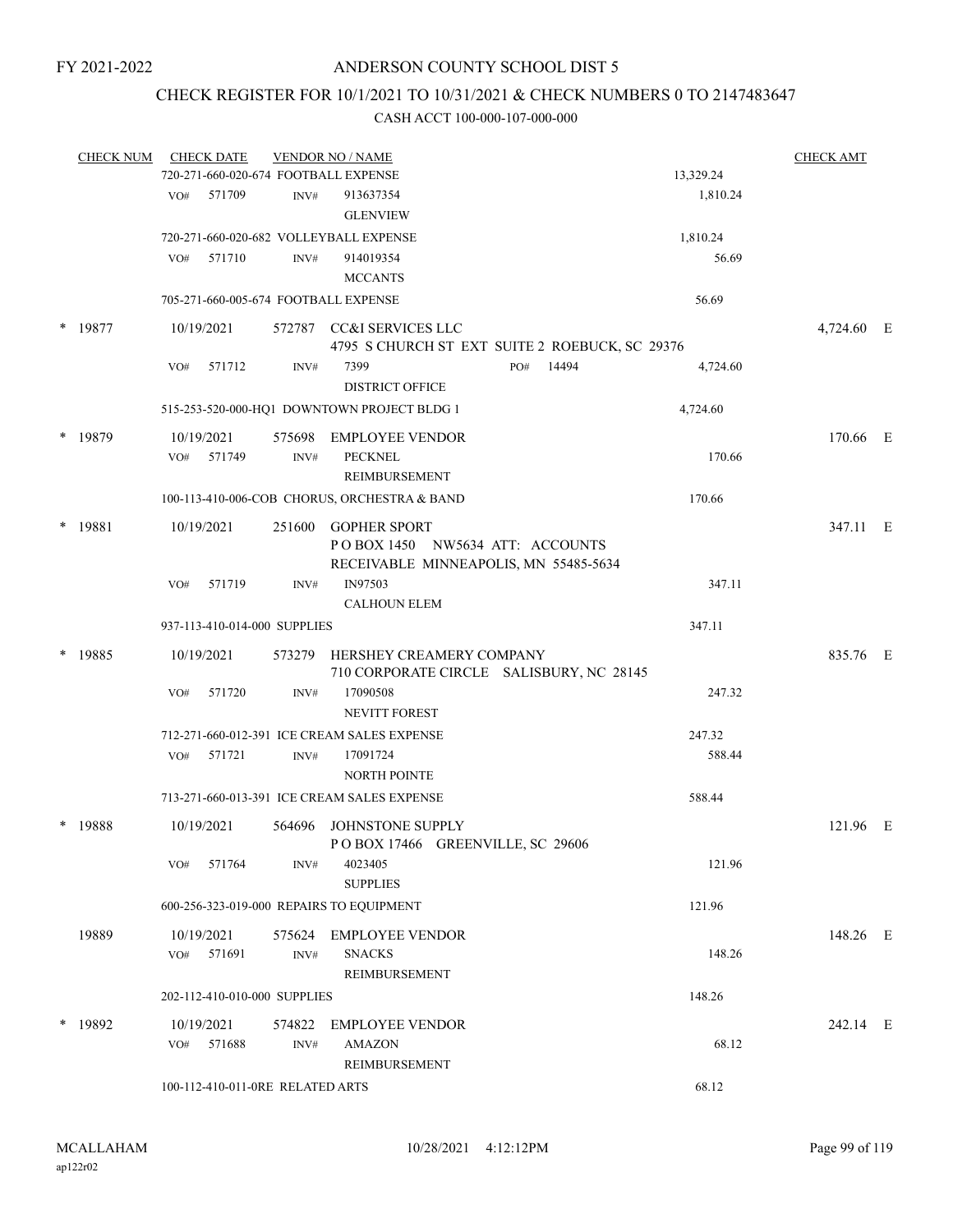## CHECK REGISTER FOR 10/1/2021 TO 10/31/2021 & CHECK NUMBERS 0 TO 2147483647

|        | <b>CHECK NUM</b> |     | <b>CHECK DATE</b>    |                              | <b>VENDOR NO / NAME</b>                                                                                |     |       |          | <b>CHECK AMT</b> |  |
|--------|------------------|-----|----------------------|------------------------------|--------------------------------------------------------------------------------------------------------|-----|-------|----------|------------------|--|
|        |                  | VO# | 571689               | INV#                         | <b>AMAZON</b><br><b>REIMBURSEMENT</b>                                                                  |     |       | 174.02   |                  |  |
|        |                  |     |                      | 100-233-410-011-000 SUPPLIES |                                                                                                        |     |       | 174.02   |                  |  |
| *      | 19894            | VO# | 10/19/2021<br>571682 | 573512<br>$\text{INV}\#$     | <b>EMPLOYEE VENDOR</b><br><b>LOWES</b><br>REIMBURSEMENT                                                |     |       | 135.48   | 135.48 E         |  |
|        |                  |     |                      |                              | 900-112-410-008-MMN MARIANNE NORRIS 21/22 SUPPLIES                                                     |     |       | 135.48   |                  |  |
|        | 19895            |     | 10/19/2021           |                              | 394675 PIP PRINTING<br>1005 NORTH FANT STREET ATT: ACCOUNTS<br>RECEIVABLE ANDERSON, SC 29621           |     |       |          | 1,419.98 E       |  |
|        |                  | VO# | 571727               | INV#                         | 102325                                                                                                 |     |       | 1,189.43 |                  |  |
|        |                  |     |                      |                              | <b>BANNERS</b>                                                                                         |     |       |          |                  |  |
|        |                  |     |                      |                              | 329-115-410-031-0CO SUPPLIES-STATE (C/O)                                                               |     |       | 1,189.43 |                  |  |
|        |                  | VO# | 571728               | INV#                         | 102320                                                                                                 |     |       | 230.55   |                  |  |
|        |                  |     |                      |                              | <b>NAME BADGES</b>                                                                                     |     |       |          |                  |  |
|        |                  |     |                      |                              | 329-115-410-031-0CO SUPPLIES-STATE (C/O)                                                               |     |       | 230.55   |                  |  |
|        | 19896            |     | 10/19/2021           |                              | 416350 PRESENTATION SYSTEMS SOUTH, INC<br>POBOX 3872 ATT: ACCOUNTS RECEIVABLE<br>MOORESVILLE, NC 28117 |     |       |          | 233.03 E         |  |
|        |                  | VO# | 571729               | INV#                         | 5667<br><b>SUPPLIES</b>                                                                                |     |       | 233.03   |                  |  |
|        |                  |     |                      |                              | 713-271-660-013-201 MISCELLANEOUS EXPENSE                                                              |     |       | 233.03   |                  |  |
| $\ast$ | 19898            |     | 10/19/2021           | 440950                       | ROCHESTER 100 INC<br>POBOX 92801 ATT: ACCOUNTS RECEIVABLE<br>ROCHESTER, NY 14692                       |     |       |          | 540.00 E         |  |
|        |                  | VO# | 571730               | INV#                         | 90999<br><b>VARENNES</b>                                                                               | PO# | 14947 | 540.00   |                  |  |
|        |                  |     |                      | 100-113-410-016-000 SUPPLIES |                                                                                                        |     |       | 540.00   |                  |  |
|        | 19899            |     | 10/19/2021           | 445100                       | <b>SCASA</b><br><b>SC ASSOC SCHOOL ADMINISTRATORS 1</b>                                                |     |       |          | $200.00$ E       |  |
|        |                  | VO# | 571769               | INV#                         | FERNANDINA COURT COLUMBIA, SC 29212<br>M CALLAHAM<br>OFFICE PROF CONF                                  |     |       | 100.00   |                  |  |
|        |                  |     |                      |                              | 100-252-333-000-000 TRIPS AND CONFERENCES                                                              |     |       | 100.00   |                  |  |
|        |                  | VO# | 571770               | INV#                         | <b>M WILSON</b><br>OFFICE PROF CONF                                                                    |     |       | 100.00   |                  |  |
|        |                  |     |                      |                              | 100-252-333-000-000 TRIPS AND CONFERENCES                                                              |     |       | 100.00   |                  |  |
|        | 19900            |     | 10/19/2021           | 462725                       | SCHOLASTIC BOOK CLUBS, INC<br>POBOX 3745 ATT: ACCOUNTS RECEIVABLE<br>JEFFERSON CITY, MO 65102-3720     |     |       |          | 3,260.51 E       |  |
|        |                  | VO# | 571733               | INV#                         | W4920809BF<br><b>ROBERT ANDERSON</b>                                                                   |     |       | 3,260.51 |                  |  |
|        |                  |     |                      |                              | 706-271-660-006-519 LIBRARY EXPENSE                                                                    |     |       | 3,260.51 |                  |  |
|        | 19901            |     | 10/19/2021           |                              | 463590 SCHOOLMATE.COM                                                                                  |     |       |          | $1,440.00$ E     |  |
|        |                  |     |                      |                              |                                                                                                        |     |       |          |                  |  |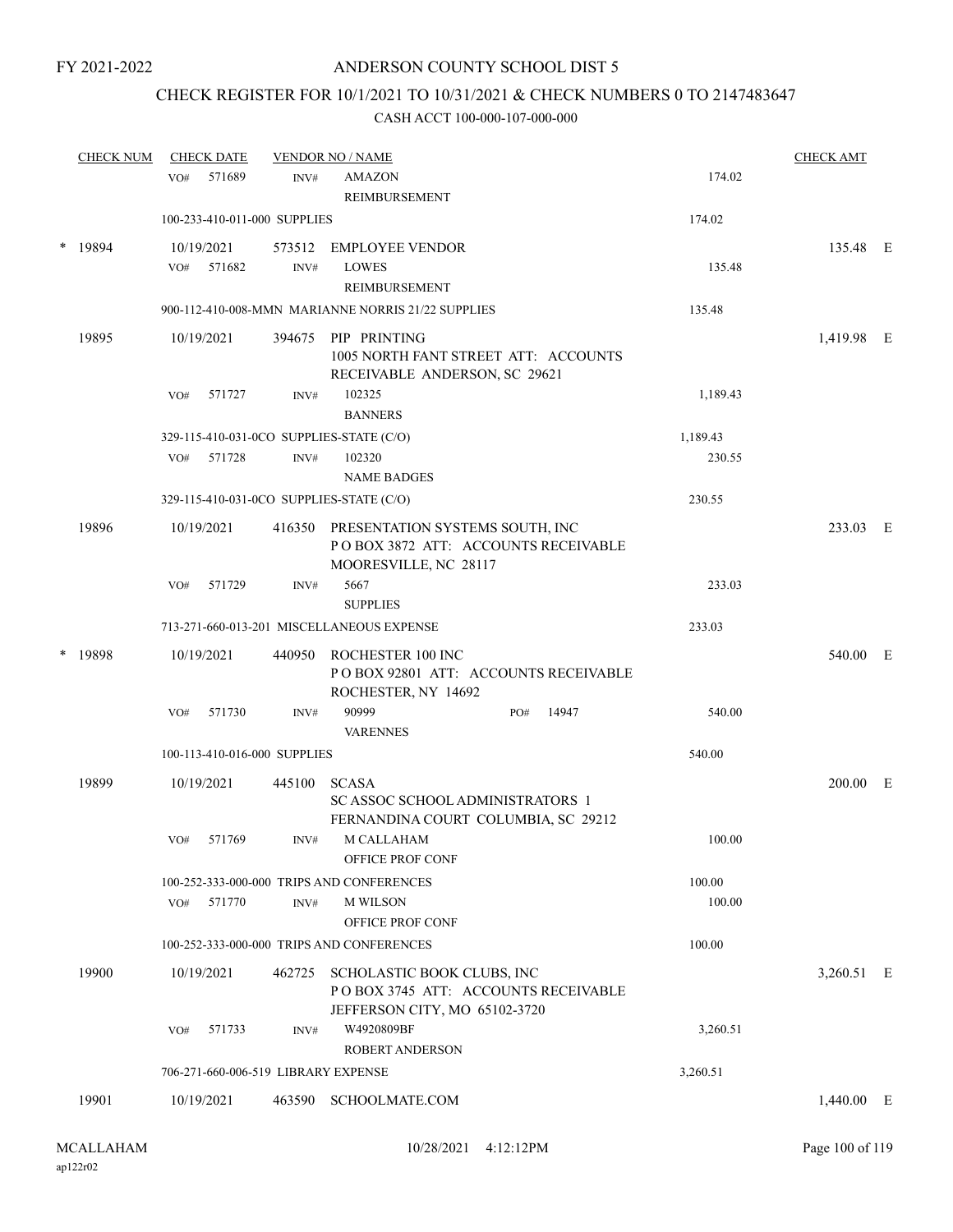## ANDERSON COUNTY SCHOOL DIST 5

## CHECK REGISTER FOR 10/1/2021 TO 10/31/2021 & CHECK NUMBERS 0 TO 2147483647

|   | <b>CHECK NUM</b> |     | <b>CHECK DATE</b>                |                | <b>VENDOR NO / NAME</b>                                                                                 |     |     |       |                 | <b>CHECK AMT</b> |  |
|---|------------------|-----|----------------------------------|----------------|---------------------------------------------------------------------------------------------------------|-----|-----|-------|-----------------|------------------|--|
|   |                  |     |                                  |                | POBOX 2110 ATT: ACCOUNTS RECEIVABLE<br>KEARNEY, NE 68848-2110                                           |     |     |       |                 |                  |  |
|   |                  | VO# | 571734                           | INV#           | 564948<br><b>VARENNES</b>                                                                               | PO# |     | 14946 | 1,440.00        |                  |  |
|   |                  |     | 100-113-410-016-000 SUPPLIES     |                |                                                                                                         |     |     |       | 1,440.00        |                  |  |
|   | 19902            | VO# | 10/19/2021<br>571687             | 486320<br>INV# | <b>EMPLOYEE VENDOR</b><br><b>AMAZON</b><br>REIMBURSEMENT                                                |     |     |       | 500.00          | 500.00 E         |  |
|   |                  |     | 100-112-410-011-0RE RELATED ARTS |                |                                                                                                         |     |     |       | 500.00          |                  |  |
|   | 19903            | VO# | 10/19/2021<br>571684             | 576765<br>INV# | <b>EMPLOYEE VENDOR</b><br><b>SAMS CLUB</b><br>REIMBURSEMENT                                             |     |     |       | 58.48           | 266.00 E         |  |
|   |                  | VO# | 571692                           | INV#           | 713-271-660-013-201 MISCELLANEOUS EXPENSE<br><b>SNACKS</b><br>REIMBURSEMENT                             |     |     |       | 58.48<br>207.52 |                  |  |
|   |                  |     |                                  |                | 713-271-660-013-201 MISCELLANEOUS EXPENSE                                                               |     |     |       | 207.52          |                  |  |
| * | 19905            |     | 10/21/2021                       | 113600         | <b>ANDERSON FIRE &amp; SAFETY</b><br>POBOX 1265 ATT: ACCOUNTS RECEIVABLE<br>ANDERSON, SC 29622          |     |     |       |                 | 2,390.00 E       |  |
|   |                  | VO# | 571997                           | INV#           | AUG 2021<br><b>INSPECTIONS</b>                                                                          | PO# |     | 15303 | 2,390.00        |                  |  |
|   |                  |     |                                  |                | 100-254-323-001-400 CONTR SERV-HVAC/ELECT/PLUMBING                                                      |     |     |       | 300.00          |                  |  |
|   |                  |     |                                  |                | 100-254-323-002-400 CONTR SERV-HVAC/ELECT/PLUMBING                                                      |     |     |       | 320.00          |                  |  |
|   |                  |     |                                  |                | 100-254-323-003-400 CONTR SERV-HVAC/ELECT/PLUMBING                                                      |     |     |       | 326.00          |                  |  |
|   |                  |     |                                  |                | 100-254-323-005-400 CONTR SERV-HVAC/ELECT/PLUMBING                                                      |     |     |       | 260.00          |                  |  |
|   |                  |     |                                  |                | 100-254-323-006-400 CONTR SERV-HVAC/ELECT/PLUMBING                                                      |     |     |       | 264.00          |                  |  |
|   |                  |     |                                  |                | 100-254-323-009-400 CONTR SERV-HVAC/ELECT/PLUMBING                                                      |     |     |       | 116.00          |                  |  |
|   |                  |     |                                  |                | 100-254-323-012-400 CONTR SERV-HVAC/ELECT/PLUMBING                                                      |     |     |       | 100.00          |                  |  |
|   |                  |     |                                  |                | 100-254-323-013-400 CONTR SERV-HVAC/ELECT/PLUMBING                                                      |     |     |       | 132.00          |                  |  |
|   |                  |     |                                  |                | 100-254-323-014-400 CONTR SERV-HVAC/ELECT/PLUMBING                                                      |     |     |       | 140.00          |                  |  |
|   |                  |     |                                  |                | 100-254-323-017-400 CONTR SERV-HVAC/ELECT/PLUMBING                                                      |     |     |       | 264.00          |                  |  |
|   |                  |     |                                  |                | 100-254-323-020-400 CONTR SERV-HVAC/ELECT/PLUMBING                                                      |     |     |       | 168.00          |                  |  |
|   | 19906            |     | 10/21/2021                       | 114225         | ANDERSON RESTAURANT EQUIPMENT<br>112 EAST MAULDIN STREET ATT: ACCOUNTS<br>RECEIVABLE ANDERSON, SC 29621 |     |     |       |                 | 124.12 E         |  |
|   |                  | VO# | 571923                           | INV#           | 081016<br><b>PIZZA PANS</b>                                                                             |     |     |       | 124.12          |                  |  |
|   |                  |     | 600-256-410-003-000 SUPPLIES     |                |                                                                                                         |     |     |       | 124.12          |                  |  |
|   | * 19908          |     | 10/21/2021                       | 126675         | ATTAWAY INC<br>POBOX 302 ATT: ACCOUNTS RECEIVABLE<br>ANDERSON, SC 29622                                 |     |     |       |                 | 1,555.82 E       |  |
|   |                  | VO# | 571998                           | INV#           | 235900<br>PASS SLIPS                                                                                    |     | PO# | 15055 | 778.96          |                  |  |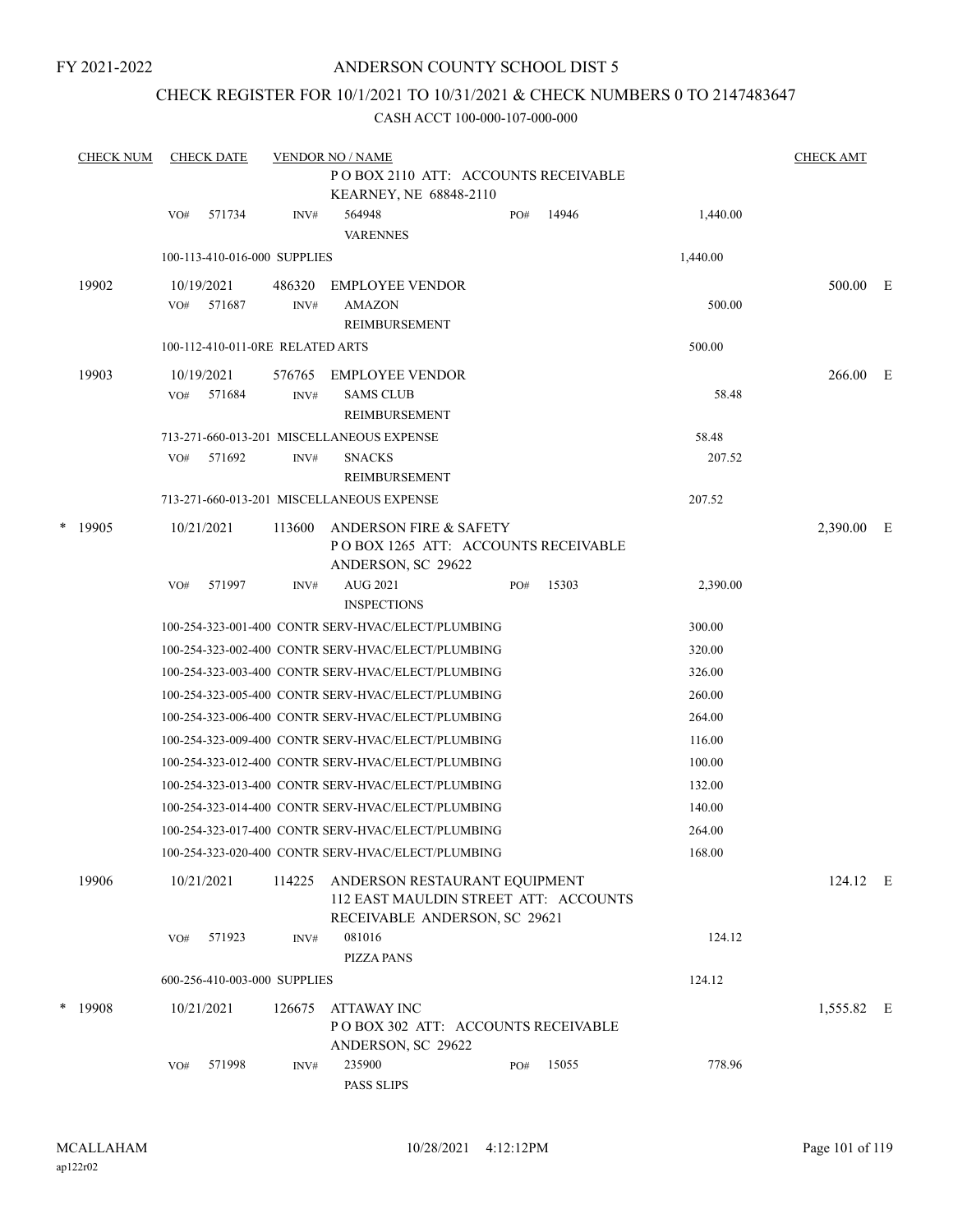## CHECK REGISTER FOR 10/1/2021 TO 10/31/2021 & CHECK NUMBERS 0 TO 2147483647

| <b>CHECK NUM</b> |     | <b>CHECK DATE</b> |        | <b>VENDOR NO / NAME</b>                                                       |     |       |           | <b>CHECK AMT</b> |  |
|------------------|-----|-------------------|--------|-------------------------------------------------------------------------------|-----|-------|-----------|------------------|--|
|                  |     |                   |        | 100-000-170-000-000 WAREHOUSE INVENTORY                                       |     |       | 778.96    |                  |  |
|                  | VO# | 571999            | INV#   | 234620,235155<br><b>SIGNS</b>                                                 | PO# | 15441 | 93.95     |                  |  |
|                  |     |                   |        | 505-253-540-000-BLD TRANSPORTATION RENOVATIONS                                |     |       | 38.31     |                  |  |
|                  |     |                   |        | 505-253-540-000-BLD TRANSPORTATION RENOVATIONS                                |     |       | 55.64     |                  |  |
|                  |     | VO# 572000        | INV#   | 235789<br><b>PURCHASE ORDERS</b>                                              |     |       | 682.91    |                  |  |
|                  |     |                   |        | 100-254-410-000-001 MAINT, SUPPLIES-STRUCTURES                                |     |       | 682.91    |                  |  |
| 19909            |     | 10/21/2021        | 573677 | EMPLOYEE VENDOR                                                               |     |       |           | 512.05 E         |  |
|                  | VO# | 571965            | INV#   | <b>OCT 12-13</b><br><b>COLUMBIA</b>                                           |     |       | 326.72    |                  |  |
|                  |     |                   |        | 267-224-333-000-P15 TRIPS- NEW PRINC/ASST PRINC                               |     |       | 326.72    |                  |  |
|                  | VO# | 571984            | INV#   | <b>SAMS CLUB</b><br>REIMBURSEMENT                                             |     |       | 185.33    |                  |  |
|                  |     |                   |        | 802-112-410-016-000 SUPPLIES - RETENTION                                      |     |       | 185.33    |                  |  |
| 19910            |     | 10/21/2021        | 143760 | <b>EMPLOYEE VENDOR</b>                                                        |     |       |           | 291.20 E         |  |
|                  |     | VO# 571966        | INV#   | <b>OCT 12-13</b>                                                              |     |       | 291.20    |                  |  |
|                  |     |                   |        | <b>COLUMBIA</b>                                                               |     |       |           |                  |  |
|                  |     |                   |        | 267-224-333-000-P15 TRIPS- NEW PRINC/ASST PRINC                               |     |       | 291.20    |                  |  |
| 19911            |     | 10/21/2021        |        | 564662 BRADY'S SCREEN PRINTING<br>106 CONCORD ROAD ATT: ACCOUNTS RECEIVABLE   |     |       |           | 628.09 E         |  |
|                  | VO# | 571925            | INV#   | ANDERSON, SC 29621<br>39445                                                   |     |       | 628.09    |                  |  |
|                  |     |                   |        | NEVITT FOREST                                                                 |     |       |           |                  |  |
|                  |     |                   |        | 712-271-660-012-201 MISCELLANEOUS EXPENSE                                     |     |       | 628.09    |                  |  |
| 19912            |     | 10/21/2021        |        | 147195 EMPLOYEE VENDOR                                                        |     |       |           | 124.96 E         |  |
|                  | VO# | 571910            | INV#   | OCT 14                                                                        |     |       | 124.96    |                  |  |
|                  |     |                   |        | <b>COLUMBIA</b>                                                               |     |       |           |                  |  |
|                  |     |                   |        | 356-223-333-023-000 TRIPS AND CONFERENCES                                     |     |       | 124.96    |                  |  |
| 19913            |     | 10/21/2021        |        | 574515 EMPLOYEE VENDOR                                                        |     |       |           | 1,279.81 E       |  |
|                  | VO# | 571991            | INV#   | <b>OCT 13-17</b><br>MYRTLE BEACH                                              |     |       | 1,279.81  |                  |  |
|                  |     |                   |        | 600-256-333-000-000 TRIPS AND CONFERENCES                                     |     |       | 1,279.81  |                  |  |
| 19914            |     | 10/21/2021        |        | 572787 CC&I SERVICES LLC                                                      |     |       |           | 17,805.16 E      |  |
|                  | VO# | 571926            | INV#   | 4795 S CHURCH ST EXT SUITE 2 ROEBUCK, SC 29376<br>7398<br><b>BUS FACILITY</b> | PO# | 14596 | 17,805.16 |                  |  |
|                  |     |                   |        | 505-253-540-000-BLD TRANSPORTATION RENOVATIONS                                |     |       | 17,805.16 |                  |  |
| 19915            |     | 10/21/2021        |        | 568574 CCP CROWE'S CORPORATE PROMOTIONS<br>PO BOX 2647 ANDERSON, SC 29622     |     |       |           | 216.85 E         |  |
|                  | VO# | 571928            | INV#   | 17514<br>NORTH POINTE                                                         |     |       | 216.85    |                  |  |
|                  |     |                   |        | 713-271-660-013-201 MISCELLANEOUS EXPENSE                                     |     |       | 216.85    |                  |  |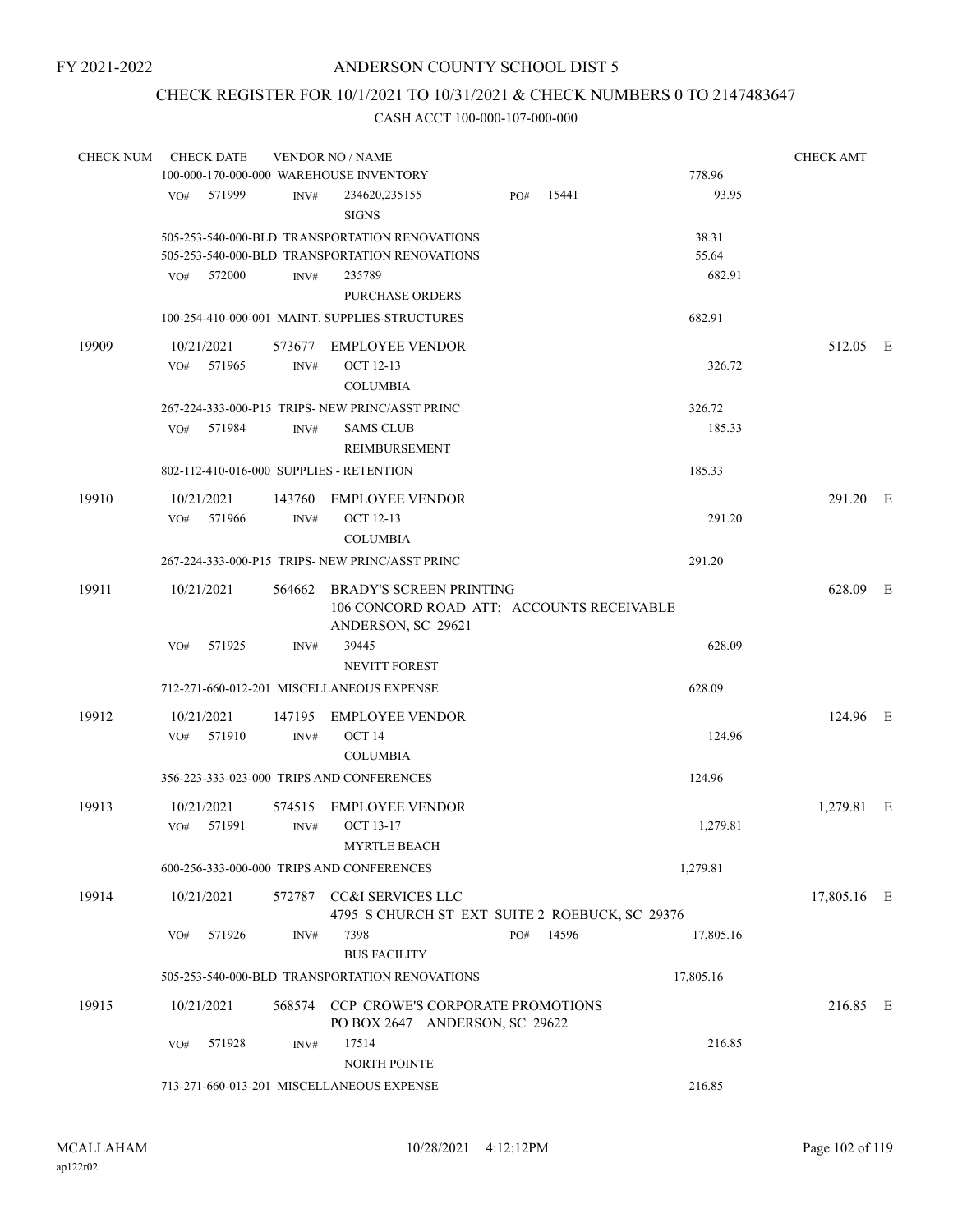# CHECK REGISTER FOR 10/1/2021 TO 10/31/2021 & CHECK NUMBERS 0 TO 2147483647

|        | <b>CHECK NUM</b> |     | <b>CHECK DATE</b>            |                | <b>VENDOR NO / NAME</b>                                                                          |     |       |          | <b>CHECK AMT</b> |  |
|--------|------------------|-----|------------------------------|----------------|--------------------------------------------------------------------------------------------------|-----|-------|----------|------------------|--|
|        | * 19918          |     | 10/21/2021<br>VO# 571983     | INV#           | 573394 EMPLOYEE VENDOR<br><b>SAMS CLUB</b><br>REIMBURSEMENT                                      |     |       | 105.70   | 105.70 E         |  |
|        |                  |     |                              |                | 707-190-660-007-350 FIELD TRIPS KINDERGARTEN EXPENSE                                             |     |       | 105.70   |                  |  |
|        | 19919            |     | 10/21/2021                   |                | 237555 FORMS & SUPPLY<br>PO BOX 563953 ATT: ACCOUNTS RECEIVABLE<br>CHARLOTTE, NC 28256           |     |       |          | 611.41 E         |  |
|        |                  | VO# | 571933                       | INV#           | 5926964-1<br><b>SUPPLIES</b>                                                                     |     |       | 63.76    |                  |  |
|        |                  |     |                              |                | 715-271-660-015-201 MISCELLANEOUS EXPENSE                                                        |     |       | 63.76    |                  |  |
|        |                  |     | VO# 571934                   | INV#           | 5926964<br><b>SUPPLIES</b>                                                                       |     |       | 90.82    |                  |  |
|        |                  |     |                              |                | 715-271-660-015-201 MISCELLANEOUS EXPENSE                                                        |     |       | 90.82    |                  |  |
|        |                  |     | VO# 572012                   | INV#           | 5923788<br><b>SUPPLIES</b>                                                                       |     |       | 46.82    |                  |  |
|        |                  |     | 100-112-410-014-000 SUPPLIES |                |                                                                                                  |     |       | 46.82    |                  |  |
|        |                  |     | VO# 572013                   | INV#           | 5925123<br><b>SUPPLIES</b>                                                                       |     |       | 359.84   |                  |  |
|        |                  |     | 100-252-410-000-000 SUPPLIES |                |                                                                                                  |     |       | 359.84   |                  |  |
|        |                  |     | VO# 572014                   | INV#           | 5925828<br><b>SUPPLIES</b>                                                                       |     |       | 7.71     |                  |  |
|        |                  |     | 100-252-410-000-000 SUPPLIES |                |                                                                                                  |     |       | 7.71     |                  |  |
|        |                  |     | VO# 572015                   | INV#           | 5923246<br><b>SUPPLIES</b>                                                                       | PO# | 15379 | 42.46    |                  |  |
|        |                  |     | 202-112-410-011-000 SUPPLIES |                |                                                                                                  |     |       | 42.46    |                  |  |
| $\ast$ | 19921            |     | 10/21/2021                   |                | 264114 HEINEMANN<br>15963 COLLECTIONS CENTER DRIVE CHICAGO, IL<br>60693                          |     |       |          | 2,589.19 E       |  |
|        |                  | VO# | 571935                       | INV#           | 7380921<br><b>NEVITT FOREST</b>                                                                  | PO# | 15277 | 2,589.19 |                  |  |
|        |                  |     | 201-112-410-012-000 SUPPLIES |                |                                                                                                  |     |       | 2,589.19 |                  |  |
|        | 19922            |     | 10/21/2021                   |                | 573279 HERSHEY CREAMERY COMPANY<br>710 CORPORATE CIRCLE SALISBURY, NC 28145                      |     |       |          | 227.52 E         |  |
|        |                  | VO# | 572017                       | INV#           | 17096185<br>WHITEHALL ELEM                                                                       |     |       | 227.52   |                  |  |
|        |                  |     |                              |                | 719-271-660-019-391 ICE CREAM SALES EXPENSE                                                      |     |       | 227.52   |                  |  |
|        | * 19928          |     | 10/21/2021<br>VO# 571975     | 332925<br>INV# | <b>EMPLOYEE VENDOR</b><br><b>BETA CLUB</b><br><b>REIMBURSEMENT</b>                               |     |       | 128.40   | 128.40 E         |  |
|        |                  |     |                              |                | 705-271-660-005-602 BETA CLUB EXPENSE                                                            |     |       | 128.40   |                  |  |
|        | $*$ 19931        |     | 10/21/2021                   | 349701         | MED CENTRAL HEALTH RESOURCES<br>3424 CLEMSON BLVD ATT: ACCOUNTS RECEIVABLE<br>ANDERSON, SC 29621 |     |       |          | 255.00 E         |  |
|        |                  | VO# | 571938                       | INV#           | 16934                                                                                            |     |       | 85.00    |                  |  |
|        |                  |     |                              |                |                                                                                                  |     |       |          |                  |  |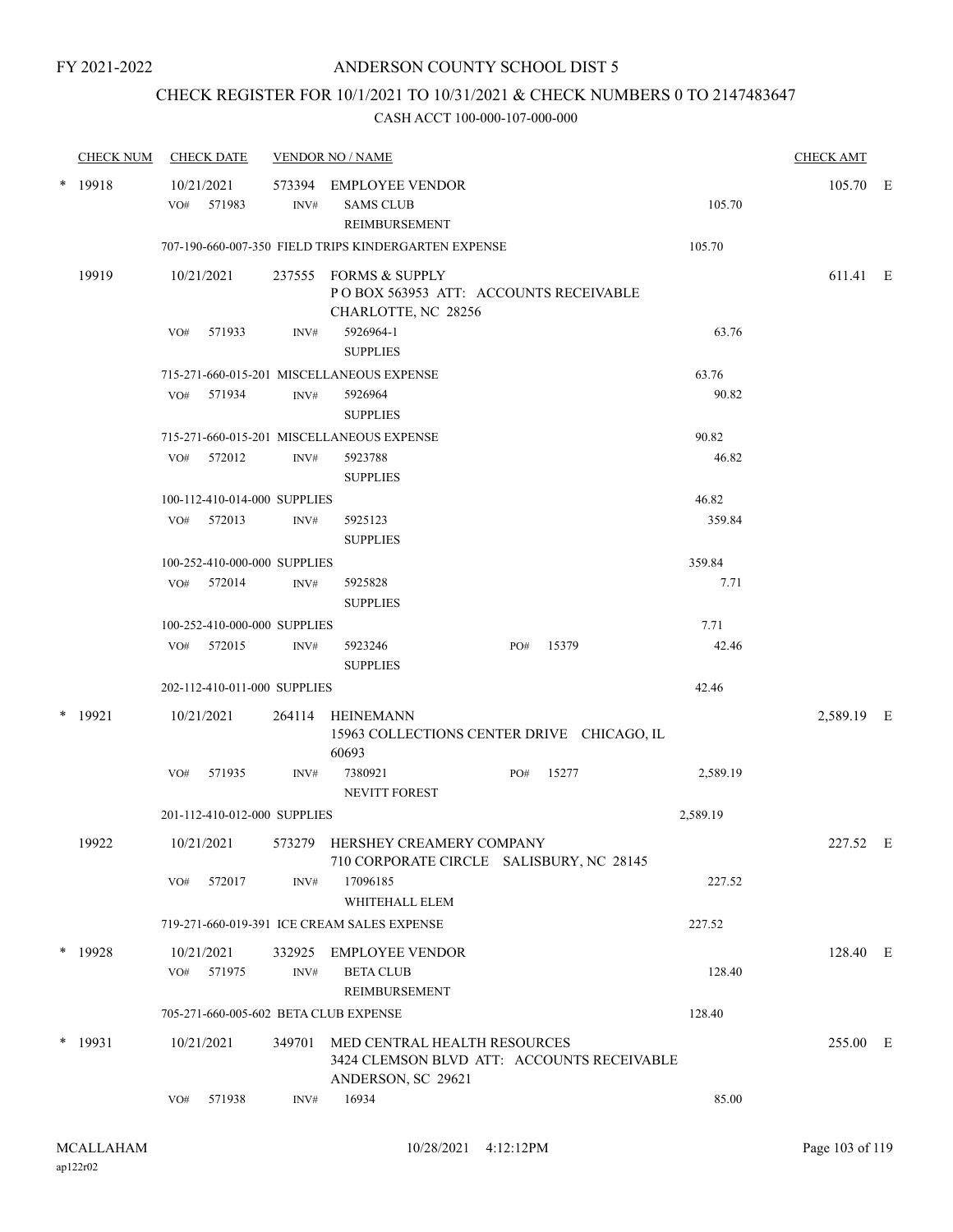#### ANDERSON COUNTY SCHOOL DIST 5

## CHECK REGISTER FOR 10/1/2021 TO 10/31/2021 & CHECK NUMBERS 0 TO 2147483647

|        | <b>CHECK NUM</b> | <b>CHECK DATE</b> |        |                  | <b>VENDOR NO / NAME</b>                                             |     |                                               |                 | <b>CHECK AMT</b> |  |
|--------|------------------|-------------------|--------|------------------|---------------------------------------------------------------------|-----|-----------------------------------------------|-----------------|------------------|--|
|        |                  |                   |        |                  | <b>JOHNSON</b>                                                      |     |                                               |                 |                  |  |
|        |                  |                   |        |                  | 100-255-323-000-000 CONTRACTED SERVICES                             |     |                                               | 85.00           |                  |  |
|        |                  | VO#               | 571939 | INV#             | 57326                                                               |     |                                               | 85.00           |                  |  |
|        |                  |                   |        |                  | <b>DUBUC</b>                                                        |     |                                               |                 |                  |  |
|        |                  |                   |        |                  | 100-255-323-000-000 CONTRACTED SERVICES                             |     |                                               | 85.00           |                  |  |
|        |                  | VO# 571940        |        | INV#             | 35491                                                               |     |                                               | 65.00           |                  |  |
|        |                  |                   |        |                  | <b>DONALDSON</b>                                                    |     |                                               |                 |                  |  |
|        |                  |                   |        |                  | 100-255-323-000-000 CONTRACTED SERVICES                             |     |                                               | 65.00           |                  |  |
|        |                  | VO# 571941        |        | INV#             | 16934                                                               |     |                                               | 20.00           |                  |  |
|        |                  |                   |        |                  | <b>JOHNSON</b>                                                      |     |                                               |                 |                  |  |
|        |                  |                   |        |                  | 100-255-323-000-000 CONTRACTED SERVICES                             |     |                                               | 20.00           |                  |  |
| $\ast$ | 19933            | 10/21/2021        |        |                  | 389900 OFFICE DEPOT<br>POBOX 1413 CHARLOTTE, NC 28201-1413          |     |                                               |                 | 2,030.36 E       |  |
|        |                  | VO#               | 571945 | INV#             | 203062293001                                                        |     |                                               | 69.21           |                  |  |
|        |                  |                   |        |                  | <b>SUPPLIES</b>                                                     |     |                                               |                 |                  |  |
|        |                  | VO#               | 571946 | INV#             | 723-190-660-023-911 MISCELLANEOUS- ADULT ED EXPENSE<br>203037113001 |     |                                               | 69.21<br>269.92 |                  |  |
|        |                  |                   |        |                  | <b>SUPPLIES</b>                                                     |     |                                               |                 |                  |  |
|        |                  |                   |        |                  | 723-190-660-023-911 MISCELLANEOUS- ADULT ED EXPENSE                 |     |                                               | 269.92          |                  |  |
|        |                  | VO#               | 571947 | INV#             | 203038870001<br><b>SUPPLIES</b>                                     |     |                                               | 17.07           |                  |  |
|        |                  |                   |        |                  | 723-190-660-023-911 MISCELLANEOUS- ADULT ED EXPENSE                 |     |                                               | 17.07           |                  |  |
|        |                  | VO#               | 572022 | INV#             | 200783494001<br><b>SUPPLIES</b>                                     | PO# | 15294                                         | 770.36          |                  |  |
|        |                  |                   |        |                  | 329-114-410-003-0CO SUPPLIES-STATE (C/O)                            |     |                                               | 770.36          |                  |  |
|        |                  | VO#               | 572023 | INV#             | 200782214001<br><b>SUPPLIES</b>                                     | PO# | 15294                                         | 448.93          |                  |  |
|        |                  |                   |        |                  | 329-114-410-003-0CO SUPPLIES-STATE (C/O)                            |     |                                               | 448.93          |                  |  |
|        |                  | VO#               | 572024 | $\mathrm{INV}\#$ | 2526913439                                                          |     |                                               | 454.87          |                  |  |
|        |                  |                   |        |                  | <b>SUPPLIES</b>                                                     |     |                                               |                 |                  |  |
|        |                  |                   |        |                  | 100-254-410-000-055 OFFICE SUPPLIES & FURNITURE                     |     |                                               | 454.87          |                  |  |
|        | * 19935          | 10/21/2021        |        |                  | 576879 EMPLOYEE VENDOR                                              |     |                                               |                 | 135.87 E         |  |
|        |                  | VO#               | 571972 | INV#             | <b>FUEL</b><br><b>REIMBURSEMENT</b>                                 |     |                                               | 135.87          |                  |  |
|        |                  |                   |        |                  | 329-115-410-031-0CO SUPPLIES-STATE (C/O)                            |     |                                               | 135.87          |                  |  |
|        | $*$ 19938        | 10/21/2021        |        | 576080           | <b>EMPLOYEE VENDOR</b>                                              |     |                                               |                 | 152.75 E         |  |
|        |                  | VO#               | 571973 | INV#             | <b>EXAM</b><br>REIMBURSEMENT                                        |     |                                               | 152.75          |                  |  |
|        |                  |                   |        |                  | 329-115-410-031-0CO SUPPLIES-STATE (C/O)                            |     |                                               | 152.75          |                  |  |
|        | $*$ 19941        | 10/21/2021        |        |                  | 570059 SHARP BUSINESS SYSTEMS                                       |     |                                               |                 | 232.69 E         |  |
|        |                  | VO#               | 571952 | INV#             | 9003521941<br><b>SOFTWARE</b>                                       |     | DEPT 1216 PO BOX 121216 DALLAS, TX 75312-1216 | 232.69          |                  |  |
|        |                  |                   |        |                  | 100-252-360-000-000 PRINTING AND BINDING                            |     |                                               | 232.69          |                  |  |
|        |                  |                   |        |                  |                                                                     |     |                                               |                 |                  |  |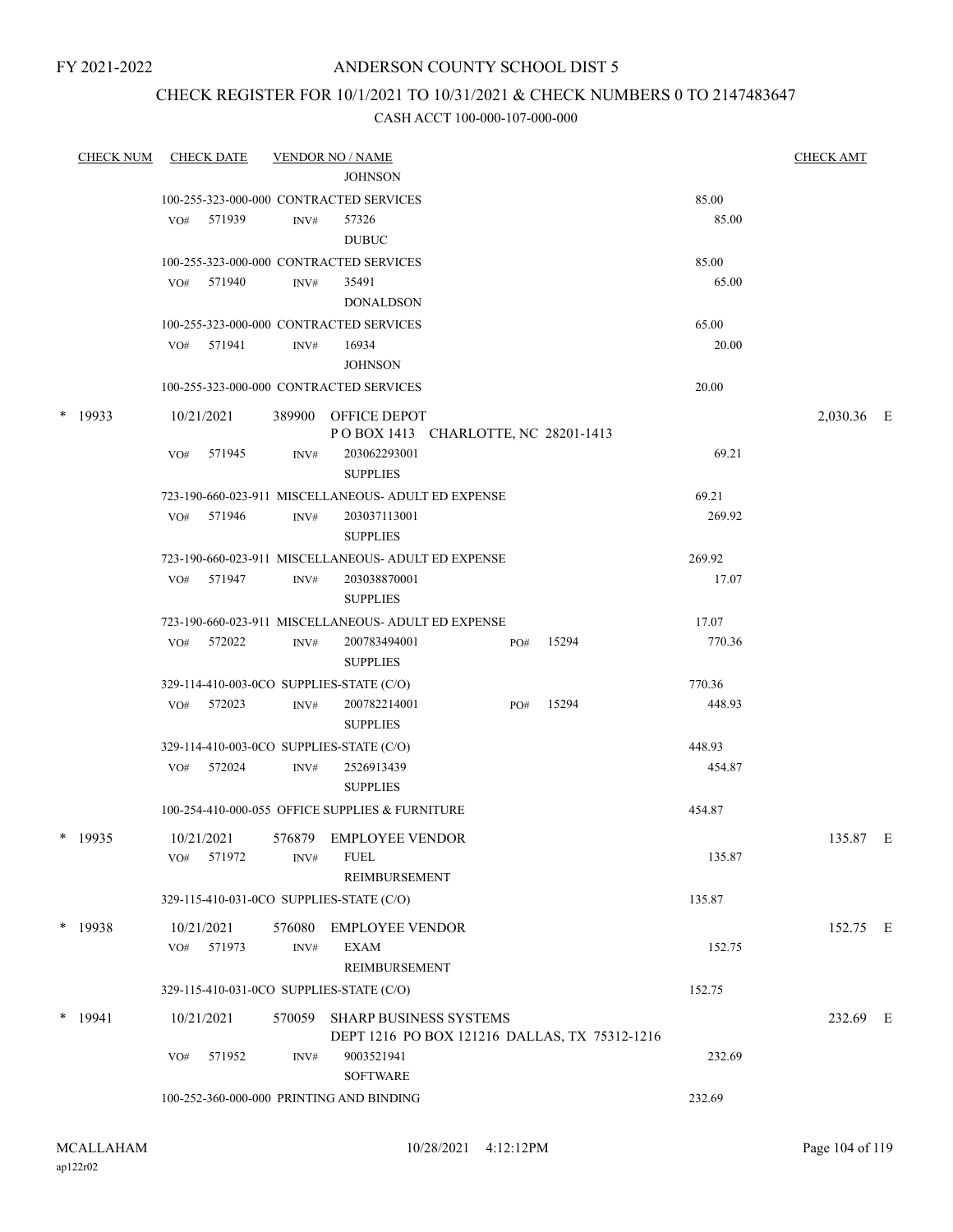## ANDERSON COUNTY SCHOOL DIST 5

# CHECK REGISTER FOR 10/1/2021 TO 10/31/2021 & CHECK NUMBERS 0 TO 2147483647

|   | <b>CHECK NUM</b> |     | <b>CHECK DATE</b>    |                | <b>VENDOR NO / NAME</b>                                                                                   |          | <b>CHECK AMT</b> |  |
|---|------------------|-----|----------------------|----------------|-----------------------------------------------------------------------------------------------------------|----------|------------------|--|
|   | 19942            |     | 10/21/2021           | 507850         | <b>TRANE</b><br>PO BOX 406469 ATT: ACCOUNTS RECEIVABLE<br>ATLANTA, GA 30384-6469                          |          | 1,505.00 E       |  |
|   |                  | VO# | 572034               | INV#           | 312090263<br>14907<br>PO#<br><b>SERVICE</b>                                                               | 1,505.00 |                  |  |
|   |                  |     |                      |                | 131-254-323-031-400 CONTR SERV-HVAC/ELECT/PLUMBING                                                        | 1,505.00 |                  |  |
|   | 19943            |     | 10/21/2021           | 508675         | TRI-COUNTY BATTERY SALES<br>1413 WHITEHALL ROAD ATT: ACCOUNTS<br>RECEIVABLE ANDERSON, SC 29625            |          | 507.16 E         |  |
|   |                  | VO# | 572035               | INV#           | 73679<br><b>BATTERIES</b>                                                                                 | 507.16   |                  |  |
|   |                  |     |                      |                | 100-254-410-002-001 SUPPLIES - MAINTENANCE                                                                | 507.16   |                  |  |
|   | 19944            | VO# | 10/21/2021<br>571976 | 574838<br>INV# | EMPLOYEE VENDOR<br><b>SCMEA</b><br>REIMBURSEMENT                                                          | 133.00   | 133.00 E         |  |
|   |                  |     |                      |                | 100-113-410-020-COB CHORUS, ORCHESTRA & BAND                                                              | 133.00   |                  |  |
| * | 19947            | VO# | 10/21/2021<br>571980 | 536250<br>INV# | <b>EMPLOYEE VENDOR</b><br><b>SCIENCE</b>                                                                  | 276.30   | 276.30 E         |  |
|   |                  |     |                      |                | REIMBURSEMENT<br>326-112-410-000-000 SCIENCE KITS SUPPLIES                                                | 276.30   |                  |  |
|   | 19948            |     | 10/26/2021           | 102640         | <b>ACTION AUTO</b><br>529 FAIR STREET ATT: ACCOUNTS RECEIVABLE<br>ANDERSON, SC 29625                      |          | 591.91 E         |  |
|   |                  | VO# | 572197               | INV#           | 95171<br>1996 ECONOLINE                                                                                   | 591.91   |                  |  |
|   |                  |     |                      |                | 100-255-323-000-ACT ACTIVITY BUS CONTRACTED SERVICES                                                      | 591.91   |                  |  |
|   | 19949            |     | 10/26/2021           | 573966         | ALCO SOAP AND SUPPLY<br>PO BOX 1086 MOORESVILLE, NC 28115                                                 |          | 1,361.94 E       |  |
|   |                  | VO# | 572203               | INV#           | <b>OCT 2021</b><br><b>CHEMICALS</b>                                                                       | 1,361.94 |                  |  |
|   |                  |     |                      |                | 600-256-410-003-CHE CHEMICAL SUPPLIES                                                                     | 259.85   |                  |  |
|   |                  |     |                      |                | 600-256-410-008-CHE CHEMICAL SUPPLIES                                                                     | 130.72   |                  |  |
|   |                  |     |                      |                | 600-256-410-010-CHE CHEMICAL SUPPLIES                                                                     | 261.44   |                  |  |
|   |                  |     |                      |                | 600-256-410-011-CHE CHEMICAL SUPPLIES                                                                     | 180.00   |                  |  |
|   |                  |     |                      |                | 600-256-410-012-CHE CHEMICAL SUPPLIES                                                                     | 132.95   |                  |  |
|   |                  |     |                      |                | 600-256-410-014-CHE CHEMICAL SUPPLIES                                                                     | 35.10    |                  |  |
|   |                  |     |                      |                | 600-256-410-017-CHE CHEMICAL SUPPLIES                                                                     | 163.39   |                  |  |
|   |                  |     |                      |                | 600-256-410-018-CHE CHEMICAL SUPPLIES                                                                     | 35.10    |                  |  |
|   |                  |     |                      |                | 600-256-410-021-CHE CHEMICAL SUPPLIES                                                                     | 163.39   |                  |  |
| * | 19952            |     | 10/26/2021           | 566562         | ANDERSON OUTDOOR POWER EQUIPMENT<br>110 MIRACLE MILE DRIVE ATT: ACCOUNTS<br>RECEIVABLE ANDERSON, SC 29621 |          | 258.34 E         |  |
|   |                  | VO# | 572065               | INV#           | 36581                                                                                                     | 168.52   |                  |  |
|   |                  |     |                      |                |                                                                                                           |          |                  |  |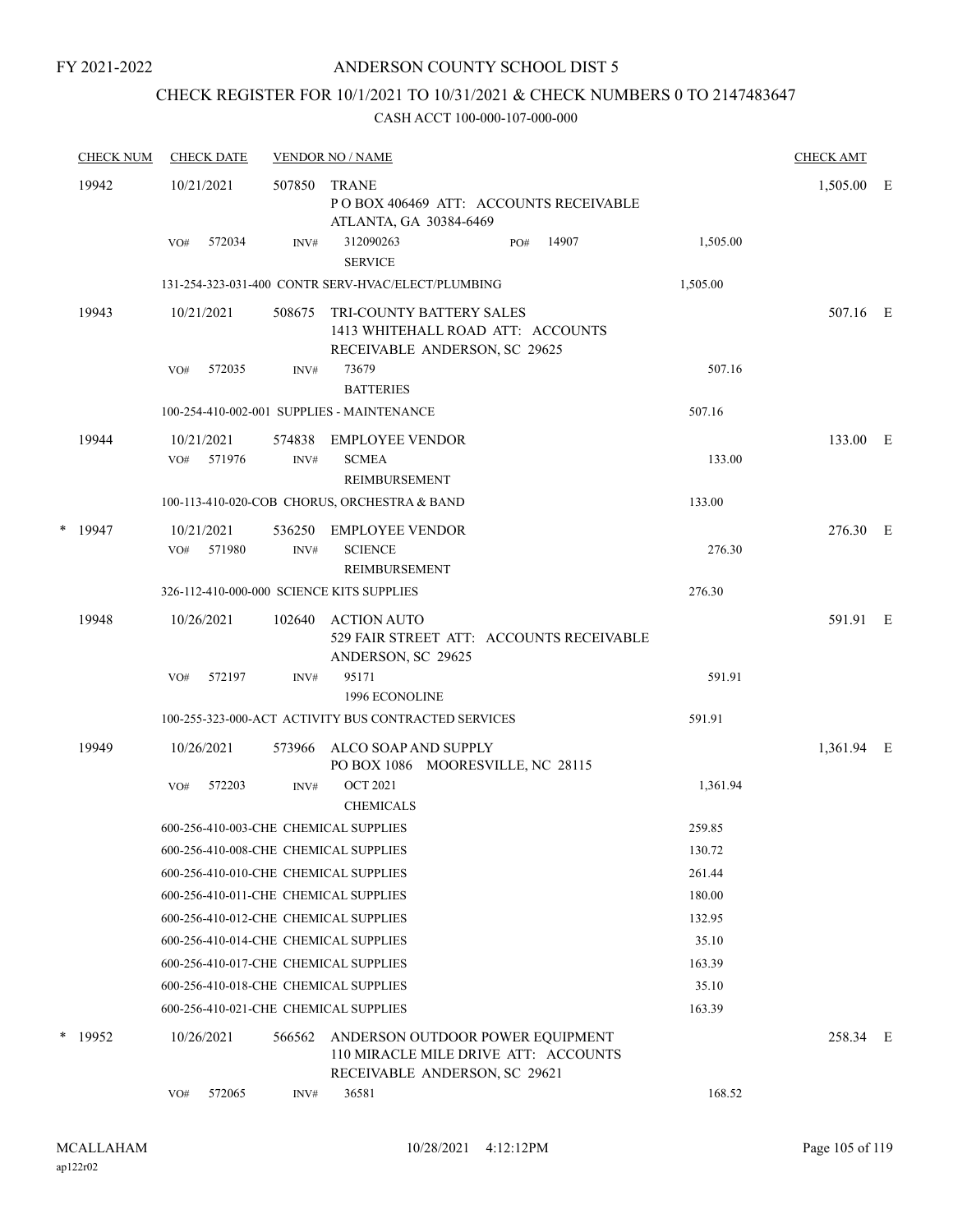#### ANDERSON COUNTY SCHOOL DIST 5

## CHECK REGISTER FOR 10/1/2021 TO 10/31/2021 & CHECK NUMBERS 0 TO 2147483647

|   | <b>CHECK NUM</b> | <b>CHECK DATE</b> |                                    |      | <b>VENDOR NO / NAME</b>                                             |     |       |          | <b>CHECK AMT</b> |  |
|---|------------------|-------------------|------------------------------------|------|---------------------------------------------------------------------|-----|-------|----------|------------------|--|
|   |                  |                   |                                    |      | <b>REPAIR PARTS</b>                                                 |     |       |          |                  |  |
|   |                  |                   |                                    |      | 100-254-410-000-001 MAINT, SUPPLIES-STRUCTURES                      |     |       | 168.52   |                  |  |
|   |                  | VO#               | 572066                             | INV# | 37086                                                               |     |       | 89.82    |                  |  |
|   |                  |                   |                                    |      | <b>REPAIR PARTS</b>                                                 |     |       |          |                  |  |
|   |                  |                   |                                    |      | 100-254-410-000-000 CUSTODIAL SUPPLIES                              |     |       | 89.82    |                  |  |
|   | 19954            | 10/26/2021        |                                    |      | 126675 ATTAWAY INC                                                  |     |       |          | 469.73 E         |  |
|   |                  |                   |                                    |      | POBOX 302 ATT: ACCOUNTS RECEIVABLE                                  |     |       |          |                  |  |
|   |                  |                   |                                    |      | ANDERSON, SC 29622                                                  |     |       |          |                  |  |
|   |                  | VO#               | 572067                             | INV# | 235756                                                              |     |       | 469.73   |                  |  |
|   |                  |                   |                                    |      | <b>CALHOUN ELEM</b>                                                 |     |       |          |                  |  |
|   |                  |                   | 100-113-410-014-000 SUPPLIES       |      |                                                                     |     |       | 469.73   |                  |  |
|   | 19955            | 10/26/2021        |                                    |      | 201391 BLICK ART MATERIALS<br>6910 EAGLE WAY CHICAGO, IL 60670-1069 |     |       |          | 2,086.56 E       |  |
|   |                  | VO#               | 572069                             | INV# | 7290579                                                             |     |       | 27.41    |                  |  |
|   |                  |                   |                                    |      | <b>ROBERT ANDERSON</b>                                              |     |       |          |                  |  |
|   |                  |                   |                                    |      | 706-271-660-006-458 ART CLASS EXPENSE                               |     |       | 27.41    |                  |  |
|   |                  | VO# 572070        |                                    | INV# | 7297224                                                             |     |       | 82.23    |                  |  |
|   |                  |                   |                                    |      | ROBERT ANDERSON                                                     |     |       |          |                  |  |
|   |                  |                   |                                    |      | 706-271-660-006-458 ART CLASS EXPENSE                               |     |       | 82.23    |                  |  |
|   |                  | VO# 572263        |                                    | INV# | 7150004                                                             | PO# | 15259 | 1,976.92 |                  |  |
|   |                  |                   |                                    |      | <b>SUPPLIES</b>                                                     |     |       |          |                  |  |
|   |                  |                   | 817-113-410-021-000 SUPPLIES       |      |                                                                     |     |       | 330.87   |                  |  |
|   |                  |                   | 817-113-410-021-0CO SUPPLIES (C/O) |      |                                                                     |     |       | 1,646.05 |                  |  |
| * | 19957            | 10/26/2021        |                                    |      | 147625 EMPLOYEE VENDOR                                              |     |       |          | 167.50 E         |  |
|   |                  | VO# 572047        |                                    | INV# | <b>SUNSHINE CART</b>                                                |     |       | 167.50   |                  |  |
|   |                  |                   |                                    |      | REIMBURSEMENT                                                       |     |       |          |                  |  |
|   |                  |                   |                                    |      | 802-112-410-007-000 SUPPLIES - RETENTION                            |     |       | 167.50   |                  |  |
|   | 19958            | 10/26/2021        |                                    |      | 564176 BSN SPORTS, LLC                                              |     |       |          | 2,512.10 E       |  |
|   |                  |                   |                                    |      | PO BOX 660176 DALLAS, TX 75209-0176                                 |     |       |          |                  |  |
|   |                  | VO#               | 572072                             | INV# | 914085710                                                           |     |       | 1,470.00 |                  |  |
|   |                  |                   |                                    |      | <b>MCCANTS</b>                                                      |     |       |          |                  |  |
|   |                  |                   |                                    |      | 705-271-660-005-674 FOOTBALL EXPENSE                                |     |       | 1,470.00 |                  |  |
|   |                  | VO#               | 572073                             | INV# | 914144232                                                           |     |       | 1,042.10 |                  |  |
|   |                  |                   |                                    |      | <b>MCCANTS</b>                                                      |     |       |          |                  |  |
|   |                  |                   |                                    |      | 705-271-660-005-674 FOOTBALL EXPENSE                                |     |       | 1,042.10 |                  |  |
|   | 19959            | 10/26/2021        |                                    |      | 155900 CAROLINA BIOLOGICAL SUPPLY                                   |     |       |          | 2,072.70 E       |  |
|   |                  |                   |                                    |      | POBOX 60232 ATT: ACCOUNTS RECEIVABLE                                |     |       |          |                  |  |
|   |                  |                   |                                    |      | CHARLOTTE, NC 28260-0232                                            |     |       |          |                  |  |
|   |                  | VO#               | 572229                             | INV# | 51553109                                                            | PO# | 15292 | 2,072.70 |                  |  |
|   |                  |                   |                                    |      | <b>SUPPLIES</b>                                                     |     |       |          |                  |  |
|   |                  |                   | 131-115-410-031-000 SUPPLIES       |      |                                                                     |     |       | 1,271.16 |                  |  |
|   |                  |                   |                                    |      | 329-115-410-031-0CO SUPPLIES-STATE (C/O)                            |     |       | 801.54   |                  |  |
|   | $*$ 19961        | 10/26/2021        |                                    |      | 568574 CCP CROWE'S CORPORATE PROMOTIONS                             |     |       |          | 3,606.43 E       |  |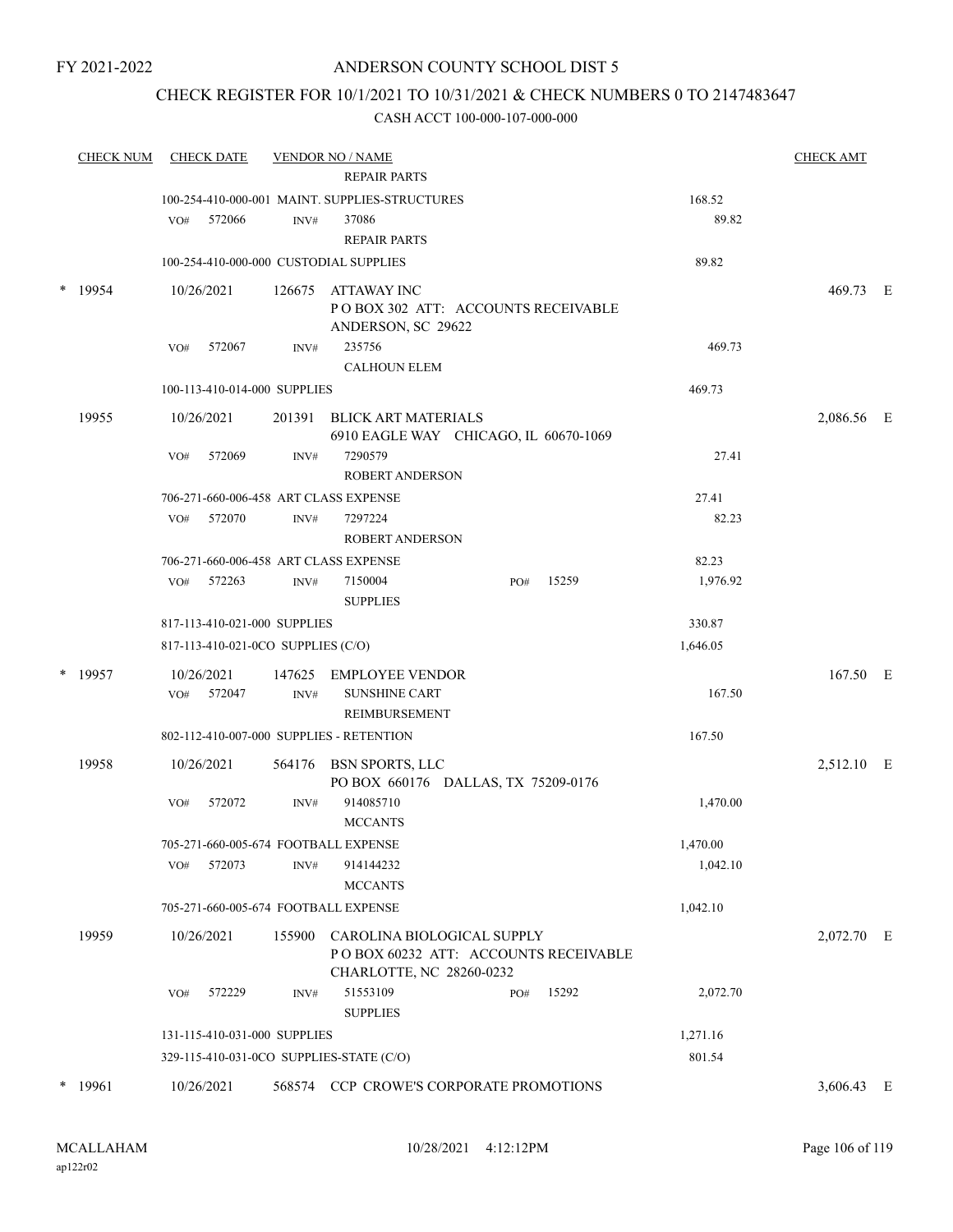#### ANDERSON COUNTY SCHOOL DIST 5

## CHECK REGISTER FOR 10/1/2021 TO 10/31/2021 & CHECK NUMBERS 0 TO 2147483647

|           | <b>CHECK NUM</b> |     | <b>CHECK DATE</b>            |                  | <b>VENDOR NO / NAME</b>                                               |     |       |          | <b>CHECK AMT</b> |  |
|-----------|------------------|-----|------------------------------|------------------|-----------------------------------------------------------------------|-----|-------|----------|------------------|--|
|           |                  |     |                              |                  | PO BOX 2647 ANDERSON, SC 29622                                        |     |       |          |                  |  |
|           |                  | VO# | 572076                       | INV#             | 17561                                                                 |     |       | 653.94   |                  |  |
|           |                  |     |                              |                  | <b>CALHOUN ELEM</b>                                                   |     |       |          |                  |  |
|           |                  |     |                              |                  | 714-271-660-014-310 RUNNING CLUB EXPENSE                              |     |       | 653.94   |                  |  |
|           |                  | VO# | 572077                       | INV#             | 17486                                                                 |     |       | 345.24   |                  |  |
|           |                  |     |                              |                  | <b>FISHING SHIRTS</b>                                                 |     |       |          |                  |  |
|           |                  |     | 131-115-410-031-000 SUPPLIES |                  |                                                                       |     |       | 345.24   |                  |  |
|           |                  | VO# | 572078                       | $\text{INV}\#$   | 17553                                                                 | PO# | 15385 | 2,607.25 |                  |  |
|           |                  |     |                              |                  | <b>WRITING PADS</b>                                                   |     |       |          |                  |  |
|           |                  |     | 131-115-410-031-000 SUPPLIES |                  |                                                                       |     |       | 2,607.25 |                  |  |
| $*$ 19963 |                  |     |                              |                  |                                                                       |     |       |          |                  |  |
|           |                  |     | 10/26/2021                   |                  | 187300 CRESCENT SUPPLY CO, INC<br>POBOX 8798 ATT: ACCOUNTS RECEIVABLE |     |       |          | 1,361.40 E       |  |
|           |                  |     |                              |                  | GREENVILLE, SC 29604                                                  |     |       |          |                  |  |
|           |                  | VO# | 572081                       | INV#             | 391300                                                                |     |       | 207.15   |                  |  |
|           |                  |     |                              |                  | <b>SUPPLIES</b>                                                       |     |       |          |                  |  |
|           |                  |     |                              |                  | 100-254-410-003-001 SUPPLIES - MAINTENANCE                            |     |       | 207.15   |                  |  |
|           |                  |     | VO# 572082                   | INV#             | 391426                                                                |     |       | 29.19    |                  |  |
|           |                  |     |                              |                  | <b>SUPPLIES</b>                                                       |     |       |          |                  |  |
|           |                  |     |                              |                  | 100-254-410-003-001 SUPPLIES - MAINTENANCE                            |     |       | 29.19    |                  |  |
|           |                  | VO# | 572083                       | $\mathrm{INV}\#$ | 391448                                                                |     |       | 104.33   |                  |  |
|           |                  |     |                              |                  | <b>SUPPLIES</b>                                                       |     |       |          |                  |  |
|           |                  |     |                              |                  | 100-254-410-003-001 SUPPLIES - MAINTENANCE                            |     |       | 104.33   |                  |  |
|           |                  | VO# | 572084                       | INV#             | 391465                                                                |     |       | 112.35   |                  |  |
|           |                  |     |                              |                  | <b>SUPPLIES</b>                                                       |     |       |          |                  |  |
|           |                  |     |                              |                  | 100-254-410-003-001 SUPPLIES - MAINTENANCE                            |     |       | 112.35   |                  |  |
|           |                  | VO# | 572085                       | INV#             | 391526                                                                |     |       | 26.62    |                  |  |
|           |                  |     |                              |                  | <b>SUPPLIES</b>                                                       |     |       |          |                  |  |
|           |                  |     |                              |                  | 100-254-410-003-001 SUPPLIES - MAINTENANCE                            |     |       | 26.62    |                  |  |
|           |                  | VO# | 572086                       | INV#             | 391449                                                                |     |       | 15.38    |                  |  |
|           |                  |     |                              |                  | <b>SUPPLIES</b>                                                       |     |       |          |                  |  |
|           |                  |     |                              |                  | 100-254-410-002-001 SUPPLIES - MAINTENANCE                            |     |       | 15.38    |                  |  |
|           |                  | VO# | 572087                       | INV#             | 391447                                                                |     |       | 679.10   |                  |  |
|           |                  |     |                              |                  | <b>SUPPLIES</b>                                                       |     |       |          |                  |  |
|           |                  |     |                              |                  | 100-254-410-021-001 SUPPLIES - MAINTENANCE                            |     |       | 679.10   |                  |  |
|           |                  | VO# | 572088                       | INV#             | 391425                                                                |     |       | 67.97    |                  |  |
|           |                  |     |                              |                  | <b>SUPPLIES</b>                                                       |     |       |          |                  |  |
|           |                  |     |                              |                  | 100-254-410-006-001 SUPPLIES - MAINTENANCE                            |     |       | 67.97    |                  |  |
|           |                  |     | VO# 572089                   | INV#             | 391358                                                                |     |       | 119.31   |                  |  |
|           |                  |     |                              |                  | <b>SUPPLIES</b>                                                       |     |       |          |                  |  |
|           |                  |     |                              |                  | 100-254-410-000-001 MAINT. SUPPLIES-STRUCTURES                        |     |       | 119.31   |                  |  |
| 19964     |                  |     | 10/26/2021                   |                  | 202600 DILLARD'S SPORTS CENTER                                        |     |       |          | 256.67 E         |  |
|           |                  |     |                              |                  | 708 WHITEHALL ROAD ATT: ACCOUNTS                                      |     |       |          |                  |  |
|           |                  |     |                              |                  | RECEIVABLE ANDERSON, SC 29625                                         |     |       |          |                  |  |
|           |                  | VO# | 572095                       | INV#             | 106716                                                                |     |       | 256.67   |                  |  |
|           |                  |     |                              |                  | TL HANNA                                                              |     |       |          |                  |  |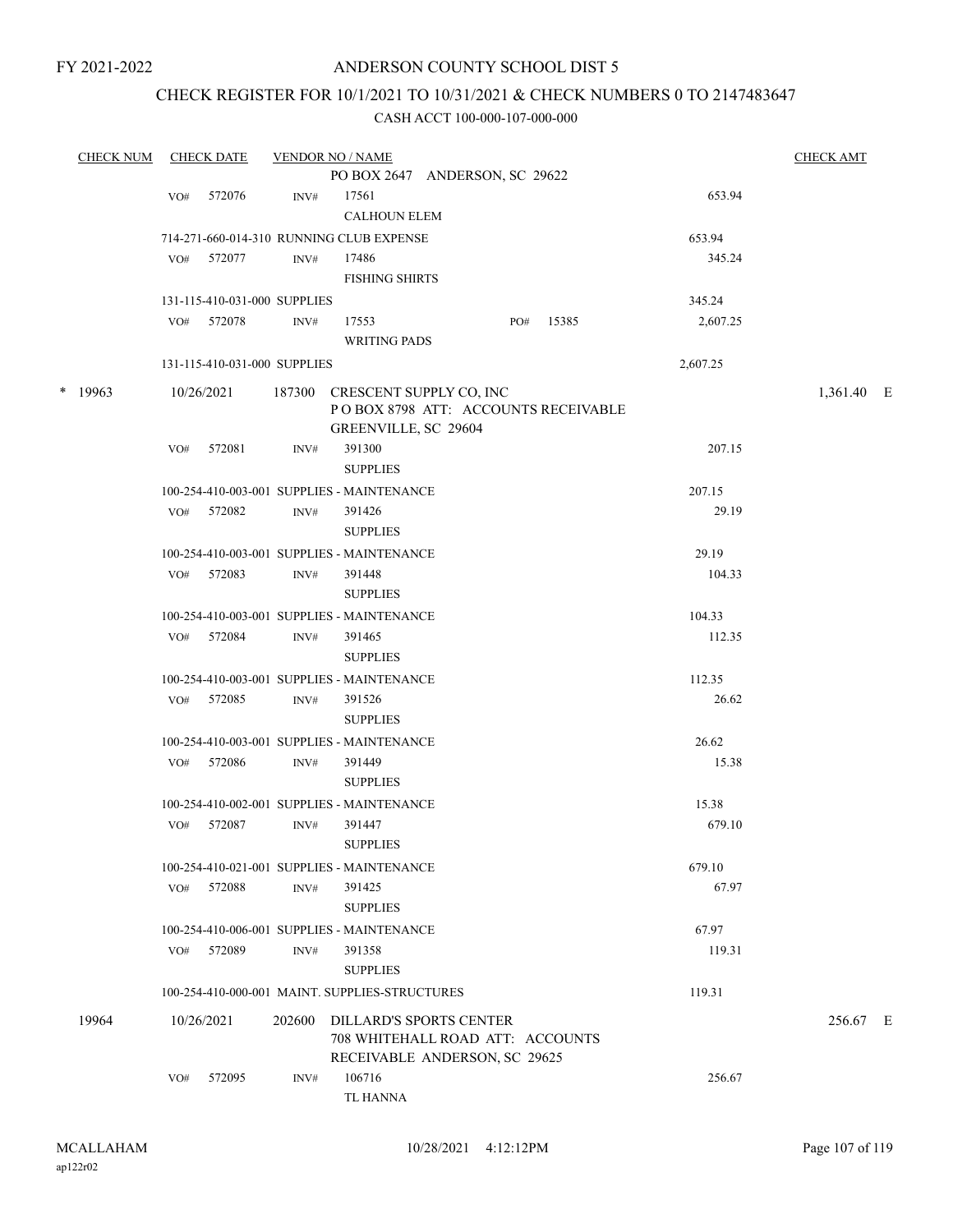# CHECK REGISTER FOR 10/1/2021 TO 10/31/2021 & CHECK NUMBERS 0 TO 2147483647

|   | <b>CHECK NUM</b> |     | <b>CHECK DATE</b>        |                              | <b>VENDOR NO / NAME</b>                                                                                           |          | <b>CHECK AMT</b> |  |
|---|------------------|-----|--------------------------|------------------------------|-------------------------------------------------------------------------------------------------------------------|----------|------------------|--|
|   |                  |     |                          | 100-271-410-002-000 SUPPLIES |                                                                                                                   | 256.67   |                  |  |
|   | 19965            | VO# | 10/26/2021<br>572258     | 574911<br>INV#               | <b>EMPLOYEE VENDOR</b><br>REIMBURSEMENT<br><b>STEM GRANT</b>                                                      | 128.37   | 128.37 E         |  |
|   |                  |     |                          |                              | 703-271-660-003-458 ART CLASS EXPENSE                                                                             | 15.52    |                  |  |
|   |                  |     |                          |                              | 900-114-410-003-CME CHRISTINA EBERHARD 21/22 SUPPLIES                                                             | 112.85   |                  |  |
|   | 19966            |     | 10/26/2021               | 564637                       | EMD ELECTRIC MOTORS & DRIVES INC<br>POBOX 2565 ATT: ACCOUNTS RECEIVABLE<br>ANDERSON, SC 29622                     |          | 228.15 E         |  |
|   |                  | VO# | 572096                   | INV#                         | 0056848<br><b>REPAIR</b>                                                                                          | 228.15   |                  |  |
|   |                  |     |                          |                              | 131-254-410-031-001 SUPPLIES - MAINTENANCE                                                                        | 228.15   |                  |  |
| * | 19968            |     | 10/26/2021               | 569871                       | FOLLETT SCHOOL SOLUTIONS, INC<br>91826 COLLECTION CENTER DRIVE ATT: ACCOUNTS<br>RECEIVABLE CHICAGO, IL 60693-0918 |          | 896.02 E         |  |
|   |                  | VO# | 572101                   | INV#                         | 358892<br><b>CENTERVILLE</b>                                                                                      | 896.02   |                  |  |
|   |                  |     |                          | 100-222-410-007-000 SUPPLIES |                                                                                                                   | 896.02   |                  |  |
|   | 19969            |     | 10/26/2021               | 237555                       | <b>FORMS &amp; SUPPLY</b><br>POBOX 563953 ATT: ACCOUNTS RECEIVABLE<br>CHARLOTTE, NC 28256                         |          | 389.42 E         |  |
|   |                  | VO# | 572099                   | INV#                         | 5923576<br><b>SUPPLIES</b>                                                                                        | 196.87   |                  |  |
|   |                  |     |                          |                              | 718-271-660-018-201 MISCELLANEOUS EXPENSE                                                                         | 196.87   |                  |  |
|   |                  | VO# | 572100                   | INV#                         | 5923591<br><b>SUPPLIES</b>                                                                                        | 192.55   |                  |  |
|   |                  |     |                          | 131-115-410-031-000 SUPPLIES |                                                                                                                   | 192.55   |                  |  |
|   | 19970            |     | 10/26/2021               | 575971                       | <b>EMPLOYEE VENDOR</b>                                                                                            |          | 1,250.33 E       |  |
|   |                  | VO# | 572041                   | $\text{INV}\#$               | <b>OCT 13-17</b><br><b>MYRTLE BEACH</b>                                                                           | 1,250.33 |                  |  |
|   |                  |     |                          |                              | 600-256-333-000-000 TRIPS AND CONFERENCES                                                                         | 1,250.33 |                  |  |
|   | * 19972          |     | 10/26/2021<br>VO# 572056 | 573256<br>INV#               | <b>EMPLOYEE VENDOR</b><br><b>CORNER BAGEL</b>                                                                     | 113.31   | 500.66 E         |  |
|   |                  |     |                          |                              | REIMBURSEMENT                                                                                                     |          |                  |  |
|   |                  |     |                          | 100-113-410-006-000 SUPPLIES |                                                                                                                   | 113.31   |                  |  |
|   |                  | VO# | 572215                   | INV#                         | REIMBURSEMENT<br>PIZZA                                                                                            | 134.43   |                  |  |
|   |                  |     |                          | 100-233-410-006-000 SUPPLIES |                                                                                                                   | 134.43   |                  |  |
|   |                  |     | VO# 572216               | INV#                         | REIMBURSEMENT<br>PIZZA                                                                                            | 184.48   |                  |  |
|   |                  |     |                          | 100-233-410-006-000 SUPPLIES |                                                                                                                   | 184.48   |                  |  |
|   |                  |     | VO# 572235               | INV#                         | REIMBURSEMENT<br><b>FLAG CASES</b>                                                                                | 68.44    |                  |  |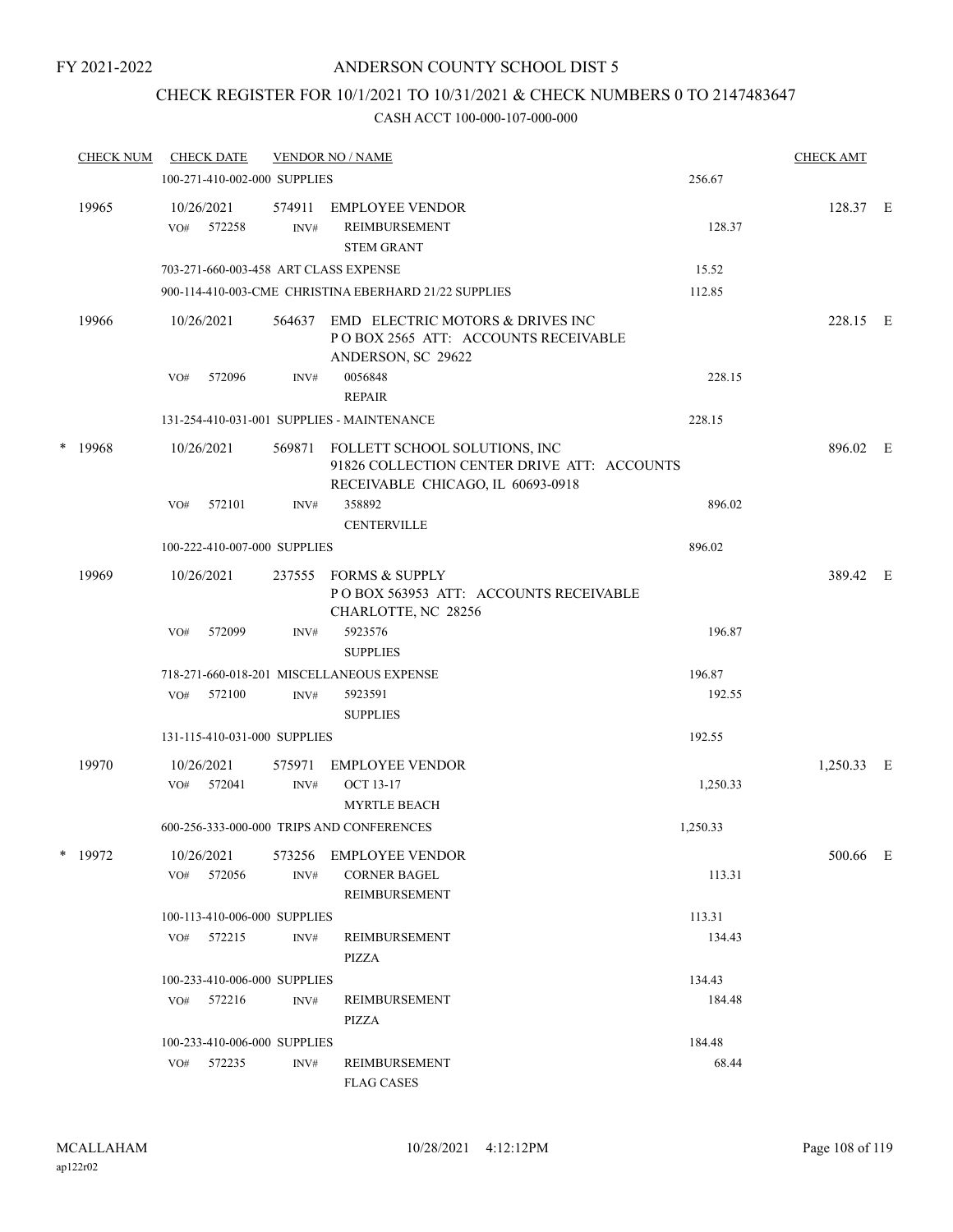### CHECK REGISTER FOR 10/1/2021 TO 10/31/2021 & CHECK NUMBERS 0 TO 2147483647

|        | <b>CHECK NUM</b> |     | <b>CHECK DATE</b><br>100-113-410-006-000 SUPPLIES |                | <b>VENDOR NO / NAME</b>                                                                              | 68.44    | <b>CHECK AMT</b> |  |
|--------|------------------|-----|---------------------------------------------------|----------------|------------------------------------------------------------------------------------------------------|----------|------------------|--|
|        | 19973            | VO# | 10/26/2021<br>572049                              | 575131<br>INV# | <b>EMPLOYEE VENDOR</b><br><b>CHICK FIL A</b><br>REIMBURSEMENT                                        | 241.14   | 241.14 E         |  |
|        |                  |     |                                                   |                | 719-271-660-019-364 FIELD TRIPS 4K EXPENSE                                                           | 241.14   |                  |  |
|        | * 19978          |     | 10/26/2021                                        |                | 563608 JW PEPPER & SON, INC<br>POBOX 642 ATT: ACCOUNTS RECEIVABLE EXTON,<br>PA 19341                 |          | 101.97 E         |  |
|        |                  | VO# | 572276                                            | INV#           | 363582168<br><b>MUSIC</b>                                                                            | 101.97   |                  |  |
|        |                  |     | 100-112-410-013-0RE RELATED ARTS                  |                |                                                                                                      | 101.97   |                  |  |
|        | 19979            |     | 10/26/2021                                        |                | 305300 KATHY'S ENTERPRISES<br>500 MT LEBANON CHURCH ROAD ATT: ACCOUNTS<br>RECEIVABLE GREER, SC 29651 |          | 2,266.00 E       |  |
|        |                  | VO# | 572185                                            | INV#           | 5900<br><b>GLIDE &amp; EVER JAZZ TAN</b>                                                             | 2,266.00 |                  |  |
|        |                  |     |                                                   |                | 100-114-410-003-BAN BAND EQUIPMENT                                                                   | 2,266.00 |                  |  |
| $\ast$ | 19982            |     | 10/26/2021                                        |                | 576574 LOC-DOC SECURITY<br>PO BOX 78987 CHARLOTTE, NC 28271                                          |          | 123.84 E         |  |
|        |                  | VO# | 572108                                            | INV#           | C <sub>205648</sub><br><b>KEYS</b>                                                                   | 20.87    |                  |  |
|        |                  |     |                                                   |                | 100-254-410-009-001 SUPPLIES - MAINTENANCE                                                           | 20.87    |                  |  |
|        |                  |     | VO# 572244                                        | INV#           | C <sub>205666</sub><br><b>SUPPLIES</b>                                                               | 75.08    |                  |  |
|        |                  |     |                                                   |                | 100-254-410-015-001 SUPPLIES - MAINTENANCE                                                           | 75.08    |                  |  |
|        |                  | VO# | 572247                                            | INV#           | C205659<br><b>KEYS</b>                                                                               | 27.89    |                  |  |
|        |                  |     |                                                   |                | 100-254-410-008-001 SUPPLIES - MAINTENANCE                                                           | 27.89    |                  |  |
| $\ast$ | 19985            | VO# | 10/26/2021<br>572054                              | 355225<br>INV# | <b>EMPLOYEE VENDOR</b><br><b>BISCUITS</b>                                                            | 134.89   | 134.89 E         |  |
|        |                  |     |                                                   |                | REIMBURSEMENT                                                                                        |          |                  |  |
|        |                  |     | 100-113-410-006-000 SUPPLIES                      |                |                                                                                                      | 134.89   |                  |  |
|        | 19986            |     | 10/26/2021                                        |                | 389900 OFFICE DEPOT<br>POBOX 1413 CHARLOTTE, NC 28201-1413                                           |          | 2,660.59 E       |  |
|        |                  | VO# | 572111                                            | INV#           | 196018039001<br><b>SUPPLIES</b>                                                                      | 27.17    |                  |  |
|        |                  |     | 100-113-410-007-000 SUPPLIES                      |                |                                                                                                      | 27.17    |                  |  |
|        |                  | VO# | 572112                                            | $\text{INV}\#$ | 20316781001<br><b>SUPPLIES</b>                                                                       | 53.84    |                  |  |
|        |                  |     | 100-112-410-007-000 SUPPLIES                      |                |                                                                                                      | 53.84    |                  |  |
|        |                  | VO# | 572113                                            | INV#           | 191196066001<br><b>SUPPLIES</b>                                                                      | 521.90   |                  |  |
|        |                  |     |                                                   |                | 713-271-660-013-201 MISCELLANEOUS EXPENSE                                                            | 521.90   |                  |  |
|        |                  | VO# | 572114                                            | INV#           | 201469772001                                                                                         | 65.07    |                  |  |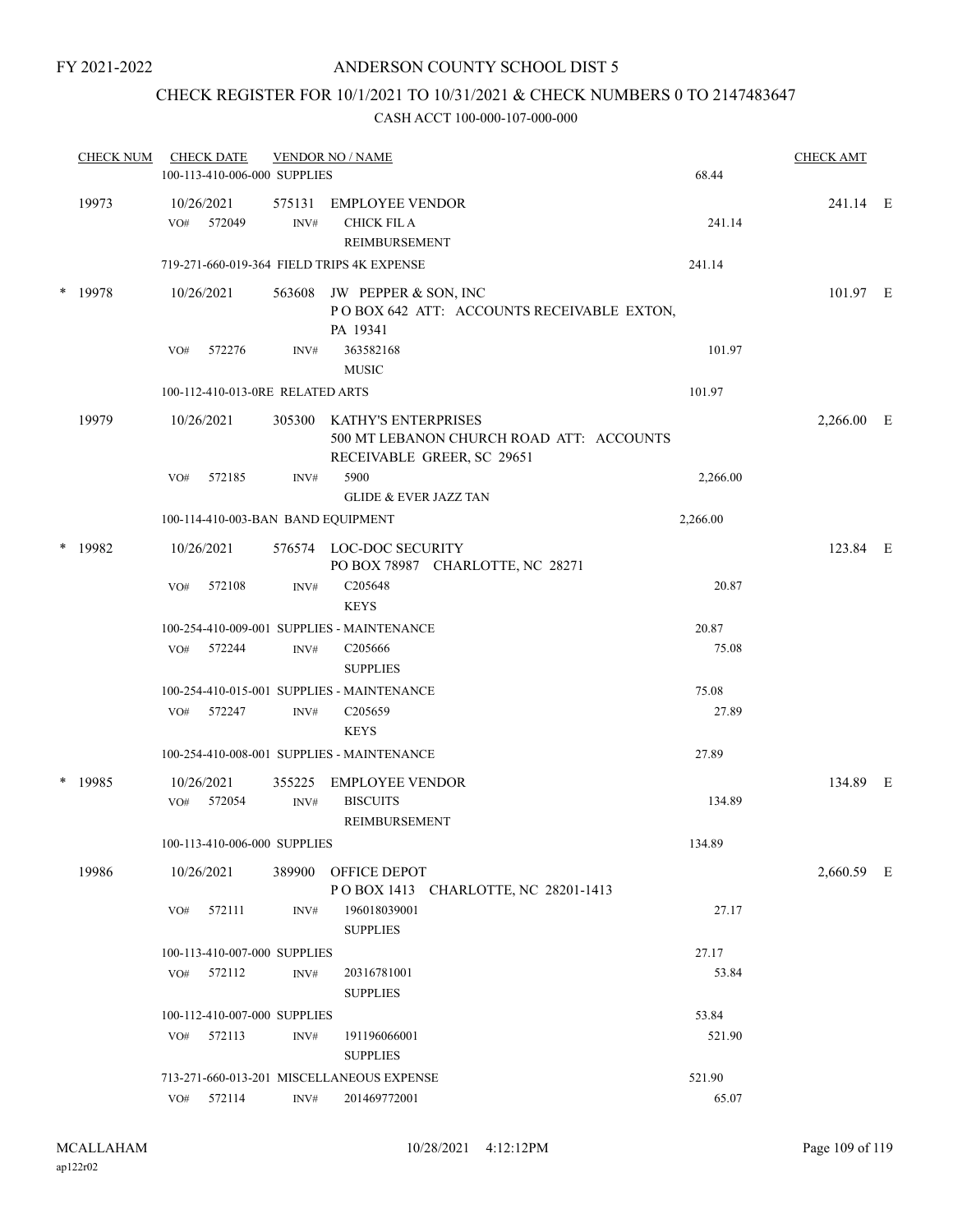## CHECK REGISTER FOR 10/1/2021 TO 10/31/2021 & CHECK NUMBERS 0 TO 2147483647

| <b>CHECK NUM</b> |     | CHECK DATE      | <b>VENDOR NO / NAME</b>      |                                                    |                  | <b>CHECK AMT</b> |
|------------------|-----|-----------------|------------------------------|----------------------------------------------------|------------------|------------------|
|                  |     |                 |                              | <b>SUPPLIES</b>                                    |                  |                  |
|                  |     |                 | 100-264-410-000-000 SUPPLIES |                                                    | 65.07            |                  |
|                  |     | VO# 572178      | INV#                         | 201855167001                                       | 76.72            |                  |
|                  |     |                 |                              | <b>SUPPLIES</b>                                    |                  |                  |
|                  |     |                 | 100-233-410-003-000 SUPPLIES |                                                    | 76.72            |                  |
|                  |     | VO# 572179      | INV#                         | 203777936001                                       | 69.02            |                  |
|                  |     |                 |                              | <b>SUPPLIES</b>                                    |                  |                  |
|                  |     |                 | 100-233-410-003-000 SUPPLIES |                                                    | 69.02            |                  |
|                  |     | VO# 572180      | INV#                         | 2526675867<br><b>SUPPLIES</b>                      | 142.28           |                  |
|                  |     |                 |                              |                                                    |                  |                  |
|                  |     |                 | 100-233-410-003-000 SUPPLIES |                                                    | 142.28           |                  |
|                  |     | VO# 572181      | INV#                         | 2527620805<br><b>SUPPLIES</b>                      | 73.13            |                  |
|                  |     |                 |                              |                                                    |                  |                  |
|                  |     |                 | 100-233-410-003-000 SUPPLIES |                                                    | 73.13<br>160.49  |                  |
|                  |     | VO# 572182 INV# |                              | 2525867740<br><b>SUPPLIES</b>                      |                  |                  |
|                  |     |                 | 100-233-410-003-000 SUPPLIES |                                                    |                  |                  |
|                  |     | VO# 572183      | INV#                         | 201977118001                                       | 160.49<br>986.69 |                  |
|                  |     |                 |                              | <b>SUPPLIES</b>                                    |                  |                  |
|                  |     |                 | 100-114-410-003-000 SUPPLIES |                                                    | 986.69           |                  |
|                  |     | VO# 572204 INV# |                              | 195041920001                                       | 10.15            |                  |
|                  |     |                 |                              | <b>SUPPLIES</b>                                    |                  |                  |
|                  |     |                 | 600-256-410-000-000 SUPPLIES |                                                    | 10.15            |                  |
|                  |     | VO# 572205 INV# |                              | 201576647001                                       | 206.41           |                  |
|                  |     |                 |                              | <b>SUPPLIES</b>                                    |                  |                  |
|                  |     |                 | 600-256-410-000-000 SUPPLIES |                                                    | 206.41           |                  |
|                  |     | VO# 572206      | INV#                         | 200166309001                                       | $-10.15$         |                  |
|                  |     |                 |                              | <b>SUPPLIES</b>                                    |                  |                  |
|                  |     |                 | 600-256-410-000-000 SUPPLIES |                                                    | $-10.15$         |                  |
|                  |     | VO# 572207      | INV#                         | 203714217001                                       | 141.27           |                  |
|                  |     |                 |                              | <b>SUPPLIES</b>                                    |                  |                  |
|                  |     |                 | 600-256-410-000-000 SUPPLIES |                                                    | 141.27           |                  |
|                  |     | VO# 572208      |                              | INV# 201160350001                                  | 60.25            |                  |
|                  |     |                 |                              | <b>SUPPLIES</b>                                    |                  |                  |
|                  |     |                 | 600-256-410-000-000 SUPPLIES |                                                    | 60.25            |                  |
|                  |     | VO# 572237      | INV#                         | 200307275001                                       | 7.60             |                  |
|                  |     |                 |                              | <b>SUPPLIES</b>                                    |                  |                  |
|                  |     |                 |                              | 100-114-410-002-VEN SUPPLY-ADDT'L FOR LOST VENDING | 7.60             |                  |
|                  | VO# | 572238          | INV#                         | 203249474001                                       | 53.49            |                  |
|                  |     |                 |                              | <b>SUPPLIES</b>                                    |                  |                  |
|                  |     |                 |                              | 100-114-410-002-VEN SUPPLY-ADDT'L FOR LOST VENDING | 53.49            |                  |
|                  | VO# | 572239          | INV#                         | 203249473001                                       | 9.27             |                  |
|                  |     |                 |                              | <b>SUPPLIES</b>                                    |                  |                  |
|                  |     |                 |                              | 100-114-410-002-VEN SUPPLY-ADDT'L FOR LOST VENDING | 9.27             |                  |
|                  |     | VO# 572240      | INV#                         | 200563406001                                       | 5.99             |                  |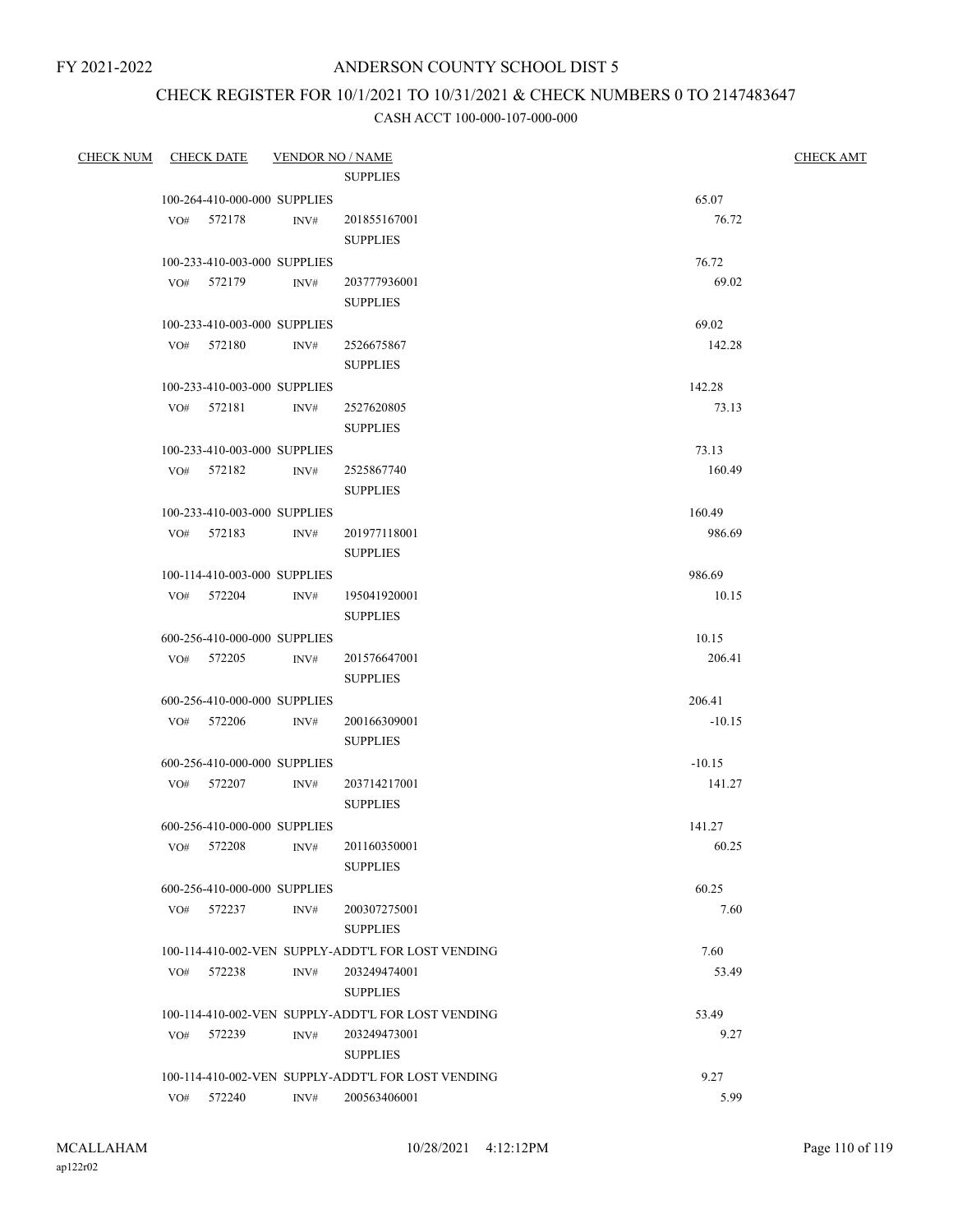FY 2021-2022

### ANDERSON COUNTY SCHOOL DIST 5

### CHECK REGISTER FOR 10/1/2021 TO 10/31/2021 & CHECK NUMBERS 0 TO 2147483647

|   | <b>CHECK NUM</b> |     | <b>CHECK DATE</b>                  |                | <b>VENDOR NO / NAME</b><br><b>SUPPLIES</b>                                                |     |       |          | <b>CHECK AMT</b> |  |
|---|------------------|-----|------------------------------------|----------------|-------------------------------------------------------------------------------------------|-----|-------|----------|------------------|--|
|   |                  |     |                                    |                | 100-114-410-002-VEN SUPPLY-ADDT'L FOR LOST VENDING                                        |     |       | 5.99     |                  |  |
|   | 19987            |     | 10/26/2021                         | 391100         | OLD STONE TRACTOR CO, INC<br>PO BOX 13565 ATT: ACCOUNTS RECEIVABLE<br>ANDERSON, SC 29624  |     |       |          | 188.67 E         |  |
|   |                  | VO# | 572115                             | INV#           | 04568<br><b>REPAIR PARTS</b>                                                              |     |       | 185.01   |                  |  |
|   |                  |     |                                    |                | 100-254-410-000-001 MAINT. SUPPLIES-STRUCTURES                                            |     |       | 185.01   |                  |  |
|   |                  | VO# | 572248                             | INV#           | 04316<br><b>GASKET</b>                                                                    |     |       | 3.66     |                  |  |
|   |                  |     |                                    |                | 100-254-410-000-001 MAINT. SUPPLIES-STRUCTURES                                            |     |       | 3.66     |                  |  |
|   | 19988            | VO# | 10/26/2021<br>572184               | 575484<br>INV# | <b>EMPLOYEE VENDOR</b><br>REIMBURSEMENT<br><b>SUPPLIES</b>                                |     |       | 1,115.14 | 1,115.14 E       |  |
|   |                  |     |                                    |                | 100-114-410-003-002 COLOR GUARD/DRUM LINE                                                 |     |       | 418.75   |                  |  |
|   |                  |     |                                    |                | 100-114-410-003-BAN BAND EQUIPMENT                                                        |     |       | 696.39   |                  |  |
| * | 19990            |     | 10/26/2021                         | 570443         | PROJECT LEAD THE WAY<br>3939 PRIORITY WAY SOUTH DRIVE SUITE 400<br>INDIANAPOLIS, IN 46240 |     |       |          | 4,627.75 E       |  |
|   |                  | VO# | 572226                             | INV#           | 309063<br><b>SUPPLIES</b>                                                                 | PO# | 15020 | 2,227.75 |                  |  |
|   |                  |     |                                    |                | 329-115-410-031-0CO SUPPLIES-STATE (C/O)                                                  |     |       | 2,227.75 |                  |  |
|   |                  | VO# | 572257                             | INV#           | 312168<br>PLTW CYBERSECURITY TRAINING - COURSE CODE 5370                                  | PO# | 15334 | 2,400.00 |                  |  |
|   |                  |     |                                    |                | 900-115-410-031-054 PLTW (AIT) COMPUTER SCIENCE PROGRAM                                   |     |       | 2,400.00 |                  |  |
| * | 19993            |     | 10/26/2021                         | 570059         | <b>SHARP BUSINESS SYSTEMS</b><br>DEPT 1216 PO BOX 121216 DALLAS, TX 75312-1216            |     |       |          | 5,692.46 E       |  |
|   |                  | VO# | 572119                             | $\text{INV}\#$ | 9003496520<br><b>COPIES</b>                                                               |     |       | 6.74     |                  |  |
|   |                  |     | 717-190-660-017-362 COPIER EXPENSE |                |                                                                                           |     |       | 6.74     |                  |  |
|   |                  | VO# | 572120                             | INV#           | 9003488236<br><b>COPIES</b>                                                               |     |       | 109.20   |                  |  |
|   |                  |     | 717-190-660-017-362 COPIER EXPENSE |                |                                                                                           |     |       | 109.20   |                  |  |
|   |                  |     | VO# 572121                         | INV#           | 9003520120<br><b>COPIES</b>                                                               |     |       | 46.77    |                  |  |
|   |                  |     | 723-190-660-023-913 COPIER EXPENSE |                |                                                                                           |     |       | 46.77    |                  |  |
|   |                  |     | VO# 572122                         | INV#           | 9003520111<br><b>COPIES</b>                                                               |     |       | 103.06   |                  |  |
|   |                  |     | 723-190-660-023-913 COPIER EXPENSE |                |                                                                                           |     |       | 103.06   |                  |  |
|   |                  |     | VO# 572123                         | INV#           | 9003509812<br><b>COPIES</b>                                                               |     |       | 27.88    |                  |  |
|   |                  |     | 723-190-660-023-913 COPIER EXPENSE |                |                                                                                           |     |       | 27.88    |                  |  |
|   |                  |     | VO# 572124                         | INV#           | 9003496440<br><b>COPIES</b>                                                               |     |       | 13.48    |                  |  |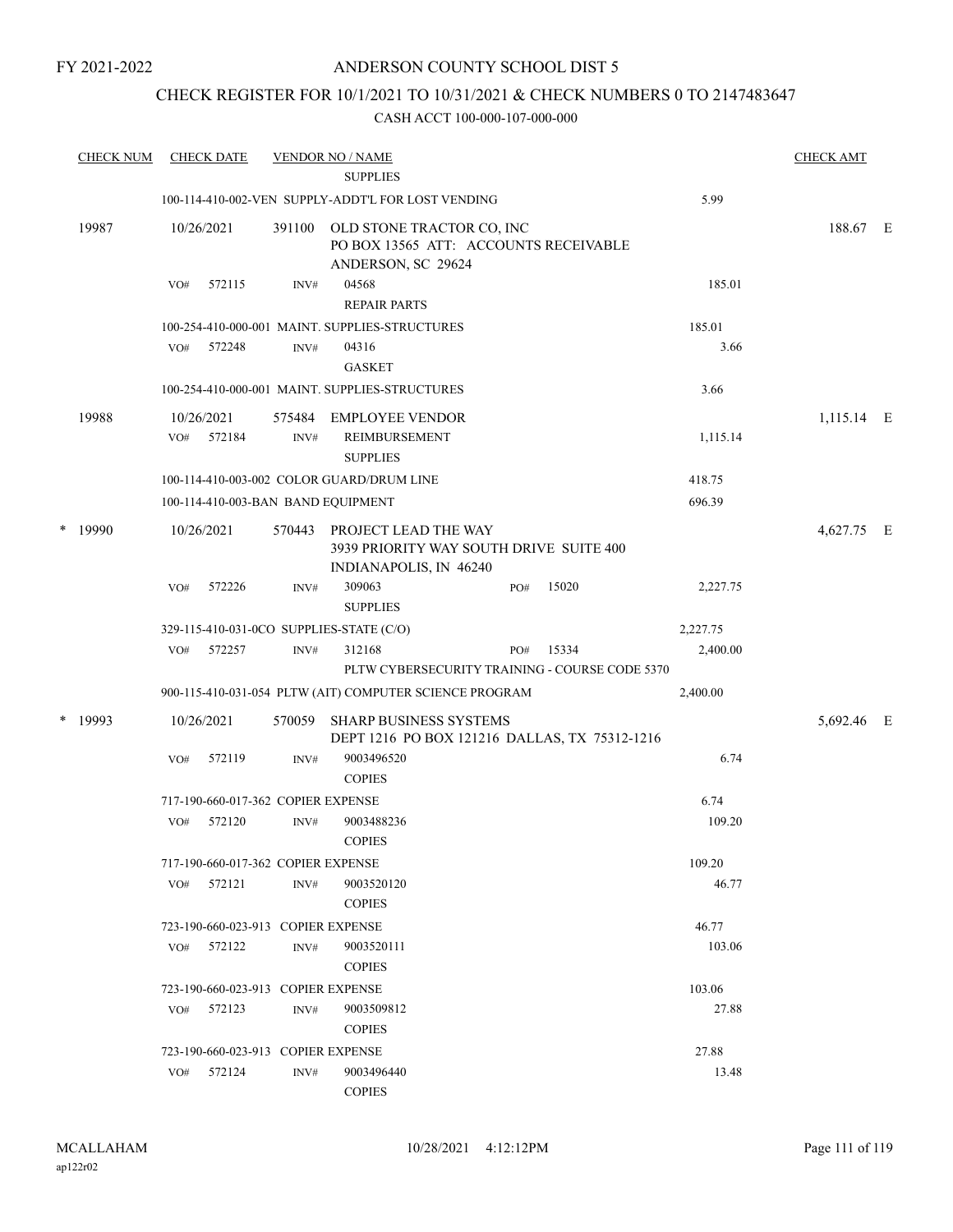# CHECK REGISTER FOR 10/1/2021 TO 10/31/2021 & CHECK NUMBERS 0 TO 2147483647

| CHECK NUM CHECK DATE |     |                                    |      | <b>VENDOR NO / NAME</b>                            | <b>CHECK AMT</b> |  |
|----------------------|-----|------------------------------------|------|----------------------------------------------------|------------------|--|
|                      |     | 723-190-660-023-913 COPIER EXPENSE |      |                                                    | 13.48            |  |
|                      |     | VO# 572125                         |      | INV# 9003492471                                    | 13.48            |  |
|                      |     |                                    |      | <b>COPIES</b>                                      |                  |  |
|                      |     | 723-190-660-023-913 COPIER EXPENSE |      |                                                    | 13.48            |  |
|                      |     | VO# 572126                         | INV# | 9003496539                                         | 13.48            |  |
|                      |     |                                    |      | <b>COPIES</b>                                      |                  |  |
|                      |     | 201-112-490-010-000 COPIER COST    |      |                                                    | 13.48            |  |
|                      | VO# | 572127                             | INV# | 9003496622                                         | 307.25           |  |
|                      |     |                                    |      | <b>COPIES</b>                                      |                  |  |
|                      |     | 201-112-490-012-000 COPIER COST    |      |                                                    | 307.25           |  |
|                      |     | VO# 572128                         | INV# | 9003517008                                         | 865.34           |  |
|                      |     |                                    |      | <b>COPIES</b>                                      |                  |  |
|                      |     | 201-112-490-014-000 COPIER COST    |      |                                                    | 865.34           |  |
|                      |     | VO# 572129                         | INV# | 9003519712                                         | 19.26            |  |
|                      |     |                                    |      | <b>COPIES</b>                                      |                  |  |
|                      |     | 201-112-490-014-000 COPIER COST    |      |                                                    | 19.26            |  |
|                      |     | $VO#$ 572130                       | INV# | 9003519709                                         | 19.26            |  |
|                      |     |                                    |      | <b>COPIES</b>                                      |                  |  |
|                      |     | 201-112-490-007-000 COPIER COST    |      |                                                    | 19.26            |  |
|                      |     | VO# 572131                         | INV# | 9003513445                                         | 37.94            |  |
|                      |     |                                    |      | <b>COPIES</b>                                      |                  |  |
|                      |     | 708-271-660-008-362 COPIER EXPENSE |      |                                                    | 37.94            |  |
|                      |     | VO# 572133                         | INV# | 9003496522                                         | 13.48            |  |
|                      |     |                                    |      | <b>MCLEES</b>                                      |                  |  |
|                      |     | 708-271-660-008-362 COPIER EXPENSE |      |                                                    | 13.48            |  |
|                      |     | VO# 572134                         | INV# | 9003513431                                         | 171.01           |  |
|                      |     |                                    |      | <b>MCLEES</b>                                      |                  |  |
|                      |     | 708-271-660-008-362 COPIER EXPENSE |      |                                                    | 171.01           |  |
|                      |     | VO# 572135                         | INV# | 9003488223                                         | 62.38            |  |
|                      |     |                                    |      | <b>TRASPORTATION</b>                               |                  |  |
|                      |     | 100-255-410-000-000 SUPPLIES       |      |                                                    | 62.38            |  |
|                      | VO# | 572136                             | INV# | 9003520138                                         | 98.28            |  |
|                      |     |                                    |      | SOUTHWOOD                                          |                  |  |
|                      |     | 100-113-410-021-000 SUPPLIES       |      |                                                    | 98.28            |  |
|                      | VO# | 572137                             | INV# | 9003484790                                         | 93.07            |  |
|                      |     |                                    |      | <b>MCCANTS</b>                                     |                  |  |
|                      |     |                                    |      | 100-113-410-005-VEN SUPPLY-ADDT'L FOR LOST VENDING | 93.07            |  |
|                      | VO# | 572138                             | INV# | 9003496515                                         | 13.48            |  |
|                      |     |                                    |      | <b>MCCANTS</b>                                     |                  |  |
|                      |     |                                    |      | 100-113-410-005-VEN SUPPLY-ADDT'L FOR LOST VENDING | 13.48            |  |
|                      | VO# | 572170                             | INV# | 9003481926                                         | 255.18           |  |
|                      |     |                                    |      | <b>VARENNES</b>                                    |                  |  |
|                      |     |                                    |      | 201-112-490-016-000 OTHER/COPIER COST              | 255.18           |  |
|                      | VO# | 572171                             | INV# | 9003496447                                         | 13.48            |  |
|                      |     |                                    |      | <b>VARENNES</b>                                    |                  |  |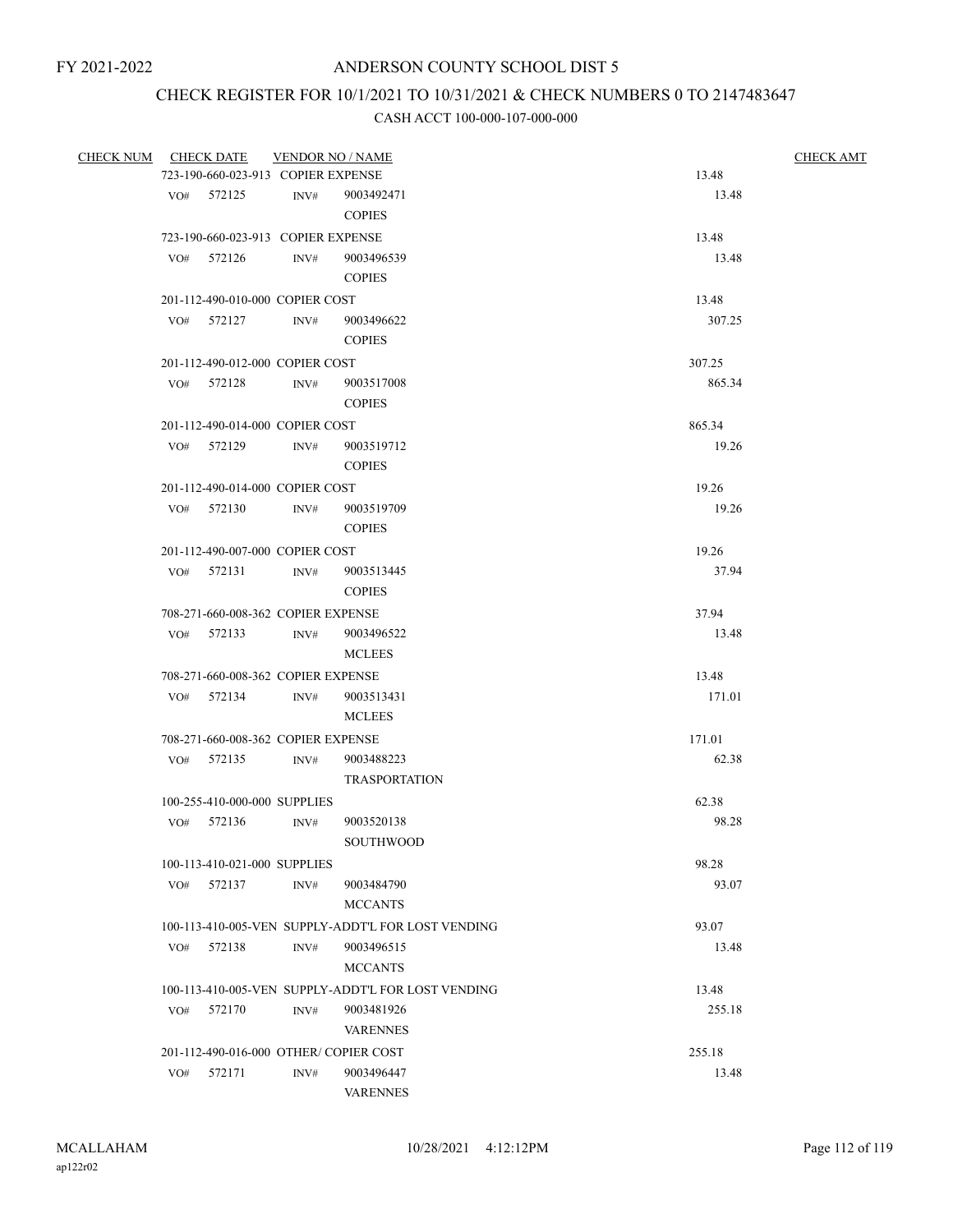## CHECK REGISTER FOR 10/1/2021 TO 10/31/2021 & CHECK NUMBERS 0 TO 2147483647

| <b>CHECK NUM</b> |     | <b>CHECK DATE</b>               |        | <b>VENDOR NO / NAME</b>                                                         |     |       |          | <b>CHECK AMT</b> |  |
|------------------|-----|---------------------------------|--------|---------------------------------------------------------------------------------|-----|-------|----------|------------------|--|
|                  |     |                                 |        | 201-112-490-016-000 OTHER/ COPIER COST                                          |     |       | 13.48    |                  |  |
|                  |     | VO# 572175                      | INV#   | 9003496454                                                                      |     |       | 47.19    |                  |  |
|                  |     |                                 |        | <b>WESTSIDE</b>                                                                 |     |       |          |                  |  |
|                  |     | 100-115-410-003-000 SUPPLIES    |        |                                                                                 |     |       | 47.19    |                  |  |
|                  | VO# | 572176                          | INV#   | 9003490374                                                                      |     |       | 553.52   |                  |  |
|                  |     |                                 |        | <b>WESTSIDE</b>                                                                 |     |       |          |                  |  |
|                  |     | 100-115-410-003-000 SUPPLIES    |        |                                                                                 |     |       | 553.52   |                  |  |
|                  |     | VO# 572177                      | INV#   | 9003488225<br><b>WESTSIDE</b>                                                   |     |       | 41.66    |                  |  |
|                  |     | 100-115-410-003-000 SUPPLIES    |        |                                                                                 |     |       | 41.66    |                  |  |
|                  |     | VO# 572195                      | INV#   | 9003517030                                                                      |     |       | 458.53   |                  |  |
|                  |     |                                 |        | <b>NEW PROSPECT</b>                                                             |     |       |          |                  |  |
|                  |     | 201-112-490-010-000 COPIER COST |        |                                                                                 |     |       | 458.53   |                  |  |
|                  |     | VO# 572266                      | INV#   | 9003525254                                                                      | PO# | 14996 | 2,259.68 |                  |  |
|                  |     |                                 |        | <b>TLH</b>                                                                      |     |       |          |                  |  |
|                  |     | 100-114-410-002-000 SUPPLIES    |        |                                                                                 |     |       | 2,259.68 |                  |  |
|                  |     | VO# 572269                      | INV#   | 9003520116                                                                      |     |       | 28.38    |                  |  |
|                  |     |                                 |        | <b>WEST MARKET</b>                                                              |     |       |          |                  |  |
|                  |     | 100-147-410-018-000 SUPPLIES    |        |                                                                                 |     |       | 28.38    |                  |  |
| * 19998          |     | 10/26/2021                      |        | 568718 THE READING WAREHOUSE<br>PO BOX 41328 ATT: ACCOUNTS RECEIVABLE NORTH     |     |       |          | 924.48 E         |  |
|                  |     |                                 |        | CHARLESTON, SC 29423                                                            |     |       |          |                  |  |
|                  | VO# | 572275                          | INV#   | 211108                                                                          | PO# | 14696 | 924.48   |                  |  |
|                  |     |                                 |        | <b>LORD OF THE FLIES</b>                                                        |     |       |          |                  |  |
|                  |     | 100-222-410-003-000 SUPPLIES    |        |                                                                                 |     |       | 924.48   |                  |  |
| 19999            |     | 10/26/2021                      | 507850 | <b>TRANE</b><br>POBOX 406469 ATT: ACCOUNTS RECEIVABLE<br>ATLANTA, GA 30384-6469 |     |       |          | 1,145.70 E       |  |
|                  | VO# | 572149                          | INV#   | 10613914                                                                        |     |       | 621.76   |                  |  |
|                  |     |                                 |        | <b>MOTOR</b>                                                                    |     |       |          |                  |  |
|                  |     |                                 |        | 100-254-410-012-001 SUPPLIES - MAINTENANCE                                      |     |       | 621.76   |                  |  |
|                  |     | VO# 572150                      | INV#   | 10979879                                                                        |     |       | 523.94   |                  |  |
|                  |     |                                 |        | <b>COMPRESSOR</b>                                                               |     |       |          |                  |  |
|                  |     |                                 |        | 100-254-410-003-001 SUPPLIES - MAINTENANCE                                      |     |       | 523.94   |                  |  |
| $*$ 20002        |     | 10/28/2021                      | 576141 | EMPLOYEE VENDOR                                                                 |     |       |          | 111.21 E         |  |
|                  | VO# | 572305                          | INV#   | <b>IMMIGRANT DAY</b><br>REIMBURSEMENT                                           |     |       | 111.21   |                  |  |
|                  |     |                                 |        | 717-190-660-017-201 MISCELLANEOUS EXPENSE                                       |     |       | 111.21   |                  |  |
| 20003            |     | 10/28/2021                      | 572893 | ANDERSON MAGAZINE                                                               |     |       |          | 235.00 E         |  |
|                  |     |                                 |        | POBOX 3848 ANDERSON, SC 29622                                                   |     |       |          |                  |  |
|                  | VO# | 572382                          | INV#   | 11703                                                                           |     |       | 235.00   |                  |  |
|                  |     |                                 |        | <b>NOV-DEC</b>                                                                  |     |       |          |                  |  |
|                  |     |                                 |        | 100-263-360-000-000 PRINTING AND BINDING                                        |     |       | 235.00   |                  |  |
| 20004            |     | 10/28/2021                      |        | 574534 EMPLOYEE VENDOR                                                          |     |       |          | 113.52 E         |  |
|                  |     |                                 |        |                                                                                 |     |       |          |                  |  |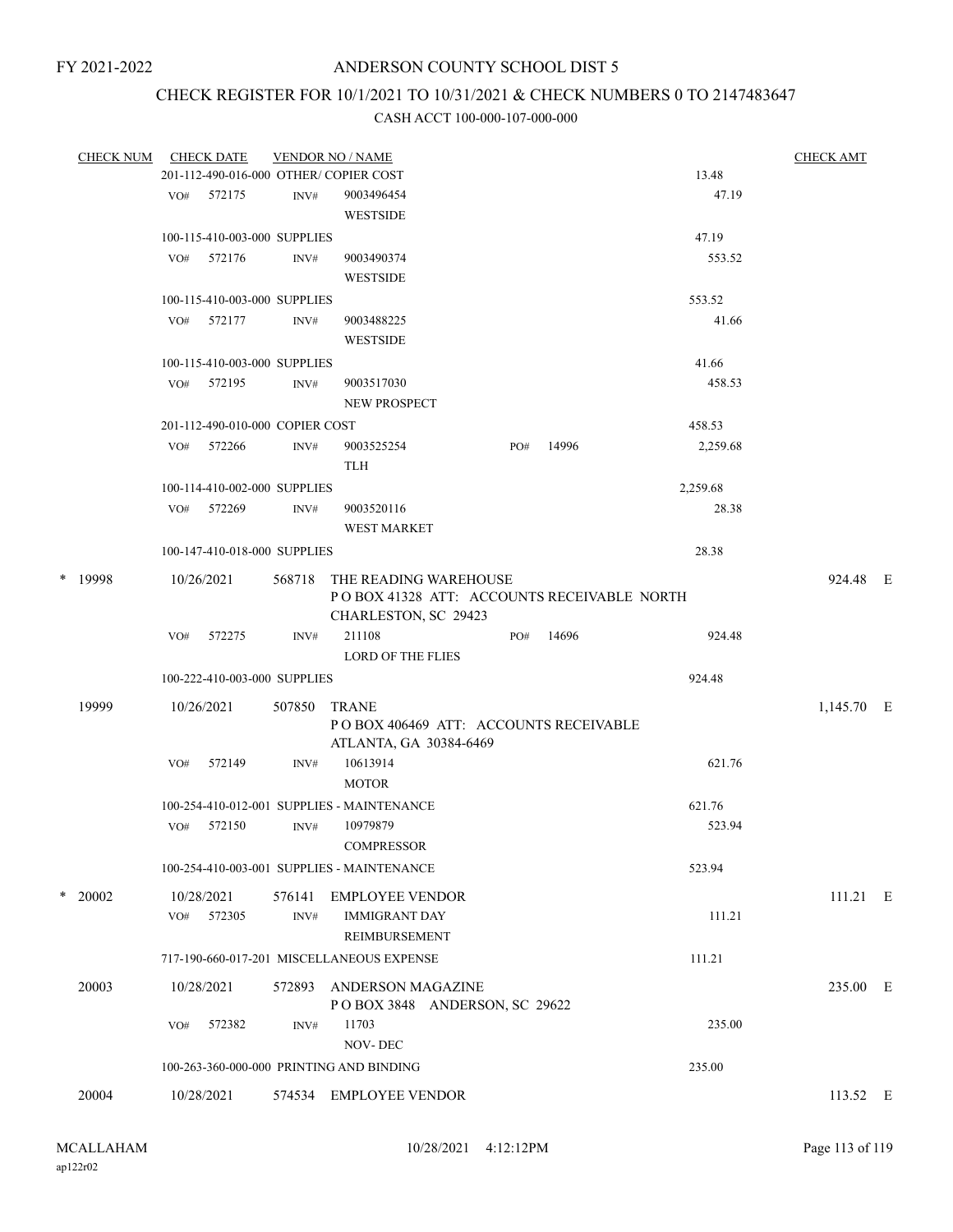### CHECK REGISTER FOR 10/1/2021 TO 10/31/2021 & CHECK NUMBERS 0 TO 2147483647

|   | <b>CHECK NUM</b> |     | <b>CHECK DATE</b> |        | <b>VENDOR NO / NAME</b>                                               |     |                                           |        | <b>CHECK AMT</b> |  |
|---|------------------|-----|-------------------|--------|-----------------------------------------------------------------------|-----|-------------------------------------------|--------|------------------|--|
|   |                  | VO# | 572308            | INV#   | <b>SNACKS</b><br><b>REIMBURSEMENT</b>                                 |     |                                           | 37.58  |                  |  |
|   |                  |     |                   |        | 802-221-410-000-005 MEETING SUPPLIES                                  |     |                                           | 37.58  |                  |  |
|   |                  | VO# | 572309            | INV#   | <b>COSTUMES</b><br>REIMBURSEMENT                                      |     |                                           | 75.94  |                  |  |
|   |                  |     |                   |        | 802-221-410-000-005 MEETING SUPPLIES                                  |     |                                           | 75.94  |                  |  |
|   | 20005            |     | 10/28/2021        | 569220 | AUTECH<br>POBOX 248 ATT: ACCOUNTS RECEIVABLE<br>WILLIAMSTON, SC 29697 |     |                                           |        | $1,005.33$ E     |  |
|   |                  | VO# | 572330            | INV#   | 8762<br><b>VARENNES</b>                                               |     |                                           | 705.33 |                  |  |
|   |                  |     |                   |        | 100-254-323-016-400 CONTR SERV-HVAC/ELECT/PLUMBING                    |     |                                           | 705.33 |                  |  |
|   |                  | VO# | 572331            | INV#   | 8765<br><b>WESTSIDE</b>                                               |     |                                           | 150.00 |                  |  |
|   |                  |     |                   |        | 100-254-323-003-400 CONTR SERV-HVAC/ELECT/PLUMBING                    |     |                                           | 150.00 |                  |  |
|   |                  | VO# | 572332            | INV#   | 8761<br><b>CF REAMES</b>                                              |     |                                           | 150.00 |                  |  |
|   |                  |     |                   |        | 100-254-323-001-400 CONTR SERV-HVAC/ELECT/PLUMBING                    |     |                                           | 150.00 |                  |  |
|   | 20006            |     | 10/28/2021        | 574512 | <b>EMPLOYEE VENDOR</b>                                                |     |                                           |        | 144.48 E         |  |
|   |                  |     | VO# 572359        | INV#   | OCT <sub>25</sub>                                                     |     |                                           | 144.48 |                  |  |
|   |                  |     |                   |        | <b>COLUMBIA</b>                                                       |     |                                           |        |                  |  |
|   |                  |     |                   |        | 100-221-410-000-DIS DIGITAL INTEGRATION SUPPLIES                      |     |                                           | 144.48 |                  |  |
| * | 20009            |     | 10/28/2021        |        | 569462 CROSSROADS ENVIRONMENTAL, LLC<br>29303                         |     | 1258 BOILING SPRINGS ROAD SPARTANBURG, SC |        | 750.00 E         |  |
|   |                  | VO# | 572344            | INV#   | 10301<br><b>WESTSIDE</b>                                              | PO# | 15412                                     | 750.00 |                  |  |
|   |                  |     |                   |        | 515-253-520-003-SCI SCIENCE BLD UPGRADE                               |     |                                           | 750.00 |                  |  |
|   | 20010            |     | 10/28/2021        | 572679 | DEFENDER SERVICES, INC.<br>PO BOX 1775 COLUMBIA, SC 29202             |     |                                           |        | 3,514.24 E       |  |
|   |                  | VO# | 572347            | INV#   | 1009468<br>WE 8/27/21                                                 | PO# | 15244                                     | 739.84 |                  |  |
|   |                  |     |                   |        | 100-181-312-023-000 PURCHASED SERVICES                                |     |                                           | 739.84 |                  |  |
|   |                  | VO# | 572348            | INV#   | 1009341<br>WE 10/15                                                   | PO# | 15244                                     | 924.80 |                  |  |
|   |                  |     |                   |        | 100-181-312-023-000 PURCHASED SERVICES                                |     |                                           | 924.80 |                  |  |
|   |                  | VO# | 572391            | INV#   | 1008717<br><b>ADULT ED</b>                                            | PO# | 15244                                     | 924.80 |                  |  |
|   |                  |     |                   |        | 100-181-312-023-000 PURCHASED SERVICES                                |     |                                           | 924.80 |                  |  |
|   |                  | VO# | 572397            | INV#   | 1009152<br><b>ADULT ED</b>                                            | PO# | 15244                                     | 924.80 |                  |  |
|   |                  |     |                   |        | 100-181-312-023-000 PURCHASED SERVICES                                |     |                                           | 924.80 |                  |  |
| * | 20013            |     | 10/28/2021        |        | 569871 FOLLETT SCHOOL SOLUTIONS, INC                                  |     |                                           |        | 6,861.61 E       |  |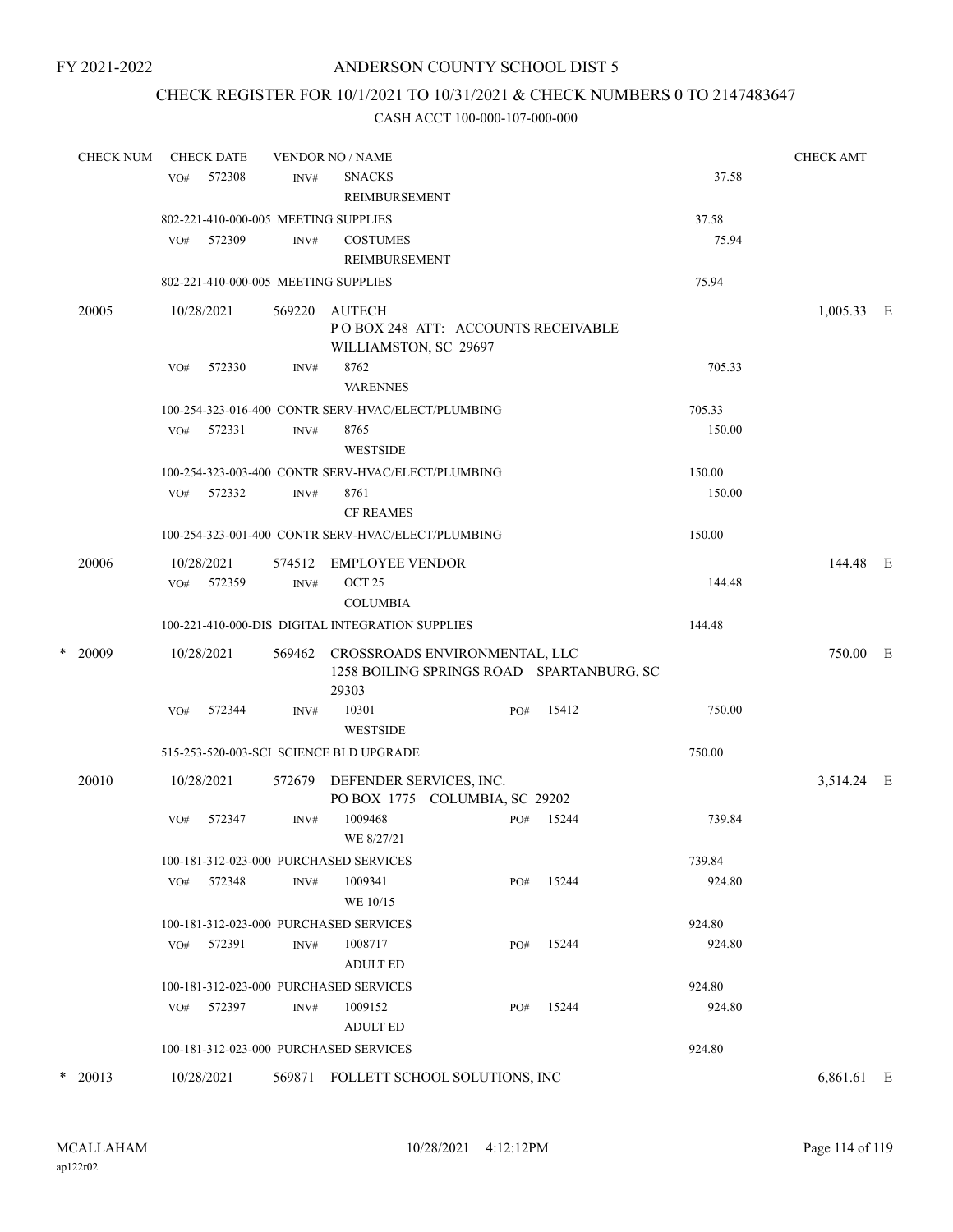FY 2021-2022

### ANDERSON COUNTY SCHOOL DIST 5

### CHECK REGISTER FOR 10/1/2021 TO 10/31/2021 & CHECK NUMBERS 0 TO 2147483647

|        | <b>CHECK NUM</b> |            | <b>CHECK DATE</b> |                              | <b>VENDOR NO / NAME</b>                                                          |     |       |          | <b>CHECK AMT</b> |  |
|--------|------------------|------------|-------------------|------------------------------|----------------------------------------------------------------------------------|-----|-------|----------|------------------|--|
|        |                  |            |                   |                              | 91826 COLLECTION CENTER DRIVE ATT: ACCOUNTS<br>RECEIVABLE CHICAGO, IL 60693-0918 |     |       |          |                  |  |
|        |                  | VO#        | 572378            | INV#                         | BF-00017869                                                                      |     |       | 6,861.61 |                  |  |
|        |                  |            |                   |                              | <b>CENTERVILLE</b>                                                               |     |       |          |                  |  |
|        |                  |            |                   |                              | 707-190-660-007-305 LIBRARY EXPENSE                                              |     |       | 6,861.61 |                  |  |
| $\ast$ | 20018            |            | 10/28/2021        | 573862                       | <b>EMPLOYEE VENDOR</b>                                                           |     |       |          | 960.84 E         |  |
|        |                  | VO#        | 572357            | INV#                         | OCT 20 & 21<br>REIMBURSEMENT                                                     |     |       | 295.80   |                  |  |
|        |                  |            |                   |                              | 100-231-334-000-000 TRUSTEE EXPENSE                                              |     |       | 295.80   |                  |  |
|        |                  | VO#        | 572358            | INV#                         | OCT 20-22<br><b>MYRTLE BEACH</b>                                                 |     |       | 665.04   |                  |  |
|        |                  |            |                   |                              | 100-224-333-000-000 TRIPS/CONFERENCES                                            |     |       | 665.04   |                  |  |
|        | 20019            | 10/28/2021 |                   |                              | 573279 HERSHEY CREAMERY COMPANY<br>710 CORPORATE CIRCLE SALISBURY, NC 28145      |     |       |          | 322.02 E         |  |
|        |                  | VO#        | 572380            | INV#                         | INVE0017136787<br><b>ICE CREAM</b>                                               |     |       | 322.02   |                  |  |
|        |                  |            |                   |                              | 712-271-660-012-391 ICE CREAM SALES EXPENSE                                      |     |       | 322.02   |                  |  |
|        | 20020            | 10/28/2021 |                   |                              | 572115 EMPLOYEE VENDOR                                                           |     |       |          | 1,372.21 E       |  |
|        |                  |            | VO# 572298        | INV#                         | <b>OCT 13-17</b>                                                                 |     |       | 1,289.89 |                  |  |
|        |                  |            |                   |                              | <b>MYRTLE BEACH</b>                                                              |     |       |          |                  |  |
|        |                  |            |                   |                              | 600-256-333-000-000 TRIPS AND CONFERENCES                                        |     |       | 1,289.89 |                  |  |
|        |                  | VO#        | 572300            | INV#                         | $9/16 - 10/25$                                                                   |     |       | 82.32    |                  |  |
|        |                  |            |                   |                              | <b>MILEAGE</b><br>600-256-332-000-000 IN DISTRICT TRAVEL                         |     |       | 82.32    |                  |  |
|        |                  |            |                   |                              |                                                                                  |     |       |          |                  |  |
|        | 20021            | 10/28/2021 |                   |                              | 113700 INDEPENDENT MAIL<br>PO BOX 1411 CHARLOTTE, NC 28201-1411                  |     |       |          | 310.84 E         |  |
|        |                  | VO#        | 572406            | INV#                         | 4144014<br>SEPT 2021 ADS                                                         |     |       | 310.84   |                  |  |
|        |                  |            |                   |                              | 100-263-360-000-000 PRINTING AND BINDING                                         |     |       | 310.84   |                  |  |
| $\ast$ | 20023            |            | 10/28/2021        | 575624                       | <b>EMPLOYEE VENDOR</b>                                                           |     |       |          | 264.48 E         |  |
|        |                  | VO#        | 572311            | INV#                         | <b>SAMS CLUB</b><br>REIMBURSEMENT                                                |     |       | 264.48   |                  |  |
|        |                  |            |                   |                              | 710-271-660-010-201 MISCELLANEOUS EXPENSE                                        |     |       | 264.48   |                  |  |
|        | $*$ 20025        | 10/28/2021 |                   | 574565                       | EMPLOYEE VENDOR                                                                  |     |       |          | 475.77 E         |  |
|        |                  | VO#        | 572360            | INV#                         | <b>OCT 21-22</b><br><b>BOONE NC</b>                                              |     |       | 475.77   |                  |  |
|        |                  |            |                   |                              | 100-264-333-000-000 TRIPS AND CONFERENCES                                        |     |       | 475.77   |                  |  |
|        | $*$ 20029        | 10/28/2021 |                   |                              | 572165 MCGRAW-HILL SCHOOL EDUCATION, LLC<br>LOCKBOX 71545 CHICAGO, IL 60694-1545 |     |       |          | 620.00 E         |  |
|        |                  | VO#        | 572407            | INV#                         | PO 15031<br><b>NEVITT FOREST</b>                                                 | PO# | 15031 | 620.00   |                  |  |
|        |                  |            |                   | 201-112-410-012-000 SUPPLIES |                                                                                  |     |       | 620.00   |                  |  |
|        | 20030            | 10/28/2021 |                   | 572025                       | <b>EMPLOYEE VENDOR</b>                                                           |     |       |          | 101.91 E         |  |
|        |                  |            |                   |                              |                                                                                  |     |       |          |                  |  |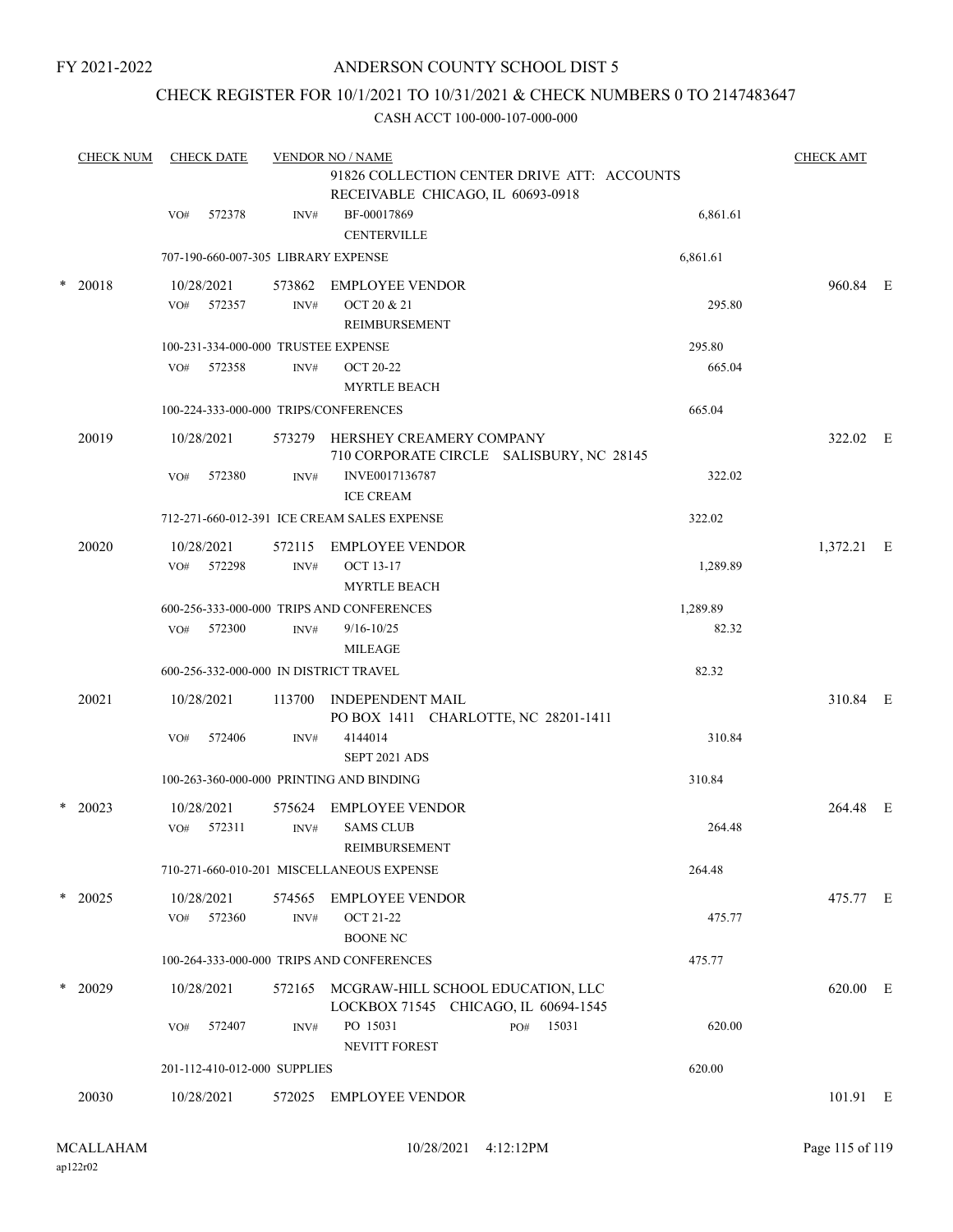## CHECK REGISTER FOR 10/1/2021 TO 10/31/2021 & CHECK NUMBERS 0 TO 2147483647

| <b>CHECK NUM</b> | <b>CHECK DATE</b> |        |                              | <b>VENDOR NO / NAME</b>                                    |     |       |        | <b>CHECK AMT</b> |  |
|------------------|-------------------|--------|------------------------------|------------------------------------------------------------|-----|-------|--------|------------------|--|
|                  | VO# 572302        |        | INV#                         | 10/27 GRACES<br>REIMBURSEMENT                              |     |       | 101.91 |                  |  |
|                  |                   |        | 100-232-410-000-000 SUPPLIES |                                                            |     |       | 101.91 |                  |  |
| 20031            | 10/28/2021        |        |                              | 389900 OFFICE DEPOT<br>POBOX 1413 CHARLOTTE, NC 28201-1413 |     |       |        | 1,498.72 E       |  |
|                  | VO#               | 572386 | INV#                         | 201430506001<br><b>SUPPLIES</b>                            |     |       | 19.46  |                  |  |
|                  |                   |        |                              | 713-271-660-013-201 MISCELLANEOUS EXPENSE                  |     |       | 19.46  |                  |  |
|                  | VO#               | 572387 | INV#                         | 201430504001<br><b>SUPPLIES</b>                            |     |       | 48.89  |                  |  |
|                  |                   |        |                              | 713-271-660-013-201 MISCELLANEOUS EXPENSE                  |     |       | 48.89  |                  |  |
|                  | VO#               | 572388 | INV#                         | 201430502001<br><b>SUPPLIES</b>                            |     |       | 26.94  |                  |  |
|                  |                   |        |                              | 713-271-660-013-201 MISCELLANEOUS EXPENSE                  |     |       | 26.94  |                  |  |
|                  | VO# 572389        |        | INV#                         | 201430500001<br><b>SUPPLIES</b>                            |     |       | 53.07  |                  |  |
|                  |                   |        |                              | 713-271-660-013-201 MISCELLANEOUS EXPENSE                  |     |       | 53.07  |                  |  |
|                  | VO# 572392        |        | INV#                         | 201426863001<br><b>SUPPLIES</b>                            |     |       | 106.99 |                  |  |
|                  |                   |        |                              | 713-271-660-013-201 MISCELLANEOUS EXPENSE                  |     |       | 106.99 |                  |  |
|                  | VO# 572394        |        | INV#                         | 200750519001<br><b>SUPPLIES</b>                            |     |       | 28.80  |                  |  |
|                  |                   |        | 100-264-410-000-000 SUPPLIES |                                                            |     |       | 28.80  |                  |  |
|                  | VO# 572395        |        | INV#                         | 200765126001<br><b>SUPPLIES</b>                            |     |       | 169.05 |                  |  |
|                  |                   |        | 100-264-410-000-000 SUPPLIES |                                                            |     |       | 169.05 |                  |  |
|                  | VO# 572396        |        | INV#                         | 202580675001<br><b>SUPPLIES</b>                            | PO# | 15404 | 229.53 |                  |  |
|                  |                   |        | 100-213-410-000-000 SUPPLIES |                                                            |     |       | 22.22  |                  |  |
|                  |                   |        | 100-213-410-003-000 SUPPLIES |                                                            |     |       | 153.39 |                  |  |
|                  |                   |        | 100-213-410-014-000 SUPPLIES |                                                            |     |       | 53.92  |                  |  |
|                  | VO# 572398        |        | INV#                         | 202768829001<br><b>SUPPLIES</b>                            |     |       | 110.60 |                  |  |
|                  |                   |        | 100-233-410-010-000 SUPPLIES |                                                            |     |       | 110.60 |                  |  |
|                  | $VO#$ 572400      |        | INV#                         | 200176699001<br><b>SUPPLIES</b>                            |     |       | 17.43  |                  |  |
|                  |                   |        | 100-233-410-010-000 SUPPLIES |                                                            |     |       | 17.43  |                  |  |
|                  | VO# 572401        |        | INV#                         | 200176694001<br><b>SUPPLIES</b>                            |     |       | 19.57  |                  |  |
|                  |                   |        | 100-233-410-010-000 SUPPLIES |                                                            |     |       | 19.57  |                  |  |
|                  | VO# 572402        |        | INV#                         | 200174061001<br><b>SUPPLIES</b>                            |     |       | 25.03  |                  |  |
|                  |                   |        | 100-233-410-010-000 SUPPLIES |                                                            |     |       | 25.03  |                  |  |
|                  | VO# 572413        |        | INV#                         | 2527842507                                                 | PO# | 15382 | 570.76 |                  |  |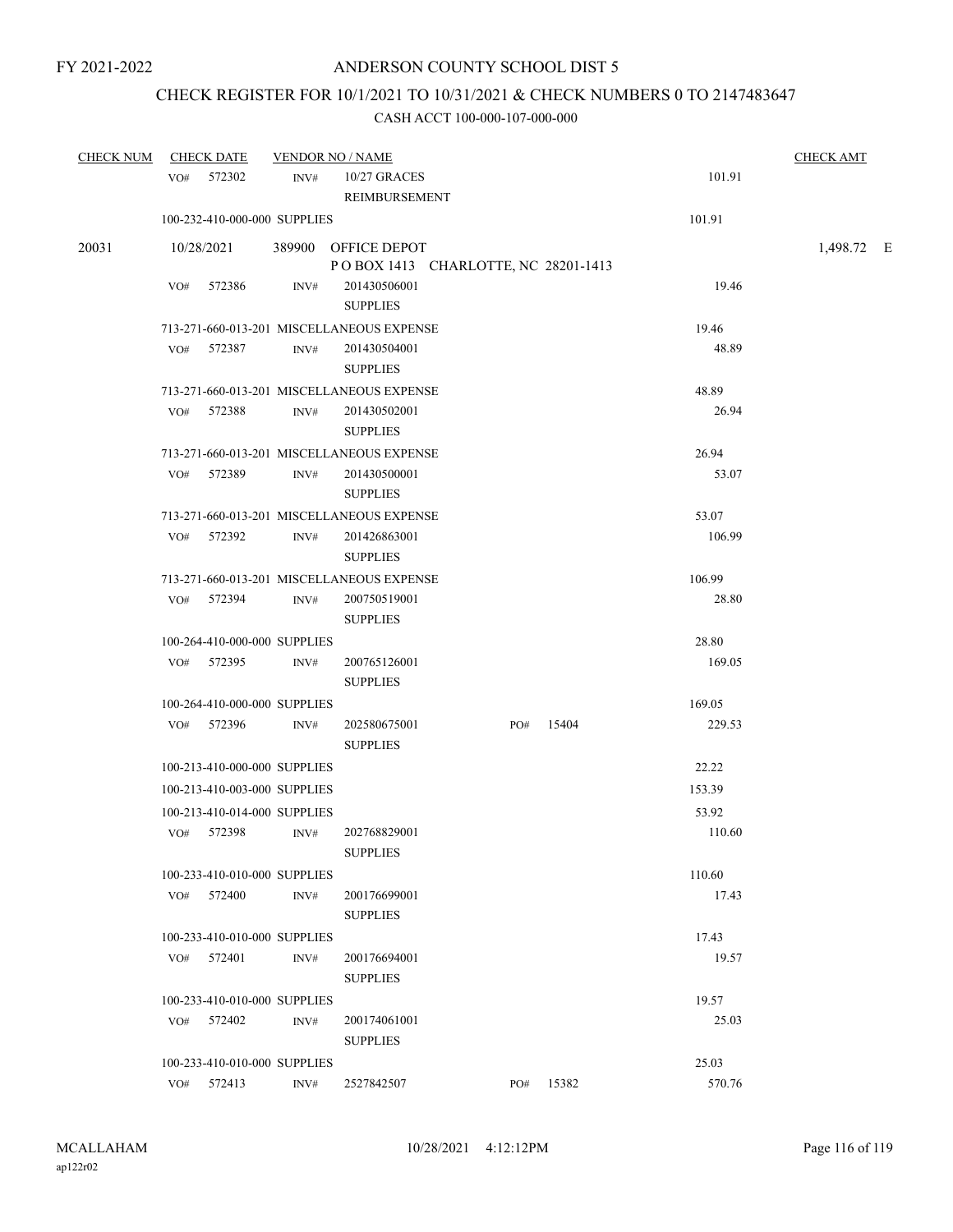### FY 2021-2022

### ANDERSON COUNTY SCHOOL DIST 5

### CHECK REGISTER FOR 10/1/2021 TO 10/31/2021 & CHECK NUMBERS 0 TO 2147483647

| <b>CHECK NUM</b> |     | <b>CHECK DATE</b>            |        | <b>VENDOR NO / NAME</b><br><b>SUPPLIES</b>                                                           |     |                                               |        | <b>CHECK AMT</b> |  |
|------------------|-----|------------------------------|--------|------------------------------------------------------------------------------------------------------|-----|-----------------------------------------------|--------|------------------|--|
|                  |     | 100-255-410-000-000 SUPPLIES |        |                                                                                                      |     |                                               | 570.76 |                  |  |
|                  |     | VO# 572416                   | INV#   | 203882581001<br><b>SUPPLIES</b>                                                                      | PO# | 15382                                         | 72.60  |                  |  |
|                  |     | 100-255-410-000-000 SUPPLIES |        |                                                                                                      |     |                                               | 72.60  |                  |  |
| 20032            |     | 10/28/2021                   |        | 389900 OFFICE DEPOT<br>POBOX 1413 CHARLOTTE, NC 28201-1413                                           |     |                                               |        | 174.62 E         |  |
|                  | VO# | 572393                       | INV#   | 200174370001<br><b>SUPPLIES</b>                                                                      |     |                                               | 174.62 |                  |  |
|                  |     |                              |        | 723-190-660-023-911 MISCELLANEOUS- ADULT ED EXPENSE                                                  |     |                                               | 174.62 |                  |  |
| $*$ 20034        |     | 10/28/2021                   |        | 405100 PERMA-BOUND<br>617 EAST VANDALIA ROAD ATT: ACCOUNTS<br>RECEIVABLE JACKSONVILLE, IL 62650-3599 |     |                                               |        | 382.32 E         |  |
|                  |     | VO# 572404                   | INV#   | 1904405-00<br><b>BOOKS</b>                                                                           |     |                                               | 211.50 |                  |  |
|                  |     |                              |        | 713-271-660-013-305 LIBRARY EXPENSE                                                                  |     |                                               | 211.50 |                  |  |
|                  | VO# | 572426                       | INV#   | 1903549<br><b>MCCANTS</b>                                                                            | PO# | 15249                                         | 170.82 |                  |  |
|                  |     | 100-222-410-005-000 SUPPLIES |        |                                                                                                      |     |                                               | 170.82 |                  |  |
| 20035            |     | 10/28/2021                   | 394675 | PIP PRINTING<br>1005 NORTH FANT STREET ATT: ACCOUNTS<br>RECEIVABLE ANDERSON, SC 29621                |     |                                               |        | 204.71 E         |  |
|                  | VO# | 572427                       | INV#   | 102388<br><b>CARDS</b>                                                                               |     |                                               | 204.71 |                  |  |
|                  |     | 100-232-410-000-000 SUPPLIES |        |                                                                                                      |     |                                               | 204.71 |                  |  |
| $*$ 20037        |     | 10/28/2021                   | 574606 | EMPLOYEE VENDOR                                                                                      |     |                                               |        | 196.77 E         |  |
|                  |     | VO# 572354                   | INV#   | <b>BOJANGLES</b><br><b>REIMBURSEMENT</b>                                                             |     |                                               | 196.77 |                  |  |
|                  |     |                              |        | 802-112-410-012-000 SUPPLIES - RETENTION                                                             |     |                                               | 196.77 |                  |  |
| $*$ 20039        |     | 10/28/2021                   | 570099 | SCHOOL SPECIALTY, LLC                                                                                |     | PO BOX 825640 PHILADELPHIA, PA 19182-5640     |        | 103.32 E         |  |
|                  |     | VO# 572410                   | INV#   | 208128845553<br><b>SUPPLIES</b>                                                                      |     |                                               | 103.32 |                  |  |
|                  |     | 937-113-410-014-000 SUPPLIES |        |                                                                                                      |     |                                               | 103.32 |                  |  |
| 20040            |     | 10/28/2021                   | 570059 | <b>SHARP BUSINESS SYSTEMS</b>                                                                        |     | DEPT 1216 PO BOX 121216 DALLAS, TX 75312-1216 |        | 696.43 E         |  |
|                  | VO# | 572412                       | INV#   | 9003496546<br><b>SOUTH FANT</b>                                                                      |     |                                               | 6.74   |                  |  |
|                  |     | 715-271-660-015-362 COPIER   |        |                                                                                                      |     |                                               | 6.74   |                  |  |
|                  | VO# | 572414                       | INV#   | 9003484788<br><b>SOUTH FANT</b>                                                                      |     |                                               | 53.20  |                  |  |
|                  |     | 715-271-660-015-362 COPIER   |        |                                                                                                      |     |                                               | 53.20  |                  |  |
|                  | VO# | 572415                       | INV#   | 9003487007<br>NORTH POINTE                                                                           |     |                                               | 146.85 |                  |  |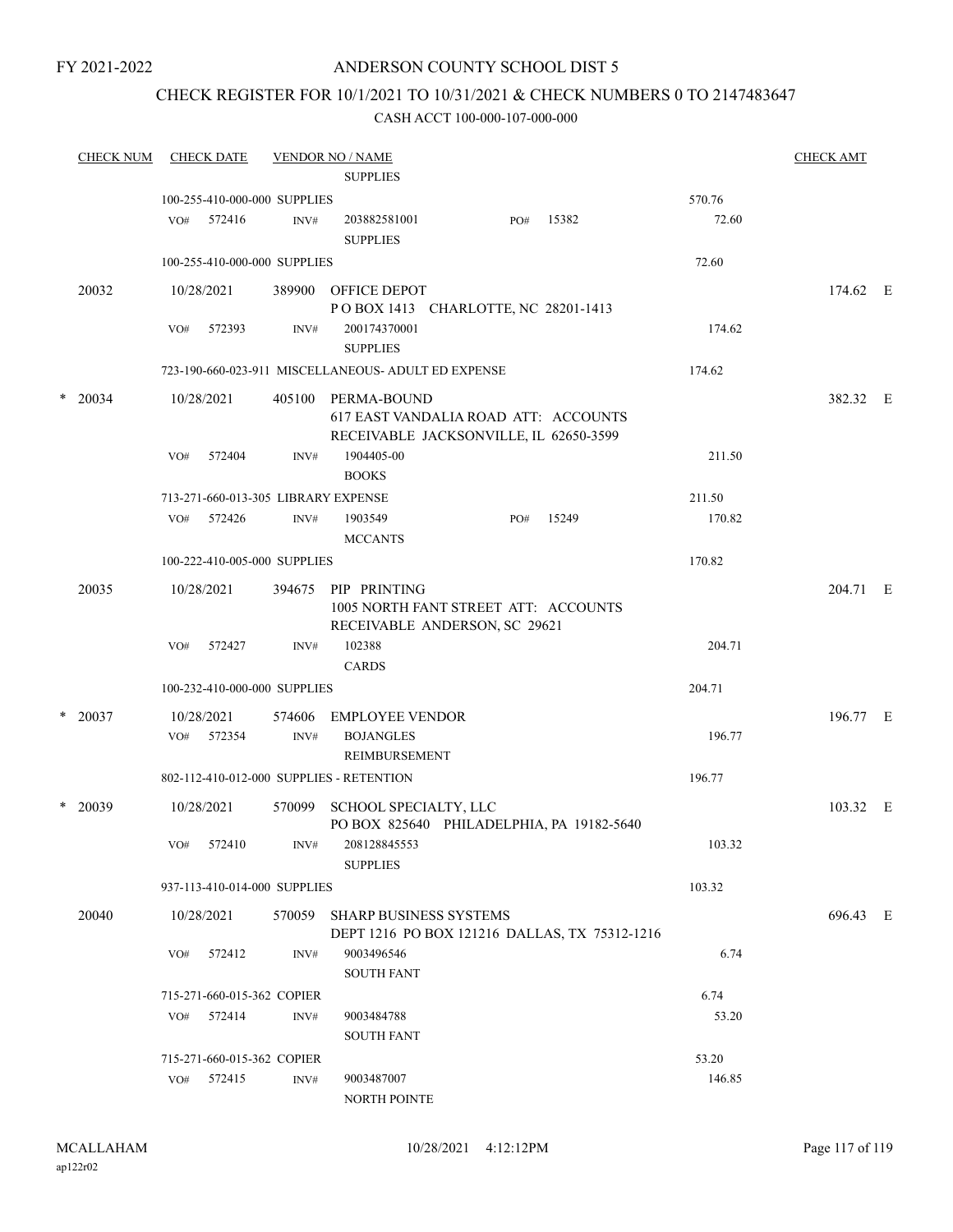## CHECK REGISTER FOR 10/1/2021 TO 10/31/2021 & CHECK NUMBERS 0 TO 2147483647

|                 | <b>CHECK NUM</b> | <b>CHECK DATE</b>                                                          |                | <b>VENDOR NO / NAME</b>                                                                              |                       | <b>CHECK AMT</b> |  |
|-----------------|------------------|----------------------------------------------------------------------------|----------------|------------------------------------------------------------------------------------------------------|-----------------------|------------------|--|
|                 |                  | 713-271-660-013-362 COPIER EXPENSE                                         |                |                                                                                                      | 146.85                |                  |  |
|                 |                  | 572417<br>VO#                                                              | INV#           | 9003308637<br><b>NORTH POINTE</b>                                                                    | 79.08                 |                  |  |
|                 |                  | 713-271-660-013-362 COPIER EXPENSE                                         |                |                                                                                                      | 79.08                 |                  |  |
|                 |                  | 572429<br>VO#                                                              | INV#           | 9003496494<br><b>COPIER</b>                                                                          | 13.48                 |                  |  |
|                 |                  |                                                                            |                | 720-271-660-020-411 MISCELLANEOUS EXPENSE                                                            | 13.48                 |                  |  |
|                 |                  | VO#<br>572430                                                              | INV#           | 9003482927<br><b>COPIES</b>                                                                          | 397.08                |                  |  |
| $\ast$<br>20042 |                  |                                                                            |                | 720-271-660-020-411 MISCELLANEOUS EXPENSE                                                            | 397.08                |                  |  |
|                 |                  | 10/28/2021                                                                 | 574928         | <b>EMPLOYEE VENDOR</b>                                                                               |                       | 634.45 E         |  |
|                 |                  | 572310<br>VO#                                                              | INV#           | <b>INDUCTION</b><br>REIMBURSEMENT                                                                    | 634.45                |                  |  |
|                 |                  | 802-112-410-000-005 SUPPLIES                                               |                |                                                                                                      | 634.45                |                  |  |
| *               | 20044            | 10/28/2021<br>572296<br>VO#                                                | 575010<br>INV# | <b>EMPLOYEE VENDOR</b><br><b>OCT 18-23</b><br><b>UTAH</b>                                            | 741.29                | 741.29 E         |  |
|                 |                  |                                                                            |                | 100-222-333-000-MDA MEDIA SPECIALIST TRAVEL                                                          | 741.29                |                  |  |
|                 |                  |                                                                            |                |                                                                                                      |                       |                  |  |
|                 | 20045            | 10/28/2021                                                                 | 520900         | VIRCO INC<br>PO BOX 5000 CONWAY, AR 72033                                                            |                       | 38,199.03 E      |  |
|                 |                  | VO#<br>572433                                                              | INV#           | 91957532,6744<br>14220<br>PO#<br><b>NEVITT FOREST</b>                                                | 38,199.03             |                  |  |
|                 |                  | 397-222-410-012-FUR MEDIA FURNITURE<br>397-222-410-012-FUR MEDIA FURNITURE |                |                                                                                                      | 4,417.28<br>33,781.75 |                  |  |
|                 | 20046            | 10/28/2021                                                                 | 529275         | <b>WESTAR TIRE</b><br>P O BOX 400<br>715 NORTH MURRAY ATT:<br>ACCOUNTS RECEIVABLE ANDERSON, SC 29622 |                       | 559.63 E         |  |
|                 |                  | 572422<br>VO#                                                              | INV#           | 168540<br><b>TIRES</b>                                                                               | 559.63                |                  |  |
|                 |                  |                                                                            |                | 100-254-412-000-001 TRUCK SERVICE - MAINTENANCE                                                      | 559.63                |                  |  |
|                 |                  |                                                                            |                | TOTAL NUMBER OF CHECKS:                                                                              | 360                   | 2,493,102.56     |  |
|                 |                  |                                                                            |                | TOTAL NUMBER OF EPAYMENTS:                                                                           | 217                   | 335,120.30       |  |
|                 |                  |                                                                            |                | TOTAL NUMBER OF UPDATE-ONLYS:                                                                        | $\theta$              | 0.00             |  |
|                 |                  | ** OUT OF SEQUENCE CHECKS ON REPORT **                                     |                |                                                                                                      |                       | 2,828,222.86     |  |